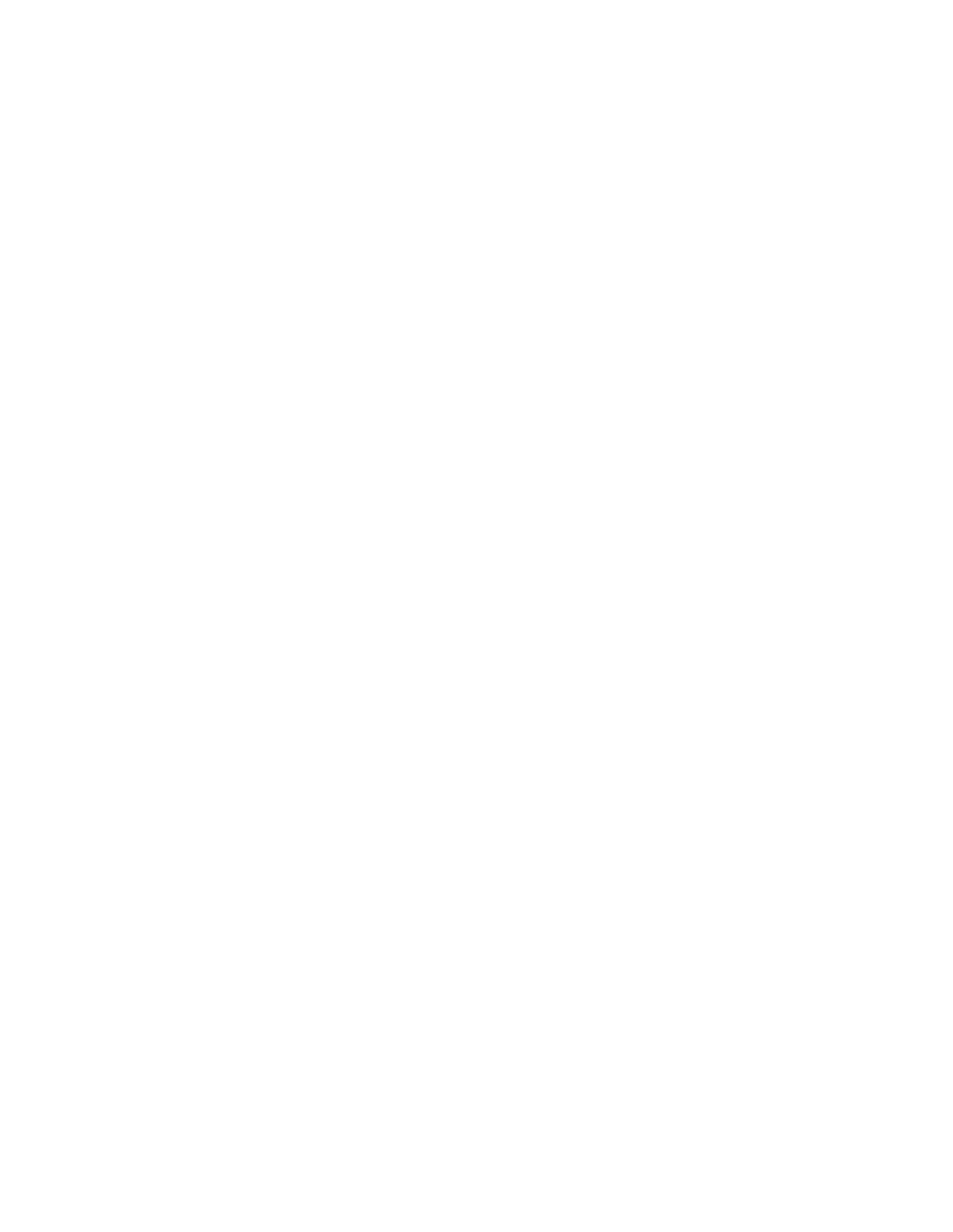| Part I: Church Teaching on Marriage and General Attitudes about Marriage34            |  |
|---------------------------------------------------------------------------------------|--|
|                                                                                       |  |
| Interest in Learning about Church Teachings on Specific Aspects of Marriage36         |  |
| Preferred Means of Learning More about Church Teachings on Marriage38                 |  |
| Heard Various Statements Represented as Catholic Teachings on Marriage40              |  |
| Perceived Accuracy of Statements as a Reflection of Catholic Teaching on Marriage  43 |  |
| Consistency of One's Own Views with Various Statements about Marriage 47              |  |
| Extent to which Various Statements Reflect One's Own Understanding of                 |  |
|                                                                                       |  |
|                                                                                       |  |
|                                                                                       |  |
|                                                                                       |  |
|                                                                                       |  |
|                                                                                       |  |
| Part II: Experiences of Marriage among Those Who Are Currently Married                |  |
|                                                                                       |  |
|                                                                                       |  |
|                                                                                       |  |
|                                                                                       |  |
|                                                                                       |  |
|                                                                                       |  |
|                                                                                       |  |
|                                                                                       |  |
| Interest in Church-Sponsored Sessions for Married Couples on Various Topics 88        |  |
|                                                                                       |  |
| Part III: Experiences of Marriage among Those Who Are Currently                       |  |
|                                                                                       |  |
|                                                                                       |  |
|                                                                                       |  |
| Discussion of the Sacrament of Marriage with a Priest Prior to Marriage 93            |  |
|                                                                                       |  |
|                                                                                       |  |
|                                                                                       |  |

# **Table of Contents**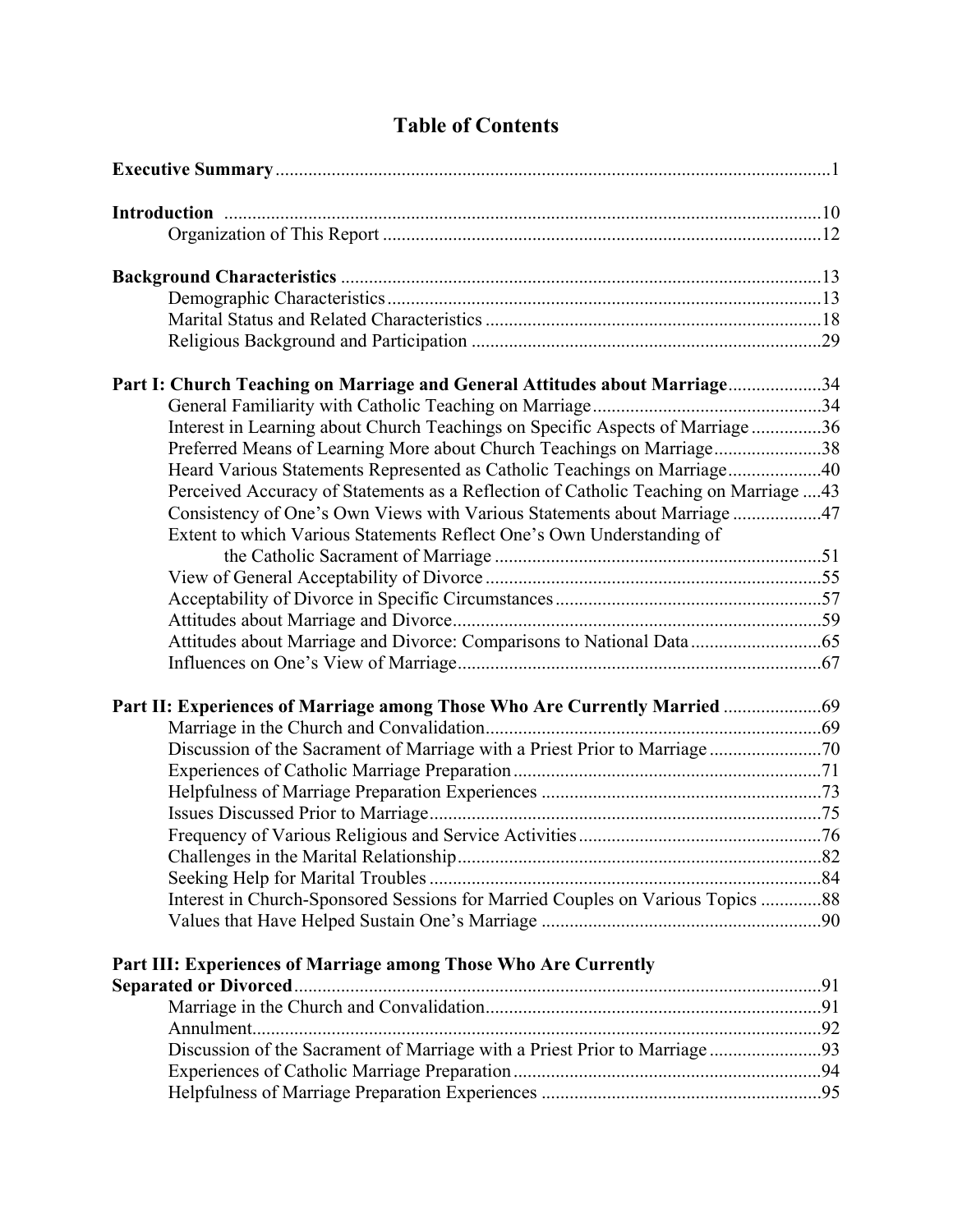| Frequency of Various Religious and Service Activities among Separated            |  |
|----------------------------------------------------------------------------------|--|
|                                                                                  |  |
|                                                                                  |  |
|                                                                                  |  |
| Potential Helpfulness of Church-Sponsored Sessions for Married Couples           |  |
|                                                                                  |  |
| Part IV: Attitudes and Expectations About Marriage Among Those who Have          |  |
|                                                                                  |  |
|                                                                                  |  |
|                                                                                  |  |
|                                                                                  |  |
|                                                                                  |  |
| Part V: Perceptions of the Distinctiveness of Marriage in the Catholic Church112 |  |
|                                                                                  |  |
|                                                                                  |  |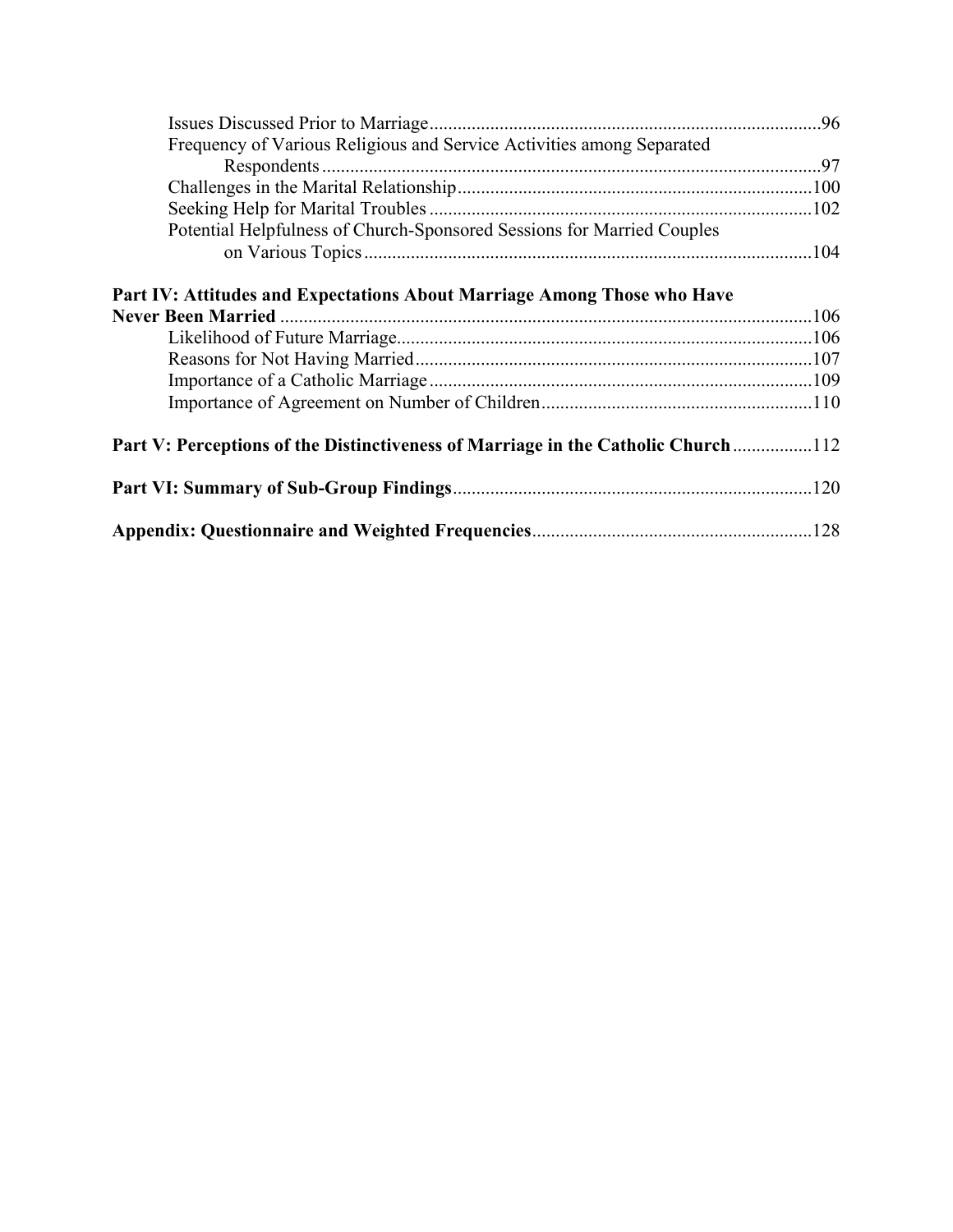# *Marriage in the Catholic Church: A Survey of U.S. Catholics*

#### **Executive Summary**

 In April 2007 the Committee on Marriage and Family Life of the United States Conference of Catholic Bishops (USCCB) commissioned the Center for Applied Research in the Apostolate (CARA) at Georgetown University to conduct a survey of U.S. adult Catholics on several issues regarding the sacrament of marriage. Survey topics included: (1) awareness of and understanding of Catholic Church teaching on marriage, (2) general attitudes about marriage, and (3) personal experiences of marriage preparation, the sacrament of marriage, and daily married life. The survey was designed to assist the Committee's implementation of the National Pastoral Initiative for Marriage. The results will assist the Committee in shaping messages for the Initiative. It will identify the best ways to reach Catholics, and identify potential knowledge gaps within the Catholic population regarding understandings of marriage in the Church as well as important sub-group differences within the Catholic population regarding different aspects of marriage. In June 2007 CARA completed the survey with 1,008 self-identified adult Catholics via Knowledge Networks, a leading Internet polling firm.<sup>1</sup> A survey with this number of respondents has a margin of sampling error of  $\pm 3.1$  percentage points. As a rule of thumb, every 1 percentage point of the adult Catholic population is approximately equivalent to 500,000 persons.2

#### *Sub-Group Differences: Generation, Mass Attendance, and Gender*

l

 Throughout the report there are consistent differences noted in the responses to the survey made by sub-groups of respondents. The three most important of these subgroups are defined by generation, Mass attendance, and gender.

Various social scientific studies of contemporary Catholics have revealed important differences among generations. Older Catholics, especially those who came of age prior to Vatican II, are typically more involved in Church life and more frequently attend Mass than younger generations of Catholics. In general, they tend to score higher on most survey items that measure "commitment" to Catholicism. Knowledge about the Catholic faith also varies by generation and is frequently greatest among older Catholics. However, this depends on the topic. For example, knowledge of theology and Church rules is usually higher among older Catholics, but knowledge of the Bible may be greatest among younger generations. Agreement with Church teachings is, again, often relatively high among the oldest Catholics, the Pre-Vatican II Generation (born before 1943). To a lesser extent this is also true of the Millennial Generation, Catholics (born after 1981) currently in their mid-twenties and younger. Agreement with Church teaching is sometimes lowest among the generation of Catholics who came of age during the

 $1$ <sup>1</sup> The response rate for the survey was 74 percent. Thus, nearly three quarters of the Knowledge Networks panel members invited to take the survey completed it.

<sup>&</sup>lt;sup>2</sup> CARA Catholic Polls (CCP) consistently estimate that between 22 and 23 percent of the adult population in the U.S. self identifies as Catholic. Taking this proportion of the most recent Census Bureau estimates for the size of the U.S. adult population we estimate that 1 percent of adult Catholic population is approximately equivalent to 500,000 persons.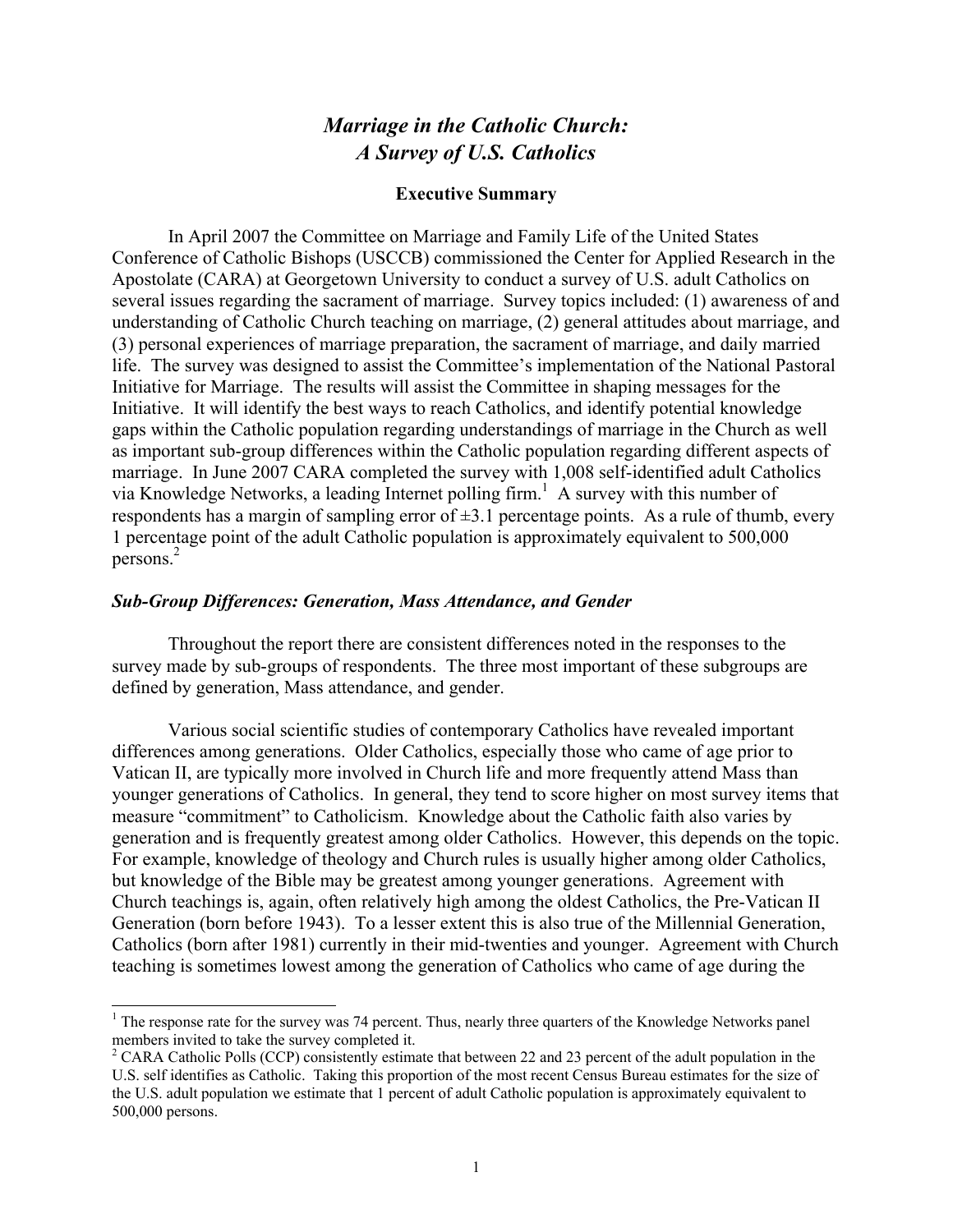changes associated with Vatican II (born between 1943 and 1960) and among Post-Vatican II Generation Catholics (born 1961 to 1981) though this too depends on the teaching in question.

 To some extent, findings from this survey echo the general tendencies described above. When respondents are asked abstractly how familiar they are with Church teaching on marriage, differences among the generations are quite small, with the Pre-Vatican Generation just slightly more likely than others to describe themselves as "very" familiar. However when presented with specific teachings and statements about marriage, the likelihood that one has heard them represented as Catholic teachings increases sharply with age. The Pre-Vatican II Generation is most likely to agree with the statement that "marriage is a vocation." They, along with the Millennial Generation, are also most likely to agree that marriage is a calling from God and that marriage is a lifelong commitment. Among Catholics who have ever been married, members of the Vatican II Generation are most likely to have ever divorced. (Though it should be noted that this could conceivably change as members of the younger generations move further into middle age). Members of the Vatican II and Post-Vatican II generations are most likely to view divorce as acceptable "in all cases." Members of the Pre-Vatican II Generation are more likely than younger generations of Catholics to say that their views of marriage have been "very" formed by their Catholic faith. Members of the Millennial Generation are most likely to say that their views of marriage have been "very" informed by their own family experience and background.

 Frequency of Mass attendance is a strong indicator of the general importance of Catholicism in a person's life and of his or her level of commitment to living out the faith. Consequently, breaking down survey responses by frequency of attendance consistently reveals strong differences among Catholics. In general, the more frequently one attends Mass, the more frequently he or she participates in other Church or religious activities, the greater his or her knowledge about the Catholic faith, the greater his or her awareness of current events in the Church, and the greater his or her adherence to Church teachings.

Among respondents to the survey, those who attend Mass every week are six times as likely as those who rarely or never attend to report that their view of marriage has been "very" informed by their Catholic faith. They are also more than two and a half times as likely to describe themselves as "very" familiar with Church teaching on marriage. These two tendencies are manifest in the fact that frequent Mass attenders are considerably more likely than infrequent attenders to find their views of marriage consistent with a number of statements that align with the Catholic view of marriage: for example, that marriage is a vocation, that marriage is a lifelong commitment, that marriage contributes to the common good of society, that married love reveals God, and that the sacrament of marriage extends beyond the wedding day.

As with previous research, the survey finds a strong relationship between frequency of Mass attendance and various aspects of marital status. Among those who are currently married, the likelihood of having a spouse who is a fellow Catholic increases with frequency of Mass attendance. Among those who have ever been married, those who rarely or never attend Mass are most likely to have been divorced. Note, however, that it cannot automatically be concluded that commitment to or involvement in the Church produces stronger marriages. Because of the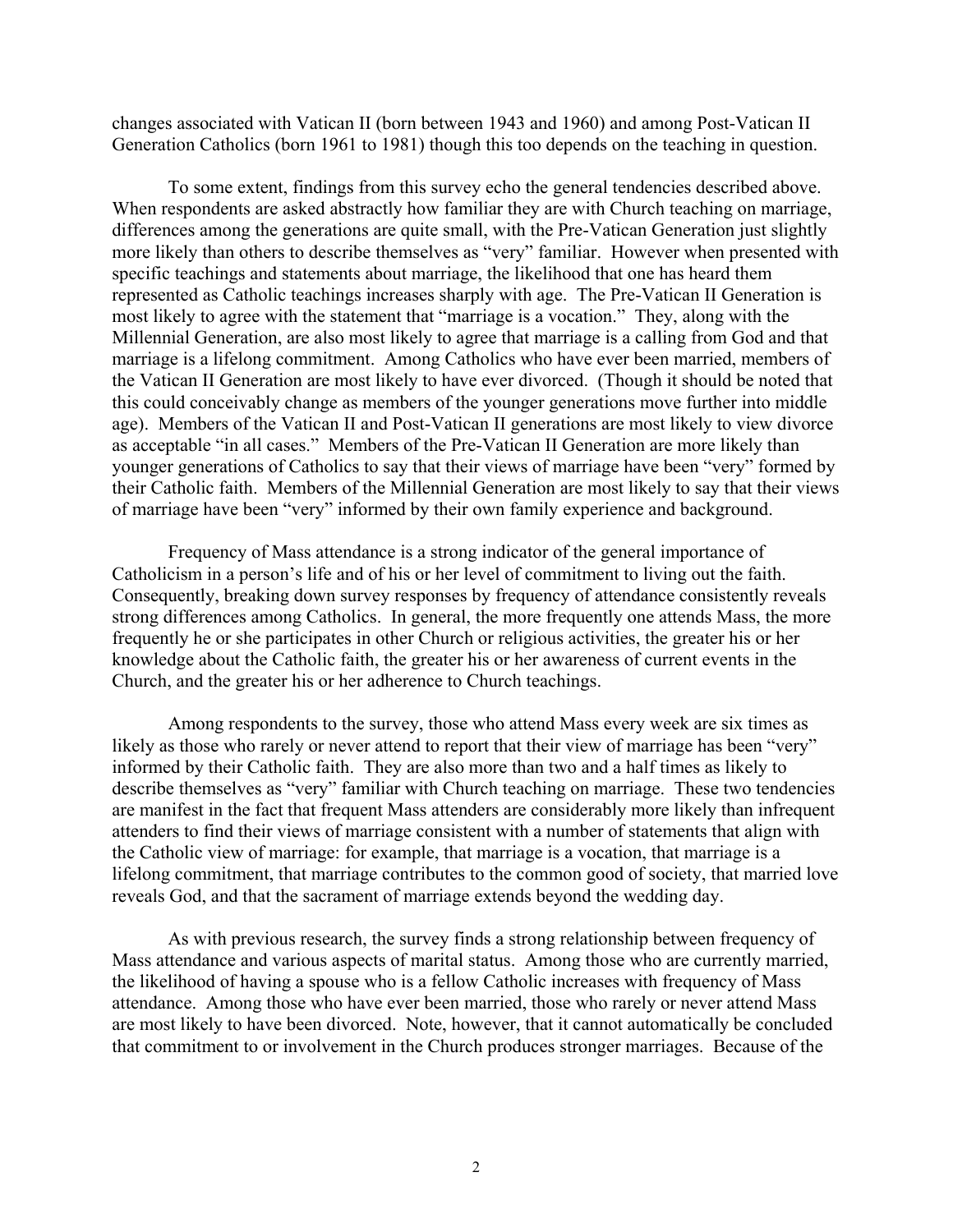Church's teachings about remarriage without an annulment, going through a divorce may cause some formerly active Catholics to become alienated from Church life.<sup>3</sup>

 Compared to generation and frequency of Mass attendance, gender is less often a source of important distinctions among Catholics. Women are, on average, slightly more committed to their Catholic faith than men—a fact that reflects gender differences in religiosity among the society at large. However these and corresponding differences on knowledge of the faith and agreement with Church teaching tend to be relatively small. The same is generally true of gender differences among respondents to the present study. There are few differences between women's and men's familiarity with Church teaching on marriage, and those that exist tend to be small. However, women are slightly more likely than men to express interest in learning more about topics related to Church teaching on marriage. Women are slightly more likely than men to say their understanding of the sacrament of marriage is closely reflected in a few statements that reflect the Church's theology of marriage, including that married love reveals God, that married love brings the husband and wife closer together and therefore closer to God, that the sacrament of marriage extends beyond the wedding day, and that married love helps the couple care for others beyond their family. Women are more likely than men to say their Catholic faith has informed their view of marriage. However, they are also more likely than men to say that family experience and background, civil law, and popular culture have each informed their view of marriage.

Major findings from the study are summarized below.

# *Marital Status and Family*

 $\overline{a}$ 

- Fifty-three percent of adult Catholics (age 18 and older) are currently married. Twentyfive percent have never been married. Thirteen percent are divorced or separated (12 percent divorced and 1 percent separated). Five percent are widowed and 4 percent are currently unmarried and living with a partner. These proportions are generally similar to those for the U.S. population as a whole.
- Two-thirds of currently married Catholics were married in the Church. One in 20 were not married in the Church but had their marriage convalidated by the Church.<sup>4</sup> The remaining three in ten married respondents indicate that they neither married in the Church nor had their marriage convalidated. Those in the Pre-Vatican II Generation are especially likely to say that they were married in the Church (84 percent, compared to 58 percent of Vatican II Generation respondents and 60 percent of Post-Vatican II and Millennial generation respondents).
- Twenty-three percent of adult Catholics have gone through a divorce. Eleven percent of adult Catholics have divorced and are currently either remarried, living with a partner, or

<sup>3</sup> See Hout, (2000) "Angry and Alienated: Divorced and Remarried Catholics in the United States." *America*, December 16, pp. 10-12.

<sup>&</sup>lt;sup>4</sup> Those married outside the Catholic Church (e.g., in a civil ceremony) may seek to have their marriage convalidated. Many refer to this as having their marriage "blessed." The convalidation process, which can vary by diocese and by circumstance, allows for the marriage to be recognized and validated by the Catholic Church.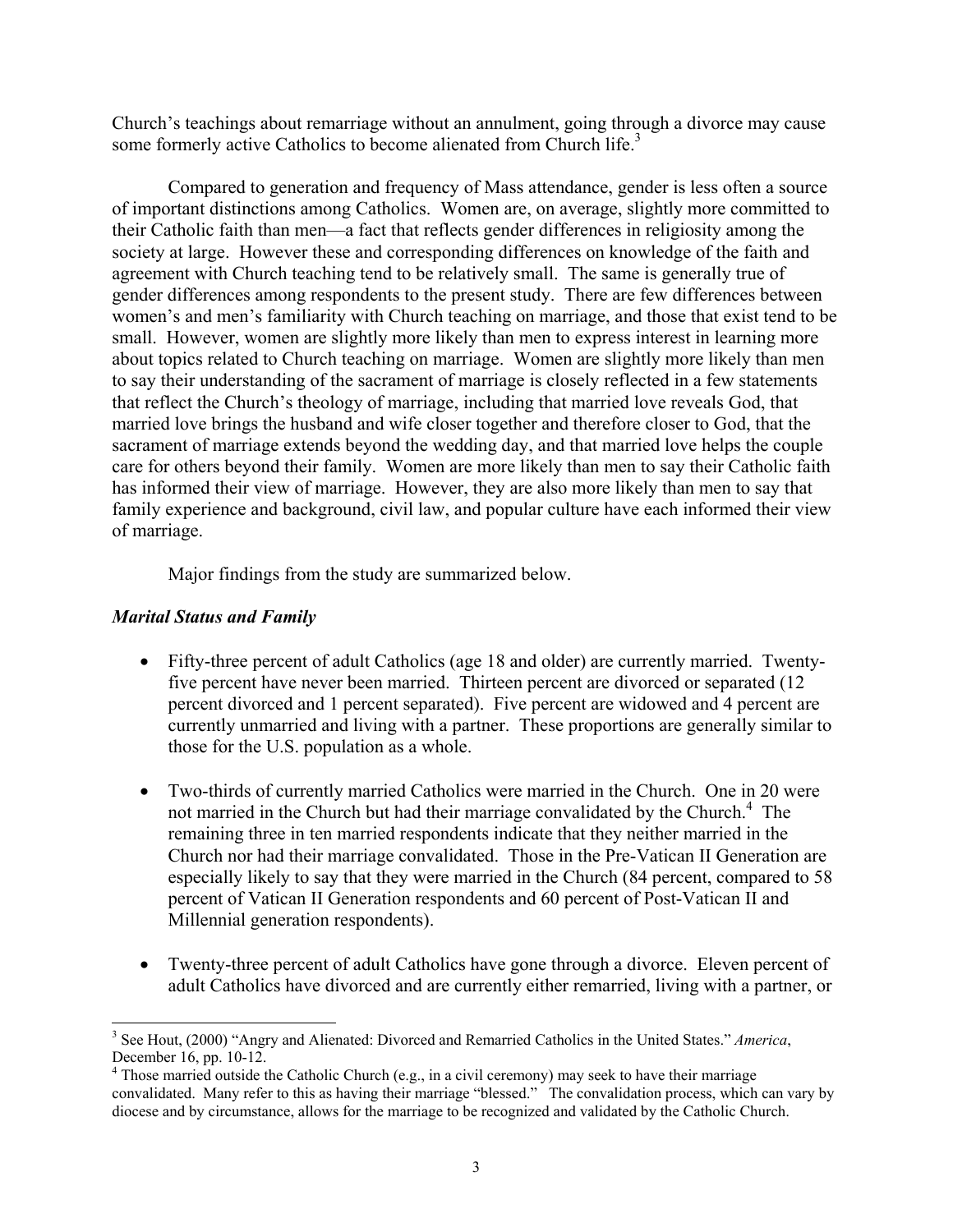widowed. These proportions are generally similar to those for the U.S. population as a whole.

- Seventy-two percent of married Catholics have a Catholic spouse. Unmarried Catholics who are living with a partner are significantly less likely to indicate that the person they are living with is Catholic (49 percent).
- Catholics who have divorced or who are currently separated are significantly less likely than currently married Catholics to have been married in the Church (45 percent compared to 65 percent).
- Only 15 percent of divorced Catholics have sought an annulment. Of those who have, 49 percent had the request granted.
- On average, adult Catholics have had two children. Thirty-two percent have not had any children. Excluding those who have never been married, more frequent Mass attenders have more children than less frequent Mass attenders. Among Catholics who have married at some point, the average number of children for Catholics who are attending Mass weekly is about three (2.9). In comparison, the average number of children for those who attend Mass once or twice a year or rarely or never is less than two (1.6 and 1.8, respectively).

# *Catholic Teaching about Marriage*

- Seven in ten Catholics describe themselves as at least "somewhat familiar" with Catholic teaching on marriage, with about one-third saying they are "very familiar." The more frequently Catholics attend Mass, the more likely they are to say they are familiar with Church teaching on marriage. This is consistent with previous research showing that frequent Mass attendees (weekly or more) tend to be more aware of and knowledgeable about many aspects of Church life and Church teaching.
- Perhaps because they are already relatively familiar with Church teaching on marriage, only a minority of Catholics (30 percent or fewer) describe themselves as being even "somewhat" interested in learning more about each of several specific aspects of Church teaching on marriage. Catholics are most likely to be at least "somewhat" interested in learning more about Church teachings regarding commitment, fidelity, and faithfulness (30 percent); divorce, annulment, and remarriage (26 percent); and interfaith marriage (25 percent).
- Most Catholics say they have heard each of the following accurate statements regarding Church teachings: that marriage between two baptized people is a sacrament (71 percent), that openness to children is essential to marriage (71 percent), and that the Church does not consider a civil marriage after divorce to be sacramentally valid (71 percent). Only a minority of Catholics have heard the following inaccurate statements: that marriage between a Catholic and a non-Christian is considered a sacrament by the Church (31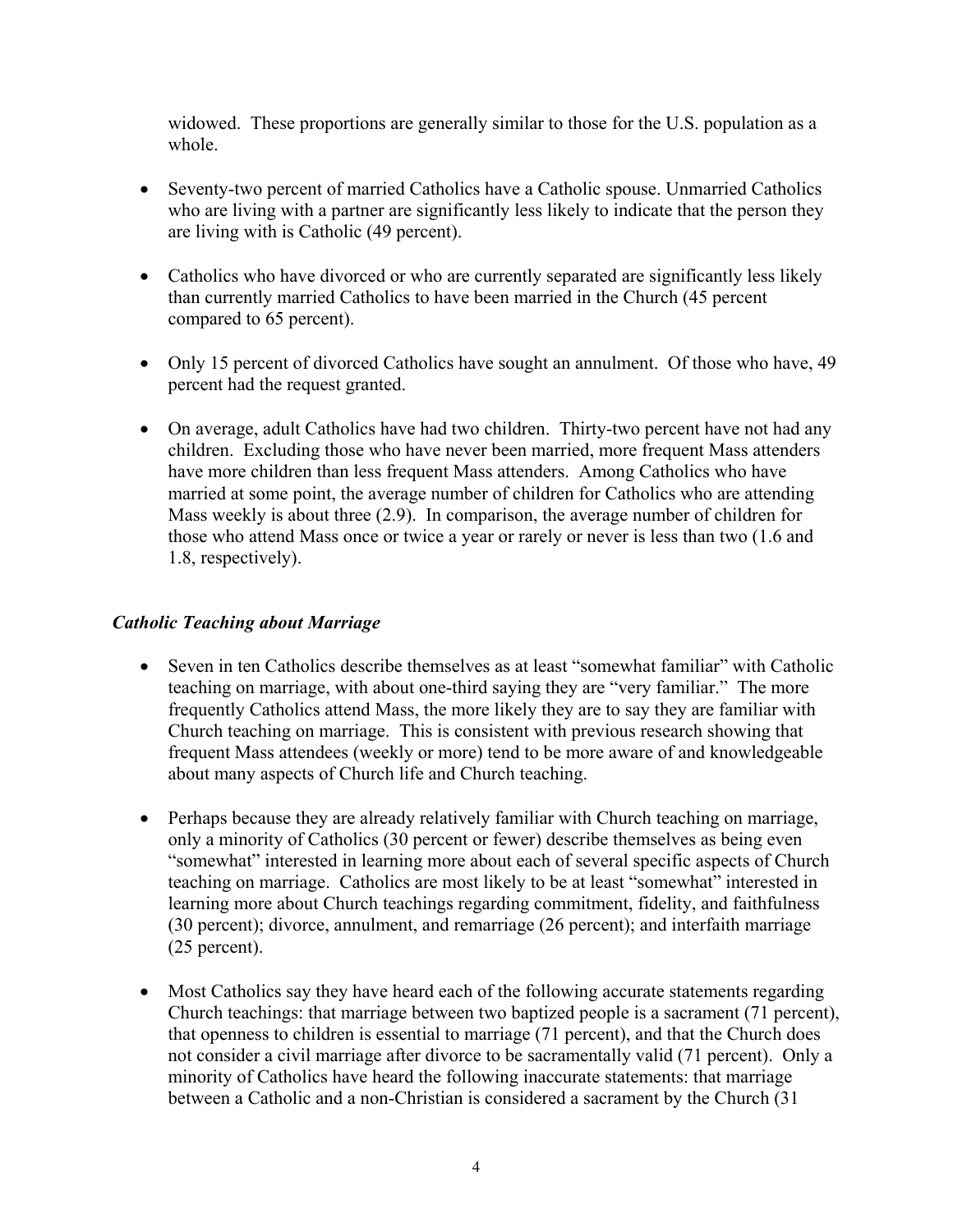percent) and that Church teaching is accepting of divorce in cases of marital infidelity (26 percent).

• However, about six in ten Catholics have heard that a non-Catholic spouse must promise to have their children raised Catholic. Of these respondents, eight in ten believe this to be an accurate statement. Thus, overall 47 percent of Catholics have heard this inaccurate statement of Church teaching—that a non-Catholic spouse must make this promise—and believe it to be true.<sup>5</sup>

# *Respondents' Views about Marriage*

- Eighty-four percent of Catholics say that the statement, "the sacrament of marriage extends beyond the wedding day" at least "somewhat closely" reflects their understanding of the sacrament.
- Two-thirds of Catholics (67 percent) report that their views on marriage have been informed at least "somewhat" by their own family background or experience. More than half (55 percent) say their views have been at least "somewhat" informed by Church teaching. The more frequently Catholics attend Mass, the more likely they are to report that their views on marriage have been "very" informed by these two sources. A third or fewer Catholics cite representations of marriage in popular culture (33 percent), civil law traditions (29 percent), or other faiths (22 percent) as being as influential.
- Three-quarters of Catholics agree that a spouse should first and foremost be a soulmate. One-third agree that it is important for spouses to share the same faith. Only about one in ten agree that marriage is an outdated institution or that personal freedom is more important than the companionship of marriage.
- Eighty-seven percent say their views are at least "somewhat" consistent with the idea that marriage is a lifelong commitment. Fewer indicate that their views are at least "somewhat" consistent with the idea that marriage is a calling from God (54 percent) or that it is a vocation (54 percent).
- Respondents were asked the open-ended question, "In your opinion, how is marriage in the Catholic Church distinctive or different from the concepts of marriage in civil law, secular society, or other faith traditions?" Three-quarters of respondents provided a response. The most common themes for these responses regarded the sacramental nature of marriage; the presence of God at the wedding and in the marriage; a stronger, longlasting commitment; limitations on divorce and remarriage; and more rules and regulations. Some of those responding (15 percent) indicated that they could not identify any distinctive characteristics.

 $\overline{a}$  $<sup>5</sup>$  This has not been the case since the 1983 revised Code of Canon Law.</sup>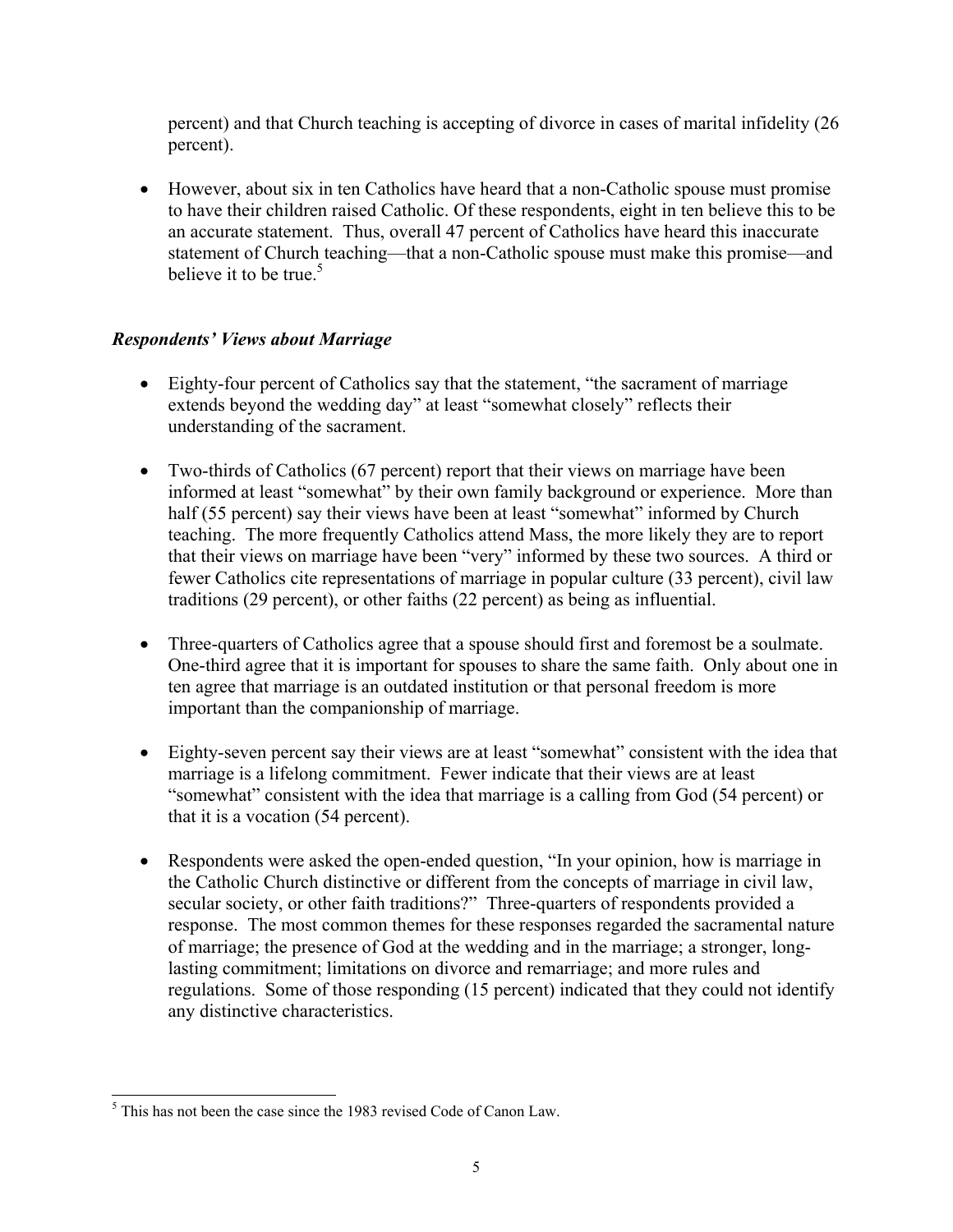# *Preparation for Marriage*

- Among married Catholics who were married in the Church, 90 percent say they recall that they and their spouse met with a Catholic priest before getting married. The most common forms of marriage preparation include a pre-marriage assessment inventory, such as FOCCUS or Prepare (48 percent) or reading of books or brochures provided by the Church (47 percent). Among preparation classes, the most common format used by married Catholics is a class occurring over several nights (36 percent), followed by a weekend marriage preparation program (26 percent) and a one-day program (26 percent).
- Among those currently married Catholics who participated in each of these marriage preparation programs, those most likely to say they found the program to be "very helpful" to their marriage were those in a weekend program (28 percent), those meeting with a Catholic mentor couple (26 percent), and those in classes occurring over several nights (24 percent). Fewer of those who participated in one-day marriage preparation programs (16 percent) or who completed a pre-marriage assessment inventory (18 percent) found these to be "very helpful." At least six in ten of those who participated in any of the programs listed found their program(s) to be at least "somewhat" helpful to their marriage.
- Eighty-eight percent of divorced or separated Catholics who were married in the Church recall that they met with a priest before marriage (nearly the same percentage as currently married Catholics). The proportions of divorced or separated Catholics who went through various marriage preparation programs and activities are similar to those of married Catholics. However, in some cases, divorced or separated Catholics are *more* likely than Catholics who are currently married to say some of these preparations were "very helpful" to their marriage. For example, 40 percent of divorced or separated Catholics who met with a Catholic mentor couple say this was "very helpful" to their marriage, compared to 26 percent of married Catholics. Divorced or separated Catholics were also more likely than married Catholics to indicate a one-day marriage preparation program was "very helpful" (31 percent compared to 16 percent).
- Two-thirds or more married Catholics discussed the following issues at least "somewhat" with their spouse prior to marriage: trust and commitment, openness to having children, intimacy or sexuality, and family backgrounds or history. Slightly less than half discussed parenting approaches. Divorced and separated Catholics are less likely to have discussed *each* of these topics prior to marriage.

# *Values That Help Sustain Marriage*

• Five-hundred married respondents (94 percent) provided an answer to the open-ended question, "What three or four values have helped most in sustaining your marriage?" By far the most commonly cited value is trust (52 percent of married respondents answering the question). The second most frequently cited set of values is related to faith, belief, or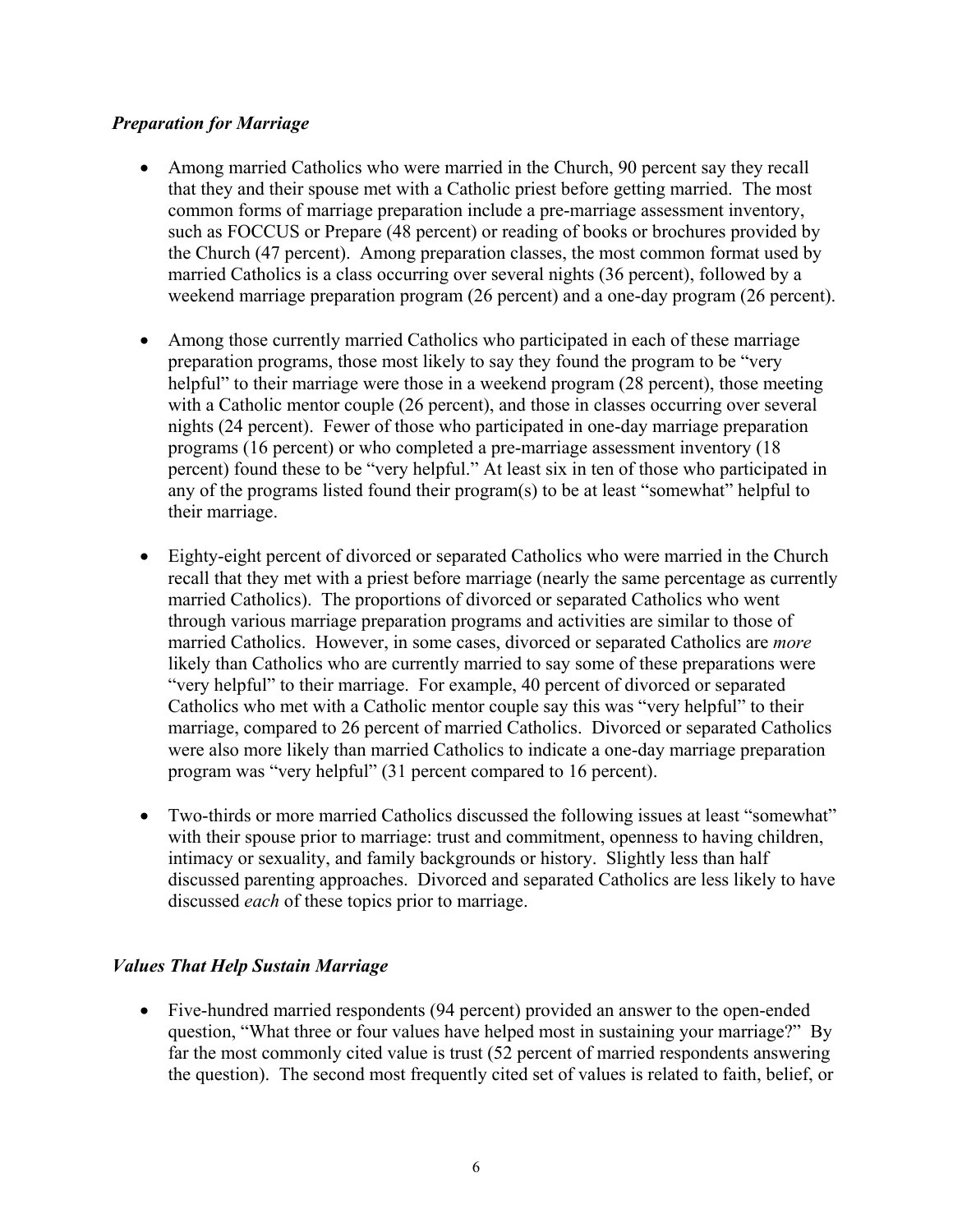spirituality (27 percent), followed by communication (19 percent), and family, children, or parenting (18 percent).

• Many respondents cited the following values as being among the most important to their marriage: honesty (17 percent), commitment (16 percent), respect (13 percent), and fidelity and loyalty (11 percent). Fewer respondents cited the following as core values: working through problems (7 percent), patience (6 percent), compromise, forgiveness, acceptance (6 percent), being friends (5 percent), humor (4 percent), and spending time together (4 percent).

# *Marital Challenges and Seeking Help*

- Married Catholics tend to report that the biggest challenges they face in their relationship with their spouse are finances (40 percent citing this as having been "somewhat" or "very" challenging), finding quality time as a couple (33 percent), and communication issues (32 percent). Divorced and separated Catholics tend to cite communication issues (58 percent), trust and commitment issues (51 percent), and finances (48 percent).
- Sixty-six percent of married Catholics say they would be at least "a little likely" to ask for help if they had marital troubles (35 percent said they would be "somewhat" or "very" likely to do so). Younger married Catholics are much more likely than older married Catholics to say they would be at least "a little likely" to seek this help if needed. Only 34 percent of divorced or separated Catholics say they *did* seek help for their marital troubles.
- Married Catholics who said they would be at least "a little" likely to seek help for marital troubles say they are most likely to seek this help from family members (51 percent) followed by God or prayer life (50 percent) and friends (48 percent). Twenty-seven percent say they would turn to a marital counselor referred to them by their parish, whereas 41 percent would seek out a therapist referred to them by some other means. Thirty-three percent say they would seek help from a priest or the pastor of their parish. Few married Catholics who would seek help say they would look for this from deacons (7 percent) or lay ministers (4 percent) at their parish.
- Among divorced or separated Catholics who said they sought help for marital troubles, most sought help from a marital counselor who was not referred to them by their parish (71 percent), followed by God or prayer life (49 percent), family members (47 percent), and friends (34 percent). Twenty-five percent of divorced or separated Catholics sought help from a priest or the pastor of their parish and 15 percent went to a marital counselor that they were referred to by their parish.
- Divorced and separated Catholics were most likely to cite Church-sponsored sessions on the following issues and themes as being something that would have helped them at least "somewhat" to avoid or better deal with marital troubles: effective communication (30 percent), balancing family and career (27 percent), and spiritual life (24 percent).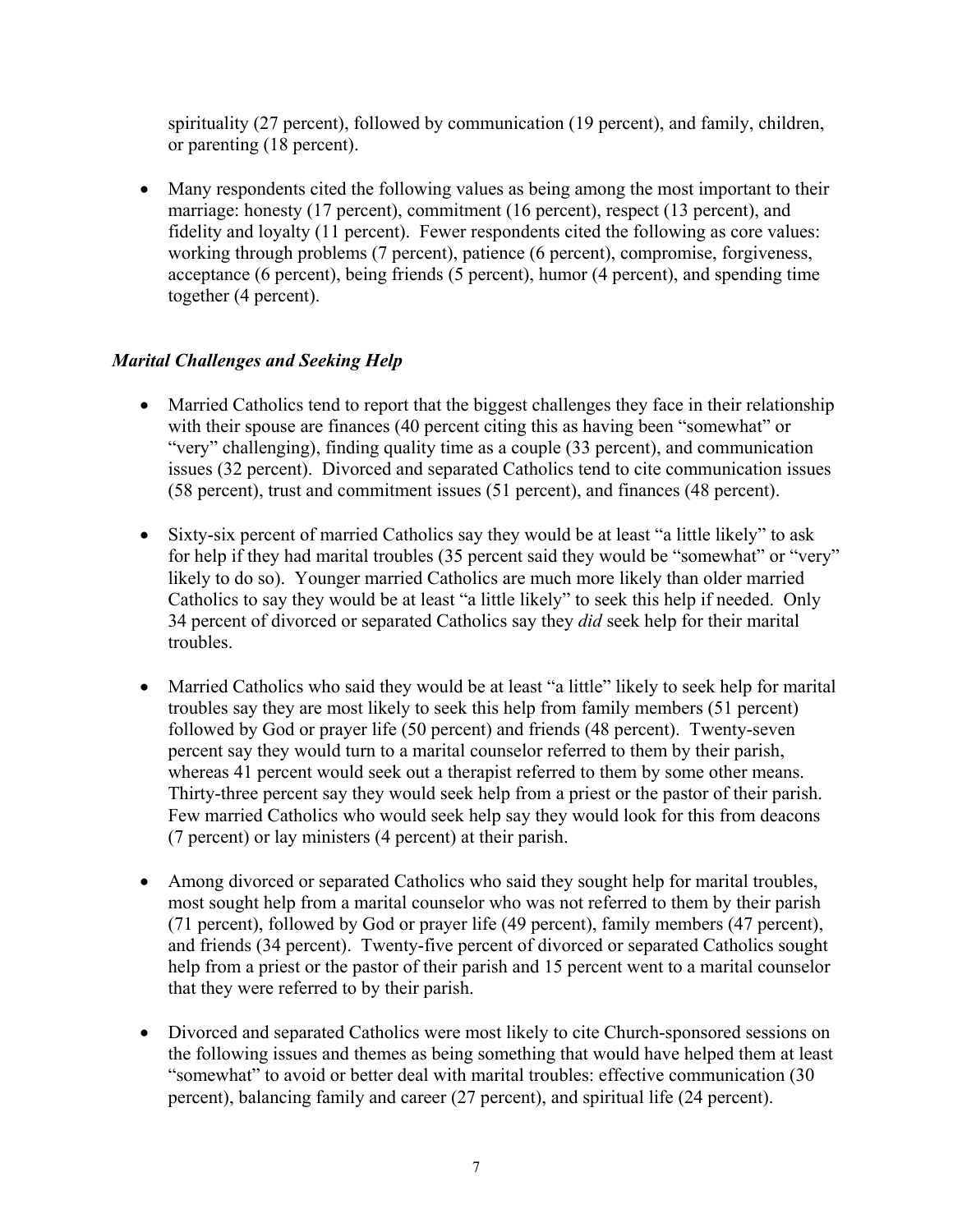Married Catholics are more likely to say they are currently "somewhat" or "very" interested in Church-sponsored sessions about spiritual life (23 percent), effective communication (20 percent), and balancing family and career (17 percent).

# *Divorce*

- Seventy-six percent of adult Catholics believe divorce to be acceptable in "some cases." Seventeen percent say divorce is acceptable in "all cases," and seven percent say it is "not acceptable in any case." With regard to specific circumstances, Catholics are most likely to believe that divorce is acceptable in instances of physical abuse (96 percent), emotional abuse (92 percent), and infidelity (85 percent). They are least likely to believe it acceptable in cases of disagreement about religion (32 percent) or financial troubles (23 percent).
- Many Catholics who said divorce is "not acceptable in any case" are nonetheless accepting of divorce in particular circumstances. Nearly half or more of those Catholics who said divorce was *not* acceptable "in any case" were accepting of divorce when specifically presented with the cases of physical abuse (68 percent), emotional abuse (58 percent), and infidelity (48 percent).
- Fewer than three in ten Catholics agree "somewhat" or "strongly" that divorce is usually the best solution when a couple can't seem to work out their marriage problems (29 percent) or that living with a partner before marriage decreases the risk of divorce (27 percent). Seventy-one percent of Catholics agree at least "somewhat" that couples do not take marriage seriously enough when divorce is easily available.

# *Single Catholics*

- Among Catholics who have never married, three-quarters say it is at least "a little likely" that they will marry in the future (25 percent "somewhat likely" and 29 percent "very likely"). Never-married Catholics attending Mass weekly or more often are more likely than those attending a few times a year or less often to say they are "very likely" to be married at some point in their life (41 percent compared to 25 percent).
- The most common reason cited for not having married, among those at least "a little" likely" to be married in the future, is "I haven't met the right person" (62 percent) followed by "I am focused on other aspects of my life" (47 percent), and "I am personally not ready to marry" (37 percent).
- Only 31 percent of never-married Catholics who say they are at least "a little likely" to be married in the future say it is either "somewhat" or "very" important that their spouse be Catholic. Only 46 percent say it is either "somewhat" or "very" important that they be married in the Catholic Church.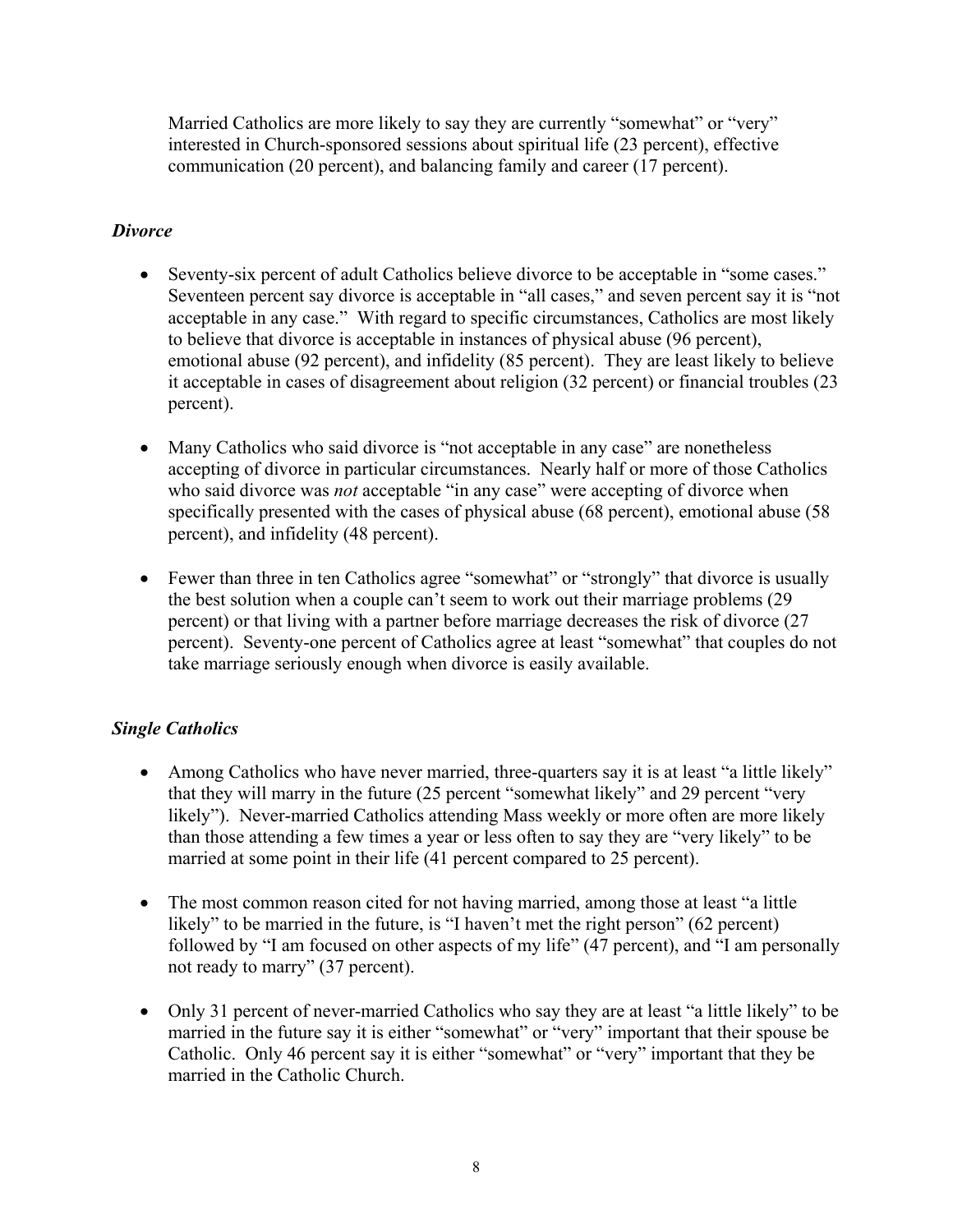• Fifty-four percent say it is "very important" to them that they and a future spouse agree on the number of children they will have. Twenty-one percent indicate this is "somewhat important." About two thirds of single Catholics are aware if the Church's teachings regarding openness to children as being essential to marriage (68 percent) and a similar percentage agrees "somewhat" or "strongly" that watching children grow up is life's greatest joy (66 percent).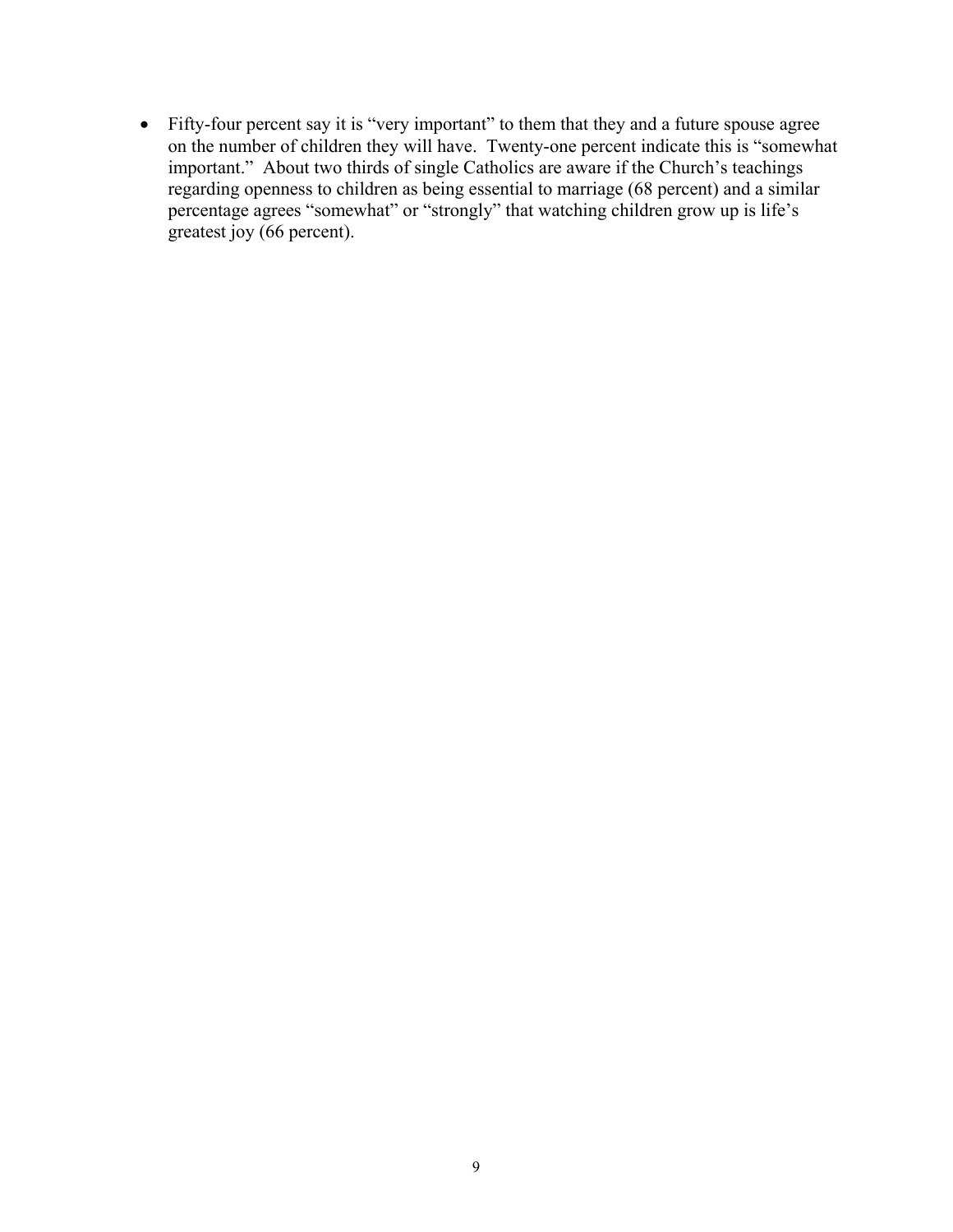# *Marriage in the Catholic Church: A Survey of U.S. Catholics*

# **Introduction**

In April 2007 the Committee on Marriage and Family Life of the United States Conference of Catholic Bishops (USCCB) commissioned the Center for Applied Research in the Apostolate (CARA) at Georgetown University to conduct a survey of U.S. adult Catholics on several issues regarding the sacrament of marriage. Survey topics included: (1) awareness of and understanding of Catholic Church teaching on marriage, (2) general attitudes about marriage, and (3) personal experiences of marriage preparation, the sacrament of marriage, and daily married life. The survey was designed to assist the Committee's implementation of the National Pastoral Initiative for Marriage. The results will assist the Committee in shaping messages for the Initiative. It will identify the best ways to reach Catholics, and identify potential knowledge gaps within the Catholic population regarding understandings of marriage in the Church as well as important sub-group differences within the Catholic population regarding different aspects of marriage. Questions included the following topics:

- General familiarity and specific knowledge about Catholic teaching on marriage
- Interest in learning about Catholic Church teaching on specific aspects of marriage and preferred means of doing so
- Consistency of respondents' own views with various statements about marriage
- View of the acceptability of divorce, both generally and in specific circumstances
- General attitudes about marriage and divorce and influences on these attitudes
- Opinion of whether the Catholic view of marriage is distinctive in comparison to secular or other religious viewpoints
- Whether those who are married were married in the Catholic Church or had their marriage convalidated
- Experiences of Catholic marriage preparation and its perceived helpfulness among those who were married in the Church
- Marriage-related issues discussed with one's spouse prior to marriage
- Frequency of attending Mass and participating in other religious and service activities with one's spouse
- Types of challenges experienced in one's marital relationship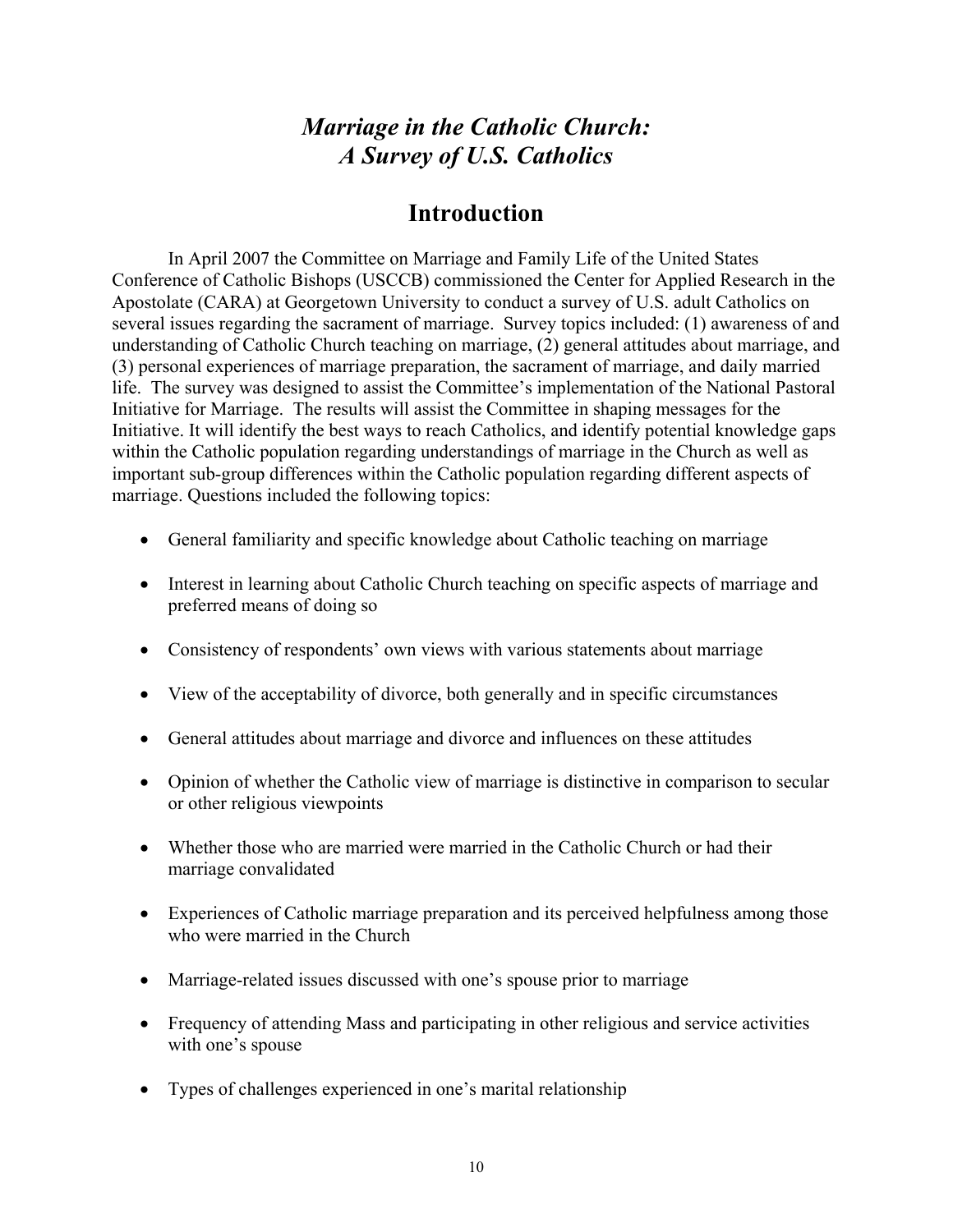- Whether one has sought help for marital troubles—or whether one would do so should such troubles arise—and sources one has or would turn to for help
- Interest in Church-sponsored sessions for married couples on various topics
- Values that have helped sustain one's marriage

 $\overline{a}$ 

In June 2007 CARA polled 1,367 adult self-identified Catholics via Knowledge Networks, a leading Internet polling firm. Responses were received from 1,008 of these individuals, providing a margin of sampling error of  $\pm 3.1$  percentage points.<sup>6</sup> Knowledge Networks has assembled a large national sample of households. Its panel (the set of participating households) has been assembled by regular random telephone survey methods and closely approximates the known demographic characteristics of the U.S. population.<sup>7</sup> The panel is updated on a quarterly basis. Those persons who are sampled and asked to join the Knowledge Networks panel receive subsidized Internet access and other incentives. For those who do not own computers, Knowledge Networks provides a television-based Internet system (MSN TV) for free. These services are supplied in exchange for an agreement that panel members will take part in a number of different Knowledge Networks surveys. These steps ensure that the Knowledge Networks panel is as reflective as possible of the national population and that it is not biased towards only those who have pre-existing access to the Internet.

 For this survey, CARA requested 1,000 completed questionnaires from a sample of adult Catholics in the Knowledge Networks panel. Typically, Knowledge Networks polls that require a two-week turnaround time obtain a response rate of 70 percent. Panel members previously identified as Catholic were e-mailed the survey on June 13, 2007. The poll was closed on June 25, 2007. Responses were received from 1,008 individuals, an overall response rate of 74 percent.

 All results presented in the body of this report have been calculated using statistical weights. The weights, calculated by Knowledge Networks, adjust for aspects of panel design and survey methodology that depart from true random sampling. More importantly for current purposes, the weights also adjust results to better reflect estimated demographic characteristics taken from the Census. Frequencies for all questions in the report are presented in the Appendix.

<sup>&</sup>lt;sup>6</sup> Following standard assumptions of statistical inference, a sample size of 1,008 provides a margin of sampling error of  $\pm$ 3.1 percent. In other words, characteristics and attitudes of Catholics responding to this poll can be assumed to be within 3.1 percentage points of those of all Catholics, age 18 and over, in the United States. It should be kept in mind that margin of sampling error increases when examining a particular subset of respondents because the sample size of the subset is smaller than that of the overall sample. Moreover, sampling error is just one potential source of error in surveys.

 $<sup>7</sup>$  The Knowledge Networks panel has been shown to be representative to well within one percentage point to the</sup> U.S. Census Current Population Survey (CPS) demographics for gender, age, race and ethnicity, education, and region. See Baker et al. (2003), "Validity of the Survey of Health and Internet and Knowledge Networks Panel and Sampling," Stanford University and Krosnick and Chiat Chang (2001), "A Comparison of Random Digit Dialing Telephone Survey Methodology with Internet Survey Methodology as Implemented by Knowledge Networks and Harris Interactive," Ohio State University.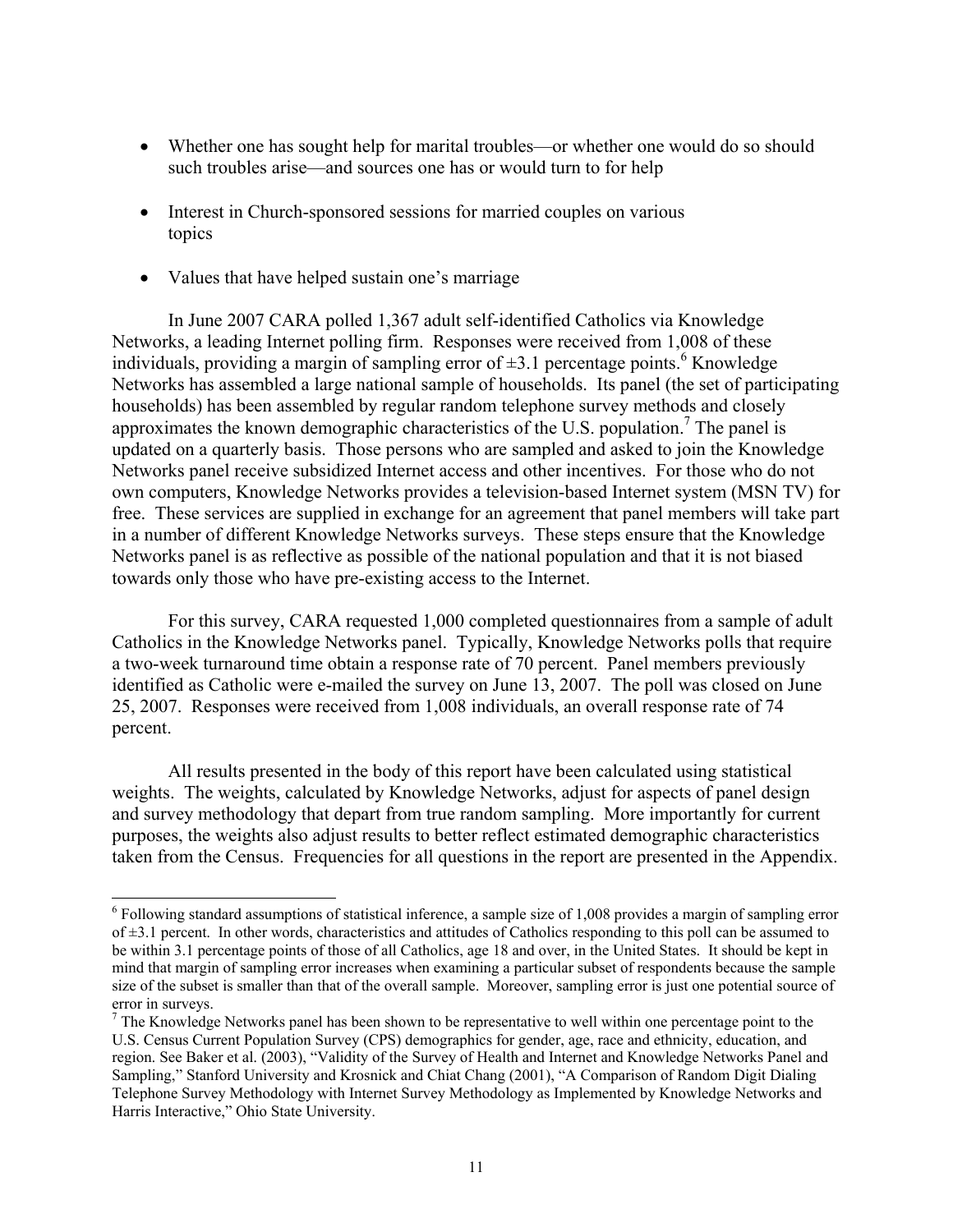# **Organization of this Report**

The main body of this report consists of several sections. First, a preliminary section summarizes demographic and other background characteristics of the respondents to the survey. Particular attention is given to marital status and other characteristics related to marriage. Part I of the report presents results of questions about general attitudes regarding marriage and about awareness and knowledge of Catholic Church teachings about marriage. These are questions that were asked to all respondents. Parts II through IV examine the respondents' experiences in their own marriages and lives. Part II focuses on the experiences of those who are currently married and Part III on the experiences of those who are currently separated or divorced. Part IV of the report examines expectations about marriage among those who have never been married. Part V of the report provides results for an open-ended question that asked respondents about how marriage in the Catholic Church is distinctive. Part VI presents a summary of sub-group differences highlighting differences in responses throughout the survey by marital status, generation, and Mass attendance.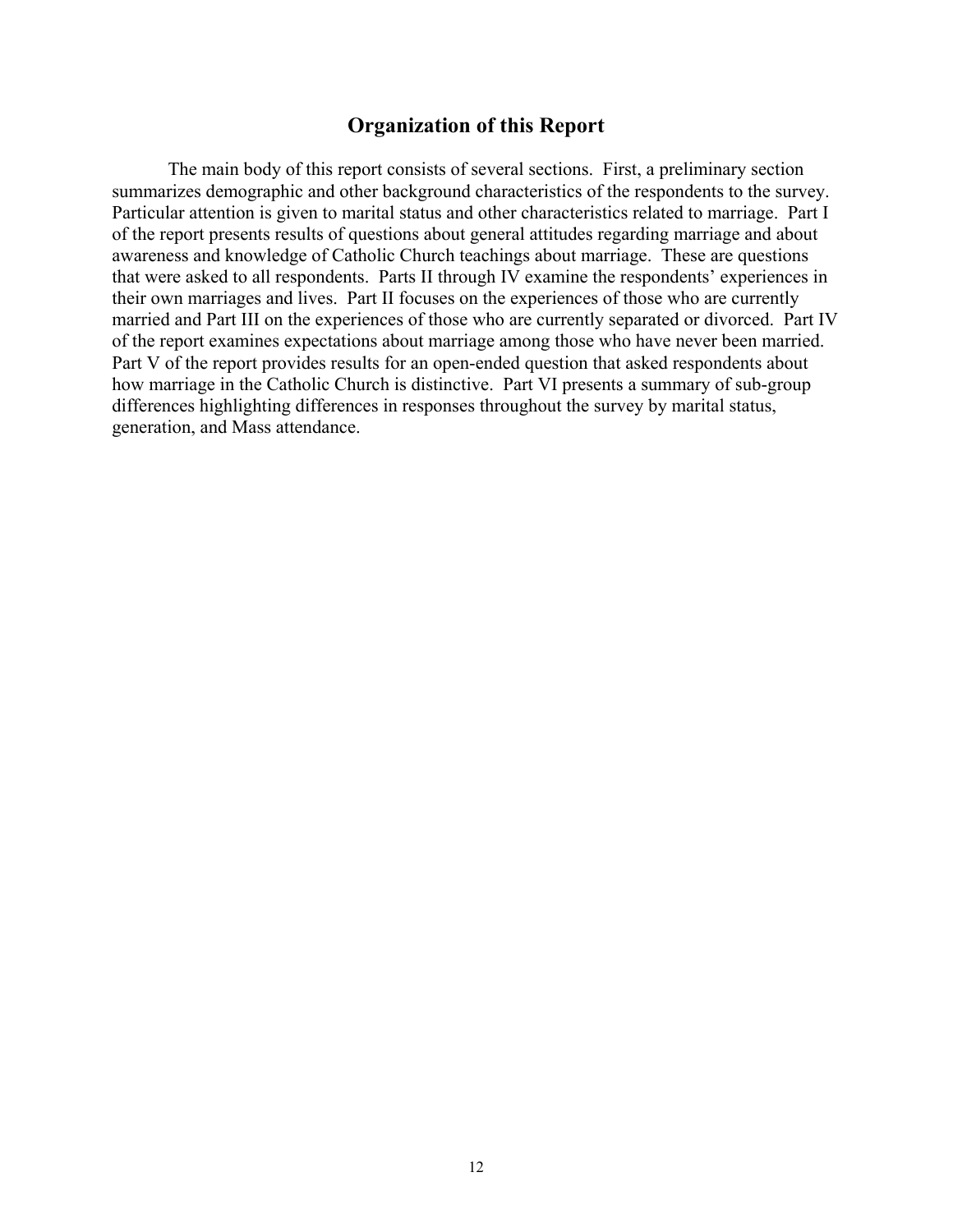# **Background Characteristics**

This section summarizes background characteristics of respondents to the survey. Many of these characteristics will be used later in the report to draw comparisons among respondents (for example, to compare Catholics of different generations and Catholics of different marital statuses). Three subsections examine demographic characteristics, marital status and related characteristics, and religious background and participation.

It is important to note that even relatively small percentages reported in this report represent a large potential audience given the size of the adult Catholic population. As a rule of thumb, every 1 percentage point of the adult Catholic population is approximately equivalent to  $500,000$  persons. $8$ 

# **Demographic Characteristics**

 This subsection summarizes basic demographic characteristics of respondents. This is information that has been previously collected by Knowledge Networks about its panel members. Characteristics described include: gender, generation, race and ethnicity, education, and geographic region. The tables show both unweighted frequencies (the raw percentage of respondents to the survey) as well as weighted frequencies (percentages that have been statistically adjusted to compensate for higher or lower rates of participation in the survey among various demographic groups in the panel. After this subsection, the remainder of the report presents only weighted frequencies).

#### *Gender*

 $\overline{a}$ 

 After weighting, 53 percent of the survey respondents are women and 47 percent are men. This greater proportion of women reflects higher mortality rates among men. The proportion of women is even greater prior to weighting because of the general tendency for women to be more likely than men to respond to surveys.

|        | Gender     |          |
|--------|------------|----------|
|        | Unweighted | Weighted |
| Female | 55%        | 53%      |
| Male   | 45         | 47       |

<sup>&</sup>lt;sup>8</sup> CARA Catholic Polls (CCP) consistently estimate that between 22 and 23 percent of the adult population in the U.S. self identifies as Catholic. Taking this proportion of the most recent Census Bureau estimates for the size of the U.S. adult population we estimate that 1 percent of adult Catholic population is approximately equivalent to 500,000 persons.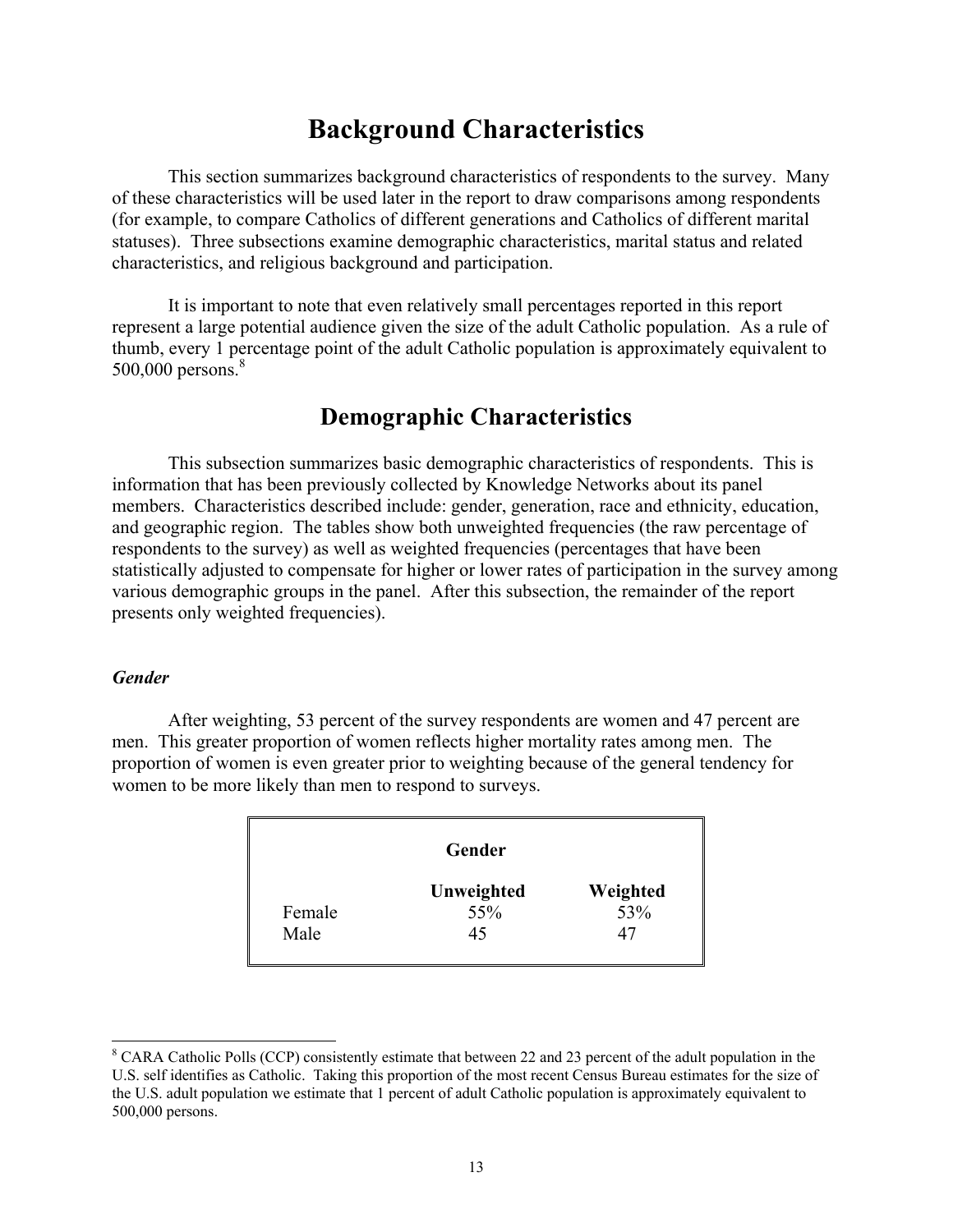# *Generation*

The age of respondents ranges from 18 to 97, with a median of 47. Important differences among respondents are often found along generational lines. CARA divides Catholics into the following four generations, reflecting categories used by other researchers.

- *The "Pre-Vatican II Generation," ages 65 and over in 2007*. The Pre-Vatican II Generation was born in 1942 or earlier. Its members, age 65 and older in 2007, came of age before the Second Vatican Council. This generation paved a crucial role in creating many of the social and religious institutions of the twentieth century. After weighting, members of the Pre-Vatican II Generation make up 19 percent of respondents to the survey.
- *The "Vatican II Generation," ages 47-64 in 2007. These are the "baby boomers" who* were born between 1943 and 1960, a time of great demographic and economic growth. They came of age during the time of the Second Vatican Council and their formative years likely spanned that time of profound changes in the Church. They are sometimes considered a "questioner" generation; in Church life they tend to share common memories of a Catholic childhood but now exhibit a wide variety of forms of religious practice and understanding. In general, members of this generation are more likely than the generations before them to emphasize concerns of individual self-actualization over institutional commitment. Vatican II Generation parishioners make up 31 percent of respondents.
- *The "Post-Vatican II Generation," ages 26-46 in 2007*. Born between 1961 and 1981, this generation, sometimes called "Generation X" or "baby busters" by demographers, has no lived experience of the pre-Vatican II Church. For many of this generation, their religious training occurred during the 1970s and 1980s, a time when catechetical styles were very different from the methods used up to the late 1960s. They were children at a time when divorce rates rose rapidly (among the Vatican II Generation) and seemingly intractable socio-economic problems grew. Sometimes called a "survivor" generation, they are relatively less likely to make long-term commitments, are more pessimistic and pragmatic, and are relatively more interested in issues of identity and community. Forty percent of respondents are members of the Post-Vatican II Generation.
- *The "Millennial Generation," ages 18-25 in* 2007. This generation, born between 1982 or later (up to 1989 in the adult sample), have come of age primarily under the Papacy of John Paul II. Because some still live with their parents, their religious practice is often closely related to that of their families of origin. Ten percent of respondents belong to the Millennial Generation.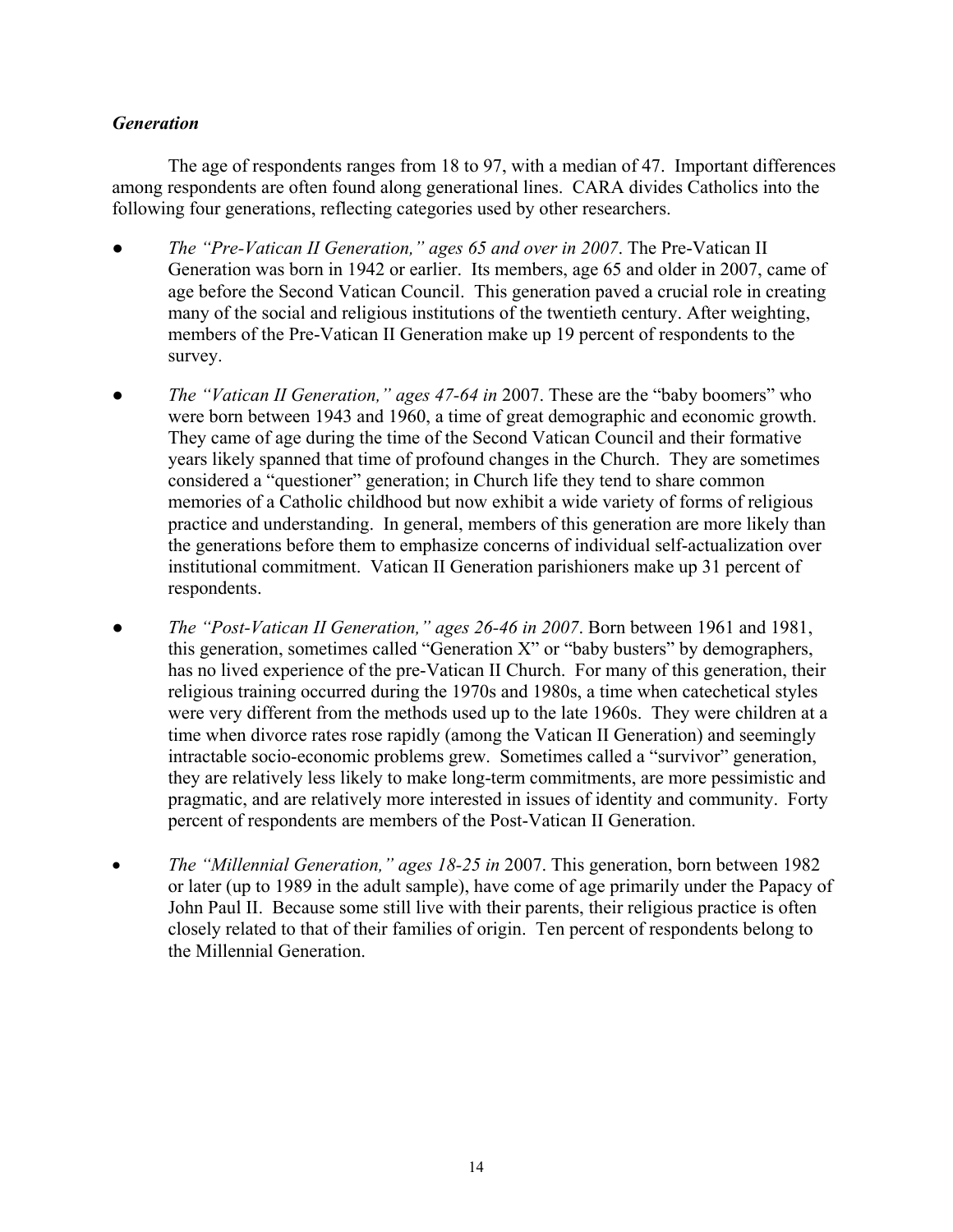| <b>Generation</b> |            |          |
|-------------------|------------|----------|
|                   | Unweighted | Weighted |
| Pre-Vatican II    | 25%        | 19%      |
| Vatican II        | 32         | 31       |
| Post-Vatican II   | 35         | 40       |
| Millennial        |            | 10       |

 The percentages of adult Catholics within each generation are consistent with recent CARA polls of the adult Catholic population. In each of these polls, half or more of adult Catholics are either of the Post-Vatican II or Millennial generations.

#### *Race and Ethnicity*

 Because people of Hispanic/Latino(a) origin can be of any race, respondents are divided into those who self-identify as being of Hispanic origin and those who say they are members of each of three racial groups (white, African American, and other) but answer "no" to the Hispanic origin question.

|                      | <b>Race and Ethnicity</b> |          |
|----------------------|---------------------------|----------|
|                      | Unweighted                | Weighted |
| Non-Hispanic white   | 69%                       | 66%      |
| Hispanic or Latino/a | 24                        | 27       |
| African American     |                           |          |
| Other                |                           |          |

 After weighting, slightly less than two-thirds (66 percent) of respondents are non-Hispanic whites. Slightly more than one-quarter (27 percent) are Hispanic or Latino/a. Two percent are African American, and 5 percent are members of other racial groups.

 Note that sub-group comparisons later in this report focus on two racial and ethnic groups: non-Hispanic whites and Hispanics and Latinos. There are too few respondents of other racial and ethnic identities for separate comparison.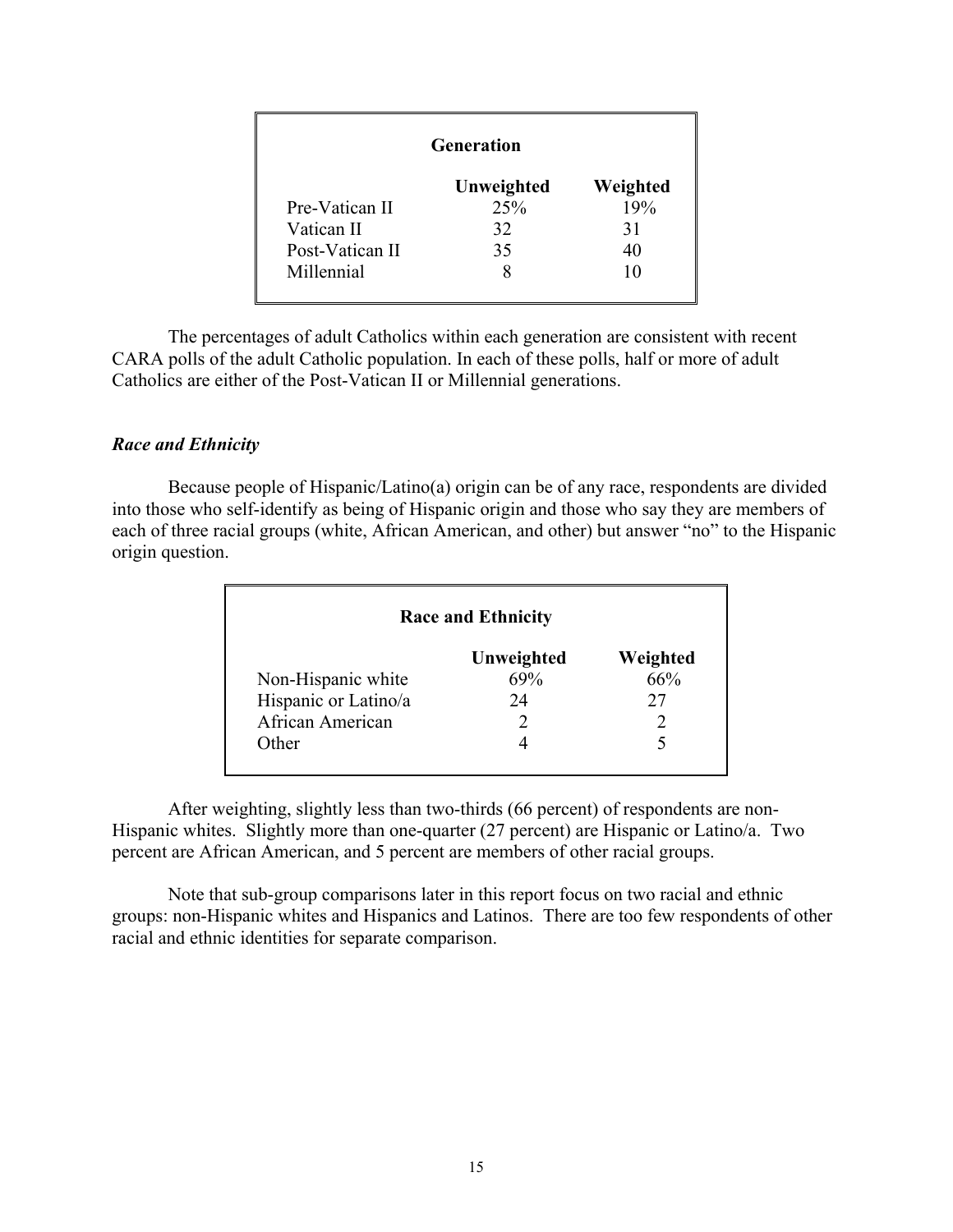#### *Education*

 $\overline{a}$ 

 Slightly less than one-fifth of adult Catholics have not completed high school. Threetenths have a high school degree. About one-quarter have some college education or an Associate's degree. Slightly less than one-fifth have a Bachelor's degree, and 8 percent have a post-graduate degree.

| <b>Education</b>               |                   |                 |
|--------------------------------|-------------------|-----------------|
| Less than a high school degree | Unweighted<br>15% | Weighted<br>18% |
| High school degree             | 30                | 30              |
| Some college or Associate's    |                   |                 |
| degree                         | 30                | 26              |
| Bachelor's degree              | 17                | 19              |
| Post-graduate degree           | 8                 |                 |

 The educational attainment of U.S. adult Catholics is similar to that of the adult population of the United States; although Catholics are slightly more likely to have a four-year college degree. According to the U.S. Census Bureau, of those age 18 or older, 20 percent have less than a high school degree, 29 percent are high school graduates, 29 percent have attended some college, and 22 percent have a Bachelor's degree or more.<sup>9</sup>

<sup>&</sup>lt;sup>9</sup> U.S. Census Bureau., QT-P20. Educational Attainment by Sex: 2000 Data Set: Census 2000 Summary File 3 (SF 3) - Sample Data.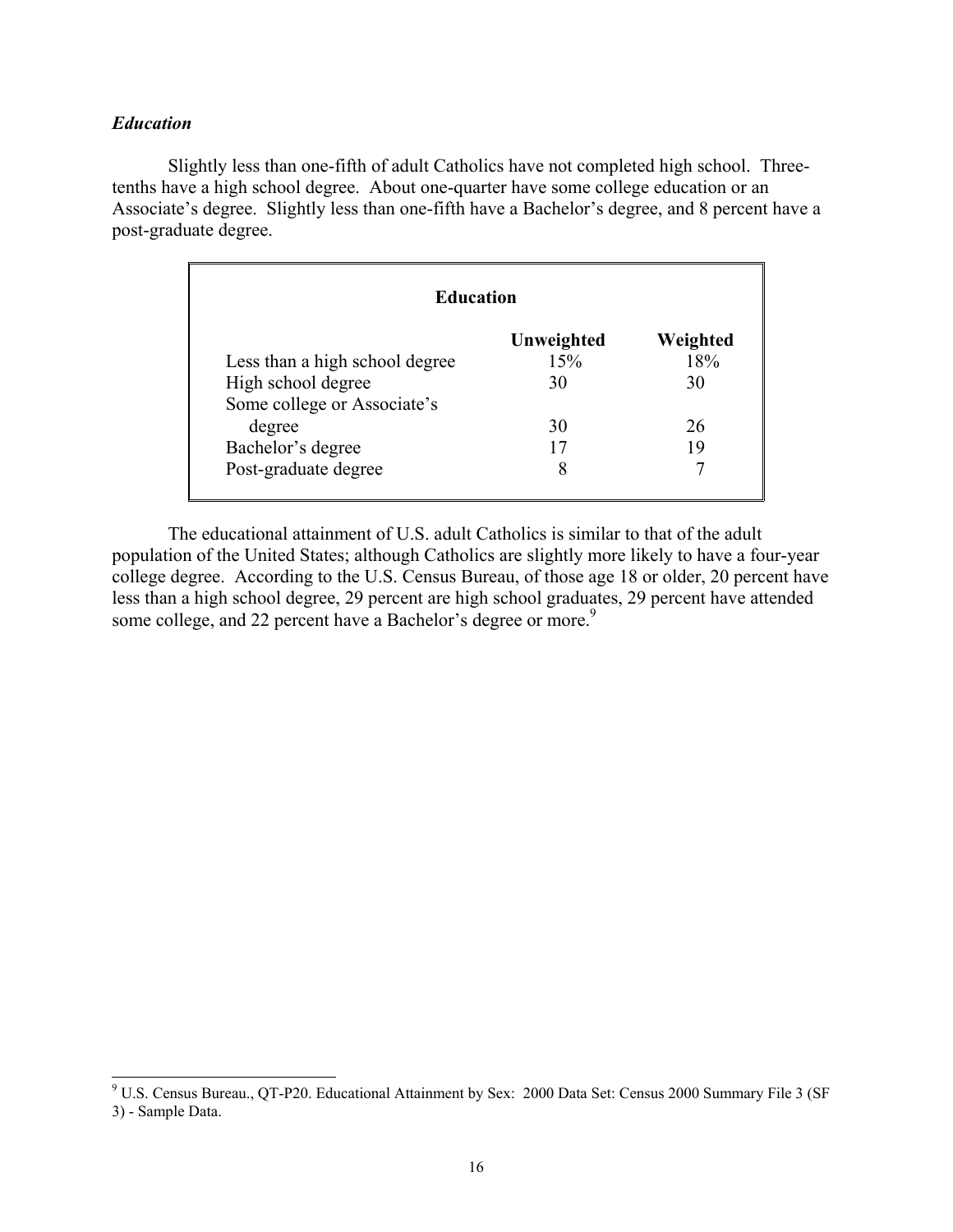### *Geographic Region*

The table below summarizes geographic region using categories designated by the U.S. Census.10 About three-tenths of Catholics reside in the Northeast. Slightly more than one-fifth reside in the Midwest. About one-quarter each reside in the South and West.

|           | <b>Geographic Region</b> |          |
|-----------|--------------------------|----------|
|           | Unweighted               | Weighted |
| Northeast | 29%                      | 29%      |
| Midwest   | 27                       | 22       |
| South     | 24                       | 25       |
| West      | 20                       | 24       |

 $10<sup>10</sup>$ 10 The *Northeast* region includes Connecticut, Maine, Massachusetts, New Hampshire, New Jersey, New York, Pennsylvania, Rhode Island, and Vermont.

The *Midwest* region includes Illinois, Indiana, Iowa, Kansas, Michigan, Minnesota, Missouri, Nebraska, North Dakota, Ohio, South Dakota, and Wisconsin.

The *South* region includes Alabama, Arkansas, Delaware, the District of Columbia, Florida, Georgia, Kentucky, Louisiana, Maryland, Mississippi, North Carolina, Oklahoma, South Carolina, Tennessee, Texas, Virginia, and West Virginia.

The *West* region includes Alaska, Arizona, California, Colorado, Hawaii, Idaho, Montana, Nevada, New Mexico, Oregon, Utah, Washington, and Wyoming.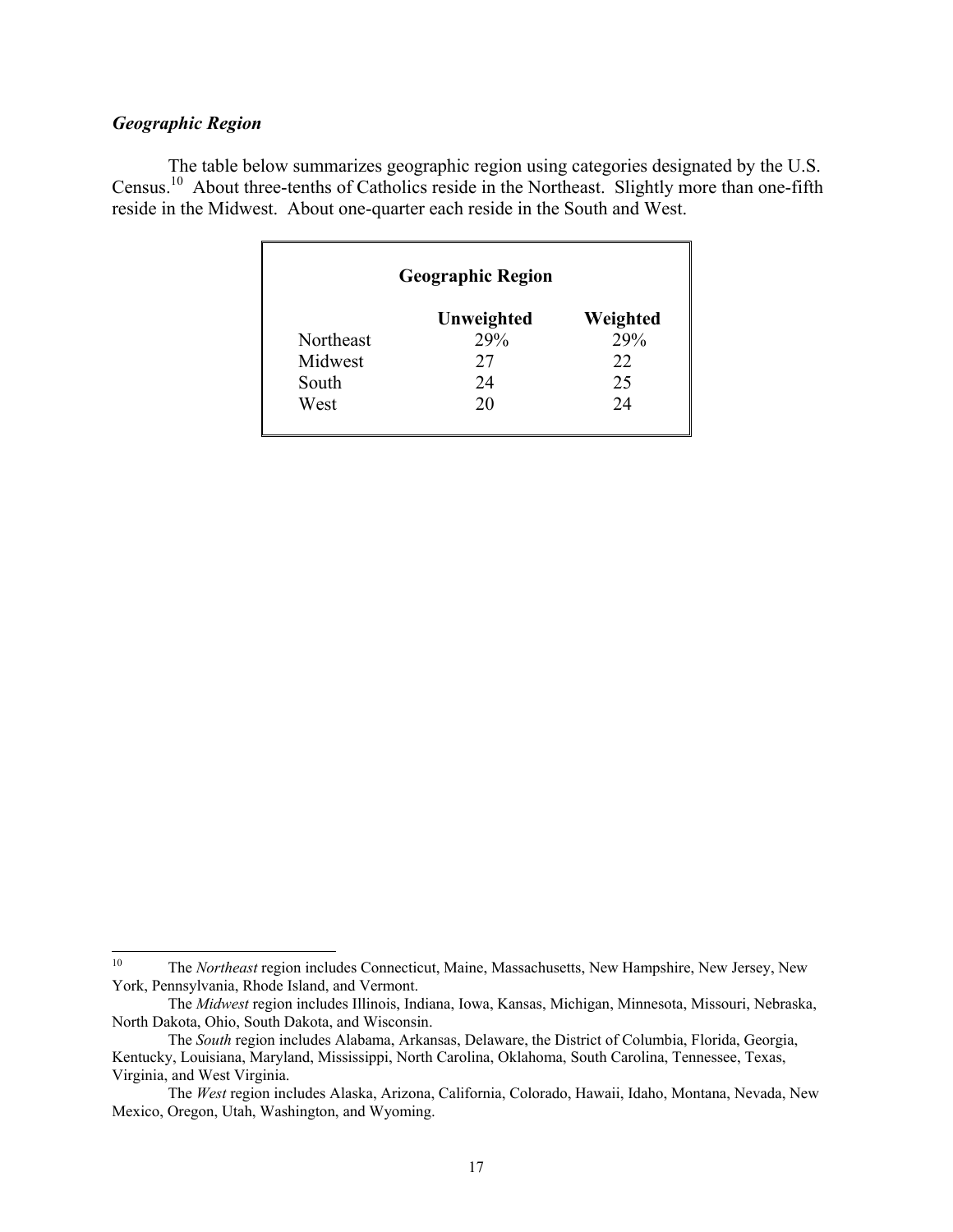# **Marital Status and Related Characteristics**

This subsection summarizes the marital status of the survey respondents as well as several related characteristics, including years married, religious identification of spouses and partners, whether respondents have ever been divorced, number of children, and marital status of one's parents.

#### *Marital Status*

 One-quarter of respondents have never been married. Slightly over half are currently married. Twelve percent are divorced, and one percent are currently separated. Five percent are widowed and four percent are living with a partner.

| 25%                   |
|-----------------------|
| 53                    |
|                       |
| 12                    |
|                       |
|                       |
| <b>Marital Status</b> |

#### *Differences by Generation*

 Not surprisingly, respondents from the Millennial Generation are more likely than others to be single (89 percent). Pre-Vatican II Generation respondents are more likely than others to be married or widowed (63 percent and 21 percent, respectively). Those from the Vatican II Generation are more likely than others to be divorced (18 percent).

#### *Marital Status and Mass Attendance*

 As previous research has shown, Mass attendance among Catholics varies by their marital status. Those who are currently married are more likely to attend at least once a month than those who have never been married as well as those who are divorced (47 percent, compared to 32 percent and 28 percent, respectively). Widowed Catholics are most likely to attend Mass every week (75 percent). This finding also reflects the reality that widowed Catholics are disproportionately members of the Pre-Vatican II Generation.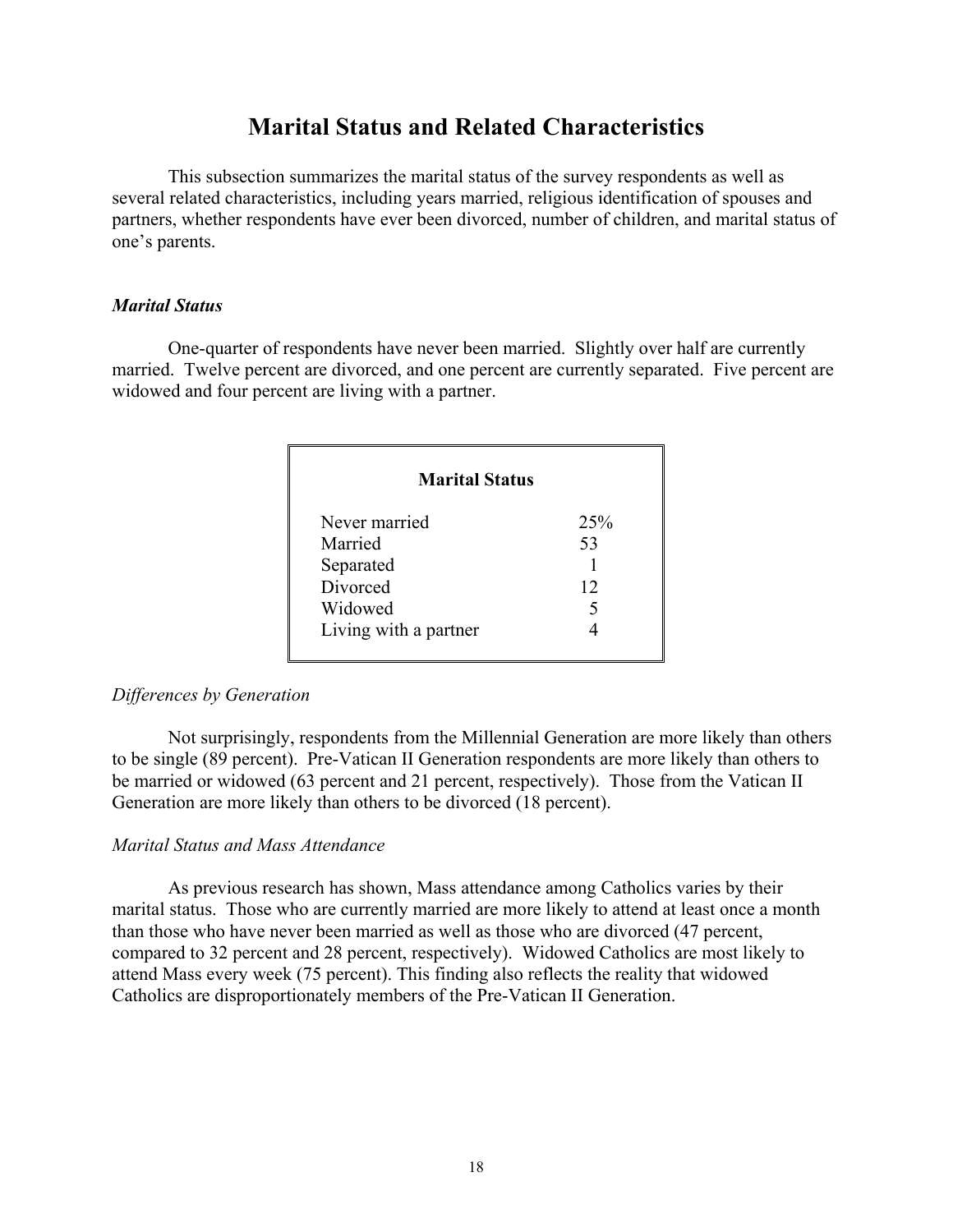Compared to data on Americans nationally, $^{11}$  an equal percentage of respondents (53 percent) are married. Catholics are somewhat less likely to have never married (25 percent compared to 29 percent). However, the CARA survey included a response option that is not available in the Census Bureau data. Respondents to the CARA survey could indicate they are "living with a partner." Three-quarters of those who responded as such, say they have never been divorced and would likely have responded never married if the living with a partner response item was not available. Adding those in the CARA survey who say they are never married to those who say they are living with a partner but who have never divorced equals 28 percent, nearly identical to the 29 percent of the U.S. adult population who say they have never been married. A comparable percentage of Catholics and Americans nationally are currently divorced (12 percent compared to 10 percent among Americans nationally), separated (1 percent compared to 2 percent), or widowed (5 percent compared to 6 percent).

|                       | <b>Adult Catholics</b> | <b>U.S. Adults</b>          |
|-----------------------|------------------------|-----------------------------|
| Never married         | 25%                    | 29%                         |
| Married               | 53                     | 53                          |
| Separated             |                        | $\mathcal{D}_{\mathcal{L}}$ |
| Divorced              | 12                     | 10                          |
| Widowed               | 5                      | 6                           |
| Living with a partner | 4                      | *                           |

Differences between Catholics and U.S. adults are well within survey margins of sampling error  $(\pm 3.1)$  percentage points) indicating no discernable difference. Thus, although 12 percent of Catholic in the survey said they were divorced and only 10 percent of U.S. adults are divorced, one cannot conclude that Catholics are more likely than the general population to be divorced.

 $\overline{a}$ <sup>11</sup> U.S. Census Bureau, America's Families and Living Arrangements, (issued by the U.S. Census Bureau in 2006).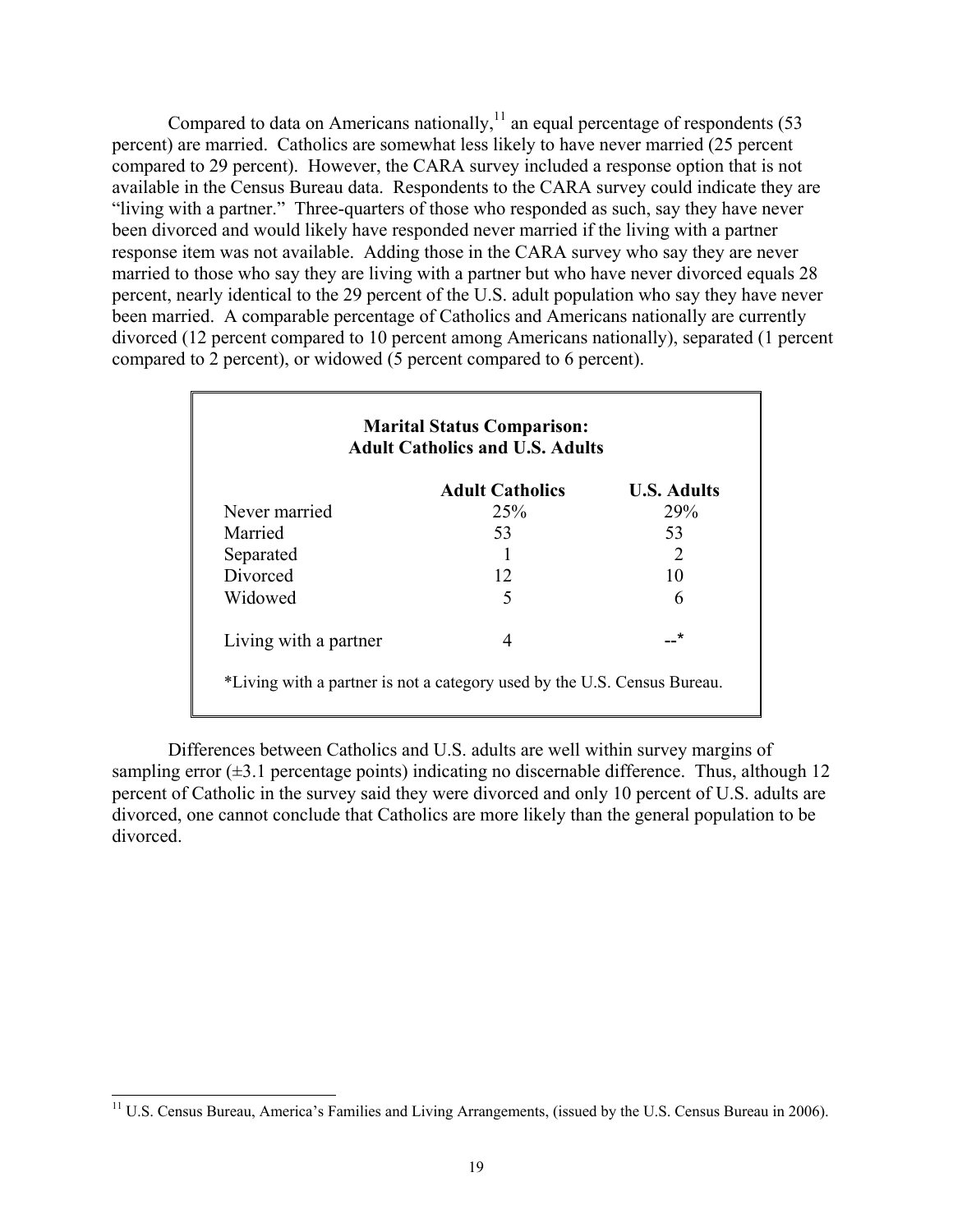#### *Years Married among Currently Married and Divorced Respondents*

 The number of years respondents have been married ranges from less than one to 66. Among those who are currently married or separated, about three in ten have been married for 10 years or less, about one-quarter have been married for 11 to 20 years, another quarter have been married for 21 to 40 years, and one-fifth have been married for over 40 years.

 Among those who are currently divorced, more than half were divorced within the first ten years of their marriage. About three-tenths were married for 11 to 20 years before their divorce, about one in eight were married for 21 to 40 years, and none were married longer than 40 years. Respondents were married an average of 12 years and median of ten years before their divorce. This is somewhat longer than the number of years prior to a divorce among Americans nationally, which has a median of eight years.<sup>12</sup>

| <b>Years Married</b><br>[Respondents who are or have been married] |                                          |                              |
|--------------------------------------------------------------------|------------------------------------------|------------------------------|
|                                                                    | <b>Currently Married</b><br>or Separated | Currently<br><b>Divorced</b> |
| 5 or fewer                                                         | 16%                                      | 20%                          |
| $6-10$                                                             | 15                                       | 38                           |
| $11 - 20$                                                          | 24                                       | 29                           |
| $21 - 30$                                                          | 12                                       | 12                           |
| $31 - 40$                                                          | 12                                       |                              |
| 41-50                                                              | 12                                       |                              |
| Over 50                                                            | 8                                        |                              |

l

<sup>&</sup>lt;sup>12</sup> U.S. Census Bureau, Survey of Income and Program Particpation (SIPP), 2001 Panel, Wave 2 Topical Module; *Number, Timing, and Duration of Marriages and Divorces: 2001* (issued by the U.S. Census Bureau in February 2005).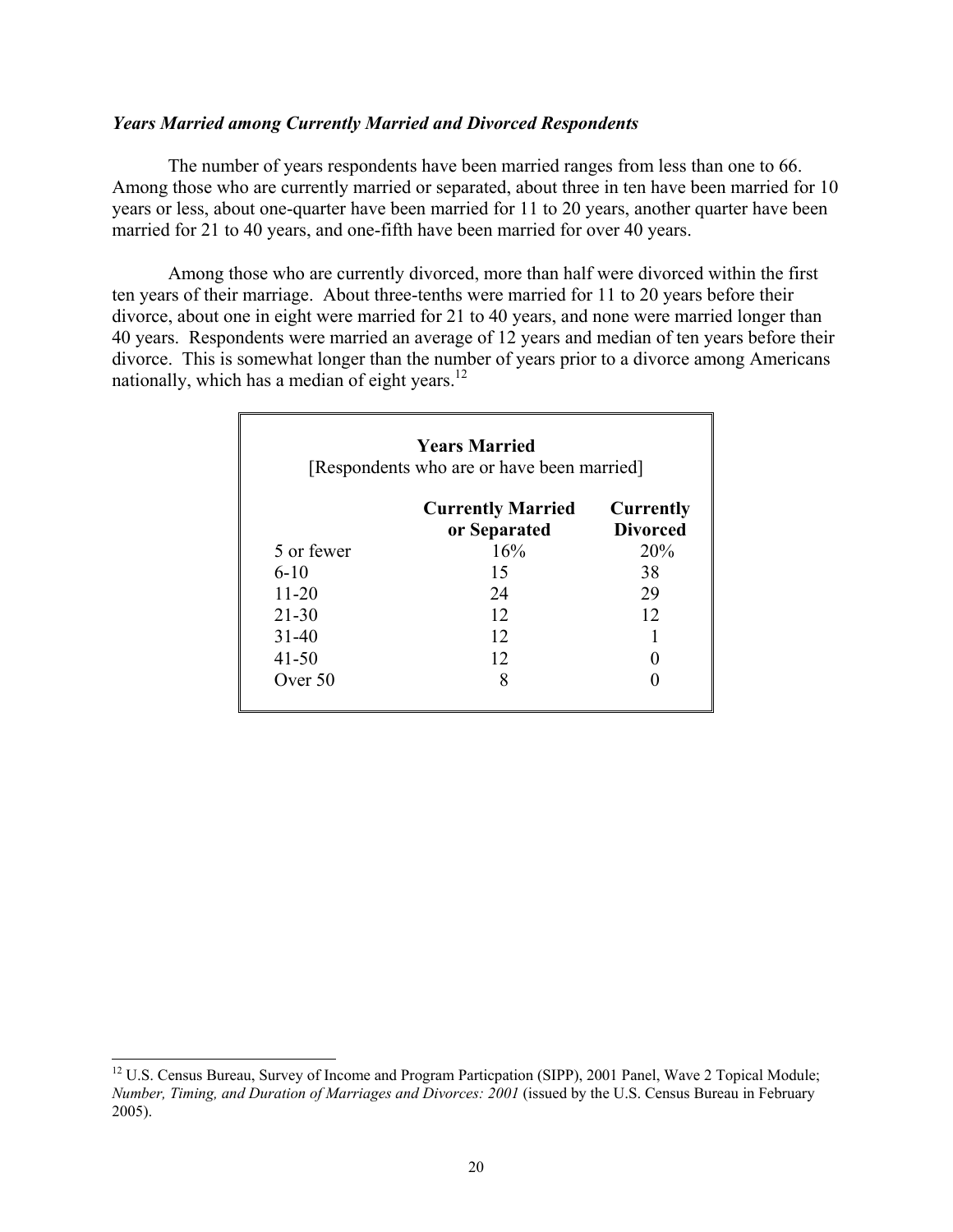#### *Estimated Age at First Marriage among those Currently Married and Never Divorced*

 Currently married Catholics were not asked about their age at first marriage. However, as noted on the previous page, they were asked how many years they have been married. An estimate for age at first marriage can be made using responses to this question in combination with the respondents age by excluding those who say they are currently married and have been divorced in the past or those who are currently separated from their spouse.<sup>13</sup>

 The average estimated age at marriage for married Catholics is 25.9 (median of 24). About a third of Catholics (34 percent) were married between the ages of 21 and 24. few were married under the age of 18 (4 percent). Nearly one in five (19 percent) were married when they were 30 or older.

| <b>Estimated Age at First Marriage</b><br>[Respondents who are currently married]<br>and have not previously been divorced] |       |
|-----------------------------------------------------------------------------------------------------------------------------|-------|
| 14-17                                                                                                                       | $4\%$ |
| 18-20                                                                                                                       | 17    |
| $21 - 24$                                                                                                                   | 34    |
| 25-29                                                                                                                       | 25    |
| 30 or older                                                                                                                 | 19    |
| Mean age:                                                                                                                   | 25.9  |
| Median age:                                                                                                                 | 24.0  |

 Men report a median age at first marriage of 25 and women report a median age at first marriage of 23. This is slightly younger than the median ages estimated for Americans nationally (27 for men and 25 for women).<sup>14</sup> Note, however, that Census data refers to all married or previously-married respondents, not just those who are currently married.

 $\overline{a}$ 

<sup>&</sup>lt;sup>13</sup> Thus this sub-group could theoretically include Catholics who are widowed and remarried. To the degree that this does occur, the estimated mean and median ages would be higher than they actually are.

<sup>&</sup>lt;sup>14</sup> U.S. Census Bureau, *Number, Timing, and Duration of Marriages and Divorces: 2001* (issued by the U.S. Census Bureau in February 2005).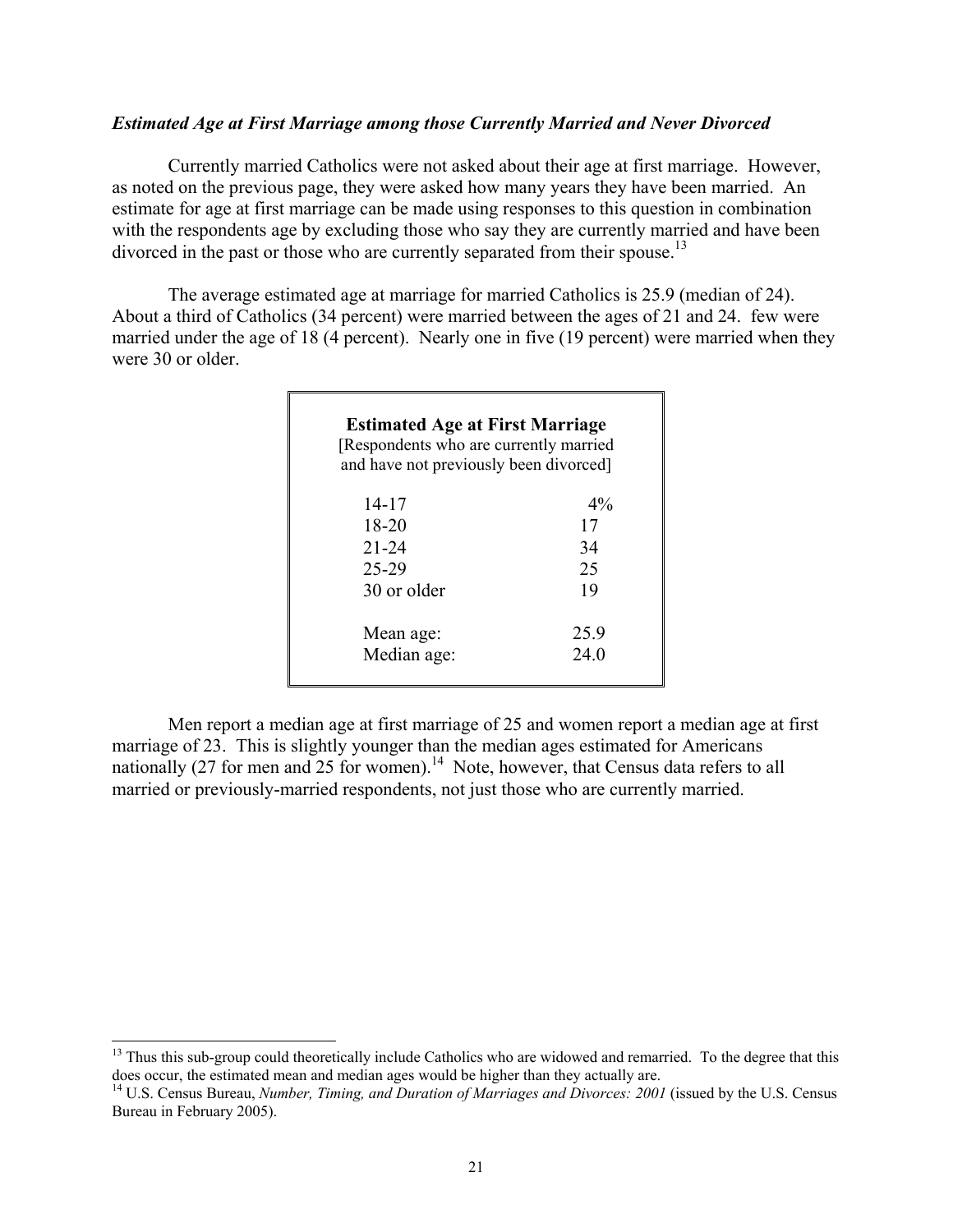### *Religious Identification of Spouses*

 Among those who are currently married or separated, slightly less than three-quarters have a Catholic spouse. About one-fifth are married to a Protestant or other Christian, and 7 percent have a spouse that claims no religion.

| [If not:] What is your spouse's religion?<br>[Respondents who are married or separated]                               |       |  |
|-----------------------------------------------------------------------------------------------------------------------|-------|--|
| Catholic                                                                                                              | 72%   |  |
| Protestant or other*                                                                                                  | 21    |  |
| No religion                                                                                                           |       |  |
| Jewish                                                                                                                | $<$ 1 |  |
| Muslim                                                                                                                |       |  |
| *Most survey respondents who choose "other" as their<br>religion are Christians who dislike the "Protestant"<br>label |       |  |

### *Differences by Generation*

 Though not statistically significant, the younger respondents are, the more likely they are to say that their spouse is *not* Catholic (33 percent of Post-Vatican II and Millennial Catholics are married to a non-Catholic, compared to 28 percent of Vatican II Catholics and 21 percent of Pre-Vatican II Catholics).

# *Differences by Frequency of Mass Attendance*

 The more frequently that Catholics currently attend Mass, the more likely it is that their spouse is Catholic. Fifty-two percent of those who rarely or never attend Mass have a Catholic spouse. This compares to 72 percent of those who attend a few times a year, 80 percent of those who attend once or a few times a month, and 88 percent of those who attend weekly.

#### *Comparison to Other Denominations*

 The likelihood that non-Catholics are married to someone who shares their faith varies by denomination. We examine this topic using data from recent editions of the General Social Survey (GSS), focusing on a few groups for which there are enough cases for meaningful analysis. During the period of 1984 to 2004, 78 percent of Jewish respondents to the GSS were married to other Jews. During the same time period, 79 percent of United Methodists and 73 percent of Episcopalians were married to fellow members of their denominations. From 1994 to 2004, 82 percent of Southern Baptists were married to Southern Baptists.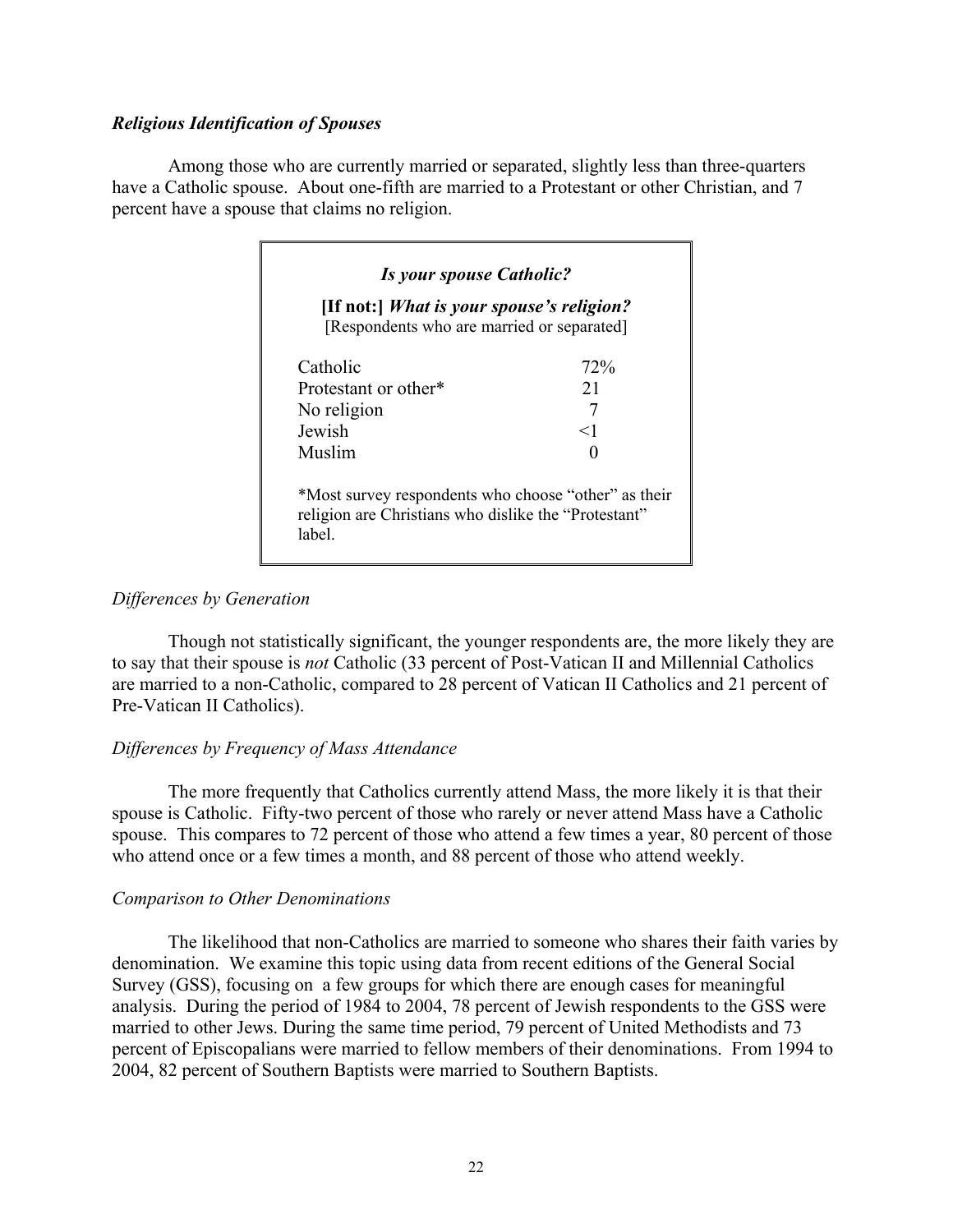#### *Religious Identification of Partners*

 Among those living with a partner, about half have a Catholic partner, and about onequarter have a partner who is Protestant or other Christian. One-fifth have a partner that claims no religion. Six percent have a Muslim partner, and 2 percent have a Jewish partner.

| [If not:] What is your partner's religion?<br>[Respondents who are living with a partner]                             |                |
|-----------------------------------------------------------------------------------------------------------------------|----------------|
| Catholic                                                                                                              | 49%            |
| Protestant or other*                                                                                                  | 24             |
| No religion                                                                                                           | 19             |
| Muslim                                                                                                                | 6              |
| Jewish                                                                                                                | $\mathfrak{D}$ |
| *Most survey respondents who choose "other" as their<br>religion are Christians who dislike the "Protestant"<br>label |                |

#### *Divorce*

 $\overline{a}$ 

 As noted previously, 12 percent of adult Catholics are currently divorced. Additionally 11 percent of adult Catholics who are not currently divorced say they have been divorced at some point in their lives.<sup>15</sup> Thus, collectively 23 percent of adult Catholics have experienced divorce.

| <b>Divorce</b>          |        |
|-------------------------|--------|
| Currently divorced      | $12\%$ |
| Not currently divorced, |        |
| but has been divorced   | 11     |
| All other respondents   | 77     |

 The percentage of adult Catholics who have ever divorced is similar to the percentages of Americans who have ever divorced as estimated by the U.S. Census Bureau. Among U.S. residents age 15 and older in 2001, 21 percent of men and 23 percent of women had experienced

<sup>15</sup> Respondents who said they were currently separated, married, or widowed were asked, "*Have you ever been divorced?*"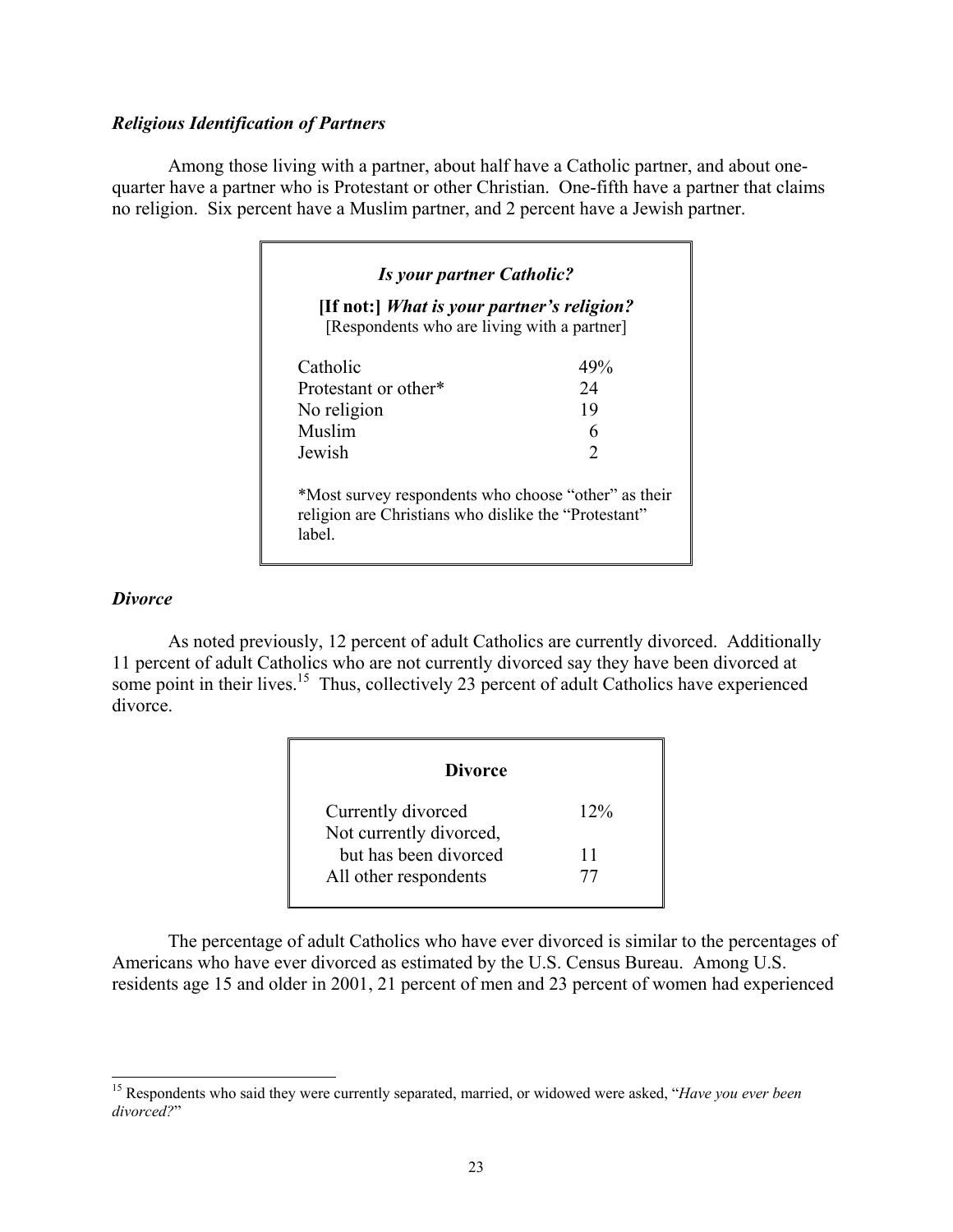a divorce. The higher percentage of women relative to men is due to differences life expectancy among men and women. $16$ 

#### *Differences by Generation*

l

 Among those who have ever been married, respondents in the Vatican II Generation are more likely than others to say that they are currently divorced or have ever been divorced (38 percent compared to 16 percent in the Post-Vatican II Generation, and 25 percent in the Pre-Vatican II Generation).

#### *Differences by Frequency of Mass Attendance*

 Among those who have ever been married, the more frequently Catholics attend Mass, the *less* likely it is that they have been divorced (either currently or previously). Thirty-three percent of those who rarely or never attend Mass are or have been divorced. This compares to 22 percent of those who attend a few times a year, and 16 percent of those who attend at least once a month.

#### *Age at First Marriage among those Currently or Previously Divorced*

 Fifteen percent of Catholics who have been divorced were 14 to 17 years old when they were first married. Slightly less than one-quarter were 18 to 20 years old, and just under twofifths were 21 to 24 years old. One-quarter were 25 years or older when they were first married. The median reported age at first marriage among those currently or previously divorced is 21.

| How old were you when<br>you were first married?<br>[Respondents who are currently divorced]<br>or have previously been divorced] |      |
|-----------------------------------------------------------------------------------------------------------------------------------|------|
| 14-17                                                                                                                             | 15%  |
| 18-20                                                                                                                             | 23   |
| $21 - 24$                                                                                                                         | 38   |
| 25-29                                                                                                                             | 16   |
| 30 or older                                                                                                                       | 9    |
| Mean age:                                                                                                                         | 22.1 |
| Median age:                                                                                                                       | 21.0 |

 Men report a median age at first marriage of 23 and women report a median age at first marriage of 20. This is somewhat younger than the estimated median ages for currently married

<sup>16</sup> U.S. Census Bureau, *Number, Timing, and Duration of Marriages and Divorces: 2001* (issued by the U.S. Census Bureau in February 2005).

<sup>&</sup>lt;sup>17</sup> Too few members of the Millenial Generation have been married for separate analysis of this group.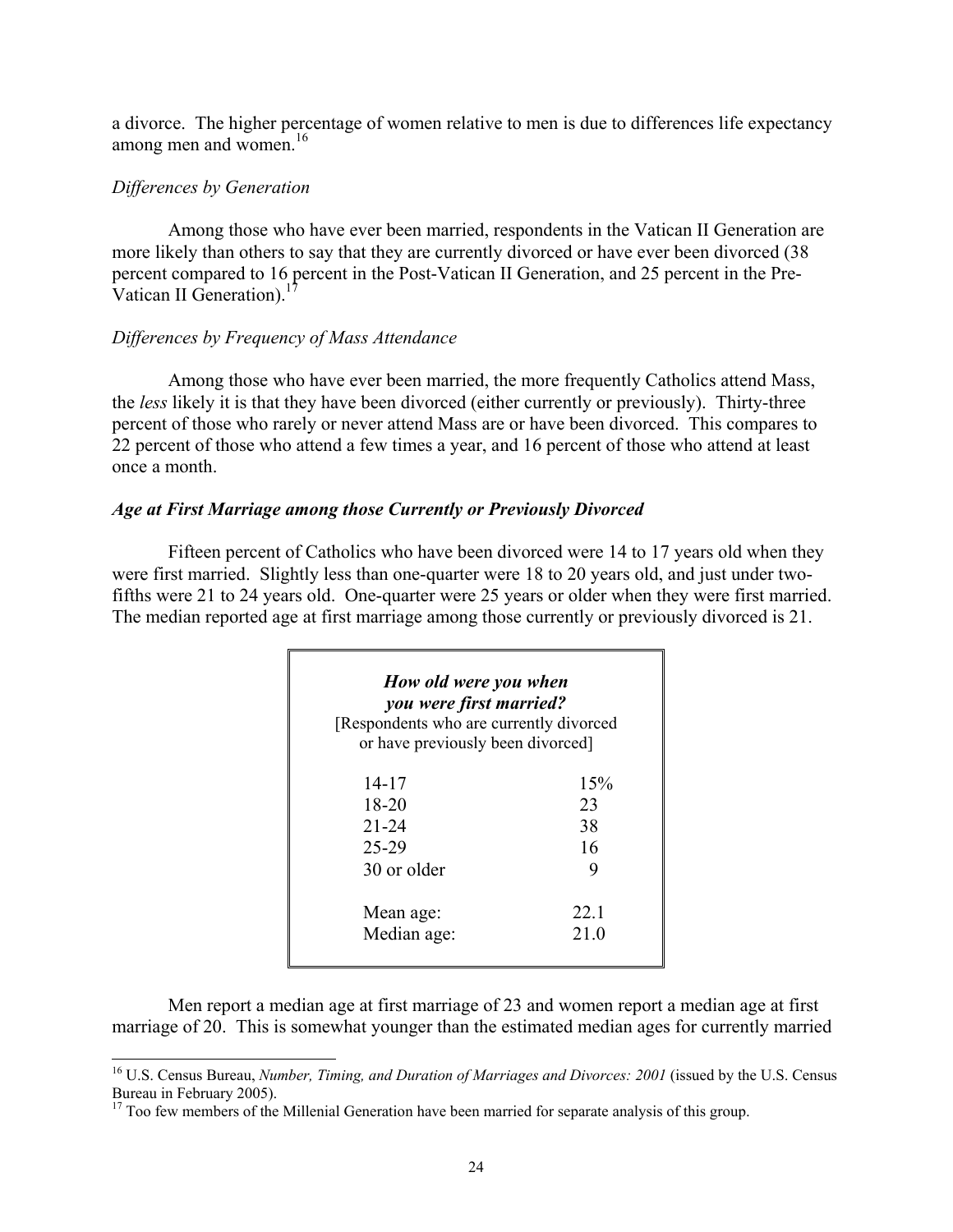Catholics (25 for men and 23 for women) and for Americans nationally (27 for men and 25 for women).<sup>18</sup> Note, however, that Census data refers to all married or previously-married respondents, not just those who have experienced divorce.

### *Differences by Generation*

 Among those who have experienced a divorce, the older respondents are, the more likely they are to have married at a younger age. Thirty-eight percent of Pre-Vatican II respondents married prior to age 20, compared to 32 percent of Vatican II respondents and 23 percent of Post-Vatican II and Millennial respondents (combined). Post-Vatican II respondents are more likely than others to have married after age 25.

# *Religious Identification of First Spouse among Those Currently or Previously Divorced*

 Among those who are currently or previously divorced, about three-fifths were married to a fellow Catholic in the first marriage. About one-quarter were married to a Protestant or other Christian, and 12 percent were married to a spouse that claimed no religion.

| Catholic             | 59% |
|----------------------|-----|
| Protestant or other* | 26  |
| No religion          | 12  |
| Jewish               | 2   |
| Muslim               |     |

 $\overline{a}$ 18 U.S. Census Bureau, *Number, Timing, and Duration of Marriages and Divorces: 2001* (issued by the U.S. Census Bureau in February 2005).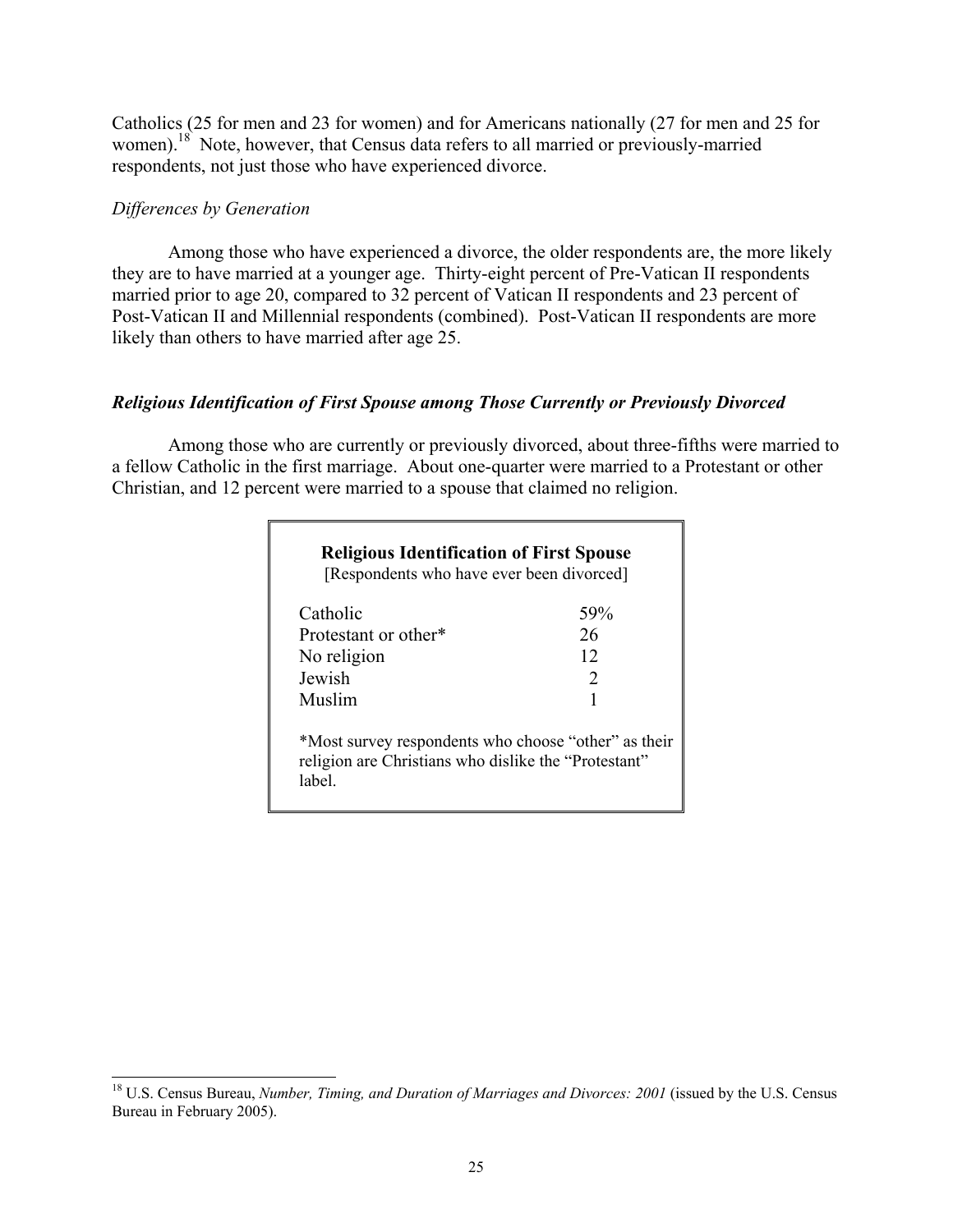# *Spousal Consideration of Becoming Catholic*

 Only 6 percent of currently married respondents whose spouses are not Catholic say their spouse is considering becoming Catholic.



# *Spouse's Feeling of Welcome at One's Parish*

 Nine-tenths of married respondents whose spouses are not Catholic say their spouse feels welcome at their parish.

|                                  | Does your spouse feel welcome at         |
|----------------------------------|------------------------------------------|
| the parish you regularly attend? |                                          |
|                                  | [Married respondents whose               |
|                                  | spouses are not Catholic and who         |
|                                  | attend Mass at least a few times a year] |
| Yes                              | $91\%$                                   |
| Nο                               |                                          |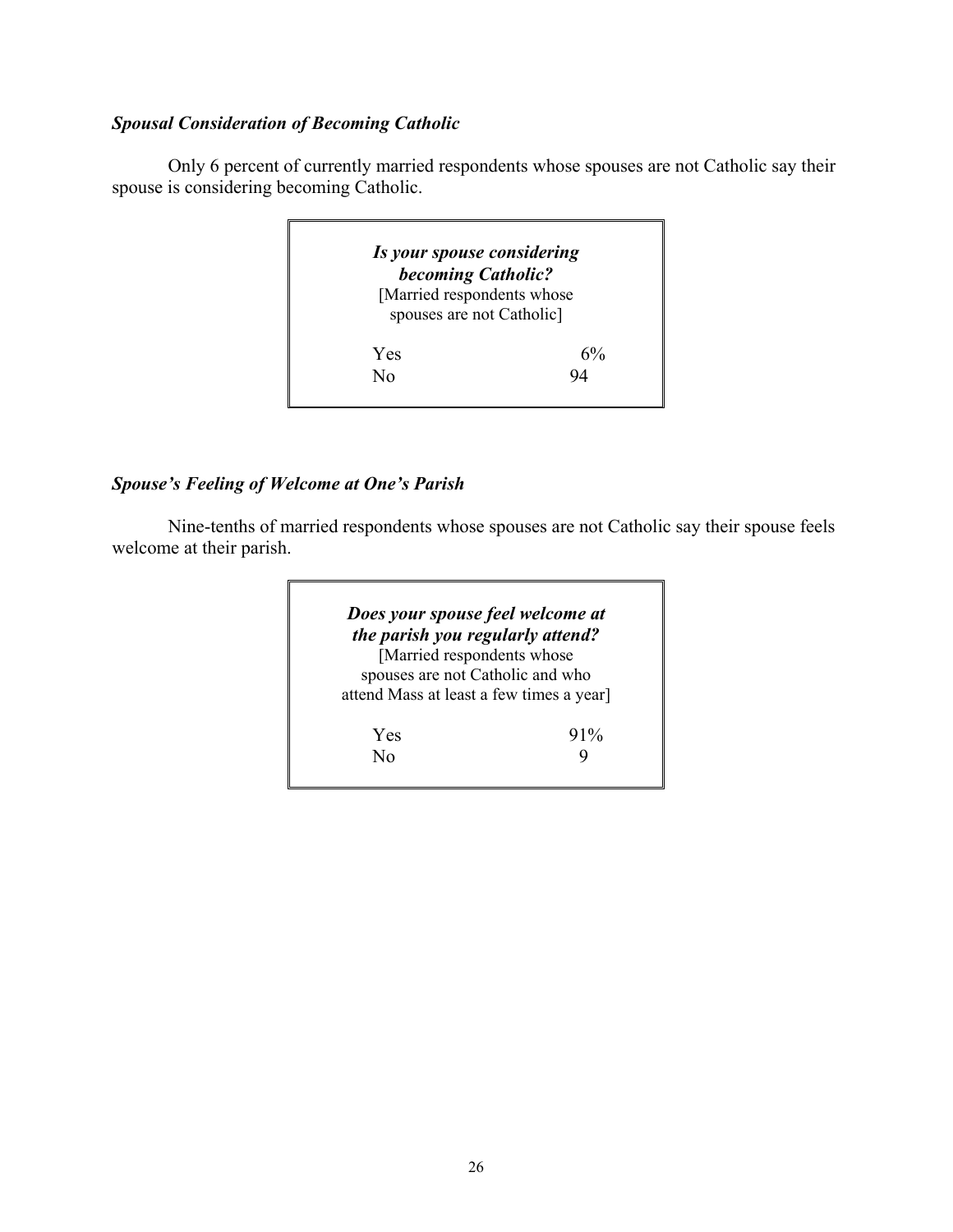#### *Children*

 On average, adult Catholics have had two children and about a third of respondents have not had any. Twelve percent have had one child, 22 percent have had two, 15 percent of respondents have had three children and 19 percent have had four or more children.

| None          | 32%            |
|---------------|----------------|
| One           | 12             |
| Two           | 22             |
| Three         | 15             |
| Four          | 8              |
| Five          | 4              |
| <b>Six</b>    | $\overline{2}$ |
| More than six | 5              |
| Mean:         | 20             |
| Median:       | 2.0            |

 It is important to note that many of these respondents' children are adults. On average, only 38 percent of respondents' children are under age 18 and 77 percent of those children under age 18 are Catholic.

#### *Differences by Frequency of Mass Attendance*

 Excluding those who have never been married, more frequent Mass attenders tend to have had more children than less frequent attenders. For example, the mean number of children for those who attend Mass every week is nearly three (2.9). In comparison, the mean number of children for those who attend once or twice a year or rarely or never is less than two (1.6 and 1.8, respectively).

#### *Differences by Marital Status*

 Divorced Catholics have had a higher mean number of children than those who are currently married (2.8 compared to 2.5). Widowed Catholics have had the highest mean number of children (4.3) and Catholics who are living with a partner or who have never married have had the fewest children (1.3 and 0.3, respectively).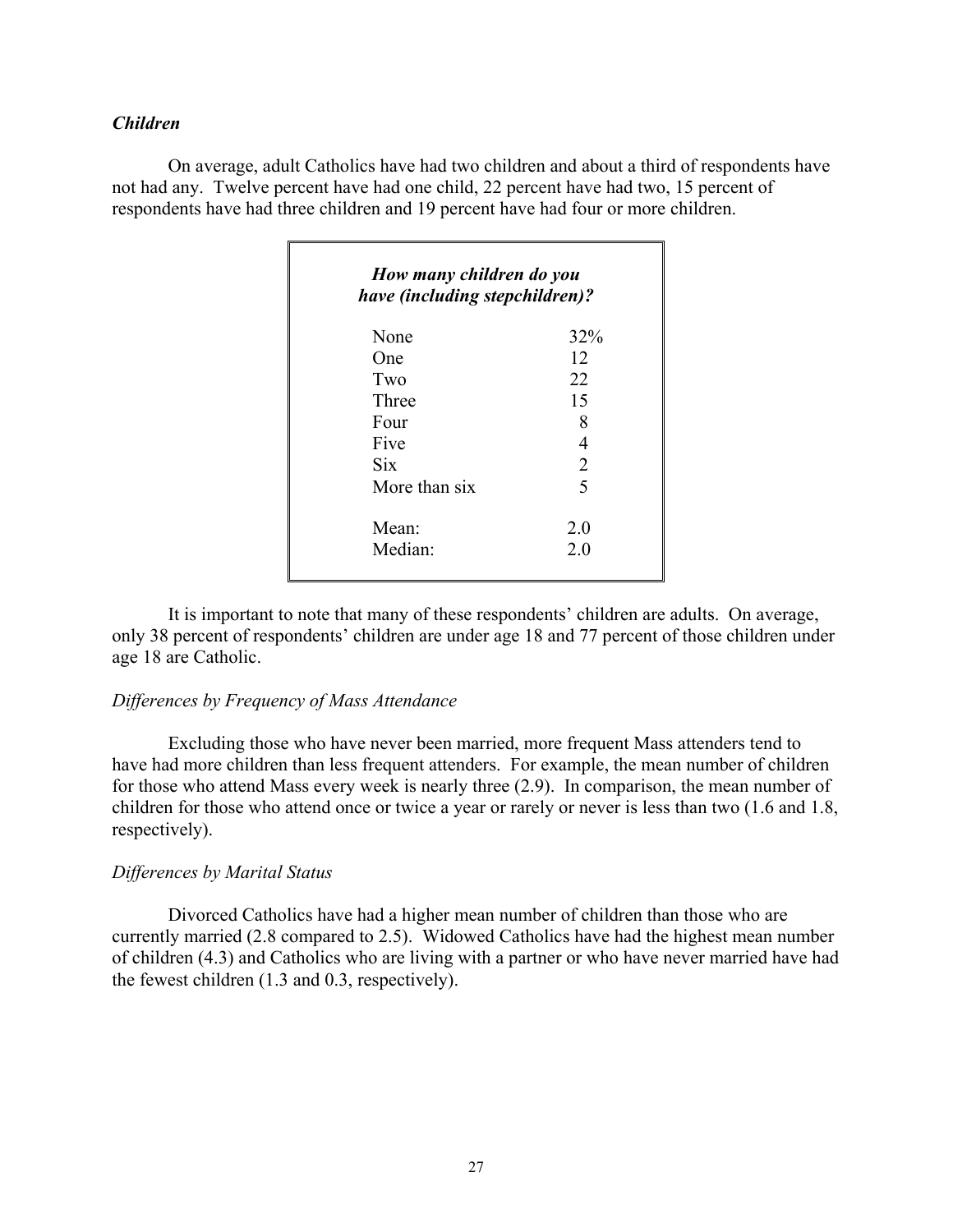#### *Marital Status of Parents*

 Three-quarters of respondents have (or had) parents who are (or were) married to each other. Slightly less than one-fifth have divorced parents. Three percent have separated parents, and another 3 percent have parents who never married each other.

| Which of the following best describes your<br>parents' current marital status, or if deceased,<br>what was their marital status prior to death? |     |  |
|-------------------------------------------------------------------------------------------------------------------------------------------------|-----|--|
| Married to each other                                                                                                                           | 76% |  |
| Divorced from each other                                                                                                                        | 18  |  |
| Separated from each other                                                                                                                       | 3   |  |
| They never married each other                                                                                                                   |     |  |

### *Differences by Frequency of Mass Attendance*

 Eighty-six percent of Catholics who attend Mass every week are most likely to say their parents are married to each other. This compares to 77 percent of those who attend at least a few times a year but not weekly and 68 percent of those who rarely or never attend Mass.

#### *Differences by Race or Ethnicity*

 Hispanic Catholics are *less* likely than non-Hispanic whites to report that their parents are married to each other (64 percent compared to 82 percent). They are *more* likely to report that their parents never married (6 percent compared to 1 percent) or that their parents are divorced (27 percent compared to 13 percent).

#### *Differences by Marital Status*

 Married Catholics are more likely than those who are separated or divorced and those living with a partner to say their parents are (or were) married to each other (80 percent compared to 67 percent of those separated or divorced and 51 percent of those living with a partner). Catholics who have never married are most likely to indicate their parents never married (5 percent).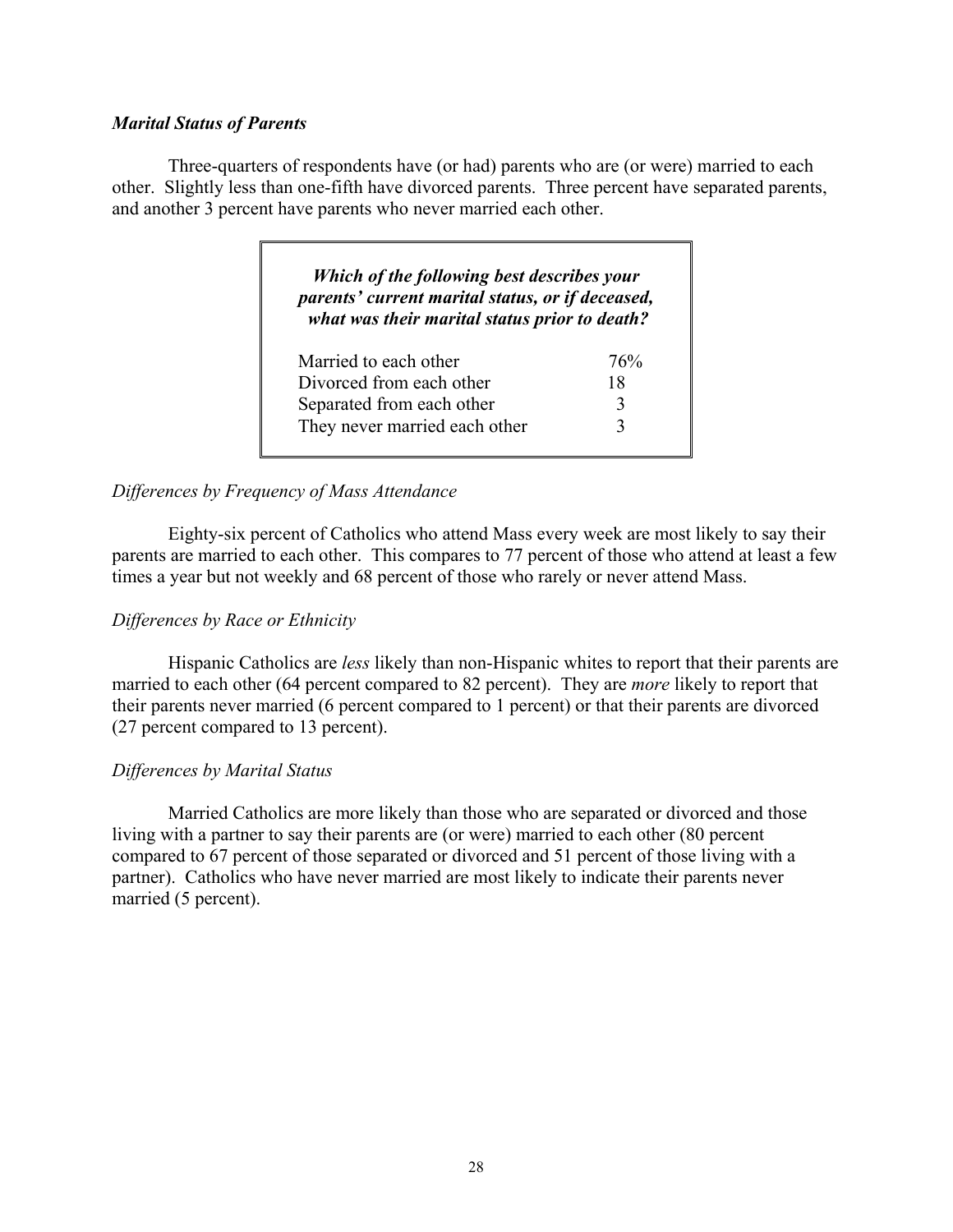# **Religious Background and Participation**

 This subsection summarizes several characteristics related to religious background and religious participation. These include time of entering the Catholic Church, participation in RCIA among converts to Catholicism, previous religious identification of converts to Catholicism, frequency of Mass attendance, frequency of attendance at non-Catholic services, and enrollment in a Catholic school or college.

# *Time of Entering the Catholic Church*

 More than eight in ten Catholics entered the Church as infants and about one in ten entered as children or teenagers. Seven percent converted to Catholicism as adults.

| When did you become Catholic? As an |     |
|-------------------------------------|-----|
| Infant (under age 1)                | 83% |
| Child (ages $1-12$ )                |     |
| Adult (ages 18 or older)            |     |
| Teenager (ages 13-17)               |     |

# *Participation in RCIA among Adult Converts to Catholicism*

Sixty-three percent of Catholics who joined the Church as adults went through RCIA.

|                                             | Did you go through the Rite of Christian<br>Initiation of Adults (RCIA), the formal process that<br>brings adult converts into the Catholic Church? |
|---------------------------------------------|-----------------------------------------------------------------------------------------------------------------------------------------------------|
| [Respondents who became Catholic as adults] |                                                                                                                                                     |
|                                             |                                                                                                                                                     |
| Yes                                         | 63%                                                                                                                                                 |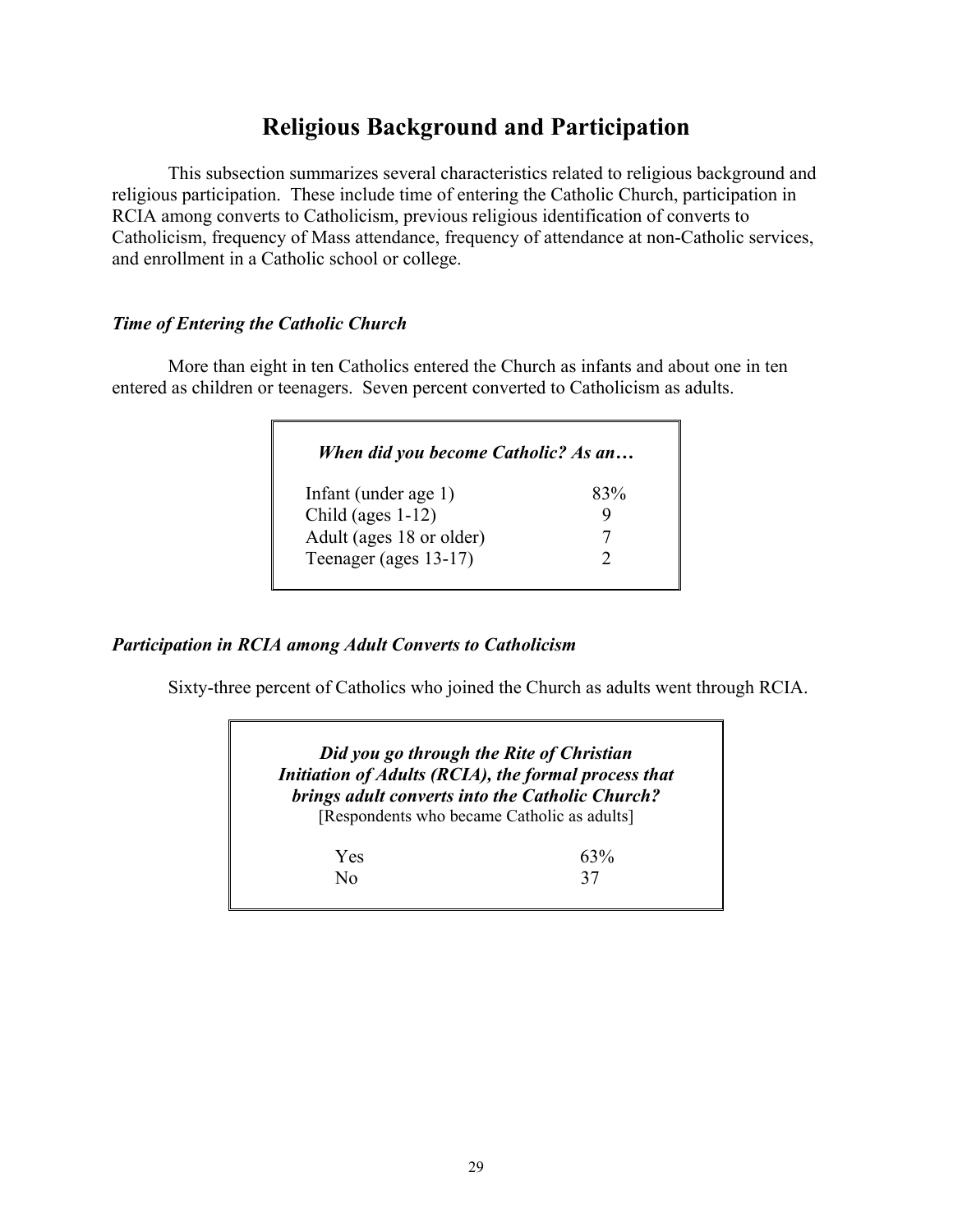### *Previous Religious Identification of Adult Converts to Catholicism*

 Among adult converts to Catholicism, about four-fifths were previously Protestant or other Christian, and about one-fifth previously had no religion.

| Protestant or other* | 81%               |
|----------------------|-------------------|
| No religion          | 19                |
| Jewish               | $\mathbf{\Omega}$ |
| Muslim               |                   |

### *Frequency of Mass Attendance*

 About one-third of Catholics report that they rarely or never attend Mass. About onequarter attend a few times a year. One-fifth attend once or a few times a month, and about onefifth attend every week.

| Aside from weddings and funerals,<br>about how often do you attend Mass? |     |
|--------------------------------------------------------------------------|-----|
| Rarely or never                                                          | 34% |
| A few times a year                                                       | 26  |
| Once or twice a month                                                    | 9   |
| Almost every week                                                        | 11  |
| Every week                                                               | 18  |
| More than once a week                                                    | 3   |

 Sub-group comparisons in this report use a simplified set of four Mass attendance categories: rarely or never, a few times a year, once or several times a month, weekly or more often.

# *Differences by Gender*

 Female respondents are somewhat more likely than males to say that they attend Mass every week or more often (23 percent compared to 19 percent of males). Males are more likely to indicate that they never or rarely attend Mass (38 percent compared to 29 percent of females).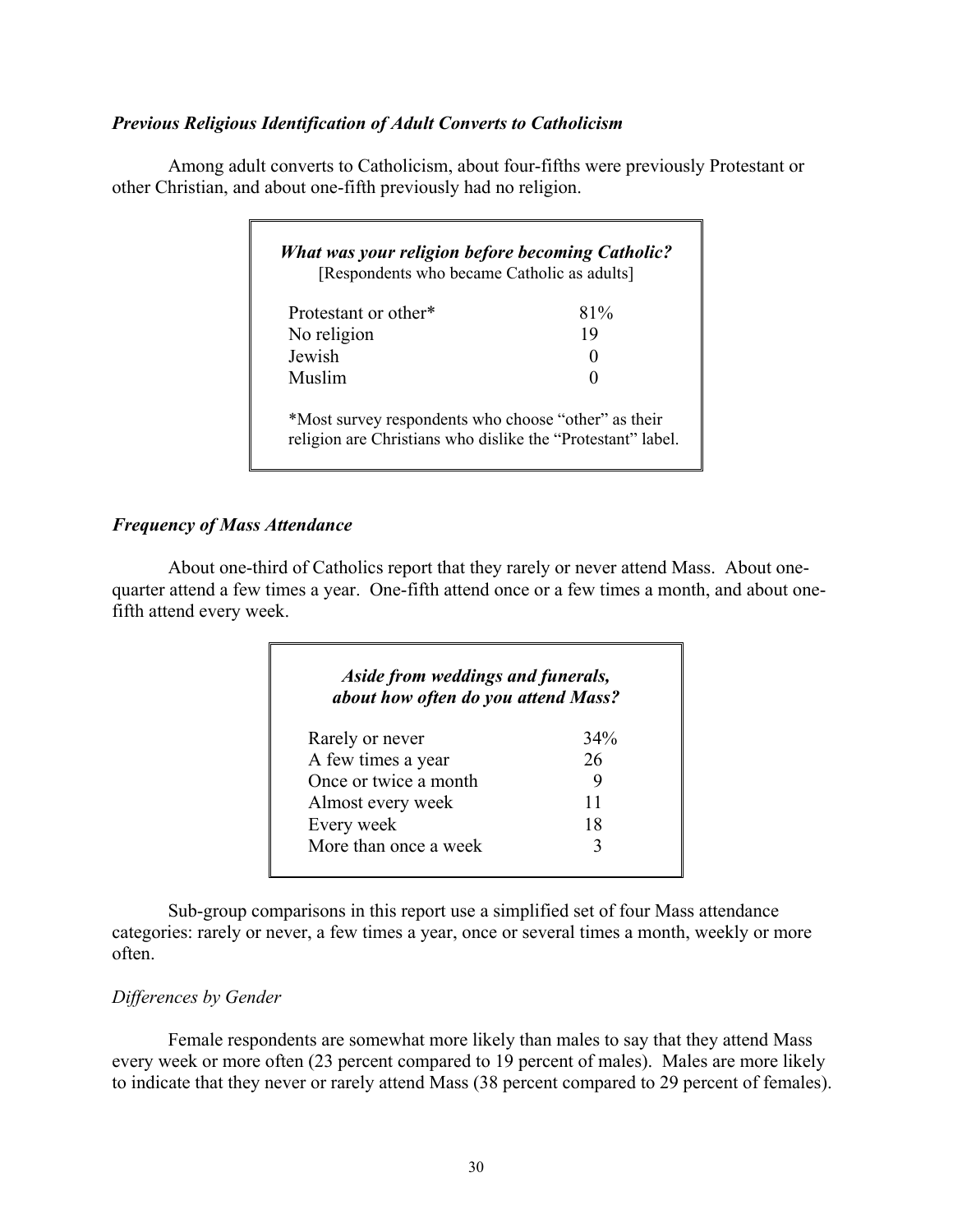#### *Differences by Generation*

Respondents who belong to the oldest generation (the Pre-Vatican II Generation) are particularly likely to say that they attend Mass at least once a week (45 percent compared to 20 percent of the Vatican II Generation, 13 percent of the Post-Vatican II Generation, and 10 percent of the Millennial Generation).

#### *Differences by Marital Status*

 $\overline{a}$ 

 Married respondents are more likely than divorced or separated respondents to say they attend Mass once a week or more (26 percent compared to 12 percent of divorced or separated).

#### *Comparing Estimates of Catholic Mass Attendance*

Differences between the results of Mass attendance questions from Knowledge Networks survey methods and telephone polls used in past CARA surveys for the USCCB are related to the effects of an interviewer.<sup>19</sup> CARA's surveys with Knowledge Networks consistently show lower levels of Mass attendance than what is exhibited typically in CARA's telephone polls. Telephone polls involve a personal interaction between respondent and interviewer. Survey researchers have long understood that this can create over-reports of certain activities (such as voting or giving to charity) that are considered socially desirable. Responses to questions regarding attendance at religious services are known to be biased toward estimates higher than actual attendance as measured by head counts.<sup>20</sup>

The Knowledge Networks survey uses methods that do not require a human interviewer—respondents are answering questions as they appear on-screen (either through a computer or television). Self-administered surveys, such as this, are known to reduce overreports for questions that have socially desirable response sets, producing results that more closely reflect actual behavior than estimates derived from telephone polls.<sup>21</sup> The percentage of Catholic weekly Mass attenders estimated using the responses to the Knowledge Networks survey are consistent with what is found in estimates of the attendance of Catholics derived from other methods (such as sample-based head counts). $^{22}$ 

As the figure below shows, including results of four other CARA-Knowledge networks surveys, there are no statistically significant changes in Mass attendance between 2000 and 2007 by either method of polling. All variations are within the sampling margin of error. The difference between the two methods of polling is consistently about 8 to 12 percentage points.

 $19$  Differences are not limited to Mass attendance and generally are observable for any socially desirable activity from financial giving to frequency of prayer.

<sup>20</sup> Mark Chaves and James C. Cavendish. 1994. "More Evidence on U.S. Catholic Church Attendance." *Journal for* 

*the Scientific Study of Religion.* 33: pp. 376-381.<br><sup>21</sup> Stanley Presser and Linda Stinson. 1998. "Data Collection Mode and Social Desirability Bias in Self-Reported<br>Religious Attendance." American Sociological Review. 63

<sup>&</sup>lt;sup>22</sup> C. Kirk Hadaway and Penny Long Marler. 2005. "How Many Americans Attend Worship Each Week? An Alternative Approach to Measurement." *Journal for the Scientific Study of Religion*. 44: pp. 307-322.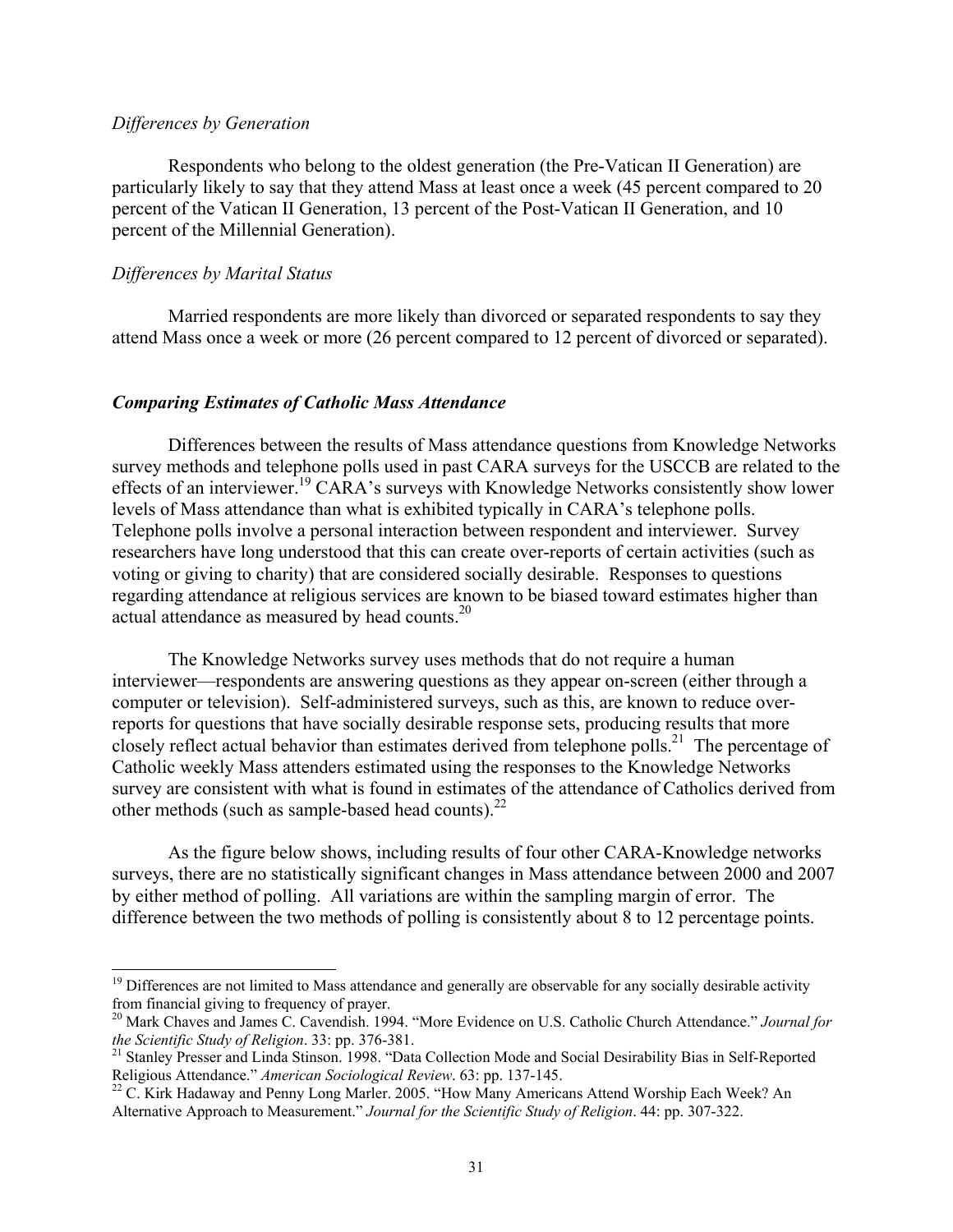

# *Attendance at Religious Services of Other Faiths*

 More than three-quarters of Catholics say they rarely or never attend non-Catholic religious services. However, 22 percent say they do so a few times a year or more often.

| Aside from weddings and funerals, about how<br>often, if ever, do you attend religious services<br>for a faith other than Catholicism? |                             |
|----------------------------------------------------------------------------------------------------------------------------------------|-----------------------------|
| Rarely or never                                                                                                                        | 78%                         |
| A few times a year                                                                                                                     | 16                          |
| Once or twice a month                                                                                                                  | $\mathcal{D}_{\mathcal{L}}$ |
| Almost every week                                                                                                                      | $\mathcal{D}_{\cdot}$       |
| Every week                                                                                                                             | $\mathcal{D}_{\mathcal{L}}$ |
| More than once a week                                                                                                                  | $<$ 1                       |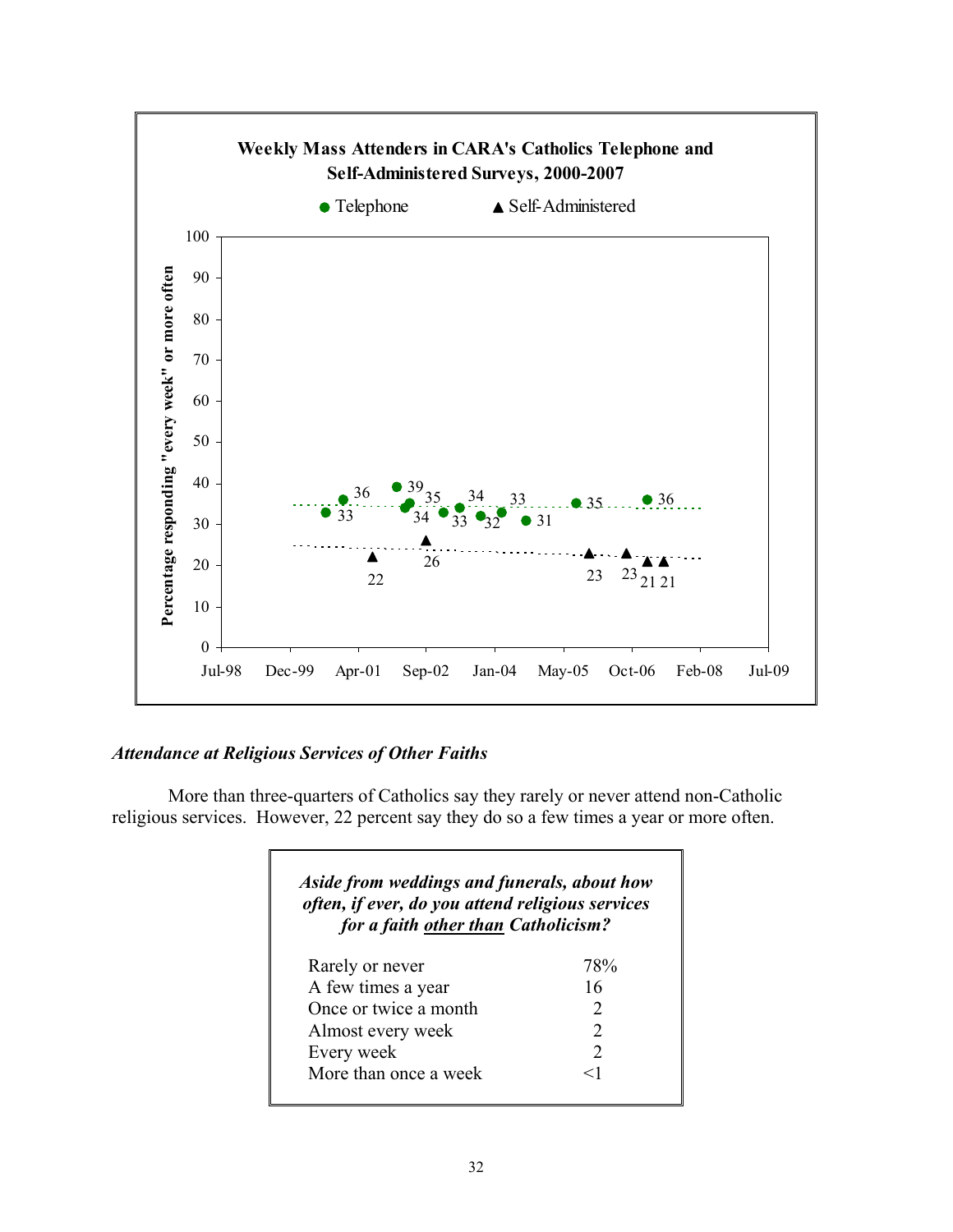#### *Differences by Race and Ethnicity*

 Hispanics are more likely than non-Hispanic whites to attend services of other faiths at least a few times a year (29 compared to 19 percent).

### *Differences by Spouse or Partner's Religion*

Respondents married to non-Catholics are more likely than respondents with Catholic spouses to attend non-Catholic religious services at least a few times a year (30 percent compared to 22 percent of those with a Catholic spouse).

### *Attendance at Catholic School*

 Slightly less than one-half of respondents attended a Catholic elementary or middle school. About one-quarter attended a Catholic high school. Seven percent were enrolled at a Catholic college or university.

| Did you ever attend<br>Percentage who have attended each                     |     |
|------------------------------------------------------------------------------|-----|
| A Catholic elementary or middle school                                       | 47% |
| A Catholic high school                                                       | 26  |
| A Catholic college or university                                             |     |
| Attended Catholic primary and secondary<br>school, and a Catholic college or |     |
| university                                                                   | 4   |
| Had not attended <i>any</i> Catholic educational<br>institutions             | 52  |

Overall, 4 percent attended Catholic educational institutions at the primary, secondary, and college levels. Some 52 percent of Catholics have not attended Catholic educational institutions at any level.

# *Differences by Race and Ethnicity*

 Non-Hispanic whites are more likely than Hispanics to have attended a Catholic elementary or middle school (51 percent compared to 34 percent).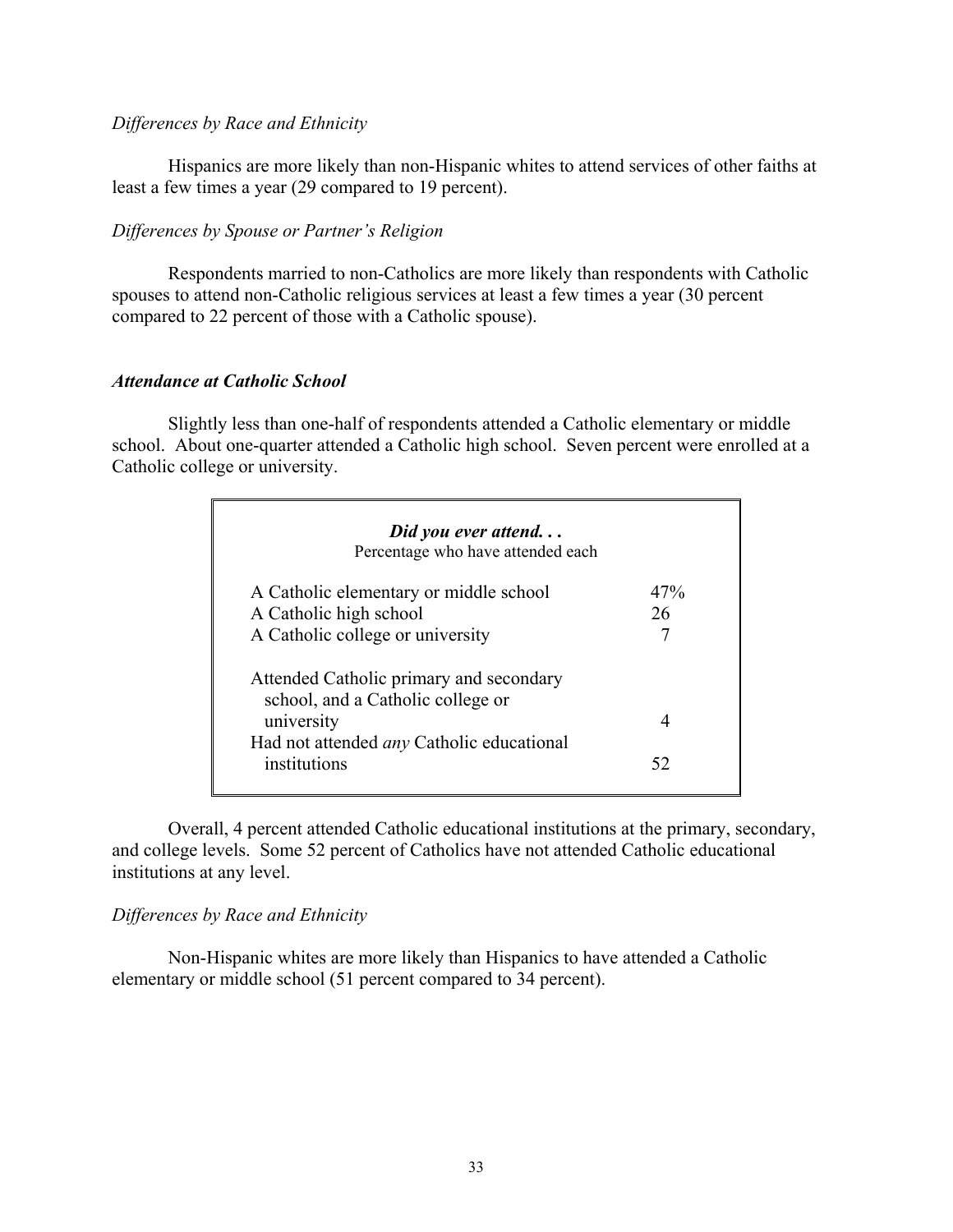# **Part I: Church Teaching on Marriage and General Attitudes about Marriage**

 Part I of this report summarizes responses to questions examining Catholics' awareness and knowledge of Church teaching on marriage and their general attitudes about marriage. For the most part, these questions were asked to all respondents to the survey.

# **General Familiarity with Catholic Teaching on Marriage**

 About one-third of Catholics (34 percent) describe themselves as "very familiar" with Catholic teaching on marriage. A slightly larger proportion (37 percent) say they are "somewhat familiar." Slightly less than one-quarter (23 percent) say they are "a little familiar" and just 6 percent describe themselves as "not familiar at all."

| How familiar would you say you are<br>with Catholic teaching on marriage? |       |
|---------------------------------------------------------------------------|-------|
| Not at all familiar                                                       | $6\%$ |
| A little familiar                                                         | 23    |
| Somewhat familiar                                                         | 37    |
| Very familiar                                                             | 34    |

#### *Differences by Generation*

Respondents who belong to the oldest generation (the Pre-Vatican II Generation) are most likely to say that they are "very" familiar with Catholic teaching on marriage (40 percent compared to 30 percent of the Vatican II Generation, 35 percent of the Post-Vatican II Generation, and 31 percent of the Millennial Generation).

# *Differences by Frequency of Mass Attendance*

Fifty-nine percent of Catholics who attend Mass every week or more often describe themselves as "very familiar" with Catholic teaching on marriage. This compares to 41 percent of those who attend once or a few times a month, 24 percent of those who attend a few times a year, and 22 percent of those who rarely or never attend Mass.

#### *Differences by Education*

Catholics who have earned a four-year college degree are more likely than those with less education to say they are "very familiar" with Church teaching on marriage (48 percent compared to 29 percent).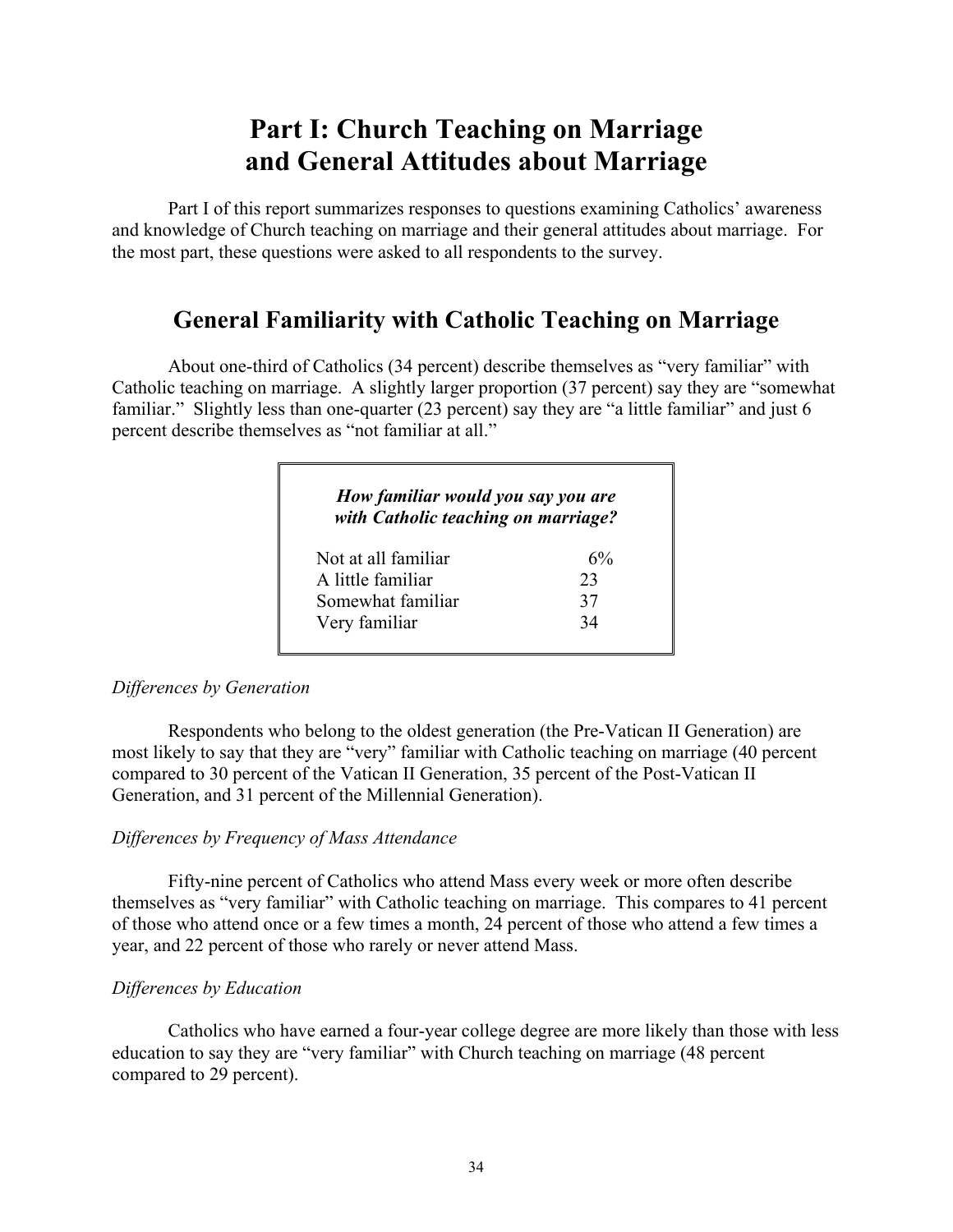# **Interest in Learning about Church Teachings on Specific Aspects of Marriage**

*Perhaps because most respondents already express some familiarity with Church teachings, only a minority of Catholics (30 percent or fewer) describe themselves as being even "somewhat" interested in learning more about each of several specific aspects of Church teaching on marriage. Three-tenths of Catholics say they are at least "somewhat" interested in learning more about Catholic Church teachings about commitment, fidelity, and faithfulness.* 

|                                             | "Somewhat"<br>or "Very" | "Very"<br><b>Interested</b> |
|---------------------------------------------|-------------------------|-----------------------------|
|                                             | <b>Interested</b>       | Only                        |
| Commitment, fidelity, and faithfulness      | 30%                     | $11\%$                      |
| Divorce, annulment, and remarriage          | 26                      | 9                           |
| Interfaith marriage (a non-Catholic spouse) | 25                      | 9                           |
| Sexuality and intimacy                      | 24                      | 8                           |
| Openness to having children                 | 23                      | 9                           |

 A lack of interest expressed in response to each item does *not* mean that the respondent has no interest in the information and instead may represent that the respondent feels that they already have sufficient information about Church teachings and that they do not need to "learn more" as the question asks. As noted on the previous page, 71 percent of Catholics say they are at least "somewhat familiar" with Catholic teaching on marriage. Thus, one might not expect responses about interest in learning more about any of the specific teachings listed above to generate more than approximately 30 percent "somewhat interested."

- About one in ten Catholics say they are "very" interested in learning more about Catholic teachings about commitment, fidelity, and faithfulness.
- About one-quarter of Catholics say they are at least "somewhat" interested in learning more about the following four aspects of marriage: divorce, annulment, and remarriage; interfaith marriage; sexuality and intimacy; and openness to having children.
- About one-fifth of Catholics say they are at least "somewhat" interested in learning more about Church teachings on family planning, with 7 percent saying they are "very" interested in this.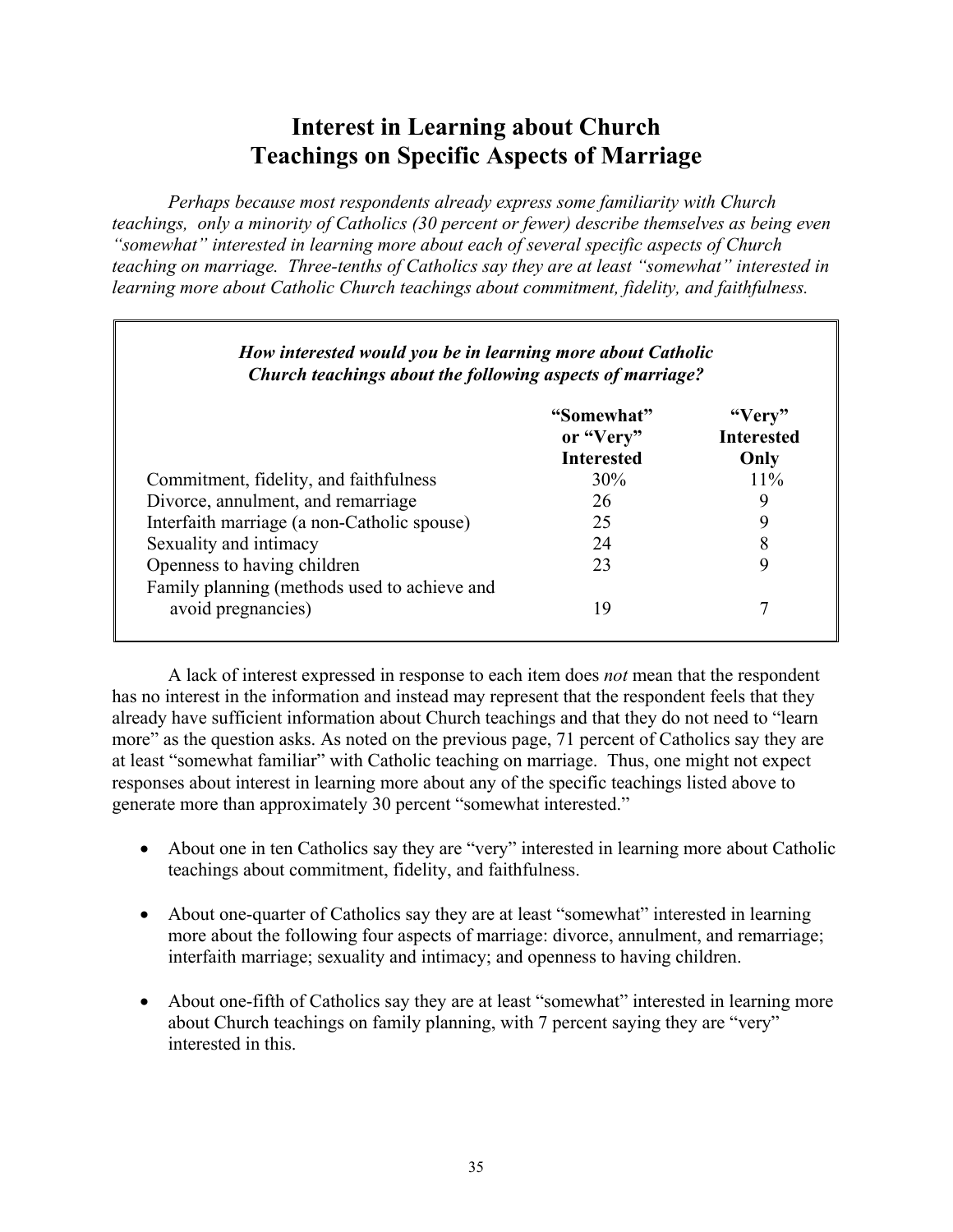#### *Differences by Gender*

 Female respondents are more likely than male respondents to indicate that they are "very" interested in learning more about Catholic teaching in at least one of these six areas (24 percent compared to 13 percent of males).

### *Differences by Generation*

Those in the youngest generation are more likely than others to be "somewhat" interested in learning more about Church teachings on interfaith marriage. They, along with the oldest generation, are more likely to be "somewhat" interested in learning about openness to having children.

The oldest generation is especially likely to be "somewhat" or "very much" interested in learning about commitment, fidelity, and faithfulness, and the two older generations (Vatican II and Pre-Vatican II) are more likely than younger respondents to express at least "some" interest in learning more about Catholic teaching on divorce, annulment, and remarriage.



# *Differences by Frequency of Mass Attendance*

 The more frequently Catholics attend Mass, the more likely to say they are at least "somewhat" interested in learning more about each of the six aspects of Church teaching on marriage. Differences are greatest for the topic of commitment, fidelity, and faithfulness. Fifty percent of weekly Mass attenders are at least "somewhat" interested in learning more about this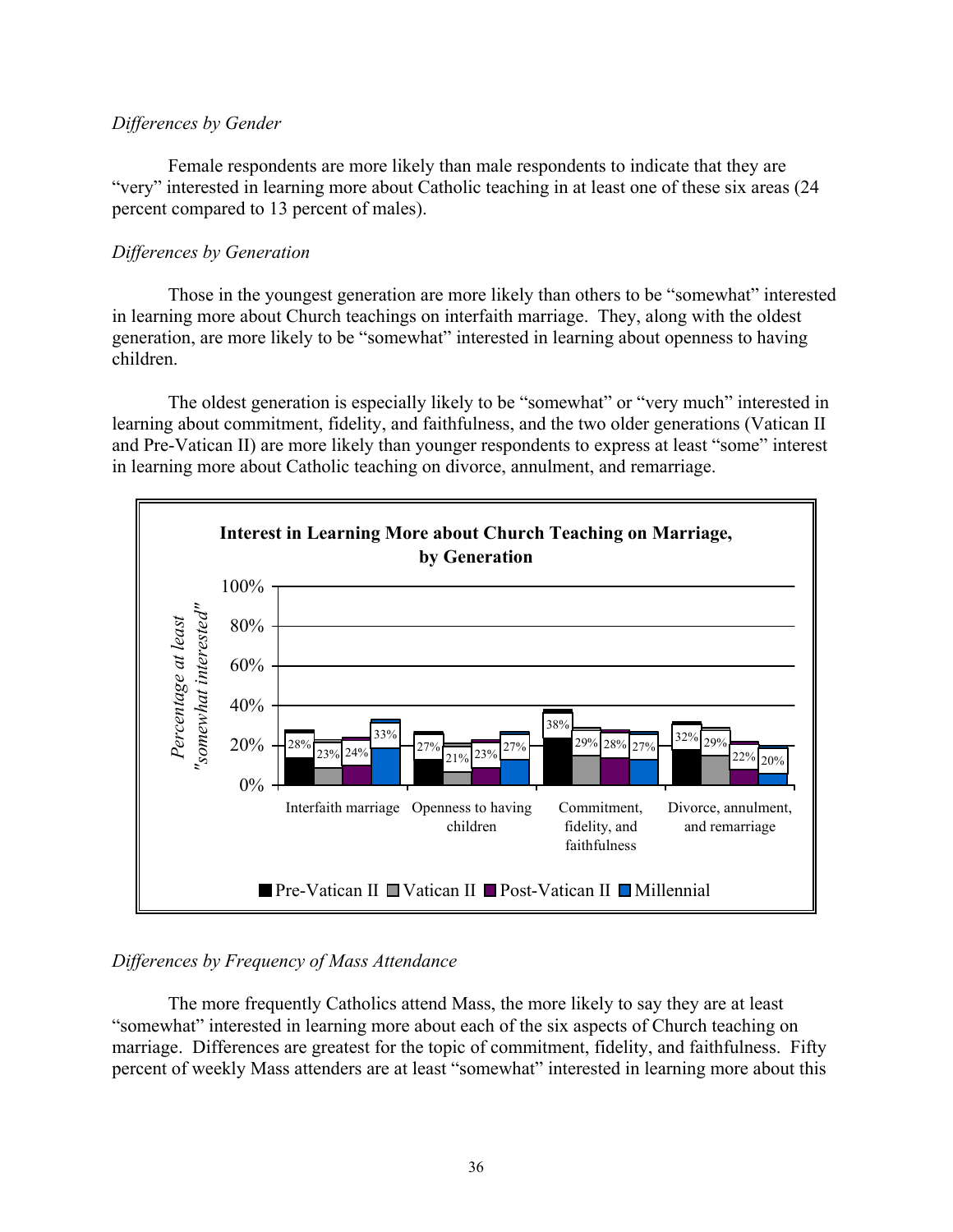topic. This compares to 38 percent of those who attend once or a few times a month, 30 percent of those who attend a few times a year, and 13 percent of those who rarely or never attend Mass.

# *Differences by Race and Ethnicity*

Hispanics are more likely than non-Hispanic whites to say they are at least "somewhat" interested in learning more about teachings regarding commitment, fidelity, and faithfulness (37 percent compared to 25 percent) and about divorce, annulment, and remarriage (33 percent compared to 22 percent).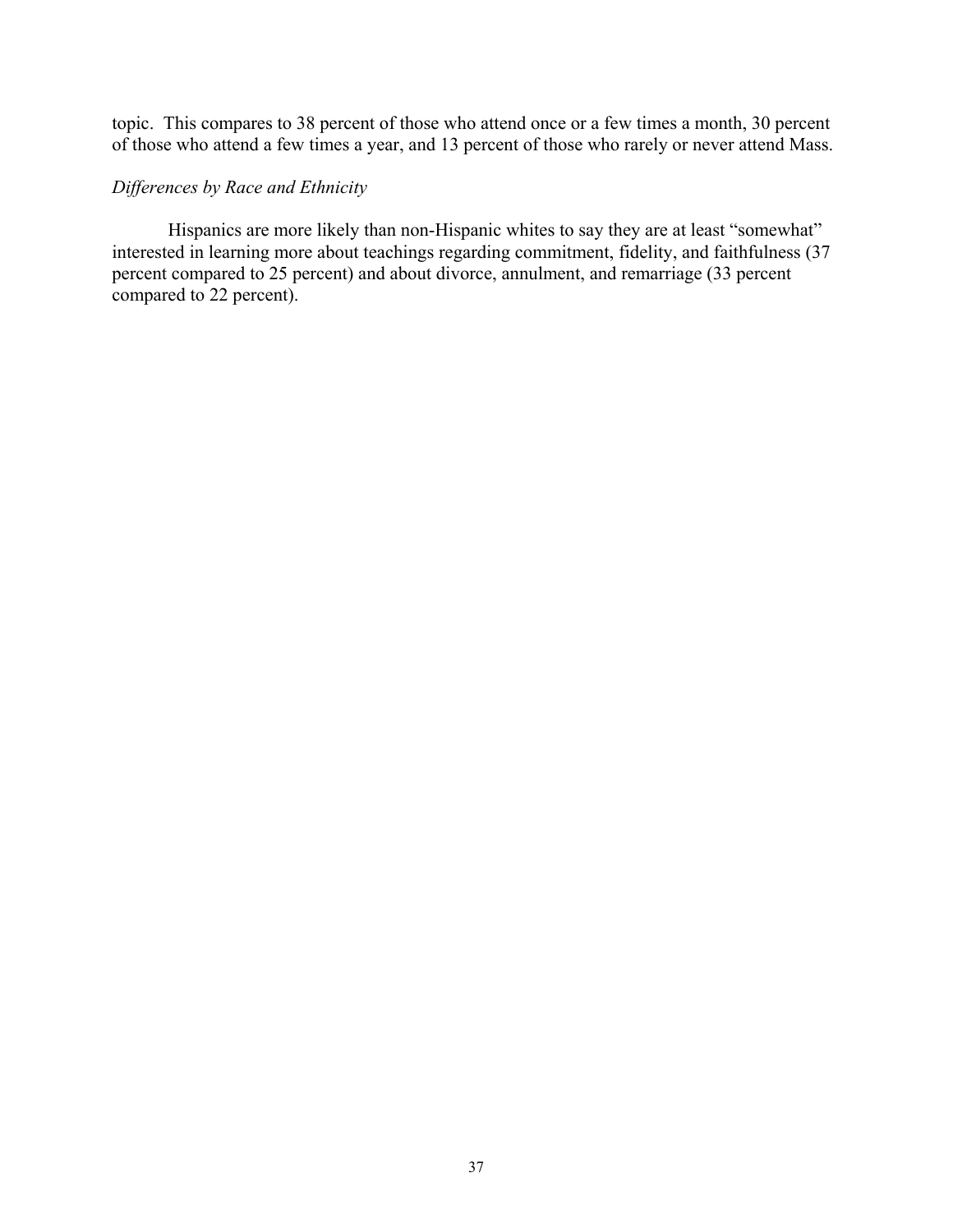# **Preferred Means of Learning More about Church Teachings on Marriage**

 *Among those interested in learning more about Church teachings on marriage, fourtenths would prefer to do so through printed materials available at their parish and through online resources.* 

| [Respondents who say they are at least "somewhat" interested in<br>learning about one or more aspects of Church teachings on marriage] |     |
|----------------------------------------------------------------------------------------------------------------------------------------|-----|
| Percentage who checked each response                                                                                                   |     |
| Printed materials available at my parish                                                                                               | 41% |
| Online resources (e.g., websites, emails, or blogs)                                                                                    | 39  |
| Printed materials mailed to my home                                                                                                    | 33  |
| A discussion with clergy or a lay minister at my parish                                                                                | 24  |
| A videotape or DVD                                                                                                                     | 21  |
| Group programs (e.g., marriage support groups or workshops)                                                                            | 19  |
| Retreats                                                                                                                               | 16  |
| Weekend homilies                                                                                                                       | 15  |
| Meeting with a married "mentor" couple at my parish (a couple that                                                                     |     |
| assists another couple in reflecting on Catholic married life)                                                                         | 13  |
| Something else                                                                                                                         | 2   |

 Respondents who said they were at least "somewhat" interested in learning more about a Church teachings on marriage were asked whether they prefer to do so in each of several ways. Respondents were invited to check all that applied.

- After printed materials available at one's parish and online resources, the most preferred means of learning more about Church teaching is through printed materials mailed to one's home. One-third prefer this means.
- About one-quarter of respondents say they would prefer a discussion with clergy or a lay minister at their parish.
- About one-fifth would prefer a videotape or DVD and a similar proportion would prefer group programs such as marriage support groups or workshops.
- Between one in seven and one in eight respondents would prefer retreats, weekend homilies, and meeting with a married "mentor" couple at their parish.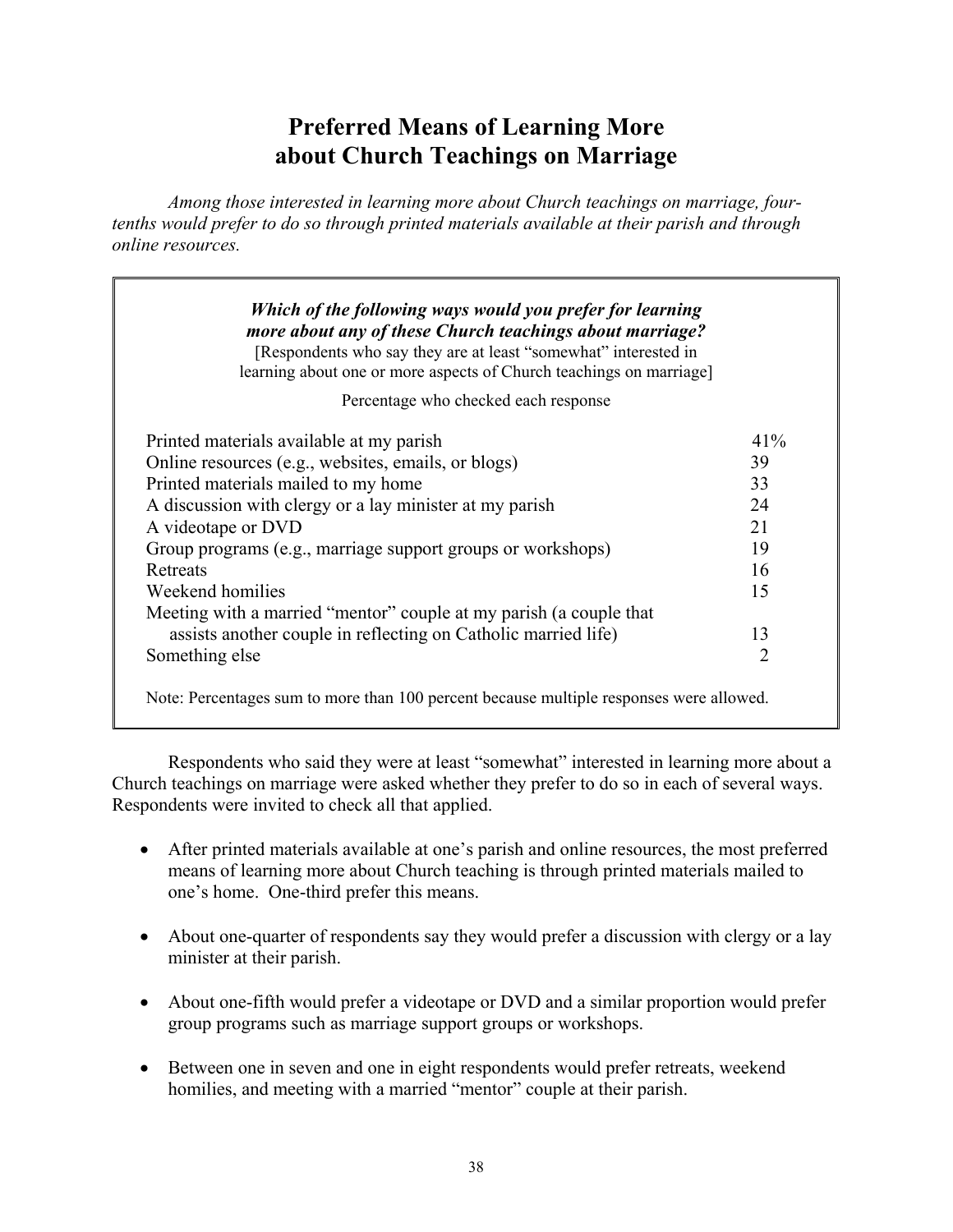### *Differences by Generation*

- The most common preference expressed by the oldest (Pre-Vatican II) generation (48) percent) is for learning more about Church teachings through printed materials available at their parish. The least common preference (8 percent) is for learning from a mentor couple at their parish.
- The most common preference expressed by the Vatican II Generation (45 percent) is for learning more about Church teachings through printed materials available at their parish. The least common preference (11 percent) is for learning through weekend homilies.
- The most common preference expressed by the Post-Vatican II Generation (51 percent) is for learning more about Church teachings from online materials. The least common preferences (12 percent) are for learning through retreats and mentor couples.
- The most common preference expressed by the Millennial Generation (37 percent) is for learning more about Church teachings from online materials. The least common preference (12 percent) is for learning through homilies.

# *Differences by Frequency of Mass Attendance*

- Those who rarely or never attend Mass are *least* likely to express interest in learning about Church teachings through printed materials available at their parish (13 percent). This compares to 30 percent of those who attend a few times a year, 53 percent of those who attend once or a few times a month, and 60 percent of those who attend every week.
- In contrast, those who rarely attend Mass are *most* likely to express interest in online resources (50 percent compared to 40 percent of those who attend at least a few times a year but not weekly, and 29 percent of those who attend every week).
- Those who attend Mass every week are more likely than all other respondents to prefer learning about Church teachings on marriage through homilies (29 percent compared to 10 percent).

# *Differences by Marital Status*

 Divorced or separated Catholics are *less* likely than others to prefer a discussion with a clergy or lay minister at their parish (25 percent compared to 38 percent of those who have never married and 45 percent of those who are currently married).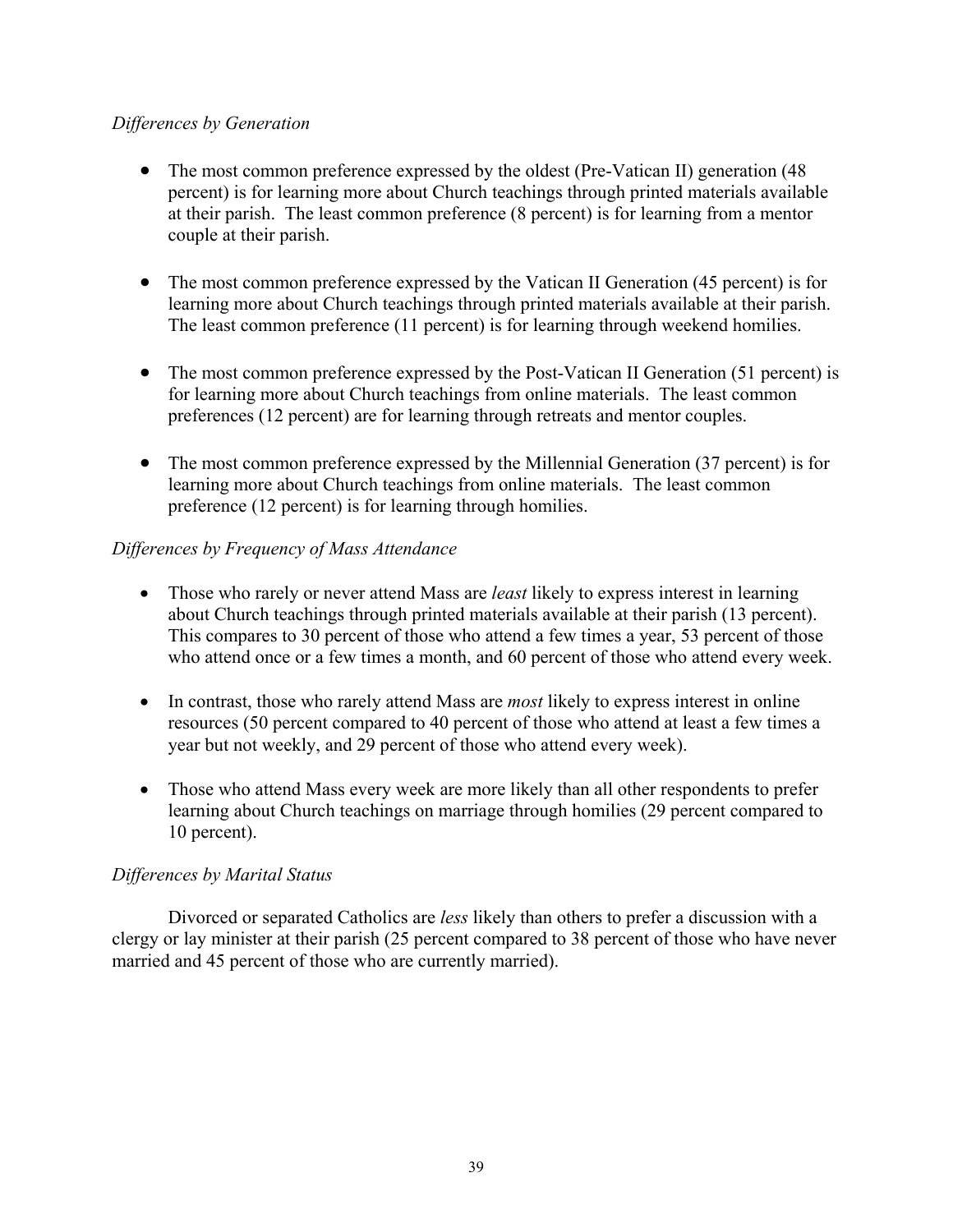# **Heard Various Statements Represented as Catholic Teachings on Marriage**

*Most Catholics have heard the following three statements represented as Catholic Church teachings on marriage: that marriage between two baptized persons is a sacrament, that openness to children is essential to marriage, and that the Church does not consider a civil marriage after divorce to be valid.* 

| <i>Accurate statements</i>                                                 |      |
|----------------------------------------------------------------------------|------|
| Marriage between two baptized persons is a sacrament.                      | 71\% |
| Openness to children is essential to marriage.                             | 71   |
| For Catholics who have divorced and remarried civilly, the Church does not |      |
| consider the second marriage valid.                                        | 71   |
| Marriage is considered to be good for the community as a whole rather than |      |
| just for the individual married couple.                                    | 57   |
| Use of pornography is a violation of marital fidelity.                     | 38   |
| Church teaching on the permanence of marriage doesn't require you to stay  |      |
| in an abusive relationship.                                                | 36   |
| <i>Inaccurate statements</i>                                               |      |
| A non-Catholic spouse must promise to have their children raised Catholic. | 59%  |
| A marriage between a Catholic and a non-Christian is a sacrament.          | 31   |
| Church teaching is accepting of divorce in cases of marital infidelity.    | 26   |

 Slightly less than six-tenths say they have heard the following two statements as a Church teaching: that a non-Catholic spouse must promise to raise children as Catholic<sup>23</sup> and that marriage is considered good for the community and not just the couple.

- Fewer than half of Catholics but still more than three-tenths have heard of the following as Church teaching on marriage: that use of pornography is a violation of marital fidelity, that Catholics are not required to stay in abusive marital relationships, and that a marriage between a Catholic and a non-Christian is a sacrament.
- Only a quarter of Catholics have heard the idea that divorce is acceptable in case of infidelity represented as Church teaching.

l  $2<sup>23</sup>$  The Church requires the Catholic spouse in the marriage to "promise to do all in his or her power" to have their children baptized and raised in the Catholic faith. This addition of "all in his or her power" is new to the Church's 1983 Code of Canon Law. Unlike the previous 1917 version of the Code of Canon Law, the new rule does not require the Catholic spouse make an absolute promise and the non-Catholic spouse does not make a promise and is instead "informed at an appropriate time of these promises which the Catholic party has to make, so that it is clear that the other party is truly aware of the promise and obligation of the Catholic party."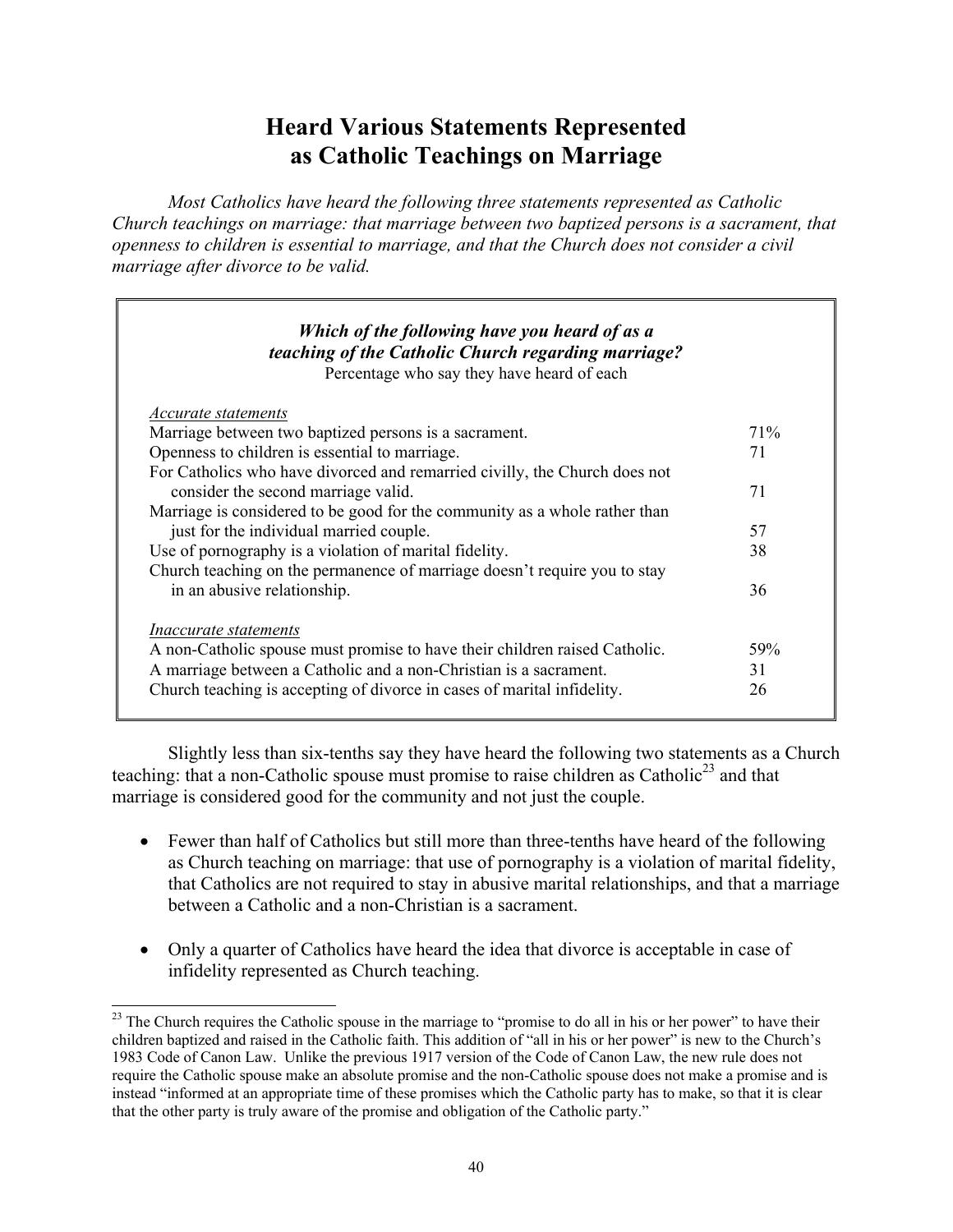#### *Differences by Gender*

Female respondents are somewhat more likely than males to say that they have heard of each of the following regarding Catholic teaching on marriage:

- Openness to children is essential to marriage (74 percent compared to 68 percent of males).
- A non-Catholic spouse must promise to have their children raised Catholic (64 percent compared to 54 percent of males).
- Church teaching is accepting of divorce in cases of marital infidelity (29 percent compared to 22 percent of males).
- For Catholics who have divorced and remarried civilly, the Church does not consider the second marriage valid (74 percent compared to 68 percent of males).

# *Differences by Generation*

The older respondents are, the more likely they are to have heard of the following as a teaching of the Catholic Church regarding marriage:

- Marriage between two baptized persons is a sacrament.
- Openness to children is essential to marriage.
- A non-Catholic spouse must promise to have their children raised Catholic.
- A marriage between a Catholic and a non-Christian is a sacrament.
- Church teaching is accepting of divorce in cases of marital infidelity.
- For Catholics who have divorced and remarried civilly, the Church does not consider the second marriage valid.

Those in the Millennial Generation are especially *unlikely* to have heard that "for Catholics who have divorced and remarried civilly, the Church does not consider the second marriage valid." Half of this generation reports having heard this, compared to 70 percent of the Post-Vatican II Generation, 72 percent of the Vatican II Generation, and 82 percent of the Pre-Vatican II Generation.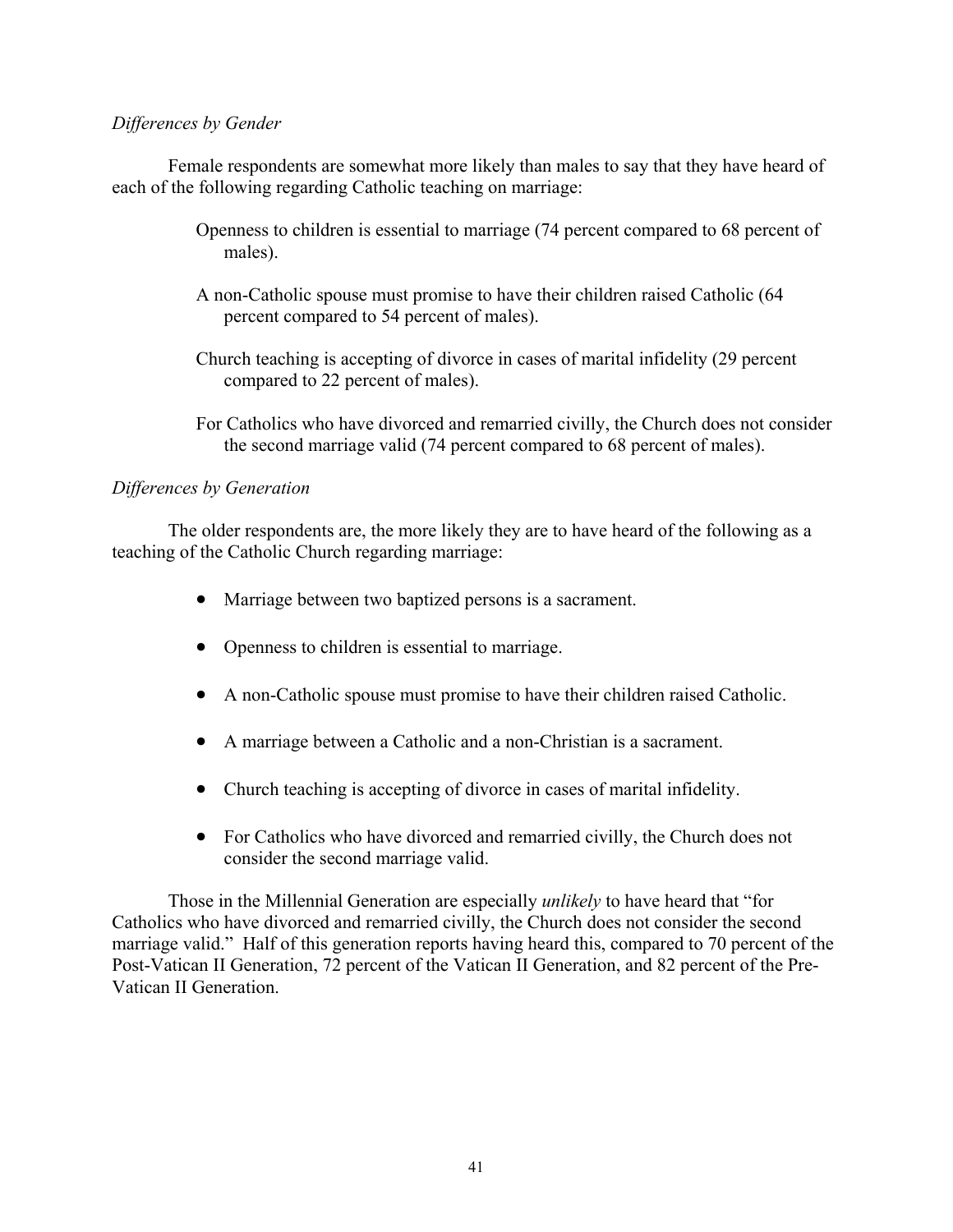#### *Differences by Frequency of Mass Attendance*

 The more frequently Catholics attend Mass, the more likely they are to have heard all but two of the listed statements represented as Church teaching. (The two exceptions are infidelity being an acceptable basis for divorce and use of pornography being a violation of marital fidelity). Below are some examples of these differences.

- Eighty-nine percent of those who attend Mass weekly have heard of the teaching that openness to children is essential to marriage. This compares to 81 percent of those who attend once or a few times a month, 67 percent of those who attend a few times a year, and 56 percent of those who rarely or never attend Mass.
- Eighty-five percent of those who attend Mass weekly have heard of the teaching that marriage between two baptized persons is a sacrament. This compares to 77 percent of those who attend once or a few times a month, 70 percent of those who attend a few times a year, and 61 percent of those who rarely or never attend Mass.
- Fifty-four percent of those who attend Mass weekly have heard that Catholics are not required to stay in an abusive marriage. This compares to 46 percent of those who attend once or a few times a month, 29 percent of those who attend a few times a year, and 24 percent of those who rarely or never attend Mass.

### *Differences by Race and Ethnicity*

Hispanics are more likely than non-Hispanic whites to have heard that non-Catholic spouses must promise to raise their children Catholic (56 percent compared to 34 percent).

#### *Differences by Education*

 Catholics who have earned a four-year college degree are more likely than those who have not to have heard that openness to children is essential to marriage (81 percent compared to 67 percent) and that marriage is considered to be good for the community as a whole rather than just for the individual married couple (75 percent compared to 51 percent).

#### *Differences by Familiarity with Catholic Teaching on Marriage*

 The more familiar Catholics say they are with Church teaching on marriage, the more likely they are to have heard of *all* the statements, accurate or not.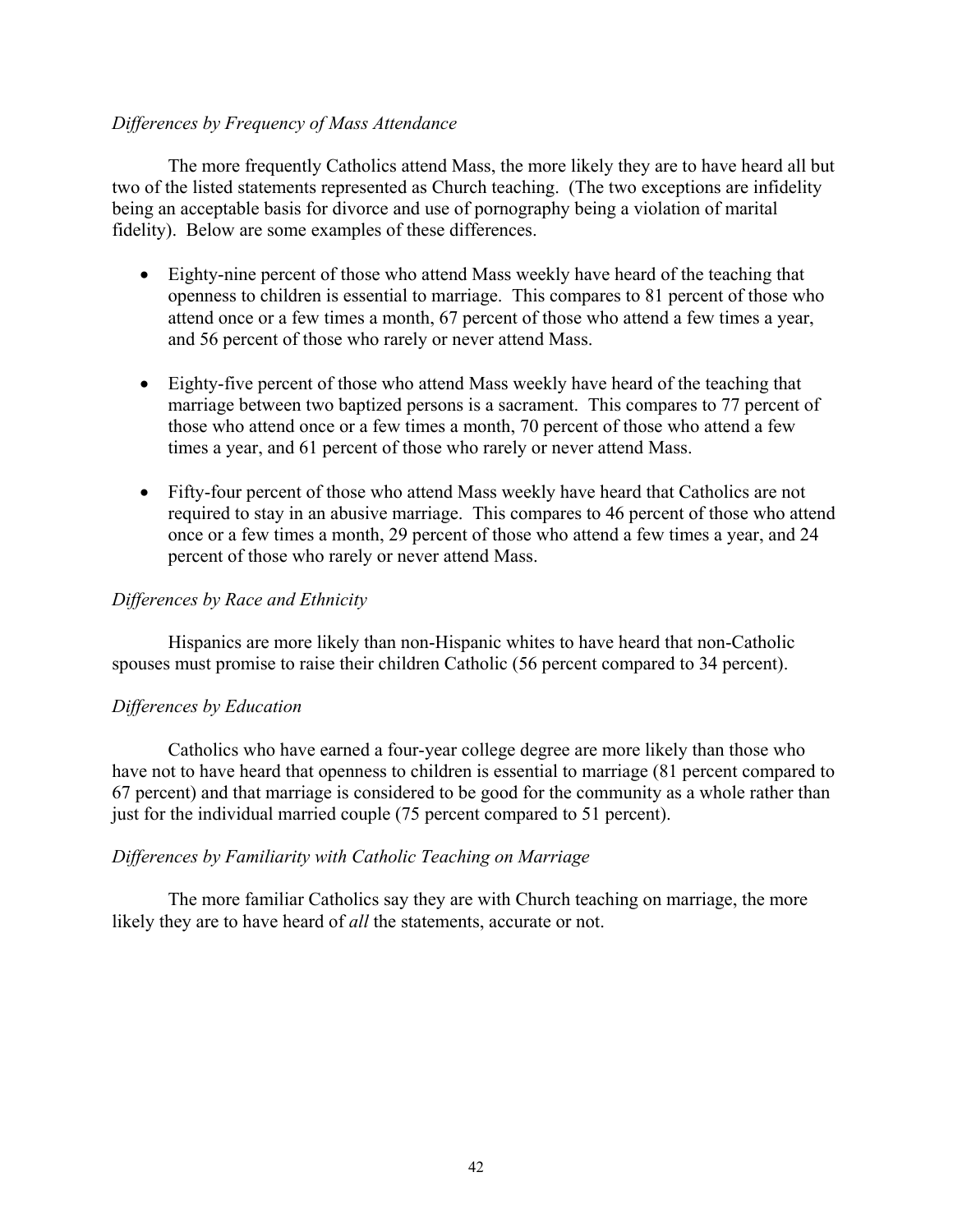# **Perceived Accuracy of Statements as a Reflection of Catholic Teaching on Marriage**

*Eight in ten or more Catholics who had heard of the accurate statements of Church teachings regarding marriage believe these to be accurate themselves. In general, fewer of those who have heard of the inaccurate statements believe them to be accurate.* 

| Indicate if you think [each] is an accurate or inaccurate statement of Church teachings.<br>[Respondents who have heard of each statement represented as a Church teaching]                                                                                |                 |
|------------------------------------------------------------------------------------------------------------------------------------------------------------------------------------------------------------------------------------------------------------|-----------------|
| Percentage who say each is accurate                                                                                                                                                                                                                        |                 |
| Accurate statements<br>Marriage between two baptized persons is a sacrament.                                                                                                                                                                               | $92\%$          |
| Marriage is considered to be good for the community as a whole rather than<br>just for the individual married couple.<br>Openness to children is essential to marriage.                                                                                    | 90<br>89        |
| For Catholics who have divorced and remarried civilly, the Church does not<br>consider the second marriage valid.                                                                                                                                          | 85              |
| Church teaching on the permanence of marriage doesn't require you to stay<br>in an abusive relationship.<br>Use of pornography is a violation of marital fidelity.                                                                                         | 84<br>82        |
| <i>Inaccurate statements</i><br>A marriage between a Catholic and a non-Christian is a sacrament.<br>A non-Catholic spouse must promise to have their children raised Catholic.<br>Church teaching is accepting of divorce in cases of marital infidelity. | 82%<br>80<br>76 |
|                                                                                                                                                                                                                                                            |                 |

- Among the three in ten Catholics who said they had heard that a marriage between a Catholic and a non-Christian is a sacrament 82 percent believe this statement to be true.
- Among the six in ten Catholics who said they had heard that a non-Catholic spouse must promise to have their children raised Catholic 80 percent believe this statement to be true.
- Among the one in four Catholics who said they had heard that Church teaching is accepting of divorce in cases of marital infidelity 76 percent believe this statement to be true.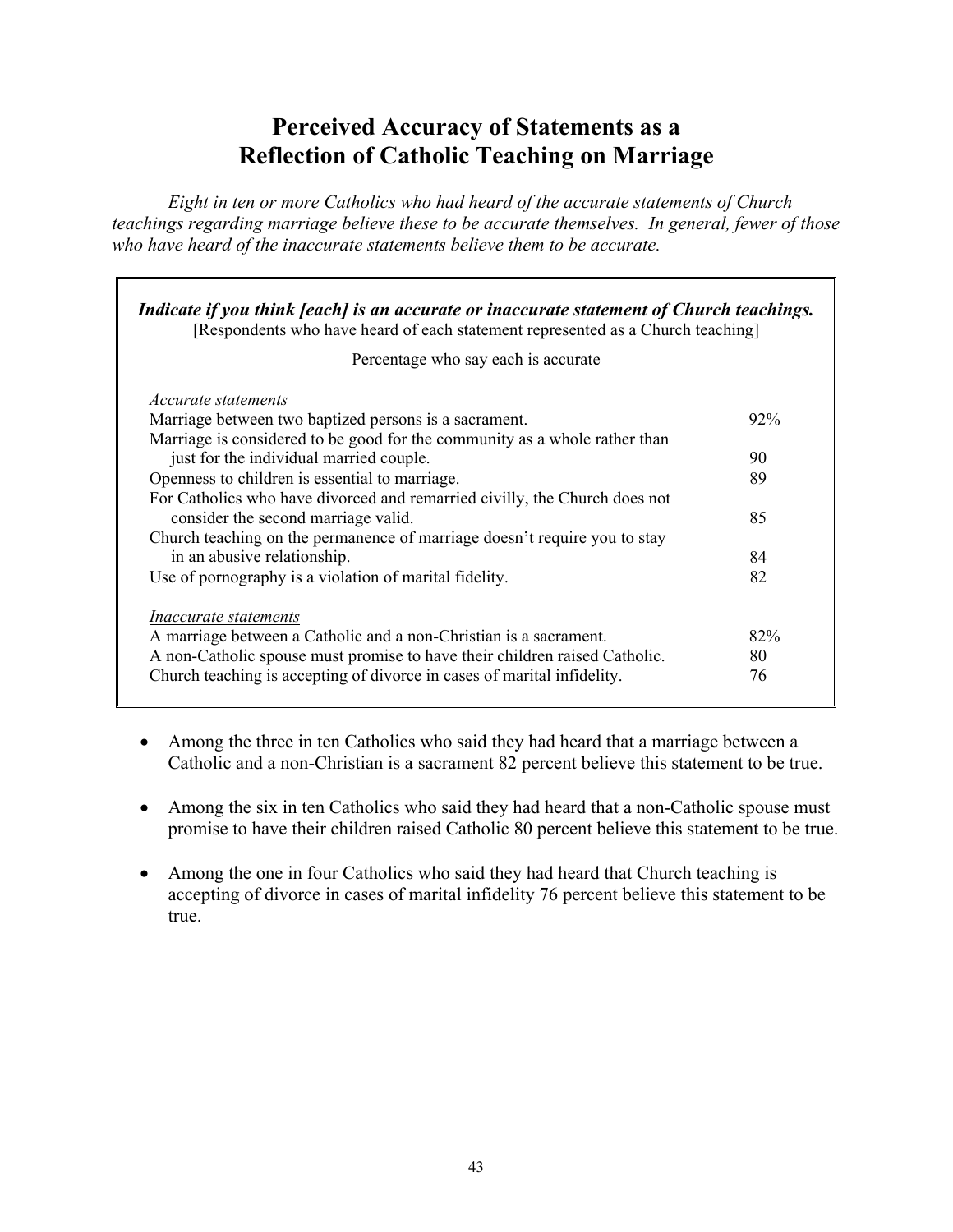The figure below shows the percentages of *all* adult Catholics who have not heard of a statement, heard of a statement and believe it is inaccurate, and heard of a statement and believe that it is accurate for the three inaccurate statements of Church teachings. Some 47 percent of all adult Catholics have heard that a non-Catholic spouse must promise to have their children raised Catholic and believe this to be true. Fewer Catholics have heard and believe to be true the statements regarding the sacramentality of a marriage between a Catholic and a non-Christian (25 percent) and that the Church is accepting of divorce in the case of marital infidelity (19 percent).



*Differences by Generation* 

- Among those who have heard it, members of the Post-Vatican II Generation are most likely to recognize the *inaccuracy* of the statement that a marriage between a Catholic and a non-Christian is a sacrament (26 percent). No more than 16 percent of any other generation recognize that this is an inaccurate representation of Church teaching.
- Members of the Post-Vatican II Generation are also most likely to correctly recognize the inaccuracy of the statement that the Church is accepting of divorce in cases of marital infidelity (42 percent, compared to no more than 18 percent of other generations).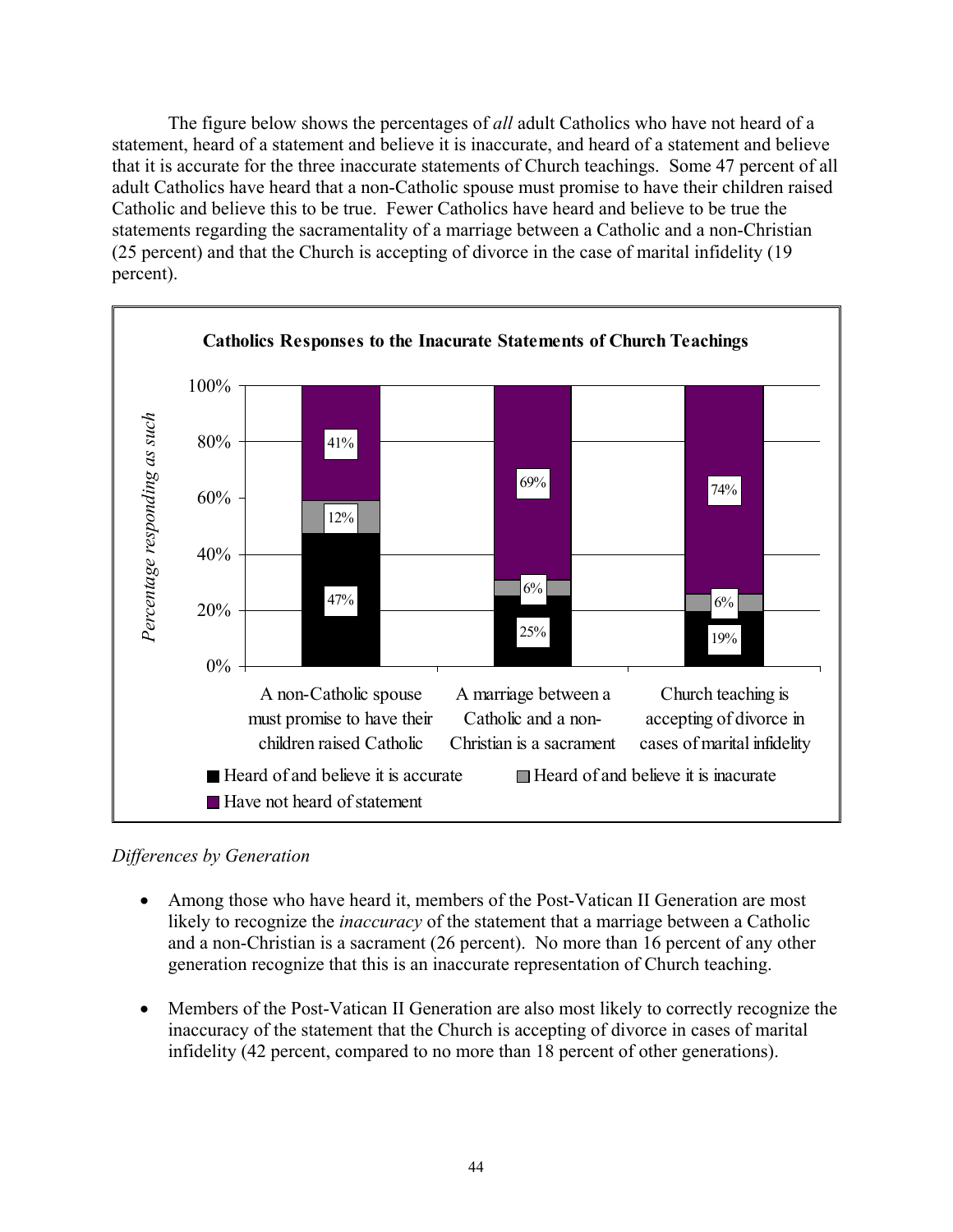### *Differences by Frequency of Mass Attendance*

 Among those who have heard of the statements, those who attend Mass every week are most likely to say that several are accurate representations of Church teaching.Note however, that these differences by Mass attendance tend to be relatively small. Differences are largest for the following statements:

- That a non-Catholic spouse must promise that children be raised Catholic.
- That a marriage between a Catholic and a non-Christian is a sacrament.
- That use of pornography is a violation of marital fidelity.

 Note that the first two of the statements above are not true representations of Church teaching. In other words, among those who have heard of the statements, those who attend Mass weekly are actually *least* likely to be correct about the accuracy of the statements.

### *Differences by Race and Ethnicity*

 Hispanics are more likely than non-Hispanic whites to correctly recognize the *inaccuracy* of the following two statements:

- That non-Catholic spouses must promise that children will be raised Catholic (30 percent compared to 16 percent).
- That a marriage between a Catholic and a non-Christian is a sacrament (39 percent compared to 13 percent).

 Non-Hispanic whites are more likely than Hispanics to say it is accurate that marriage is considered good for the entire community, not just the individual married couple (93 percent compared to 82 percent).

#### *Differences by Familiarity with Catholic Teaching on Marriage*

 Catholics who said they are more familiar with Church teaching on marriage are more likely than those expressing less familiarity to say they have heard of and believe the inaccurate statements of Church teachings to be true. Thus, those respondents who were most confident about their knowledge of Catholic teaching on marriage are most likely to be wrong regarding the three inaccurate statements.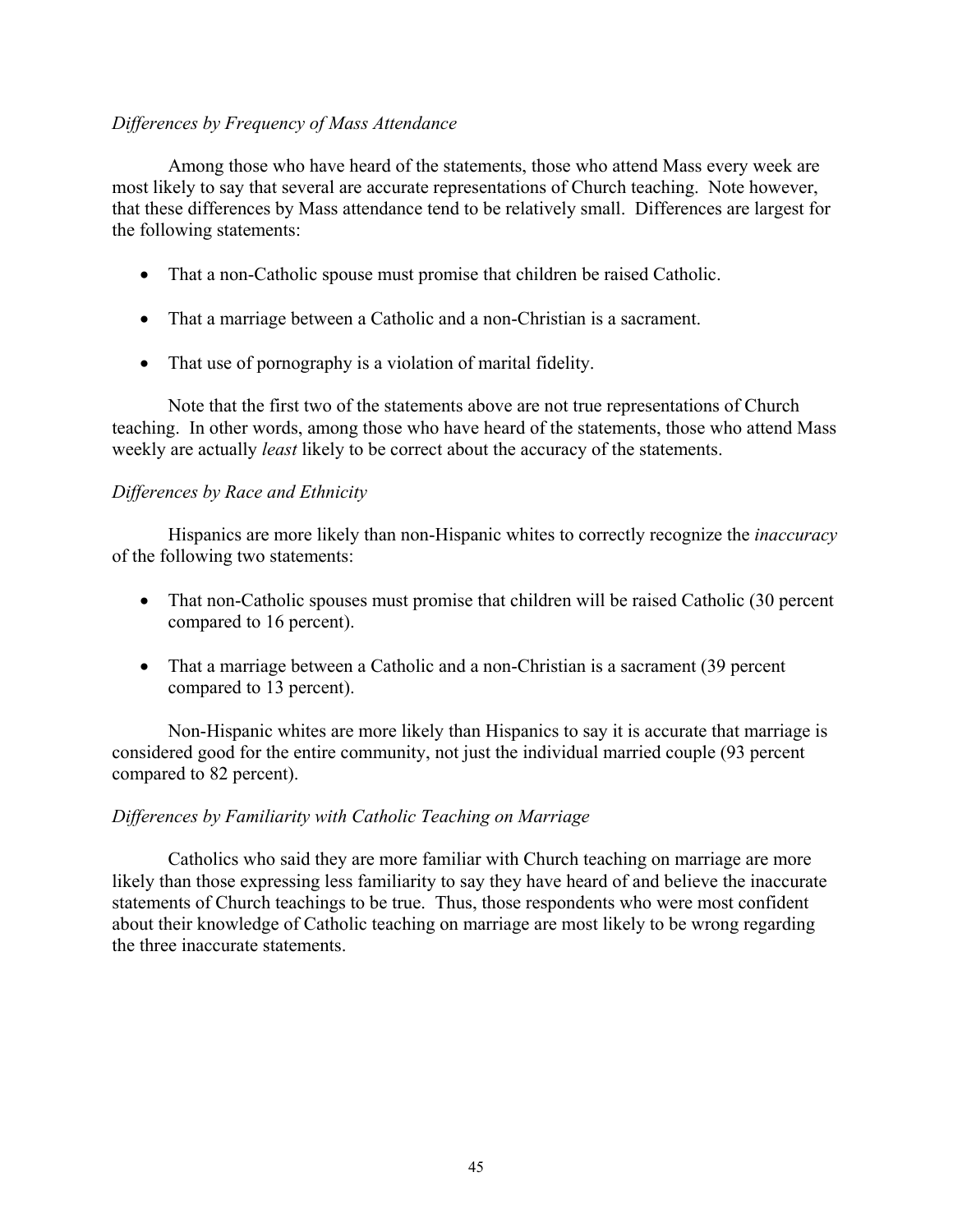

 For example, 65 percent of Catholics who say they are "very familiar" with Catholic teaching on marriage have heard the statement "a non-Catholic spouse must promise to have their children raised Catholic" and believe this to be an accurate reflection of Church teaching. By comparison, only 21 percent of Catholics who say they are "not at all familiar" with Catholic teaching on marriage have heard this and believe it to be true.<sup>24</sup>

 At the same time, Catholics expressing more familiarity of Church teaching were also more likely than those expressing less familiarity to say they have heard of the six accurate statements of Church teachings and to correctly believe these are accurate statements.

 $\overline{a}$ 

<sup>&</sup>lt;sup>24</sup> A difference remains when those in both groups who have *not* heard of the statement are excluded. Among those who have heard that a non-Catholic spouse must make this promise, 82 percent of those who say they are "very familiar" with Church teachings believe the statement to be accurate, compared to only 63 percent of those who are "not at all familiar" with Church teachings.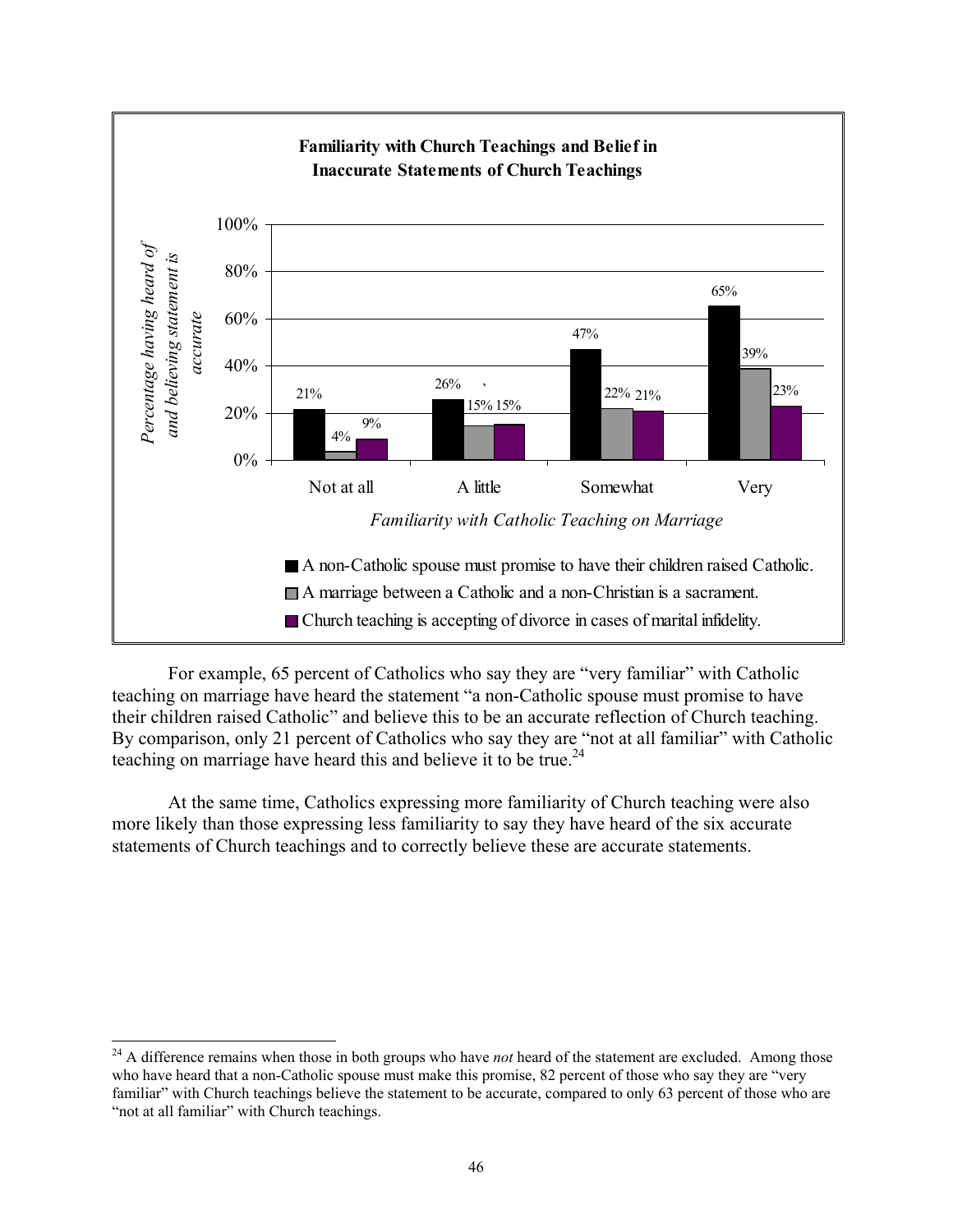# **Consistency of One's Own Views with Various Statements about Marriage**

*Nearly nine in ten Catholics say that the idea of marriage as a lifelong commitment is at least "somewhat" consistent with their own views.* 

|                                            | "Somewhat"<br>or "Very" | "Very"<br><b>Consistent</b> |
|--------------------------------------------|-------------------------|-----------------------------|
|                                            | Consistent              | Only                        |
| Marriage is a lifelong commitment.         | 87%                     | 66%                         |
| Marriage contributes to the common good of |                         |                             |
| society.                                   | 75                      | 44                          |
| Marriage is shared with extended family    |                         |                             |
| members of the couple.                     | 66                      | 35                          |
| Marriage is a calling from God.            | 54                      | 30                          |
| Marriage is a vocation.                    | 54                      | 27                          |

 Respondents were asked how consistent their own views of marriage are to several other statements.<sup>25</sup>

- Three-quarters of Catholics say that the idea that marriage contributes to the common good of society is at least "somewhat" consistent with their own views. Less than half say it is "very" consistent.
- About two-thirds of Catholics say their own views are at least "somewhat" consistent with the notion that marriage is shared with extended family members. About one-third say their views are "very" consistent with this.
- Respondents are somewhat divided on whether marriage is a calling from God and whether it is a vocation. A little over half say each of these two statements is at least "somewhat" consistent with their own views. Three-tenths or slightly fewer say the statements are "very" consistent with their own views.

# *Differences by Gender*

 $\overline{a}$ 

Female respondents are more likely than males to say that their views are "very" consistent with the statement that "marriage is a calling from God" (34 percent of females compared to 25 percent of males).

<sup>&</sup>lt;sup>25</sup> One percent or fewer respondents did not provide a response for any of the statements, indicating that there was little, if any, confusion with each of the statements.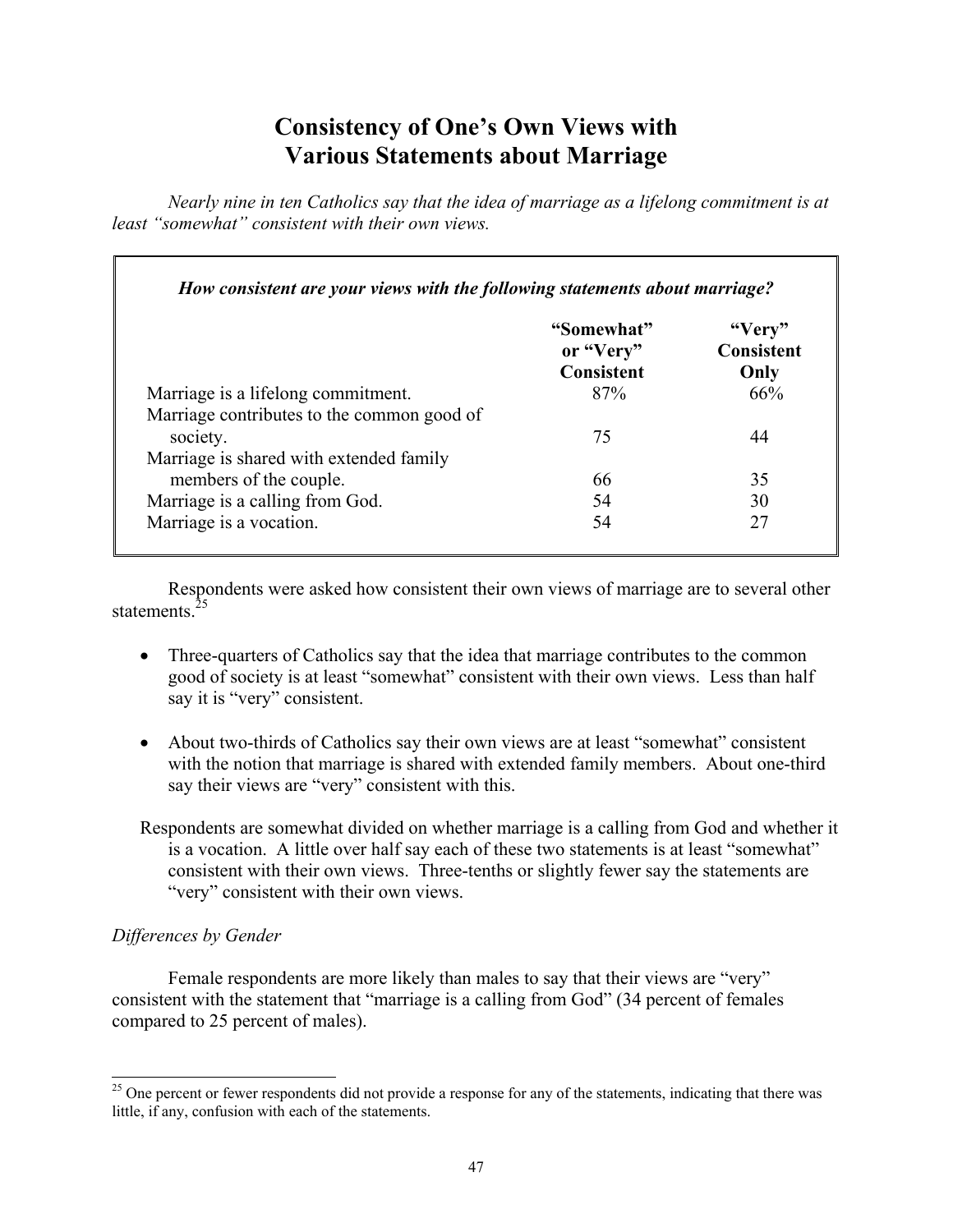### *Differences by Generation*

The youngest generation of respondents is most likely to say that their views are "very consistent" with the statement that marriage is a lifelong commitment.

The oldest generation is particularly likely to say that each of the following statements are "very" consistent with their views about marriage: marriage contributes to the common good of society, marriage is shared with extended family members of the couple, marriage is a vocation, and marriage is a calling from God.

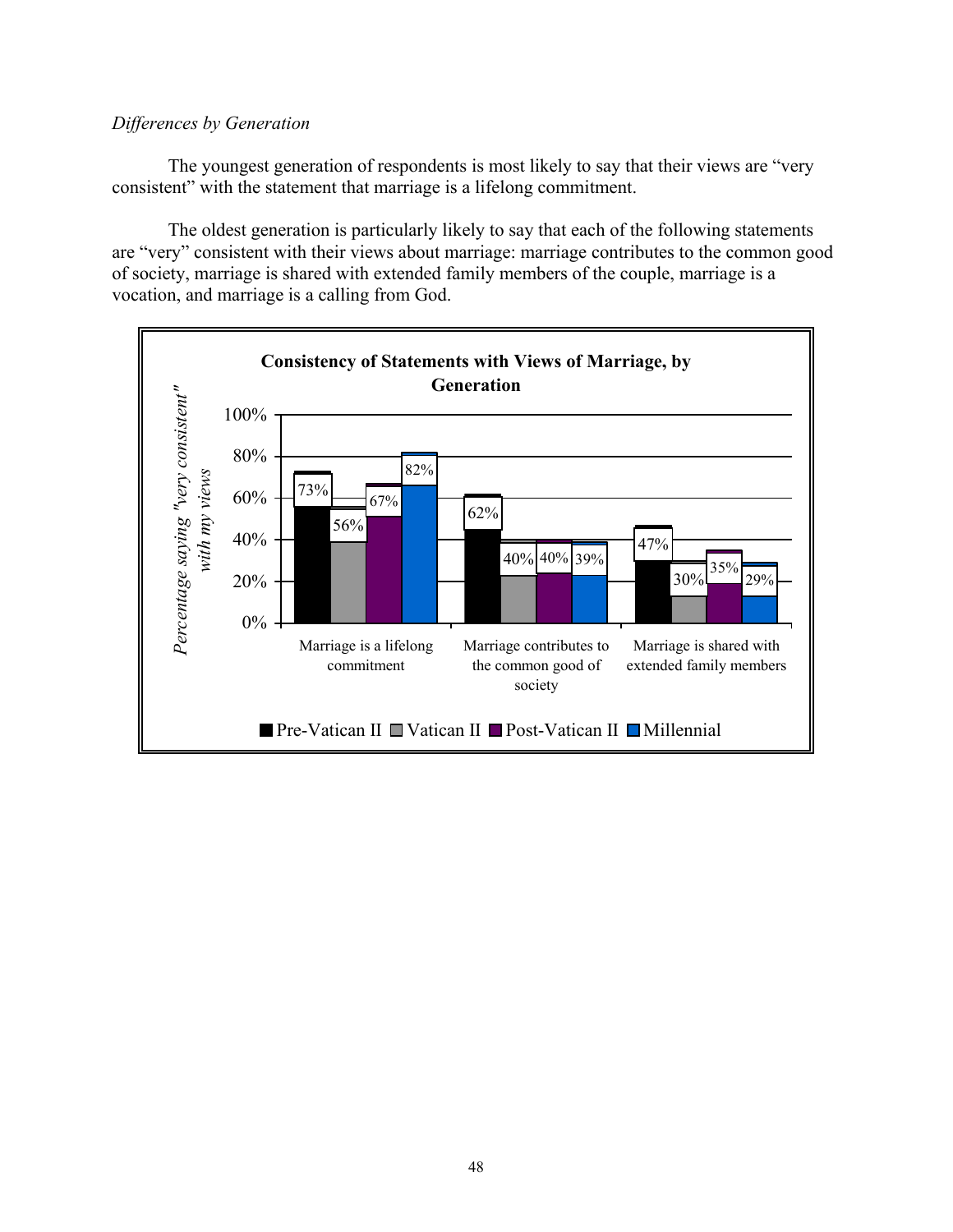

# *Differences by Frequency of Mass Attendance*

 The more frequently Catholics attend Mass the more likely they are to say that each one of the statements is "very consistent" with their own views. For example:

- Eighty-five percent of weekly attenders say the statement that marriage is a lifelong commitment is "very consistent" with their views. This compares to 73 percent of those who attend once or a few times a month, 65 percent of those who attend a few times a year, and 51 percent of those who rarely or never attend.
- Fifty-eight percent of weekly attenders say the statement that marriage is a calling from God is "very consistent" with their views. This compares to 43 percent of those who attend once or a few times a month, 21 percent of those who attend a few times a year, and 11 percent of those who rarely or never attend.
- Seventy-two percent of weekly attenders say the statement that marriage contributes to the common good of society is "very consistent" with their views. This compares to 53 percent of those who attend once or a few times a month, 41 percent of those who attend a few times a year, and 22 percent of those who rarely or never attend.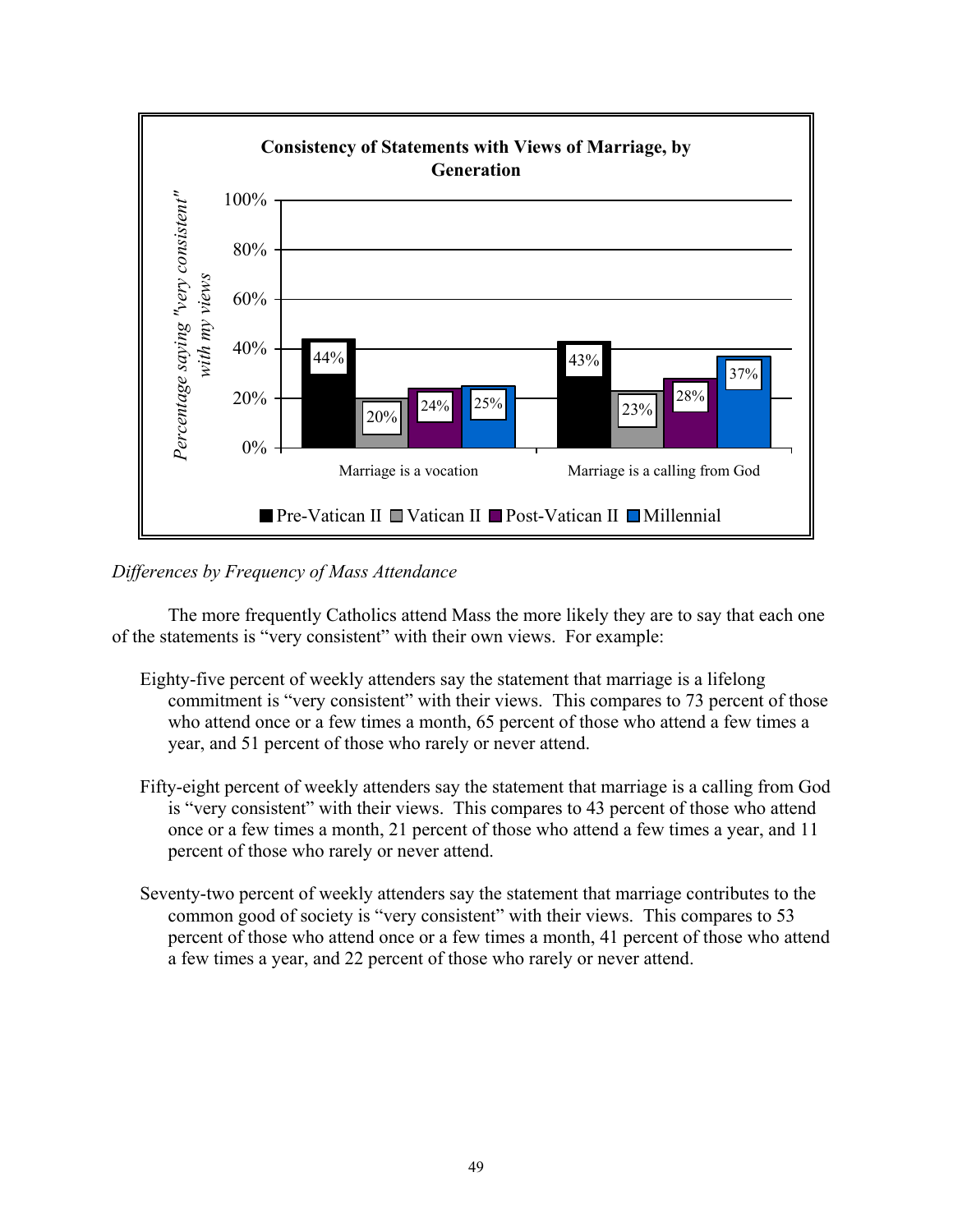#### *Differences by Marital Status*

 Divorced and separated Catholics, as well as those living with a partner, are *less* likely than all others to say that the notion that marriage is a lifelong commitment is "very consistent" with their views (44 percent and 47 percent, respectively, compared to 70 percent of all other respondents).

 Those who are living with a partner are *less* likely than others to say the idea that marriage is shared with extended family members is "very consistent" with their views (10 percent compared to 37 percent of all other respondents). They are also less likely to say the idea that marriage contributes to the common good of society is "very consistent" with their views (17 percent compared to 45 percent of all other respondents).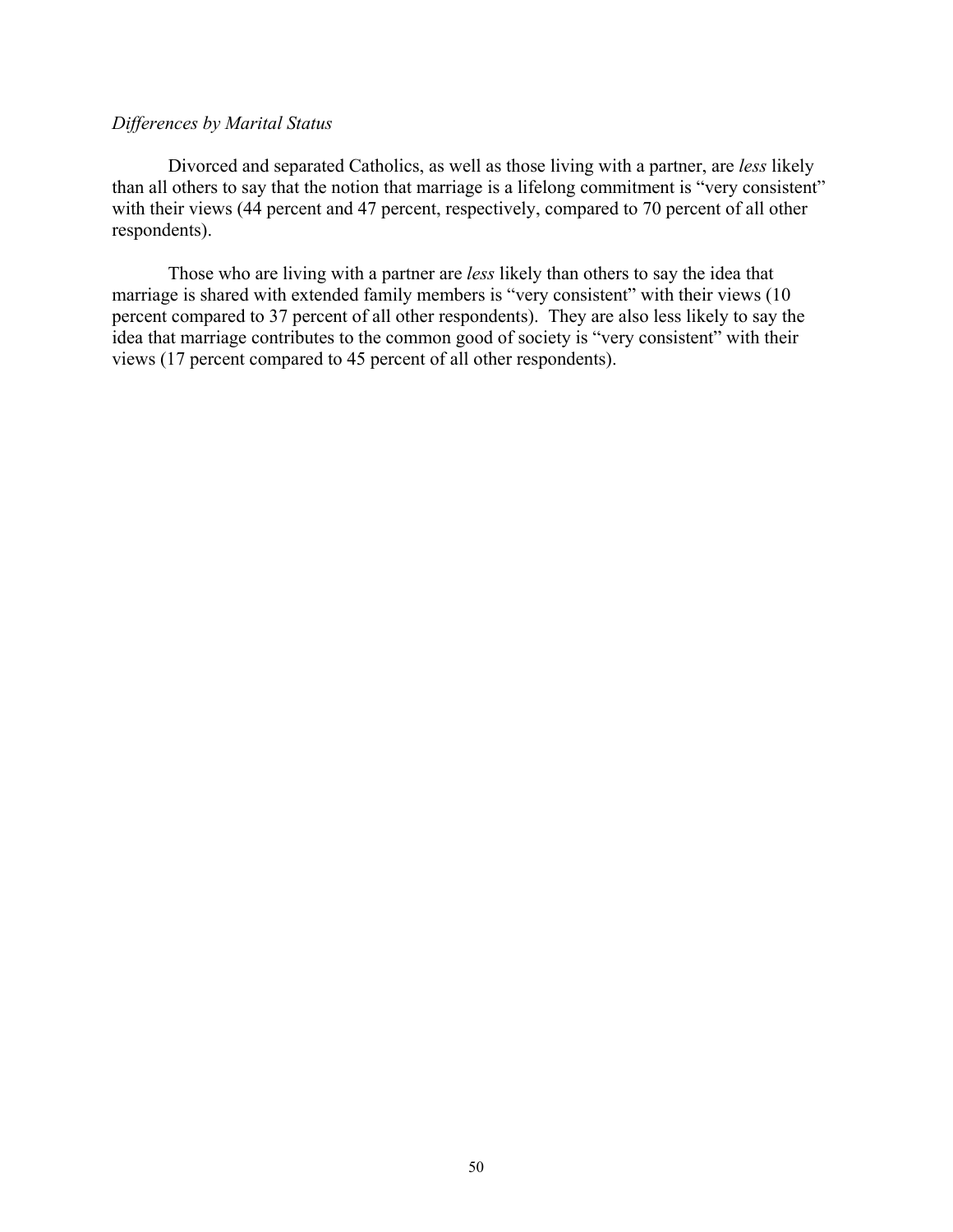# **Extent to which Various Statements Reflect One's Own Understanding of the Catholic Sacrament of Marriage**

 *Eighty-four percent of Catholics say the idea that the marriage extends beyond the wedding day at least "somewhat" reflects their understanding of the Catholic sacrament of marriage.*

г

|                                                 | "Somewhat" or  | "Very" Closely |
|-------------------------------------------------|----------------|----------------|
|                                                 | "Very" Closely | Only           |
| The sacrament of marriage extends beyond the    |                |                |
| wedding day.                                    | 84%            | 62%            |
| Married love helps the couple care for others   |                |                |
| beyond their family.                            | 74             | 40             |
| Married love brings the husband and wife closer |                |                |
| together and therefore closer to God.           | 67             | 36             |
| Children bring the husband and wife closer      |                |                |
| together and therefore closer to God.           | 67             | 34             |
| Married love reveals God.                       | 64             | 31             |
| Married love is imperfect yet holy.             | 63             | 30             |

 Respondents were asked how closely several other statements about marriage reflect their understanding of the Catholic sacrament of marriage.

- About three-quarters say the idea that married love helps the couple care for others beyond their family at least "somewhat" reflects their understanding of the sacrament.
- Two-thirds say that two statements at least "somewhat" reflect their understanding of the sacrament: that married love brings a couple closer together and therefore closer to God and that children likewise bring a couple closer together and therefore closer to God.
- Slightly less than two-thirds say the ideas that married love reveals God and that married love is imperfect yet holy at least "somewhat" reflect their understanding of the sacrament of marriage.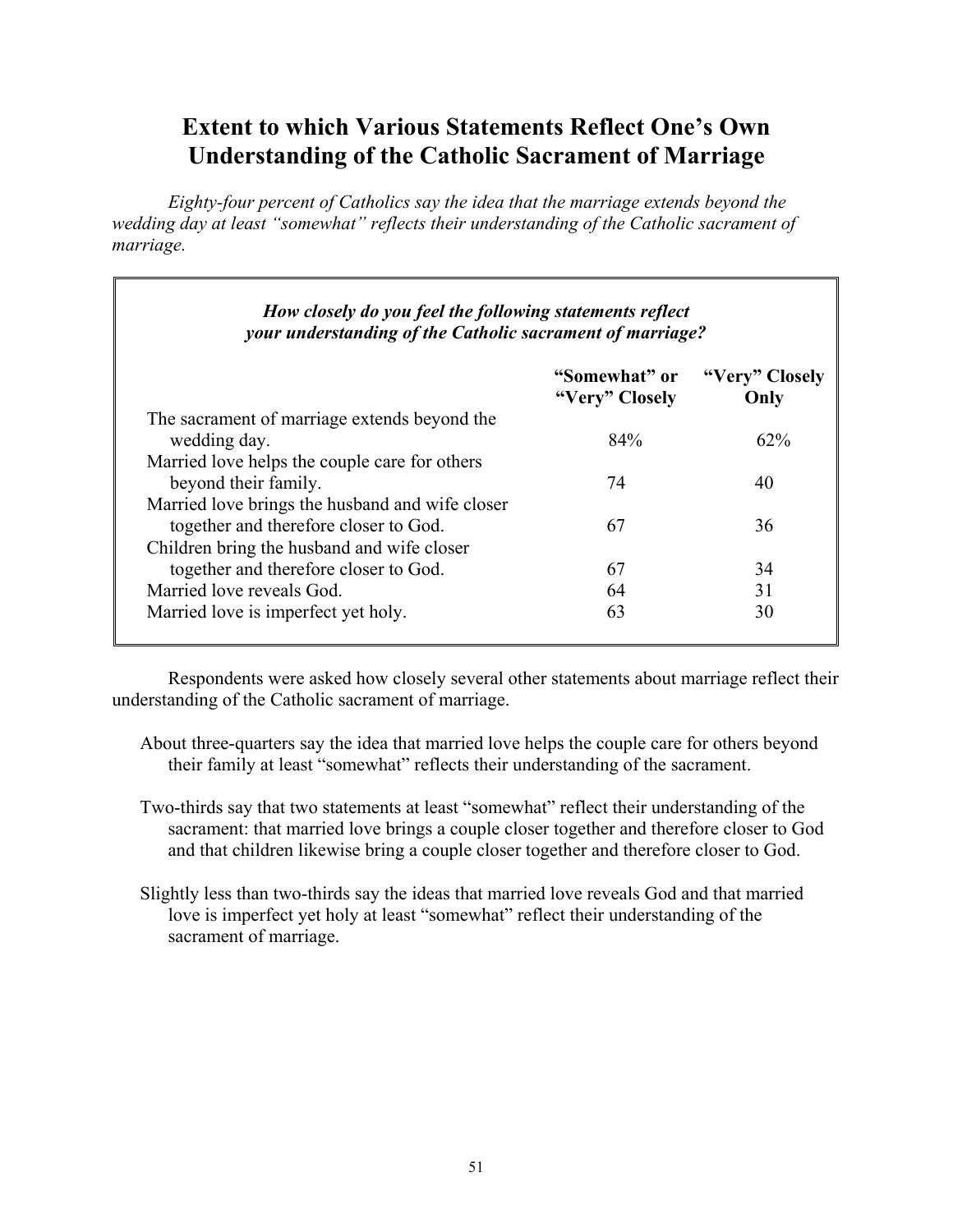#### *Differences by Gender*

Female respondents are more likely than males to say that each of the listed statements "very closely" reflects their understanding of the Catholic sacrament of marriage. Percentage differences are as follows:

Married love reveals God (37 percent of females compared to 25 percent of males)

Married love is imperfect yet holy (33 percent of females compared to 26 percent of males)

Married love brings the husband and wife closer together and therefore closer to God (41 percent of females compared to 30 percent of males)

Children bring the husband and wife closer together and therefore closer to God (39 percent of females compared to 29 percent of males)

The sacrament of marriage extends beyond the wedding day (67 percent of females compared to 57 percent of males)

Married love helps the couple care for others beyond their family (46 percent of females compared to 34 percent of males).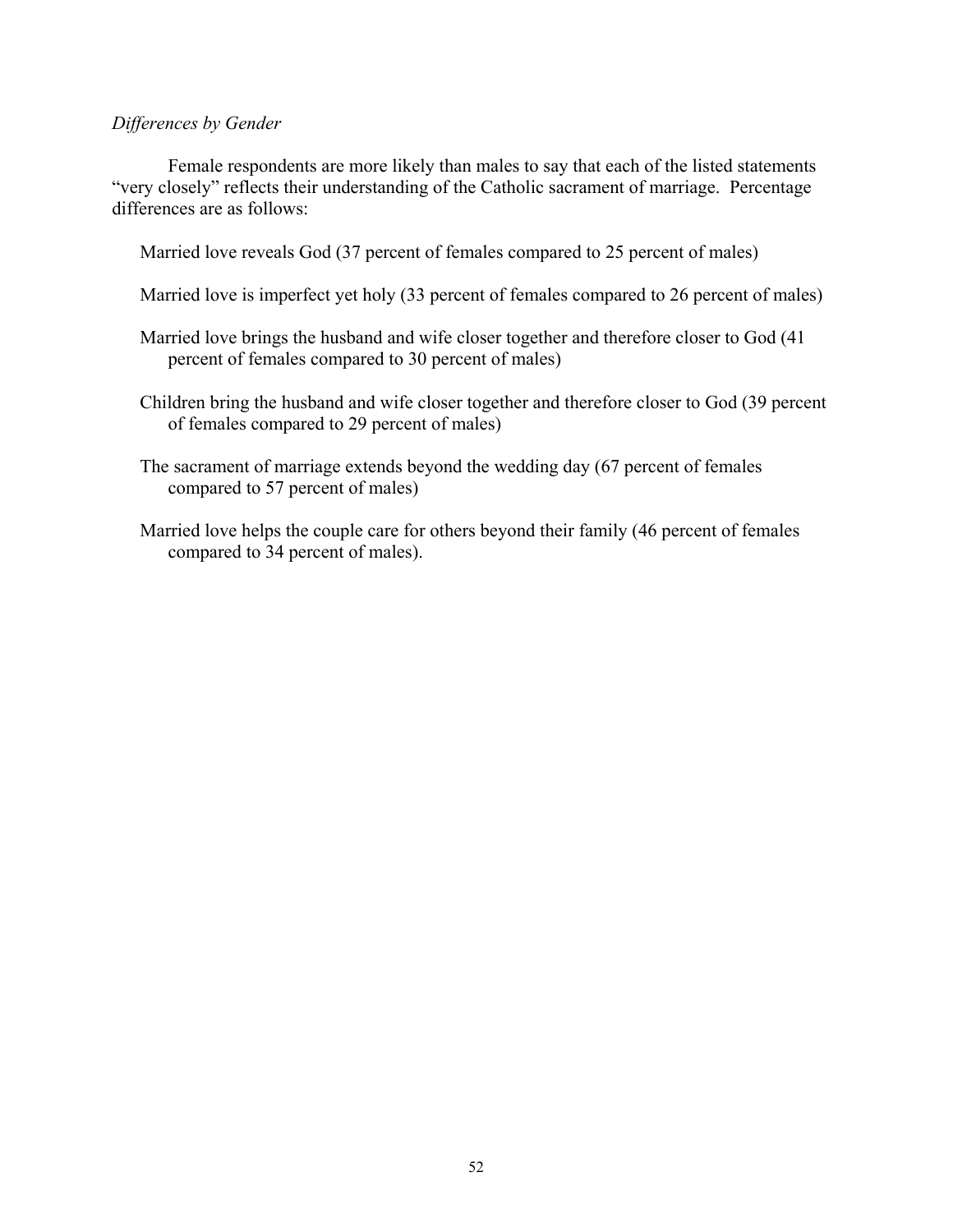# *Differences by Generation*

The oldest generation is especially likely to say that each statement "very" closely reflects their understanding of the Catholic sacrament of marriage.



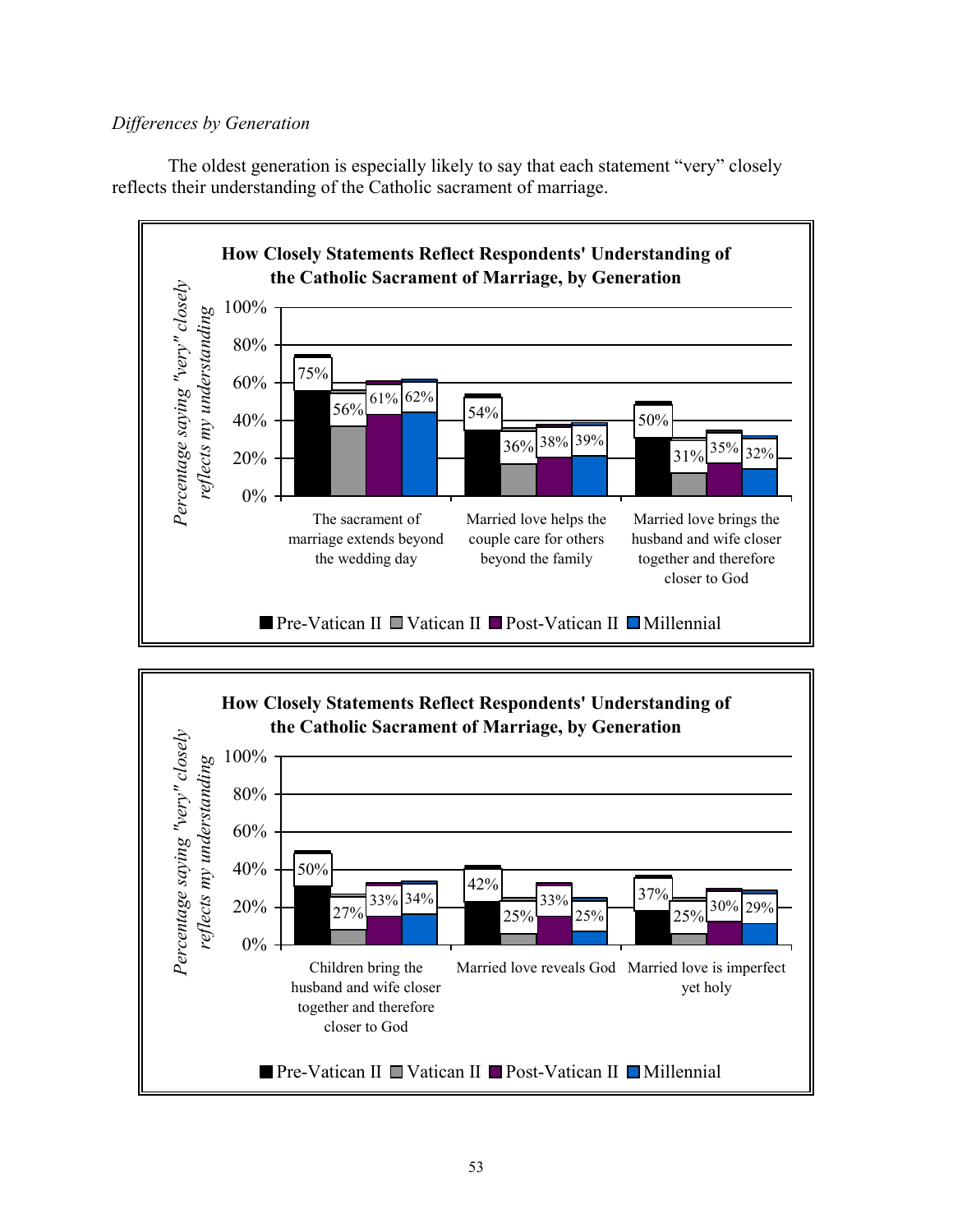### *Differences by Frequency of Mass Attendance*

 The more frequently Catholics attend Mass, the more likely they are to say that each one of the statements "very closely" reflects their understanding of the sacrament of marriage. For example:

- Ninety percent of those who attend Mass every week say the idea that the sacrament of marriage extends beyond the wedding day "very closely" reflects their understanding. This compares to 77 percent of those who attend once or a few times a month, 55 percent of those who attend a few times a year, and 40 percent of those who rarely or never attend Mass.
- Sixty-three percent of those who attend Mass every week say the statement that married love brings a couple closer together and therefore closer to God "very closely" reflects their understanding. This compares to 51 percent of those who attend once or a few times a month, 23 percent of those who attend a few times a year, and 20 percent of those who rarely or never attend Mass.
- Sixty-two percent of those who attend Mass every week say the notion that married love reveals God "very closely" reflects their understanding. This compares to 42 percent of those who attend once or a few times a month, 20 percent of those who attend a few times a year, and 14 percent of those who rarely or never attend Mass.

### *Differences by Marital Status*

 Catholics who are living with a partner are *less* likely than all others to say the following statements reflect their understanding at least "somewhat":

- Married love reveals God (35 percent compared to 65 percent)
- Married love is imperfect yet holy (40 percent compared to 64 percent)
- Married love brings a couple closer together and therefore closer to God (47 percent compared to 68 percent)
- Children bring a couple closer together and therefore closer to God (40 percent compared to 68 percent).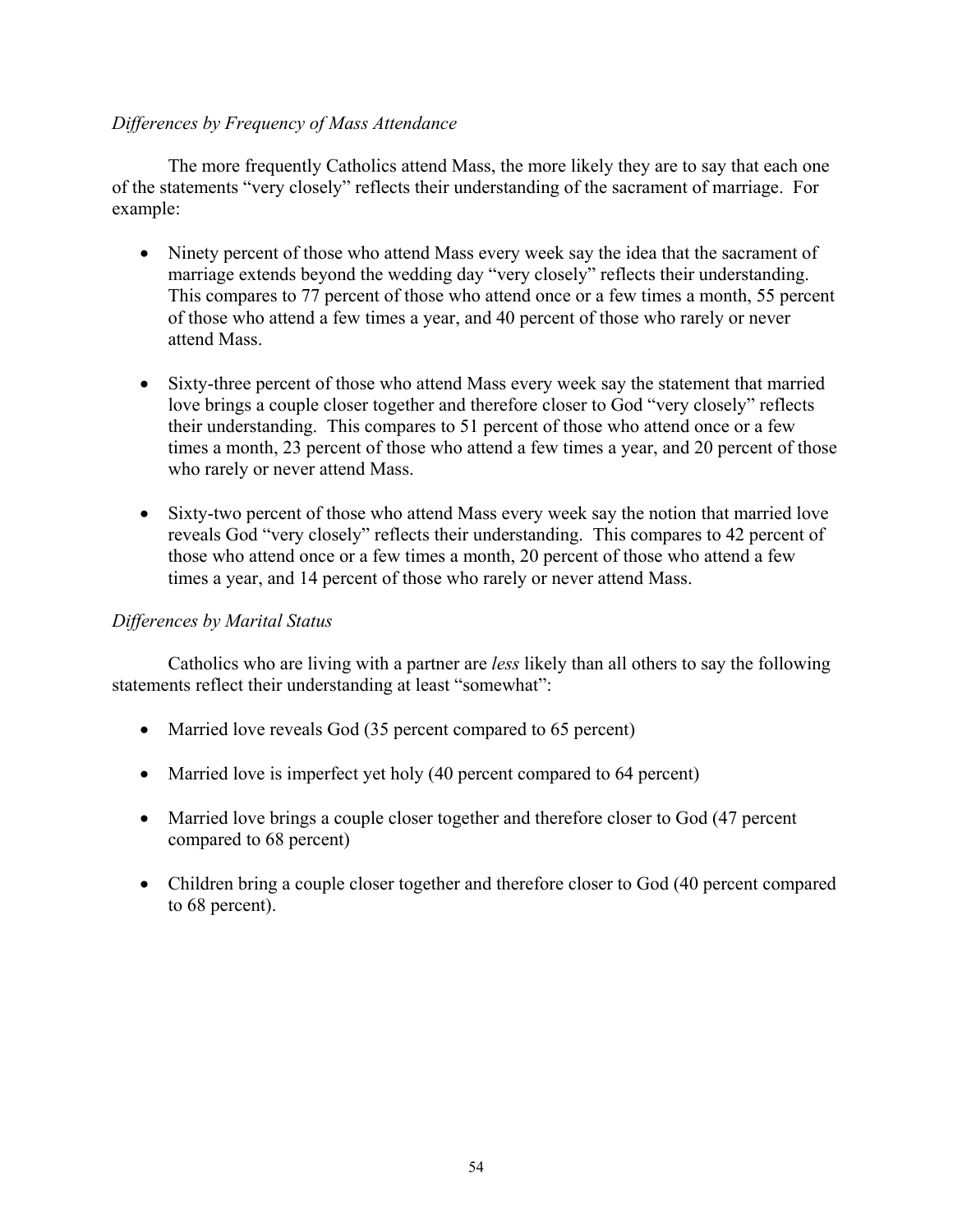# **View of General Acceptability of Divorce**

 *About three-quarters of Catholics (76 percent) believe divorce is acceptable in some cases. About one-sixth (17 percent) believe divorce is acceptable in all cases. Just 7 percent believe it is not acceptable in any case.* 

| Which of the following best<br>describes your view about divorce? |     |
|-------------------------------------------------------------------|-----|
| It is acceptable in some cases.                                   | 76% |
| It is acceptable in all cases.                                    | 17  |
| It is not acceptable in any case.                                 |     |

# *Differences by Generation*

Respondents who belong to the middle two generations (the Vatican II and Post-Vatican II Generations) are somewhat more likely than others to say that divorce is acceptable in all cases.

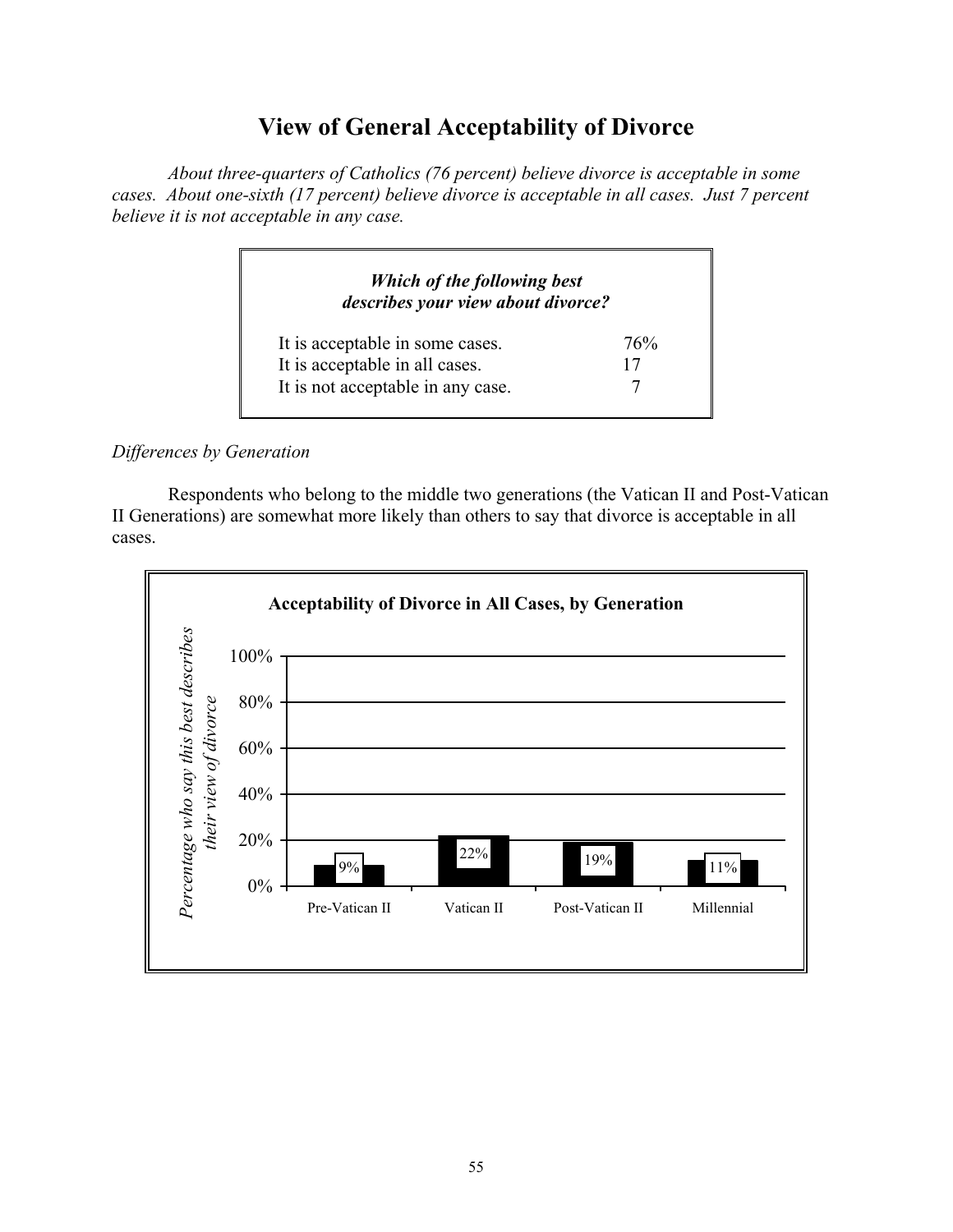#### *Differences by Frequency of Mass Attendance*

 Four percent of weekly Mass attenders say divorce is acceptable in all cases. This compares to 7 percent of those who attend Mass once or a few times a month, 19 percent of those who attend a few times a year, and 31 percent of those who rarely or never attend Mass.

#### *Differences by Marital Status*

 Ten percent of those who are currently married and 12 percent of those who are widowed believe that divorce acceptable in all cases. This compares to 25 percent of those who have never married, 27 percent of those who are divorced, and 29 percent of those who are living with a partner.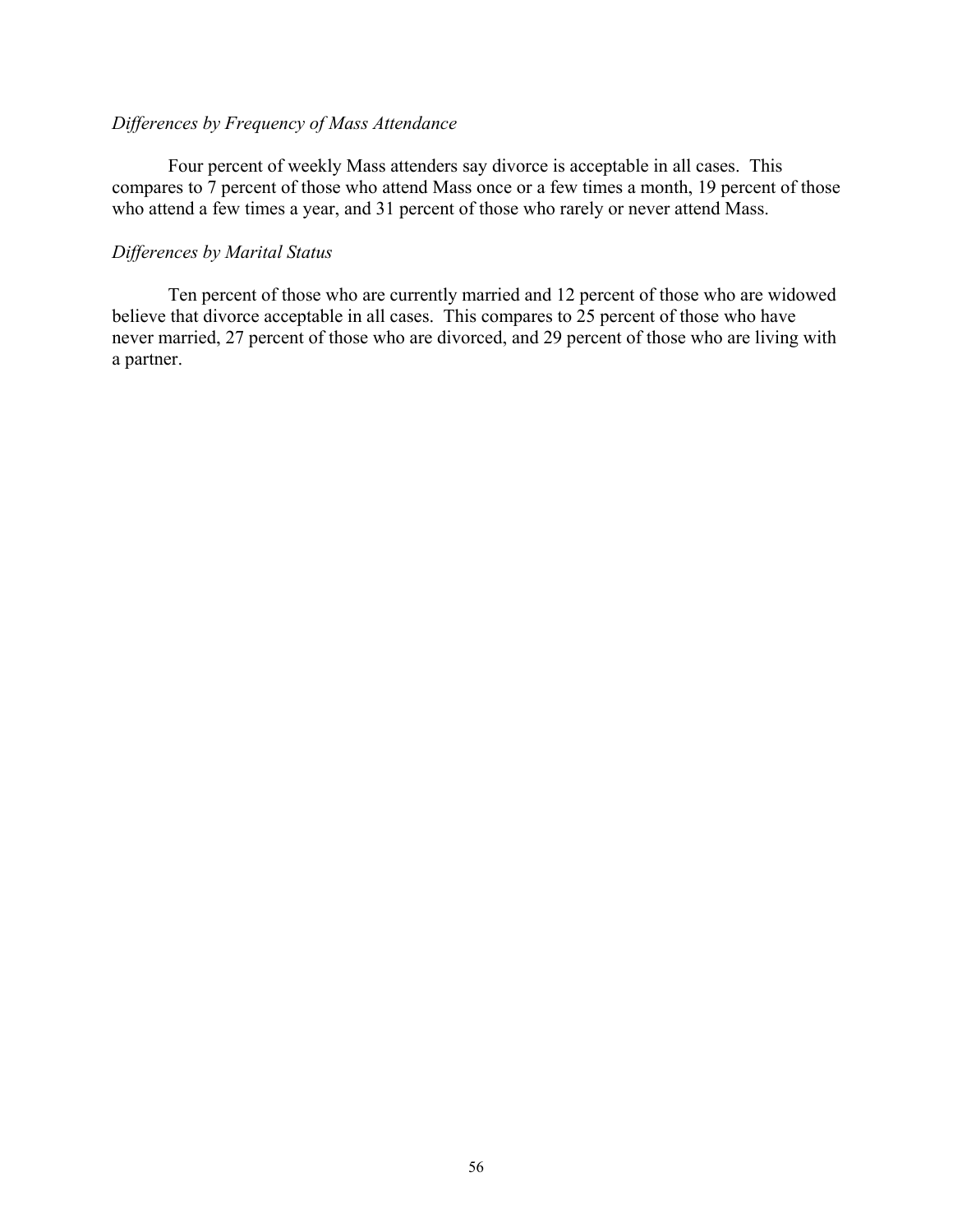# **Acceptability of Divorce in Specific Circumstances**

*Respondents were asked whether they believe divorce is acceptable in several other specific circumstances. Catholics are most likely to believe divorce is acceptable in the cases of physical abuse and emotional abuse, with more than nine in ten saying it is acceptable in these circumstances.* 

| In your opinion, is divorce acceptable in these circumstances?<br>Percentage who replied "yes" to each |     |  |
|--------------------------------------------------------------------------------------------------------|-----|--|
| Physical abuse                                                                                         | 96% |  |
| Emotional abuse                                                                                        | 92  |  |
| Infidelity                                                                                             | 85  |  |
| Addictive behavior(s)                                                                                  | 72  |  |
| Falling out of love                                                                                    | 60  |  |
| Disagreement about having children                                                                     | 43  |  |
| Disagreement about sexual issues                                                                       | 40  |  |
| Disagreement about religion                                                                            | 32  |  |
| Financial troubles                                                                                     | 23  |  |

 It is important to note that the respondents were not asked to indicate whether *they* would get a divorce in any of these circumstances. This question does not gauge a personal expectation and instead measures their attitudes about the general social acceptability of divorce in these circumstances.

- Eighty-five percent of Catholics believe infidelity is an acceptable reason for divorce.
- About seven in ten Catholics believe that addictive behavior is an acceptable reason for divorce and six in ten say that falling out of love is an acceptable reason.
- About four in ten believe divorce is acceptable for disagreement about having children and disagreement about sexual issues. Somewhat fewer, about one-third, believe it is acceptable for disagreement about religion.
- Fewer than one-quarter of Catholics view financial troubles as an acceptable reason for divorce.

Many Catholics who had said divorce is "not acceptable in any case" were indeed accepting of divorce in particular circumstances. Nearly half or more of those Catholics who said divorce was not acceptable were accepting of divorce specifically in the case of physical abuse (68 percent), emotional abuse (58 percent), or infidelity (48 percent).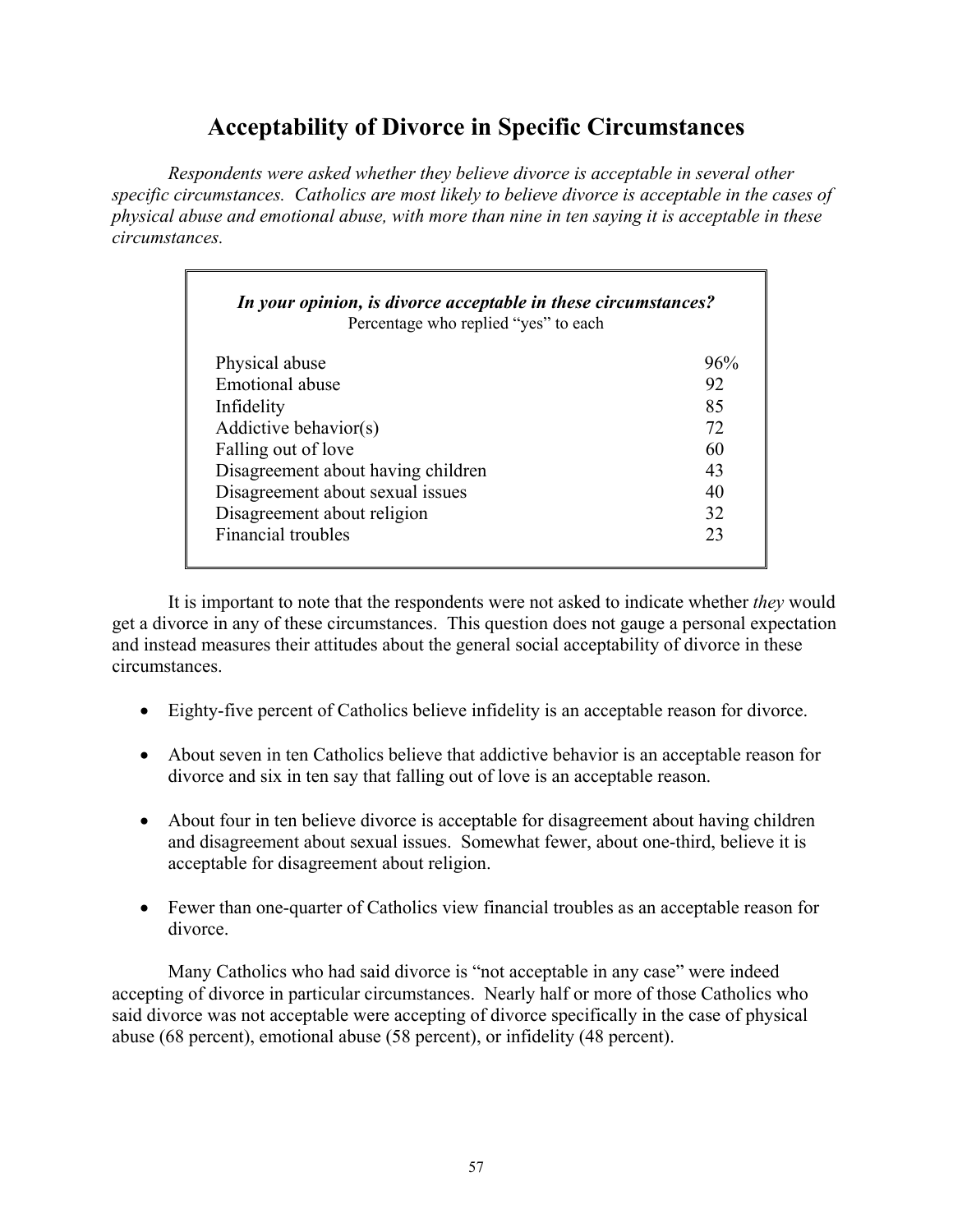# *Differences by Gender*

Female respondents are somewhat more likely to say that divorce is acceptable in cases of emotional abuse (94 percent compared to 89 percent of males), infidelity (88 percent compared to 81 percent), or addictive behavior (78 percent compared to 67 percent).

# *Differences by Generation*

The oldest generation is the most likely to say that divorce is *not* acceptable in circumstances of financial troubles, disagreement about having children, disagreement about sexual issues, and falling out of love.



# *Differences by Frequency of Mass Attendance*

 The more frequently Catholics attend Mass, the *less* likely they are to view divorce as acceptable for each of the listed circumstances *except* physical abuse and addictive behaviors. Differences by Mass attendance are greatest for the following circumstances:

- Falling out of love (viewed as acceptable by 39 percent of weekly Mass attenders, compared to 76 percent of those who rarely or never attend Mass).
- Disagreement about sexual issues (28 percent compared to 52 percent).
- Disagreement about having children (32 percent compared to 53 percent).
- Disagreement about religion (22 percent compared to 41 percent).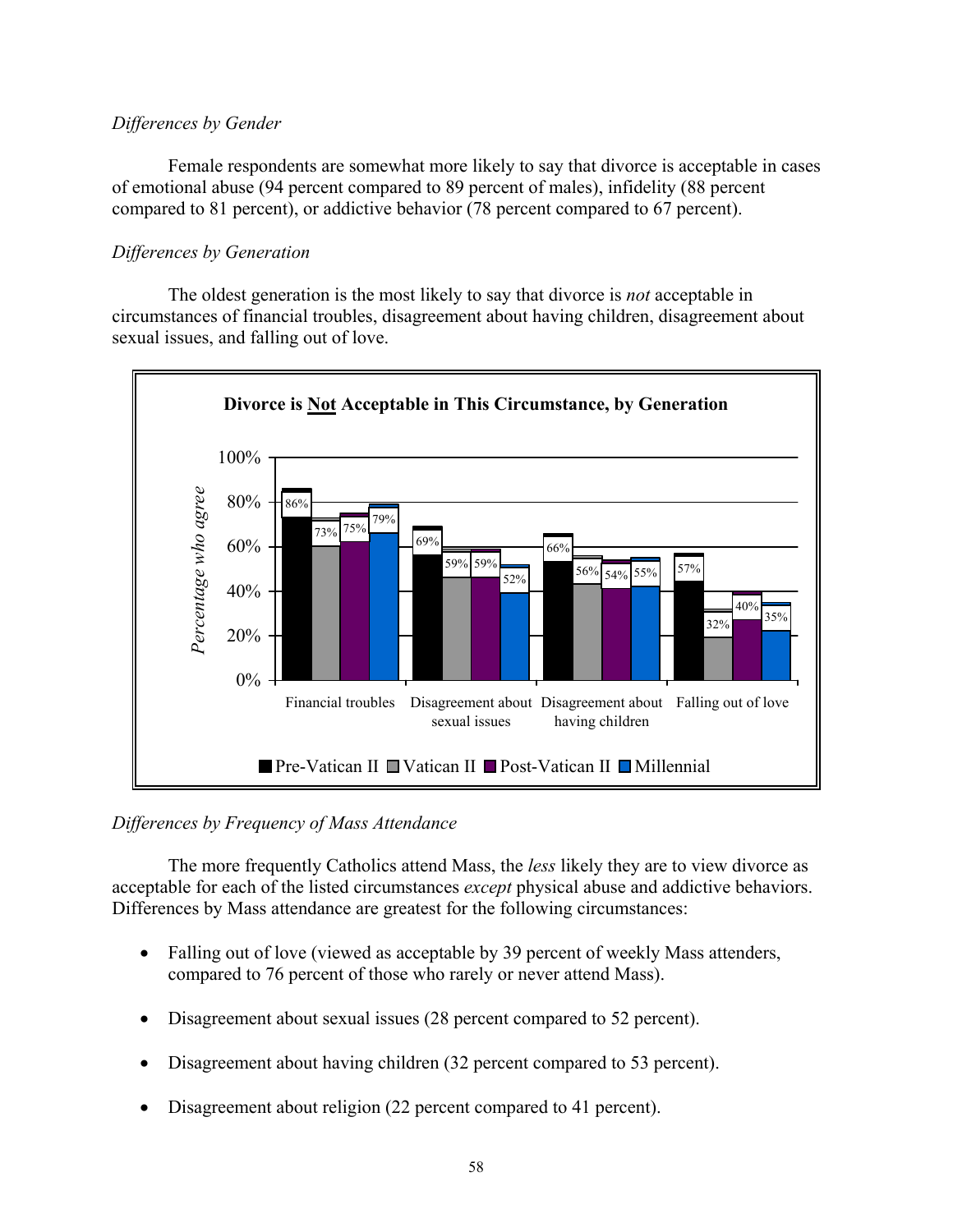# **Attitudes about Marriage and Divorce**

*Catholics were asked to what extent they agree or disagree with each of several statements about marriage. Many of these are drawn from predominant social science surveys regarding marriage. Slightly more than half of Catholics agree "strongly" that watching children grow up is life's greatest joy and that a spouse should first and foremost be a soulmate.* 

|                                                                                                               | Agree<br>"Somewhat"<br>or "Strongly" | Agree<br>"Strongly"<br>Only |
|---------------------------------------------------------------------------------------------------------------|--------------------------------------|-----------------------------|
| Watching children grow up is life's greatest joy. <sup>26</sup>                                               | 78%                                  | 53%                         |
| When you marry, you want your spouse to be your<br>soulmate, first and foremost. <sup>27</sup>                | 77                                   | 52                          |
| Couples don't take marriage seriously enough<br>when divorce is easily available. <sup>28</sup>               | 71                                   | 33                          |
| Marriage is whatever two people want it to be.                                                                | 56                                   | 26                          |
| It is important for spouses to share the same<br>religious faith. $^{29}$                                     | 34                                   | 12                          |
| Divorce is usually the best solution when a couple<br>can't seem to work out their marriage<br>problems. $30$ | 29                                   | 10                          |
| Living with a partner before marriage decreases the<br>risk of divorce.                                       | 27                                   | 10                          |
| Marriage is not necessary if a couple decides to<br>have children.                                            | 16                                   | 6                           |
| Personal freedom is more important than the<br>companionship of marriage. <sup>31</sup>                       | 12                                   | 4                           |
| Marriage is an outdated institution. <sup>32</sup>                                                            | 10                                   | 3                           |

 $\overline{a}$ 

<sup>&</sup>lt;sup>26</sup> General Social Survey, 2002

 $^{27}$  Gallup Poll for the National Marriage Project, 2001

<sup>&</sup>lt;sup>28</sup> General Social Survey, 1988-1991

<sup>&</sup>lt;sup>29</sup> Gallup Poll for the National Marriage Project, 2001. Question wording was "It is important to find a spouse who shares your own religious faith."

<sup>30</sup> General Social Survey, 2002

<sup>&</sup>lt;sup>31</sup> General Social Survey, 1993-1996

<sup>32</sup> World Values Survey, 1999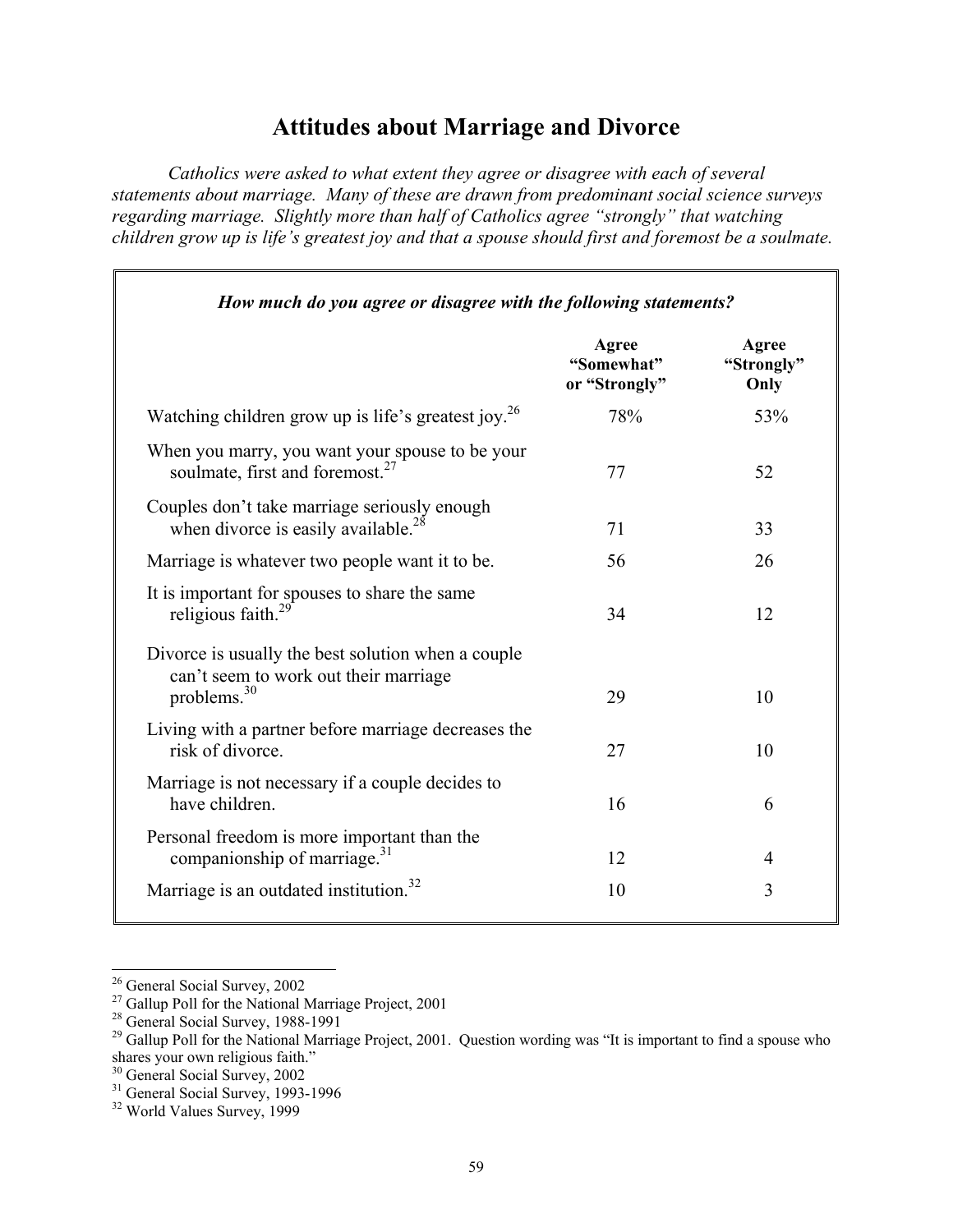More than seven in ten agree with three statements: that watching children grow up is life's greatest joy, that a spouse should be a soulmate, and that easy availability of divorce leads couples not to take marriage seriously enough.<sup>33</sup> Only a minority of Catholics, one-third, agree "strongly" with the latter statement.

- Slightly more than half of Catholics agree that marriage is whatever two people want it to be, with about one-quarter agreeing "strongly."
- About one-third of Catholics agree at least "somewhat" that it is important for spouses to share the same faith. Slightly fewer than three-tenths agree that divorce is usually the best solution when couples can't seem to work out their problems and that living with a partner prior to marriage decreases the risk of divorce.
- Fewer than one-fifth of Catholics agree that marriage is unnecessary if a couple decides to have children, that personal freedom is more important than the companionship of marriage, or that marriage is an outdated institution.

# *Differences by Gender*

 $\overline{a}$ 

Male respondents are more likely to agree "somewhat" or "strongly" that living with a partner before marriage decreases the risk of divorce (32 percent compared to 23 percent of females).

 $33$  Refusal to answer any of these questions varied between 1.4 percent and 1.9 percent of all respondents. This is a low rate of non-response indicating that these questions were not unusually difficult to understand or respond to.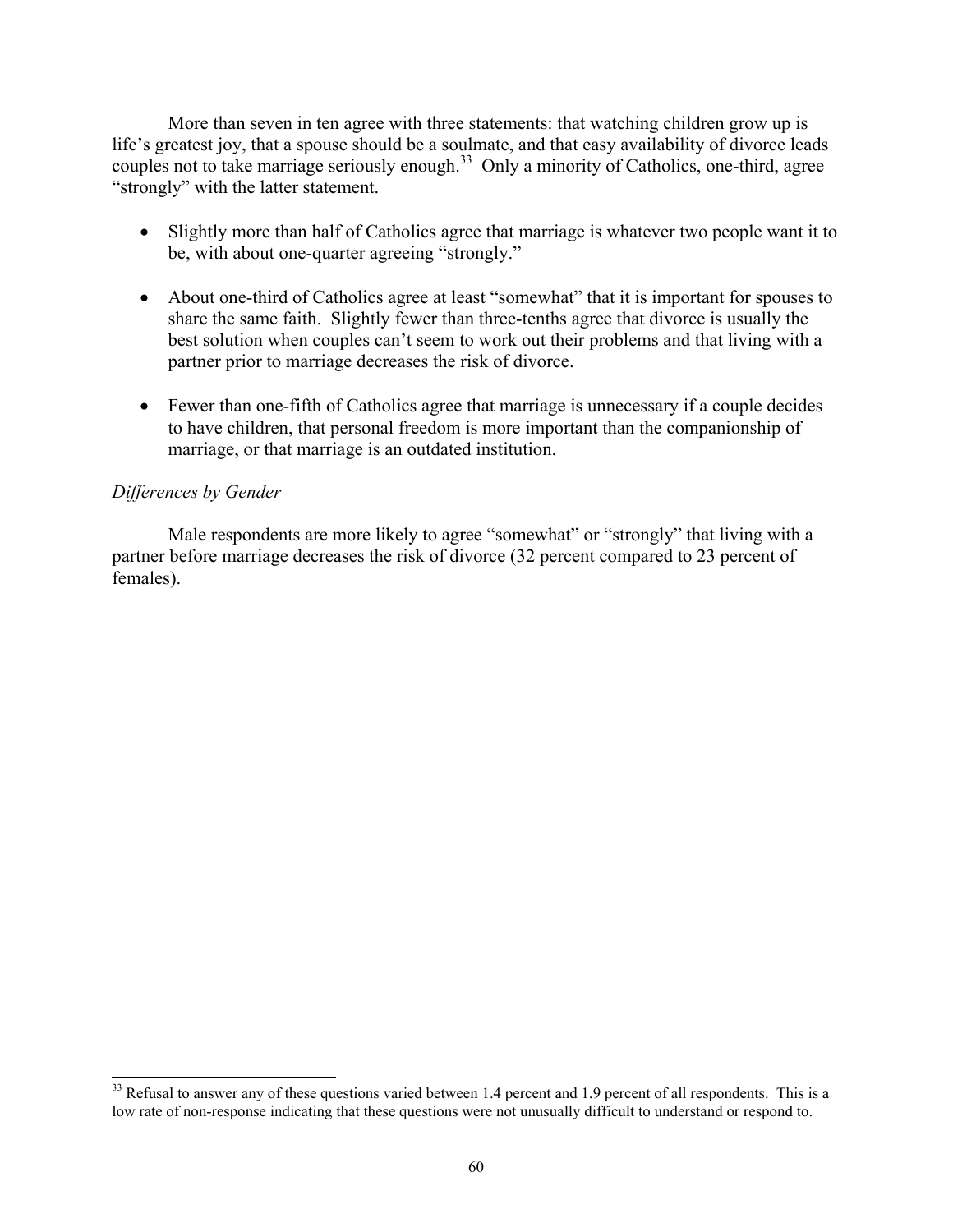### *Differences by Generation*

The youngest generation is *most* likely to agree "somewhat" or "strongly" with the following statements:

- When you marry, you want your spouse to be your soulmate, first and foremost.
- Couples don't take marriage seriously enough when divorce is easily available.
- Marriage is whatever two people want it to be.



• Living with a partner before marriage decreases the risk of divorce.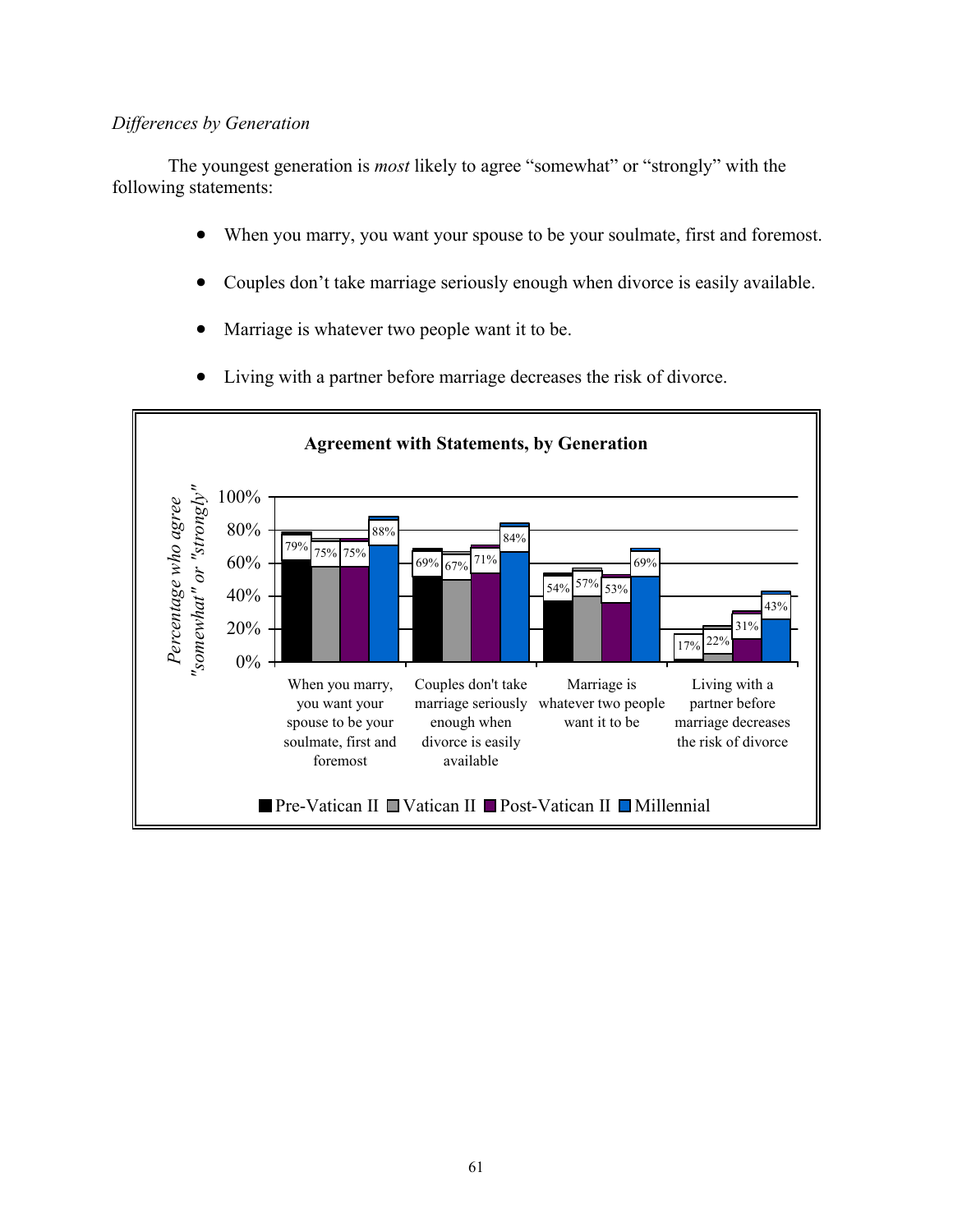The oldest generation is *most* likely to agree "somewhat" or "strongly" that watching children grow up is life's greatest joy, and *least* likely to agree that marriage is not necessary if a couple decides to have children or that marriage is an outdated institution.

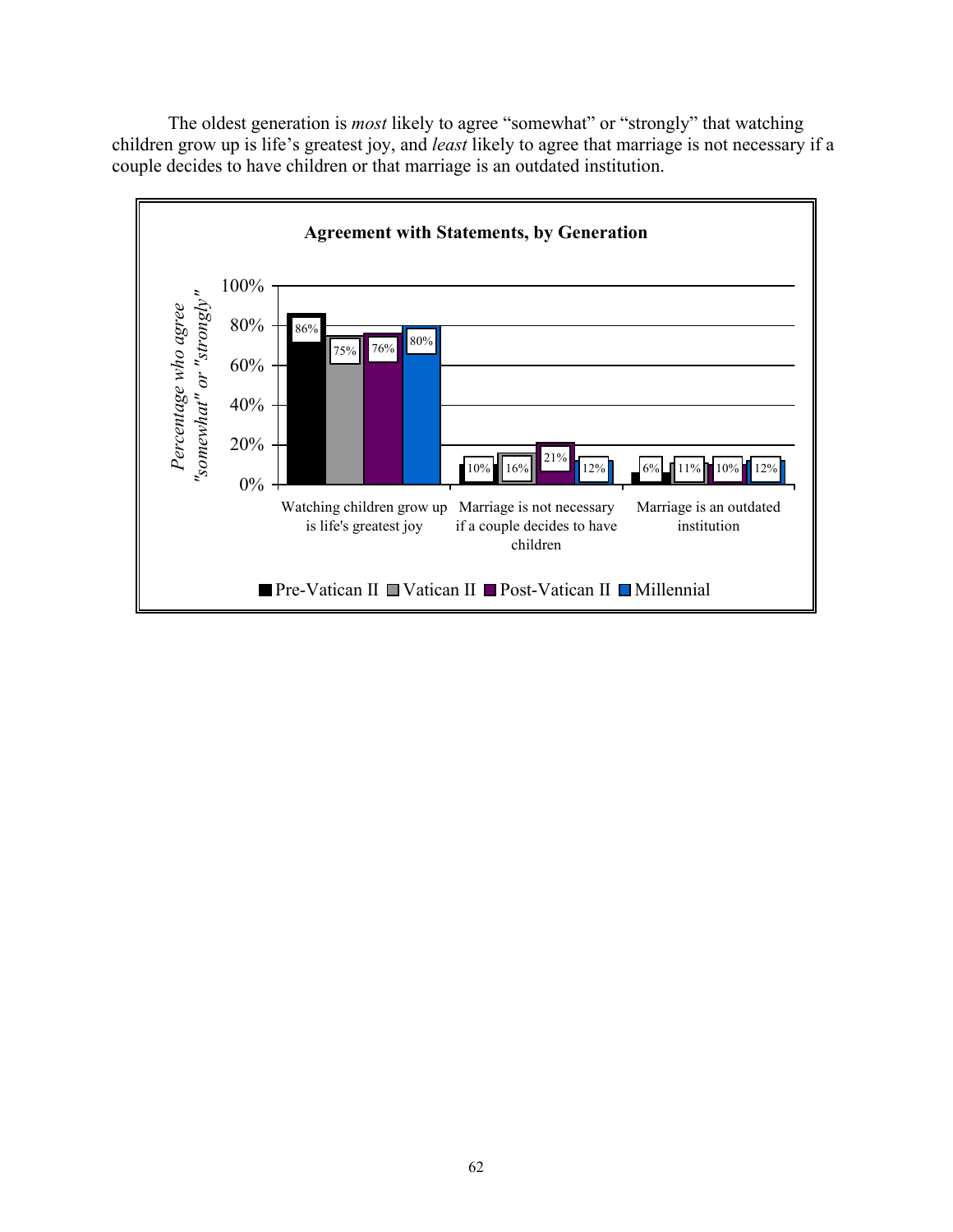The Post-Vatican II Generation is *least* likely to agree that personal freedom is more important than the companionship of marriage. The Vatican II Generation is *most* likely to agree that divorce is usually the best solution when a couple can't seem to work out their marriage problems.



# *Differences by Frequency of Mass Attendance*

 The more frequently Catholics attend Mass, the more likely they are to *disagree* "strongly" that:

- Living with a partner prior to marriage decreases the risk of divorce.
- Marriage is an outdated institution.
- Marriage is whatever two people want it to be.
- Personal freedom is more important than the companionship of marriage.
- Marriage is unnecessary if a couple decides to have children.
- Marriage is usually the best solution when a couple can't seem to work out their marriage problems.

The more frequently Catholics attend Mass the more likely they are to agree "strongly" that:

• It is important for spouses to share the same faith.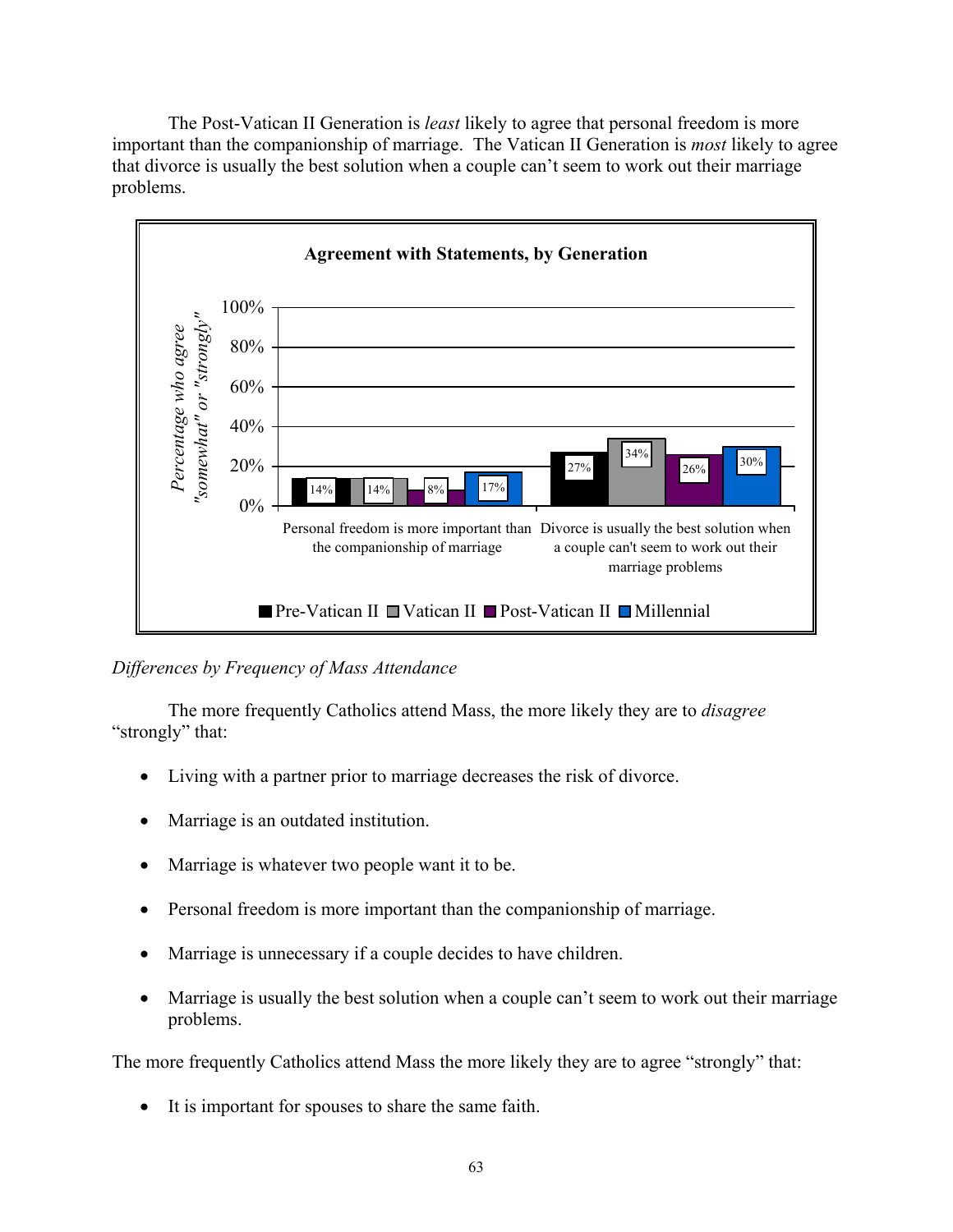- A spouse should be a soulmate.
- Watching children grow up is life's greatest joy.

### *Differences by Marital Status*

 Catholics who are living with a partner are more likely than all others to agree at least "somewhat" that living with a partner prior to marriage decreases the risk of divorce (58 percent compared to 25 percent). They are also more likely to agree at least "somewhat" that marriage is not necessary if a couple decides to have children (36 percent compared to 15 percent).

# *Differences by Race and Ethnicity*

 Hispanics are slightly more likely than non-Hispanic whites to agree "strongly" with the following two statements:

- That watching children grow up is life's greatest joy (61 percent compared to 50 percent). This may be partly due to, as shown earlier, Hispanics being more likely to have children of their own.
- That couples don't take marriage seriously enough when divorce is easily available (42) percent compared to 32 percent).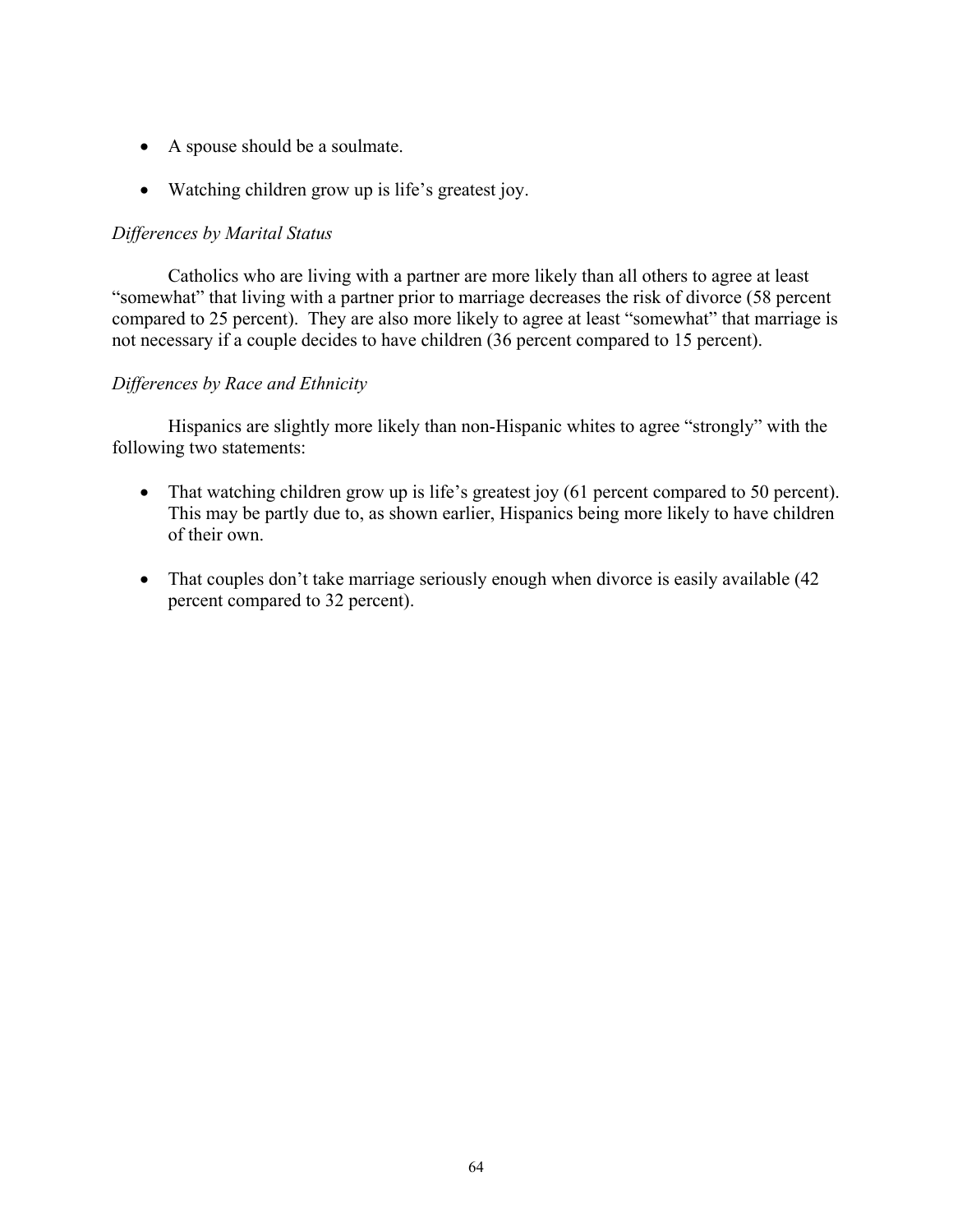# **Attitudes about Marriage and Divorce: Comparisons to National Data**

 The following table presents comparisons between survey respondents and the most recently available data from surveys of Americans nationally. Dashes indicate that no national comparison is available and asterisks represent that differences between the two polls are within the margins of error; indicating no statistically discernable difference.

|                                                                                                          | <b>Catholic Survey</b><br><b>Respondents</b> | <b>National</b><br>Comparison       |
|----------------------------------------------------------------------------------------------------------|----------------------------------------------|-------------------------------------|
| Watching children grow up is life's greatest joy.                                                        | 78%                                          | 86%                                 |
| When you marry, you want your spouse to be your<br>soulmate, first and foremost.                         | 87<br>among singles<br>age 20-29             | 94*<br>among singles<br>age 20-29   |
| Couples don't take marriage seriously enough<br>when divorce is easily available.                        | 71                                           | $66*$                               |
| Marriage is whatever two people want it to be.                                                           | 56                                           |                                     |
| It is important for spouses to share the same<br>religious faith.                                        | 31<br>among singles<br>age 20-29             | $42*$<br>among singles<br>age 20-29 |
| Divorce is usually the best solution when a couple<br>can't seem to work out their marriage<br>problems. | 29                                           | 43                                  |
| Living with a partner before marriage decreases the<br>risk of divorce.                                  | 27                                           |                                     |
| Marriage is not necessary if a couple decides to<br>have children.                                       | 16                                           |                                     |
| Personal freedom is more important than the<br>companionship of marriage.                                | 12                                           | $15*$                               |
| Marriage is an outdated institution.                                                                     | 10                                           | $10*$                               |

 U.S. Catholics are *less* likely than Americans nationally to agree at least "somewhat" that divorce is usually the best solution when a couple can't seem to work out their marriage problems (29 percent, compared to 43 percent of Americans nationally).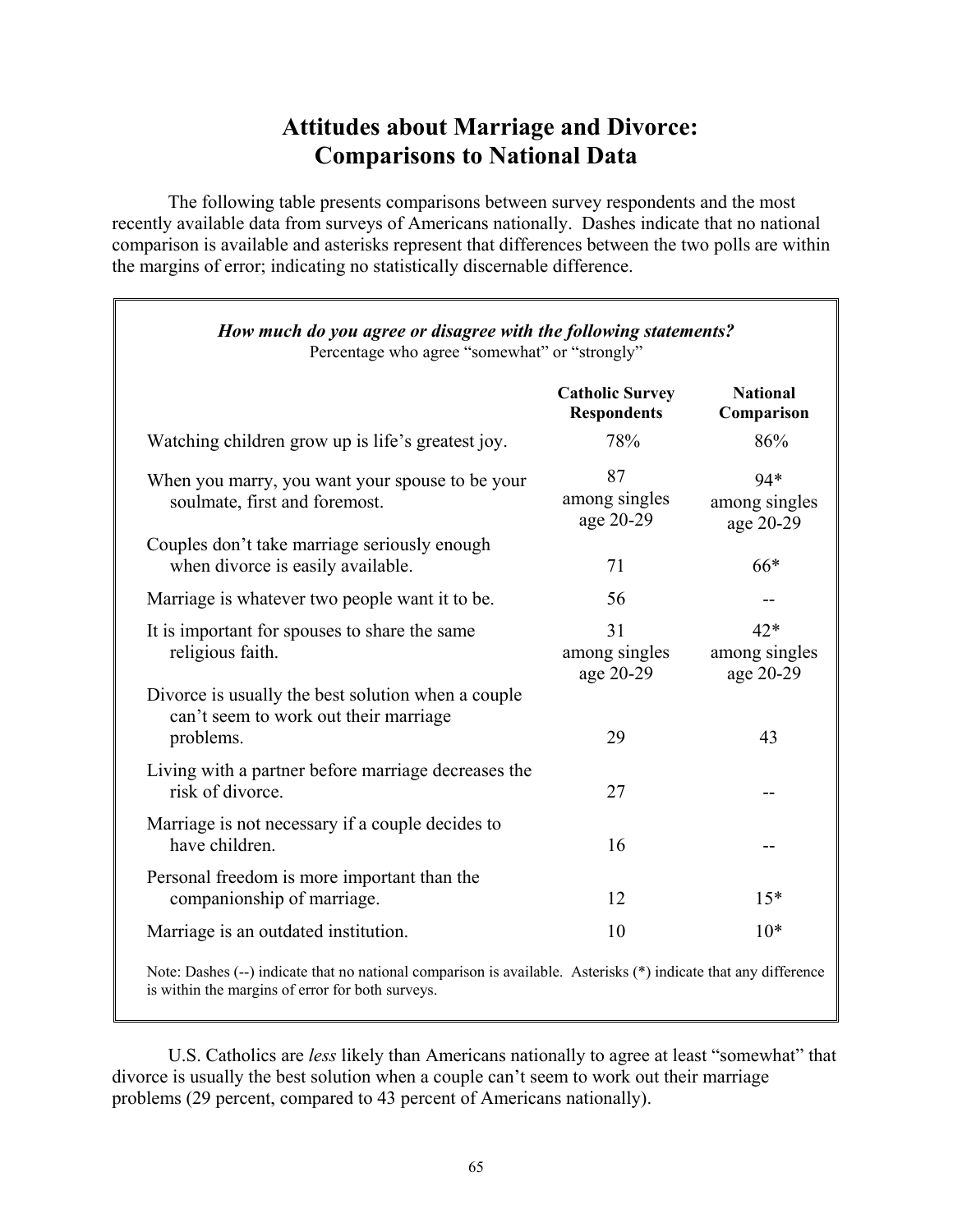Americans nationally are somewhat more likely to agree that watching children grow up is life's greatest joy, although more than three-quarters of Catholics agree with this statement. An equal percentage (53 percent) agree with this statement "very much."

Also, this question is likely to be strongly affected by social desirability bias.<sup>34</sup> Respondents to the 2002 General Social Survey (GSS), the data source for this comparison, were responding to an interviewer when they answered this question. Yet the respondents in the poll of Catholics are self-administering the survey and have no interaction with a human being that might generate embarrassment or shame by giving a socially awkward response. It is likely that the respondents would feel more discomfort in *dis*agreeing with the statement, "watching children grow up is life's greatest joy" when this answer has to be given to a person rather than simply input onscreen. Although the difference between the percentage of Catholics and the percentage of the national sample agreeing with this statement is beyond the margins of error (by only 1.6 percentage points) it would be unlikely that this difference would be statistically significant if the GSS had used self-administered methods that reduce social desirability bias.

There are no measurable differences among Catholics and Americans nationally in responses to the other statements.<sup>35</sup>

 $\overline{a}$ 

 $34$  See the discussion of differences in responses to Mass attendance questions by method of surveying on page 28. <sup>35</sup> In two cases, the question is only asked of respondents in their twenties in the social science surveys. To make a comparison this sub-group must be isolated in the poll of Catholics. Margins of error for these sub-groups are larger and it is even more difficult to distinguish statistically significant differences.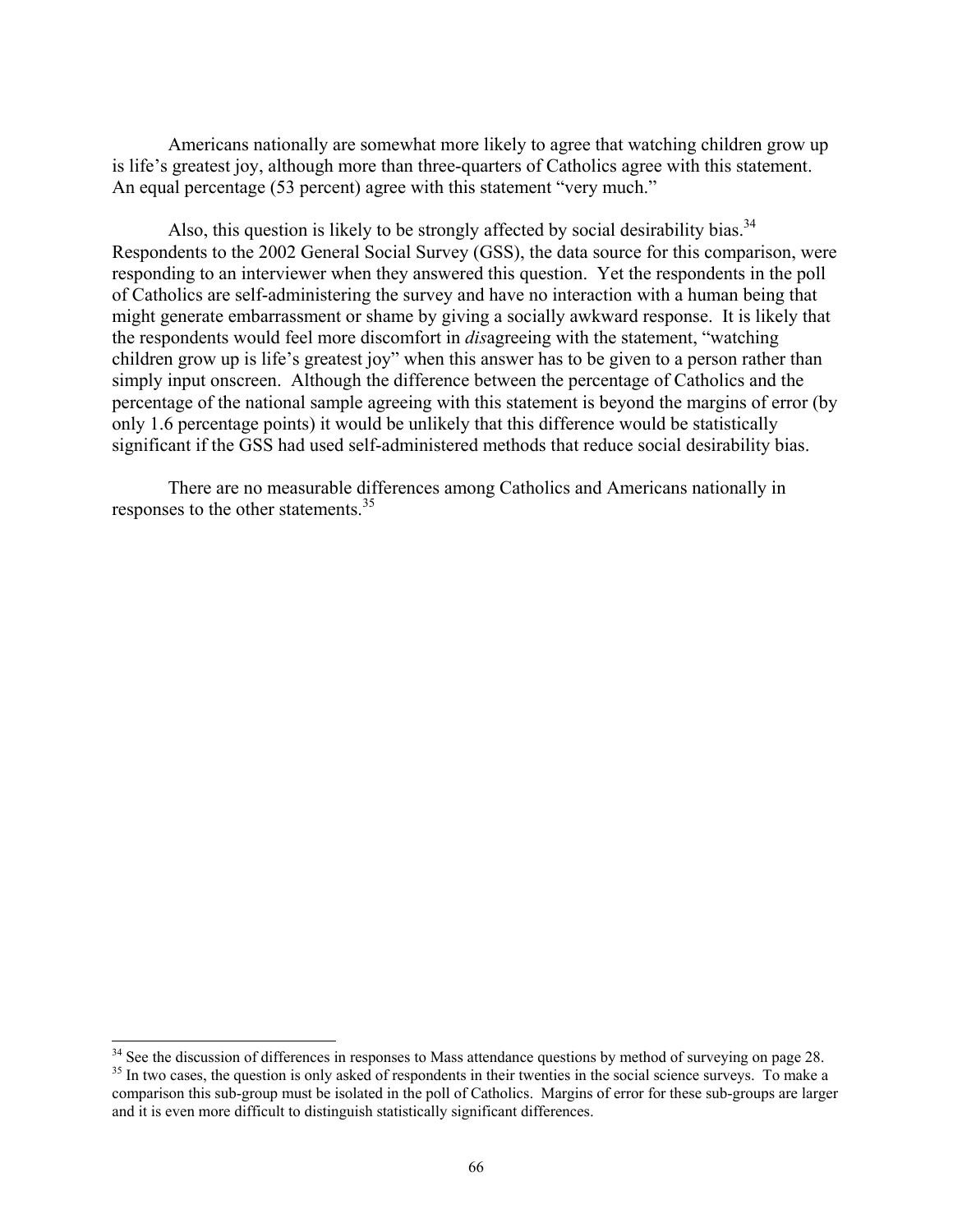# **Influences on One's View of Marriage**

*Two-thirds of Catholics say their family experience or background has influenced their view of marriage at least "somewhat," with slightly more than one-third saying it has been "very" influential.* 

| There are many things that may influence a person's view of marriage. How<br>much have each of the items listed below informed your view of marriage? |                              |                     |
|-------------------------------------------------------------------------------------------------------------------------------------------------------|------------------------------|---------------------|
|                                                                                                                                                       | "Somewhat" or<br>"Very Much" | "Very Much"<br>Only |
| Family experience or background                                                                                                                       | 67%                          | 37%                 |
| Your Catholic faith                                                                                                                                   | 55                           | 29                  |
| Representations of marriage in popular culture<br>Civil law (legal requirements of marriage in the                                                    | 33                           |                     |
| United States)                                                                                                                                        | 29                           | 9                   |
| A faith tradition other than Catholicism                                                                                                              | 22                           | 6                   |

 Respondents were asked to what extent each of five things has informed their view of marriage. After family experience or background, Catholics are most likely to say that their Catholic faith has been influential. Slightly more than half say it has been at least "somewhat" of an influence, with about three-tenths saying it has been "very much" so. In comparison, fewer than one-quarter say a faith tradition of other than Catholicism has influenced their view of marriage, with only about one in 20 saying it has done so "very much."

- One-third say their view of marriage has been at least "somewhat" influenced by representations in popular culture, though fewer than one-tenth say it has been "very" influenced by this.
- Three-tenths say U.S. civil law has at least "somewhat" influenced their view of marriage. Again, fewer than one-tenth say this has been "very" influential.

# *Differences by Gender*

 Women are more likely than men to say that the following have informed their view of marriage:

- The Catholic Church has "very much" informed their view of marriage (35 percent compared to 22 percent of men)
- Family experience or background has "very much" informed their view of marriage (42 percent compared to 32 percent of men).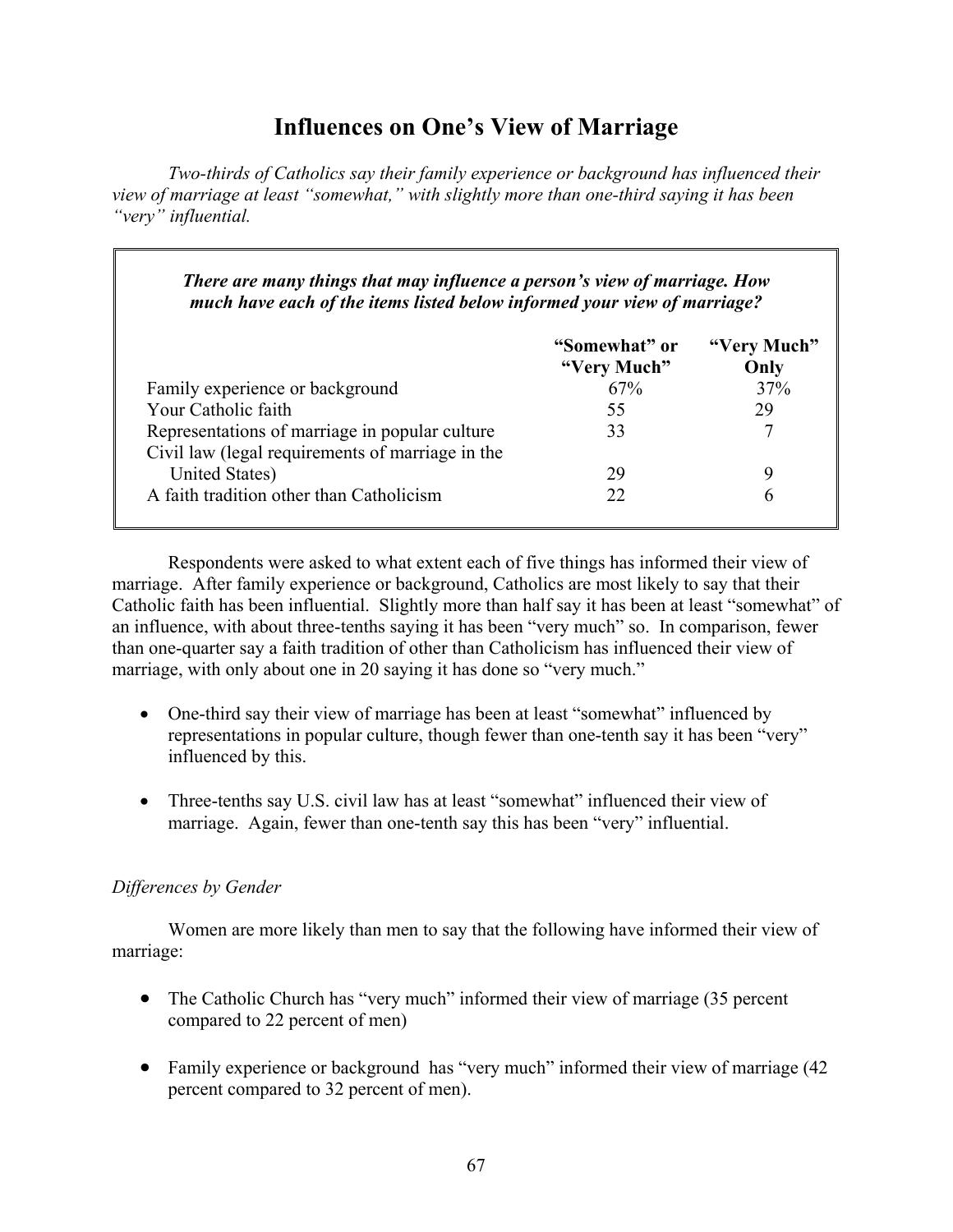- Civil law has at least "somewhat" informed their view of marriage (35 percent compared to 22 percent of men).
- Popular culture has at least "somewhat" informed them (39 percent compared to 26 percent of men).

#### *Differences by Frequency of Mass Attendance*

 The more frequently Catholics attend Mass, the more likely they are to say that the following factors have informed their view of marriage "very much":

- Their Catholic faith (62 percent of those who attend Mass weekly, compared to 8 percent of those who rarely or never attend Mass).
- Their family experience or background (44 percent compared to 30 percent).

#### *Differences by Marital Status*

 Married Catholics are more likely than those who are separated or divorced to say that their Catholic faith has informed their view of marriage "very much" (33 percent compared to 18 percent).

Among those who attend Mass at least once a month, Catholics who are living with a partner are *less* likely than all others to say their Catholic faith has informed their view of marriage "very much" (5 percent compared to 52 percent).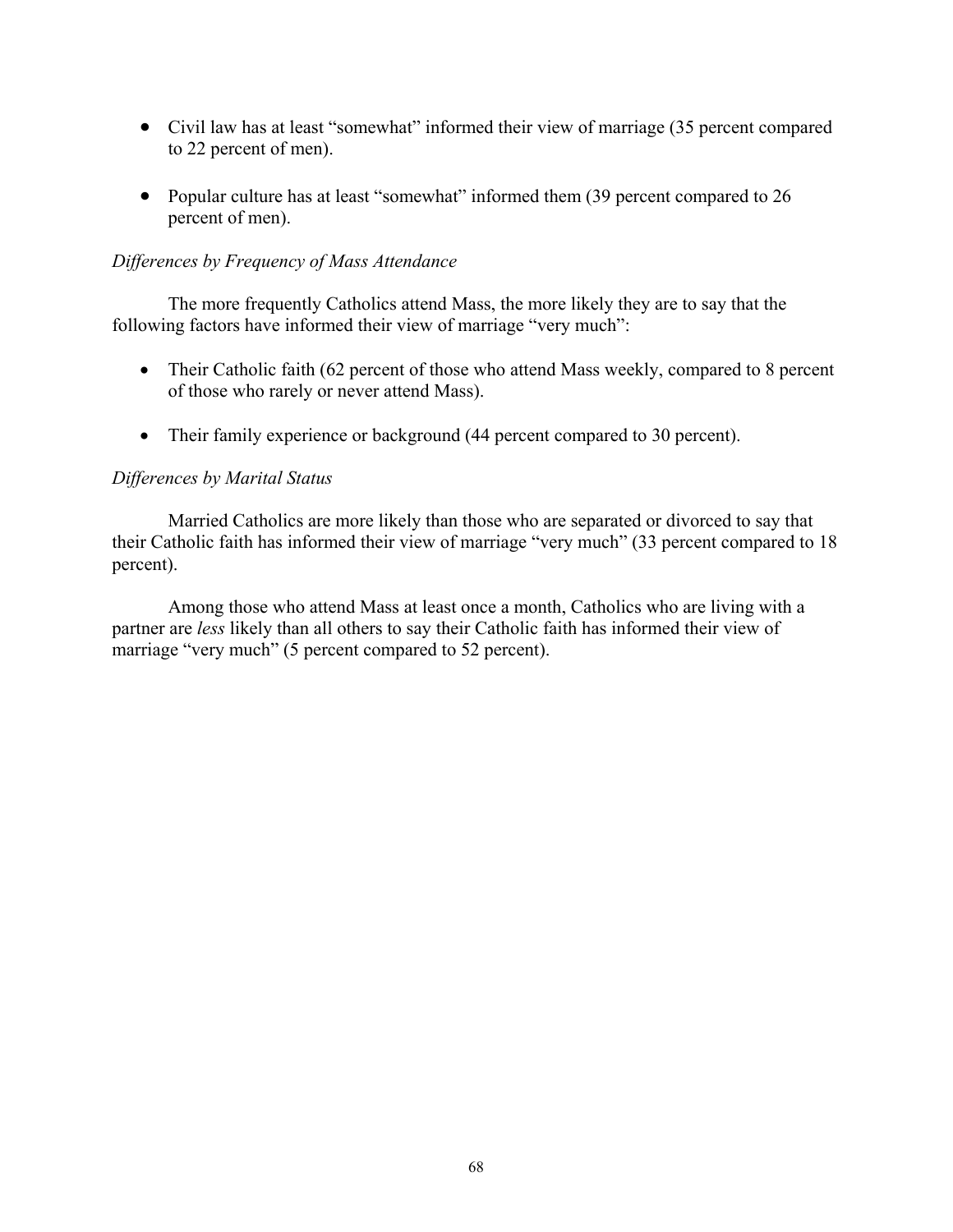# **Part II: Experiences of Marriage among Those Who Are Currently Married**

 This section of the report examines the experiences of marriage among respondents who are currently married.

## **Marriage in the Church and Convalidation**

*Sixty-five percent of currently married Catholics were married in the Church. Five percent were not married in the Church but had their marriage convalidated by the Church. The remaining 30 percent neither married in the Church nor had their marriage convalidated.* 

| <b>Were you married in the Catholic Church?</b>                                                                                    |          |
|------------------------------------------------------------------------------------------------------------------------------------|----------|
| [If no:] Has your marriage been blessed<br>(i.e., convalidated) by the Catholic Church?<br>[Respondents who are currently married] |          |
| Married in the Church<br>Not married in the Church but convalidated                                                                | 65%<br>5 |
| Neither married in the Church nor convalidated                                                                                     | 30       |

## *Differences by Generation*<sup>36</sup>

 Those in the Pre-Vatican II Generation are especially likely to say that they were married in the Church (84 percent, compared to 58 percent of Vatican II respondents and 60 percent of Post-Vatican II/Millennial respondents).

### *Differences by Frequency of Mass Attendance*

 Ninety percent of married Catholics who attend Mass every week were married in the Church. This compares to 80 percent of those who attend once or a few times a month, 57 percent of those who attend a few times a year, and 39 percent of those who rarely or never attend Mass.

### *Differences by Spouse's Religion*

 $\overline{a}$ 

 Catholics who married a Catholic were much more likely than those marrying a non-Catholic to be married in the Church (78 percent compared to 32 percent).

<sup>&</sup>lt;sup>36</sup> Given the small number of respondents from the Millennial Generation who are married (seven respondents), these respondents have been combined with the Post-Vatican II Generation in this section for sub-group comparison.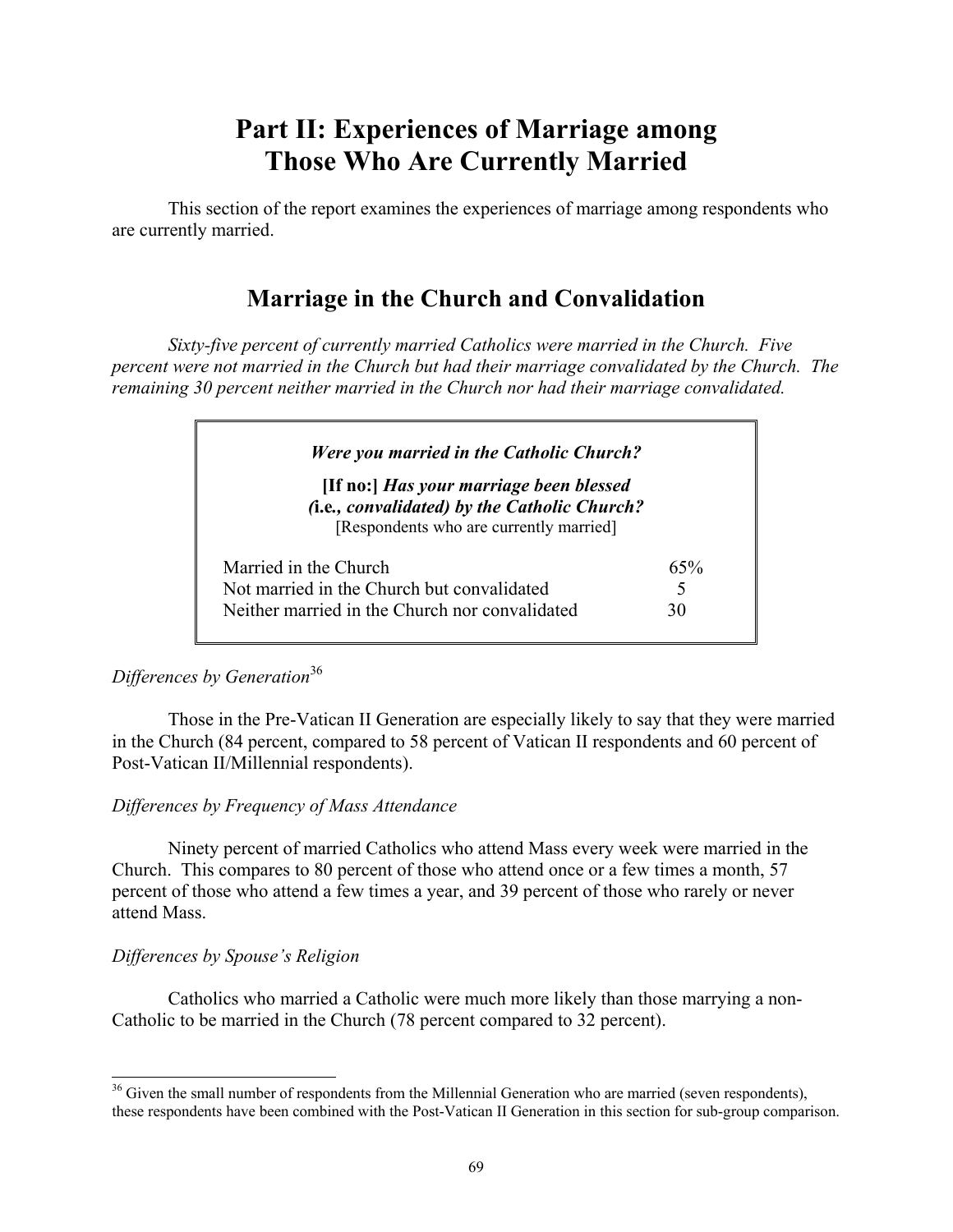# **Discussion of the Sacrament of Marriage with a Priest Prior to Marriage**

*Among currently married Catholics who were married in the Church, nine-tenths met with a priest to discuss the sacrament of marriage prior to getting married.* 

|     | Did you and your spouse meet with a Catholic priest to<br>discuss the sacrament of marriage prior to getting married?<br>[Respondents who are currently married<br>and who were married in the Church] |
|-----|--------------------------------------------------------------------------------------------------------------------------------------------------------------------------------------------------------|
| Yes | $90\%$                                                                                                                                                                                                 |
| Nο  | 10                                                                                                                                                                                                     |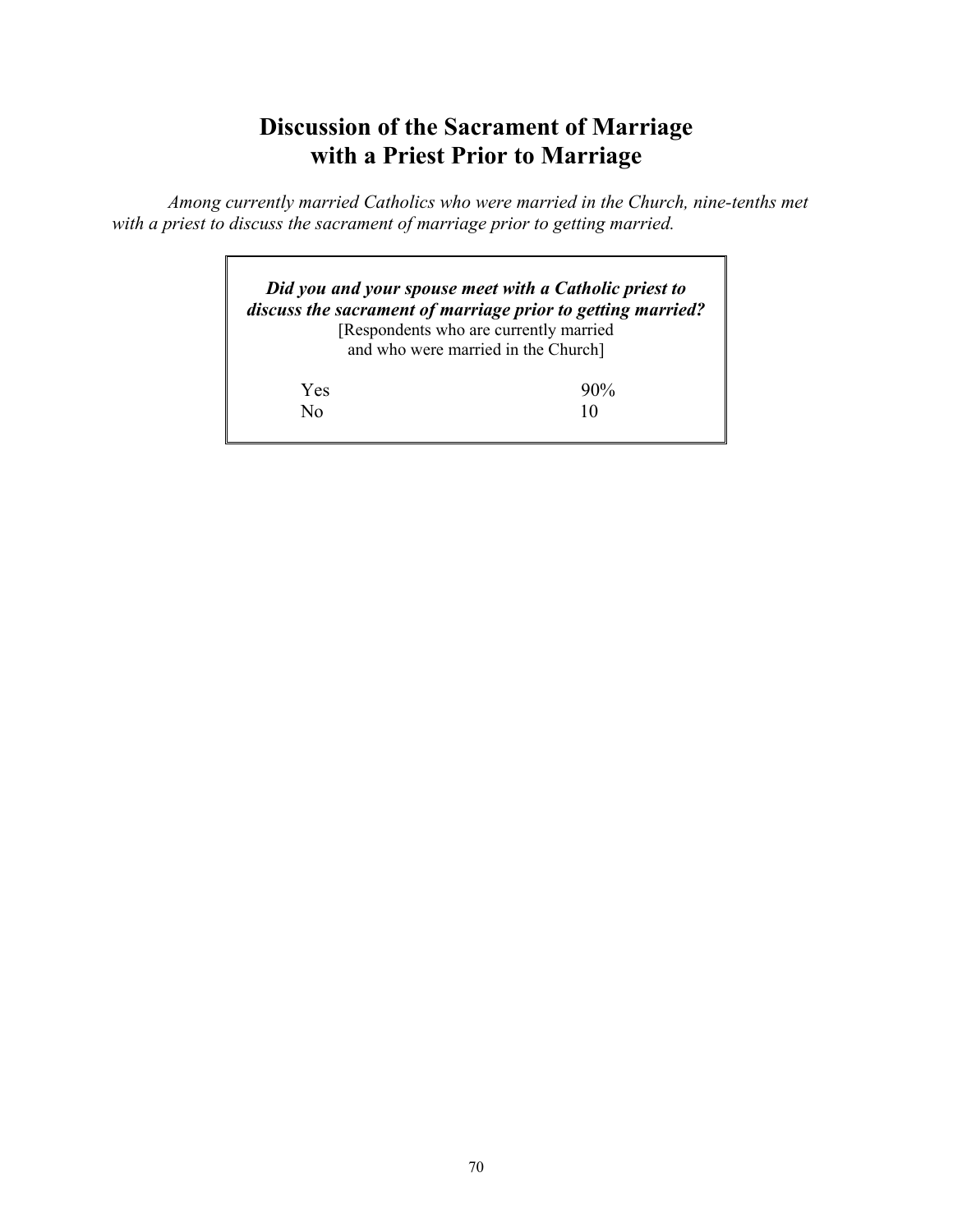# **Experiences of Catholic Marriage Preparation**

*Those who went through marriage preparation were asked if they did each of several things as part of that preparation. Among those who met with a priest prior to marriage, slightly less than half filled out a pre-marriage assessment inventory and read marriage books or brochures provided by the Church.* 

| In addition to meeting with a priest, did you do                                                     |     |
|------------------------------------------------------------------------------------------------------|-----|
| any of the following prior to getting married?<br>[Currently married respondents who were married in |     |
| the Church and who met with a priest prior to marriage]                                              |     |
| Percentage who say they did each                                                                     |     |
| A pre-marriage assessment inventory (e.g., FOCCUS, Prepare, etc.)                                    |     |
| where you and your fiance filled out questionnaires and discussed                                    |     |
| results with a priest                                                                                | 48% |
| Read books or brochures for marriage preparation provided by the                                     |     |
| Church                                                                                               | 47  |
| A marriage preparation class occurring over several nights (e.g.,                                    |     |
| Evenings for the Engaged)                                                                            | 36  |
| A weekend marriage preparation program for engaged couples (e.g.,                                    |     |
| <b>Engaged Encounter)</b>                                                                            | 26  |
| A one-day marriage preparation program (e.g., The Day for the                                        |     |
| Engaged)                                                                                             | 26  |
| Meet with a Catholic mentor couple (e.g., a couple that assists another                              |     |
| couple in reflecting on Catholic married life)                                                       | 25  |
|                                                                                                      |     |
| Note: Percentages sum to more than 100 percent because multiple responses were allowed.              |     |

 About one-third went to marriage preparation classes occurring over several nights. About one-quarter participated in a weekend marriage preparation program, and about onequarter participated in a one-day preparation program. Finally, one-quarter met with a Catholic mentor couple.

### *Differences by Generation*

 Respondents from the Post-Vatican II and Millennial Generations are especially likely to say that they participated in the following with their fiancé or fiancée:

- A pre-marriage assessment inventory (64 percent, compared to 40 percent of Vatican II respondents and 29 percent of Pre-Vatican II respondents).
- A weekend marriage preparation program (44 percent, compared to 13 percent of Vatican II respondents and 9 percent of Pre-Vatican II respondents).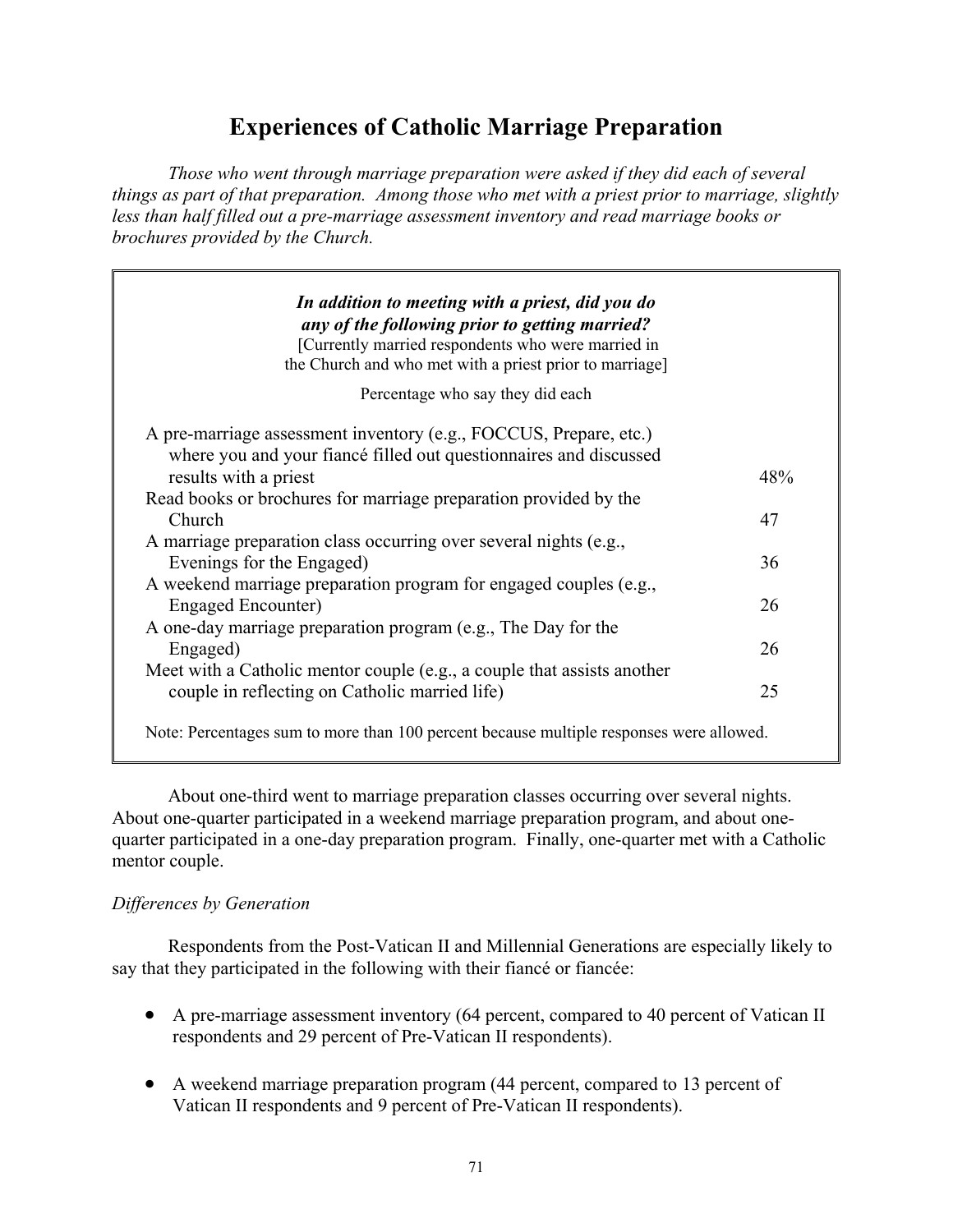- A one-day marriage preparation program (36 percent, compared to 23 percent of Vatican II respondents and 13 percent of Pre-Vatican II respondents).
- Meet with a Catholic mentor couple (36 percent, compared to 17 percent of Vatican II respondents and 16 percent of Pre-Vatican II respondents).

 Respondents from the Vatican II Generation are more likely than others to say that they participated in a marriage preparation class occurring over several nights.

#### *Differences by Race and Ethnicity*

 Non-Hispanic whites are more likely than Hispanics to have participated in a weekend marriage preparation program (80 percent compared to 64 percent).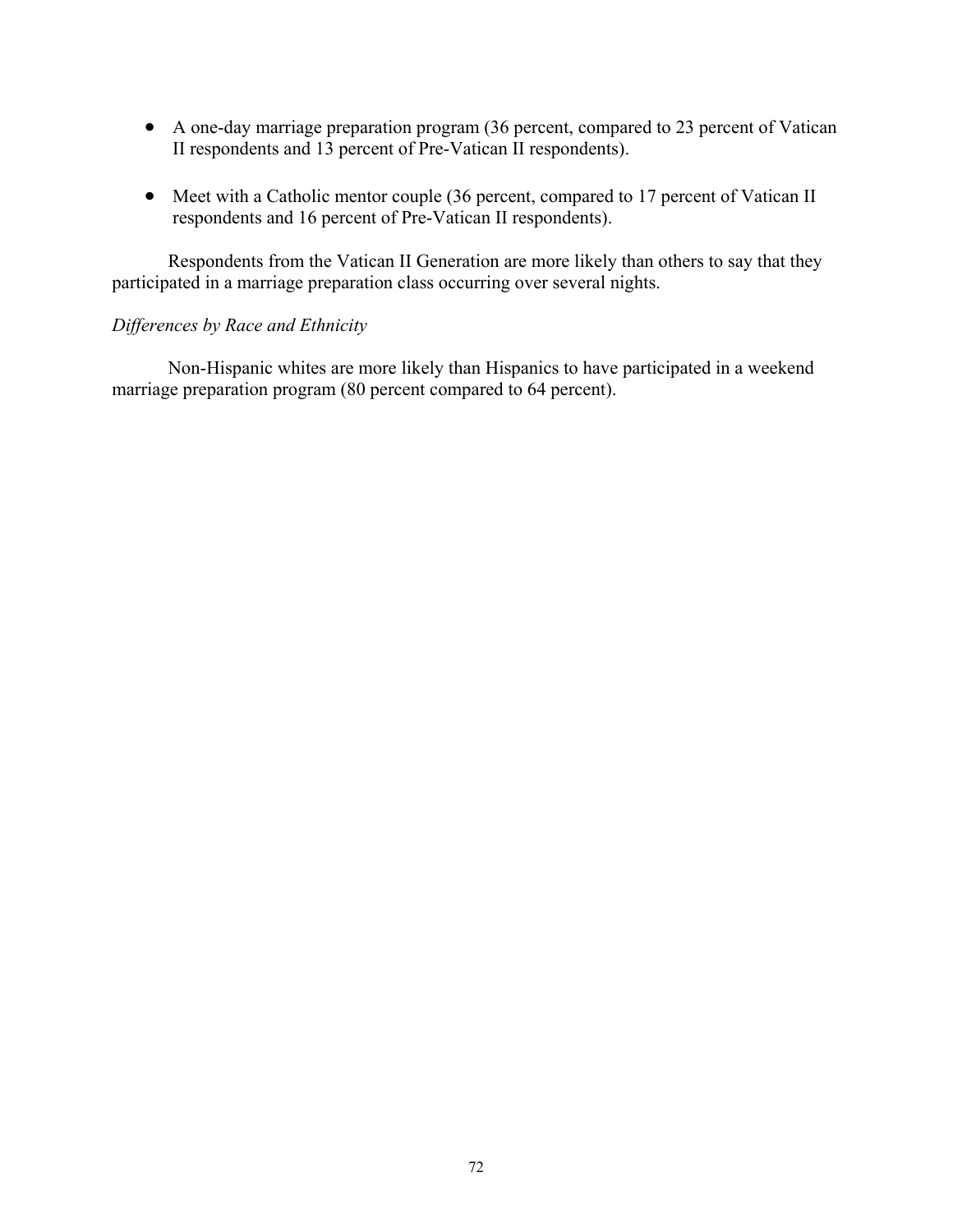# **Helpfulness of Marriage Preparation Experiences**

*Three-quarters of married Catholics who participated in marriage preparation classes occurring over several nights say that those classes were at least "somewhat" helpful.* 

#### *How helpful was each to your marriage?*

[Currently married respondents who experienced each form of marriage preparation]

|                                                                                                | "Somewhat" or<br>"Very" Helpful | "Very" Helpful<br>Only |
|------------------------------------------------------------------------------------------------|---------------------------------|------------------------|
| A marriage preparation class occurring over                                                    |                                 |                        |
| several nights (e.g., Evenings for the Engaged)                                                | 74%                             | 24%                    |
| Read books or brochures for marriage preparation                                               |                                 |                        |
| provided by the Church                                                                         | 62                              | 21                     |
| A one-day marriage preparation program (e.g., The                                              |                                 |                        |
| Day for the Engaged)                                                                           | 62                              | 16                     |
| A weekend marriage preparation program for                                                     |                                 |                        |
| engaged couples (e.g., Engaged Encounter)<br>Meet with a Catholic mentor couple (a couple that | 61                              | 28                     |
| assists another couple in reflecting on Catholic                                               |                                 |                        |
| married life)                                                                                  | 61                              | 26                     |
| A pre-marriage assessment inventory (e.g.,                                                     |                                 |                        |
| FOCCUS, Prepare, etc.) where you and your                                                      |                                 |                        |
| fiancé filled out questionnaires and discussed                                                 |                                 |                        |
| results with a priest                                                                          | 61                              | 18                     |
|                                                                                                |                                 |                        |

 Respondents who reported participating in each form of Catholic marriage preparation were asked to describe how helpful it was to their marriage. Most of the forms of preparation are described as at least "somewhat" helpful by about six in ten respondents.

- The forms of preparation that are most likely to be rated as "very" helpful include weekend marriage preparation programs, classes occurring over several nights, and meeting with a Catholic mentor couple. About one-quarter of married Catholics or slightly more rate each as "very" helpful.
- About one-fifth say that reading brochures provided by the Church was "very" helpful. Slightly fewer rate pre-marriage inventories or one-day marriage preparation programs as "very" helpful.

## *Differences by Gender*

 Women are more likely than men to rate weekend marriage preparation programs as "very" helpful (40 percent compared to 16 percent). They are also more likely to rate reading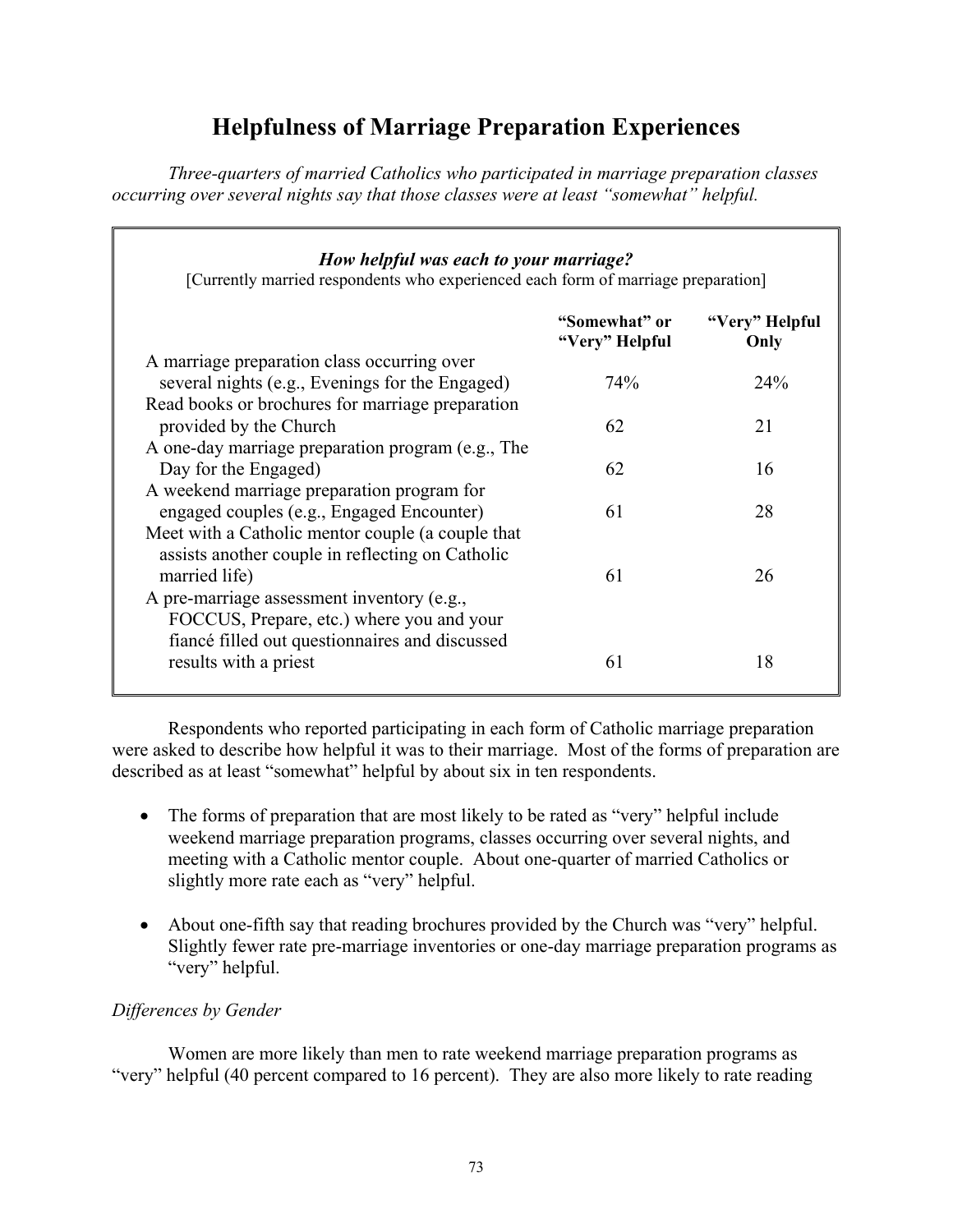books or brochures provided by the Church as "very" helpful (28 percent compared to 12 percent).

### *Differences by Generation*

 Older Catholics are more likely to rate reading books or brochures provided by the Church as at least "somewhat" helpful (80 percent of the Pre-Vatican II Generation, 67 percent of the Vatican II Generation, and 51 percent of the Post-Vatican II Generation).

## *Differences by Frequency of Mass Attendance*

- The more frequently Catholics attend Mass, the more likely they are to rate one-day marriage preparation programs as "very" helpful (0 percent of those who rarely or never attend, 5 percent of those who attend a few times a year, 12 percent of those who attend once or a few times a month, and 35 percent of those who attend every week).
- Similarly, the more frequently Catholics attend Mass, the more likely they are to rate weekend marriage preparation programs as "very" helpful (0 percent of those who rarely or never attend, 11 percent of those who attend a few times a year, 28 percent of those who attend once or a few times a month, and 54 percent of those who attend every week).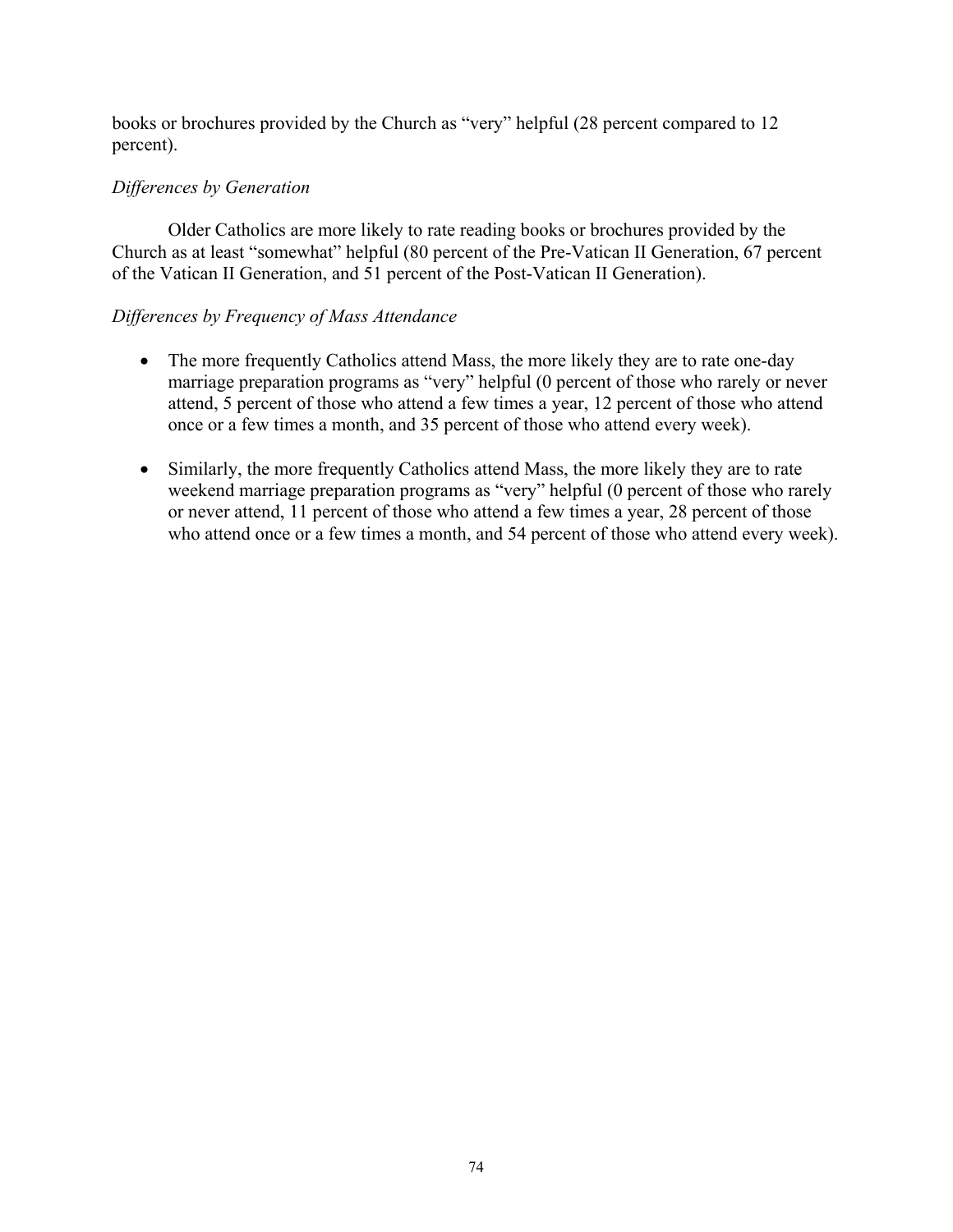## **Issues Discussed Prior to Marriage**

*Eight in ten married Catholics say they and their spouse discussed the topic of trust and commitment at least "somewhat" prior to their marriage.* 

| <b>Before you were married, how much did you</b><br>discuss the following with your fiancé/fiancée?<br>[Respondents who are currently married] |                              |                     |  |
|------------------------------------------------------------------------------------------------------------------------------------------------|------------------------------|---------------------|--|
|                                                                                                                                                | "Somewhat" or<br>"Very Much" | "Very Much"<br>Only |  |
| Trust and commitment                                                                                                                           | 80%                          | 20%                 |  |
| Openness to having children                                                                                                                    | 71                           | 41                  |  |
| Intimacy/sexuality                                                                                                                             | 67                           | 50                  |  |
| Family backgrounds/history                                                                                                                     | 67                           | 31                  |  |
| Finances                                                                                                                                       | 56                           | 21                  |  |
| Religious views                                                                                                                                | 51                           | 20                  |  |
| Parenting approaches                                                                                                                           | 46                           | 20                  |  |

 Married respondents were asked how much they had discussed each of several topics with their fiance or fiance prior to marriage. After trust and commitment, the most commonly discussed topic is openness to having children. Seven-tenths say they discussed this at least "somewhat," with four-tenths saying they did so "very much."

- Two-thirds of married Catholics discussed intimacy or sexuality and family backgrounds or history at least "somewhat" with their spouse prior to marriage. Half discussed intimacy or sexuality "very much" while three-tenths discussed family backgrounds or history "very much."
- Slightly more than half of married couples discussed finances and religious views at least "somewhat" prior to marriage, with one-fifth doing so "very much."
- Slightly fewer than half discussed parenting approaches prior to marriage. One-fifth discussed this topic "very much."

### *Differences by Frequency of Mass Attendance*

 Thirty-three percent of married Catholics who attend Mass every week say they discussed religious views "very much" with their spouse prior to marriage. This compares to 23 percent of those who attend Mass once or a few times a month, 17 percent of those who attend a few times a year, and 10 percent of those who rarely or never attend Mass.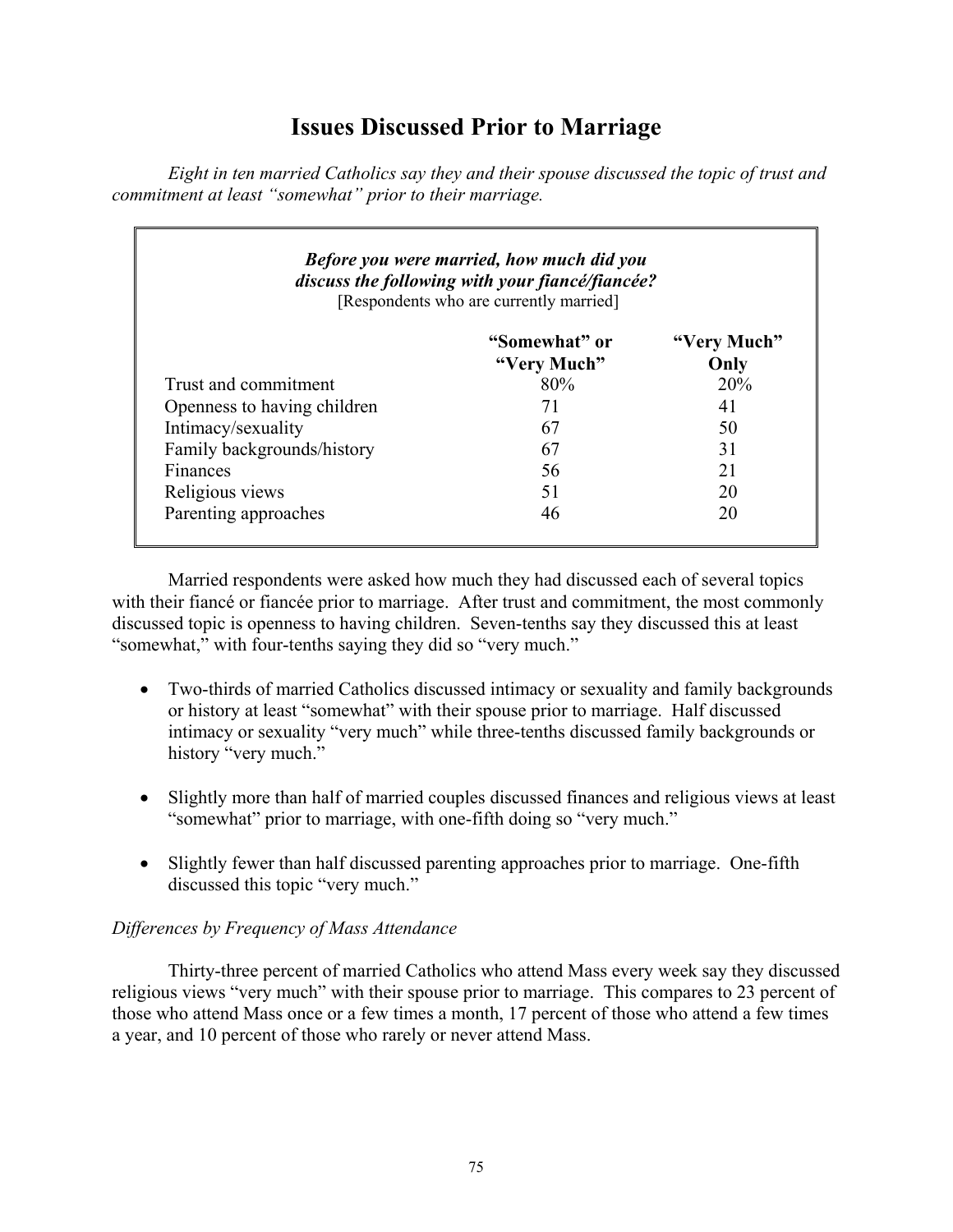## **Frequency of Various Religious and Service Activities**

 Married respondents were asked how frequently they do each of several religious and service activities. Follow-up questions then asked how frequently they do each with their spouse.

## **Frequency of Prayer and Bible Reading**

 More than four-tenths of married Catholics say they pray daily, with another two-tenths saying they pray once or a few times a week. In comparison, Catholics read the Bible or other religious materials relatively infrequently. Almost half never do so, and more than a fifth do so only a few times a year. Just one in 20 (4 percent) read the Bible or other religious material daily.

| For the activities below, indicate how often you do each<br>[Respondents who are currently married] |                    |                                 |                                      |                                         |       |
|-----------------------------------------------------------------------------------------------------|--------------------|---------------------------------|--------------------------------------|-----------------------------------------|-------|
|                                                                                                     | Rarely<br>or Never | <b>A</b> Few<br>Times a<br>Year | Once or<br>a Few<br>Times a<br>Month | Once or a<br><b>Few Times</b><br>a Week | Daily |
| Pray (other than at Mass)<br>Read the Bible or other<br>religious or spiritual                      | 15%                | 9%                              | 13%                                  | 20%                                     | 43%   |
| materials                                                                                           | 47                 | 23                              | 16                                   | 10                                      | 4     |

#### *Differences by Gender*

 Women responding are more likely than men to indicate that they pray daily (50 percent compared to 36 percent of men) and that they read the Bible or other religious or spiritual materials at least once a month (38 percent compared to 23 percent).

#### *Differences by Generation*

 The older respondents are, the more likely they are to pray daily and to read the Bible or other spiritual materials at least a few times a year. Sixty-one percent of Pre-Vatican II respondents pray daily, compared to 48 percent of Vatican II respondents and 31 percent of Post-Vatican II/Millennial respondents. Fifty-nine percent of Pre-Vatican II respondents read the Bible or other spiritual materials at least a few times a year, compared to 56 percent of Vatican II respondents and 49 percent of Post-Vatican II/Millennial respondents.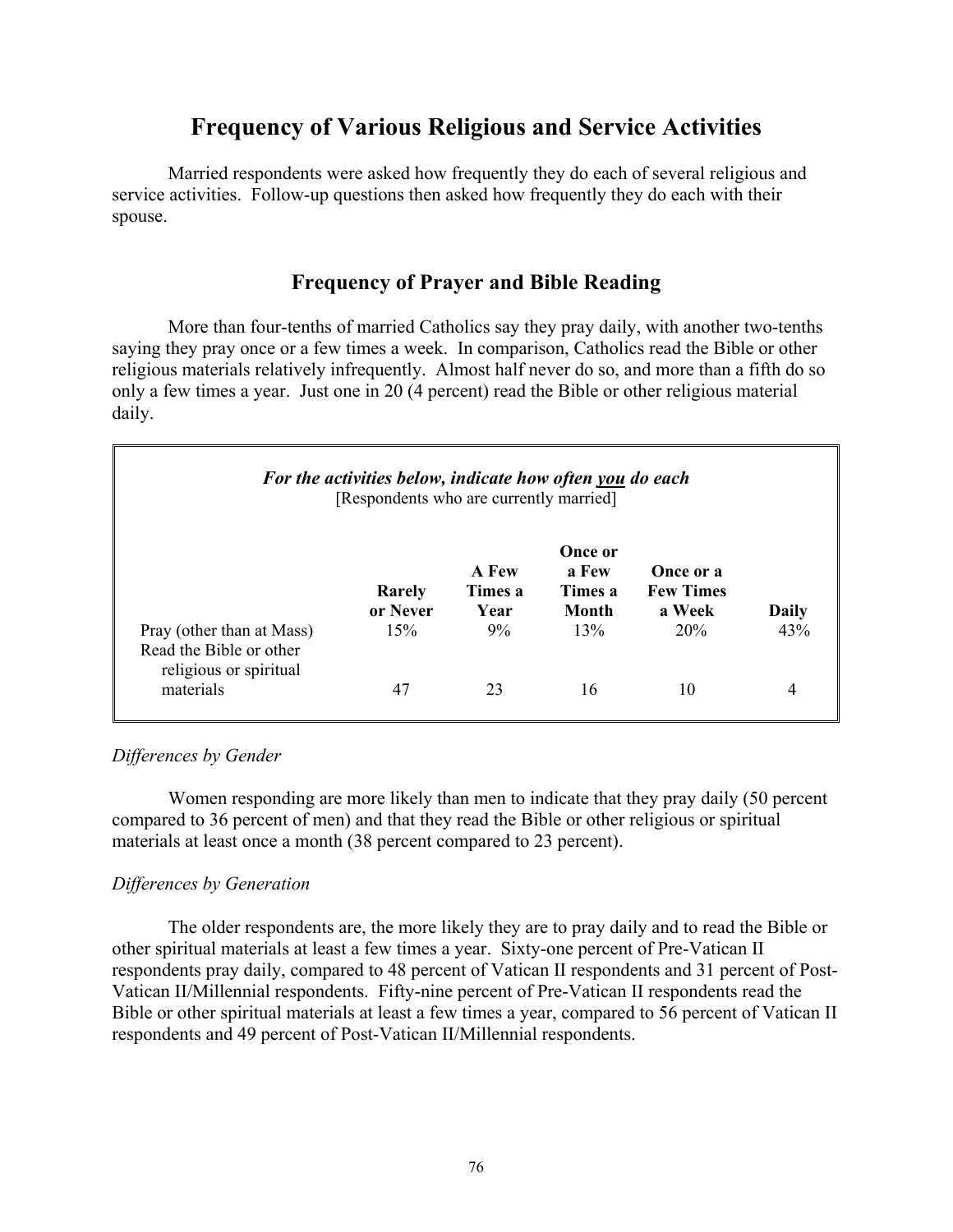#### *Differences by Frequency of Mass Attendance*

 The more regularly married Catholics attend Mass, the more likely that they pray on a daily basis (68 percent of those who attend weekly, 52 percent of those who attend once or a few times a month, 31 percent of those who attend a few times a year, and 25 percent of those who rarely or never attend).

 Married Catholics who attend Mass more frequently are also more likely to read the Bible or other religious materials at least a few times a year (76 percent of those who attend weekly, 68 percent of those who attend once or a few times a month, 47 percent of those who attend a few times a year, and 29 percent of those who rarely or never attend).

## **Frequency of Prayer and Bible Reading with One's Spouse**

 Slightly more than half of married Catholics say they rarely or never pray with their spouse. At the other end of the spectrum, however, a quarter say they do so at least once a week. Two-thirds of married Catholics rarely or never read the Bible or other spiritual materials with their spouse. Fewer than one-fifth do so even once a month.

| For the activities below, indicate how oftenyou do these with your spouse<br>[Respondents who are currently married] |                    |                          |                                      |                                         |       |
|----------------------------------------------------------------------------------------------------------------------|--------------------|--------------------------|--------------------------------------|-----------------------------------------|-------|
|                                                                                                                      | Rarely<br>or Never | A Few<br>Times a<br>Year | Once or<br>a Few<br>Times a<br>Month | Once or a<br><b>Few Times</b><br>a Week | Daily |
| Pray (other than at Mass)<br>Read the Bible or other<br>religious or spiritual                                       | 54%                | $12\%$                   | 8%                                   | 10%                                     | 16%   |
| materials                                                                                                            | 68                 | 15                       | 11                                   | 5                                       | 2     |

#### *Differences by Frequency of Mass Attendance*

 The more frequently married Catholics attend Mass, the more likely they are to pray with their spouse at least once a week (44 percent of those who attend weekly, 28 percent of those who attend once or a few times a month, 23 percent of those who attend a few times a year, and 13 percent of those who rarely or never attend).

 Mass attending married Catholics are also more likely to read religious material with their spouse at least a few times a year (51 percent of those who attend weekly, 34 percent of those who attend once or a few times a month, 29 percent of those who attend a few times a year, and 17 percent of those who rarely or never attend).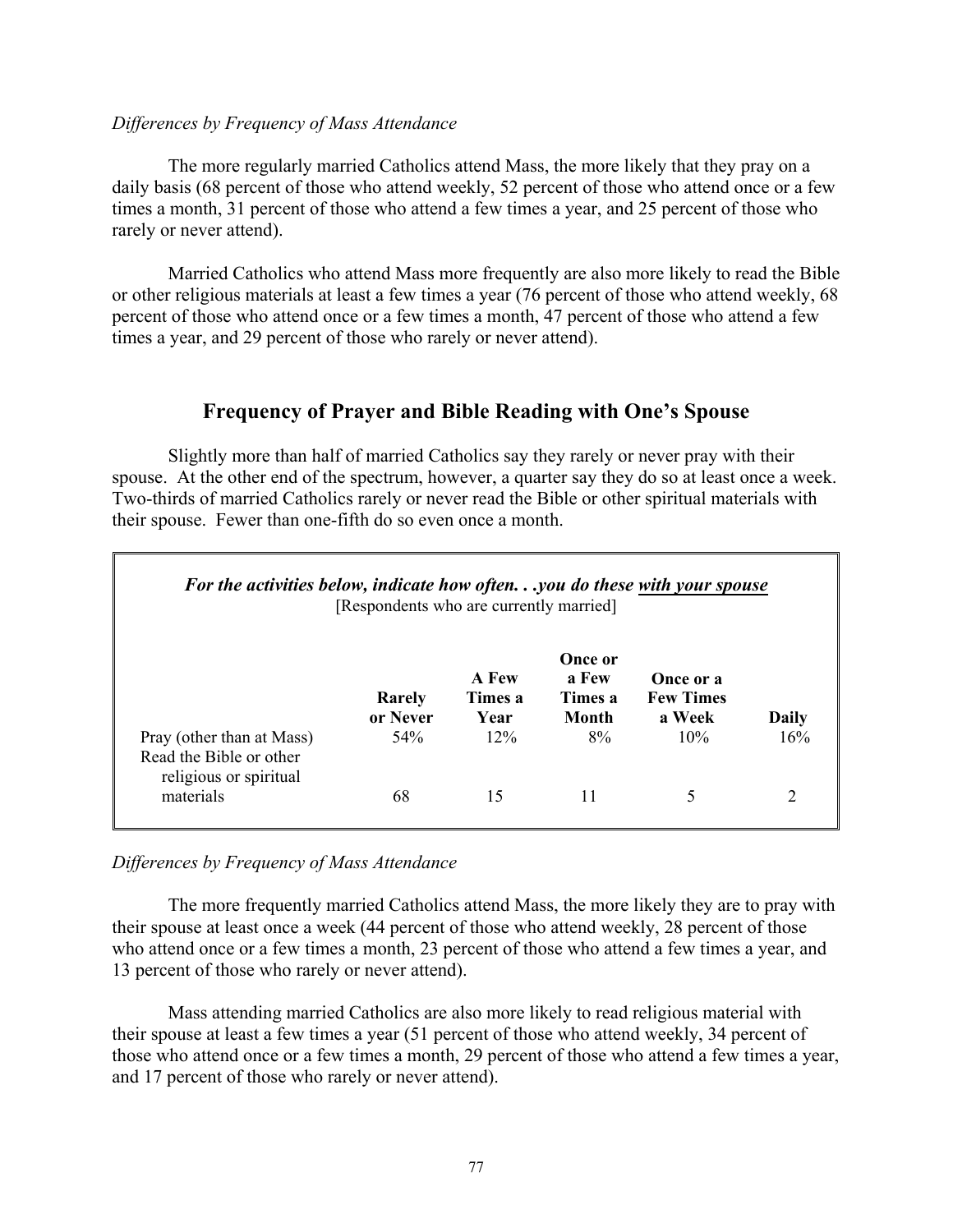## **Frequency of Participating in Parish Activities and Service Volunteerism**

 Married Catholics participate in parish activities and volunteer or do community service at similar levels of frequency. About half rarely or never do so. Three-tenths do so a few times a year. Slightly more than one-tenth do these activities once or a few times a month, and fewer than one-tenth do so on a weekly basis.

| For the activities below, indicate how often you do each<br>[Respondents who are currently married] |                    |                          |                                          |                   |
|-----------------------------------------------------------------------------------------------------|--------------------|--------------------------|------------------------------------------|-------------------|
|                                                                                                     | Rarely<br>or Never | A Few<br>Times a<br>Year | Once or a<br><b>Few Times</b><br>a Month | Weekly<br>or More |
| Participate in parish activities, other                                                             |                    |                          |                                          |                   |
| than Mass                                                                                           | 54%                | 30%                      | $11\%$                                   | $5\%$             |
| Volunteer or do community service                                                                   | 50                 | 30                       | 13                                       |                   |

## *Differences by Gender*

 Female respondents are more likely than males to say that they participate in parish activities at least a few times a year (53 percent compared to 39 percent of males).

### *Differences by Frequency of Mass Attendance*

 Not surprisingly, the more frequently married Catholics attend Mass, the more likely they are to participate in parish activities at least a few times a year (81 percent of those who attend weekly, 58 percent of those who attend once or a few times a month, 44 percent of those who attend a few times a year, and 9 percent of those who rarely or never attend).

 Additionally, the more frequently married Catholics attend Mass, the more likely they are to volunteer or do community service at least a few times a year (68 percent of those who attend weekly, 61 percent of those who attend once or a few times a month, 46 percent of those who attend a few times a year, and 31 percent of those who rarely or never attend).

### *Differences by Race and Ethnicity*

 Non-Hispanic whites are slightly more likely than Hispanics to volunteer or do community service at least a few times a year (53 percent compared to 42 percent).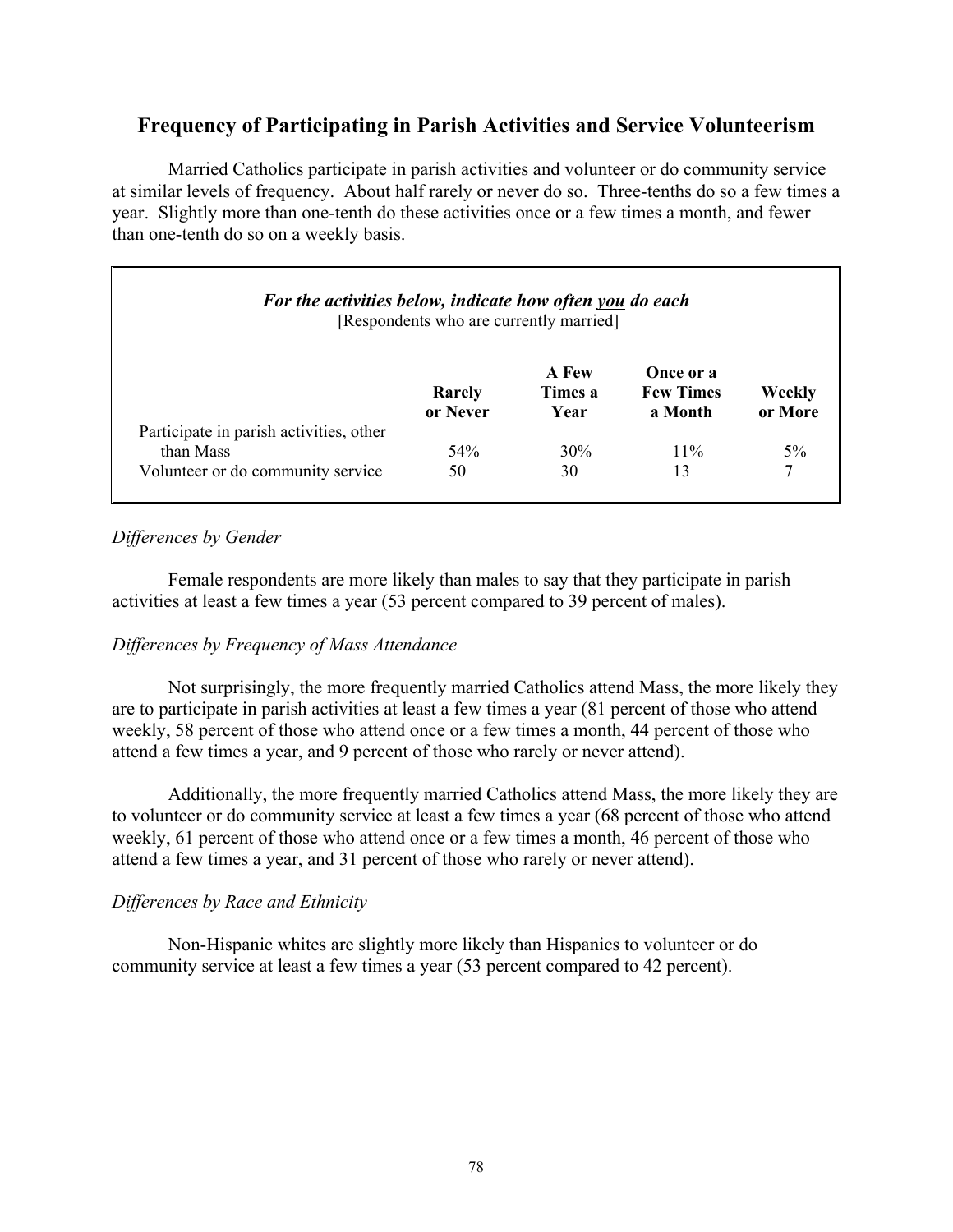## **Frequency of Participating in Parish Activities and Service Volunteerism with One's Spouse**

 About six-tenths of married Catholics say they rarely or never participate in parish activities or volunteer or do community service with their spouse. Three-tenths participate in parish activities with their spouse a few times a year and one-quarter volunteer or do community service with their spouse a few times a year. Slightly less than one-tenth do each of these two activities with their spouse once or a few times a month. Very few do these activities with their spouse on a weekly basis.

| For the activities below, indicate how oftenyou do these with your spouse<br>[Respondents who are currently married] |                    |                          |                                          |                   |
|----------------------------------------------------------------------------------------------------------------------|--------------------|--------------------------|------------------------------------------|-------------------|
|                                                                                                                      | Rarely<br>or Never | A Few<br>Times a<br>Year | Once or a<br><b>Few Times</b><br>a Month | Weekly<br>or More |
| Participate in parish activities, other                                                                              |                    |                          |                                          |                   |
| than Mass                                                                                                            | 59%                | 30%                      | 8%                                       | $2\%$             |
| Volunteer or do community service                                                                                    | 62                 | 26                       | 9                                        |                   |

#### *Differences by Frequency of Mass Attendance*

 The more frequently married Catholics attend Mass, the more likely they are to participate in parish activities with their spouse at least a few times a year (70 percent of those who attend weekly, 56 percent of those who attend once or a few times a month, 33 percent of those who attend a few times a year, and 12 percent of those who rarely or never attend).

 Similarly, the more frequently married Catholics attend Mass, the more likely they are to volunteer or do community service at least a few times a year (52 percent of those who attend weekly, 46 percent of those who attend once or a few times a month, 37 percent of those who attend a few times a year, and 21 percent of those who rarely or never attend).

### *Differences by Race and Ethnicity*

 Hispanics are more likely than non-Hispanic whites to pray with their spouse at least a few times a year (55 percent compared to 40 percent).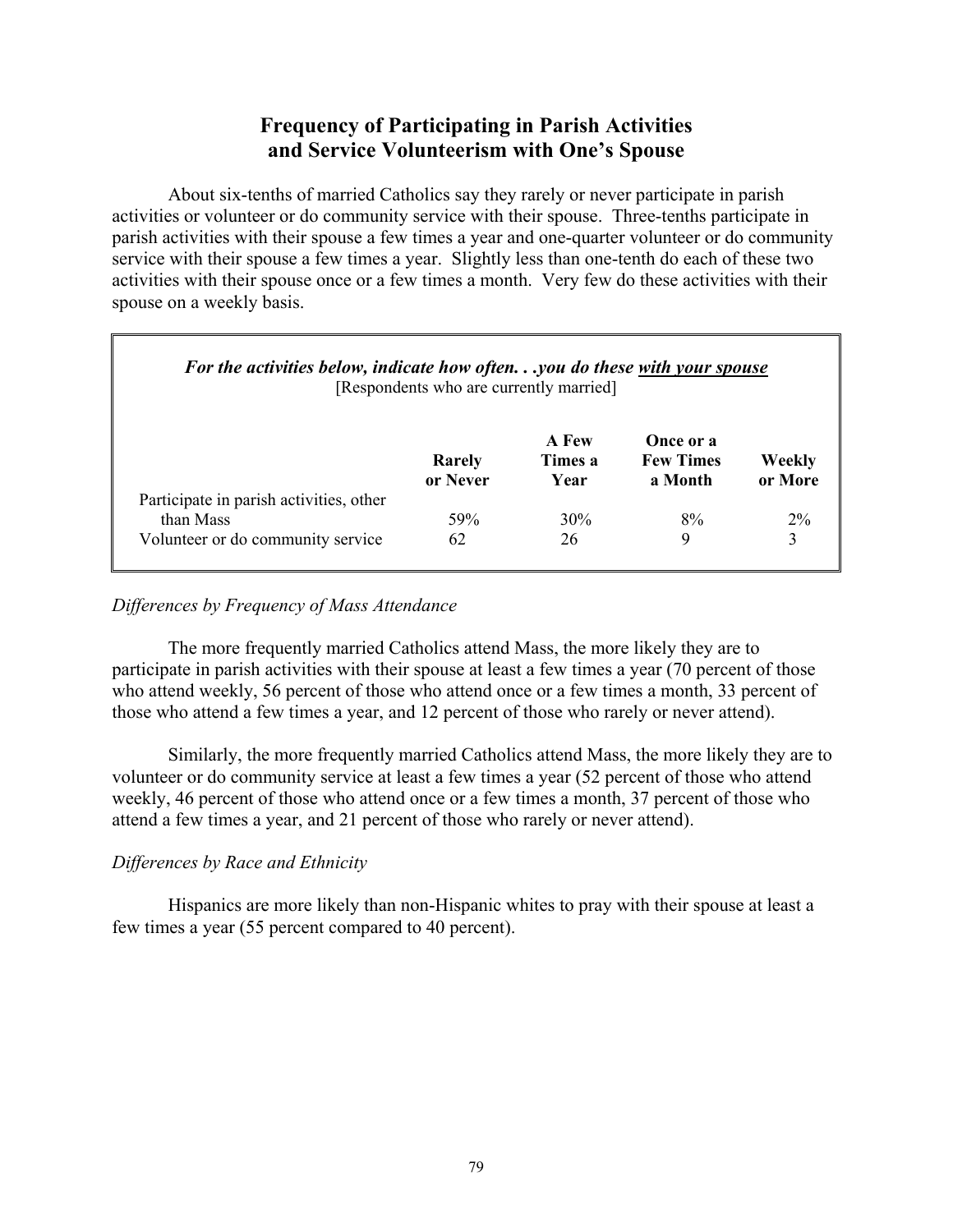## **Frequency of Mass Attendance with One's Spouse**

 More than one-third of married Catholics say their spouse "always" attends Mass with them. About one-tenth say their spouse does so "frequently." One-third say their spouse "sometimes" or "seldom" attends Mass with them and about one-fifth report that their spouse "never" does so.

| [Respondents who are currently married] |        |
|-----------------------------------------|--------|
| Never                                   | $21\%$ |
| Seldom                                  | 19     |
| Sometimes                               | 14     |
| Frequently                              |        |
| Always                                  | 36     |

#### *Differences by Generation*

 Respondents from the oldest generation are especially likely to say that their spouse "always" attends Mass with them (56 percent compared to 31 percent from the other generations).

#### *Differences by Frequency of Mass Attendance*

 The more frequently Catholics attend Mass, the more often their spouse accompanies them when they do attend. Seventy-two percent of those who attend Mass every week say their spouse "always" accompanies them. This compares to 49 percent of those who attend Mass once or a few times a month, 20 percent of those who attend a few times a year, and 10 percent of those who rarely or never attend Mass.

#### *Differences by Race and Ethnicity*

 Non-Hispanic whites are more likely than Hispanics to say their spouse "always" attends Mass with them (40 percent compared to 26 percent).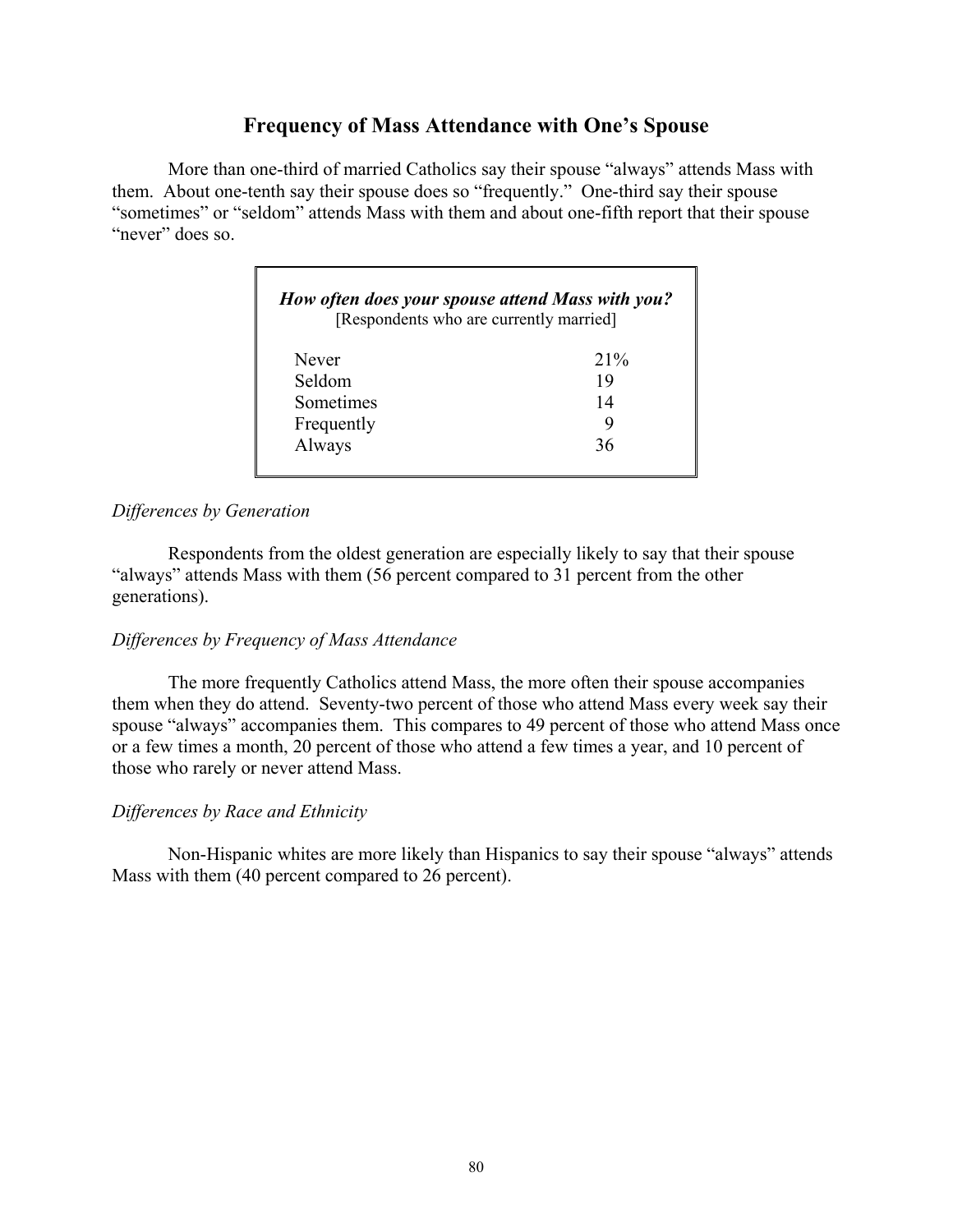## **Frequency of Discussion of Religion with One's Spouse**

 *One in 20 married Catholics report that they and their spouse discuss religion and faith "very often." Thirteen percent do so "frequently" and more than four-tenths "sometimes." About four-tenths "never" or "seldom" discuss religion and faith with their spouse.* 

| discuss religion and faith?<br>[Respondents who are currently married] |        |
|------------------------------------------------------------------------|--------|
| Never                                                                  | $12\%$ |
| Seldom                                                                 | 27     |
| Sometimes                                                              | 44     |
| Frequently                                                             | 13     |
| Very often                                                             | ↰      |

*Differences by Frequency of Mass Attendance* 

 The more frequently married Catholics attend Mass, the more likely they are to say they and their spouse discuss religion and faith at least "sometimes" (80 percent of those who attend every week, 75 percent of those who attend once or a few times a month, 57 percent of those who attend a few times a year, and 39 percent of those who rarely or never attend).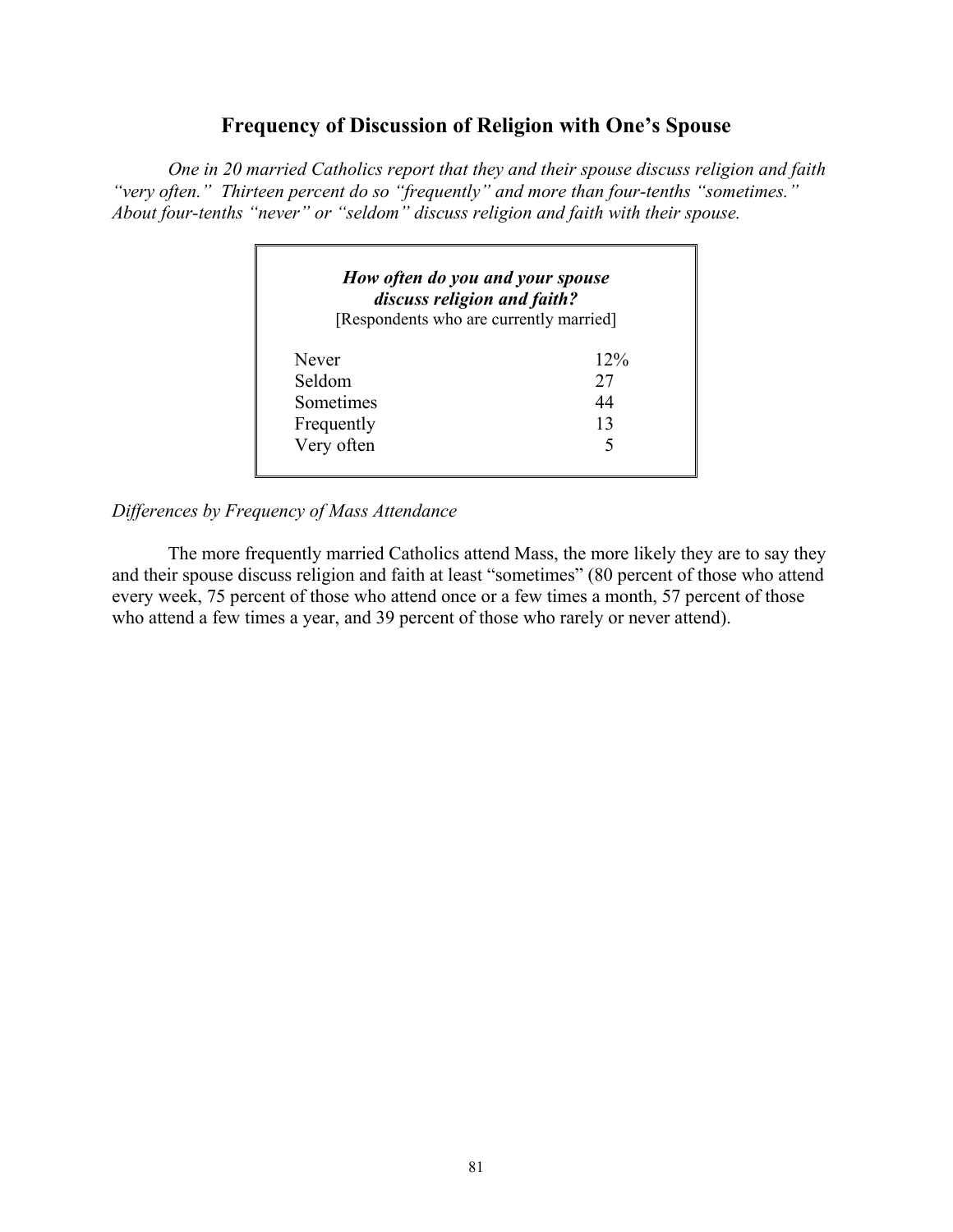# **Challenges in the Marital Relationship**

*Married respondents were asked how challenging each of several issues have been to their relationship with their spouse. Four-tenths of married Catholics say that finances have been at least "somewhat" challenging in their relationship with their spouse.* 

| How challenging, if at all, have the following<br>been to your relationship with your spouse?<br>[Respondents who are currently married] |                                        |                                      |  |  |
|------------------------------------------------------------------------------------------------------------------------------------------|----------------------------------------|--------------------------------------|--|--|
|                                                                                                                                          | "Somewhat"<br>or "Very"<br>Challenging | "Very"<br><b>Challenging</b><br>Only |  |  |
| Finances                                                                                                                                 | 40%                                    | 14%                                  |  |  |
| Finding quality time together as a couple                                                                                                | 33                                     | 13                                   |  |  |
| Communication issues                                                                                                                     | 32                                     | 12                                   |  |  |
| In-laws                                                                                                                                  | 27                                     | 11                                   |  |  |
| Issues related to intimacy or sexuality                                                                                                  | 25                                     | 9                                    |  |  |
| Parenting                                                                                                                                | 23                                     | 7                                    |  |  |
| Differences in approaches to parenting                                                                                                   | 22                                     | 6                                    |  |  |
| Trust and commitment issues                                                                                                              | 17                                     | 5                                    |  |  |
| Religious issues                                                                                                                         | 11                                     | 2                                    |  |  |
| Decisions about having children                                                                                                          | 11                                     | $\overline{2}$                       |  |  |

 No more than one in seven (14 percent) identify any one of the issues as "very" challenging, with finances the most frequently reported challenge.

- One-third of married Catholics say that finding quality time together as a couple and communication issues have been at least "somewhat" challenging to their relationship.
- One-quarter or slightly more say that in-laws and issues related to intimacy or sexuality have been at least "somewhat" challenging.
- Slightly fewer than one-quarter of couples have found that parenting and differences in approaches to parenting have been at least "somewhat" challenging in their relationship.
- One in six married Catholics (17 percent) say that trust and commitment issues have been at least "somewhat" challenging for them.
- About one-tenth say that religious issues and decisions about having children have been at least "somewhat" challenging.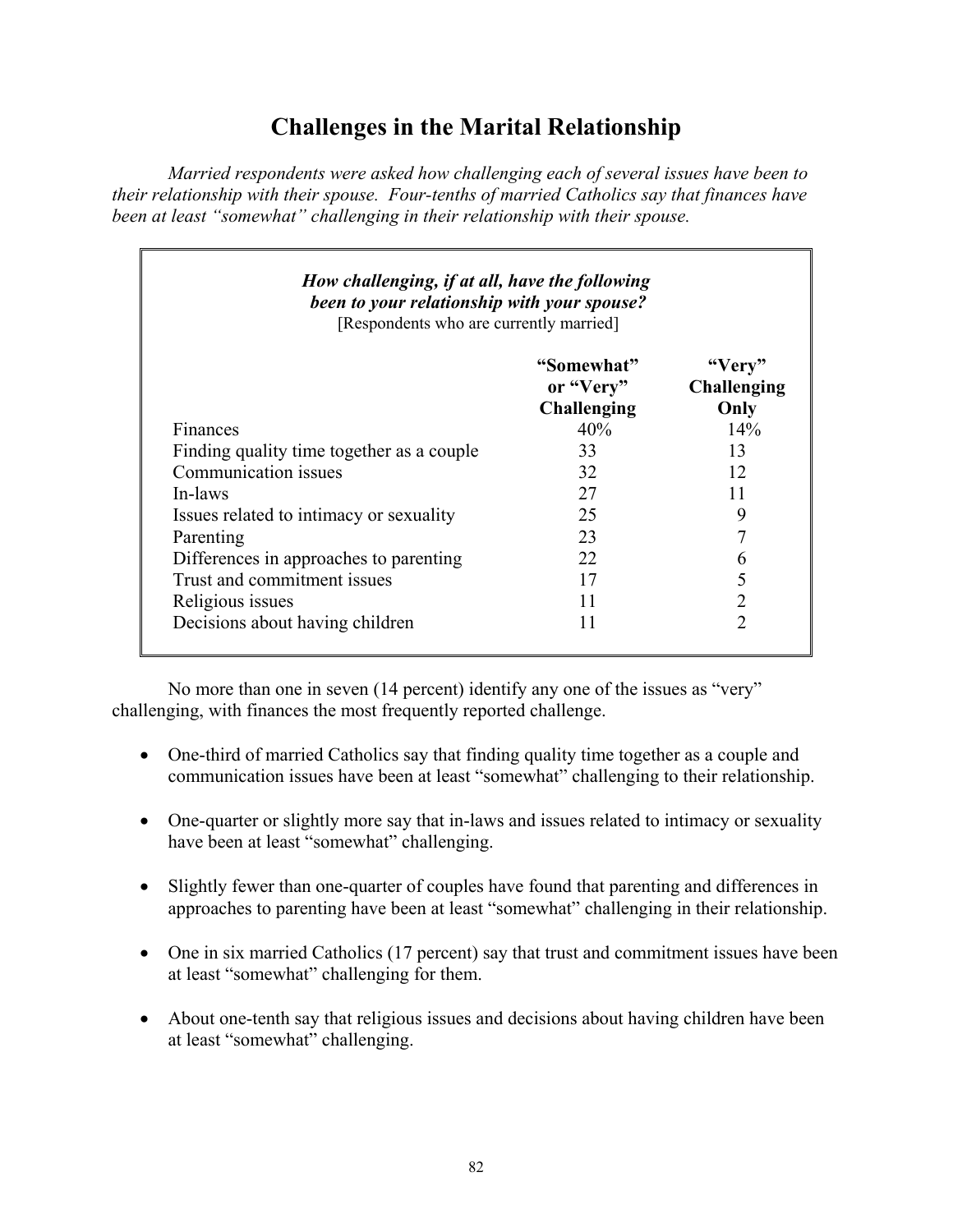#### *Differences by Gender*

 Female respondents are more likely than males to say that in-laws have been at least "a little" challenging to their relationship with their spouse (60 percent compared to 51 percent of males).

#### *Differences by Generation*

The younger respondents are, the more likely they are to indicate that the following have been at least "a little challenging" to their relationship with their spouse: finances, differences in approaches to parenting, finding quality time together as a couple, and in-laws.

#### *Differences by Race and Ethnicity*

Hispanics are more likely than non-Hispanic whites to say the following two issues have been at least "somewhat" challenging:

- Parenting (33 percent compared to 20 percent). This may be because Hispanics are more likely to have children.
- In-laws (35 percent compared to 23 percent).

Hispanics are also more likely to say that communication issues have been "very" challenging (24 percent compared to 9 percent).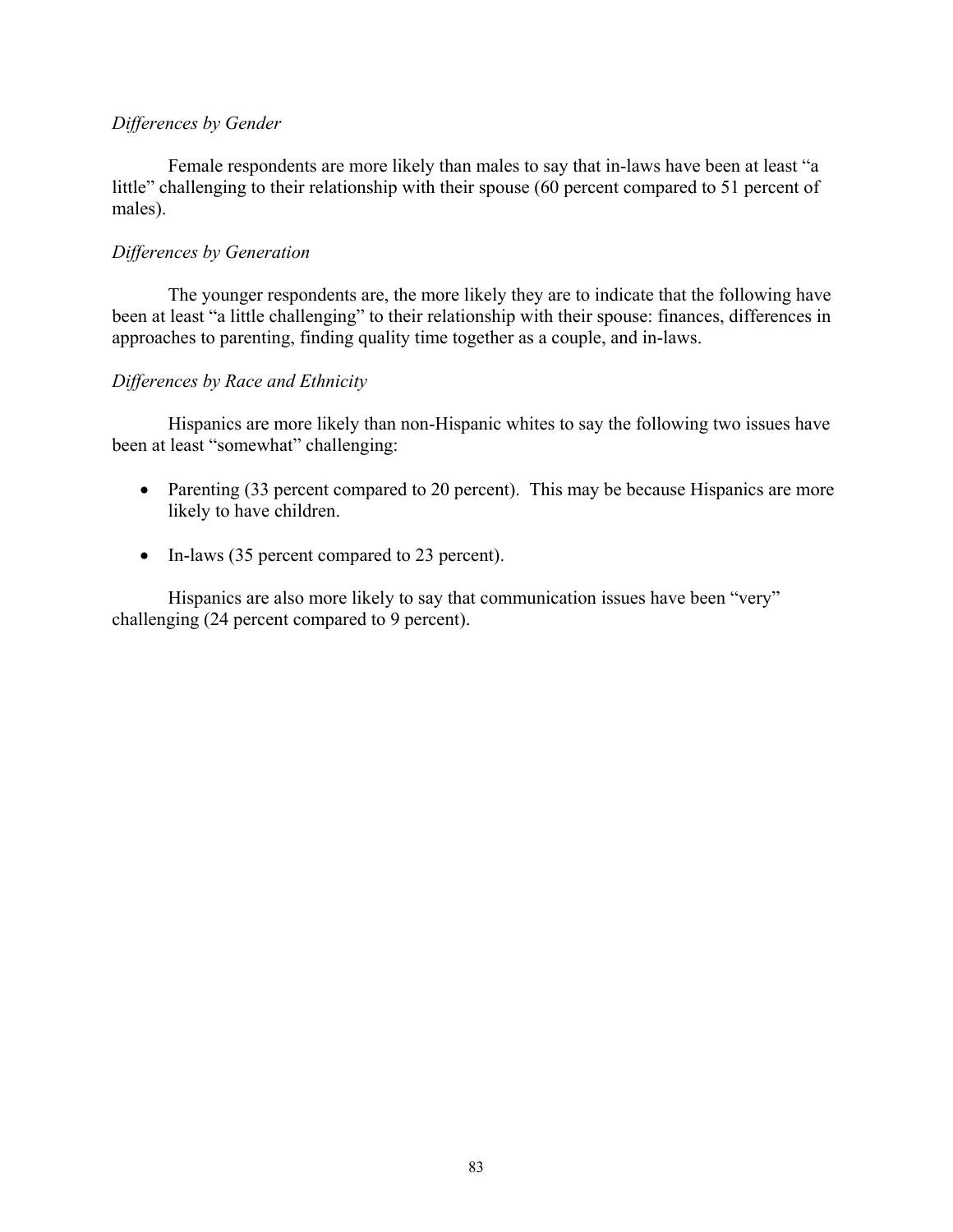## **Seeking Help for Marital Troubles**

 Married Catholics were asked how likely they and their spouse would be to seek help for marital troubles should they arise. An additional series of questions asked from whom they would seek help in such a situation.

## **Likelihood of Seeking Help**

*One in seven married Catholics say they would be "very" likely to ask for help in the case of marital troubles. About one in five are "somewhat" likely to ask for help. About threetenths are "a little likely" and about one-third "not at all likely" to do so.* 

| <i>if you have marital troubles?</i><br>[Respondents who are currently married] |     |
|---------------------------------------------------------------------------------|-----|
| Not at all likely                                                               | 34% |
| A little likely                                                                 | 31  |
| Somewhat likely                                                                 | 21  |
| Very likely                                                                     | 14  |

*Differences by Race and Ethnicity* 

 Hispanics are slightly more likely than non-Hispanic whites to describe themselves as at least "somewhat" likely to seek help for marital troubles (43 percent compared to 32 percent).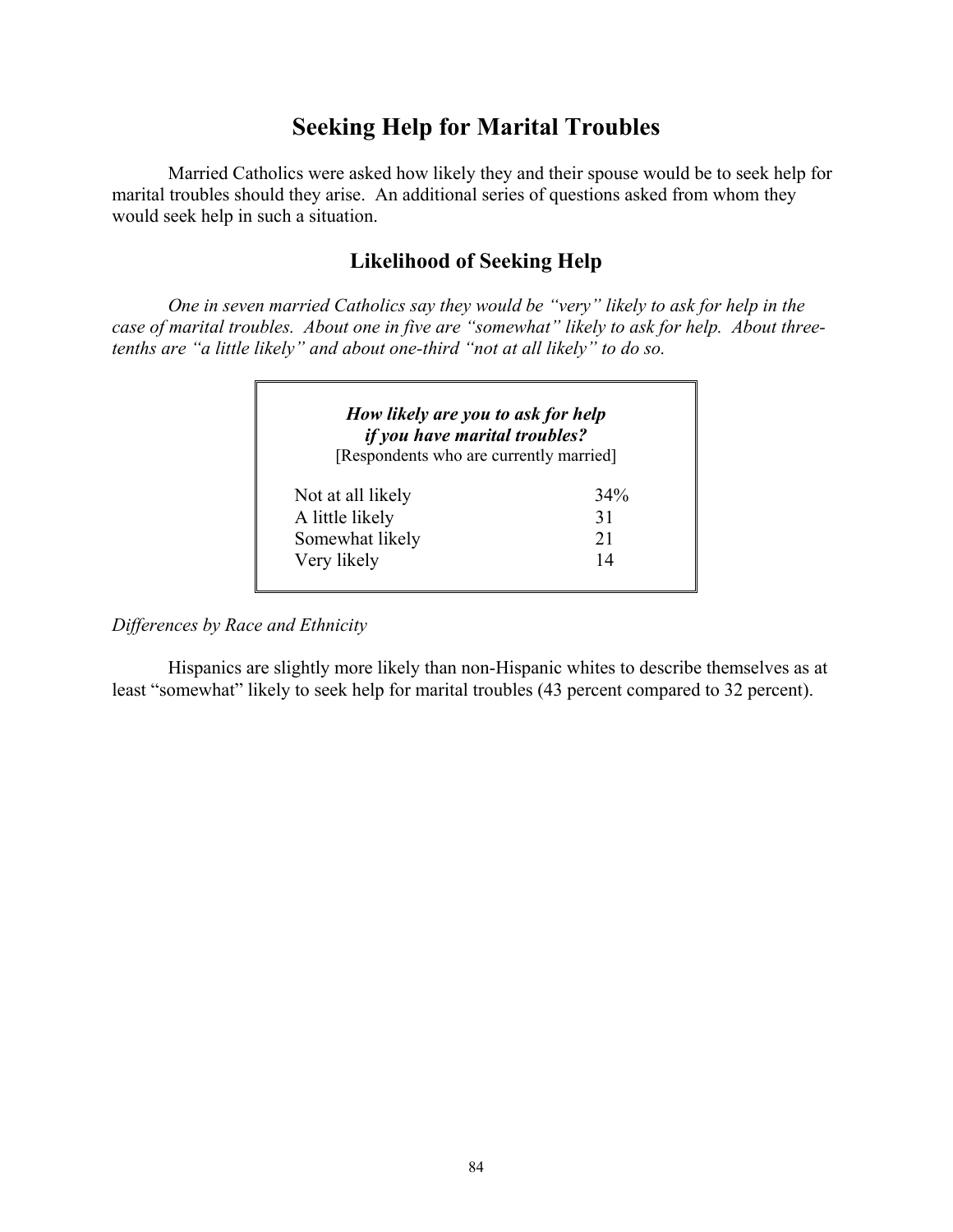## *Differences by Generation*

The younger respondents are, the more likely they are to be at least "a little likely" to ask for help if they have marital troubles.

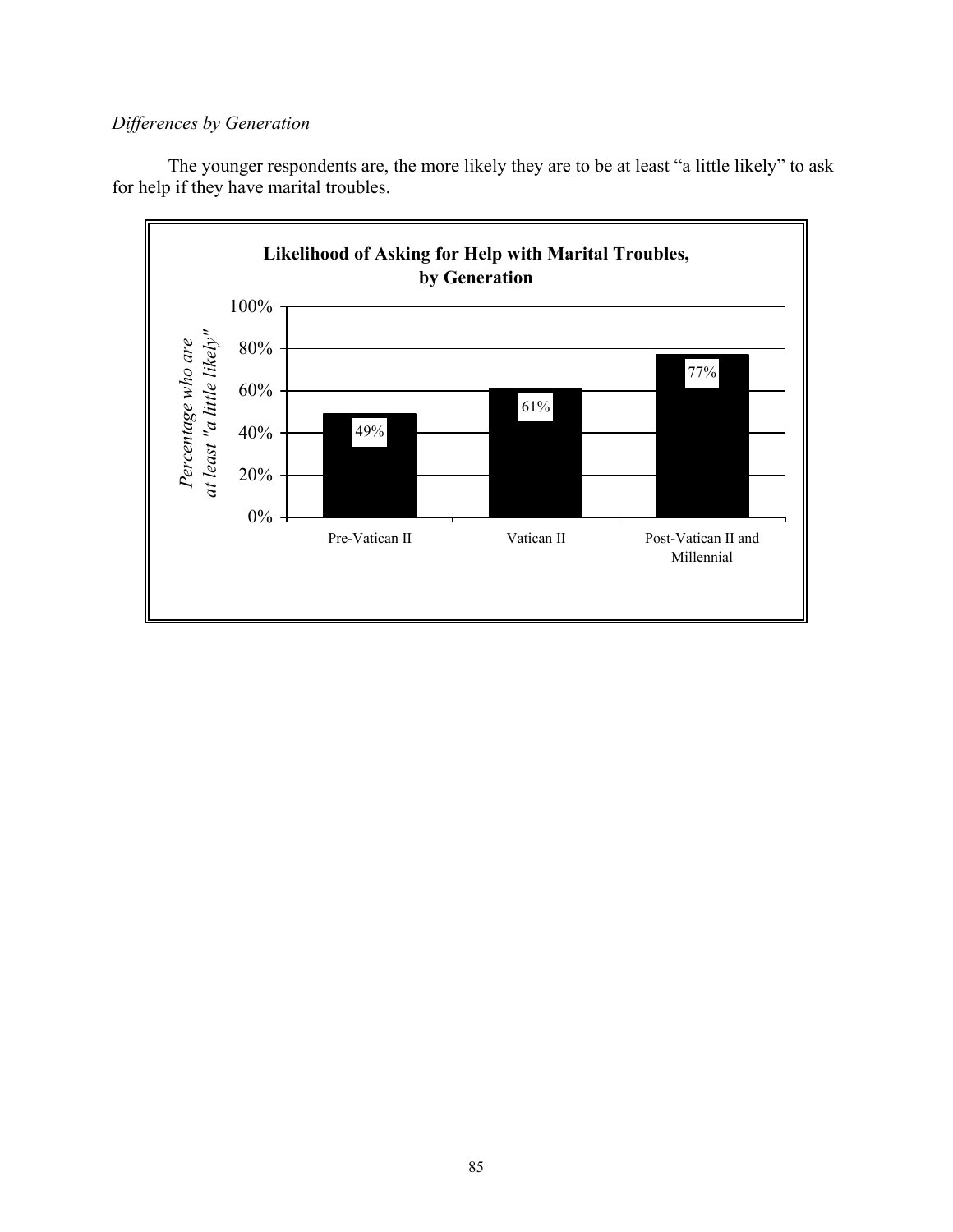## **Sources One Would Turn to for Help**

*About half of those who are likely to ask for help with marital troubles say they would seek help from family members, God or prayer life, and friends.* 

| Which of the following would you to turn to if you had marital troubles?<br>[Married respondents who are at least "a little"<br>likely to ask for help with marital troubles] |     |  |  |  |
|-------------------------------------------------------------------------------------------------------------------------------------------------------------------------------|-----|--|--|--|
| Percentage checking each                                                                                                                                                      |     |  |  |  |
| <b>Family members</b>                                                                                                                                                         | 51% |  |  |  |
| God, prayer life                                                                                                                                                              | 50  |  |  |  |
| Friends                                                                                                                                                                       | 48  |  |  |  |
| A marital counselor not referred by your parish                                                                                                                               | 41  |  |  |  |
| A priest/pastor at your parish                                                                                                                                                | 33  |  |  |  |
| A marital counselor referred by your parish                                                                                                                                   | 27  |  |  |  |
| Self-help literature                                                                                                                                                          | 21  |  |  |  |
| A deacon at your parish                                                                                                                                                       | 7   |  |  |  |
| The Internet                                                                                                                                                                  | 6   |  |  |  |
| Fellow parishioners                                                                                                                                                           | 4   |  |  |  |
| A lay minister at your parish                                                                                                                                                 | 4   |  |  |  |
| Note: Percentages sum to more than 100 percent because multiple responses<br>were allowed.                                                                                    |     |  |  |  |

- Slightly more than one-quarter of married Catholics would turn to a marital counselor referred by their parish. In comparison, about four-tenths would turn to a marital counselor not referred by their parish.
- About one-third would ask for help from a priest or pastor at their parish. Only 7 percent would seek help from a deacon at their parish and only 4 percent each from fellow parishioners or a lay minister at their parish.
- About one-fifth would turn to self-help literature. Just one in 20 would use the Internet as a resource.

### *Differences by Gender*

 Female respondents are more likely than males to say that they would turn to God and prayer life if they had marital troubles (57 percent compared to 42 percent of males).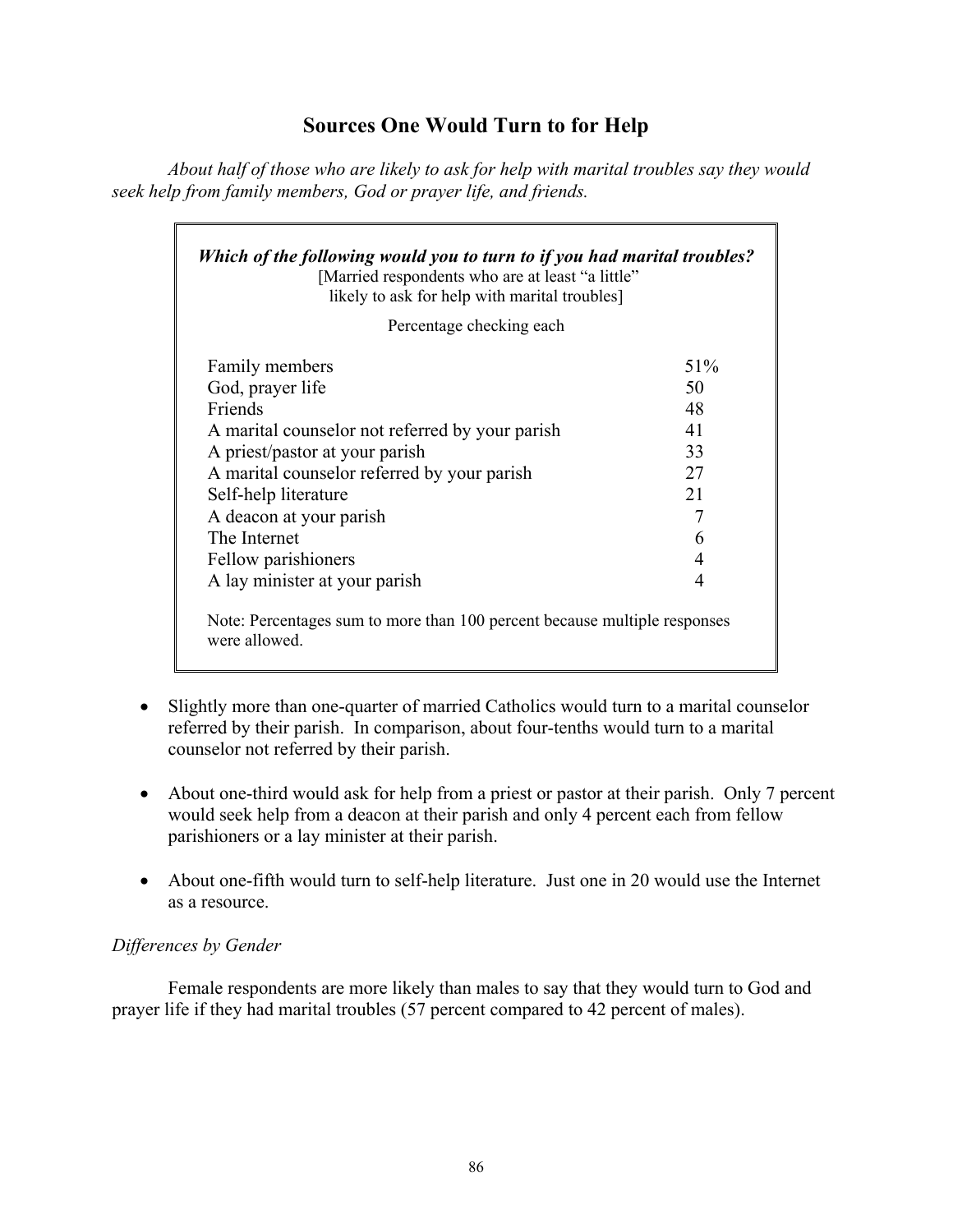#### *Differences by Generation*

The younger respondents are, the more likely they are to say that they would turn to friends or a marital counselor not referred by their parish if they had marital troubles. Older respondents are more likely than others to indicate that they would turn to a priest/pastor at their parish.

### *Differences by Frequency of Mass Attendance*

 The more frequently Catholics attend Mass, the more likely they are to say they would seek help from the following sources:

- A priest or pastor at their parish (60 percent of those who attend Mass weekly, compared to 11 percent of those who rarely or never attend).
- A marital counselor referred by their parish (39 percent compared to 14 percent).
- God and prayer life (70 percent compared to 36 percent).

 The more frequently Catholics attend Mass, the *less* likely they are to say they would seek help from:

- Family members (39 percent of those who attend Mass weekly, compared to 64 percent of those who rarely or never attend).
- A marital counselor not referred by their parish (19 percent compared to 45 percent).

### *Differences by Race and Ethnicity*

 Hispanics are more likely than non-Hispanic whites to say they would seek help from a marital counselor not referred by their parish (57 percent compared to 37 percent).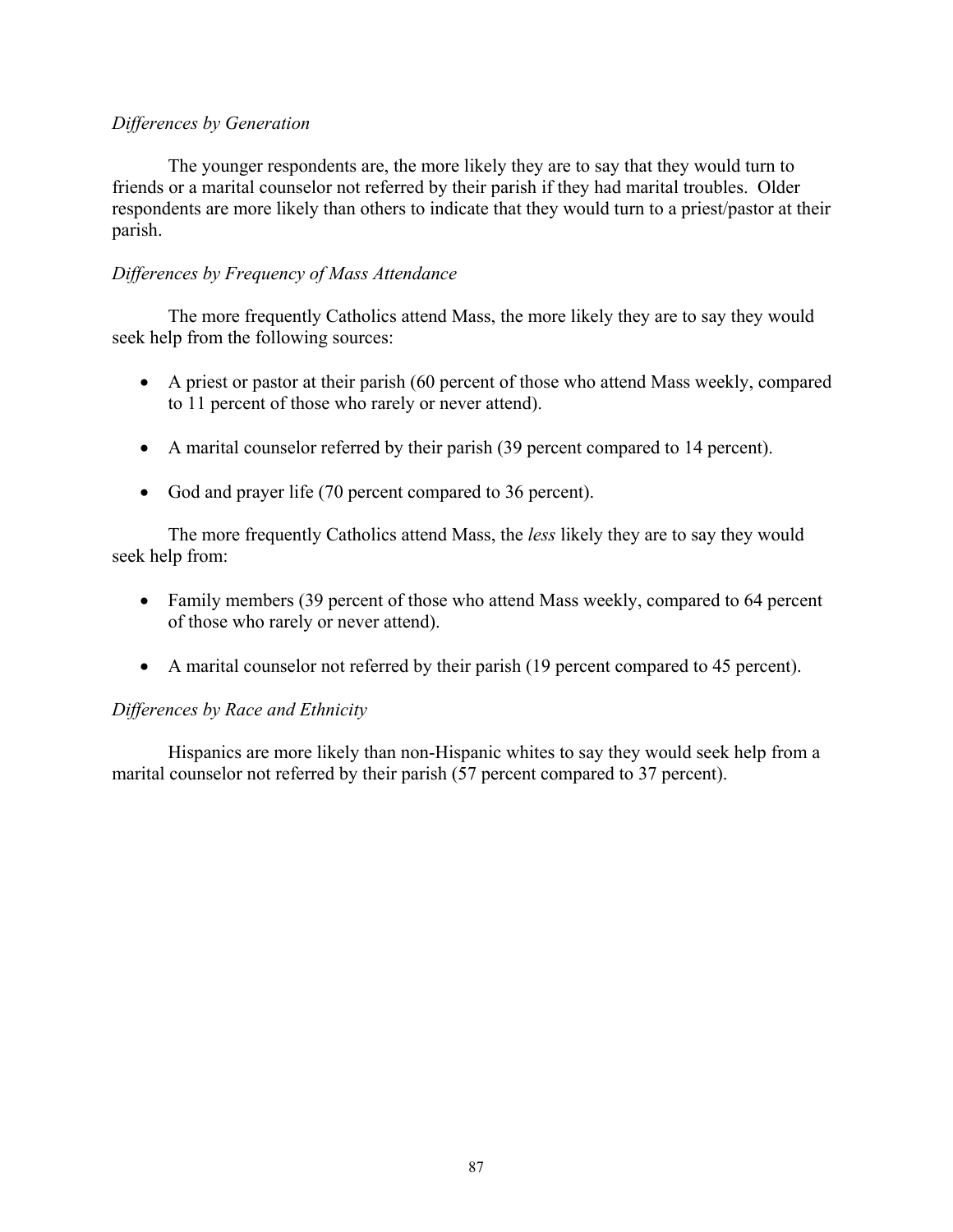## **Interest in Church-Sponsored Sessions for Married Couples on Various Topics**

*Nearly a quarter of married Catholics say they would be at least "somewhat" interested in participating in a Church-sponsored session on spiritual life for married couples.* 

| sessions for married couples on the following topics?<br>[Respondents who are currently married] |                                              |                                     |  |  |
|--------------------------------------------------------------------------------------------------|----------------------------------------------|-------------------------------------|--|--|
|                                                                                                  | "Somewhat"<br>or "Very"<br><b>Interested</b> | "Very"<br><b>Interested</b><br>Only |  |  |
| Spiritual life                                                                                   | <b>23%</b>                                   | 8%                                  |  |  |
| Effective communication                                                                          | 20                                           | 6                                   |  |  |
| Balancing family and career                                                                      | 17                                           | 6                                   |  |  |
| Managing finances                                                                                | 15                                           | 4                                   |  |  |
| Parenting                                                                                        | 15                                           | 7                                   |  |  |
| Intimacy                                                                                         | 14                                           |                                     |  |  |
| Natural Family Planning (NFP)                                                                    | 8                                            | 8                                   |  |  |
| Something else                                                                                   | 10                                           | 4                                   |  |  |

 Married Catholics were asked how interested they would be in participating in Churchsponsored sessions for married couples on each of several topics. Fewer than one-quarter say they would be at least "somewhat" interested in each and fewer than one in ten indicate that they would be "very" interested in each. After spiritual life, the most popular topic is effective communication. One in five married Catholics would be at least "somewhat" interested in participating in a session on this.

- Between about one in seven (14 percent) and one in six (17 percent) say they would be at least "somewhat" interested in participating in sessions on balancing family and career, managing finances, parenting, and intimacy.
- Slightly fewer than one-tenth of married Catholics are at least "somewhat" interested in participating in sessions on Natural Family Planning (NFP).

## *Differences by Gender*

Female respondents are more likely than males to say that they would be at least "a little" interested in Church-sponsored sessions on every topic listed, with the exception of balancing family and career (which revealed no statistically significant difference between males and females). The biggest difference appears for effective communication: 47 percent of women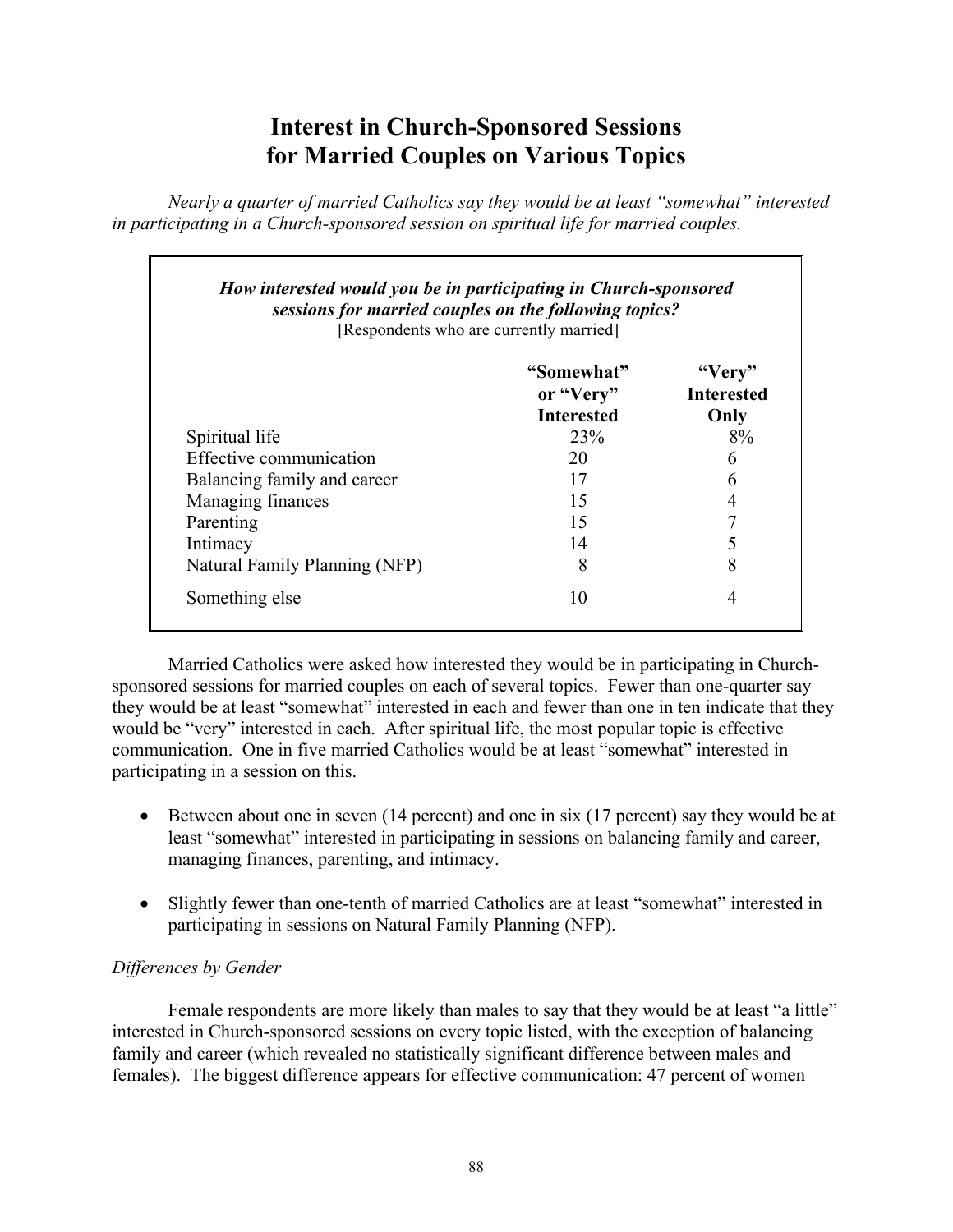express at least "a little" interest in a Church-sponsored session on this topic, compared to 33 percent of men.

#### *Differences by Generation*

With the exception of sessions on spiritual life (where no statistically significant relationship exists), respondents from the Post-Vatican II/Millennial Generation are most likely to be at least "a little interested" in Church-sponsored sessions for married couples on each topic area listed.

#### *Differences by Frequency of Mass Attendance*

 For every one of the listed topics, those who rarely or never attend Mass are more likely than all other Catholics to say they are "not interested at all" in participating.

#### *Differences by Race and Ethnicity*

 Hispanics are more likely than non-Hispanic whites to be at least "somewhat" interested in participating in sessions on parenting (26 percent compared to 11 percent) and spiritual life (32 percent compared to 18 percent).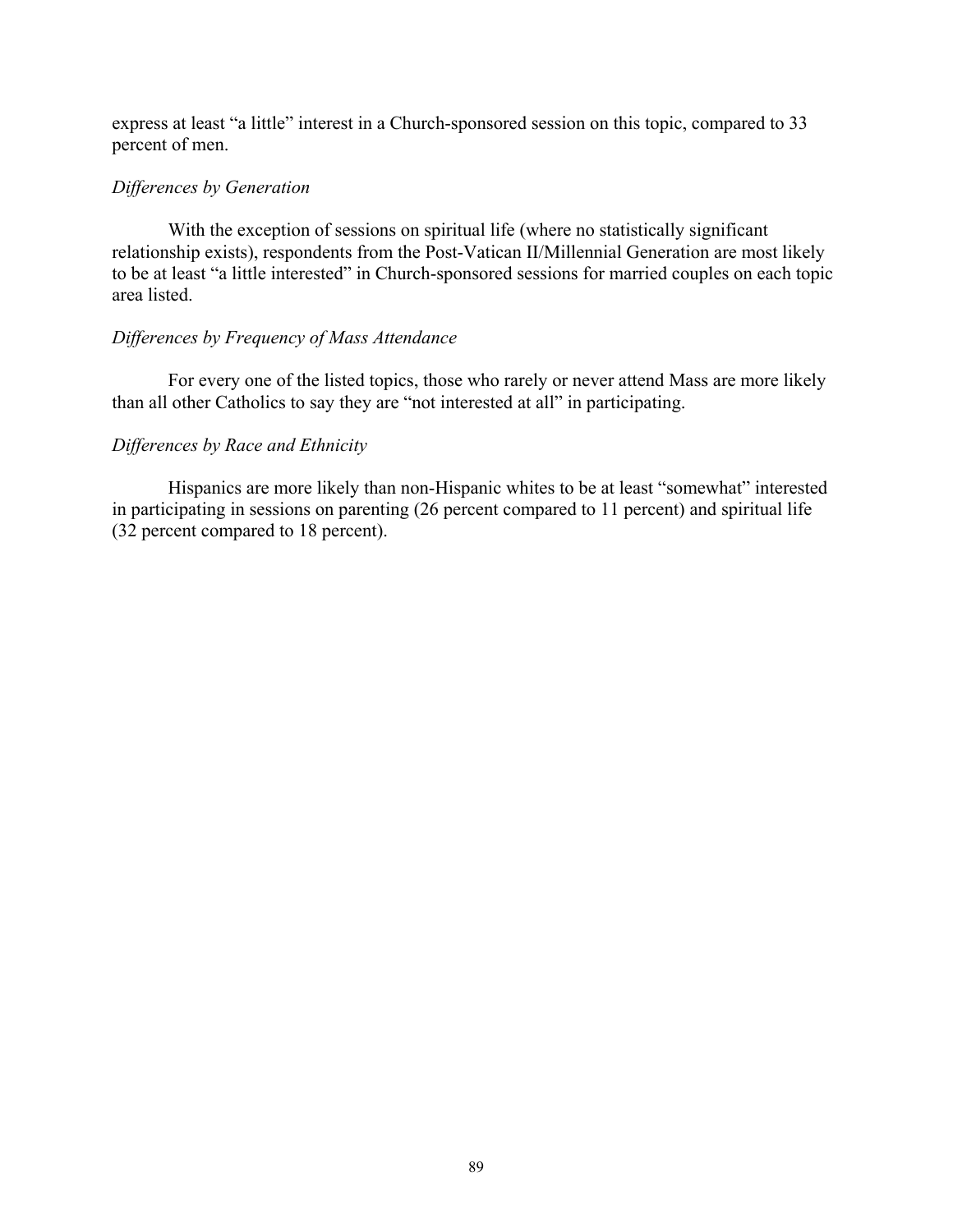## **Values That Have Helped Sustain One's Marriage**

Respondents who are currently married were asked to identify three or four values that have been most helpful in sustaining their marriage. A total of 500 married respondents (94 percent) provided an answer to this open-ended question.

Although responses varied, the table below identifies the most commonly-expressed values, along with the approximate percentage of respondents who identified this value in their response (among those who answered the question).

| What three or four values have helped most in sustaining your marriage?<br>[Respondents who are currently married] |               |  |  |
|--------------------------------------------------------------------------------------------------------------------|---------------|--|--|
| <b>Values Mentioned</b>                                                                                            | Approximate % |  |  |
| Trust                                                                                                              | 52            |  |  |
| Faith/Belief/Spirituality                                                                                          | 27            |  |  |
| Communication                                                                                                      | 19            |  |  |
| Family/Children/Parenting                                                                                          | 18            |  |  |
| Honesty                                                                                                            | 17            |  |  |
| Commitment                                                                                                         | 16            |  |  |
| Respect                                                                                                            | 13            |  |  |
| Fidelity/Loyalty                                                                                                   | 11            |  |  |
| <b>Working Through Problems</b>                                                                                    | 7             |  |  |
| Patience                                                                                                           | 6             |  |  |
| Compromise/Forgiveness/Acceptance                                                                                  | 6             |  |  |
| Being Friends                                                                                                      | 5             |  |  |
| Humor                                                                                                              | 4             |  |  |
| Spending Time Together                                                                                             | 4             |  |  |

More than half of all those responding to the question identify trust among the values that have sustained their marriage.

- Respondents are also particularly likely to identify faith and beliefs as helpful in sustaining their marriage, including things such as prayer, shared worship, and participation in the Catholic Church.
- Between ten and 20 percent of respondents say that the following values have helped sustain them: communication, family, honesty, commitment, respect, and fidelity.
- Although somewhat less common, other values that 20 or more respondents (at least 4 percent) identify are working through problems, compromise and forgiveness, being friends, a sense of humor, and spending time together.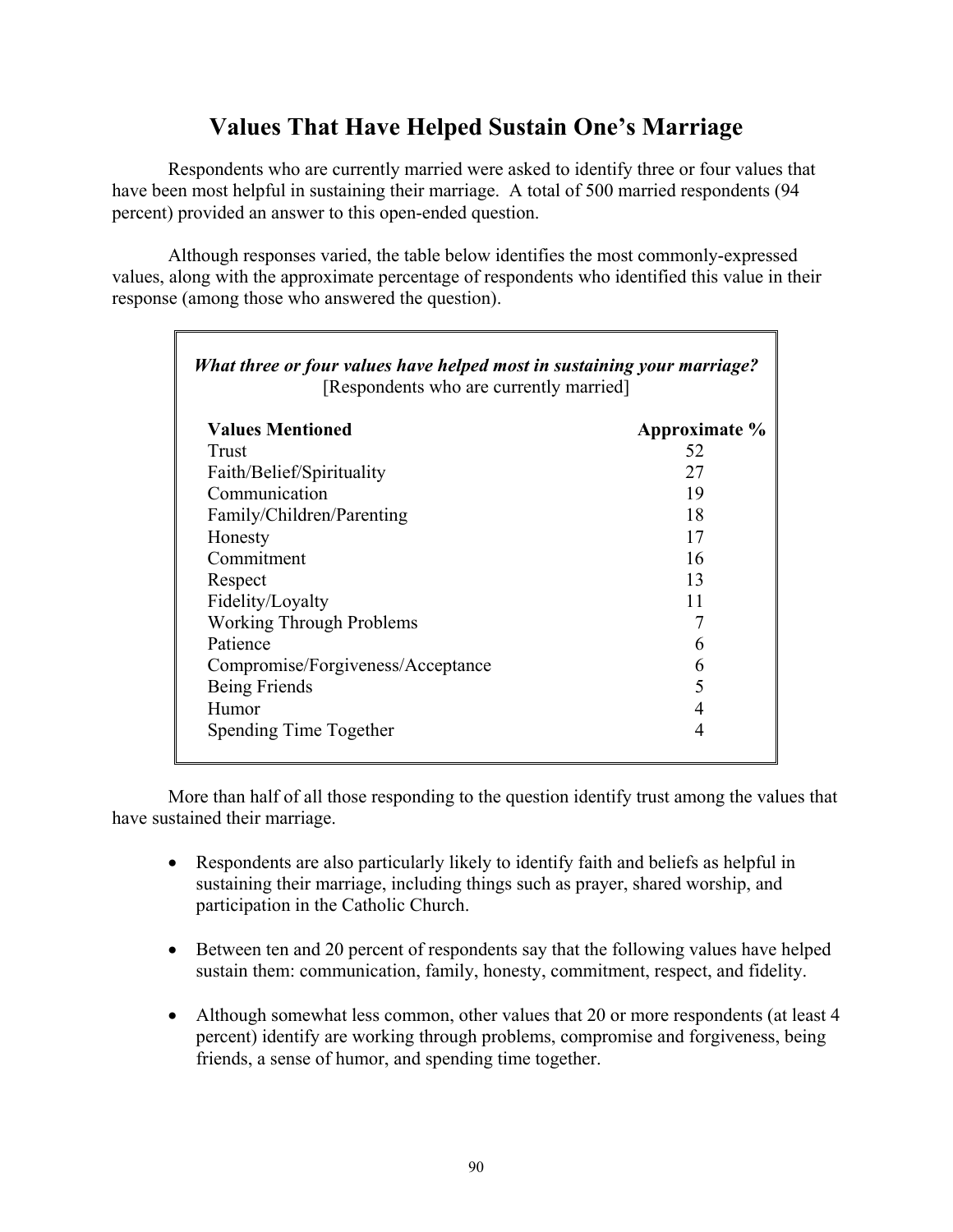# **Part III: Experiences of Marriage among Those Who Are Currently Separated or Divorced**

Questions in this section of the report were asked of separated and divorced $37$  Catholics about their experiences of marriage and marriage preparation.

## **Marriage in the Church and Convalidation**

*Forty-five percent of separated and divorced Catholics say they were married in the Church. About one in 20 (4 percent) were not married in the Church but had their marriage convalidated. Half (51 percent) neither married in the Church nor had their marriage convalidated.* 

| Were you married in the Catholic Church?                                                                                                    |     |
|---------------------------------------------------------------------------------------------------------------------------------------------|-----|
| [If no:] Was your marriage blessed (i.e.,<br>convalidated) by the Catholic Church?<br>[Respondents who are currently separated or divorced] |     |
| Married in the Church                                                                                                                       | 45% |
| Not married in the Church but convalidated                                                                                                  | 4   |
|                                                                                                                                             | 51  |

 $\overline{a}$ 

<sup>&</sup>lt;sup>37</sup> Including those who are currently living with a partner but who were previously divorced.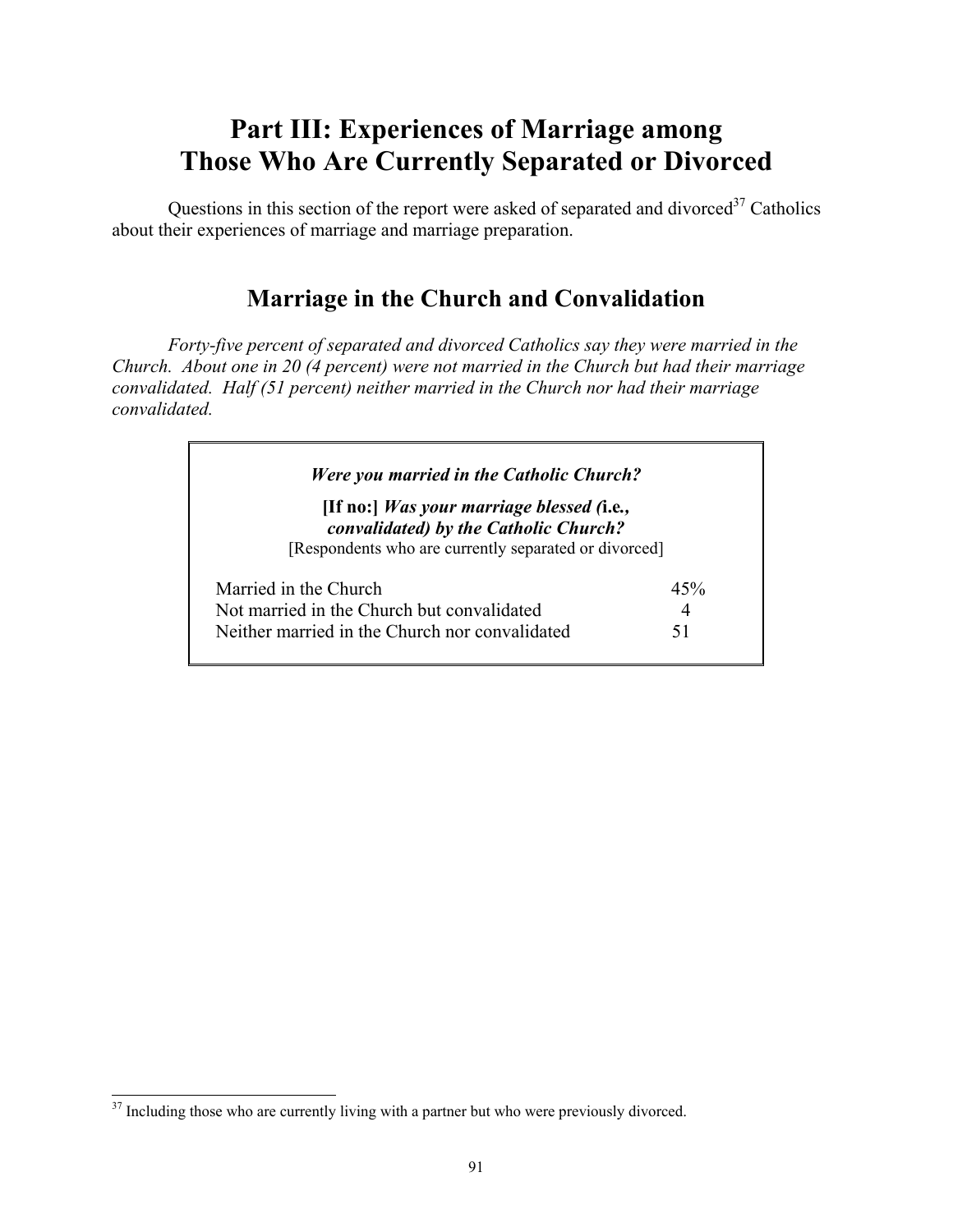## **Annulment**

*Only 15 percent of currently divorced Catholics say they have sought an annulment. Seven percent had their annulment granted and 8 percent did not.38*

| Did you or are you seeking an annulment?                                                   |     |  |  |
|--------------------------------------------------------------------------------------------|-----|--|--|
| [If yes:] Has the annulment been granted?<br>[Only respondents who are currently divorced] |     |  |  |
| Has not sought an annulment                                                                | 85% |  |  |
| Annulment sought but not granted                                                           | x   |  |  |
| Annulment granted                                                                          |     |  |  |

*Differences by Frequency of Mass Attendance* 

l

 The more frequently that divorced Catholics attend Mass, the more likely they are to have sought an annulment (29 percent of those who attend Mass weekly have sought an annulment compared to none of those who rarely or never attend Mass). Note, however, that this result is based on a small number of respondents and should therefore be evaluated with caution.

<sup>&</sup>lt;sup>38</sup> Overall, only nine respondents to the survey say they sought an annulment. Although, it appears nearly half had these annulments granted (49 percent) this result does not provide a statistically rigorous measurement of the success rate for adult Catholics who have sought annulments and this survey was not designed to produce such a result. In order to calculate this with a survey, a much larger overall sample size would be required. The corresponding margin of error for nine respondents is  $\pm 32.7$  percentage points meaning that the real success rate among this population could be as high as 82 percent and as low as 16 percent.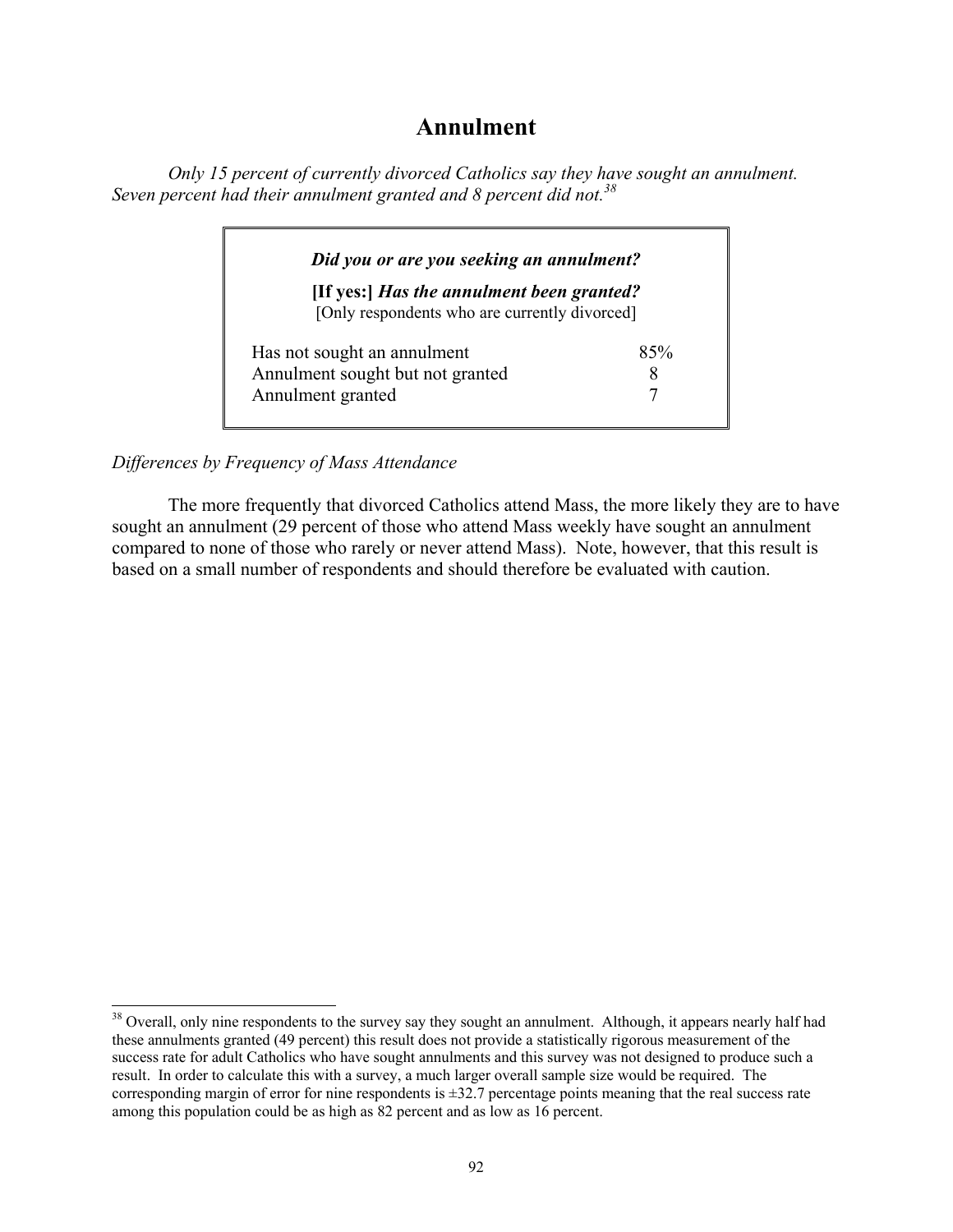# **Discussion of the Sacrament of Marriage with a Priest Prior to Marriage**

*Nearly nine-tenths of separated and divorced Catholics who were married in the Church say that they and their spouse met with a priest to discuss the sacrament of marriage prior to getting married.* 

|     | Did you and your spouse meet with a Catholic priest to<br>discuss the sacrament of marriage prior to getting married? |
|-----|-----------------------------------------------------------------------------------------------------------------------|
|     | [Respondents who are currently separated or                                                                           |
|     | divorced and who were married in the Church]                                                                          |
| Yes | $88\%$                                                                                                                |
| Nο  | 12                                                                                                                    |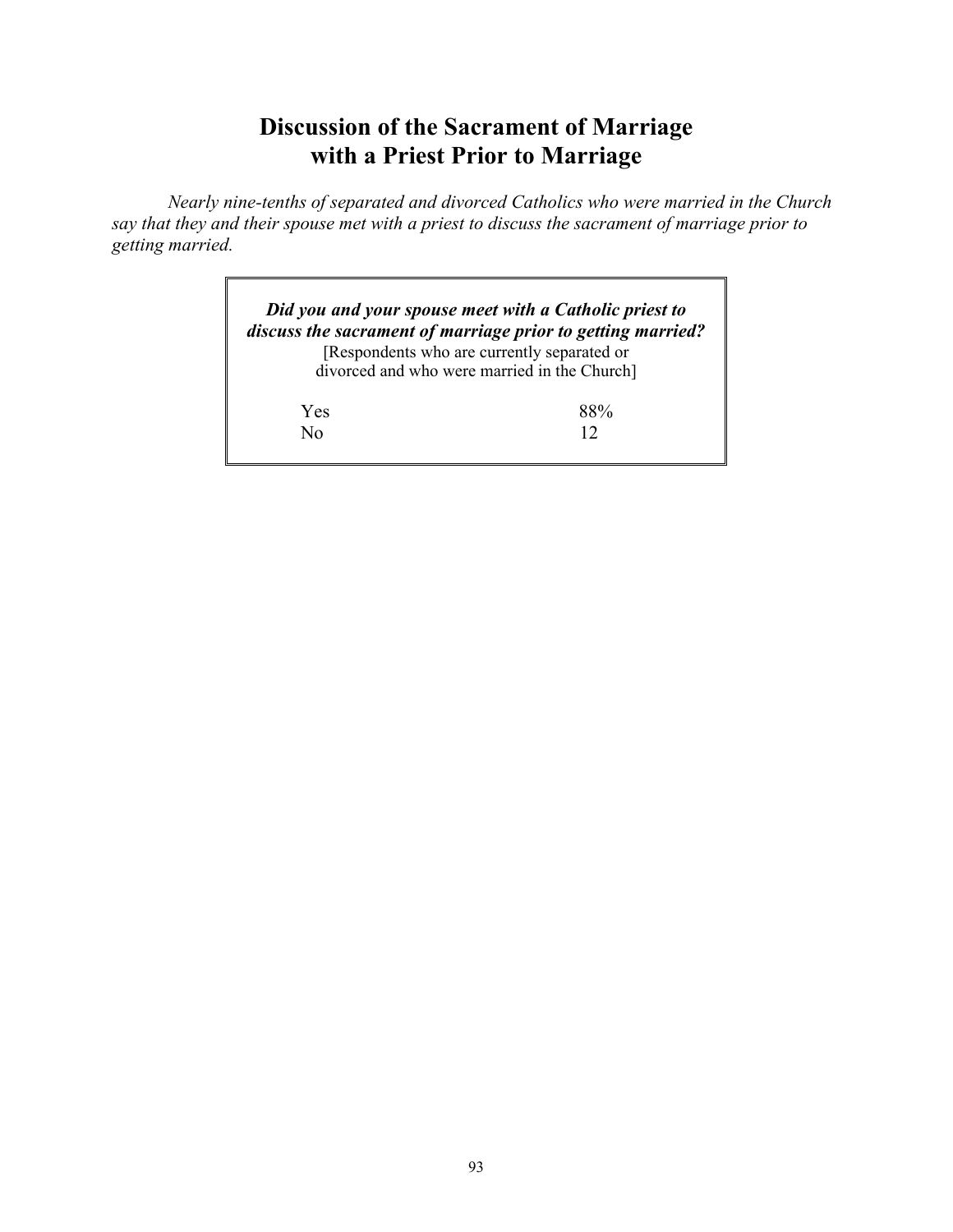# **Experiences of Catholic Marriage Preparation**

*Approximately half of separated and divorced Catholics who participated in marriage preparation report that they completed a pre-marriage assessment inventory and that they read Church-provided books or brochures for marriage preparation.* 

| any of the following prior to getting married?<br>[Currently separated or divorced respondents who were married |     |
|-----------------------------------------------------------------------------------------------------------------|-----|
| in the Church and who met with a priest prior to marriage]                                                      |     |
| Percentage who say they did each                                                                                |     |
| A pre-marriage assessment inventory (e.g., FOCCUS, Prepare, etc.)                                               |     |
| where you and your fiancé filled out questionnaires and discussed                                               |     |
| results with a priest                                                                                           | 49% |
| Read books or brochures for marriage preparation provided by the                                                |     |
| Church                                                                                                          | 49  |
| A marriage preparation class occurring over several nights (e.g.,                                               |     |
| Evenings for the Engaged)                                                                                       | 35  |
| A one-day marriage preparation program (e.g., The Day for the                                                   |     |
| Engaged)                                                                                                        | 29  |
| A weekend marriage preparation program for engaged couples (e.g.,                                               |     |
| <b>Engaged Encounter)</b>                                                                                       | 23  |
| Meet with a Catholic mentor couple (e.g., a couple that assists another                                         |     |
| couple in reflecting on Catholic married life)                                                                  | 19  |

 Separated and divorced Catholics who participated in marriage preparation were asked if they did each of several things as part of that preparation. Slightly more than one-third report that they participated in a marriage preparation class occurring over several nights. About threetenths participated in a one-day marriage preparation program, and slightly less than one-quarter participated in a weekend program. About one-fifth met with a Catholic mentor couple.

### *Differences by Frequency of Mass Attendance*

 The more frequently divorced and separated Catholics attend Mass, the more likely it is that they attended a weekend marriage preparation program or attended a one-day marriage preparation program. However, because these findings are based on a small number of respondents, they should be evaluated with caution.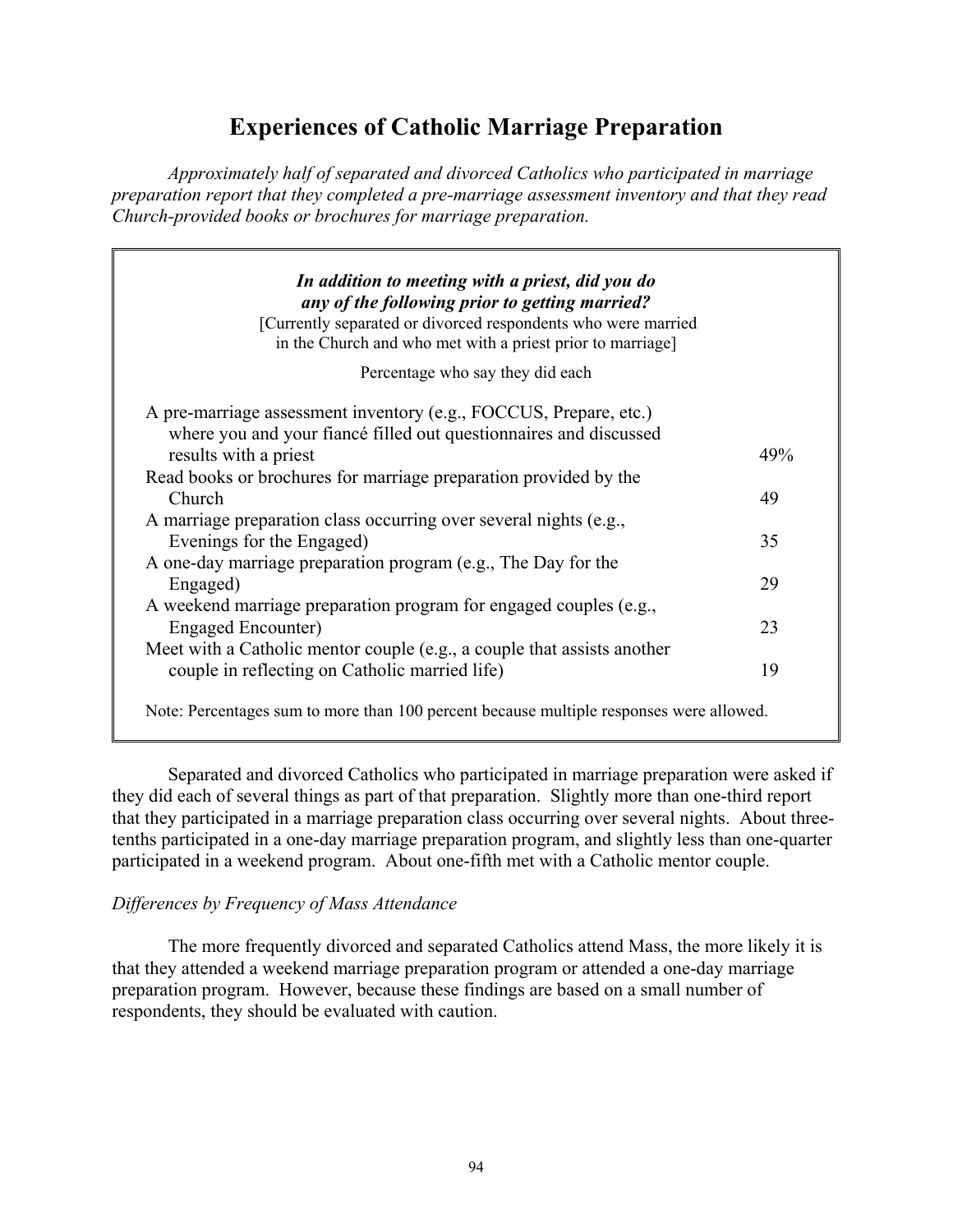# **Helpfulness of Marriage Preparation Experiences**

*Six in ten separated or divorced Catholics who met with a Catholic mentor couple rate that experience as at least "somewhat" helpful to their marriage.* 

### *How helpful was each to your marriage?*  [Currently separated or divorced respondents who experienced each form of marriage preparation] **"Somewhat" or "Very" Helpful "Very" Helpful Only**  Meet with a Catholic mentor couple (a couple that assists another couple in reflecting on Catholic married life)  $60\%$   $40\%$ A weekend marriage preparation program for engaged couples (e.g., Engaged Encounter) 54 31 A pre-marriage assessment inventory (e.g., FOCCUS, Prepare, etc.) where you and your fiancé filled out questionnaires and discussed results with a priest 19 A marriage preparation class occurring over several nights (e.g., Evenings for the Engaged) 43 24 Read books or brochures for marriage preparation provided by the Church 15 A one-day marriage preparation program (e.g., The Day for the Engaged) 38 31

 Those who reported participating in each form of marriage preparation were asked to rate its helpfulness. After meeting with a mentor couple, the experience rated most helpful is attending a weekend marriage preparation program. Slightly more than half of separated and divorced respondents say this was at least "somewhat" helpful, with three-tenths saying it was "very" helpful.

- About three-tenths say that attending a one-day marriage preparation program was "very" helpful. Slightly fewer, about one-quarter, say that attending marriage preparation classes occurring over several nights was "very" helpful.
- About one-fifth say that completing a pre-marriage assessment inventory was "very" helpful. Slightly fewer rate reading books or brochures as "very" helpful.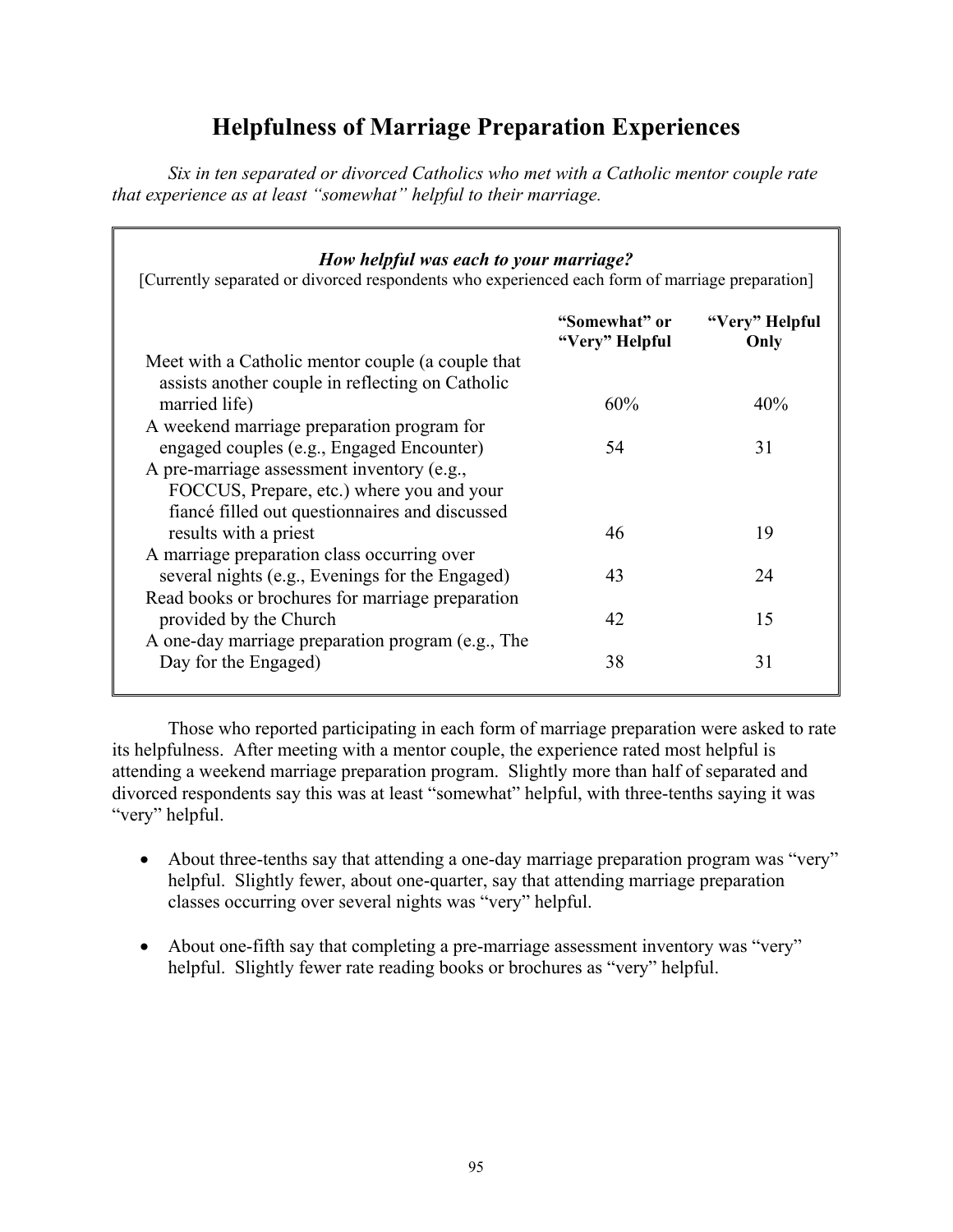## **Issues Discussed Prior to Marriage**

*Six in ten separated and divorced Catholics discussed the topics of trust and commitment and family backgrounds or history at least "somewhat" with their spouse prior to marriage.* 

| <b>Before you were married, how much did you</b><br>discuss the following with your fiancée/fiancé?<br>[Respondents who are currently separated or divorced] |                              |                     |  |  |
|--------------------------------------------------------------------------------------------------------------------------------------------------------------|------------------------------|---------------------|--|--|
|                                                                                                                                                              | "Somewhat" or<br>"Very Much" | "Very Much"<br>Only |  |  |
| Trust and commitment                                                                                                                                         | $61\%$                       | 34%                 |  |  |
| Family backgrounds/history                                                                                                                                   | 60                           | 30                  |  |  |
| Openness to having children                                                                                                                                  | 56                           | 32                  |  |  |
| Intimacy/sexuality                                                                                                                                           | 55                           | 23                  |  |  |
| Religious views                                                                                                                                              | 40                           | 17                  |  |  |
| Parenting approaches                                                                                                                                         | 39                           | 18                  |  |  |
| Finances                                                                                                                                                     | 34                           | 14                  |  |  |

 Separated and divorced Catholics were asked how much they discussed each of several issues with their fiancée or fiancé prior to marriage. About one-third say they discussed trust and commitment "very much."

- A little over half discussed openness to having children and intimacy or sexuality at least "somewhat." One-third discussed openness to having children "very much," and nearly one-quarter discussed intimacy or sexuality "very much."
- Four-tenths discussed religious views and parenting approaches at least "somewhat," with slightly less than one-fifth discussing these topics "very much."
- About one-third say they discussed finances at least "somewhat," with about one in seven discussing them "very much."

### *Differences by Frequency of Mass Attendance*

 The more frequently that divorced and separated Catholics attend Mass, the more likely that they discussed religious views "very much" with their spouse prior to marriage (39 percent of those who attend every week, 26 percent of those who attend once or a few times a month, 13 percent of those who attend a few times a year, and 10 percent of those who rarely or never attend Mass).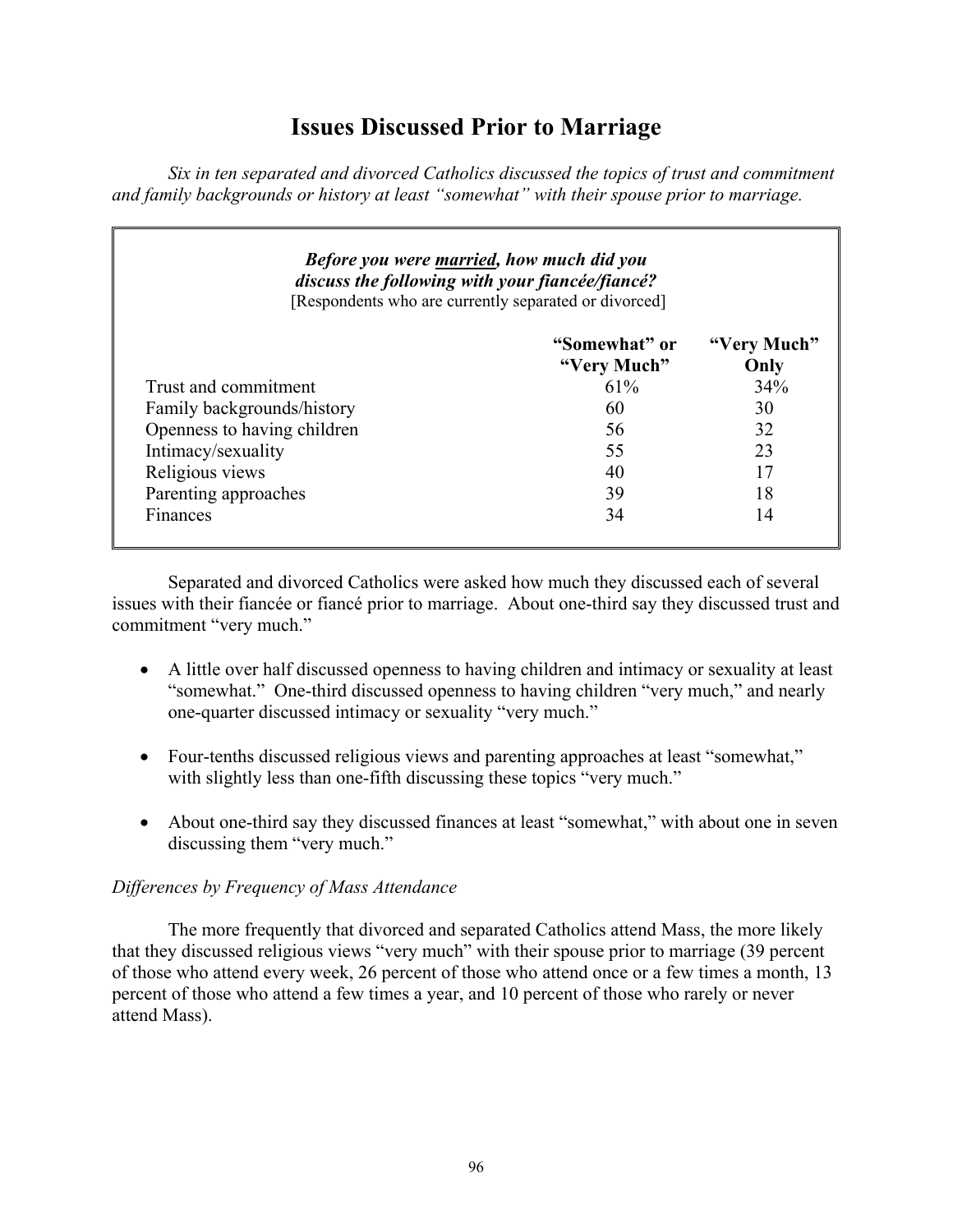## **Frequency of Various Religious and Service Activities among Separated Respondents**

 Separated respondents only (not those who are divorced) were asked how often they did each of several religious and service activities—and how often they did each with their spouse prior to the separation. It should be kept in mind that these results are based on just a very small sub-sample of respondents who are separated and therefore should be interpreted with caution.

## **Frequency of Prayer and Bible Reading**

 About seven-tenths of separated Catholics report that they prayed at least once a month prior to their separation, with about half saying they did so at least once a week. Most report that they read the Bible or other religious materials infrequently, with more than six-tenths doing so rarely or never. One-tenth did so a few times a year, and the remaining three-tenths of separated Catholics did so once or a few times a month.

| For the activities below, indicate how often you did eachbefore you were separated. | [Only respondents who are currently separated] |                          |                                      |                                         |          |
|-------------------------------------------------------------------------------------|------------------------------------------------|--------------------------|--------------------------------------|-----------------------------------------|----------|
|                                                                                     | Rarely<br>or Never                             | A Few<br>Times a<br>Year | Once or<br>a Few<br>Times a<br>Month | Once or a<br><b>Few Times</b><br>a Week | Daily    |
| Pray (other than at Mass)<br>Read the Bible or other<br>religious or spiritual      | 24%                                            | $5\%$                    | 22%                                  | 21%                                     | 28%      |
| materials                                                                           | 62                                             | 9                        | 29                                   | $\Omega$                                | $\theta$ |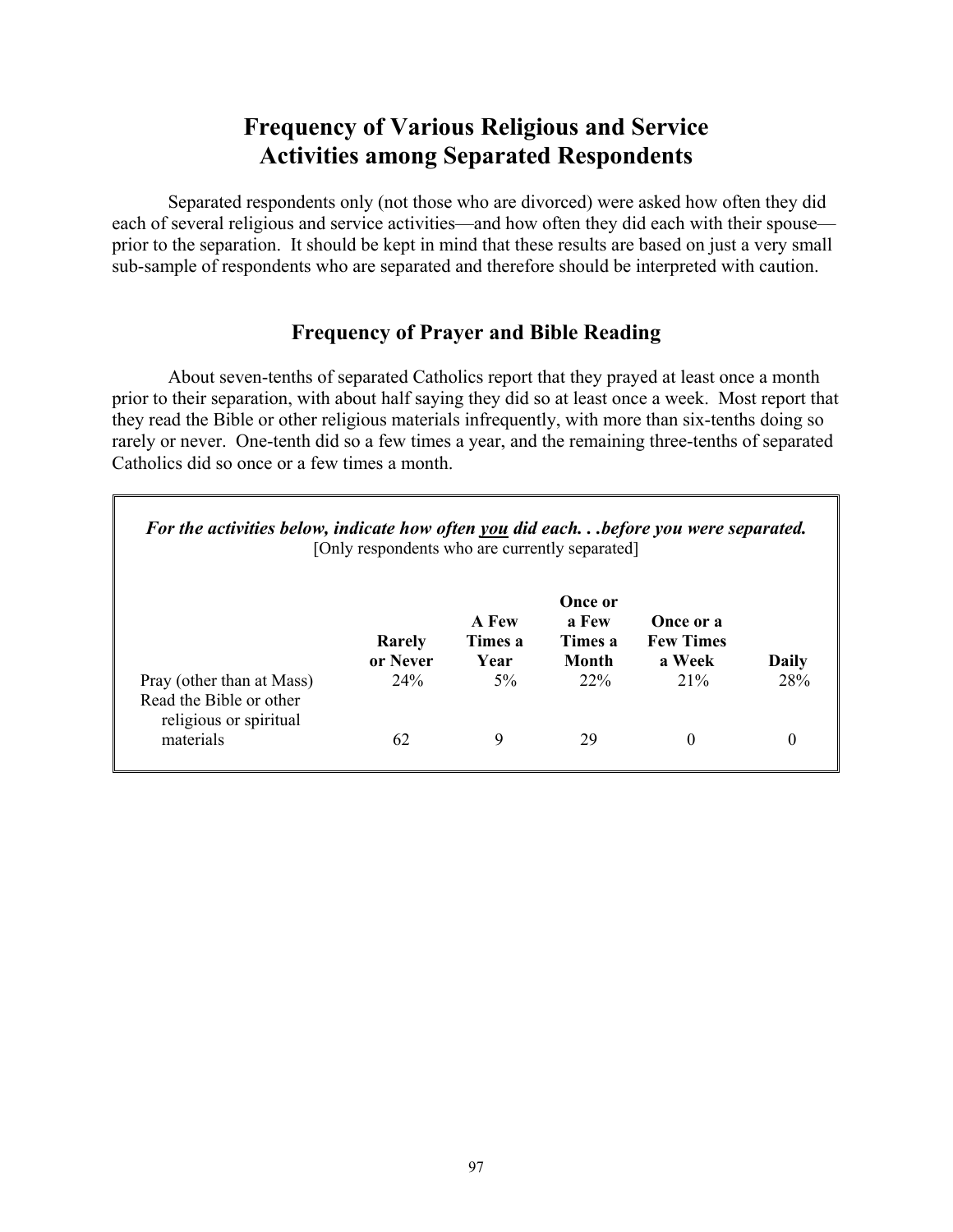## **Frequency of Prayer and Bible Reading with One's Spouse**

 Prior to separation a quarter of separated Catholics say they prayed with their spouse at least once a week, with one-tenth doing so weekly. However, six-tenths report that they never did so. More than three-quarters of separated Catholics rarely or never read the Bible or other religious materials with their spouse, and none did so weekly.

| <b>For the activities below, indicate how oftenyou did</b><br><i>these with your spouse before you were separated.</i><br>[Only respondents who are currently separated] |                    |                          |                                      |                                         |                 |
|--------------------------------------------------------------------------------------------------------------------------------------------------------------------------|--------------------|--------------------------|--------------------------------------|-----------------------------------------|-----------------|
|                                                                                                                                                                          | Rarely<br>or Never | A Few<br>Times a<br>Year | Once or<br>a Few<br>Times a<br>Month | Once or a<br><b>Few Times</b><br>a Week | Daily           |
| Pray (other than at Mass)<br>Read the Bible or other<br>religious or spiritual<br>materials                                                                              | 60%                | 15%                      | $0\%$<br>13                          | 15%<br>0                                | 10%<br>$\theta$ |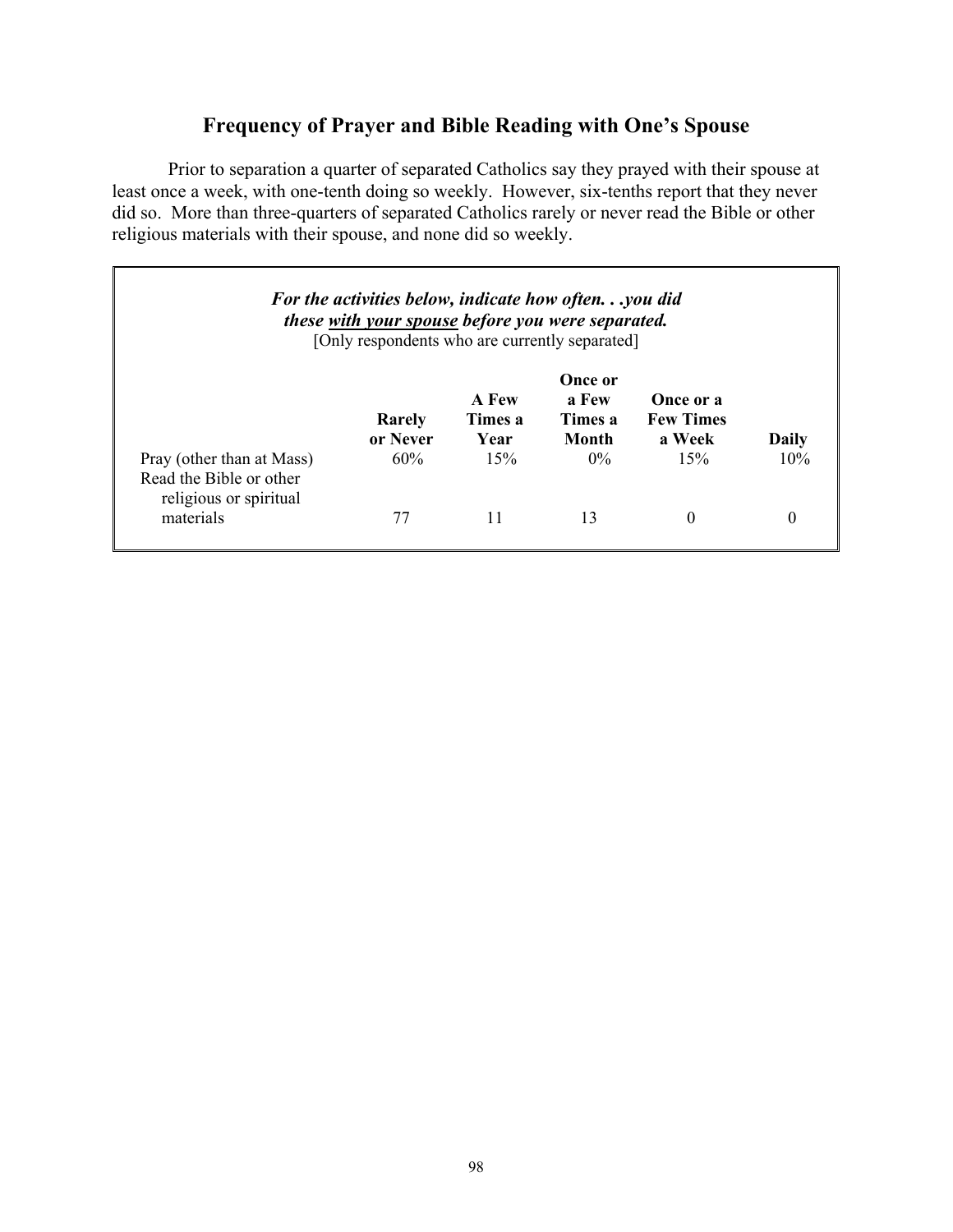## **Frequency of Participating in Parish Activities and Service Volunteerism**

 No separated Catholics report that they participated in parish activities on a weekly basis prior to their separation. Thirteen percent did so once or a few times a month, and about onequarter did so a few times a year. Most, more than six-tenths, did so rarely or never.

 Prior to separation, 16 percent volunteered or did community service on a weekly basis, and an identical proportion did so once or a few times a month. More than half never did so.

| For the activities below, indicate how often you did eachbefore you were separated.<br>[Only respondents who are currently separated] |                    |                          |                                          |                   |
|---------------------------------------------------------------------------------------------------------------------------------------|--------------------|--------------------------|------------------------------------------|-------------------|
|                                                                                                                                       | Rarely<br>or Never | A Few<br>Times a<br>Year | Once or a<br><b>Few Times</b><br>a Month | Weekly<br>or More |
| Participate in parish activities, other                                                                                               |                    |                          |                                          |                   |
| than Mass                                                                                                                             | 63%                | 24%                      | 13%                                      | $0\%$             |
| Volunteer or do community service                                                                                                     | 55                 | 12                       | 16                                       | 16                |

## **Frequency of Participating in Parish Activities and Service Volunteerism with One's Spouse**

 Three-quarters of separated Catholics report that they rarely or never participated in parish activities with their spouse prior to separation. Most of the remainder did so just a few times a year. Six-tenths report that they rarely or never volunteered or did community service with their spouse prior to separation. Slightly less than one-quarter did so a few times a year. Sixteen percent did so every week.

#### *For the activities below, indicate how often. . .you did these with your spouse before you were separated.* [Only respondents who are currently separated]

|                                                      | <b>Rarely</b><br>or Never | A Few<br>Times a<br>Year | Once or a<br><b>Few Times</b><br>a Month | Weekly<br>or More |
|------------------------------------------------------|---------------------------|--------------------------|------------------------------------------|-------------------|
| Participate in parish activities, other<br>than Mass | 74%                       | 23%                      | 3%                                       | $0\%$             |
| Volunteer or do community service                    | 61                        | 23                       |                                          | 16                |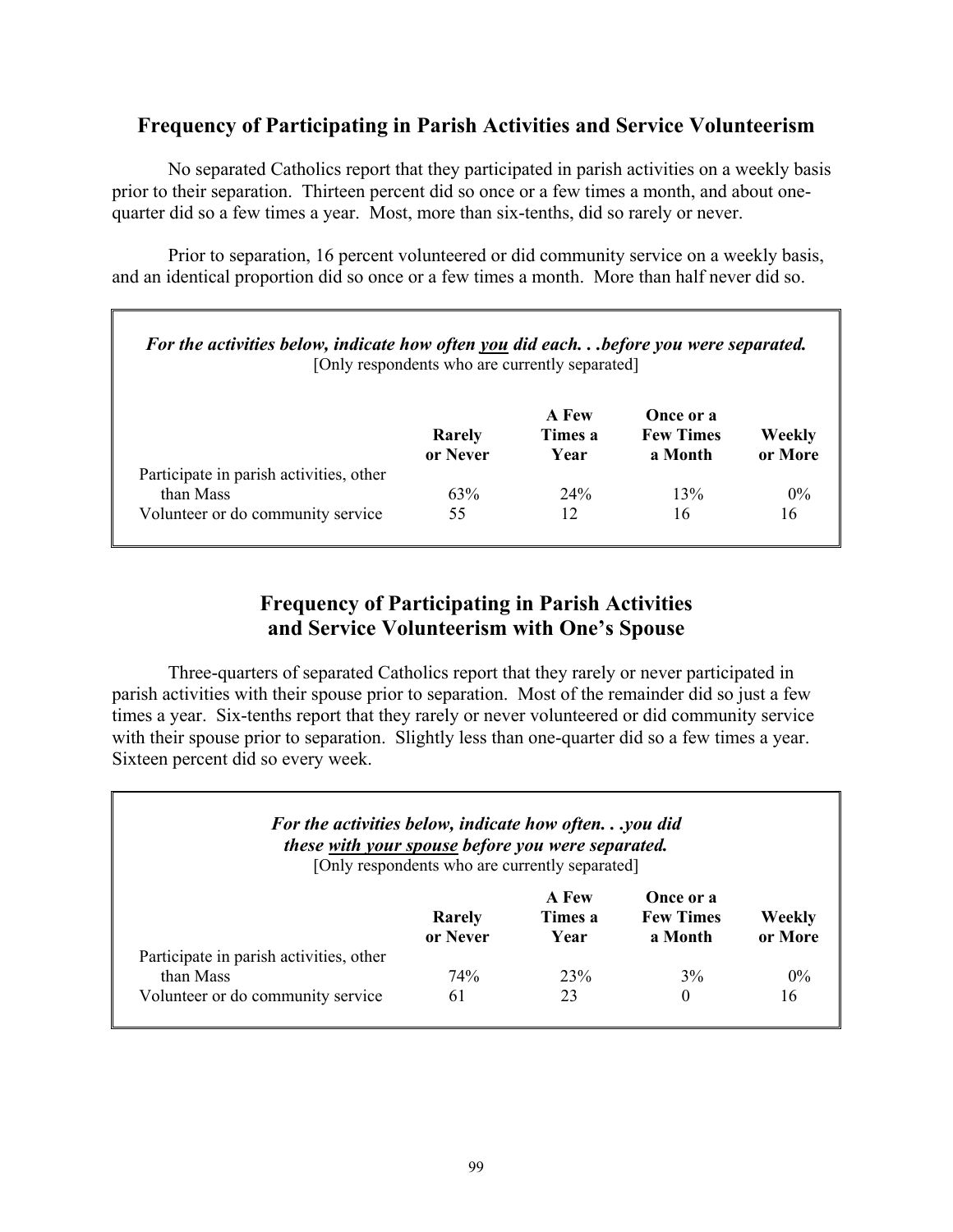# **Challenges in the Marital Relationship**

*Six in ten separated and divorced Catholics say that communication issues were at least "somewhat" challenging in their relationship with their spouse.* 

| How challenging, if at all, were the following<br>to your relationship with your former spouse?<br>[Respondents who are currently separated or divorced] |                                        |                                      |
|----------------------------------------------------------------------------------------------------------------------------------------------------------|----------------------------------------|--------------------------------------|
|                                                                                                                                                          | "Somewhat"<br>or "Very"<br>Challenging | "Very"<br><b>Challenging</b><br>Only |
| Communication issues                                                                                                                                     | 58%                                    | $31\%$                               |
| Trust and commitment issues                                                                                                                              | 51                                     | 27                                   |
| Finances                                                                                                                                                 | 48                                     | 29                                   |
| Issues related to intimacy or sexuality                                                                                                                  | 45                                     | 19                                   |
| Finding quality time together as a couple                                                                                                                | 43                                     | 22                                   |
| In-laws                                                                                                                                                  | 38                                     | 21                                   |
| Parenting                                                                                                                                                | 31                                     | 15                                   |
| Differences in approaches to parenting                                                                                                                   | 30                                     | 18                                   |
| Religious issues                                                                                                                                         | 27                                     | 11                                   |
| Decisions about having children                                                                                                                          | 18                                     | 7                                    |

 Note: For separated respondents, the question was: "How challenging, if at all, have the following been to your relationship with your spouse?"

 Separated and divorced respondents were asked how challenging each of several issues were in their relationship with their spouse. About three-tenths say that communication issues and finances were "very" challenging. Other issues rated as "very" challenging by relatively many respondents include trust and commitment issues (more than one-quarter) as well as finding quality time together as a couple and in-laws (more than one-fifth each).

- About half of separated and divorced Catholics say that trust and commitment issues and finances were at least "somewhat" challenging to their relationship with their spouse.
- Fewer, but still more than four-tenths, identify issues related to intimacy or sexuality and finding quality time together as at least "somewhat" challenging. Slightly fewer than four-tenths say that in-laws were at least "somewhat" challenging.
- About three-tenths say that parenting and differences in approaches to parenting were either "somewhat" or "very" challenging. Slightly fewer say that religious issues were "somewhat" or "very" challenging.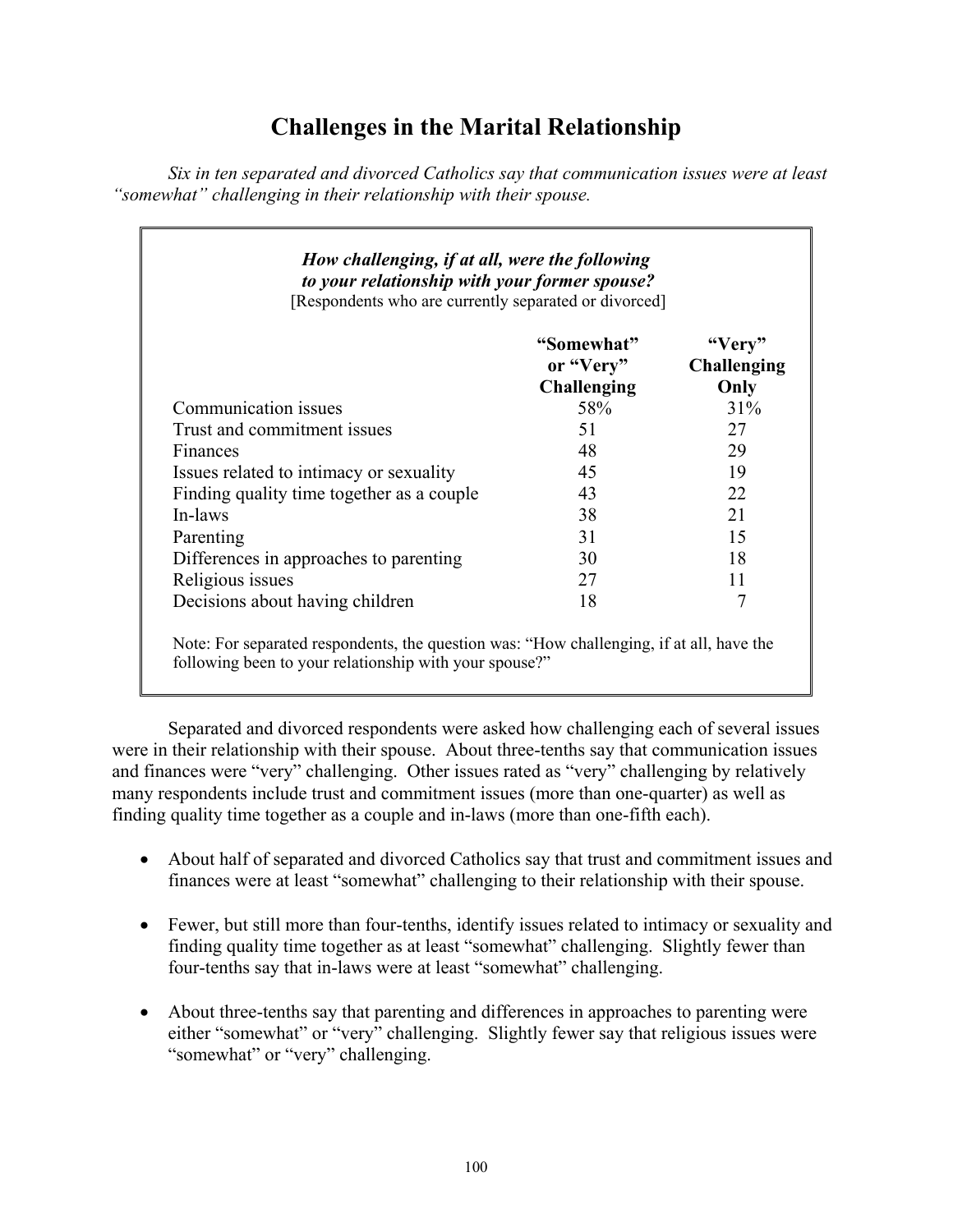• Decisions about having children are described as challenging by the fewest respondents (a little less than one-fifth).

### *Differences by Race and Ethnicity*

 Hispanics are more likely than non-Hispanic whites to say that finances were "very" challenging (44 percent compared to 23 percent) and that parenting was at least "somewhat" challenging (47 percent compared to 28 percent).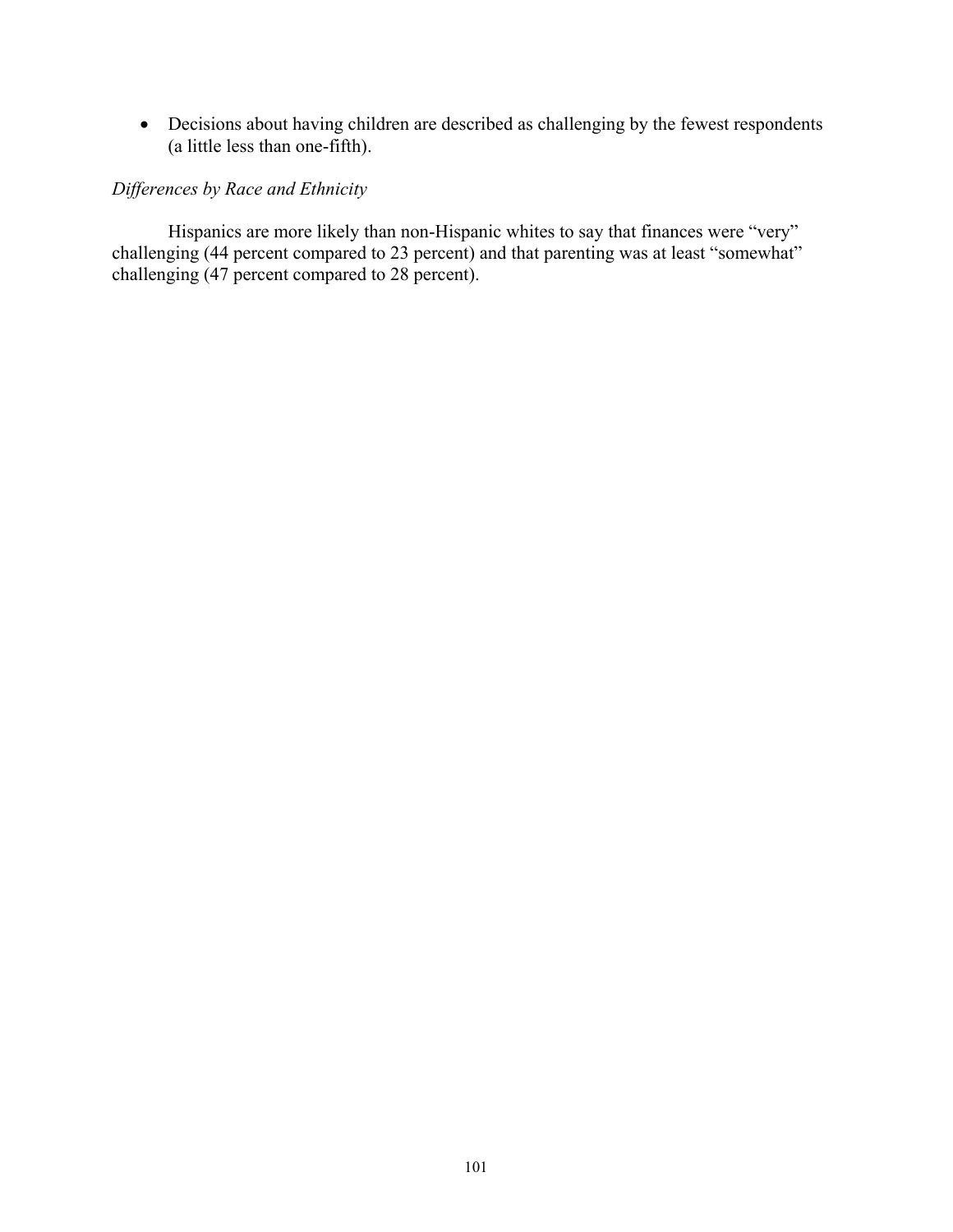## **Seeking Help for Marital Troubles**

 Separated and divorced respondents were asked if they sought help with marital troubles and, if so, what sources they turned to for help.

## **Whether Help Has Been Sought**

*About one-third of separated and divorced Catholics reported that they sought help for their marital troubles.* 



*Differences by Frequency of Mass Attendance* 

 Those who attend Mass every week are more likely than all other respondents to have sought help with their marital troubles (76 percent compared to 29 percent).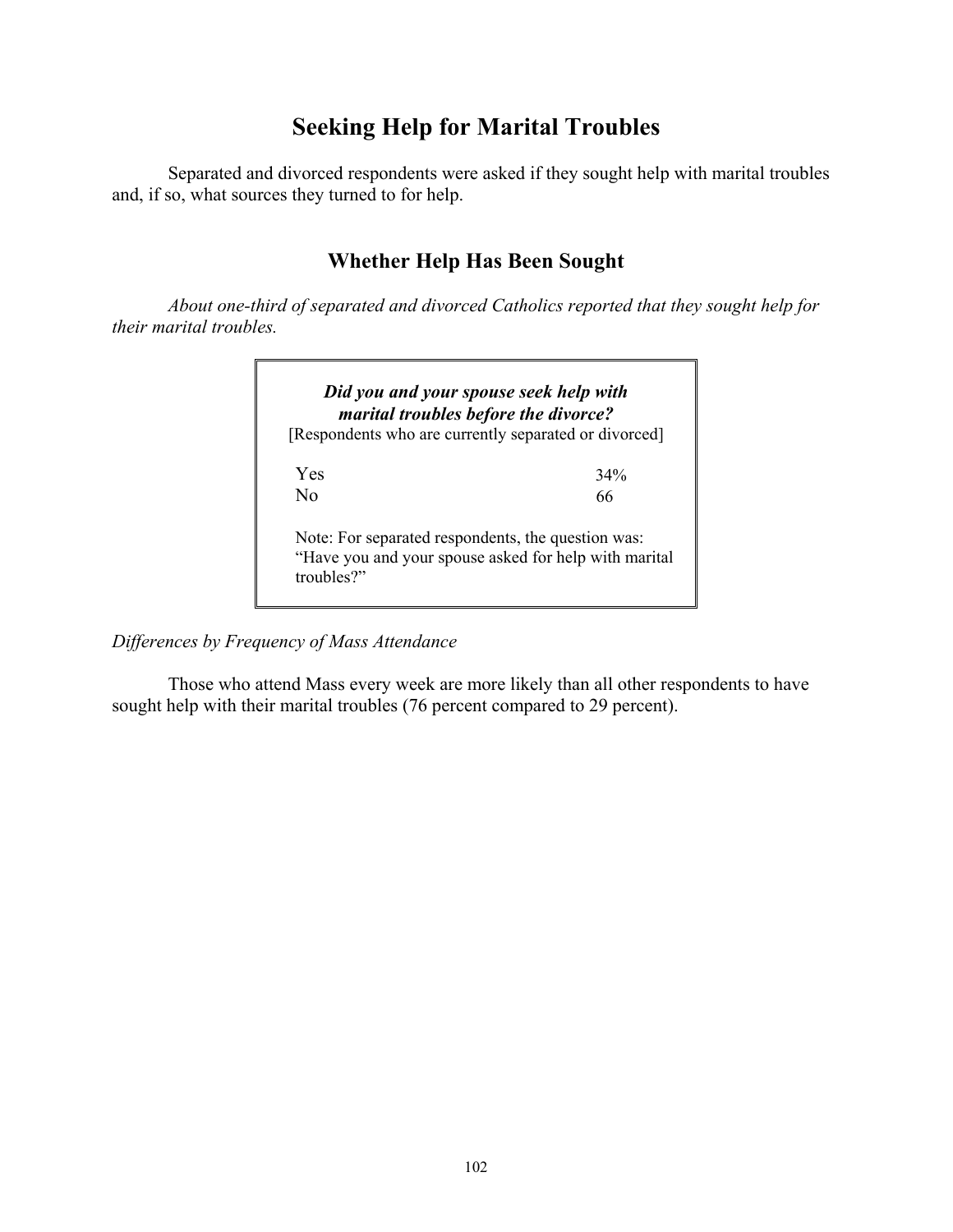## **Sources Turned to for Help**

*Among those who sought help with their marital troubles, seven-tenths turned to a marital counselor not referred by their parish. In comparison, 15 percent sought help from a counselor referred by their parish.* 

| [Respondents who are currently separated or<br>divorced who asked for help with marital troubles] |                   |
|---------------------------------------------------------------------------------------------------|-------------------|
| Percentage checking each                                                                          |                   |
| A marital counselor not referred by your parish                                                   | 71\%              |
| God, prayer life                                                                                  | 49                |
| Family members                                                                                    | 47                |
| Friends                                                                                           | 34                |
| A priest/pastor at your parish                                                                    | 25                |
| A marital counselor referred by your parish                                                       | 15                |
| A deacon at your parish                                                                           | 9                 |
| Self-help literature                                                                              | $\overline{2}$    |
| Fellow parishioners                                                                               |                   |
| A lay minister at your parish                                                                     | $\mathbf{\Omega}$ |
| The Internet                                                                                      | 0                 |

 Slightly less than half of those who sought help for marital troubles turned to God or prayer life and to family members.

- One-third sought help from friends.
- One-quarter turned to a priest or pastor at their parish and about one-tenth turned to a deacon. Very few sought help from fellow parishioners and none sought help from a lay minister at their parish.
- Very few separated and divorced respondents (2 percent) turned to self-help literature, and none turned to the Internet.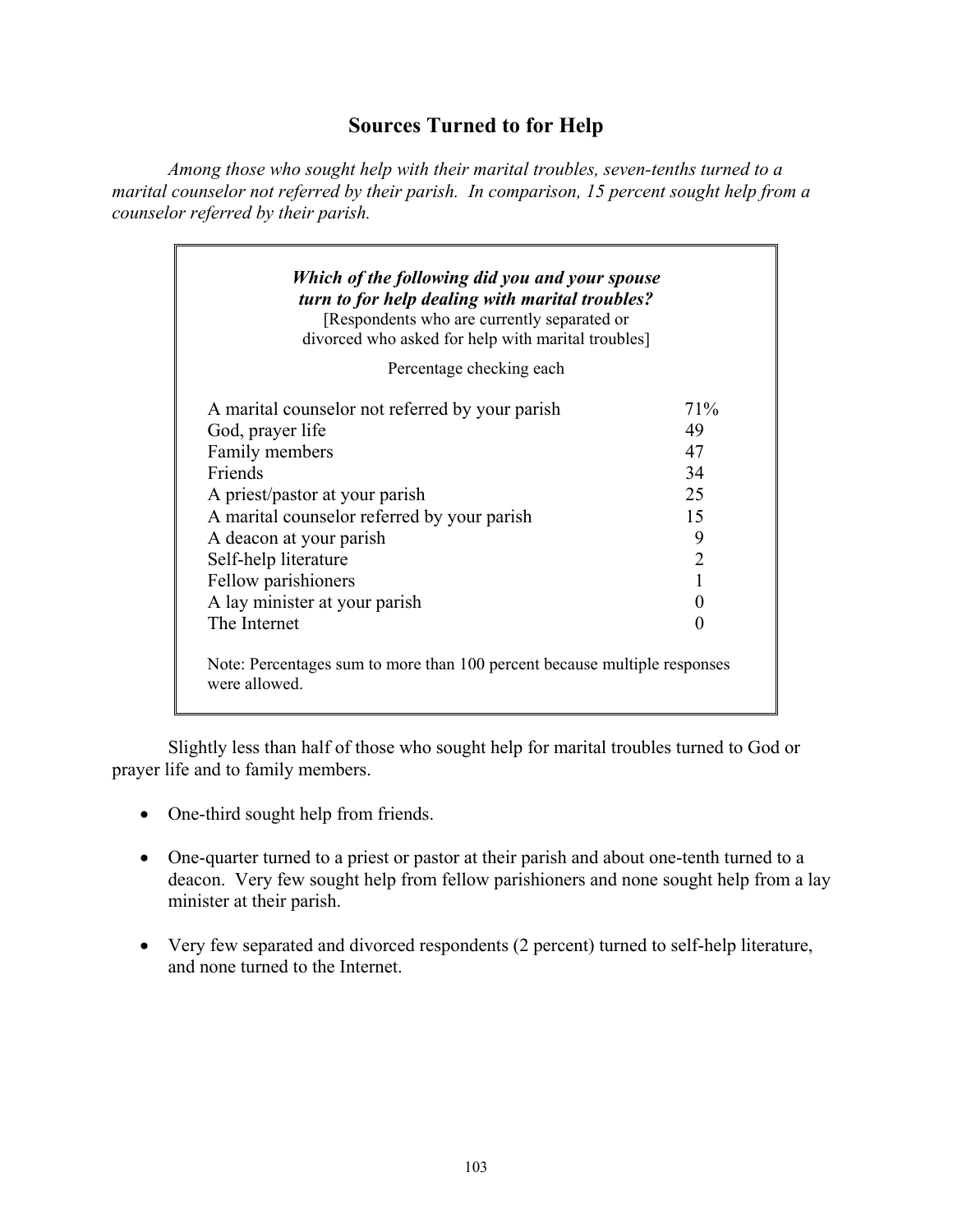## **Potential Helpfulness of Church-Sponsored Sessions for Married Couples on Various Topics**

 *Three-tenths of separated and divorced Catholics say that Church-sponsored sessions for married couples on effective communication might have been at least "somewhat" helpful to them and their spouse.* 

| How much might have Church-sponsored sessions for married couples on the<br>following topics helped you and your spouse avoid or better deal with marital troubles?<br>[Respondents who are currently separated or divorced] |                              |                     |  |  |
|------------------------------------------------------------------------------------------------------------------------------------------------------------------------------------------------------------------------------|------------------------------|---------------------|--|--|
|                                                                                                                                                                                                                              | "Somewhat" or<br>"Very Much" | "Very Much"<br>Only |  |  |
| Effective communication                                                                                                                                                                                                      | 30%                          | 13%                 |  |  |
| Balancing family and career                                                                                                                                                                                                  | 27                           | 11                  |  |  |
| Spiritual life                                                                                                                                                                                                               | 24                           | 9                   |  |  |
| Parenting                                                                                                                                                                                                                    | 19                           | 6                   |  |  |
| Intimacy                                                                                                                                                                                                                     | 19                           | 6                   |  |  |
| Managing finances                                                                                                                                                                                                            | 15                           | 4                   |  |  |
| Natural Family Planning (NFP)                                                                                                                                                                                                | 14                           | 5                   |  |  |
| Something else                                                                                                                                                                                                               | 23                           | 9                   |  |  |

 Separated and divorced respondents were asked how helpful Church-sponsored sessions on various marital topics might have been in helping them and their spouse avoid or better deal with marital troubles. Slightly more than one-tenth report that the topics of effective communication and balancing family and career might have been "very" helpful. Slightly fewer than one-tenth say that sessions on spiritual life might have been "very" helpful.

- About one-quarter say that sessions on balancing family life and career and on spiritual life might have been at least "somewhat" helpful.
- Sessions on parenting and on intimacy might have been at least "somewhat" helpful to about one-fifth of respondents.
- Fewer than one-fifth say that sessions on managing finances and on Natural Family Planning (NFP) might have been at least "somewhat" helpful.

### *Differences by Frequency of Mass Attendance*

 The more frequently that divorced and separated Catholics attend Mass, the more likely they are to say that sessions on every one of the listed topics would have been at least "somewhat" helpful.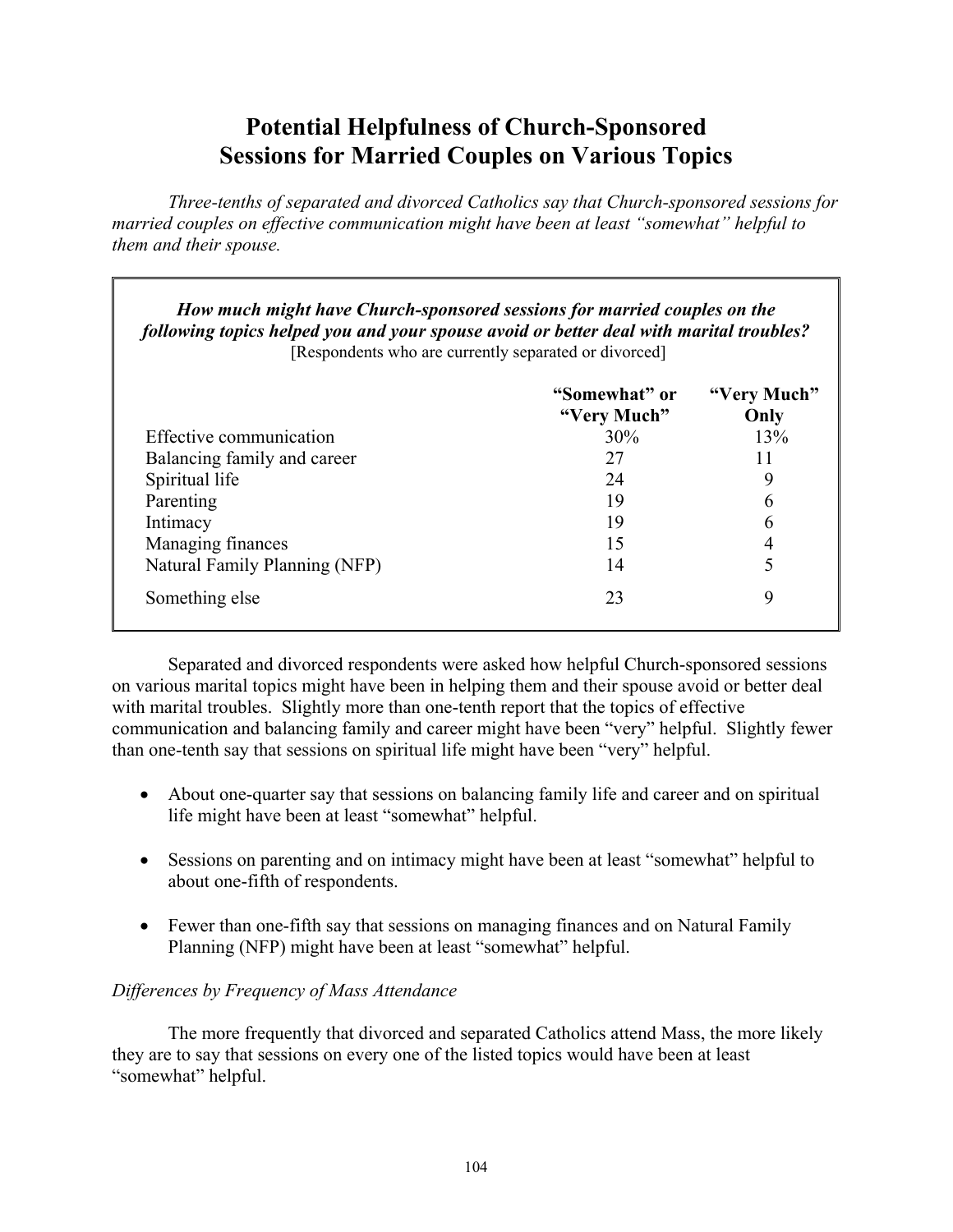## *Differences by Race and Ethnicity*

 Hispanics are more likely than non-Hispanic whites to say that every one of the listed topics would have been at least "a little" helpful. Differences are largest for balancing family and career (49 percent of Hispanics compared to 29 percent of non-Hispanic whites) and spiritual life (50 percent compared to 31 percent).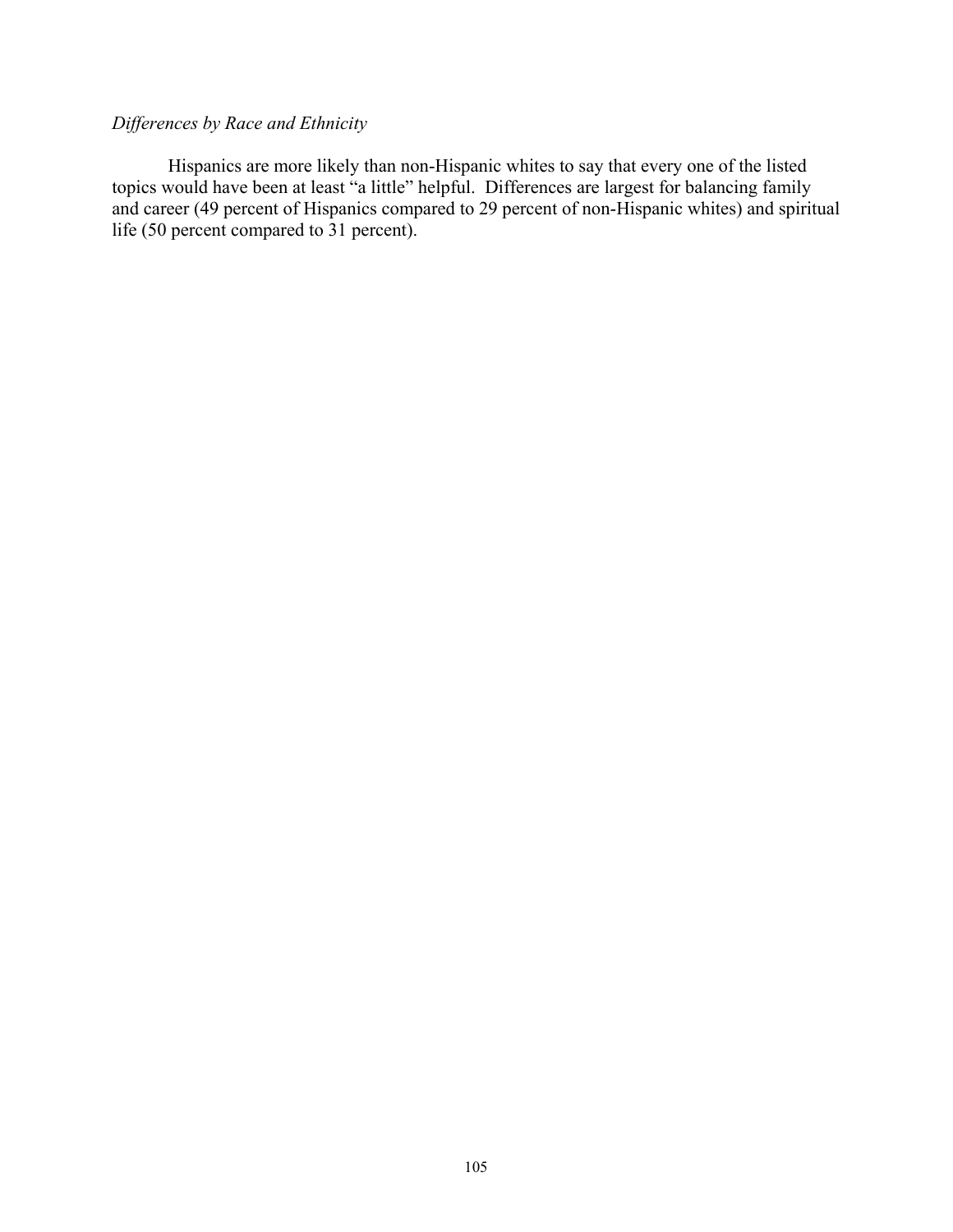# **Part IV: Attitudes and Expectations about Marriage among Those Who Have Never Been Married**

 This section of the report describes attitudes and expectations about possible future marriage among those Catholics who have never been married.

# **Likelihood of Future Marriage**

*Three-tenths of Catholics who have never been married say it is "very" likely that they will get married at some point in their life. One-quarter say they are "somewhat" likely to do so and one-fifth that they are "a little" likely to do so. One-quarter say they are "not at all" likely to get married at some point in their life.* 

| How likely do you think it is that you will<br>get married at some point in your life? |        |
|----------------------------------------------------------------------------------------|--------|
| [Respondents who have never been married]                                              |        |
| Not at all likely                                                                      | $24\%$ |
| A little likely                                                                        | 21     |
| Somewhat likely                                                                        | 25     |
| Very likely                                                                            | 29     |

*Differences by Frequency of Mass Attendance* 

 Among those who attend Mass at least once a month 40 percent say it is "very likely" that they will some day get married. This compares to 25 percent of those who attend less than once a month.

## *Differences by Race and Ethnicity*

 Non-Hispanic whites are more likely than Hispanics to describe themselves as "very likely" to get married (34 percent compared to 17 percent).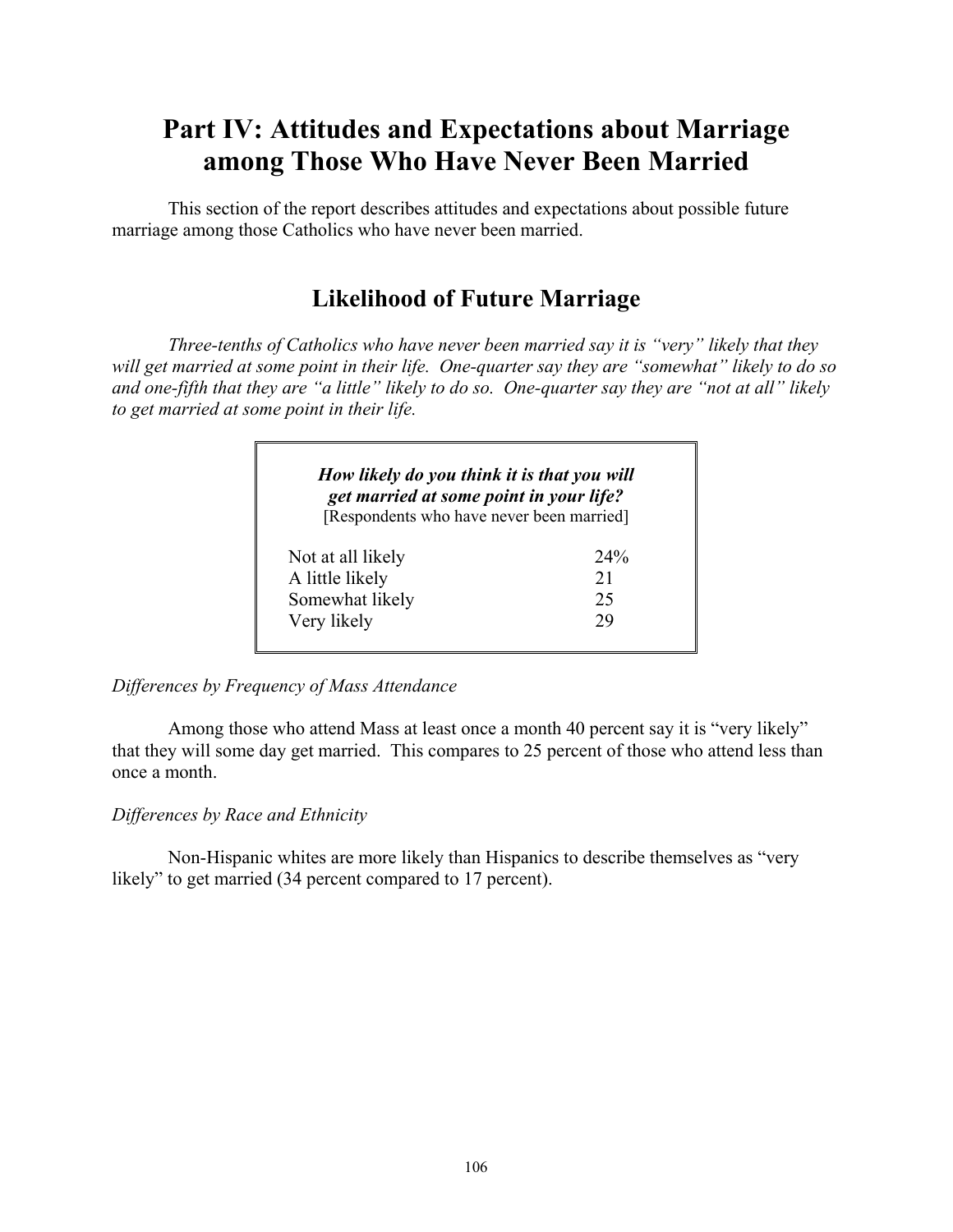## **Reasons for Not Having Married**

*Never-married Catholics who say they are at least "a little" likely to marry were asked whether each of several statements explains why they have not yet done so.* "*Having not met the right person" is the most commonly cited reason for not having married yet among Catholics who have never married.* 

| Percentage checking each                                               |                |
|------------------------------------------------------------------------|----------------|
| I haven't met the right person.                                        | $62\%$         |
| I am focused on other aspects of my life $(e.g.,)$ education, career). | 47             |
| I am not personally ready to marry.                                    | 37             |
| I value my independence too much.                                      | 18             |
| I have had negative experiences in my relationships.                   | 17             |
| I have witnessed a parent, other family member, or close friend in a   |                |
| troubled marriage and it has made me hesitant to marry.                | 14             |
| I am in a relationship and my partner is not ready to marry.           | 12             |
| I am a caretaker for a parent or grandparent.                          | $\overline{2}$ |

 Besides not having met the right person, many (47 percent) report that they are currently focused on other aspects of their life such as education or career.

- Slightly less than two-fifths (37 percent) say they are not personally ready to marry.
- Fewer than one-fifth (17-18 percent) have not married because they value independence and because of negative experiences in past relationships.
- One in seven (14 percent) have not married because they have witnessed a troubled marriage among family or friends. A slightly lower proportion (12 percent) report that they are in a relationship but their partner is not ready to marry.
- Very few single Catholics (2 percent) have not married because they are a caretaker for a parent or grandparent.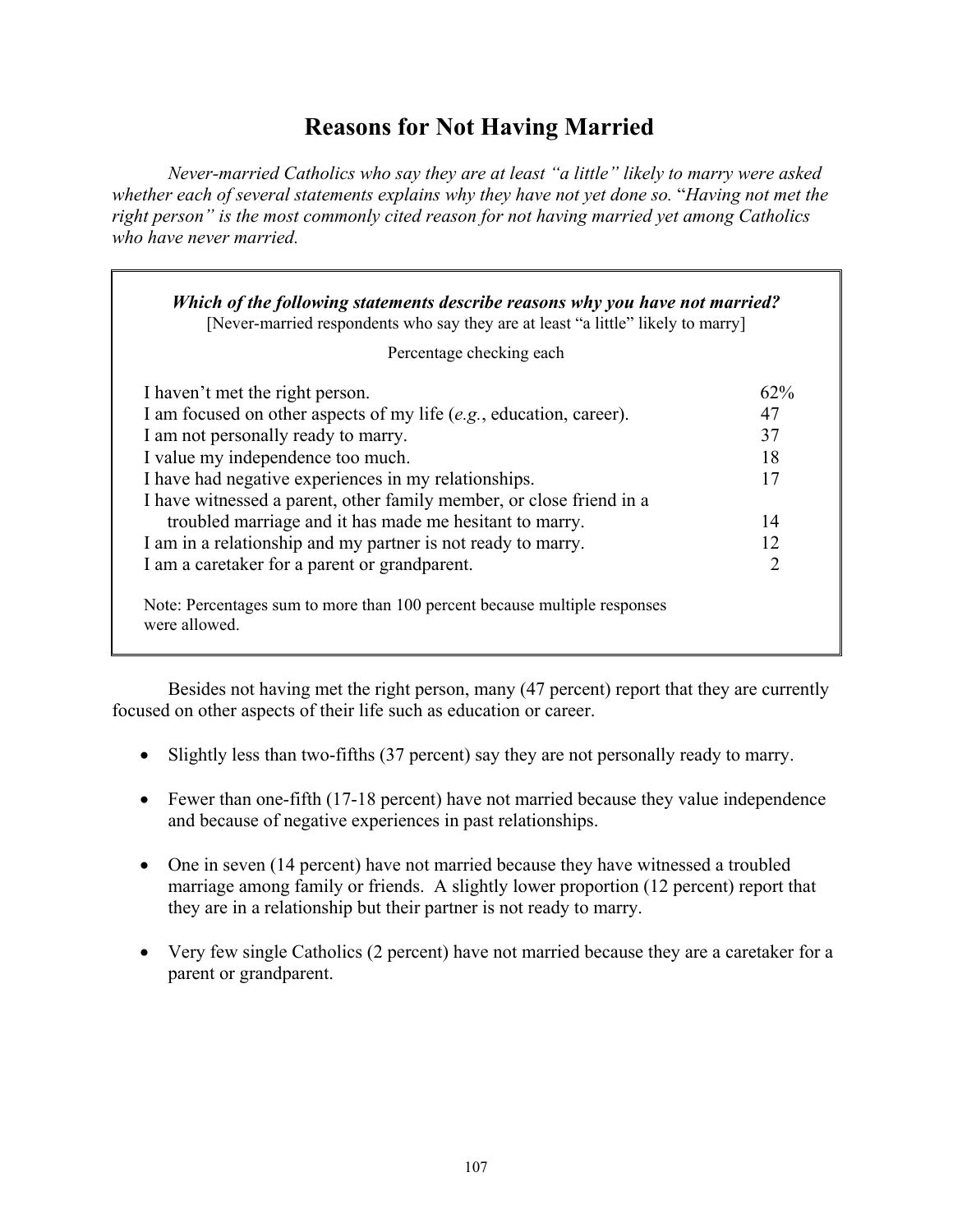## *Differences by Race and Ethnicity*

 Hispanics are more likely than non-Hispanic whites to say that they are focused on other aspects of life (59 percent compared to 43 percent), that they are not personally ready to marry (53 percent compared to 33 percent), and that they value their independence too much (31 percent compared to 15 percent).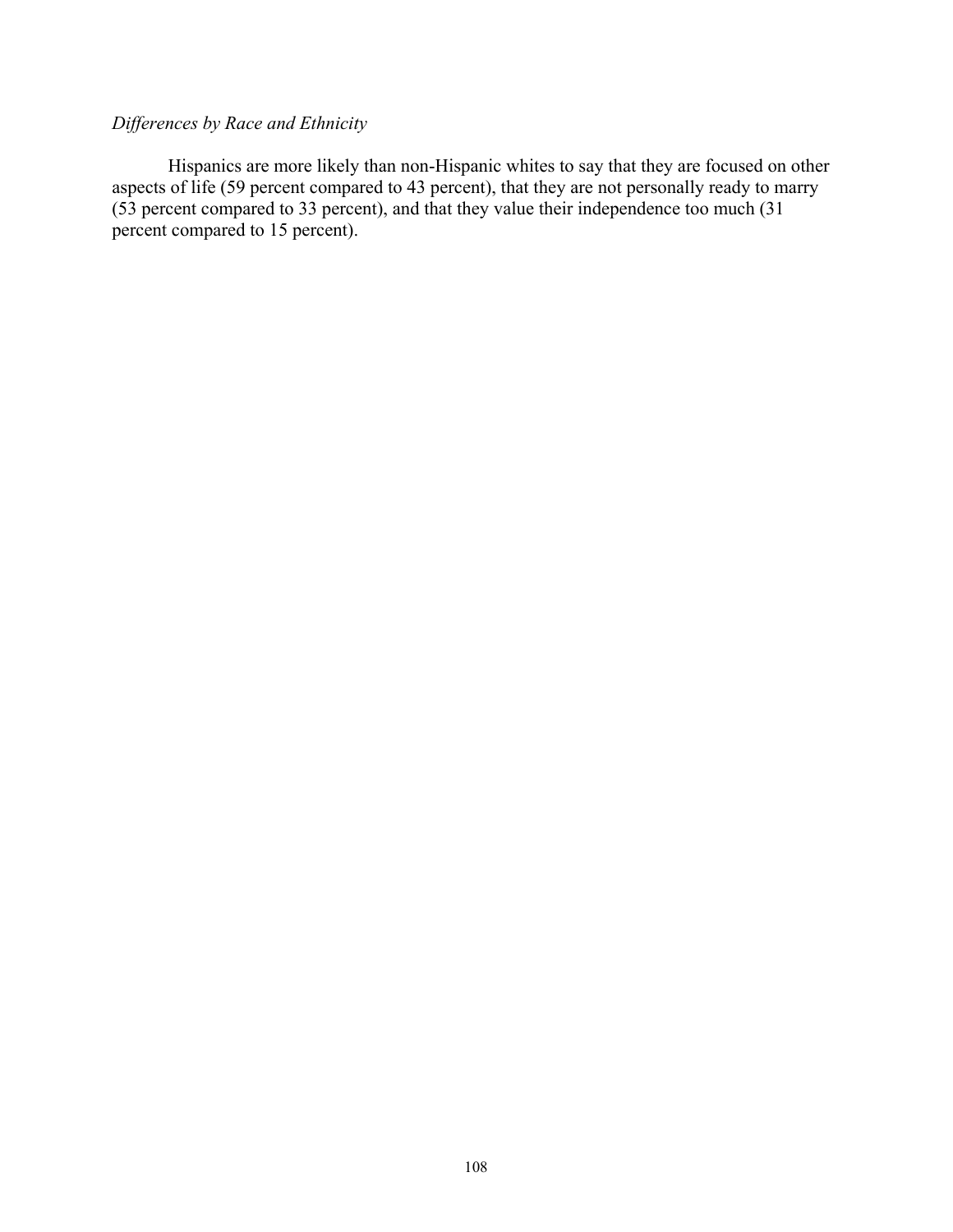## **Importance of a Catholic Marriage**

 Never-married Catholics who said they are at least "a little" likely to marry in the future were asked several questions related to the importance that they place on having a Catholic marriage.

## **Importance of Marrying a Fellow Catholic**

 Fewer than one-tenth of never-married Catholics who may someday marry say it is "very" important to them that their spouse also be Catholic. About one-quarter say this is "somewhat" important and another quarter that it is "a little" important. More than two-fifths say it is "not at all" important that their spouse be Catholic.<sup>39</sup>

| How important is it to you<br>for your spouse to be Catholic?<br>[Never-married respondents who say |     |
|-----------------------------------------------------------------------------------------------------|-----|
| they are at least "a little" likely to marry]                                                       |     |
| Not at all important                                                                                | 43% |
| A little important                                                                                  | 26  |
| Somewhat important                                                                                  | 24  |
| Very important                                                                                      |     |

## *Differences by Generation*

 $\overline{a}$ 

 Eighty-five percent of never married Catholics who say it is at least "a little" likely they will marry in the future are of the Post-Vatican II and Millennial generations. Thus, the responses to this question overwhelmingly represent the attitudes of younger Catholics. However, the younger Millennial Generation Catholics in this group are slightly *less* likely than older Post-Vatican II Generation Catholics to say it is "not at all important" that their spouse be Catholic (38 percent compared to 44 percent).

#### *Differences by Frequency of Mass Attendance*

Twenty-two percent of those who attend Mass every week say it is "very" important that a future spouse be Catholic. This compares to 12 percent of those who attend once or a few times a month and 3 percent of those who attend less than monthly.

<sup>&</sup>lt;sup>39</sup> It is important to note that this question does not measure the importance of their spouse being Christian.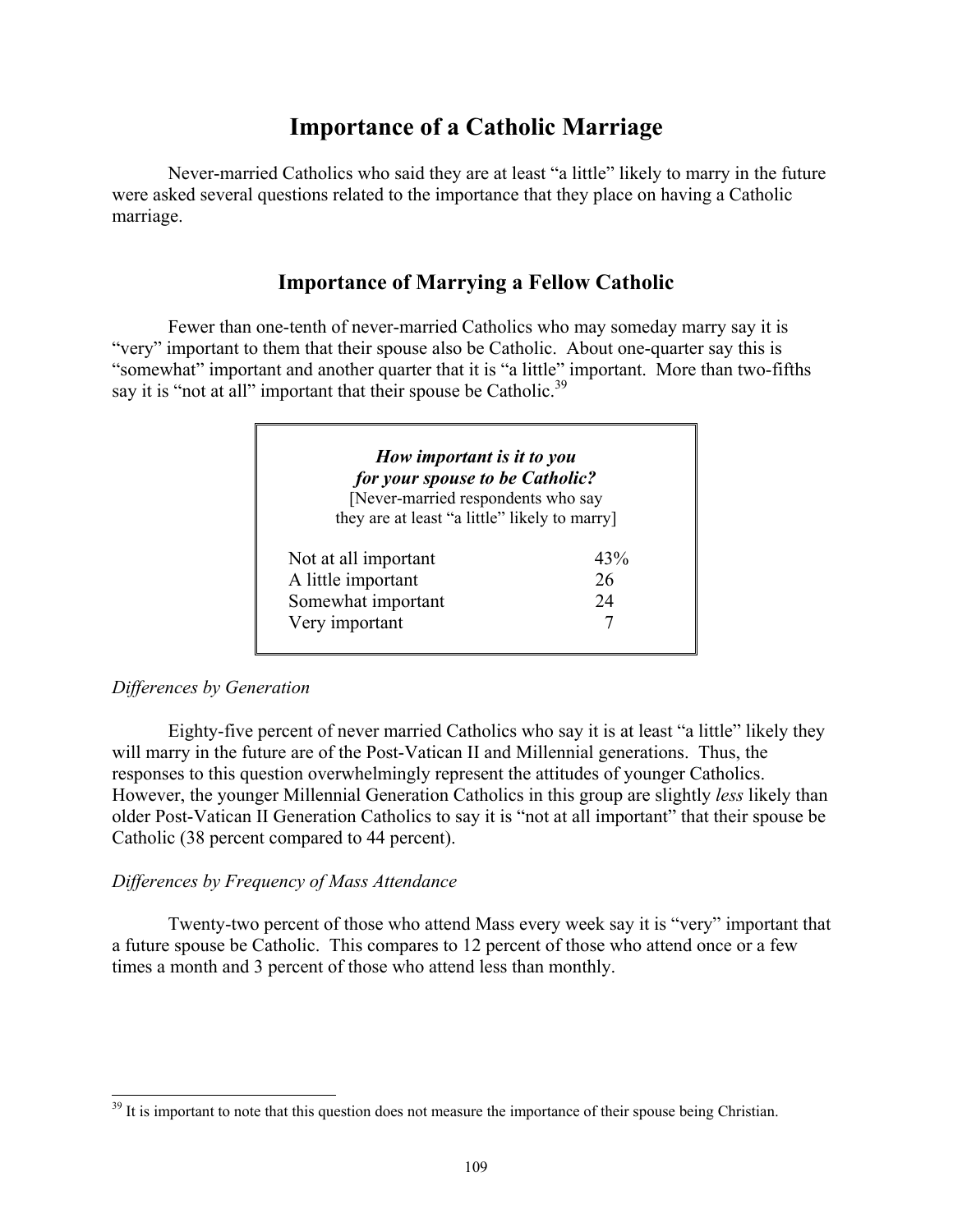## **Importance of Being Married in the Church**

 About one-quarter of those who may someday marry say it is "very" important that they be married in the Church. One-fifth say this is "somewhat" important and about one-quarter that it is "a little" important. Slightly less than three-tenths report that being married in the Church is not important to them at all.

| How important would it be for you to<br>be married in the Catholic Church?<br>[Never-married respondents who say |     |
|------------------------------------------------------------------------------------------------------------------|-----|
| they are at least "a little" likely to marry                                                                     |     |
| Not at all important                                                                                             | 28% |
| A little important                                                                                               | 26  |
| Somewhat important                                                                                               | 20  |
| Very important                                                                                                   | 26  |

#### *Differences by Gender*

 Female respondents are more likely than males to say that it is "very important" to them to get married in the Catholic Church (33 percent compared to 20 percent of males).

#### *Differences by Frequency of Mass Attendance*

 Fifty-eight percent of those who attend Mass every week say it is "very important" to them to be married in the Catholic Church. This compares to 56 percent of those who attend Mass once or a few times a month, 18 percent of those who attend a few times a year, and 3 percent of those who rarely or never attend Mass.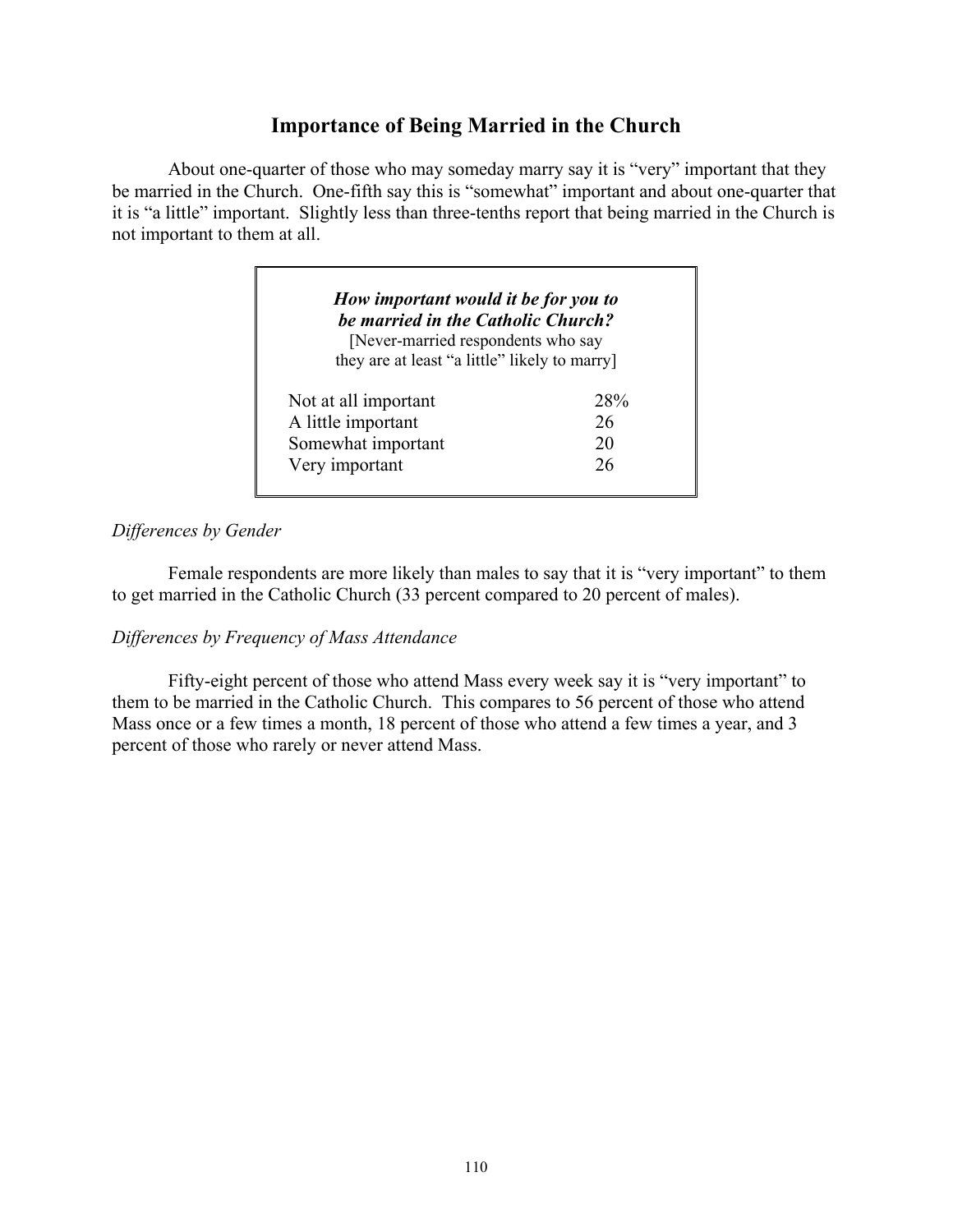## **Importance of Agreement on Number of Children**

*More than half of those who may someday marry say it is "very" important that they and their spouse agree on the number of children they will have together. One-fifth say this is "somewhat" important. One-quarter say it is either "a little" important or "not at all important."* 

| How important is it for you and your spouse to agree<br>on the number of children you will have together?<br>[Never-married respondents who say<br>they are at least "a little" likely to marry |        |
|-------------------------------------------------------------------------------------------------------------------------------------------------------------------------------------------------|--------|
| Not at all important                                                                                                                                                                            | $11\%$ |
| A little important                                                                                                                                                                              | 14     |
| Somewhat important                                                                                                                                                                              | 21     |
| Very important                                                                                                                                                                                  | 54     |

## *Differences by Gender*

Female respondents are more likely than males to say that it is "very important" to agree with their spouse on the number of children they will have (59 percent compared to 49 percent of males).

### *Differences by Frequency of Mass Attendance*

 The more frequently Catholics attend Mass, the more likely they feel it is at least "somewhat" important that they and their spouse agree on number of children (89 percent of those who attend every week, 83 percent of those who attend once or a few times a month, 78 percent of those who attend a few times a year, and 61 percent of those who rarely or never attend Mass).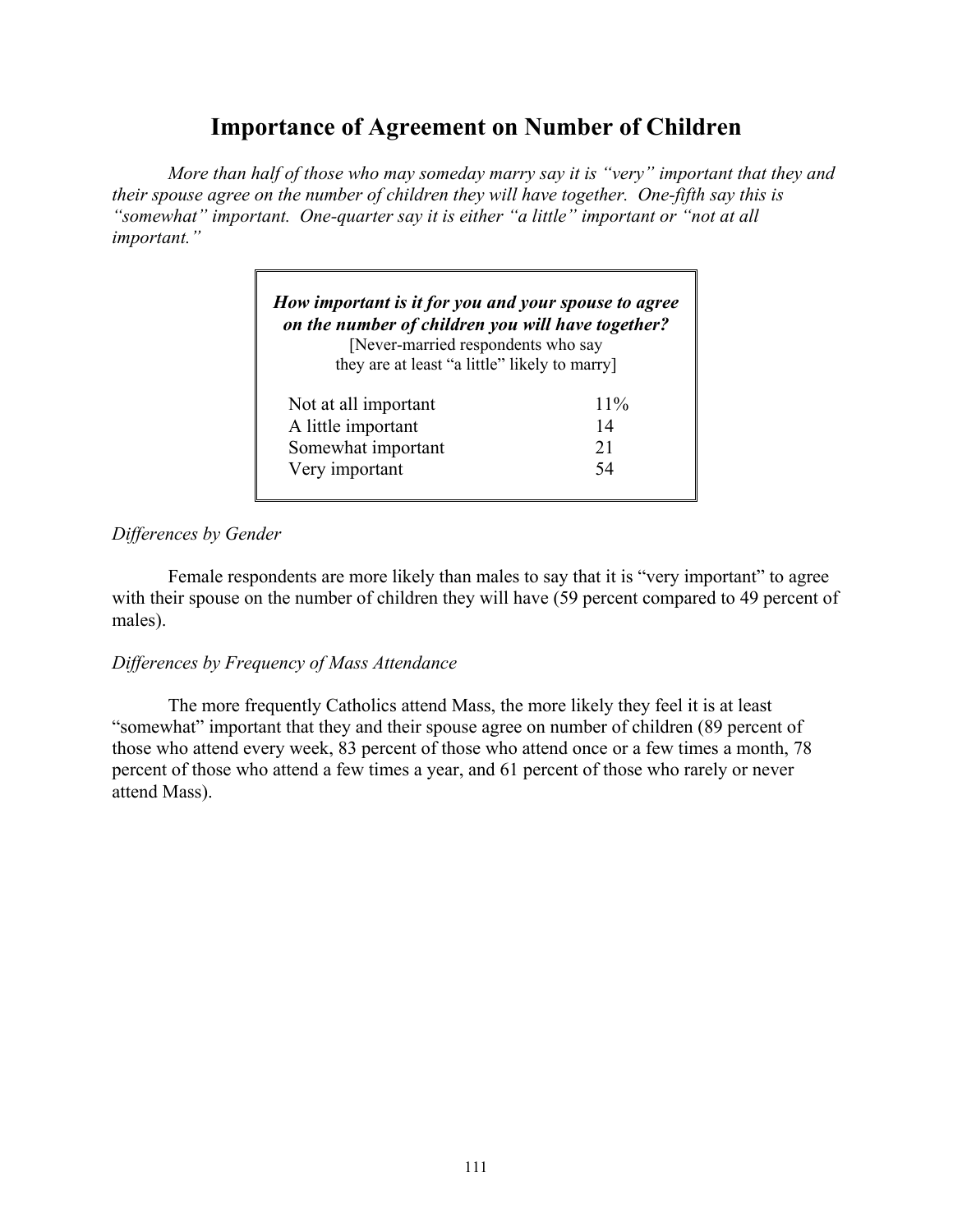## **Part V: Perceptions of the Distinctiveness of Marriage in the Catholic Church**

Near the end of the survey, all respondents were invited to respond to the following question regarding marriage in the Catholic Church:

## **In your opinion, how is marriage in the Catholic Church distinctive or different from the concepts of marriage in civil law, secular society, or other faith traditions?**

A total of 798 respondents to the survey (79 percent of respondents) provided a response to this question. Of these 798 respondents, more than 100 (approximately 14 percent) indicate that they do not know or are unsure how marriage in the Catholic Church is distinctive or different from other concepts of marriage. Among those who provided a response other than uncertainty, the following are the most common themes:

- The sacramental nature of marriage in the Catholic Church
- The presence of God at the wedding and in the marriage
- A stronger, long-lasting commitment between spouses
- Limitations on divorce and remarriage
- More rules and regulations
- There are no distinguishing characteristics

Most respondents compare marriage in the Catholic Church to other concepts of marriage generally, rather than discussing specific differences from particular faith traditions or legal mandates. Each of the primary themes will be explored in turn, accompanied by representative comments from respondents. A brief summary of less prevalent themes follows.

## *The sacramental nature of marriage in the Catholic Church*

In explaining the differences they perceive between marriage in the Catholic Church with other concepts of marriage, respondents commonly allude to the notion of marriage as a holy sacrament. This distinguishes Catholic marriage from marriage in civil law and other religious traditions. Several respondents mention this sacramental nature in their response to the openended question:

*According to the Church, those that enter into marriage are receiving the sacrament of marriage.* 

*Binding together by God by a Sacrament; not just a piece of paper.* 

*Catholic marriage is a Sacrament – I think that this raises marriage to a higher plane than others.* 

*It is a sacrament.* 

*It's a Sacrament and holy event and you swear to fulfill your marital obligations.*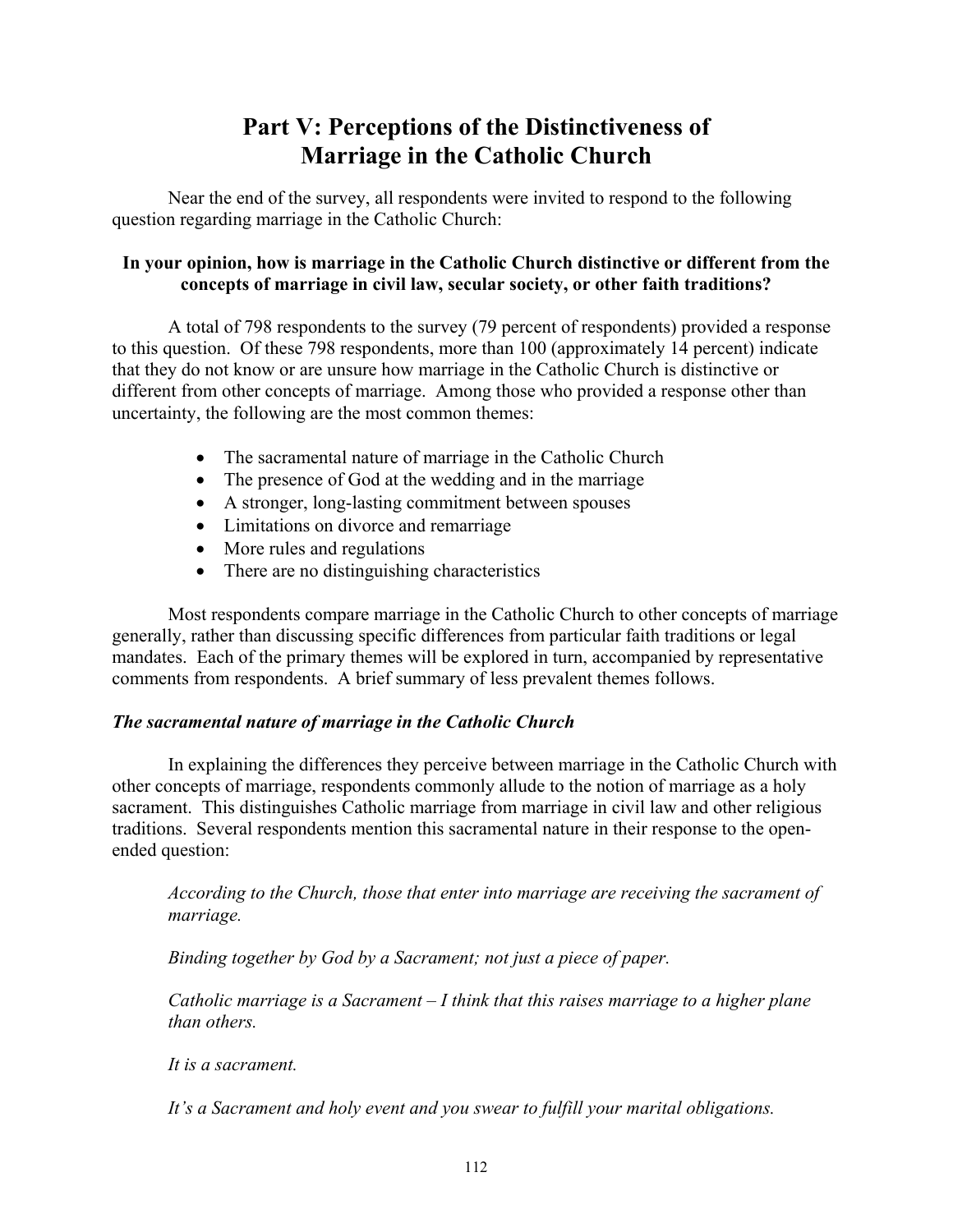*Marriage in the Church is a sacrament – therefore you will uphold traditions and promote the faith.* 

*Marriage is a Sacrament between you, your spouse, and God.* 

Expanding on this idea, some respondents mention the added blessings and expectations that come out of the sacrament of marriage:

*Sacrament brings with it additional blessings and supports based on our faith.* 

*Marriage is a sacrament that was instituted by Jesus. A valid and sacramental marriage is eternal.* 

*As a Sacrament, it presents a distinct and special value to the life of two who become "one."* 

*Sacrament – sacred and serious; permanent commitment; reflects God's love to world; aspect of service.* 

*Civil law unions are valid but absent of the Sacrament and blessing from God in the Catholic ceremony.* 

### *The presence of God at the wedding and in the marriage*

 Another very common theme among responses to this open-ended question relates to the presence of God at Catholic weddings and in Catholic marriages. God's presence is noted in a variety of ways, including God's blessings on the union, God's participation in the ceremony, God's partnership in the relationship, and a marital relationship reflecting God's love.

The following responses are among many that mention various ways that God is distinctively present in Catholic marriages:

*The Catholic Church bases marriage in love between spouses and the presence of God between them.* 

*God helps to guide us in our Catholic marriage.* 

*God is a part of our partnership. Don't know about other faith traditions.* 

*God is a partner in the marriage.* 

*God is central to the relationship. We are to put our spouse ahead of ourselves.* 

*God is more involved.*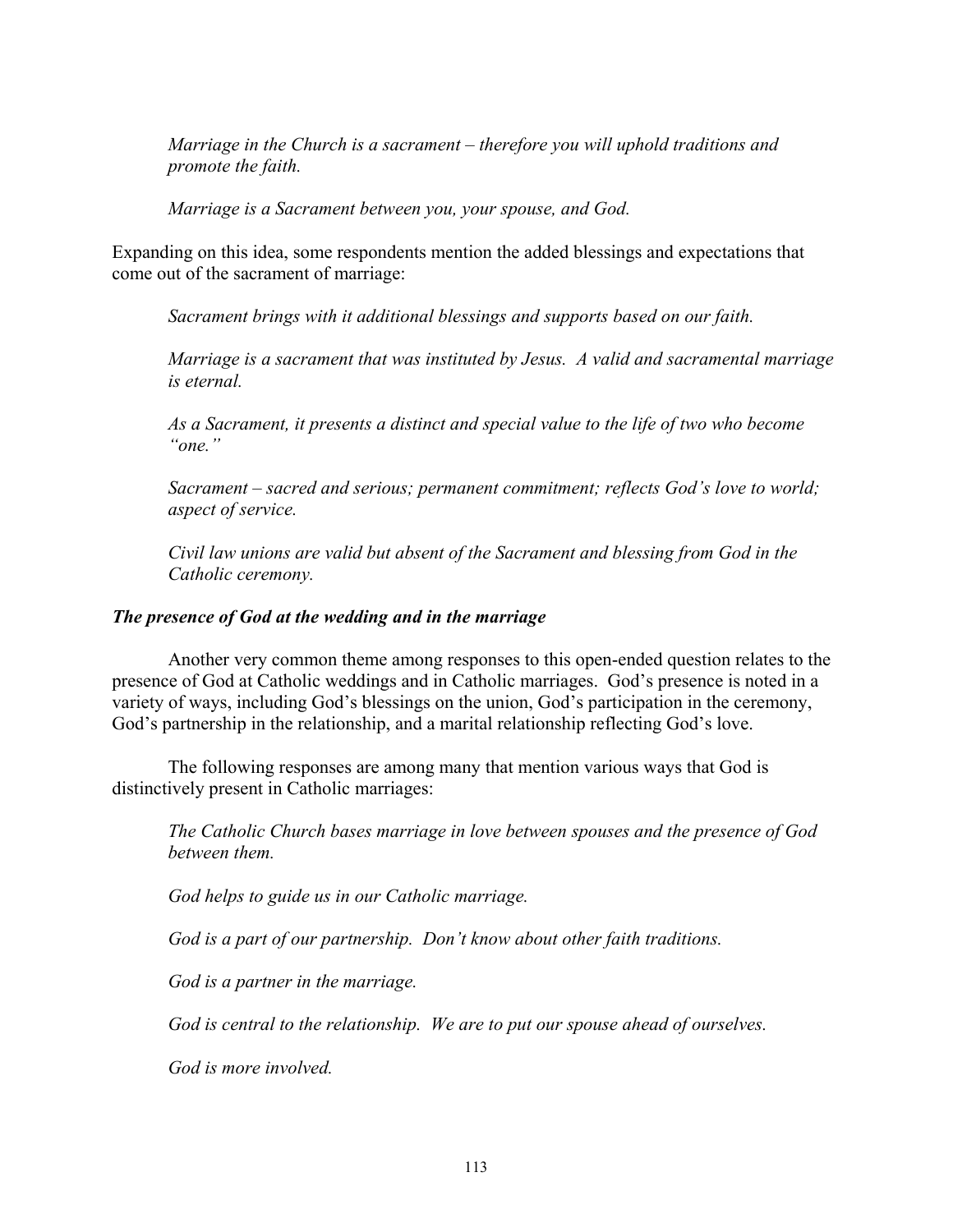*God is the center of the marriage – that love is a choice made daily and not a romantic interlude.* 

*Marriage is a partnership between God and one man and one woman.* 

*The meeting of two people in marriage is done in the image of God.* 

*There is a belief that God sanctions the marriage.* 

*Your faith you carry inside. You are saying your vows in front of God.* 

*I believe that marriage in the Catholic Church is a petition for God's blessing on the marriage.* 

*Marriage in the Catholic Church is holy and blessed by God. In my opinion [this] made my marriage stronger.* 

*We have the Father, Son, and Holy Ghost in attendance at every Marriage Ceremony!* 

*To me it's a very holy and special marriage, it's like it says a circle.* 

*You are married under the eyes of the Lord. It is a sacred vow.* 

Several respondents also acknowledge the added meaning and spirituality that being married in the Church carries with it:

*Feels more official, real and sacred.* 

*It is similar to marrying in other churches – it seems to mean more than a civil ceremony.* 

*It's more meaningful and spiritual.* 

*Marriage in the Church has more meaning. It is beyond just two people.* 

*With the Catholic Church, marriage means more.* 

*Civil law doesn't account for the spiritual aspect of the relationship.* 

#### *A stronger, long-lasting commitment between spouses*

 Another very common response among those completing the survey is that marriage in the Catholic Church entails a stronger commitment, one that is intended to last forever. Respondents describe a Catholic marital commitment as one that is more sincere and authentic than other marital commitments. The commitment between spouses also involves a commitment to God, to the teachings of the Catholic Church, and to the very concept of marriage. These comments reflect this perception of a Catholic marriage: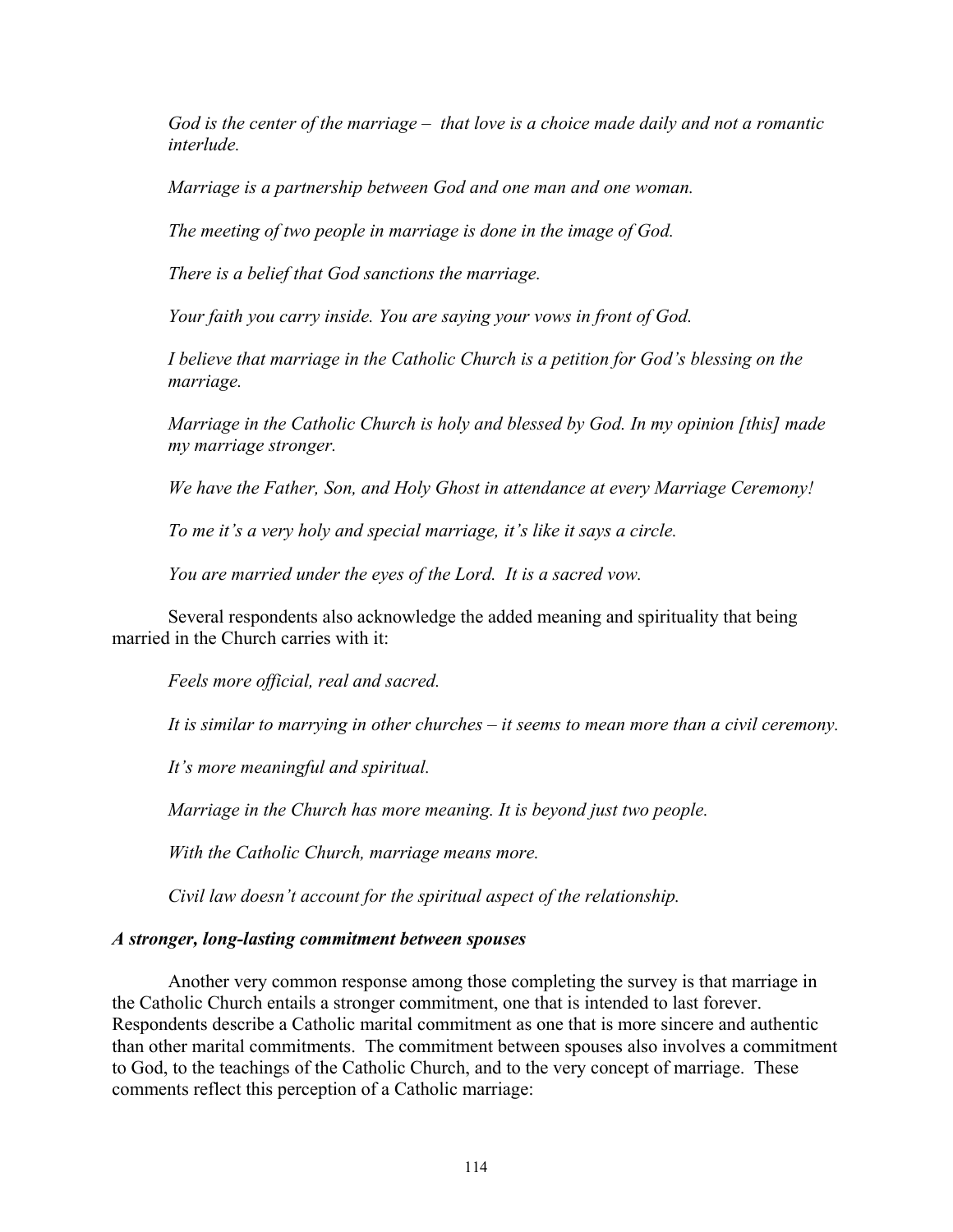*A true commitment.* 

*Catholic marriages teach strong commitment, people work harder to make a successful marriage.* 

*I think we take our vows more seriously being married in the Church.* 

*It is a more important commitment.* 

*It is a 'til-you-die commitment.* 

*It requires a commitment not only to each other, but to God and His teachings.* 

*It shows a deeper commitment than if you were to get a civil marriage only.* 

*Marriage in the Church requires more commitment to the concept of marriage.* 

*More of a commitment.* 

*There is a greater dedication to the lifelong commitment.* 

*Catholic couples commit to a covenant when they get married.* 

*It binds the couple in a stronger and common cause in life together.* 

*There is more of a bond between the husband and the wife.* 

*Marriage in the Catholic Church is much more of a commitment and truly meant to be for a lifetime.* 

As many respondents state, the commitment expressed in Catholic marriage is distinguished by its enduring quality. Numerous respondents indicate that marriages in the Catholic Church are meant to last forever:

*In the Catholic Church, once you're married, you're married. "What God has joined together..."* 

*Blessed by God to last forever.* 

*It's forever.* 

*The Church says it's forever; the others don't.* 

*Vows are made before God to last until death-do-you-part.*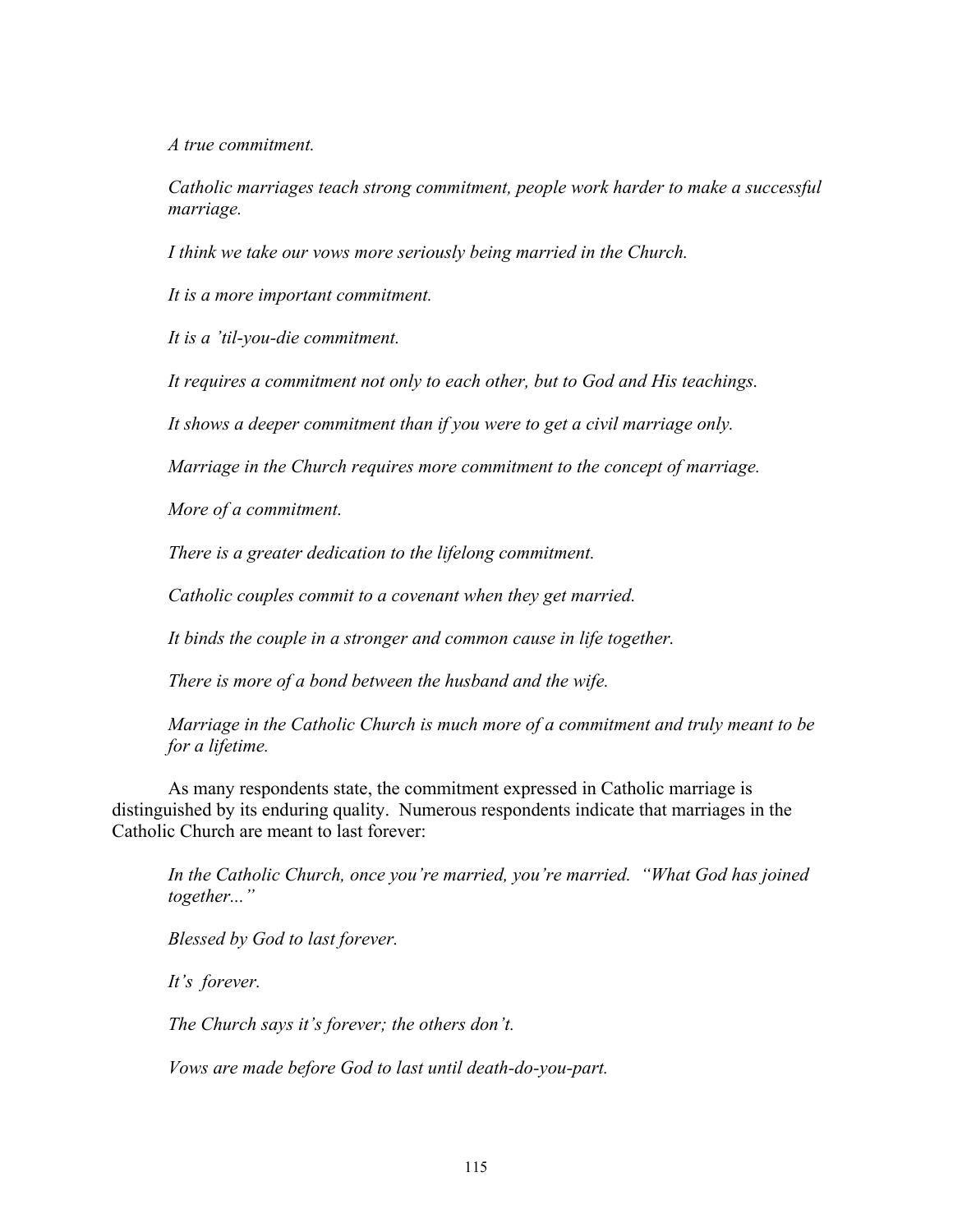*Catholic Church marriage is for the rest of your life.* 

*The Catholic Church thinks you should stay together no matter what happens—that is not always possible.* 

*Its permanence is stressed more.* 

*Eighteen years before I left my first marriage, because the Church said marriage is forever.* 

*The Church wants the marriage to be for a lifetime, many civil marriages do not.* 

*The forever and lifelong commitment.* 

*When you are married in the Catholic Church, it should be for better or worse.* 

*A commitment for life.* 

#### *Limitations on divorce and remarriage*

 Almost one in ten respondents provide an answer that relates to Catholic perspectives on divorce or remarriage. Several respondents suggest that the Catholic Church takes these issues more seriously than other concepts of marriage do. Divorce is characterized as not approved, not permitted, more difficult to obtain, or not recognized by the Church. The following comments are among those emphasizing these themes:

*Catholics don't believe in divorce.* 

*Disapproves of divorce and stresses so more than anyone else. Harder in keeping families together.* 

*Divorce is NOT an easy way out!* 

*Divorce or annulment is taken very seriously.* 

*I don't know if there is a difference except that the Catholic Church does not believe in divorce.* 

*In the Catholic Church it is much more difficult to get a divorce.* 

*No divorce unless extreme circumstances.* 

*Seems like it is much more binding than other concepts - divorce is not acceptable.* 

*The Catholic Church frowns on divorce.*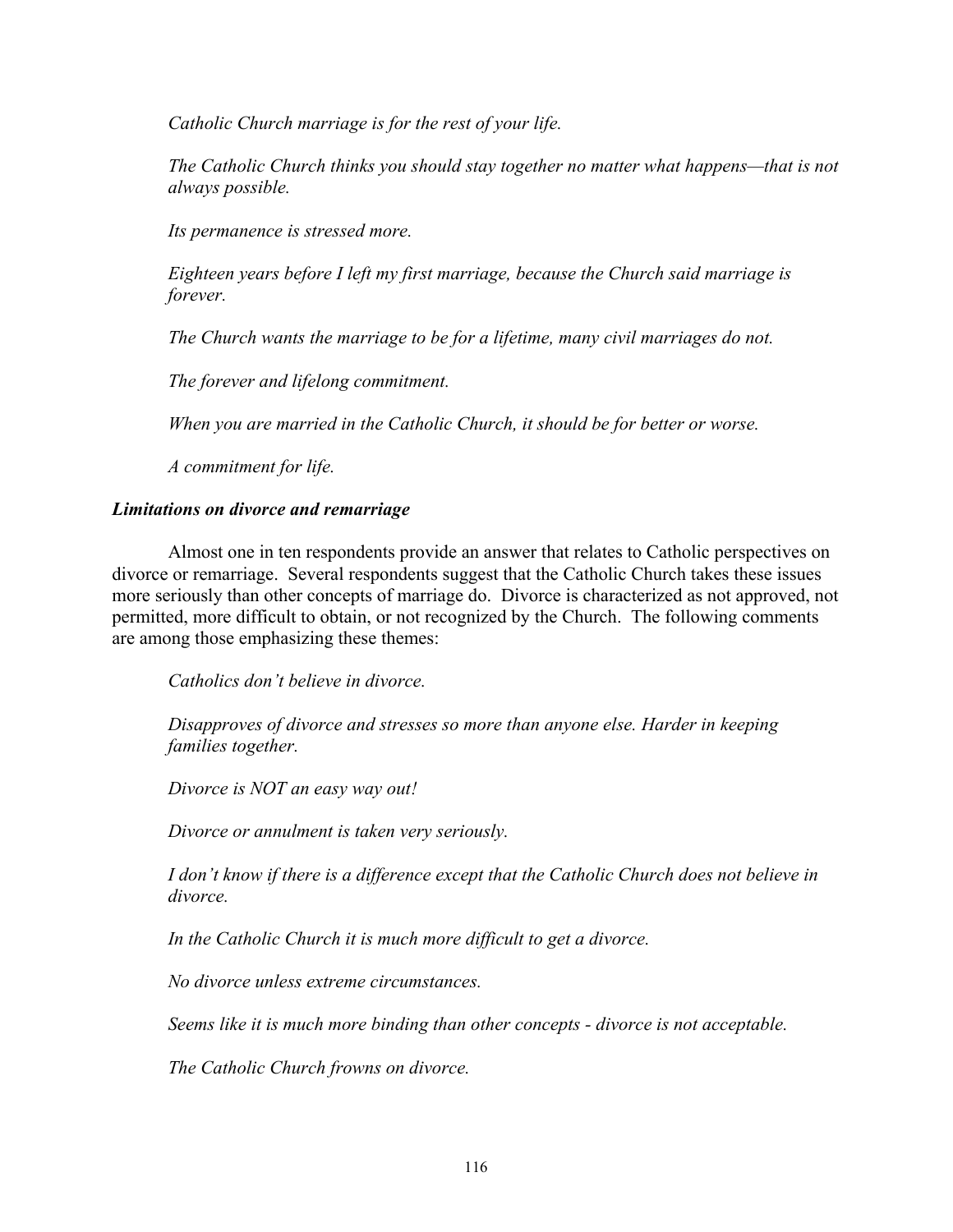*Unless they changed their laws and I am not aware, the Catholic Church does not allow divorce.* 

*Divorce is a rarity.* 

*It is distinctive because the way the Church runs the problem with divorce.* 

Regulations on remarriage are also mentioned as a point of distinction in Catholic teaching on marriage, as these respondents suggest:

*The fact that the Church doesn't recognize a second marriage.* 

*The Catholic [Church] only recognizes the first marriage of a couple who is married in the Church.* 

*In the Catholic Church, you can only be married once.* 

*In their eyes you are only allowed to marry once. Others, you can get married every year if you want.* 

*I've been divorced for 30 years, the Church said no.* 

*When you take the vows in the Catholic Church and you divorced, you cannot re-marry in the Church.* 

*You need an annulment of the first marriage for the Church to recognize the second marriage.* 

#### *More rules and regulations*

 Another theme that appears in responses is that the Catholic Church introduces more rules and regulations than those present among other faith traditions, civil law, or secular concepts. Some perceive the Church as being overly strict. While divorce is mentioned frequently, other regulations mentioned include the Church's stipulations regarding birth control, gay marriage, marriage preparation, and marital permanence. Although some respondents convey negative feelings toward these rules, others express appreciation for them. The comments below reflect this perception of marriage in the Catholic Church:

*Catholic expectations for marriage are too strict and not relevant to today's society.* 

*The Catholic Church takes marriage more seriously and the requirements for marrying are more stringent.* 

*I think they're more strict and try to get you to work out any differences.* 

*It is more strict.*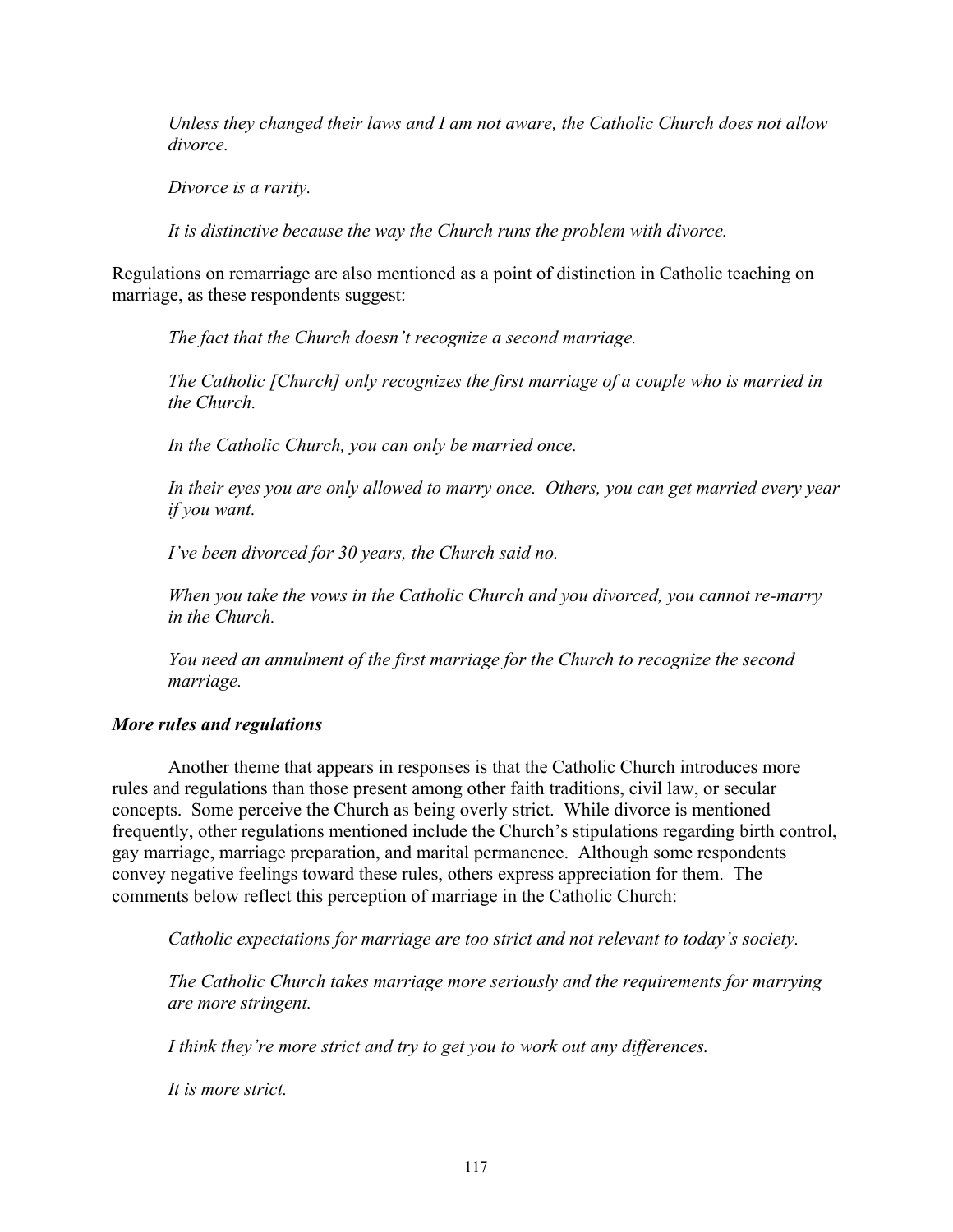*You have definite laws to abide by in a Catholic marriage. So this makes it good.* 

*It's very different, by the civil law there seemed to be more freedom.* 

*Marriage in the Catholic Church is much more strict and not very open. It is very outdated.* 

*Much more strict with regard to fidelity and permanence.* 

*Seems like Catholicism puts a lot of rules and restrictions on marriage.* 

*The Catholic Church has too many rules.* 

*The Catholic Church makes you jump through too many hoops in order to get married in their Church.* 

*They've stood their ground on marriage, but I don't agree with some of their rules.* 

*Catholic marriage rules are very conservative compared to most societal and civil concepts.* 

*The Catholic Church sets rules for marriage that aren't necessary for a happy, committed marriage.* 

*The Catholic Church clearly defines requirements of marriage.* 

*It is defined by more rules and requirements than other marital institutions.* 

*I feel that marriage within the Catholic Church places too much responsibility on people.* 

#### *There are no distinguishing characteristics*

 Although the majority of respondents who provided a comment mentioned something that distinguishes the concept of marriage in the Catholic Church from other concepts of marriage, others (around 15 percent of those responding) said that there is really no difference among these concepts of marriage. Many said that the concepts were all about the same, or that there is nothing that distinctive about the Catholic Church. A sample of these comments is included here:

*About the same.* 

*I don't see the different distinctive concepts in the churches, because the people do the same thing.* 

*No real difference. It's people who are shallow or strong that matter.*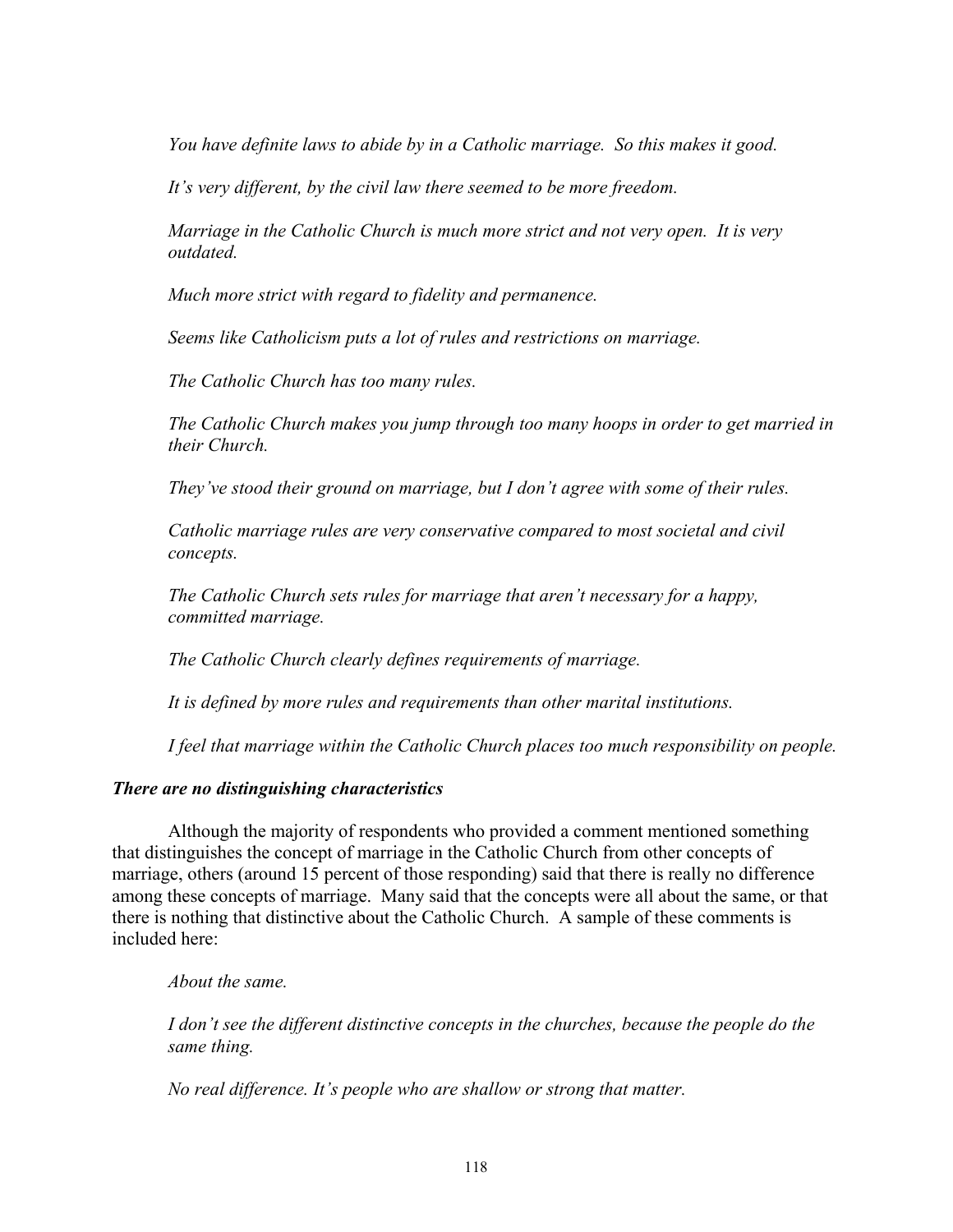*Not at all different.* 

*I thought it was different, but eventually it is just a contract that can be voided.* 

*In this day, it is basically the same. Married couples do not take marriage seriously.* 

*It all boils down to being the same thing.* 

*No longer distinctive. All the same since divorce is granted for whatever reason.* 

*There is none.* 

### *Less common themes among other responses*

 Given the large number of responses, only the most common themes have been explored in this analysis. Other, less prevalent themes among responses include the following:

- *Expectations related to children* (openness to children, raising them Catholic, promoting procreation, marrying before having children)
- *Problems with marriage in civil law* (too easy to divorce, not recognized by God, lacking in meaning)
- *Belonging to a Church community* (counseling and preparation for marriage, meetings with a priest, becoming part of a community, having a larger system of support)
- *Wedding ceremonies* (Biblical readings in Catholic ceremonies, requirements to wed in the Church)
- *Outdated notions of marriage* (1950s ideals of marriage, not with the times, not open to new ideas)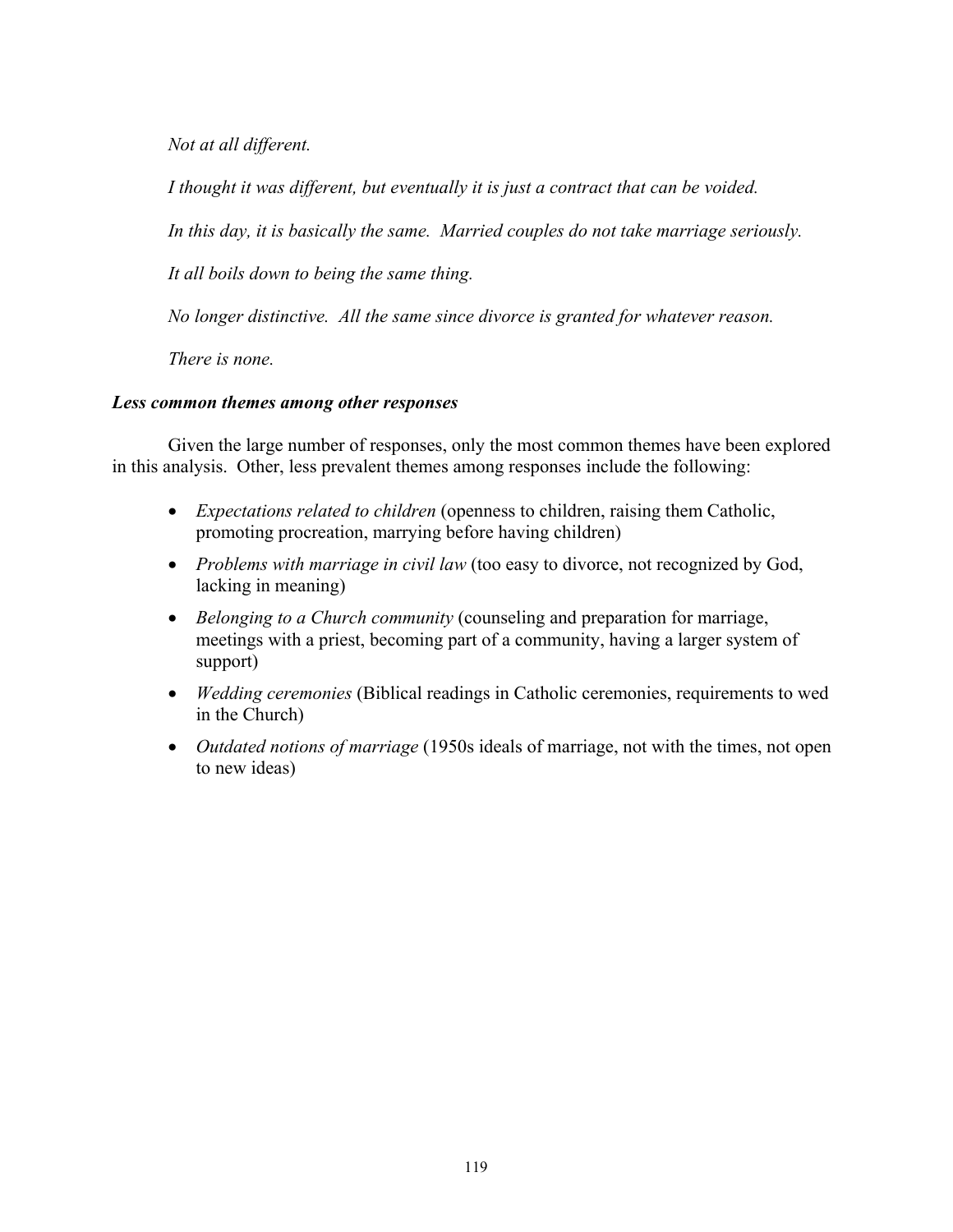# **Part VI: Summary of Sub-Group Findings**

 Throughout the report there are a number of sub-group differences in responses to questions that are related to marital status, generation, and Mass attendance. A summary of the major sub-group differences are provided in this section

| <b>Differences by Marital Status</b><br>Percentages of those who are married and divorced or separated responding                                     |                |                          |                                     |
|-------------------------------------------------------------------------------------------------------------------------------------------------------|----------------|--------------------------|-------------------------------------|
|                                                                                                                                                       | <b>Married</b> | Divorced or<br>Separated | <b>Married</b><br><b>Difference</b> |
| Mother and father divorced, never<br>married, or separated                                                                                            | 20%            | 33%                      | $-13$                               |
| Married in the Church or married<br>and had a marriage outside the<br>Church convalidated                                                             | 70             | 49                       | $+21$                               |
| Say their view of marriage has been<br>"very" informed by their Catholic<br>faith                                                                     | 33             | 18                       | $+15$                               |
| "Disagree strongly" that marriage is an<br>outdated institution                                                                                       | 58             | 41                       | $+17$                               |
| Percentages discussing the following issues<br>"somewhat" or "very much" before marriage:                                                             |                |                          |                                     |
| Finances                                                                                                                                              | 56             | 34                       | $+22$                               |
| Trust and commitment                                                                                                                                  | 80             | 61                       | $+19$                               |
| Openness to having children                                                                                                                           | 71             | 56                       | $+15$                               |
| Percentages saying the following are "very"<br>consistent with my views":                                                                             |                |                          |                                     |
| Marriage is a lifelong commitment<br>Marriage contributes to the common                                                                               | 72             | 44                       | $+28$                               |
| good of society                                                                                                                                       | 52             | 31                       | $+21$                               |
| Marriage is a calling from God                                                                                                                        | 35             | 19                       | $+15$                               |
| Percentage saying the following "very"<br>closely reflects their understanding of<br>the sacrament of marriage:<br>"The sacrament of marriage extends |                |                          |                                     |
| beyond the wedding day."                                                                                                                              | 67             | 49                       | $+18$                               |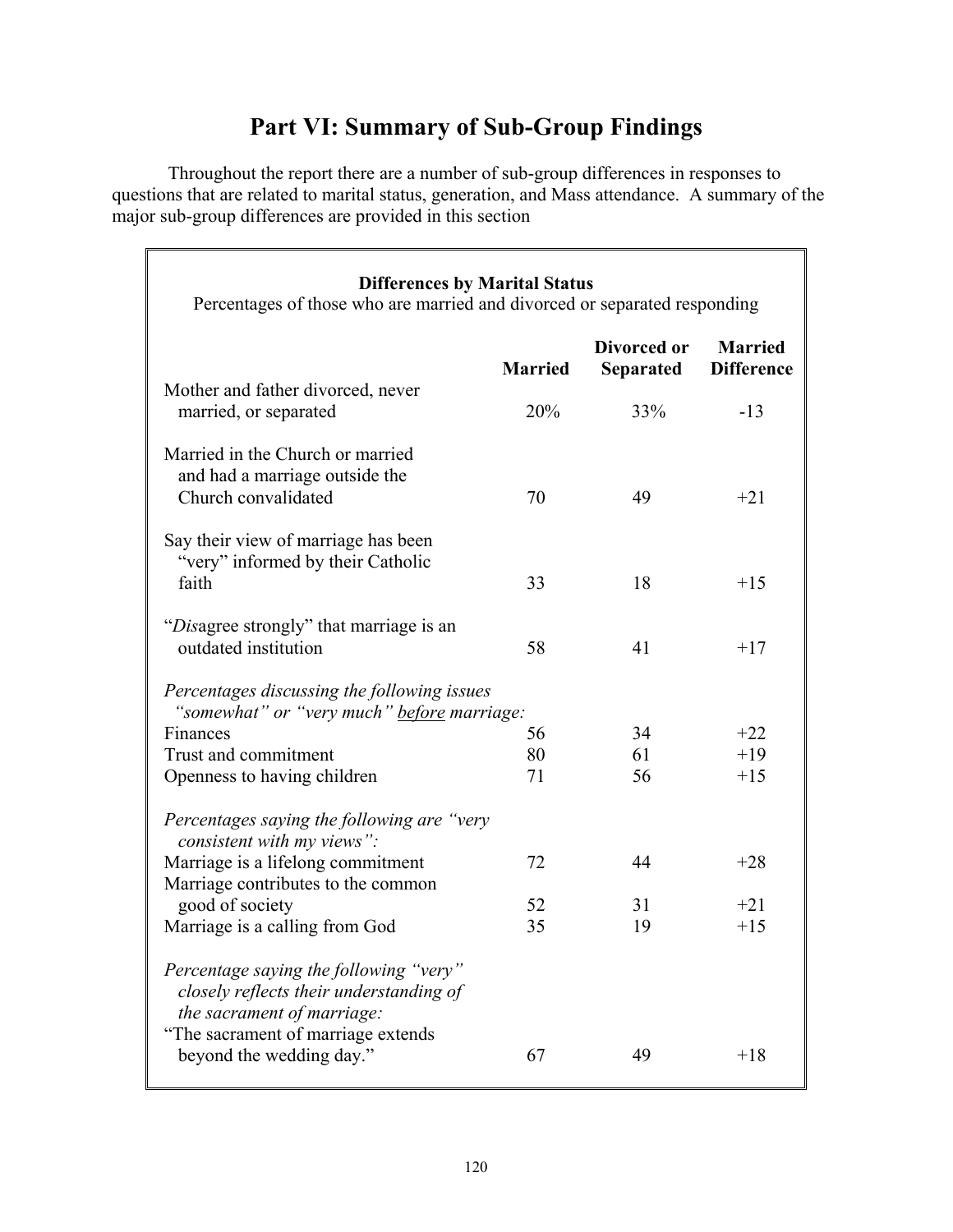Married Catholics are less likely than divorced or separated Catholics to have had parents that were not married. Married Catholics are also more likely to have been married in the Church or had their marriage convalidated. They are more likely to say their view of marriage is informed by their Catholic faith and more likely to *dis*agree "strongly" that "marriage is an outdated institution." Married respondents are more likely than those divorced or separated to say they discussed finances, trust and commitment, and openness to having children before marriage.

Married Catholics are more likely than those who are divorced or separated to say their views of marriage are consistent with the notions that marriage is a lifelong commitment, that marriage contributes to the common good of society, that marriage is a calling from God, and that the sacrament of marriage extends beyond the wedding day.

 Divorced or separated Catholics are more likely than those who are married to believe divorce is acceptable "in all cases" and to agree that "divorce is usually the best solution when a couple can't seem to work out their marriage problems." Divorced and separated respondents are also more likely to be accepting of divorce for a variety of specific reasons including disagreement about religion, financial troubles, disagreement about sexual issues, disagreement about having children, addictive behaviors, and falling out of love.

| <b>Cont., Differences by Marital Status</b><br>Percentages of those who are married and divorced or separated responding                          |                |                          |                                     |
|---------------------------------------------------------------------------------------------------------------------------------------------------|----------------|--------------------------|-------------------------------------|
|                                                                                                                                                   | <b>Married</b> | Divorced or<br>Separated | <b>Married</b><br><b>Difference</b> |
| Believe divorce is acceptable<br>"in all cases"                                                                                                   | $11\%$         | 27%                      | $-16$                               |
| Agree "somewhat" or "strongly" that<br>"divorce is usually the best solution"<br>when a couple can't seem to work out<br>their marriage problems" | 27             | 42                       | $-15$                               |
| Percentages saying divorces is acceptable<br><i>in the following circumstances:</i>                                                               |                |                          |                                     |
| Disagreement about religion                                                                                                                       | 23             | 47                       | $-24$                               |
| Financial troubles                                                                                                                                | 16             | 38                       | $-22$                               |
| Disagreement about sexual issues                                                                                                                  | 32             | 53                       | $-21$                               |
| Disagreement about having children                                                                                                                | 38             | 56                       | $-18$                               |
| Addictive behavior(s)                                                                                                                             | 67             | 83                       | $-16$                               |
| Falling out of love                                                                                                                               | 53             | 68                       | $-15$                               |

 As one might expect given life-cycle differences, few of the youngest Catholics, those of the Millennial Generation (born after 1981), are currently married (7 percent). About six in ten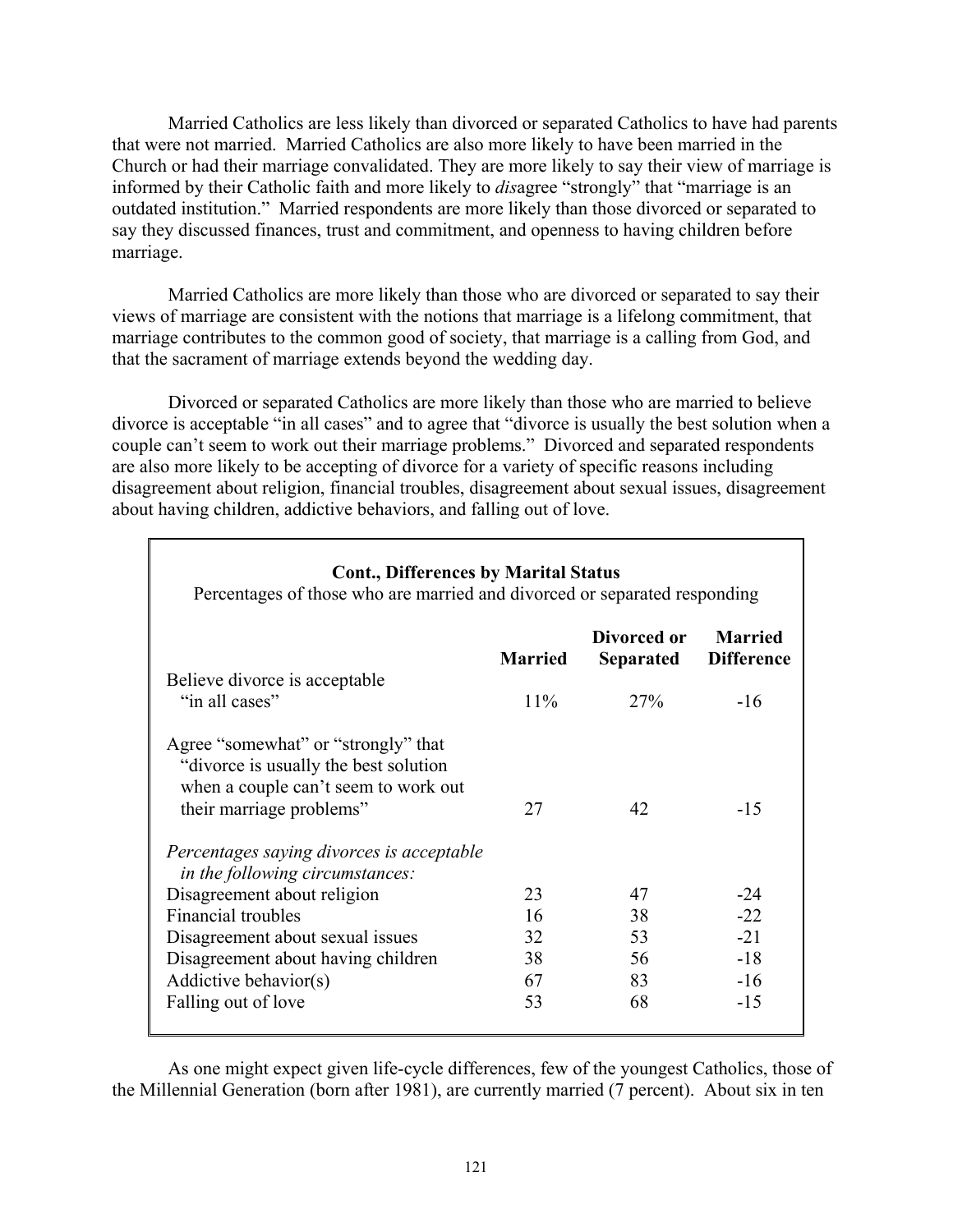Pre-Vatican II Generation Catholics (born before 1943) and Post-Vatican II Generation Catholics (born 1961 to 1981) are currently married. Those of the Vatican II Generation (born 1943 to 1960) are less likely to be currently married (54 percent).

 $\mathsf{r}$ 

| Percentage of those respondents from each generation responding                                                                                    | <b>Differences by Catholic Generations</b> |                          |                            |                         |
|----------------------------------------------------------------------------------------------------------------------------------------------------|--------------------------------------------|--------------------------|----------------------------|-------------------------|
| Currently married                                                                                                                                  | Pre-<br>Vatican II<br>63%                  | <b>Vatican II</b><br>54% | Post-<br>Vatican II<br>59% | <b>Millennial</b><br>7% |
| Married in the Church or married<br>and had a marriage outside the<br>Church convalidated                                                          | 62                                         | 40                       | 41                         | $\overline{2}$          |
| "Very familiar" with Catholic<br>teaching on marriage                                                                                              | 40                                         | 30                       | 35                         | 31                      |
| Agree "somewhat" or "strongly"<br>that "when you marry, you<br>want your spouse to be your<br>soulmate, first and foremost"                        | 79                                         | 75                       | 75                         | 88                      |
| Percentages saying the following are<br>"very consistent with my views":<br>Marriage is a lifelong<br>commitment<br>Marriage is a calling from God | 73<br>43                                   | 56<br>23                 | 67<br>28                   | 82<br>37                |
| Marriage is a vocation<br>Percentages saying the following "very"<br>closely reflects their understanding of                                       | 44                                         | 20                       | 24                         | 25                      |
| the sacrament of marriage:<br>The sacrament of marriage<br>extends beyond the<br>wedding day.                                                      | 75                                         | 56                       | 61                         | 62                      |
| Children bring the husband and<br>wife closer together and<br>therefore closer to God.                                                             | 50                                         | 27                       | 33                         | 34                      |
| Percentages saying their view of marriage<br>has been "very" informed by these:<br>Your Catholic faith<br>Family experience or background          | 47<br>34                                   | 28<br>34                 | 22<br>39                   | 26<br>49                |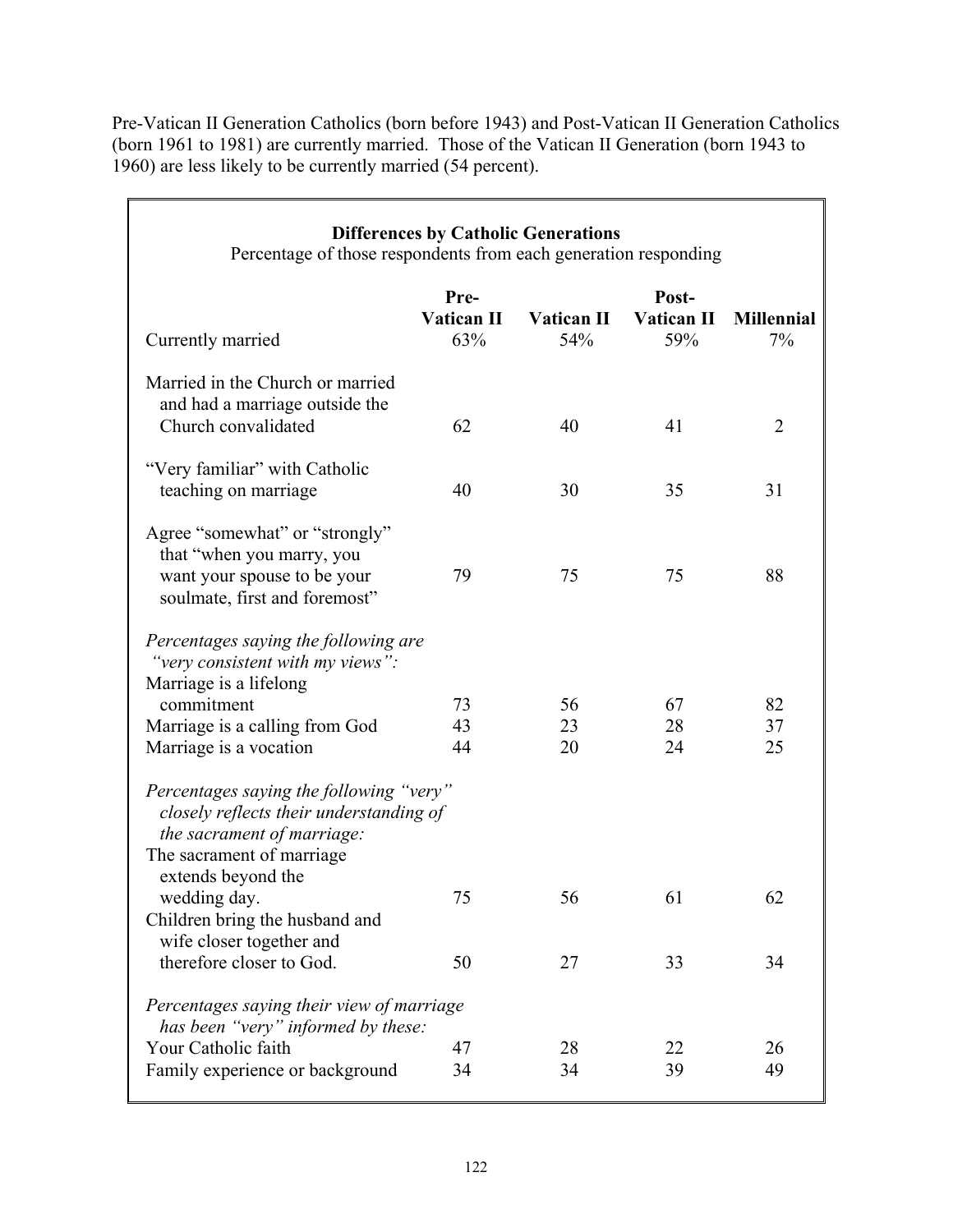More than six in ten of the oldest generation of Catholics were married in the Church or had their marriage convalidated, compared to only about four in ten of those of the Vatican II and Post-Vatican II generations.

The oldest generation of Catholics is also most likely to say they are "very familiar" with Catholic teaching on marriage. Those of the youngest generation of Catholics are most likely to ascribe to the romantic ideal that one's spouse should be their soulmate, first and foremost.

 Catholics of the Vatican II and Post-Vatican II generations are less likely than those of the Pre-Vatican II and Millennial generations to say their view of marriage is consistent with the notion that marriage is a lifelong commitment, a calling from God, or a vocation. Similarly, the oldest and youngest generations are more likely than those in the middle to say their view of marriage is consistent with the ideas that the sacrament of marriage extends beyond the wedding day and that children bring the husband and wife closer together and therefore closer to God.

 Older Catholics, those of the Pre-Vatican II and Vatican II generations, are more likely than younger Catholics to say their views of marriage are "very" informed by their Catholic faith, whereas younger Catholics are more likely than older Catholics to say their views are "very" informed by family experience or background.

| <b>Cont., Differences by Catholic Generations</b><br>Percentage of those respondents from each generation responding                     |                           |                          |                           |                            |
|------------------------------------------------------------------------------------------------------------------------------------------|---------------------------|--------------------------|---------------------------|----------------------------|
| Has <i>ever</i> divorced                                                                                                                 | Pre-<br>Vatican II<br>11% | <b>Vatican II</b><br>21% | Post-<br>Vatican II<br>7% | <b>Millennial</b><br>$1\%$ |
| Believe divorce is acceptable<br>"in all cases"                                                                                          | 9                         | 22                       | 19                        | 11                         |
| Percentages saying divorces is not<br><i>acceptable in the following circumstances:</i><br>Financial trouble<br>Falling out of love      | 86<br>57                  | 73<br>32                 | 75<br>40                  | 79<br>35                   |
| Percentage agreeing "somewhat"<br>or "strongly":<br>Couples don't take marriage<br>seriously enough when<br>divorce is easily available. | 69                        | 67                       | 71                        | 84                         |
| Living with a partner before<br>marriage decreases the risk of<br>divorce.                                                               | 17                        | 22                       | 31                        | 43                         |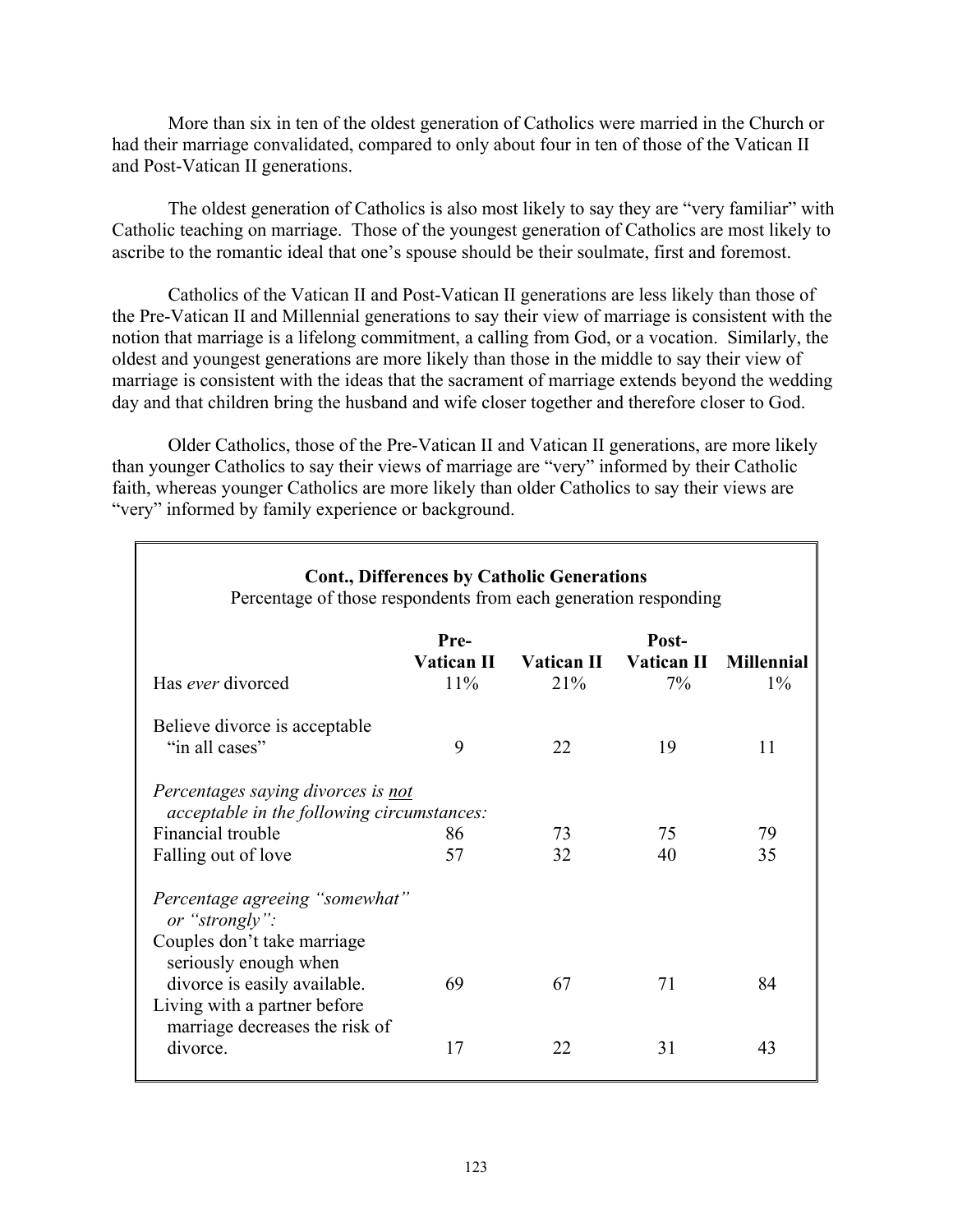Vatican II Generation Catholics are the most likely to have ever been divorced and to believe divorce is acceptable "in all cases." Pre-Vatican II Generation Catholics are least likely to believe divorce is acceptable in the case of financial troubles or falling out of love. Millennial Generation Catholics are the most likely to agree at least "somewhat" that couples do not take marriage seriously enough when divorce is easily available. However, these youngest Catholics are most likely to believe that living with a partner before marriage decreases the risk of divorce.

Mass attendance sub-group differences are prevalent throughout the results. Weekly attendees are more likely than those attending Mass less often to be currently married and to have been married in the Church and have a Catholic spouse. As one might expect, the more frequently respondents attend Mass the more likely they are to express confidence that they are "very familiar" with Church teaching on marriage.

More frequent Mass attendees are more likely than less frequent attendees to say their views of marriage are "very much" informed by their Catholic faith.

| <b>Differences by Mass Attendance</b><br>Percentage of those respondents attending Mass as such responding     |                          |                                          |                                          |                                  |
|----------------------------------------------------------------------------------------------------------------|--------------------------|------------------------------------------|------------------------------------------|----------------------------------|
| Currently married                                                                                              | Weekly or<br>more<br>65% | Once or a<br>few times a<br>month<br>55% | <b>Once or</b><br>twice a<br>year<br>50% | <b>Rarely or</b><br>never<br>46% |
| Married in the Church or married<br>and had a marriage outside the<br>Church convalidated                      | 64                       | 52                                       | 34                                       | 26                               |
| Currently married and spouse is<br>Catholic                                                                    | 58                       | 45                                       | 37                                       | 24                               |
| "Very familiar" with Catholic<br>teaching on marriage                                                          | 59                       | 41                                       | 24                                       | 22                               |
| Percentages saying their view of marriage<br>has been "very" informed by the following:<br>Your Catholic faith | 62                       | 39                                       | 21                                       | 9                                |

The more frequently respondents attend Mass the more likely they are to say their views of marriage are "very consistent" with the notion that marriage is a lifelong commitment, contributes to the common good of society, is a vocation, is a calling from God, and is shared with the extended family of the couple.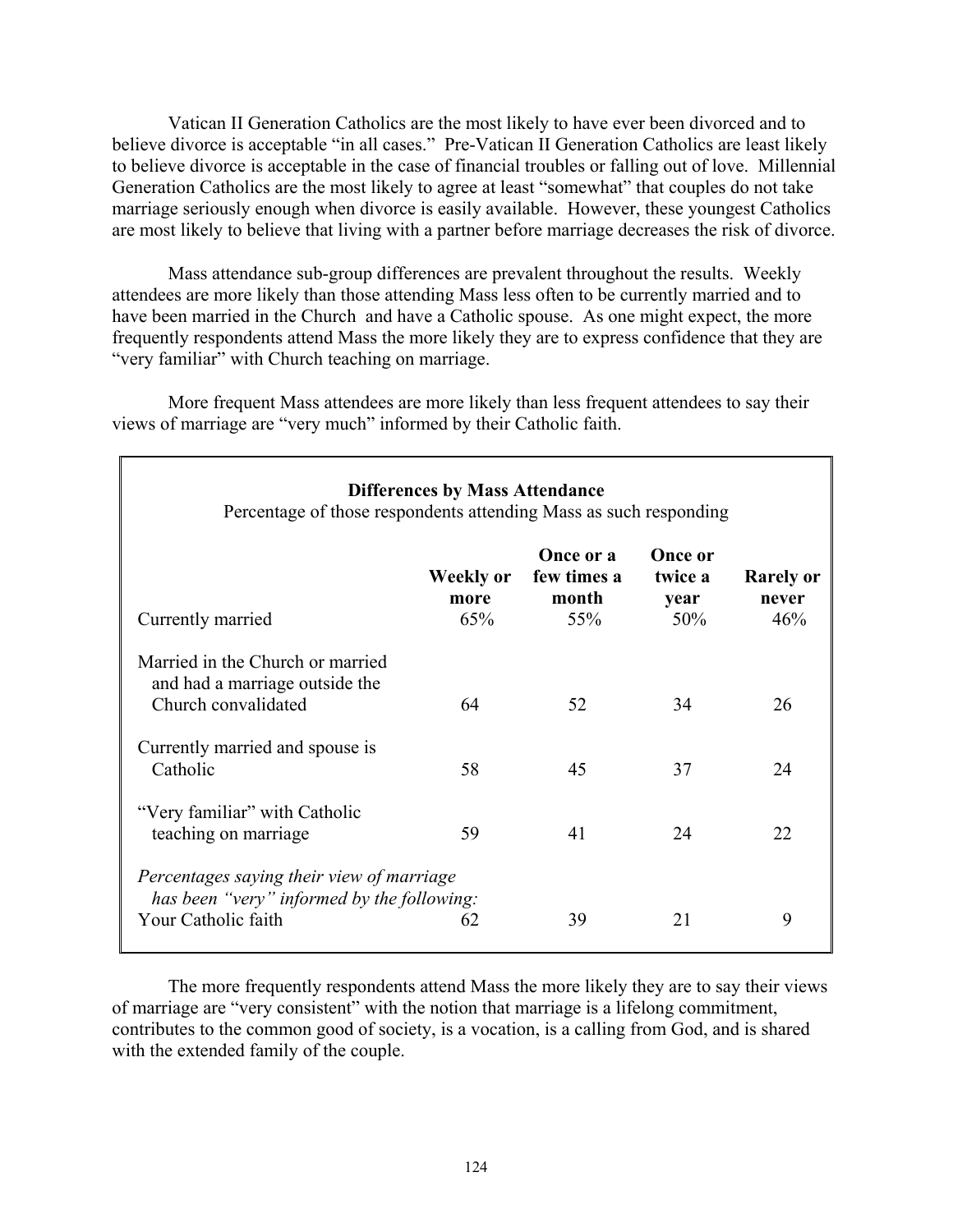## **Cont., Differences by Mass Attendance**

Percentage of those respondents attending Mass as such responding

|                                                                                                                                               | <b>Weekly or</b><br>more | Once or a<br>few times a<br>month | Once or<br>twice a<br>year | <b>Rarely or</b><br>never |
|-----------------------------------------------------------------------------------------------------------------------------------------------|--------------------------|-----------------------------------|----------------------------|---------------------------|
| Percentages saying the following are                                                                                                          |                          |                                   |                            |                           |
| "very consistent with my views":                                                                                                              |                          |                                   |                            |                           |
| Marriage is a lifelong                                                                                                                        |                          |                                   |                            |                           |
| commitment                                                                                                                                    | 85%                      | 73%                               | 65%                        | 51%                       |
| Marriage contributes to the                                                                                                                   |                          |                                   |                            |                           |
| common good of society                                                                                                                        | 72                       | 53                                | 41                         | 23                        |
| Marriage is a vocation                                                                                                                        | 59                       | 35                                | 15                         | 11                        |
| Marriage is a calling from God                                                                                                                | 58                       | 43                                | 21                         | 11                        |
| Marriage is shared with the<br>extended family members of                                                                                     |                          |                                   |                            |                           |
| the couple                                                                                                                                    | 58                       | 41                                | 31                         | 21                        |
| Percentages saying the following "very"<br>closely reflects their understanding of<br>the sacrament of marriage:<br>The sacrament of marriage |                          |                                   |                            |                           |
| extends beyond the wedding day.<br>Married love helps the couple                                                                              | 90                       | 77                                | 55                         | 40                        |
| care for others beyond their                                                                                                                  |                          |                                   |                            |                           |
| family.<br>Married love brings the husband<br>and wife closer together and                                                                    | 64                       | 55                                | 31                         | 23                        |
| therefore closer to God.                                                                                                                      | 63                       | 51                                | 23                         | 20                        |
| Children bring the husband and<br>wife closer together and                                                                                    |                          |                                   |                            |                           |
| therefore closer to God.                                                                                                                      | 61                       | 50                                | 21                         | 18                        |
| Married love reveals God.                                                                                                                     | 62                       | 42                                | 20                         | 14                        |
| Married love is imperfect yet holy.                                                                                                           | 53                       | 42                                | 20                         | 15                        |

More frequent Mass attendees are also more likely to say the following statements "very" closely reflect their understanding of the sacrament of marriage:

- The sacrament of marriage extends beyond the wedding day.
- Married love helps the couple care for others beyond their family.
- Married love brings the husband and wife closer together and therefore closer to God.
- Children bring the husband and wife closer together and therefore closer to God.
- Married love reveals God.
- Married love is imperfect yet holy.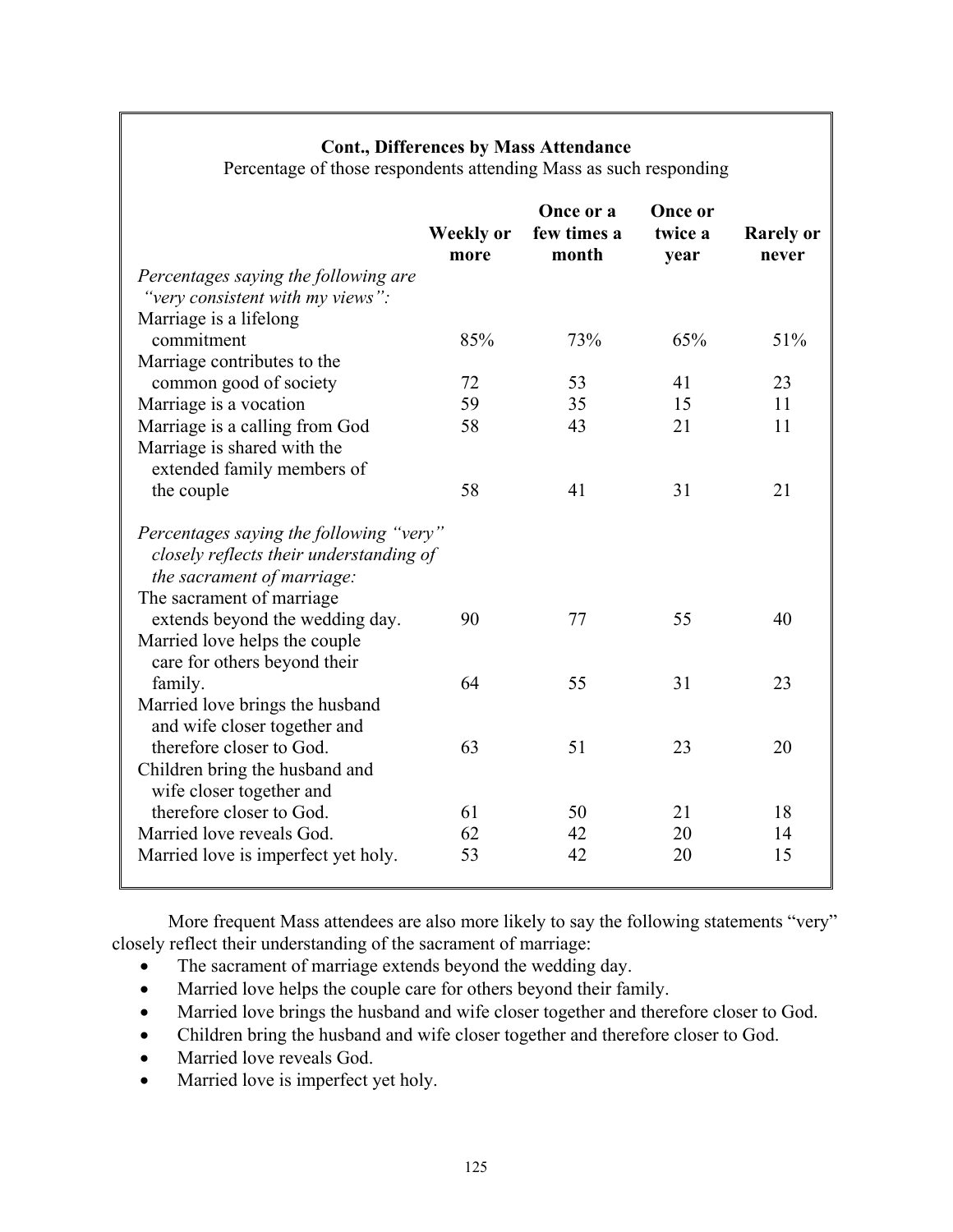Respondents who attend Mass at least once a month are more likely than less frequent attendees to agree at least "somewhat" that watching children grow up is life's greatest joy. Weekly attendees are most likely to agree at least "somewhat" that it is important for spouses to share the same religious faith. Those attending Mass once or twice a year or less often are more likely than those attending more frequently to agree at least "somewhat" that marriage is whatever two people want it to be. The least frequent attendees are most likely to agree "somewhat" or "strongly" that marriage is not necessary if a couple decides to have children and that divorce is usually the best solution when a couple can't seem to work out their marriage problems.

| Cont., Differences by Mass Attendance<br>Percentage of those respondents attending Mass as such responding |                          |                                   |                            |                           |
|------------------------------------------------------------------------------------------------------------|--------------------------|-----------------------------------|----------------------------|---------------------------|
|                                                                                                            | <b>Weekly or</b><br>more | Once or a<br>few times a<br>month | Once or<br>twice a<br>year | <b>Rarely or</b><br>never |
| Percentage agreeing "somewhat"<br>or "strongly":                                                           |                          |                                   |                            |                           |
| Watching children grow up is life's<br>greatest joy.                                                       | 86%                      | 88%                               | 73%                        | 70%                       |
| It is important for spouses to share<br>the same religious faith.<br>Marriage is whatever two people       | 56                       | 38                                | 33                         | 19                        |
| want it to be.<br>Marriage is not necessary if a                                                           | 46                       | 52                                | 60                         | 61                        |
| couple decides to have children.<br>Divorce is usually the best solution                                   | $\overline{7}$           | 16                                | 17                         | 22                        |
| when a couple can't seem to work<br>out their marriage problems.                                           | 21                       | 24                                | 29                         | 37                        |
| Believe divorce is acceptable<br>"in all cases"                                                            | $\overline{4}$           | $\overline{7}$                    | 19                         | 31                        |
| Percentages saying divorce is<br>acceptable in the following<br>circumstances:                             |                          |                                   |                            |                           |
| Infidelity                                                                                                 | 75                       | 81                                | 84                         | 93                        |
| Falling out of love                                                                                        | 39                       | 48                                | 66                         | 76                        |
| Disagreement about having                                                                                  |                          |                                   |                            |                           |
| children                                                                                                   | 32                       | 40                                | 43                         | 53                        |
| Disagreement about sexual issues                                                                           | 28                       | 34                                | 38                         | 56                        |
| Disagreement about religion                                                                                | 22                       | 28                                | 31                         | 41                        |
| <b>Financial</b> troubles                                                                                  | 16                       | 23                                | 18                         | 33                        |

#### **Cont., Differences by Mass Attendance**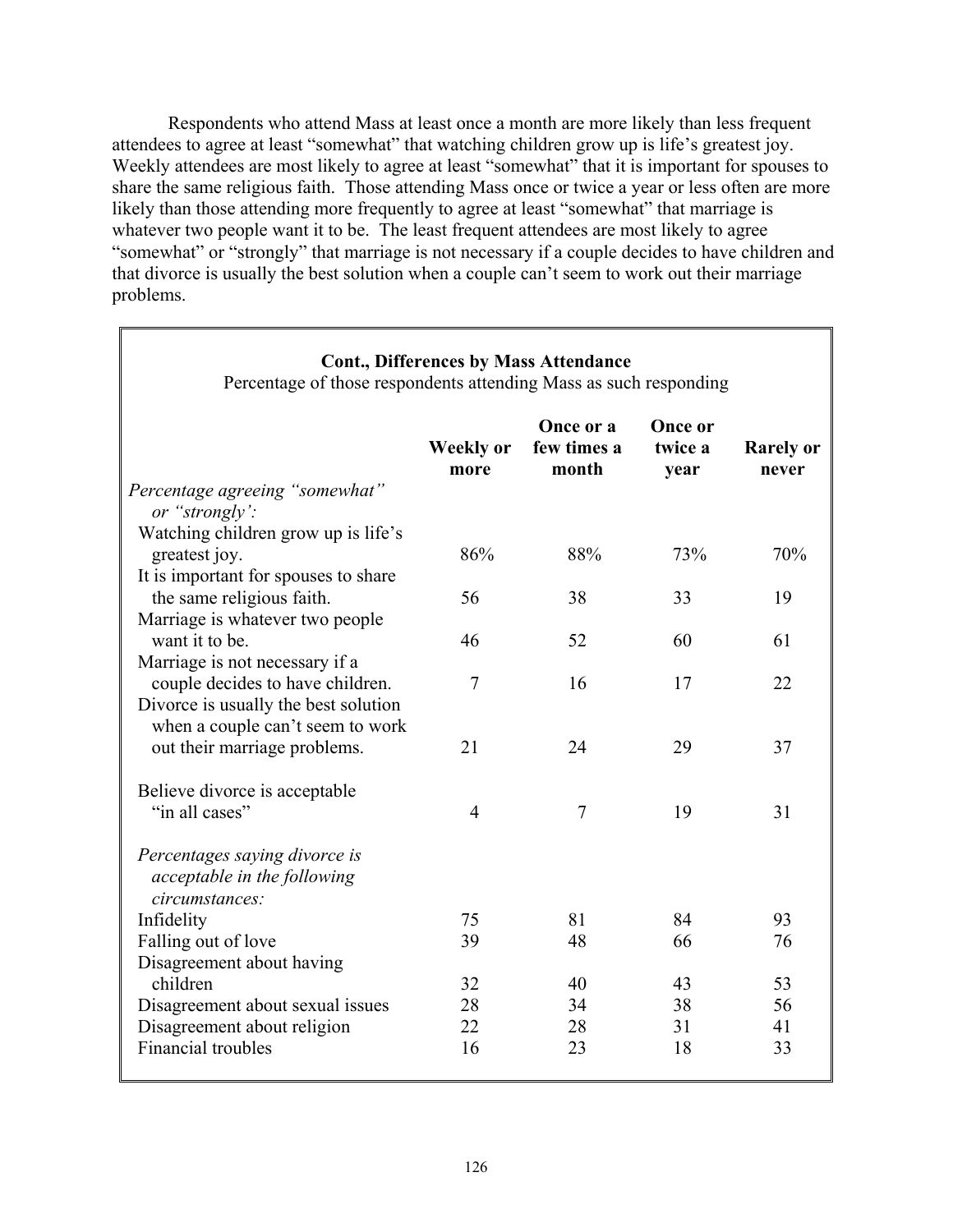Three in ten Catholics who rarely or never attend Mass believe divorce is acceptable "in all cases," compared to fewer than one in 20 of those attending Mass every week. Generally, the less frequently Catholics attend Mass the more likely they are to be more accepting of divorce for a variety of specific reasons including infidelity, falling out of love, disagreement about having children, disagreement about sexual issues, disagreement about religion, and financial troubles.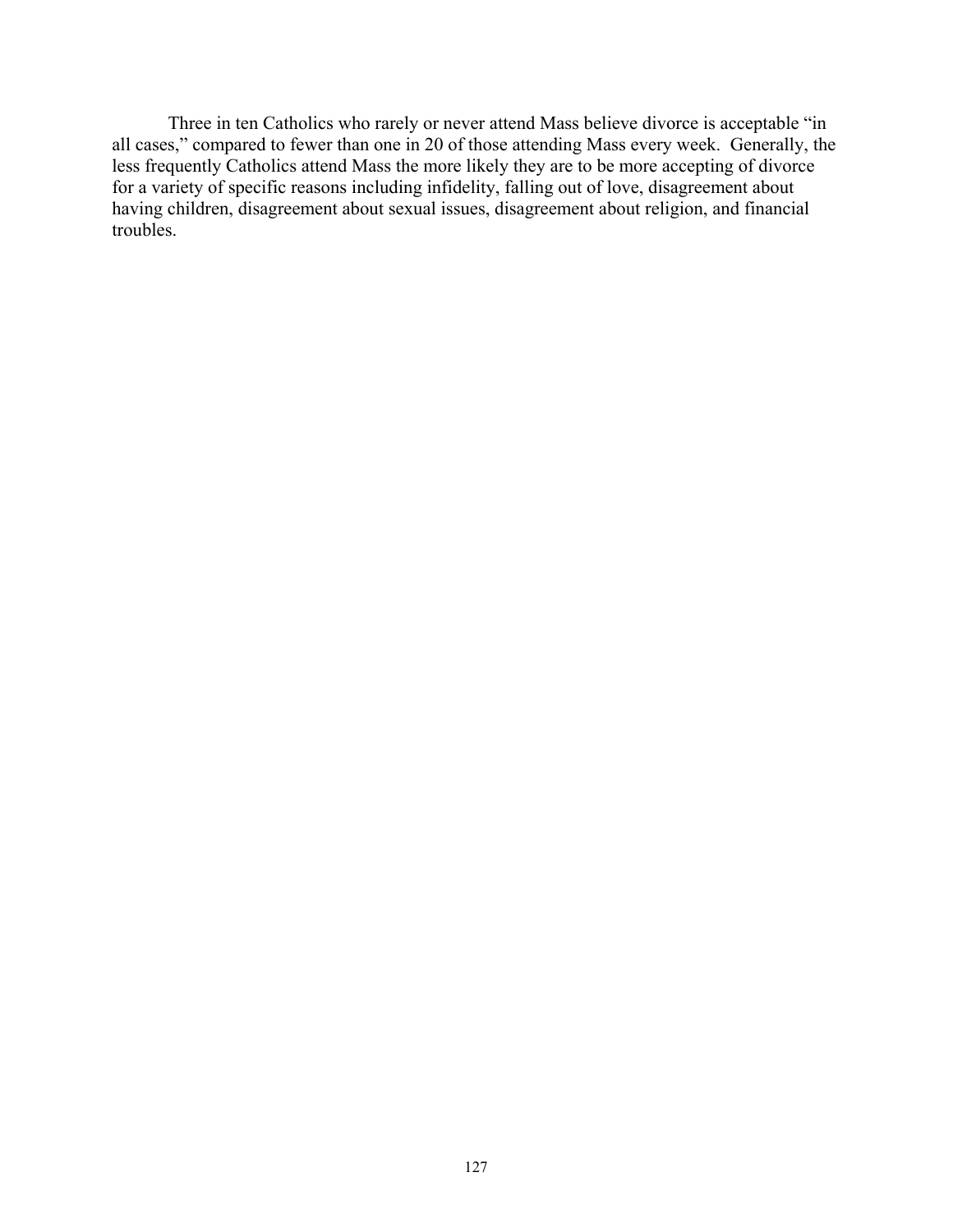**Appendix: Questionnaire with Weighted Frequencies**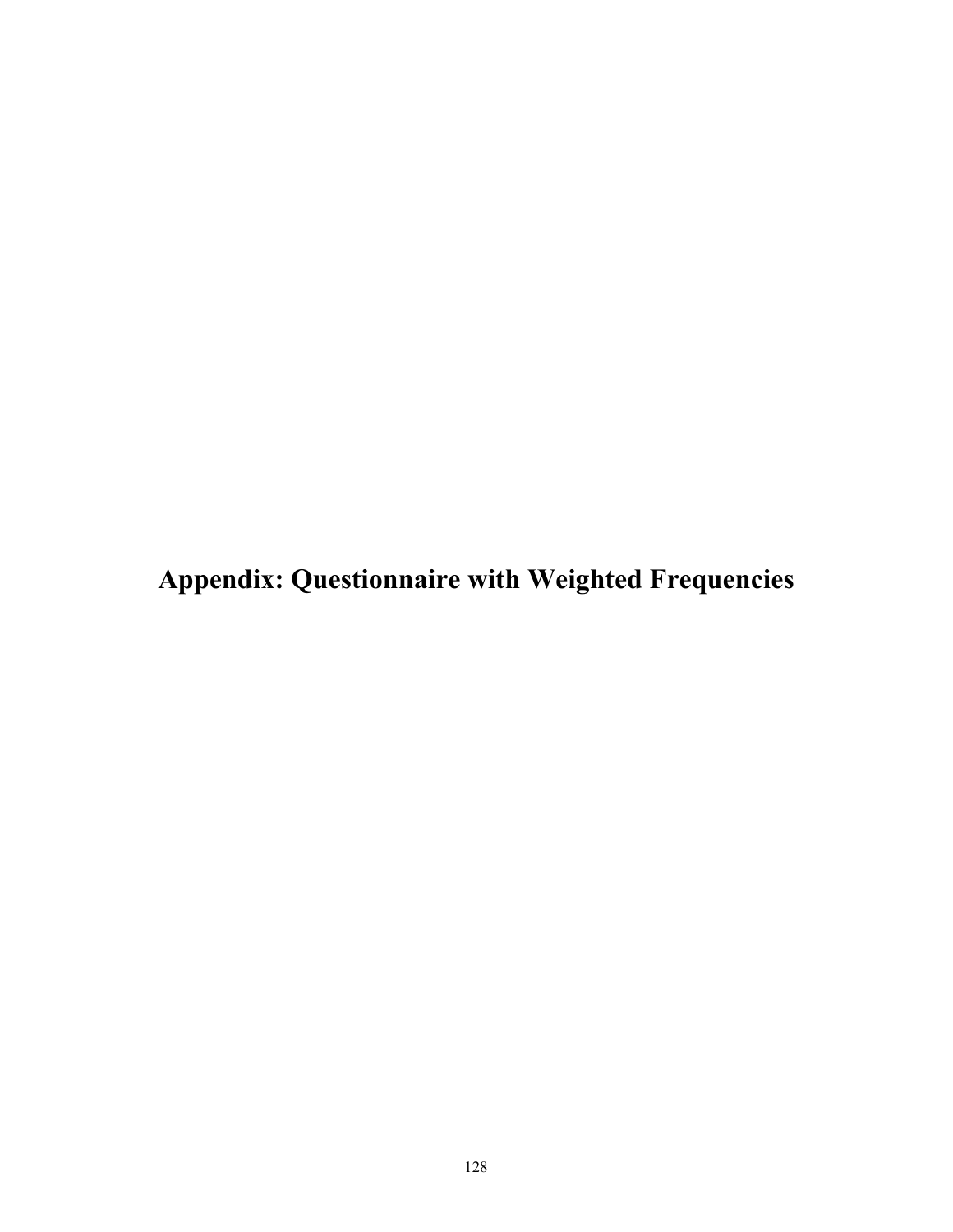# **Questionnaire with Weighted Frequencies**

When did you become Catholic? As an...

|                          | <b>Frequency</b>      | Percentage  |
|--------------------------|-----------------------|-------------|
| Infant (under age 1)     | 838                   | $83.1^{40}$ |
| Child (ages $1-12$ )     | 85                    | 8.5         |
| Teenager (ages 13-17)    | 15                    | 15          |
| Adult (ages 18 or older) | 68                    | 6.8         |
| [No response]            |                       | 0.2         |
|                          | Total qualified 1,008 | 100         |

#### **If an adult convert:**

Did you go through the Rite of Christian Initiation of Adults (RCIA), the formal process that brings adult converts into the Catholic Church?

|               |                 | <b>Frequency</b> | Percentage |
|---------------|-----------------|------------------|------------|
| Yes           |                 | 43               | 62.5       |
| No            |                 | 25               | 36.7       |
| [No response] |                 |                  | 0.8        |
|               | Total qualified | 68               | 00         |

#### **If an adult convert:**

l

What was your religion before becoming Catholic?

|                |                 | <b>Frequency</b> | Percentage |
|----------------|-----------------|------------------|------------|
| Protestant     |                 | 37               | 54.3       |
| Jewish         |                 |                  |            |
| Muslim         |                 |                  |            |
| Other religion |                 | 13               | 19.4       |
| No religion    |                 | 18               | 26.2       |
| [No response]  |                 |                  |            |
|                | Total qualified | 68               | 100        |

Aside from weddings and funerals, about how often do you attend Mass?

|                       | <b>Frequency</b>      | Percentage |
|-----------------------|-----------------------|------------|
| Rarely or never       | 337                   | 33.4       |
| A few times a year    | 258                   | 25.6       |
| Once or twice a month | 95                    | 9.4        |
| Almost every week     | 107                   | 10.6       |
| Every week            | 181                   | 18.0       |
| More than once a week | 29                    | 2.9        |
| [No response]         |                       | 0.1        |
|                       | Total qualified 1,008 | 00         |

<sup>&</sup>lt;sup>40</sup> Due to weighting, the frequencies are not actually integers but have decimal places. Therefore, rounding error may lead to frequencies not summing exactly to the number under "total qualified." Additionally, percentages may differ slightly from what would be obtained through calculating "by hand."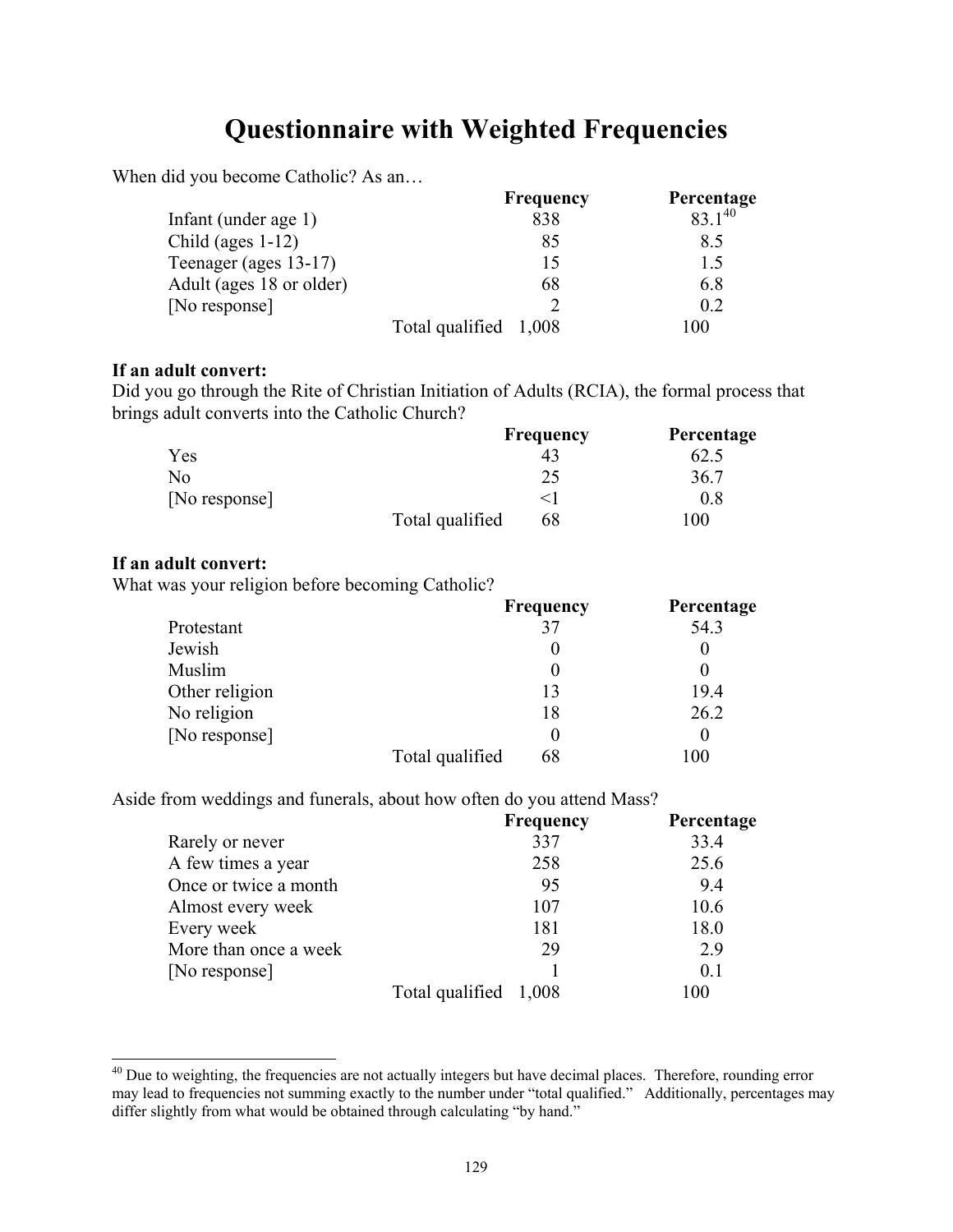|                     | <b>Frequency</b>      | Percentage |
|---------------------|-----------------------|------------|
| Not at all familiar | 57                    | 5.7        |
| A little familiar   | 232                   | 23.0       |
| Somewhat familiar   | 374                   | 37.1       |
| Very familiar       | 344                   | 34.1       |
| [No response]       |                       | 0.1        |
|                     | Total qualified 1,008 | 100        |

How familiar would you say you are with Catholic teaching on marriage?

How interested would you be in learning more about Catholic Church teachings about the following aspects of marriage?

| fonowing aspects of marriage:               | Frequency                                                       | Percentage |
|---------------------------------------------|-----------------------------------------------------------------|------------|
| Commitment, fidelity, and faithfulness      |                                                                 |            |
| Not at all interested                       | 499                                                             | 49.5       |
| A little interested                         | 203                                                             | 20.1       |
| Somewhat interested                         | 188                                                             | 18.7       |
| Very interested                             | 110                                                             | 10.9       |
| [No response]                               | 8                                                               | 0.8        |
|                                             | Total qualified 1,008                                           | 100        |
|                                             | Family planning (methods used to achieve and avoid pregnancies) |            |
| Not at all interested                       | 626                                                             | 62.1       |
| A little interested                         | 181                                                             | 17.9       |
| Somewhat interested                         | 124                                                             | 12.3       |
| Very interested                             | 70                                                              | 7.0        |
| [No response]                               | 7                                                               | 0.6        |
|                                             | Total qualified<br>1,008                                        | 100        |
| Interfaith Marriage (a non-Catholic spouse) |                                                                 |            |
| Not at all interested                       | 552                                                             | 54.9       |
| A little interested                         | 198                                                             | 19.6       |
| Somewhat interested                         | 160                                                             | 15.9       |
| Very interested                             | 95                                                              | 9.4        |
| [No response]                               | $\overline{4}$                                                  | 0.4        |
|                                             | Total qualified<br>1,008                                        | 100        |
| Openness to having children                 |                                                                 |            |
| Not at all interested                       | 573                                                             | 56.8       |
| A little interested                         | 193                                                             | 19.1       |
| Somewhat interested                         | 145                                                             | 14.4       |
| Very interested                             | 89                                                              | 8.8        |
| [No response]                               | 9                                                               | 0.9        |
|                                             | Total qualified<br>1,008                                        | 100        |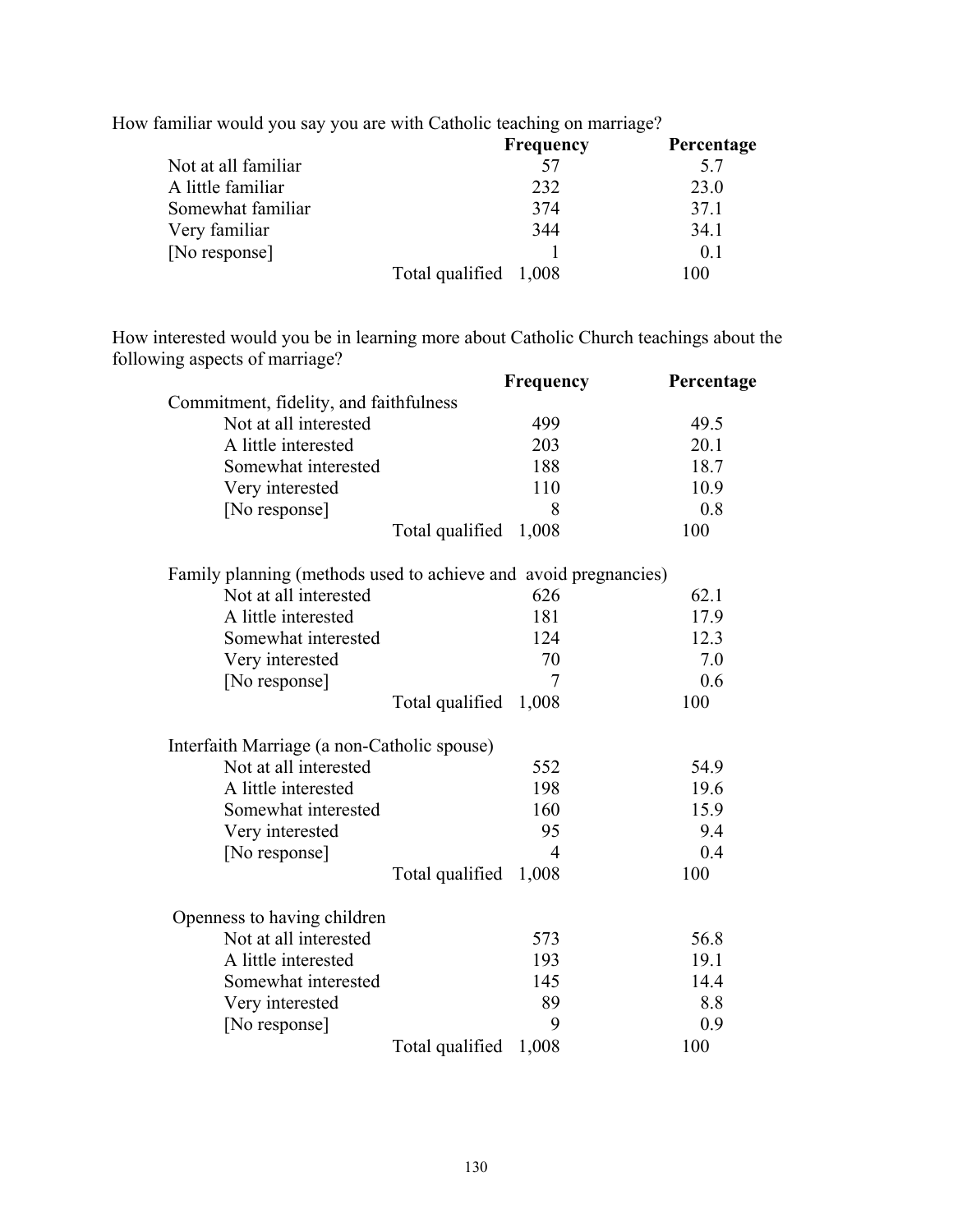|                                    | <b>Frequency</b>      | Percentage |
|------------------------------------|-----------------------|------------|
| Sexuality and intimacy             |                       |            |
| Not at all interested              | 548                   | 54.3       |
| A little interested                | 206                   | 20.4       |
| Somewhat interested                | 164                   | 16.2       |
| Very interested                    | 84                    | 8.3        |
| [No response]                      | 7                     | 0.7        |
|                                    | Total qualified 1,008 | 100        |
| Divorce, annulment, and remarriage |                       |            |
| Not at all interested              | 560                   | 56.0       |
| A little interested                | 182                   | 18.1       |
| Somewhat interested                | 172                   | 17.1       |
| Very interested                    | 85                    | 8.5        |
| [No response]                      | 9                     | 0.9        |
| Total qualified                    |                       |            |

## **If the response to at least one of the items in the previous series is at least "a little interested":**

Which of the following ways would you prefer for learning more about any of these Church teachings about marriage? Check all that apply

|                                                     | <b>Frequency</b> | Percentage |
|-----------------------------------------------------|------------------|------------|
| Online resources (e.g., websites, emails, or blogs) |                  |            |
| Checked                                             | 220              | 37.8       |
| Not checked                                         | 334              | 59.3       |
| [No response]                                       | 17               | 3.0        |
| Total qualified                                     | 581              | 100        |
| Printed materials mailed to my home                 |                  |            |
| Checked                                             | 184              | 31.7       |
| Not checked                                         | 380              | 65.4       |
| [No response]                                       | 17               | 3.0        |
| Total qualified                                     | 581              | 100        |
| Printed materials available at my parish            |                  |            |
| Checked                                             | 229              | 39.4       |
| Not checked                                         | 335              | 57.6       |
| [No response]                                       | 17               | 3.0        |
| Total qualified                                     | 581              | 100        |
| A videotape or DVD                                  |                  |            |
| Checked                                             | 119              | 20.5       |
| Not checked                                         | 445              | 76.5       |
| [No response]                                       | 17               | 3.0        |
| Total qualified                                     | 581              | 100        |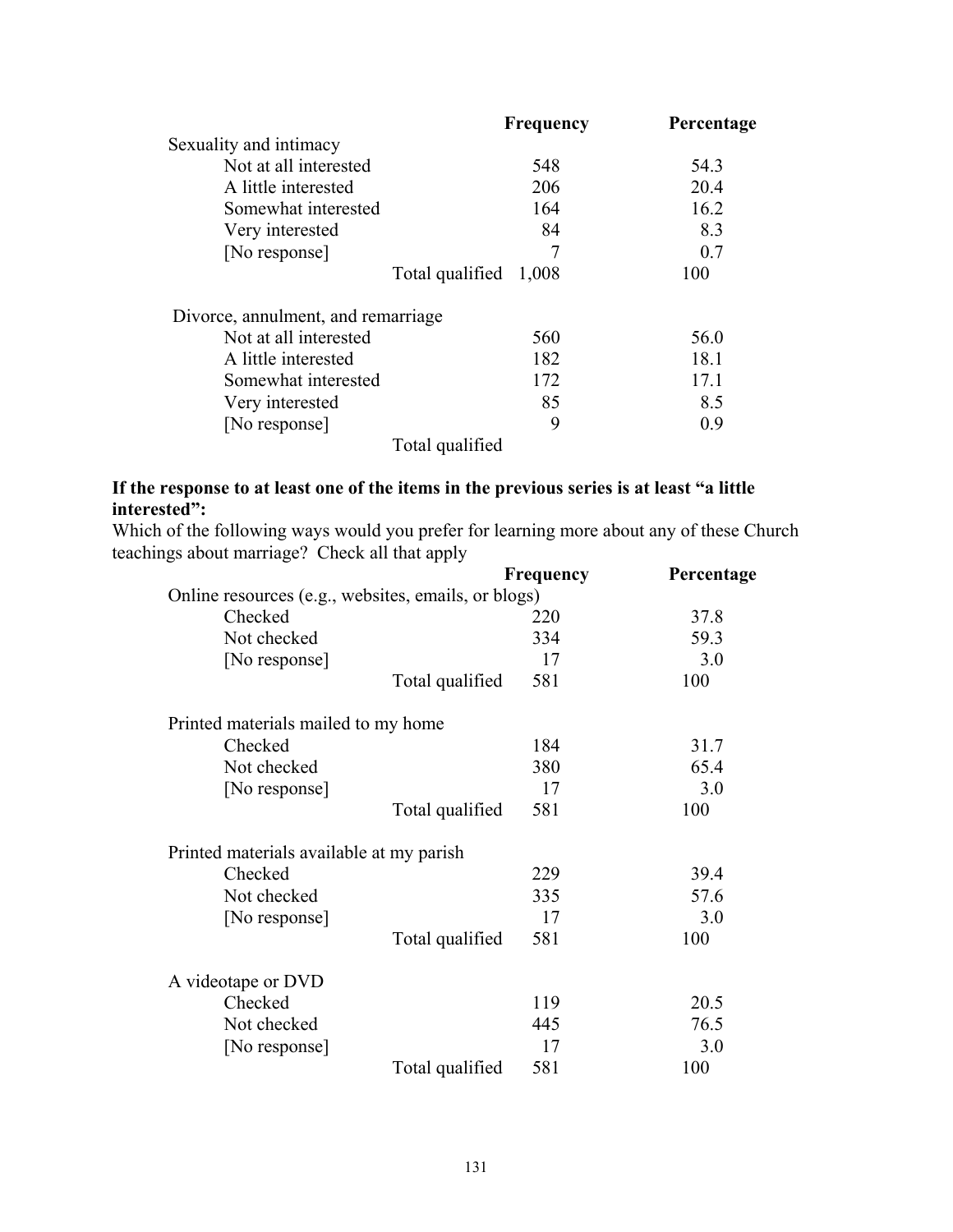|                                                                                                                                       |                 | Frequency | Percentage |
|---------------------------------------------------------------------------------------------------------------------------------------|-----------------|-----------|------------|
| A discussion with clergy or a lay minister at my parish                                                                               |                 |           |            |
| Checked                                                                                                                               |                 | 138       | 23.7       |
| Not checked                                                                                                                           |                 | 426       | 73.3       |
| [No response]                                                                                                                         |                 | 17        | 3.0        |
|                                                                                                                                       | Total qualified | 581       | 100        |
| Weekend homilies                                                                                                                      |                 |           |            |
| Checked                                                                                                                               |                 | 87        | 15.0       |
| Not checked                                                                                                                           |                 | 477       | 82.0       |
| [No response]                                                                                                                         |                 | 17        | 3.0        |
|                                                                                                                                       | Total qualified | 581       | 100        |
| Retreats                                                                                                                              |                 |           |            |
| Checked                                                                                                                               |                 | 92        | 15.8       |
| Not checked                                                                                                                           |                 | 472       | 81.3       |
| [No response]                                                                                                                         |                 | 17        | 3.0        |
|                                                                                                                                       | Total qualified | 581       | 100        |
| Group programs (e.g., marriage support groups or workshops)                                                                           |                 |           |            |
| Checked                                                                                                                               |                 | 107       | 18.5       |
| Not checked                                                                                                                           |                 | 457       | 78.6       |
| [No response]                                                                                                                         |                 | 17        | 3.0        |
|                                                                                                                                       | Total qualified | 581       | 100        |
| Meeting with a married "mentor" couple at my parish (a couple that assists another<br>couple in reflecting on Catholic married life). |                 |           |            |
| Checked                                                                                                                               |                 | 74        | 12.7       |
| Not checked                                                                                                                           |                 | 490       | 84.3       |
| [No response]                                                                                                                         |                 | 17        | 3.0        |
|                                                                                                                                       | Total qualified | 581       | 100        |
| Something else                                                                                                                        |                 |           |            |
| Checked                                                                                                                               |                 | 9         | 1.6        |
| Not checked                                                                                                                           |                 | 555       | 95.5       |
| [No response]                                                                                                                         |                 | 17        | 3.0        |
|                                                                                                                                       | Total qualified | 581       | 100        |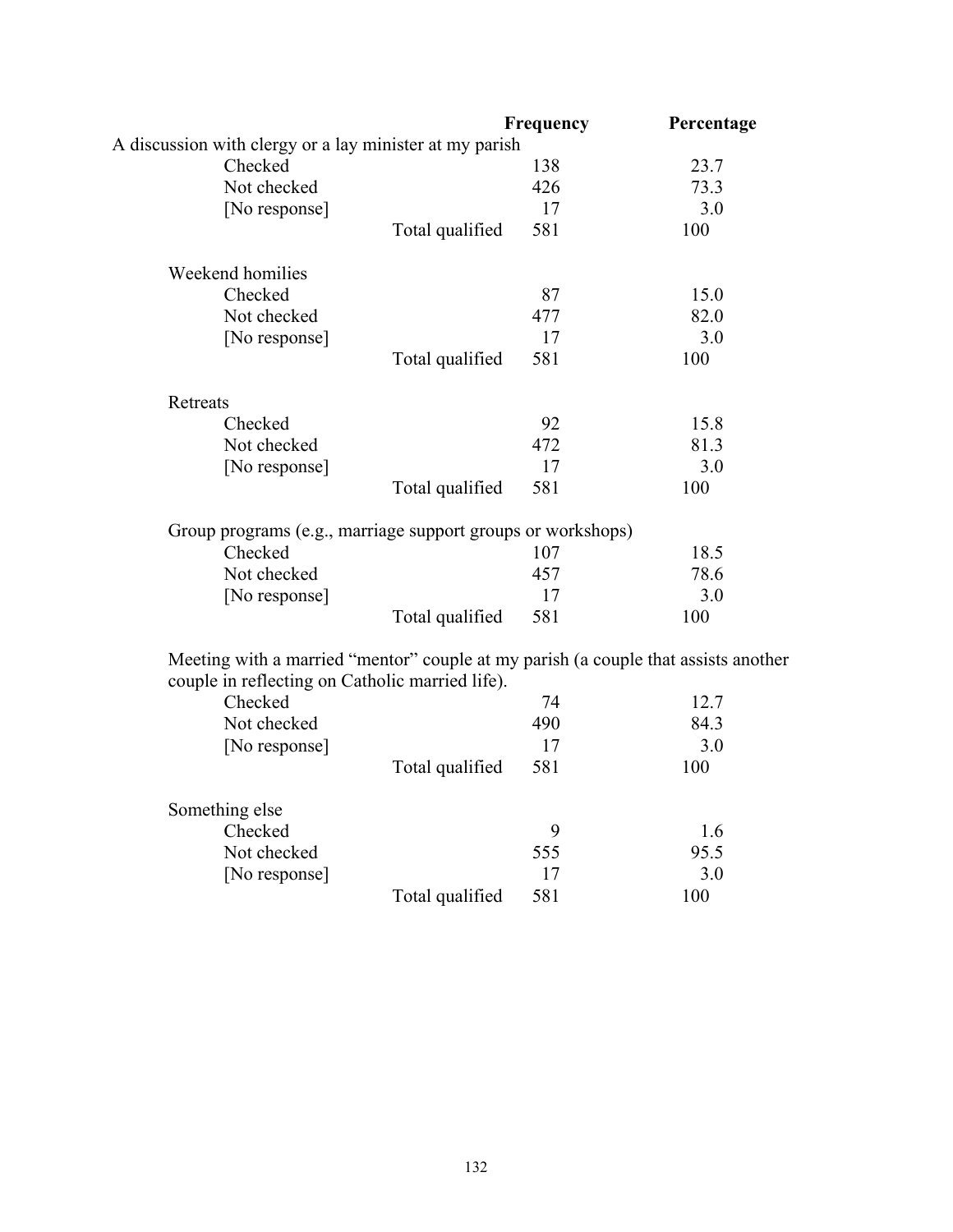|                                                                | <b>Frequency</b> | Percentage |
|----------------------------------------------------------------|------------------|------------|
| Marriage is a lifelong commitment.                             |                  |            |
| Not at all consistent with my views                            | 54               | 5.3        |
| A little consistent with my views                              | 81               | 8.1        |
| Somewhat consistent with my views                              | 206              | 20.4       |
| Very consistent with my views                                  | 662              | 65.6       |
| [No response]                                                  | 5                | 0.5        |
| Total qualified                                                | 1,008            | 100        |
| Marriage is a calling from God.                                |                  |            |
| Not at all consistent with my views                            | 254              | 25.2       |
| A little consistent with my views                              | 202              | 20.0       |
| Somewhat consistent with my views                              | 247              | 24.5       |
| Very consistent with my views                                  | 298              | 29.5       |
| [No response]                                                  | 8                | 0.8        |
| Total qualified                                                | 1,008            | 100        |
| Marriage is a vocation.                                        |                  |            |
| Not at all consistent with my views                            | 271              | 26.9       |
| A little consistent with my views                              | 193              | 19.2       |
| Somewhat consistent with my views                              | 266              | 26.3       |
| Very consistent with my views                                  | 269              | 26.7       |
| [No response]                                                  | 9                | 0.9        |
| Total qualified                                                | 1,008            | 100        |
| Marriage is shared with extended family members of the couple. |                  |            |
| Not at all consistent with my views                            | 137              | 13.6       |
| A little consistent with my views                              | 201              | 20.0       |
| Somewhat consistent with my views                              | 308              | 30.6       |
| Very consistent with my views                                  | 352              | 34.9       |
| [No response]                                                  | 10               | 1.0        |
| Total qualified                                                | 1,008            | 100        |
| Marriage contributes to the common good of society.            |                  |            |
| Not at all consistent with my views                            | 108              | 10.8       |
| A little consistent with my views                              | 144              | 14.3       |
| Somewhat consistent with my views                              | 309              | 30.6       |
| Very consistent with my views                                  | 438              | 43.4       |
| [No response]                                                  | 9                | 0.9        |
| Total qualified                                                | 1,008            | 100        |
|                                                                |                  |            |

How consistent are your views with the following statements about marriage?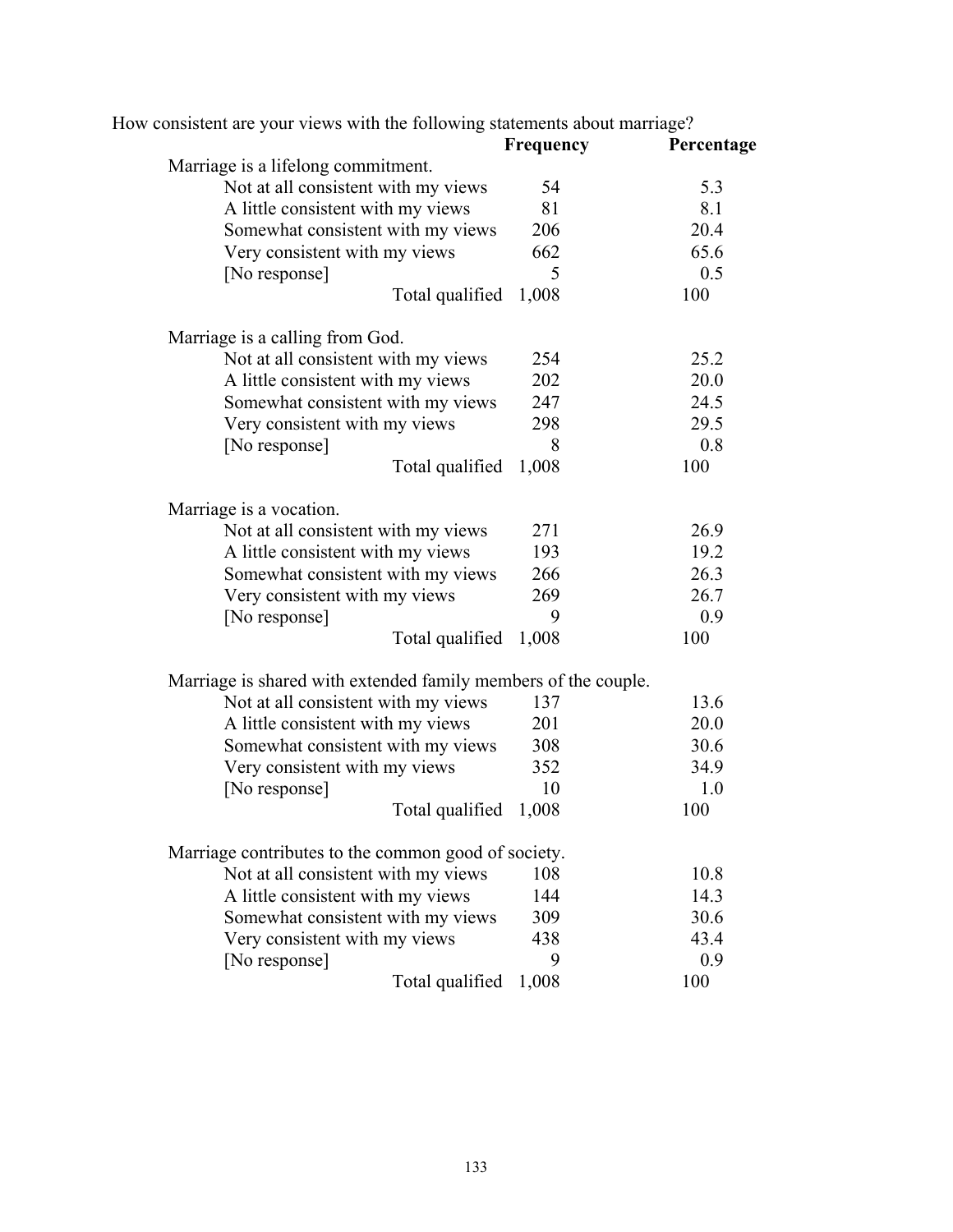| $\frac{1}{2}$                                                                         | Frequency                | Percentage |
|---------------------------------------------------------------------------------------|--------------------------|------------|
| Married love reveals God.                                                             |                          |            |
| Not at all                                                                            | 183                      | 18.3       |
| A little                                                                              | 178                      | 17.6       |
| Somewhat                                                                              | 327                      | 32.4       |
| Very                                                                                  | 312                      | 31.0       |
| [No response]                                                                         | 8                        | 0.8        |
|                                                                                       | Total qualified 1,008    | 100        |
| Married love is imperfect yet holy.                                                   |                          |            |
| Not at all                                                                            | 166                      | 16.5       |
| A little                                                                              | 203                      | 20.1       |
| Somewhat                                                                              | 331                      | 32.8       |
| Very                                                                                  | 295                      | 29.3       |
| [No response]                                                                         | 13                       | 1.3        |
|                                                                                       | Total qualified<br>1,008 | 100        |
| Married love brings the husband and wife closer together and therefore closer to God. |                          |            |
| Not at all                                                                            | 148                      | 14.6       |
| A little                                                                              | 178                      | 17.6       |
| Somewhat                                                                              | 313                      | 31.1       |
| Very                                                                                  | 358                      | 35.6       |
| [No response]                                                                         | 11                       | 1.1        |
|                                                                                       | Total qualified<br>1,008 | 100        |
| Children bring the husband and wife closer together and therefore closer to God.      |                          |            |
| Not at all                                                                            | 146                      | 14.5       |
| A little                                                                              | 185                      | 18.3       |
| Somewhat                                                                              | 324                      | 32.2       |
| Very                                                                                  | 341                      | 33.8       |
| [No response]                                                                         | 12                       | 1.2        |
|                                                                                       | Total qualified<br>1,008 | 100        |
| The sacrament of marriage extends beyond the wedding day.                             |                          |            |
| Not at all                                                                            | 72                       | 7.1        |
| A little                                                                              | 93                       | 9.2        |
| Somewhat                                                                              | 216                      | 21.4       |
| Very                                                                                  | 619                      | 61.4       |
| [No response]                                                                         | 8                        | 0.8        |
|                                                                                       | Total qualified<br>1,008 | 100        |

How closely do you feel the following statements reflect your understanding of the Catholic sacrament of marriage?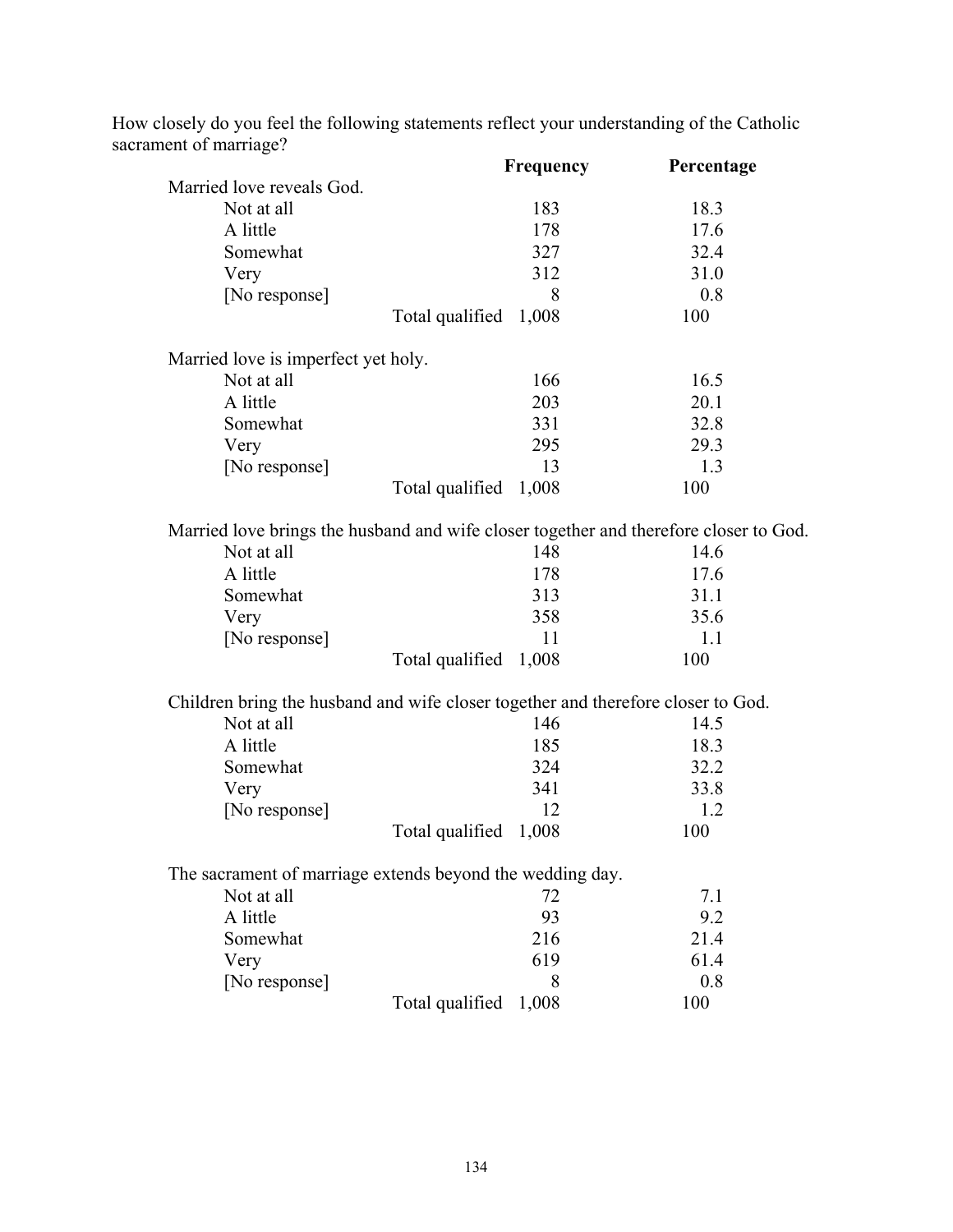|                                                                    |                       | Frequency        | Percentage |
|--------------------------------------------------------------------|-----------------------|------------------|------------|
| Married love helps the couple care for others beyond their family. |                       |                  |            |
| Not at all                                                         |                       | 104              | 10.3       |
| A little                                                           |                       | 160              | 15.8       |
| Somewhat                                                           |                       | 330              | 32.8       |
| Very                                                               |                       | 403              | 40.0       |
| [No response]                                                      |                       | 11               | 1.1        |
|                                                                    | Total qualified       | 1,008            | 100        |
| Which of the following best describes your view about divorce?     |                       |                  |            |
|                                                                    |                       | Frequency        | Percentage |
| It is acceptable in all cases.                                     |                       | 173              | 17.2       |
| It is acceptable in some cases.                                    |                       | 764              | 75.8       |
| It is not acceptable in any case.                                  |                       | 69               | 6.9        |
| [No response]                                                      |                       | $\overline{2}$   | 0.2        |
|                                                                    | Total qualified 1,008 |                  | 100        |
| In your opinion, is divorce acceptable in these circumstances?     |                       |                  |            |
|                                                                    |                       | <b>Frequency</b> | Percentage |
| Physical abuse                                                     |                       |                  |            |
| Yes                                                                |                       | 970              | 96.2       |
| N <sub>o</sub>                                                     |                       | 37               | 3.6        |
| [No response]                                                      |                       | 1                | 0.1        |
|                                                                    | Total qualified       | 1,008            | 100        |
| Emotional abuse                                                    |                       |                  |            |
| Yes                                                                |                       | 921              | 91.4       |
| N <sub>o</sub>                                                     |                       | 84               | 8.3        |
| [No response]                                                      |                       | $\overline{4}$   | 0.4        |
|                                                                    | Total qualified       | 1,008            | 100        |
| Infidelity                                                         |                       |                  |            |
| Y es                                                               |                       | 850              | 84.3       |
| N <sub>o</sub>                                                     |                       | 154              | 15.3       |
| [No response]                                                      |                       | $\overline{4}$   | 0.4        |
|                                                                    | Total qualified       | 1,008            | 100        |
| Addictive behavior(s)                                              |                       |                  |            |
| Yes                                                                |                       | 726              | 72.0       |
| No                                                                 |                       | 278              | 27.6       |
| [No response]                                                      |                       | 5                | 0.4        |
|                                                                    | Total qualified       | 1,008            | 100        |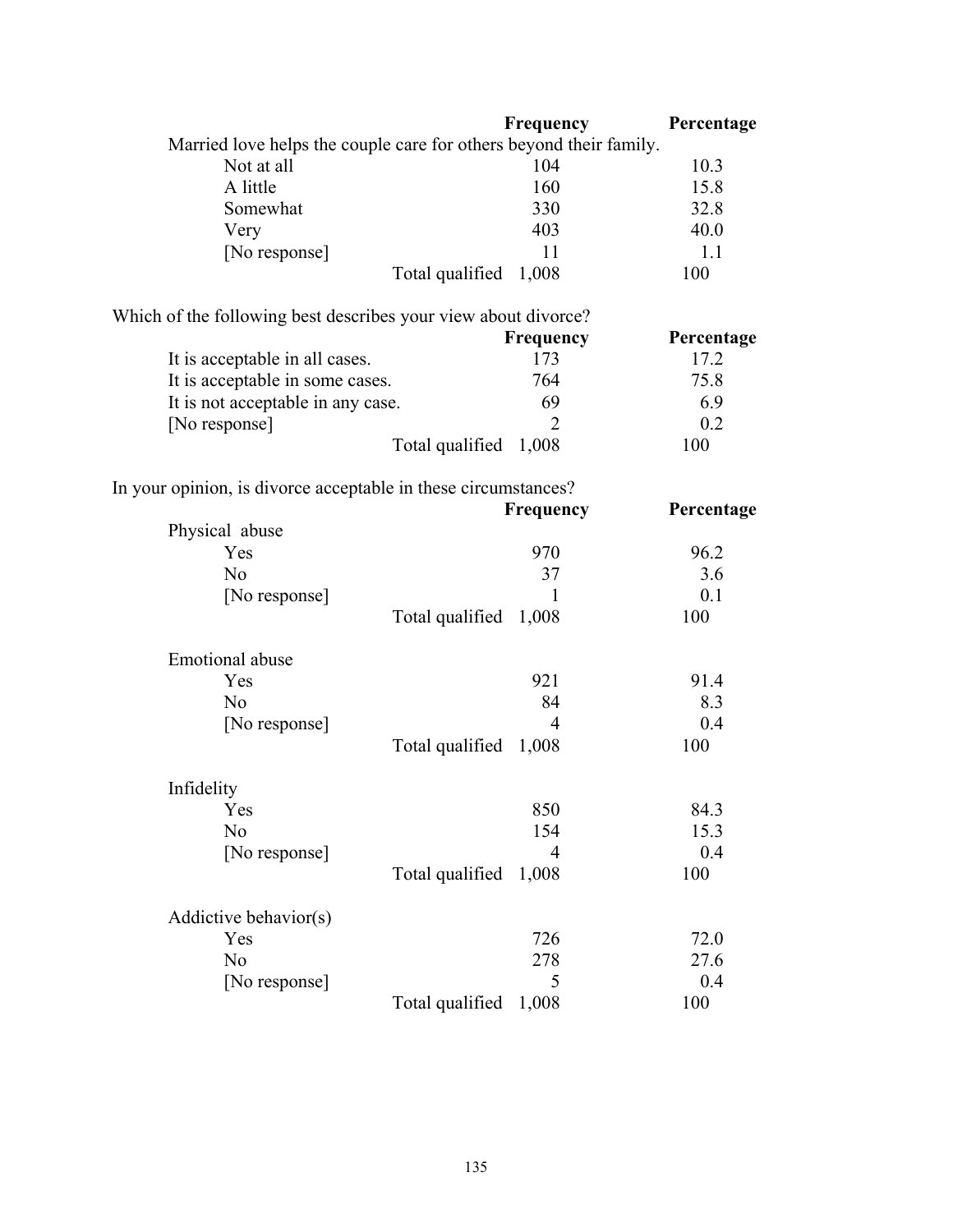| Frequency                                                                                             | Percentage                                                                                              |
|-------------------------------------------------------------------------------------------------------|---------------------------------------------------------------------------------------------------------|
|                                                                                                       |                                                                                                         |
| 234                                                                                                   | 23.2                                                                                                    |
| 769                                                                                                   | 76.2                                                                                                    |
| 5                                                                                                     | 0.5                                                                                                     |
|                                                                                                       | 100                                                                                                     |
|                                                                                                       |                                                                                                         |
| 434                                                                                                   | 43.1                                                                                                    |
| 570                                                                                                   | 56.5                                                                                                    |
| 4                                                                                                     | 0.4                                                                                                     |
| 1,008                                                                                                 | 100                                                                                                     |
|                                                                                                       |                                                                                                         |
| 403                                                                                                   | 40.0                                                                                                    |
| 604                                                                                                   | 59.9                                                                                                    |
| 1                                                                                                     | 0.1                                                                                                     |
|                                                                                                       | 100                                                                                                     |
|                                                                                                       |                                                                                                         |
| 320                                                                                                   | 31.7                                                                                                    |
| 683                                                                                                   | 67.8                                                                                                    |
| 5                                                                                                     | 0.5                                                                                                     |
| 1,008                                                                                                 | 100                                                                                                     |
|                                                                                                       |                                                                                                         |
| 605                                                                                                   | 60.0                                                                                                    |
| 401                                                                                                   | 39.8                                                                                                    |
| $\overline{2}$                                                                                        | 0.2                                                                                                     |
| 1,008                                                                                                 | 100                                                                                                     |
| Disagreement about having children<br>Disagreement about sexual issues<br>Disagreement about religion | Total qualified 1,008<br>Total qualified<br>Total qualified 1,008<br>Total qualified<br>Total qualified |

Which of the following have you heard of as a teaching of the Catholic Church regarding marriage?

|                                                       | <b>Frequency</b> | Percentage |
|-------------------------------------------------------|------------------|------------|
| Marriage between two baptized persons is a Sacrament. |                  |            |
| Have heard this                                       | 710              | 70.4       |
| Have not heard this                                   | 285              | 28.2       |
| [No response]                                         | 14               | 1.3        |
| Total qualified 1,008                                 |                  | 100        |
| Openness to children is essential to marriage.        |                  |            |
| Have heard this                                       | 705              | 69.9       |
| Have not heard this                                   | 287              | 28.4       |
| [No response]                                         | 16               | 1.6        |
| Total qualified                                       | 1,008            | 100        |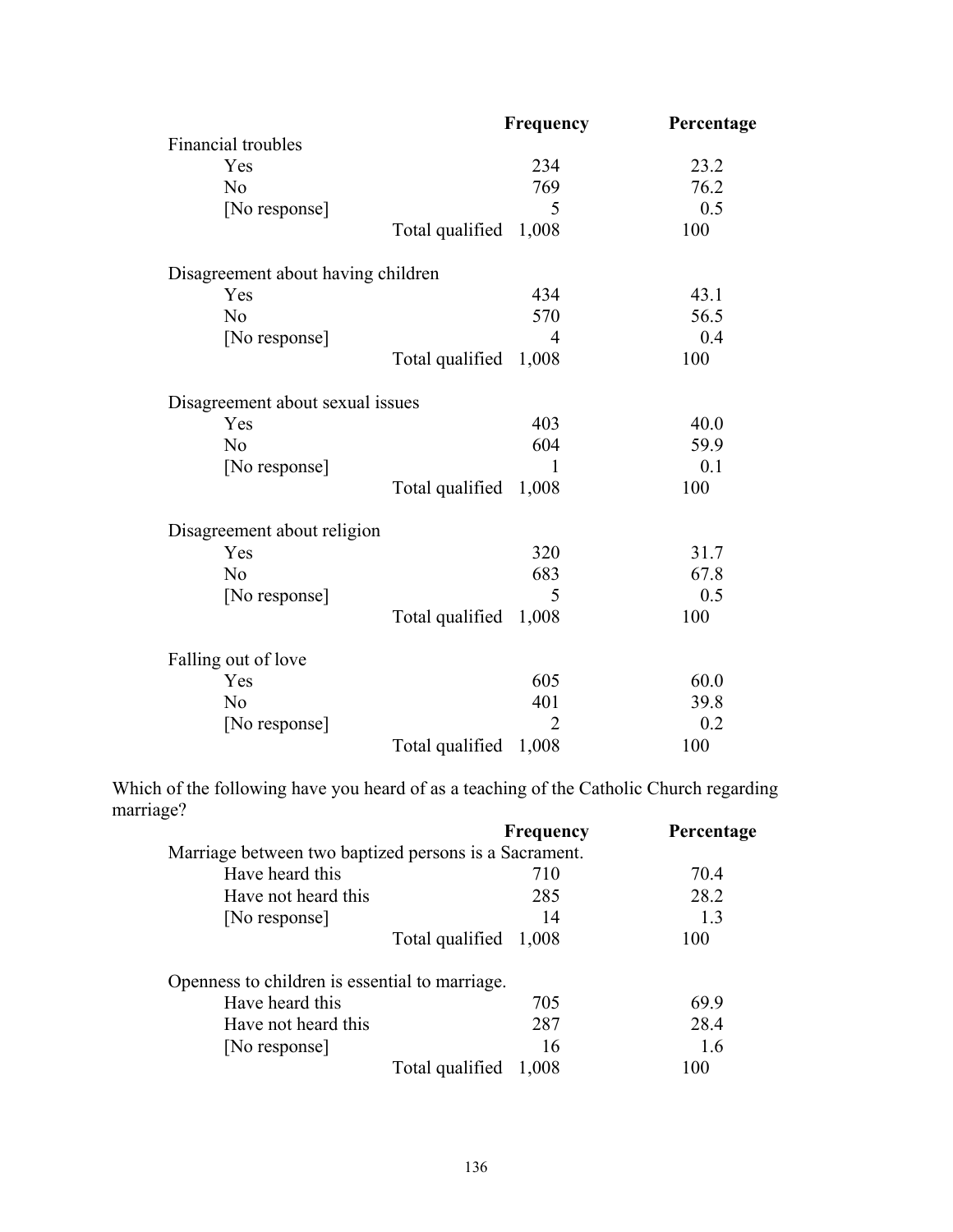|                                                                                         |                       | <b>Frequency</b> | Percentage |
|-----------------------------------------------------------------------------------------|-----------------------|------------------|------------|
| A non-Catholic spouse must promise to have their children raised Catholic.              |                       |                  |            |
| Have heard this                                                                         |                       | 586              | 58.2       |
| Have not heard this                                                                     |                       | 408              | 40.4       |
| [No response]                                                                           |                       | 14               | 1.4        |
|                                                                                         | Total qualified       | 1,008            | 100        |
| A marriage between a Catholic and a non-Christian is a Sacrament.                       |                       |                  |            |
| Have heard this                                                                         |                       | 304              | 30.1       |
| Have not heard this                                                                     |                       | 689              | 68.4       |
| [No response]                                                                           |                       | 15               | 1.5        |
|                                                                                         | Total qualified       | 1,008            | 100        |
| Church teaching on the permanence of marriage doesn't require you to stay in an abusive |                       |                  |            |
| relationship.                                                                           |                       |                  |            |
| Have heard this                                                                         |                       | 355              | 35.2       |
| Have not heard this                                                                     |                       | 636              | 63.1       |
| [No response]                                                                           |                       | 17               | 1.7        |
|                                                                                         | Total qualified       | 1,008            | 100        |
| Church teaching is accepting of divorce in cases of marital infidelity.                 |                       |                  |            |
| Have heard this                                                                         |                       | 254              | 25.2       |
| Have not heard this                                                                     |                       | 733              | 72.7       |
| [No response]                                                                           |                       | 22               | 2.2        |
|                                                                                         | Total qualified       | 1,008            | 100        |
| For Catholics who have divorced and remarried civilly, the Church does not consider the |                       |                  |            |
| second marriage valid.                                                                  |                       |                  |            |
| Have heard this                                                                         |                       | 708              | 70.2       |
| Have not heard this                                                                     |                       | 287              | 28.5       |
| [No response]                                                                           |                       | 13               | 1.3        |
|                                                                                         | Total qualified       | 1,008            | 100        |
| Marriage is considered to be good for the community as a whole rather than just for the |                       |                  |            |
| individual married couple.                                                              |                       |                  |            |
| Have heard this                                                                         |                       | 566              | 56.2       |
| Have not heard this                                                                     |                       | 424              | 42.0       |
| [No response]                                                                           |                       | 18               | 1.8        |
|                                                                                         | Total qualified 1,008 |                  | 100        |
| Use of pornography is a violation of marital fidelity.                                  |                       |                  |            |
| Have heard this                                                                         |                       | 375              | 37.2       |
| Have not heard this                                                                     |                       | 614              | 60.9       |
|                                                                                         |                       |                  |            |
| [No response]                                                                           |                       | 19               | 1.8        |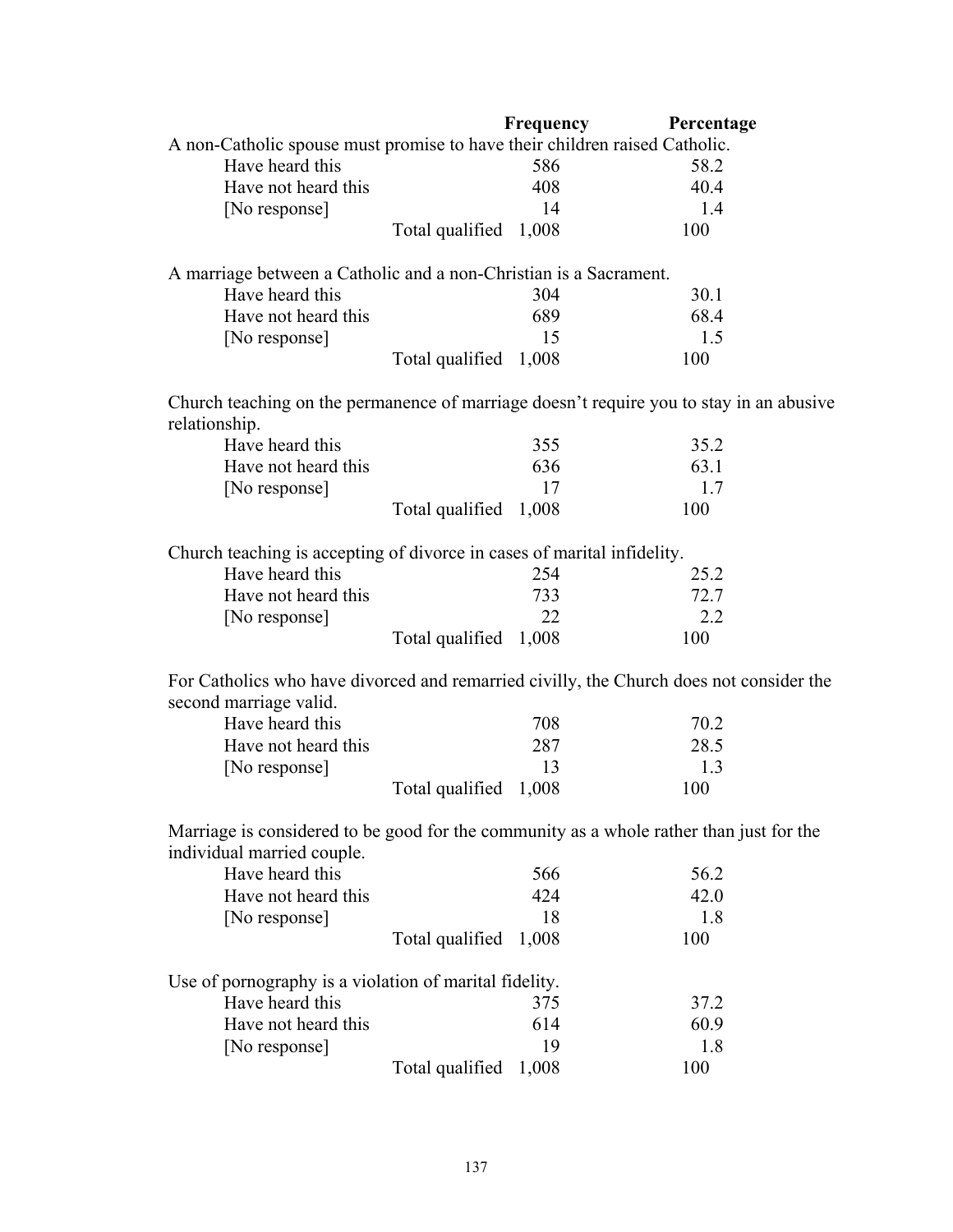#### **If respondent has heard of each represented as Church teaching:**

For those you have heard of, indicate if you think it is an accurate or inaccurate statement of Church teachings.

|                                                                                         | Frequency | Percentage |
|-----------------------------------------------------------------------------------------|-----------|------------|
| Marriage between two baptized persons is a Sacrament.                                   |           |            |
| Inaccurate                                                                              | 60        | 8.5        |
| Accurate                                                                                | 645       | 90.8       |
| [No response]                                                                           | 5         | 0.7        |
| Total qualified                                                                         | 710       | 100        |
| Openness to children is essential to marriage.                                          |           |            |
| Inaccurate                                                                              | 77        | 11.0       |
| Accurate                                                                                | 622       | 88.3       |
| [No response]                                                                           | 5         | 0.7        |
| Total qualified                                                                         | 705       | 100        |
| A non-Catholic spouse must promise to have their children raised Catholic.              |           |            |
| Inaccurate                                                                              | 114       | 19.5       |
| Accurate                                                                                | 468       | 79.8       |
| [No response]                                                                           | 4         | 0.8        |
| Total qualified                                                                         | 422       | 100        |
| A marriage between a Catholic and a non-Christian is a Sacrament.                       |           |            |
| Inaccurate                                                                              | 55        | 18.0       |
| Accurate                                                                                | 248       | 81.7       |
| [No response]                                                                           | 1         | 0.3        |
| Total qualified                                                                         | 304       | 100        |
| Church teaching on the permanence of marriage doesn't require you to stay in an abusive |           |            |
| relationship.                                                                           |           |            |
| Inaccurate                                                                              | 58        | 16.2       |
| Accurate                                                                                | 294       | 82.8       |
| [No response]                                                                           | 3         | 1.0        |
| Total qualified                                                                         | 355       | 100        |
| Church teaching is accepting of divorce in cases of marital infidelity.                 |           |            |
| Inaccurate                                                                              | 61        | 24.1       |
| Accurate                                                                                | 191       | 75.5       |
| [No response]                                                                           | 1         | 0.4        |
| Total qualified                                                                         | 254       | 100        |
|                                                                                         |           |            |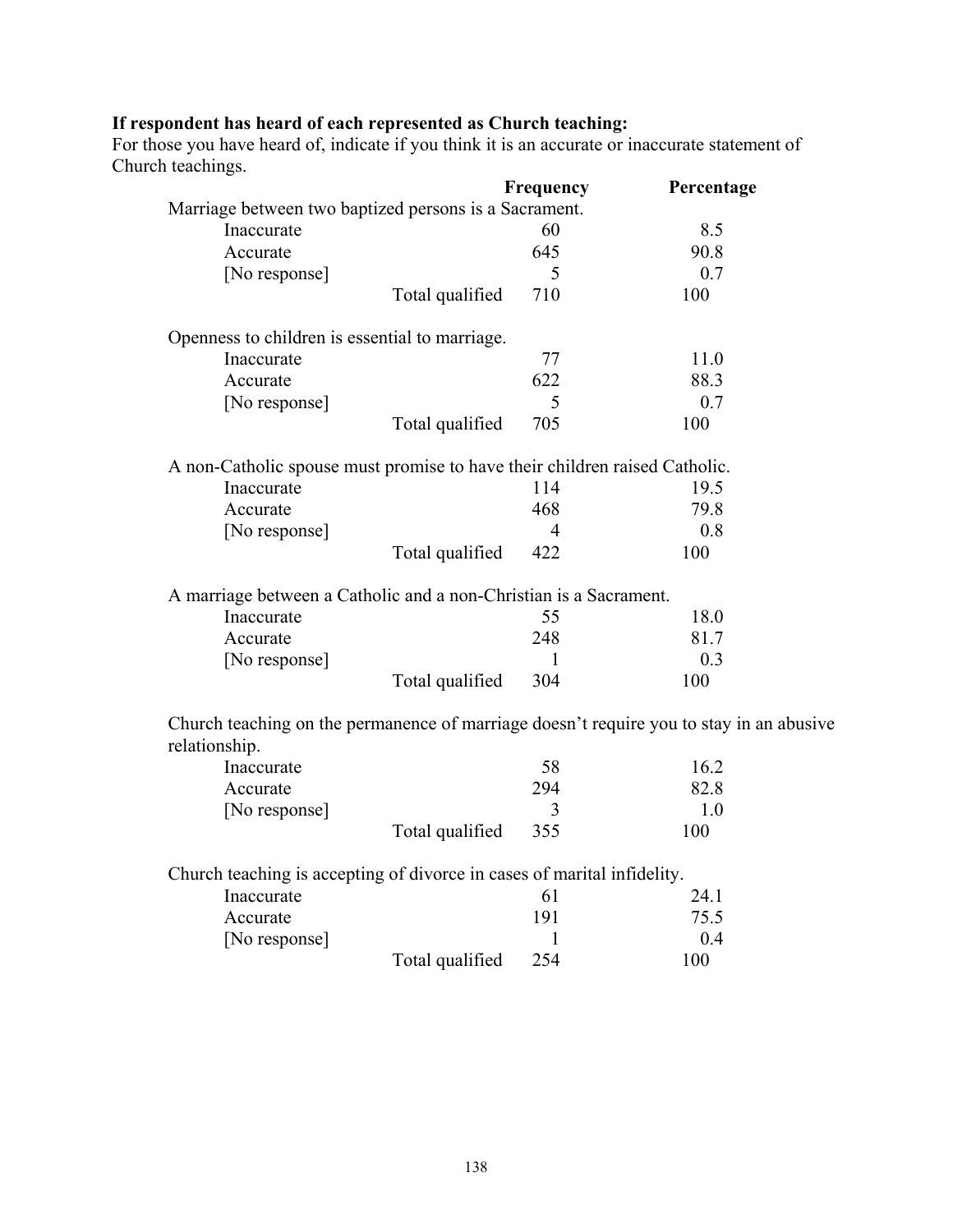|                                                                                                                       | Frequency      | Percentage |
|-----------------------------------------------------------------------------------------------------------------------|----------------|------------|
| For Catholics who have divorced and remarried civilly, the Church does not consider the                               |                |            |
| second marriage valid.                                                                                                |                |            |
| Inaccurate                                                                                                            | 109            | 15.3       |
| Accurate                                                                                                              | 595            | 84.1       |
| [No response]                                                                                                         | $\overline{4}$ | 0.6        |
| Total qualified                                                                                                       | 708            | 100        |
| Marriage is considered to be good for the community as a whole rather than just for the<br>individual married couple. |                |            |
| Inaccurate                                                                                                            | 55             | 9.7        |
| Accurate                                                                                                              | 504            | 89.0       |
| [No response]                                                                                                         | 7              | 1.3        |
| Total qualified                                                                                                       | 566            | 100        |
| Use of pornography is a violation of marital fidelity.                                                                |                |            |
| Inaccurate                                                                                                            | 66             | 17.5       |
| Accurate                                                                                                              | 308            | 82.0       |
| [No response]                                                                                                         | 2              | 0.5        |
| Total qualified                                                                                                       | 375            | 100        |

How much do you agree or disagree with the following statements?

|                                                                      | Frequency             | Percentage |
|----------------------------------------------------------------------|-----------------------|------------|
| Living with a partner before marriage decreases the risk of divorce. |                       |            |
| Disagree strongly                                                    | 221                   | 21.9       |
| Disagree somewhat                                                    | 172                   | 17.1       |
| Neither agree nor disagree                                           | 332                   | 32.9       |
| Agree somewhat                                                       | 171                   | 16.9       |
| Agree strongly                                                       | 94                    | 9.4        |
| [No response]                                                        | 19                    | 1.9        |
|                                                                      | Total qualified 1,008 | 100        |
| It is important for spouses to share the same religious faith.       |                       |            |
| Disagree strongly                                                    | 119                   | 11.8       |
| Disagree somewhat                                                    | 208                   | 20.6       |
| Neither agree nor disagree                                           | 325                   | 32.3       |
| Agree somewhat                                                       | 218                   | 21.7       |
| Agree strongly                                                       | 122                   | 12.1       |
| [No response]                                                        | 16                    | 1.6        |
|                                                                      | Total qualified 1,008 | 100        |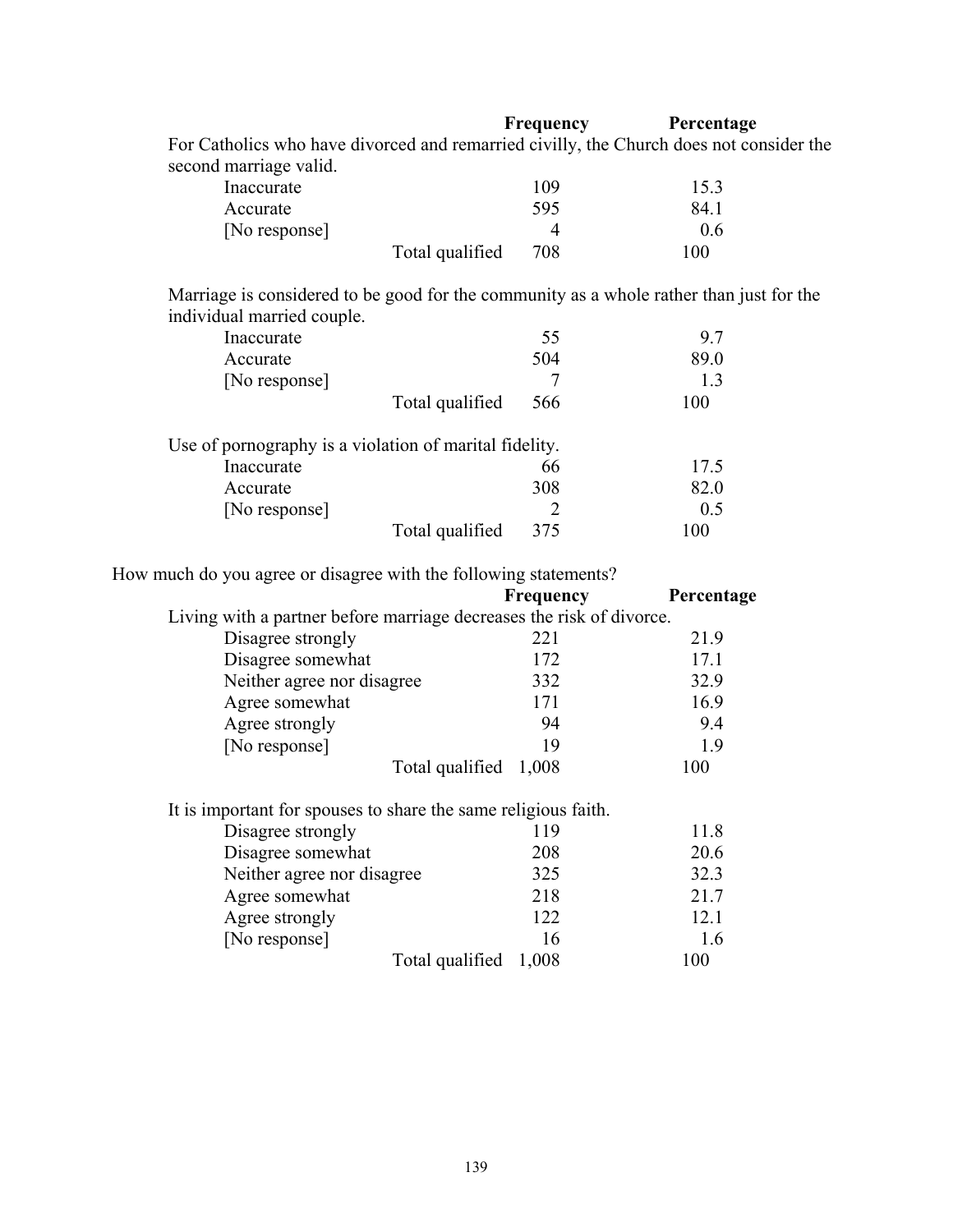|                                                                              | Frequency | Percentage |
|------------------------------------------------------------------------------|-----------|------------|
| When you marry you want your spouse to be your soulmate, first and foremost. |           |            |
| Disagree strongly                                                            | 22        | 2.2        |
| Disagree somewhat                                                            | 44        | 4.4        |
| Neither agree nor disagree                                                   | 158       | 15.7       |
| Agree somewhat                                                               | 247       | 24.5       |
| Agree strongly                                                               | 518       | 51.4       |
| [No response]                                                                | 18        | 1.8        |
| Total qualified                                                              | 1,008     | 100        |
| Marriage is an outdated institution.                                         |           |            |
| Disagree strongly                                                            | 499       | 49.5       |
| Disagree somewhat                                                            | 196       | 19.5       |
| Neither agree nor disagree                                                   | 198       | 19.6       |
| Agree somewhat                                                               | 67        | 6.6        |
| Agree strongly                                                               | 30        | 3.0        |
| [No response]                                                                | 17        | 1.7        |
| Total qualified 1,008                                                        |           | 100        |
| Marriage is whatever two people want it to be.                               |           |            |
| Disagree strongly                                                            | 109       | 10.8       |
| Disagree somewhat                                                            | 104       | 10.3       |
| Neither agree nor disagree                                                   | 225       | 22.3       |
| Agree somewhat                                                               | 295       | 29.3       |
| Agree strongly                                                               | 261       | 25.9       |
| [No response]                                                                | 15        | 1.5        |
| Total qualified 1,008                                                        |           | 100        |
| Personal freedom is more important than the companionship of marriage.       |           |            |
| Disagree strongly                                                            | 272       | 27.0       |
| Disagree somewhat                                                            | 275       | 27.3       |
| Neither agree nor disagree                                                   | 331       | 32.8       |
| Agree somewhat                                                               | 78        | 7.7        |
| Agree strongly                                                               | 37        | 3.7        |
| [No response]                                                                | 15        | 1.5        |
| Total qualified                                                              | 1,008     | 100        |
| Watching children grow up is life's greatest joy.                            |           |            |
| Disagree strongly                                                            | 24        | 2.4        |
| Disagree somewhat                                                            | 29        | 2.9        |
| Neither agree nor disagree                                                   | 167       | 16.6       |
| Agree somewhat                                                               | 241       | 23.9       |
| Agree strongly                                                               | 527       | 52.3       |
| [No response]                                                                | 19        | 1.9        |
| Total qualified                                                              | 1,008     | 100        |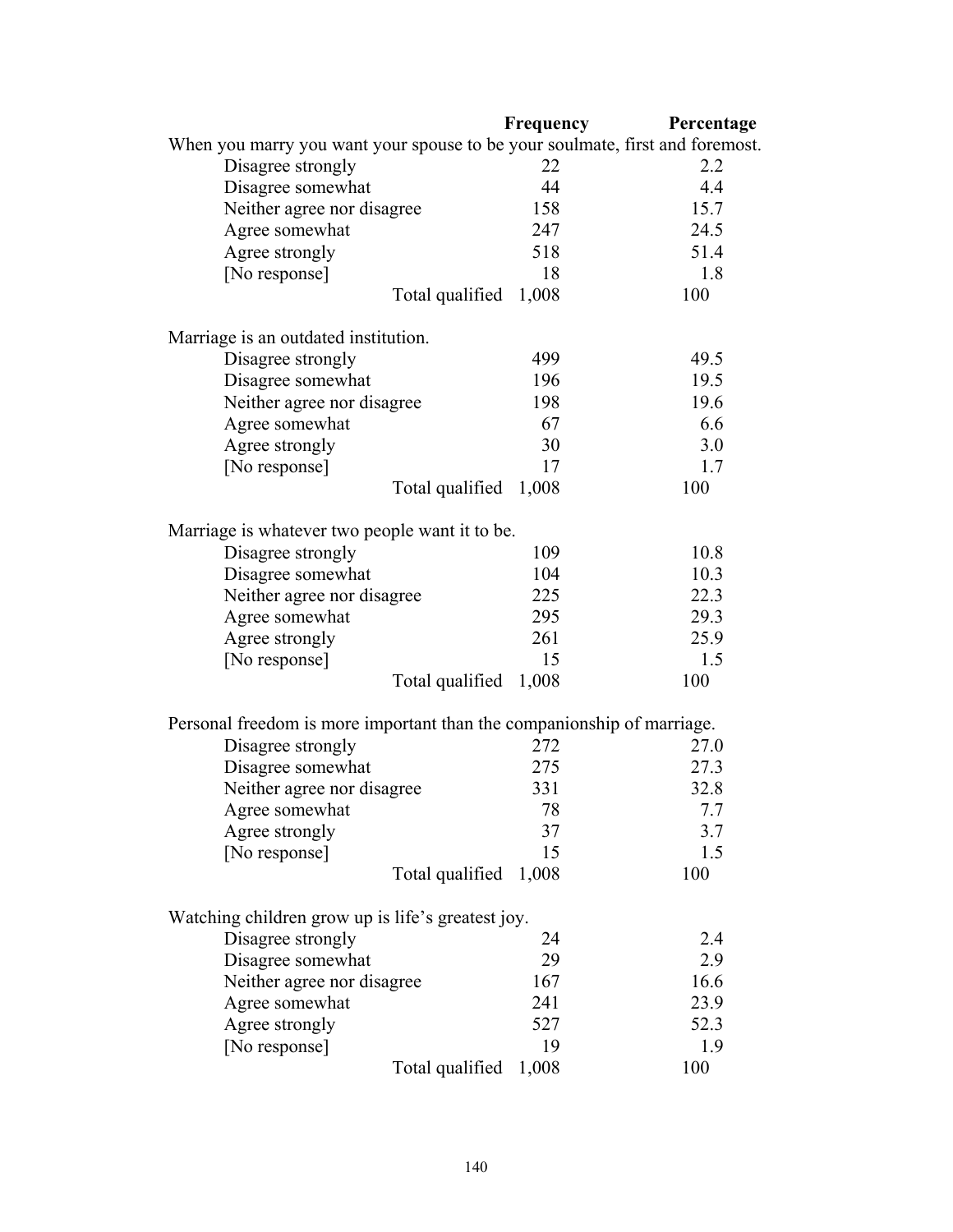|                                                                                | Frequency | Percentage |
|--------------------------------------------------------------------------------|-----------|------------|
| Couples don't take marriage seriously enough when divorce is easily available. |           |            |
| Disagree strongly                                                              | 41        | 4.1        |
| Disagree somewhat                                                              | 56        | 5.6        |
| Neither agree nor disagree                                                     | 191       | 19.0       |
| Agree somewhat                                                                 | 373       | 37.0       |
| Agree strongly                                                                 | 332       | 32.9       |
| [No response]                                                                  | 15        | 1.5        |
| Total qualified 1,008                                                          |           | 100        |
| Marriage is not necessary if a couple decides to have children.                |           |            |
| Disagree strongly                                                              | 363       | 36.0       |
| Disagree somewhat                                                              | 235       | 23.3       |
| Neither agree nor disagree                                                     | 234       | 23.2       |
| Agree somewhat                                                                 | 104       | 10.3       |
| Agree strongly                                                                 | 56        | 5.6        |
| [No response]                                                                  | 16        | 1.6        |
| Total qualified                                                                | 1,008     | 100        |

 Divorce is usually the best solution when a couple can't seem to work out their marriage problems.

| Disagree strongly          | 160 | 15.9 |
|----------------------------|-----|------|
| Disagree somewhat          | 235 | 23.3 |
| Neither agree nor disagree | 312 | 30.9 |
| Agree somewhat             | 184 | 18.2 |
| Agree strongly             | 103 | 10.2 |
| [No response]              | 14  | 14   |
| Total qualified 1,008      |     | 100  |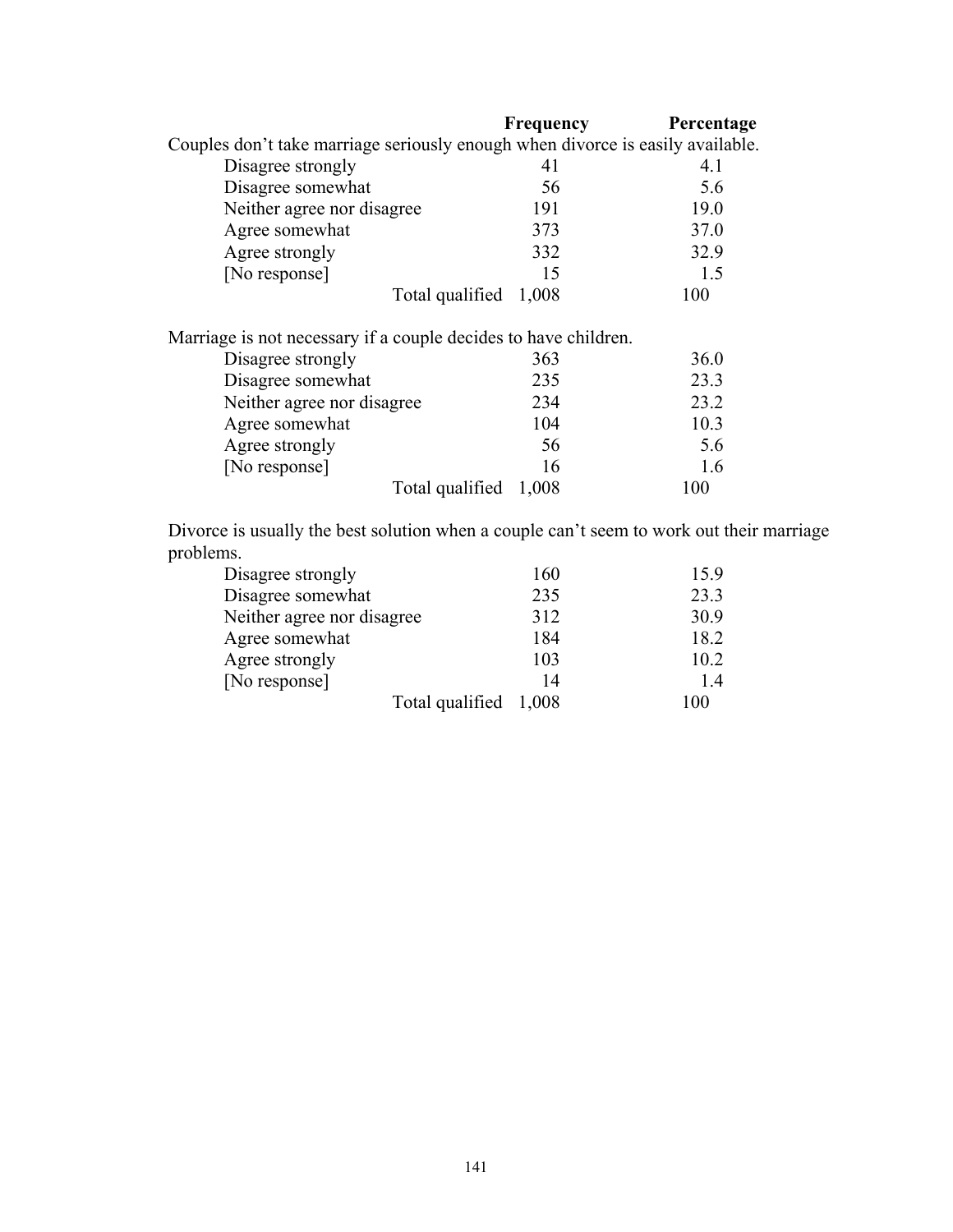What best describes your marital status?

|                       | <b>Frequency</b>      | Percentage |
|-----------------------|-----------------------|------------|
| Single, never married | 248                   | 24.6       |
| Married               | 533                   | 52.8       |
| Separated             |                       | 0.9        |
| Divorced              | 119                   | 11.8       |
| Widowed               | 52                    | 5.1        |
| Living with a partner | 47                    | 4.7        |
| [No response]         |                       |            |
|                       | Total qualified 1,008 | 100        |

#### **If married or separated:**

Is your spouse Catholic?

|               |                 | <b>Frequency</b> | Percentage |
|---------------|-----------------|------------------|------------|
| <b>Yes</b>    |                 | 389              | 71 7       |
| No            |                 | 153              | 28.3       |
| [No response] |                 |                  |            |
|               | Total qualified | 542              | 100        |

## **If married to non-Catholic or separated from non-Catholic:**

What is your spouse's religion?

|                |                 | Frequency | Percentage |
|----------------|-----------------|-----------|------------|
| Protestant     |                 | 56        | 36.8       |
| Jewish         |                 |           | 1.6        |
| Muslim         |                 |           | $\theta$   |
| Other religion |                 | 59        | 38.2       |
| No religion    |                 | 35        | 23.0       |
| [No response]  |                 |           | 0.5        |
|                | Total qualified | 153       | 100        |

#### **If married to non-Catholic:**

Is your spouse considering becoming Catholic?

|               |                 | <b>Frequency</b> | Percentage |
|---------------|-----------------|------------------|------------|
| Yes           |                 |                  |            |
| No            |                 | I 41             |            |
| [No response] |                 |                  | 0.1        |
|               | Total qualified | 151              | 100        |

### **If married to non-Catholic and attends Mass at least a few times a year:**

Does your spouse feel welcome at the parish you regularly attend?

|               |                 | <b>Frequency</b> | Percentage |
|---------------|-----------------|------------------|------------|
| Yes           |                 |                  | 90.0       |
| No            |                 |                  | 91         |
| [No response] |                 |                  | .0         |
|               | Total qualified | 74               | 100        |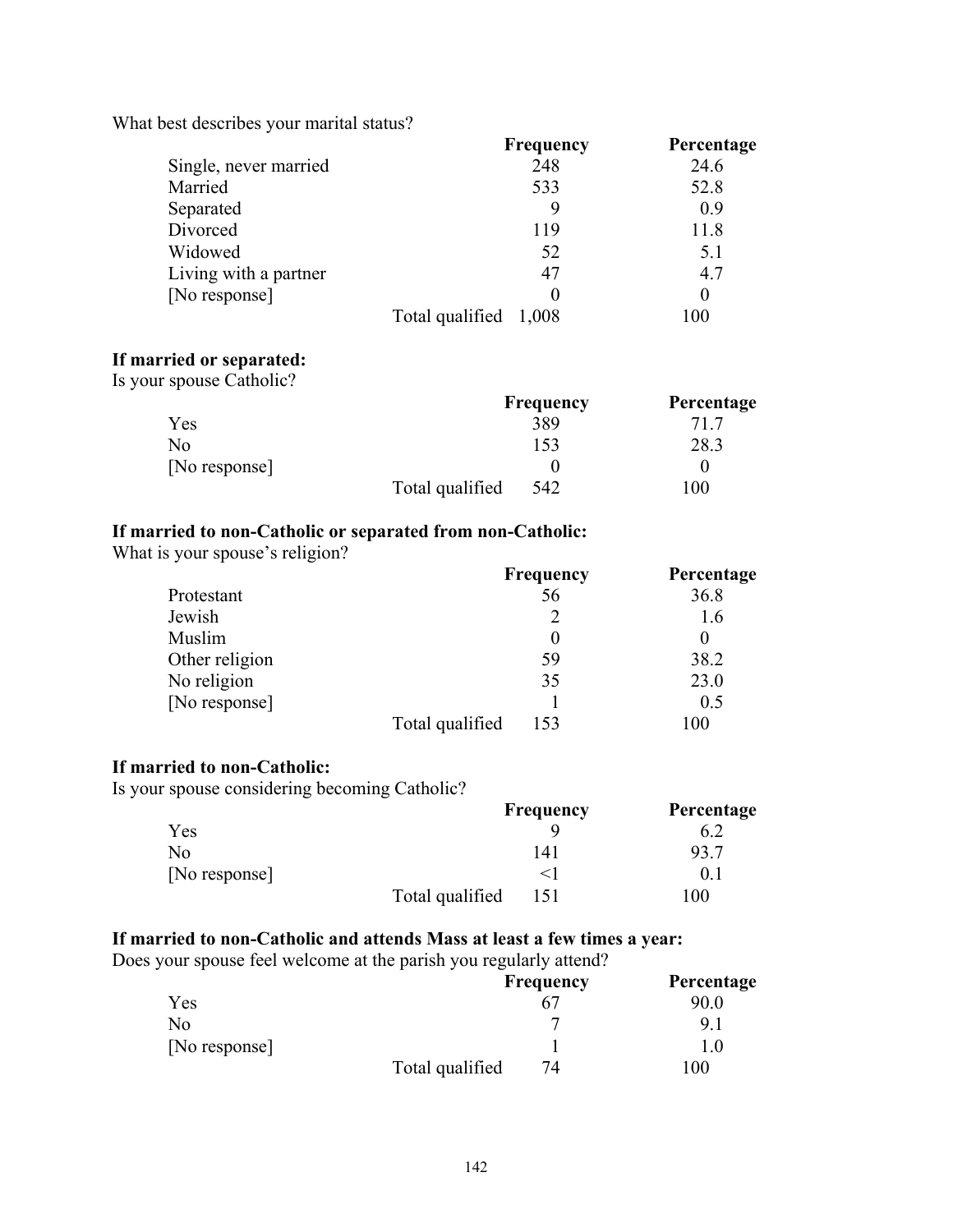### **If living with a partner:**

Is your partner Catholic?

|               |                 | <b>Frequency</b> | Percentage |
|---------------|-----------------|------------------|------------|
| Yes           |                 | 23               | 49.0       |
| No            |                 | 24               | 51.0       |
| [No response] |                 |                  |            |
|               | Total qualified | 47               | 100        |

# **If living with a non-Catholic partner:**

What is your partner's religion?

|                 |                 | <b>Frequency</b> | Percentage |
|-----------------|-----------------|------------------|------------|
| Protestant      |                 | 6                | 24.8       |
| Jewish          |                 |                  | 4.0        |
| Muslim          |                 |                  | 11.5       |
| Other religion. |                 |                  | 22.3       |
| No religion.    |                 |                  | 37.4       |
| [No response]   |                 |                  | $\theta$   |
|                 | Total qualified | 24               | 100        |

## **If married, separated, widowed, or living with a partner:**

Have you ever been divorced?

|               |                 | <b>Frequency</b> | Percentage |
|---------------|-----------------|------------------|------------|
| Yes           |                 | 113              | 17.6       |
| No.           |                 | 526              | 82.0       |
| [No response] |                 |                  | 0.3        |
|               | Total qualified | 641              | 63.6       |

#### **If currently divorced or previously divorced:**

Was your first spouse Catholic?

|               |                 | <b>Frequency</b> | Percentage |
|---------------|-----------------|------------------|------------|
| Yes           |                 | 137              | 58.8       |
| No            |                 | 96               |            |
| [No response] |                 |                  |            |
|               | Total qualified | 233              | 100        |

#### **If divorced from a non-Catholic:**

What was your spouse's religion?

|                |                 | Frequency | Percentage |
|----------------|-----------------|-----------|------------|
| Protestant     |                 | 44        | 46.1       |
| Jewish         |                 | 4         | 4.3        |
| Muslim         |                 |           | 2.1        |
| Other religion |                 | 17        | 18.2       |
| No religion    |                 | 28        | 29.3       |
| [No response]  |                 |           | 0          |
|                | Total qualified | 96        | 100        |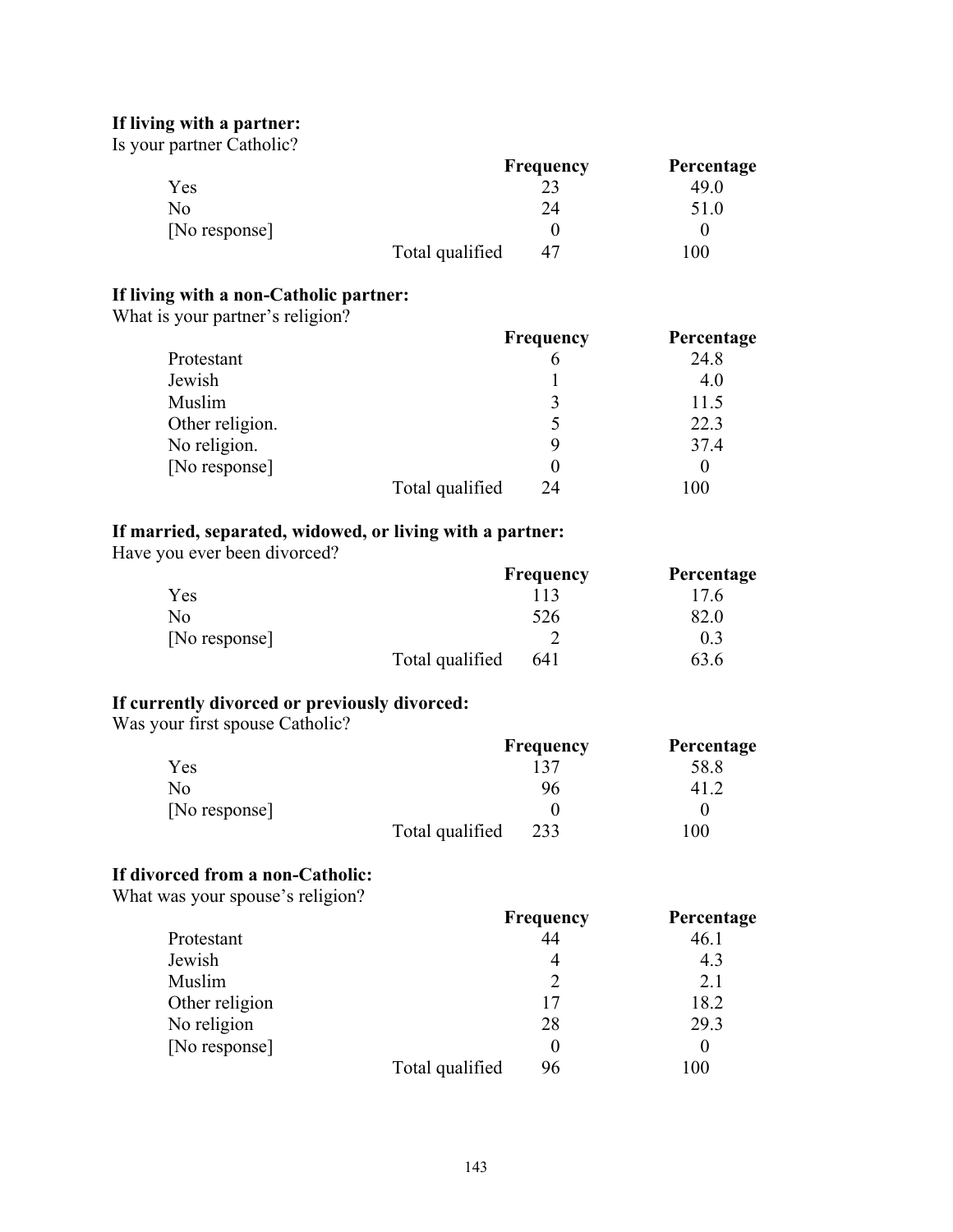## **If currently divorced or previously divorced:**

How old were you when you were first married?

|               | Range= $14-36$  |     |
|---------------|-----------------|-----|
|               | $Mean=22.1$     |     |
| [No response] |                 |     |
|               | Total qualified | 231 |

### **If widowed but never divorced:**

Was your spouse Catholic?

|               |                 | <b>Frequency</b> | Percentage |
|---------------|-----------------|------------------|------------|
| Yes           |                 |                  |            |
| No            |                 |                  | 18.0       |
| [No response] |                 |                  | .0         |
|               | Total qualified | 39               | 100        |

#### **If widowed from a non-Catholic:**

What was your spouse's religion?

|                 |                 | <b>Frequency</b> | Percentage |
|-----------------|-----------------|------------------|------------|
| Protestant      |                 |                  | 63.9       |
| Jewish          |                 |                  |            |
| Muslim          |                 |                  |            |
| Other religion. |                 |                  | 21.7       |
| No religion     |                 |                  | 14.5       |
| [No response]   |                 |                  |            |
|                 | Total qualified |                  | 100        |

# **Section for Currently Married Respondents**

How many years have you been married?

|               | Range= $0-66$   |     |
|---------------|-----------------|-----|
|               | Mean= $22.8$    |     |
| [No response] |                 |     |
|               | Total qualified | 533 |

Were you married in the Catholic Church?

|               |                 | <b>Frequency</b> | Percentage      |
|---------------|-----------------|------------------|-----------------|
| Yes           |                 | 345              | 64.7            |
| No            |                 | 187              | 35.0            |
| [No response] |                 |                  | 0.2             |
|               | Total qualified | 533              | $\overline{00}$ |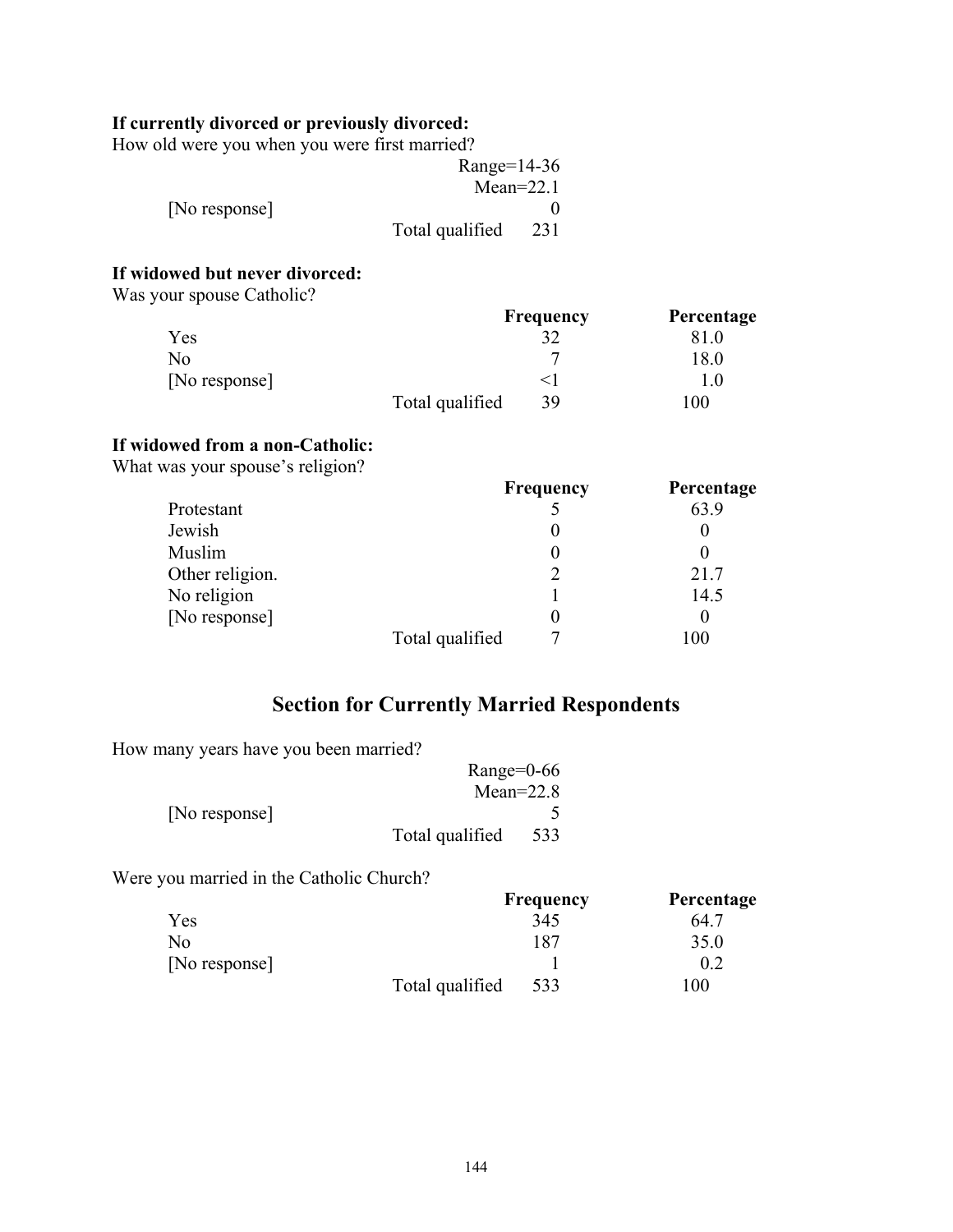## **If married in the Church:**

Did you and your spouse meet with a Catholic priest to discuss the sacrament of marriage prior to getting married?

|               |                 | <b>Frequency</b> | Percentage |
|---------------|-----------------|------------------|------------|
| Yes           |                 | 310              | 89.8       |
| No            |                 | 35               | 10.2       |
| [No response] |                 |                  |            |
|               | Total qualified | 345              | 100        |

# **If married in the Church and recalls meeting with a priest:**

In addition to meeting with a priest, did you do any of the following?

| A pre-marriage assessment inventory (e.g. FOCCUS, Prepare, etc.) where you and your<br>fiancé filled out questionnaires and discussed results with a priest.<br>145<br>46.7<br>Yes<br>159<br>51.5<br>N <sub>o</sub><br>[No response]<br>6<br>1.8<br>310<br>100<br>Total qualified<br>A weekend marriage preparation program for engaged couples (e.g. Engaged Encounter).<br>25.0<br>Yes<br>77<br>227<br>73.3<br>N <sub>o</sub><br>[No response]<br>5<br>1.7<br>310<br>100<br>Total qualified<br>A marriage preparation class occurring over several nights (e.g. Evenings for the<br>108<br>34.9<br>Yes<br>N <sub>o</sub><br>194<br>62.7<br>2.4<br>[No response]<br>$\overline{7}$<br>Total qualified<br>310<br>100<br>A one-day marriage preparation program (e.g. The Day for the Engaged).<br>Yes<br>79<br>25.4<br>224<br>72.5<br>N <sub>o</sub><br>2.1<br>[No response]<br>6<br>310<br>100<br>Total qualified<br>Read books or brochures for marriage preparation provided by the Church.<br>142<br>45.9<br>Yes<br>162<br>52.2<br>N <sub>o</sub><br>1.8<br>[No response]<br>6<br>Total qualified |           | Frequency | Percentage |
|-------------------------------------------------------------------------------------------------------------------------------------------------------------------------------------------------------------------------------------------------------------------------------------------------------------------------------------------------------------------------------------------------------------------------------------------------------------------------------------------------------------------------------------------------------------------------------------------------------------------------------------------------------------------------------------------------------------------------------------------------------------------------------------------------------------------------------------------------------------------------------------------------------------------------------------------------------------------------------------------------------------------------------------------------------------------------------------------------------|-----------|-----------|------------|
|                                                                                                                                                                                                                                                                                                                                                                                                                                                                                                                                                                                                                                                                                                                                                                                                                                                                                                                                                                                                                                                                                                       |           |           |            |
|                                                                                                                                                                                                                                                                                                                                                                                                                                                                                                                                                                                                                                                                                                                                                                                                                                                                                                                                                                                                                                                                                                       |           |           |            |
|                                                                                                                                                                                                                                                                                                                                                                                                                                                                                                                                                                                                                                                                                                                                                                                                                                                                                                                                                                                                                                                                                                       |           |           |            |
|                                                                                                                                                                                                                                                                                                                                                                                                                                                                                                                                                                                                                                                                                                                                                                                                                                                                                                                                                                                                                                                                                                       |           |           |            |
|                                                                                                                                                                                                                                                                                                                                                                                                                                                                                                                                                                                                                                                                                                                                                                                                                                                                                                                                                                                                                                                                                                       |           |           |            |
|                                                                                                                                                                                                                                                                                                                                                                                                                                                                                                                                                                                                                                                                                                                                                                                                                                                                                                                                                                                                                                                                                                       |           |           |            |
|                                                                                                                                                                                                                                                                                                                                                                                                                                                                                                                                                                                                                                                                                                                                                                                                                                                                                                                                                                                                                                                                                                       |           |           |            |
|                                                                                                                                                                                                                                                                                                                                                                                                                                                                                                                                                                                                                                                                                                                                                                                                                                                                                                                                                                                                                                                                                                       |           |           |            |
|                                                                                                                                                                                                                                                                                                                                                                                                                                                                                                                                                                                                                                                                                                                                                                                                                                                                                                                                                                                                                                                                                                       |           |           |            |
|                                                                                                                                                                                                                                                                                                                                                                                                                                                                                                                                                                                                                                                                                                                                                                                                                                                                                                                                                                                                                                                                                                       |           |           |            |
|                                                                                                                                                                                                                                                                                                                                                                                                                                                                                                                                                                                                                                                                                                                                                                                                                                                                                                                                                                                                                                                                                                       |           |           |            |
|                                                                                                                                                                                                                                                                                                                                                                                                                                                                                                                                                                                                                                                                                                                                                                                                                                                                                                                                                                                                                                                                                                       | Engaged). |           |            |
|                                                                                                                                                                                                                                                                                                                                                                                                                                                                                                                                                                                                                                                                                                                                                                                                                                                                                                                                                                                                                                                                                                       |           |           |            |
|                                                                                                                                                                                                                                                                                                                                                                                                                                                                                                                                                                                                                                                                                                                                                                                                                                                                                                                                                                                                                                                                                                       |           |           |            |
|                                                                                                                                                                                                                                                                                                                                                                                                                                                                                                                                                                                                                                                                                                                                                                                                                                                                                                                                                                                                                                                                                                       |           |           |            |
|                                                                                                                                                                                                                                                                                                                                                                                                                                                                                                                                                                                                                                                                                                                                                                                                                                                                                                                                                                                                                                                                                                       |           |           |            |
|                                                                                                                                                                                                                                                                                                                                                                                                                                                                                                                                                                                                                                                                                                                                                                                                                                                                                                                                                                                                                                                                                                       |           |           |            |
|                                                                                                                                                                                                                                                                                                                                                                                                                                                                                                                                                                                                                                                                                                                                                                                                                                                                                                                                                                                                                                                                                                       |           |           |            |
|                                                                                                                                                                                                                                                                                                                                                                                                                                                                                                                                                                                                                                                                                                                                                                                                                                                                                                                                                                                                                                                                                                       |           |           |            |
|                                                                                                                                                                                                                                                                                                                                                                                                                                                                                                                                                                                                                                                                                                                                                                                                                                                                                                                                                                                                                                                                                                       |           |           |            |
|                                                                                                                                                                                                                                                                                                                                                                                                                                                                                                                                                                                                                                                                                                                                                                                                                                                                                                                                                                                                                                                                                                       |           |           |            |
|                                                                                                                                                                                                                                                                                                                                                                                                                                                                                                                                                                                                                                                                                                                                                                                                                                                                                                                                                                                                                                                                                                       |           |           |            |
|                                                                                                                                                                                                                                                                                                                                                                                                                                                                                                                                                                                                                                                                                                                                                                                                                                                                                                                                                                                                                                                                                                       |           | 310       | 100        |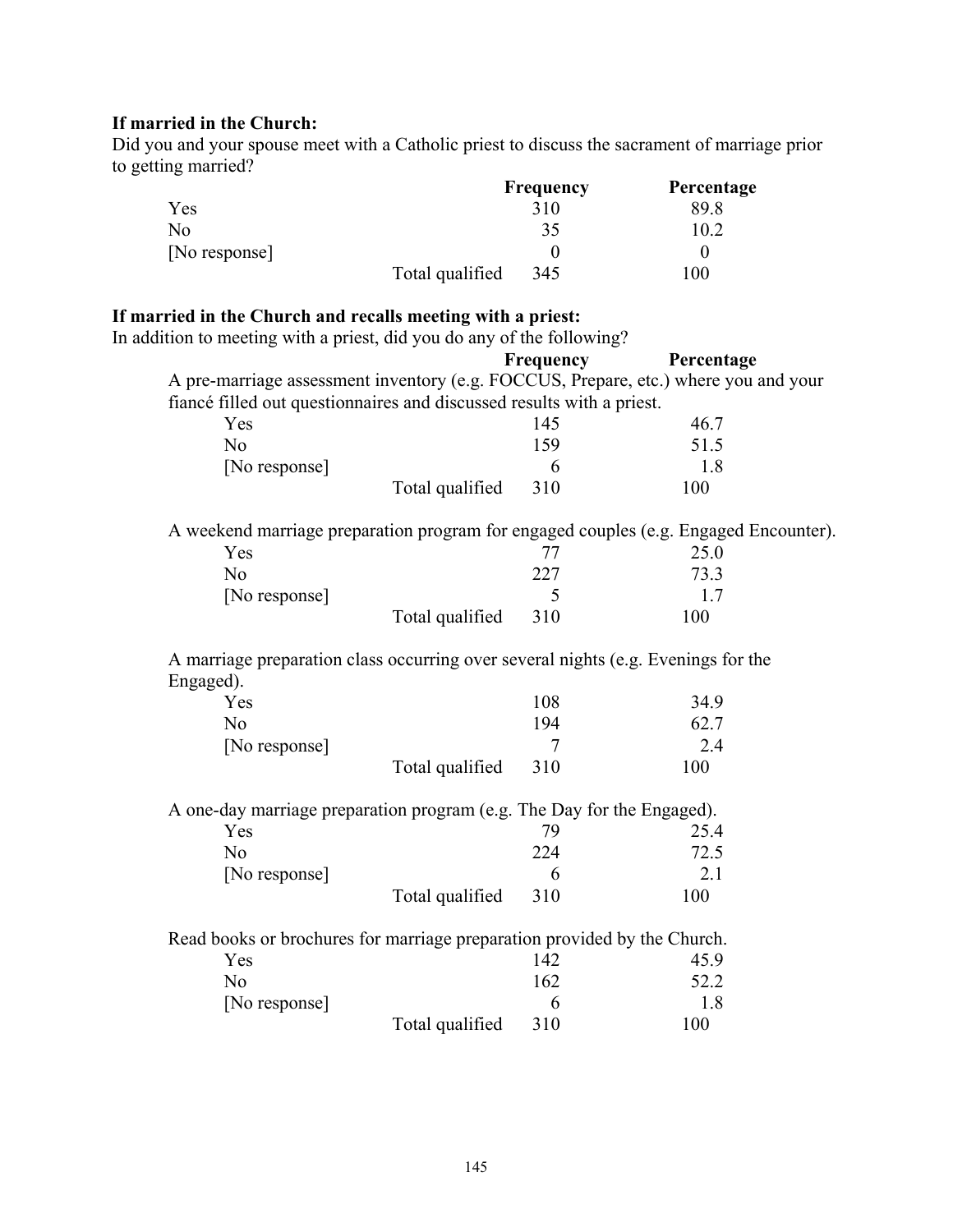### **Frequency Percentage**

 Meet with a Catholic mentor couple (a couple that assists another couple in reflecting on Catholic married life).

| Yes           |                 |     | 24.6 |
|---------------|-----------------|-----|------|
| No            |                 | 228 | 73.8 |
| [No response] |                 |     | 1.6  |
|               | Total qualified | 310 | 100  |

# **If respondent participated in each marriage preparation activity:**

How helpful was this to your marriage?

|                                                                                                |                 | Frequency        | Percentage       |
|------------------------------------------------------------------------------------------------|-----------------|------------------|------------------|
| A pre-marriage assessment inventory (e.g. FOCCUS, Prepare, etc.) where you and your            |                 |                  |                  |
| fiancé filled out questionnaires and discussed results with a priest.                          |                 |                  |                  |
| Not at all helpful                                                                             |                 | 18               | 12.3             |
| A little helpful                                                                               |                 | 38               | 26.5             |
| Somewhat helpful                                                                               |                 | 63               | 43.2             |
| Very helpful                                                                                   |                 | 26               | 18.0             |
| [No response]                                                                                  |                 | $\boldsymbol{0}$ | $\boldsymbol{0}$ |
|                                                                                                | Total qualified | 145              | 100              |
| A weekend marriage preparation program for engaged couples (e.g. Engaged Encounter).           |                 |                  |                  |
| Not at all helpful                                                                             |                 | 14               | 18.7             |
| A little helpful                                                                               |                 | 16               | 20.8             |
| Somewhat helpful                                                                               |                 | 25               | 32.5             |
| Very helpful                                                                                   |                 | 22               | 28.1             |
| [No response]                                                                                  |                 | $\boldsymbol{0}$ | $\boldsymbol{0}$ |
|                                                                                                |                 |                  |                  |
|                                                                                                | Total qualified | 77               | 100              |
|                                                                                                |                 |                  |                  |
| A marriage preparation class occurring over several nights (e.g. Evenings for the<br>Engaged). |                 |                  |                  |
| Not at all helpful                                                                             |                 | 10               | 9.2              |
| A little helpful                                                                               |                 | 19               | 17.3             |
| Somewhat helpful                                                                               |                 | 53               | 49.4             |
| Very helpful                                                                                   |                 | 26               | 24.1             |
| [No response]                                                                                  |                 | $\theta$         | $\boldsymbol{0}$ |
|                                                                                                | Total qualified | 108              | 100              |
| A one-day marriage preparation program (e.g. The Day for the Engaged).                         |                 |                  |                  |
| Not at all helpful                                                                             |                 | 14               | 17.2             |
| A little helpful                                                                               |                 | 17               | 21.2             |
| Somewhat helpful                                                                               |                 | 36               | 45.4             |
| Very helpful                                                                                   |                 | 13               | 16.2             |
| [No response]                                                                                  |                 | $\boldsymbol{0}$ | $\overline{0}$   |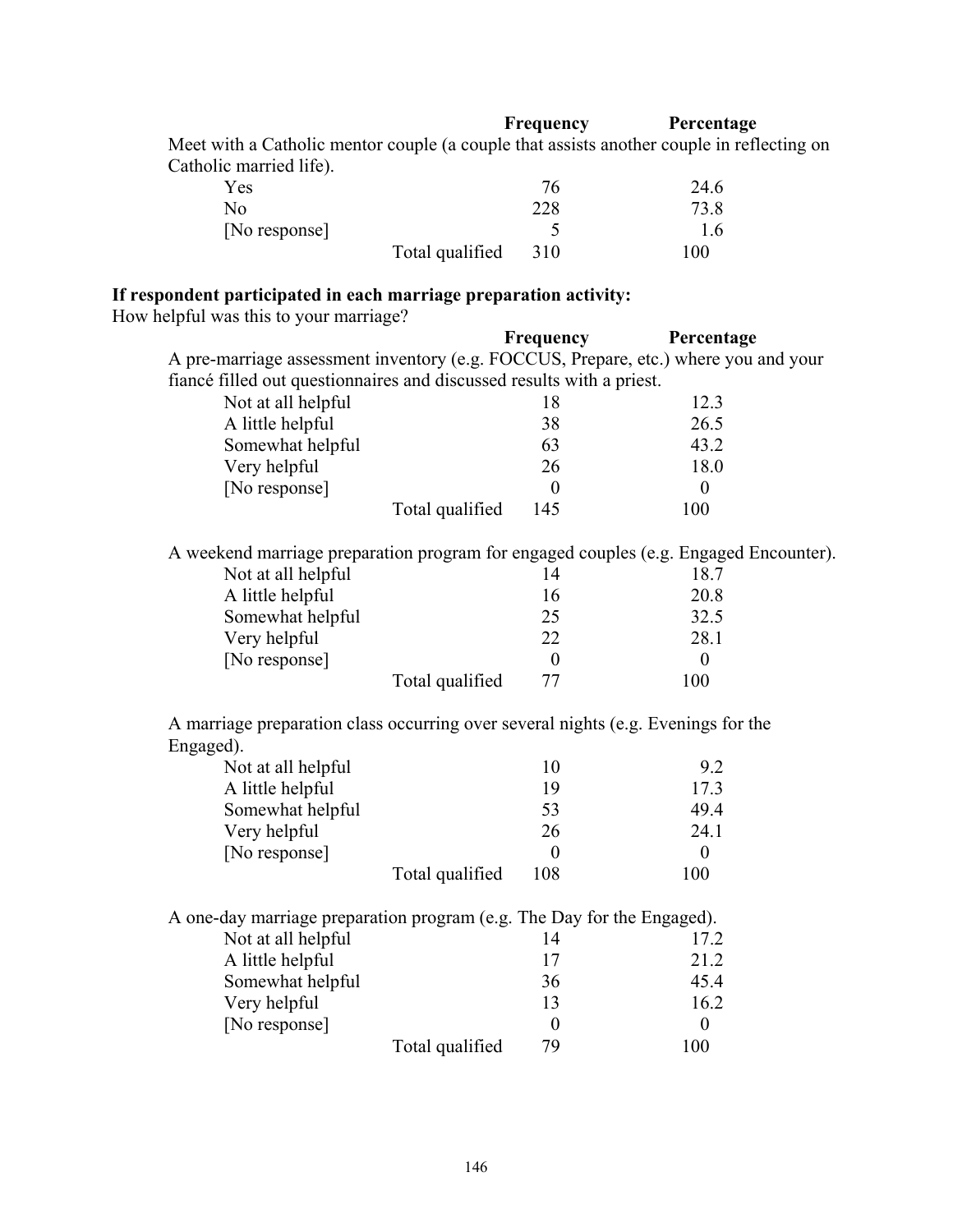|                                                                          | <b>Frequency</b> | Percentage |
|--------------------------------------------------------------------------|------------------|------------|
| Read books or brochures for marriage preparation provided by the Church. |                  |            |
| Not at all helpful                                                       |                  | 7.5        |
| A little helpful                                                         | 43               | 30.5       |
| Somewhat helpful                                                         | 58               | 40.7       |
| Very helpful                                                             | 30               | 20.9       |
| [No response]                                                            | $<$ 1            | 0.4        |
| Total qualified                                                          |                  | 100        |

 Meet with a Catholic mentor couple (a couple that assists another couple in reflecting on Catholic married life).

| Not at all helpful |                 | 12       | 16.1 |
|--------------------|-----------------|----------|------|
| A little helpful   |                 | 18       | 23.1 |
| Somewhat helpful   |                 | 26       | 34.3 |
| Very helpful       |                 | 20       | 25.7 |
| [No response]      |                 | $\leq$ 1 | 0.8  |
|                    | Total qualified | 76       | 100  |

# **If not married in the Church:**

Has your marriage been blessed (i.e., convalidated) by the Catholic Church?

|               |                 | <b>Frequency</b> | Percentage |
|---------------|-----------------|------------------|------------|
| Yes           |                 |                  |            |
| No            |                 | 161              | 86.0       |
| [No response] |                 |                  | 0 ዓ        |
|               | Total qualified | 187              | 100        |

Before you were married, how much did you discuss the following with your fiancé?

|                              | <b>Frequency</b>       | Percentage |  |
|------------------------------|------------------------|------------|--|
| Finances.                    |                        |            |  |
| Not at all                   | 99                     | 18.6       |  |
| A little                     | 136                    | 25.4       |  |
| Somewhat                     | 182                    | 34.2       |  |
| Very Much                    | 113                    | 21.2       |  |
| [No response]                | 3                      | 0.6        |  |
|                              | 533<br>Total qualified | 100        |  |
| Openness to having children. |                        |            |  |
| Not at all                   | 95                     | 17.8       |  |
| A little                     | 59                     | 11.1       |  |
| Somewhat                     | 158                    | 29.7       |  |
| Very Much                    | 217                    | 40.7       |  |
| [No response]                | 4                      | 0.7        |  |
|                              | Total qualified<br>533 | 100        |  |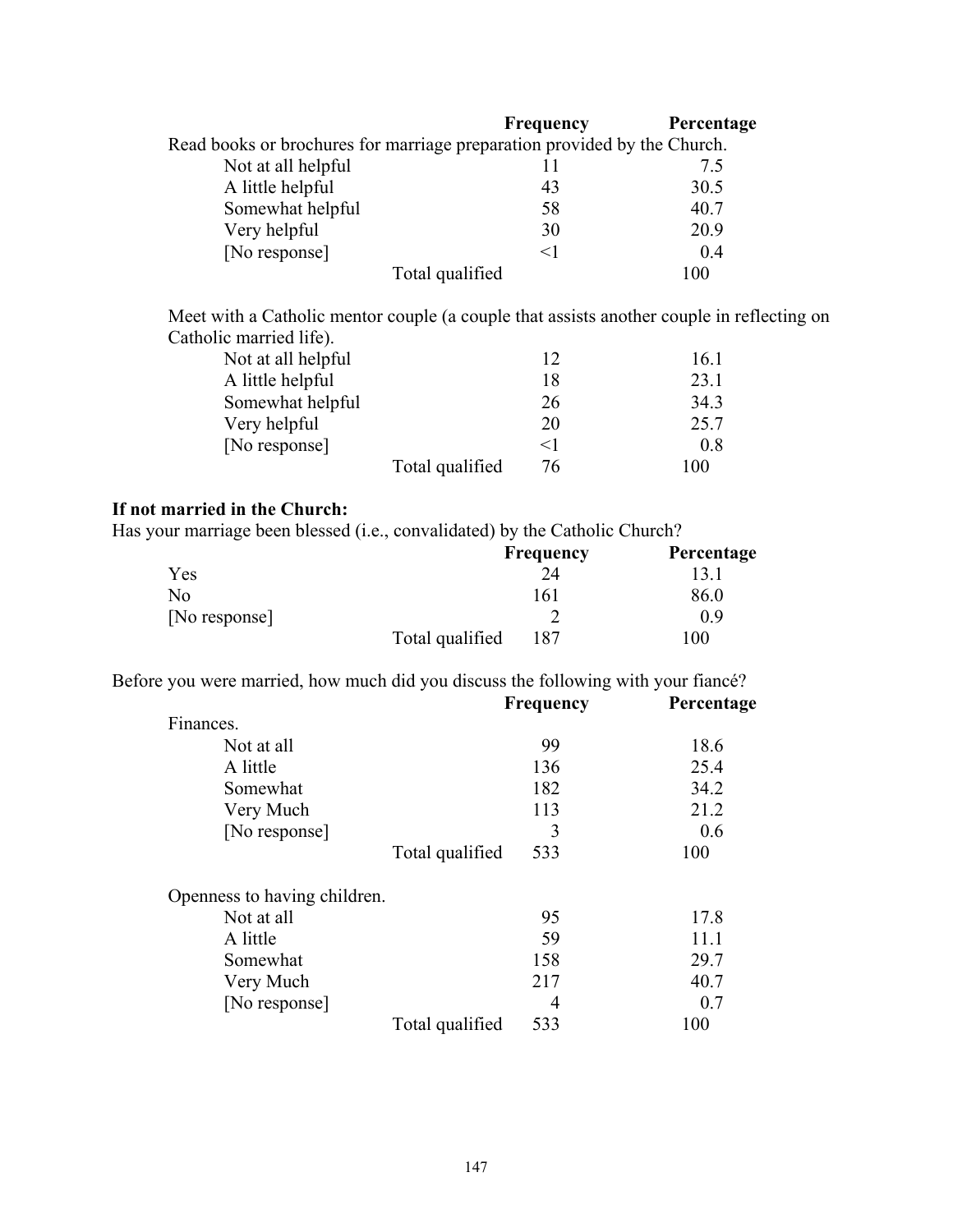|                             |                 | Frequency | Percentage |
|-----------------------------|-----------------|-----------|------------|
| Parenting approaches.       |                 |           |            |
| Not at all                  |                 | 150       | 28.2       |
| A little                    |                 | 135       | 25.4       |
| Somewhat                    |                 | 139       | 26.0       |
| Very Much                   |                 | 105       | 19.7       |
| [No response]               |                 | 3         | 0.6        |
|                             | Total qualified | 533       | 100        |
| Religious views.            |                 |           |            |
| Not at all                  |                 | 133       | 24.9       |
| A little                    |                 | 129       | 24.2       |
| Somewhat                    |                 | 160       | 30.1       |
| Very Much                   |                 | 108       | 20.2       |
| [No response]               |                 | 533       | 100        |
|                             | Total qualified |           |            |
| Trust and commitment.       |                 |           |            |
| Not at all                  |                 | 55        | 10.3       |
| A little                    |                 | 51        | 9.6        |
| Somewhat                    |                 | 156       | 29.3       |
| Very Much                   |                 | 265       | 49.7       |
| [No response]               |                 | 6         | 1.0        |
|                             | Total qualified | 533       | 100        |
| Intimacy/sexuality.         |                 |           |            |
| Not at all                  |                 | 72        | 13.5       |
| A little                    |                 | 104       | 19.5       |
| Somewhat                    |                 | 188       | 35.5       |
| Very Much                   |                 | 164       | 30.7       |
| [No response]               |                 | 6         | 1.0        |
|                             | Total qualified | 533       | 100        |
| Family backgrounds/history. |                 |           |            |
| Not at all                  |                 | 80        | 14.9       |
| A little                    |                 | 96        | 18.0       |
| Somewhat                    |                 | 183       | 34.4       |
| Very Much                   |                 | 168       | 31.6       |
| [No response]               |                 | 6         | 1.0        |
|                             |                 | 533       | 100        |
|                             | Total qualified |           |            |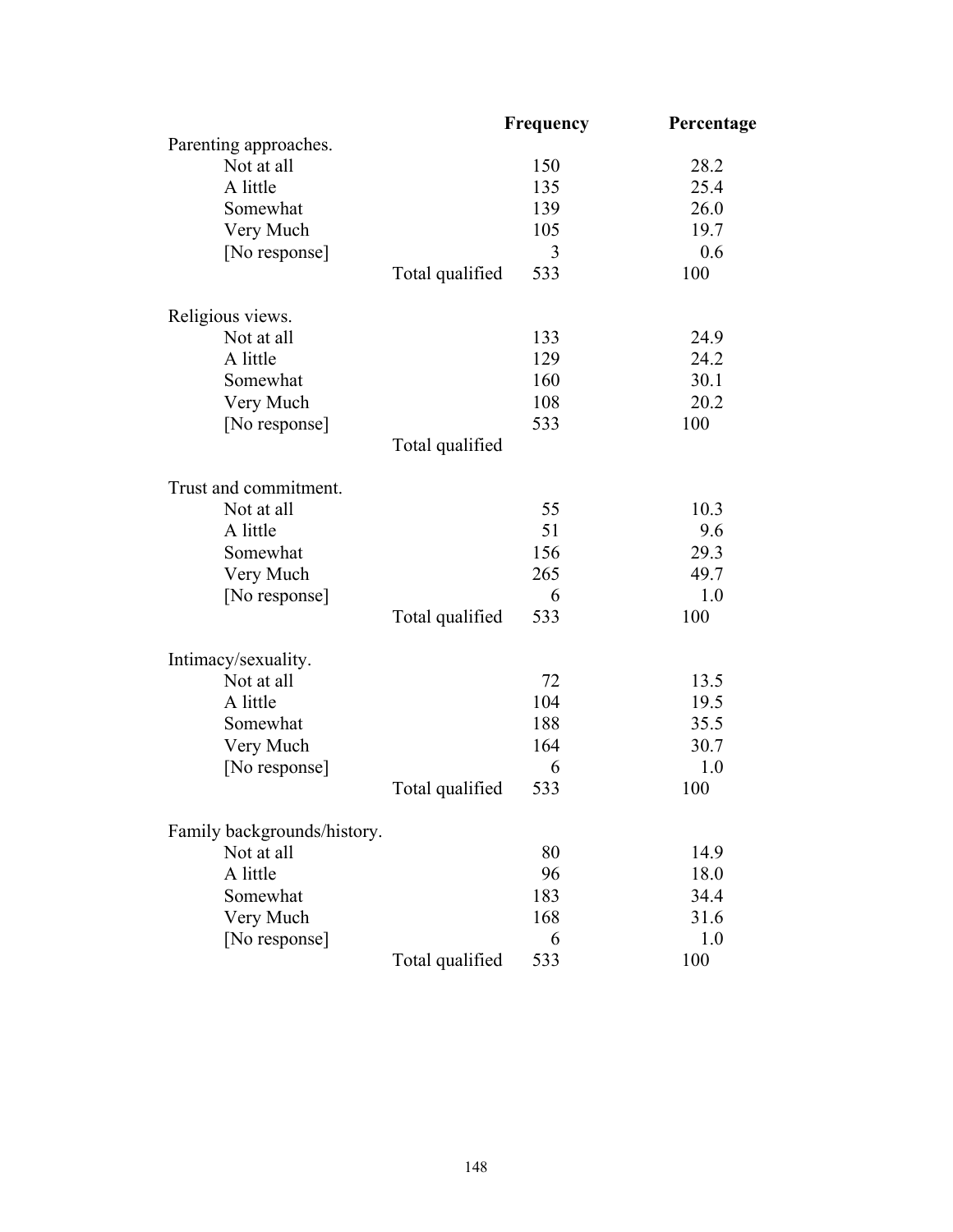For the activities below, indicate how often you do each as well as how often you do these with your spouse.

|  | How often do you do the following? |
|--|------------------------------------|
|--|------------------------------------|

|                                                           | Frequency | Percentage |
|-----------------------------------------------------------|-----------|------------|
| Pray (other than at Mass).                                |           |            |
| Daily                                                     | 229       | 42.9       |
| Once or a few times a week                                | 107       | 20.1       |
| Once or a few times a month                               | 67        | 12.5       |
| A few times a year                                        | 50        | 9.4        |
| Rarely or never                                           | 77        | 14.5       |
| [No response]                                             | 3         | 0.6        |
| Total qualified                                           | 533       | 100        |
| Read the Bible or other religious or spiritual materials. |           |            |
| Daily                                                     | 23        | 4.3        |
| Once or a few times a week                                | 55        | 10.3       |
| Once or a few times a month                               | 85        | 16.0       |
| A few times a year                                        | 119       | 22.3       |
| Rarely or never                                           | 246       | 46.3       |
| [No response]                                             | 4         | 0.8        |
| Total qualified                                           | 533       | 100        |
| Participate in parish activities, other than Mass.        |           |            |
| Weekly or more                                            | 26        | 4.9        |
| Once or a few times a month                               | 60        | 11.3       |
| A few times a year                                        | 157       | 29.5       |
| Rarely or never                                           | 285       | 53.6       |
| [No response]                                             | 4         | 0.7        |
| Total qualified                                           | 533       | 100        |
| Volunteer or do community service.                        |           |            |
| Weekly or more                                            | 39        | 7.4        |
| Once or a few times a month                               | 68        | 12.9       |
| A few times a year                                        | 158       | 29.6       |
| Rarely or never                                           | 264       | 49.5       |
| [No response]                                             | 3         | 0.6        |
| Total qualified                                           | 533       | 100        |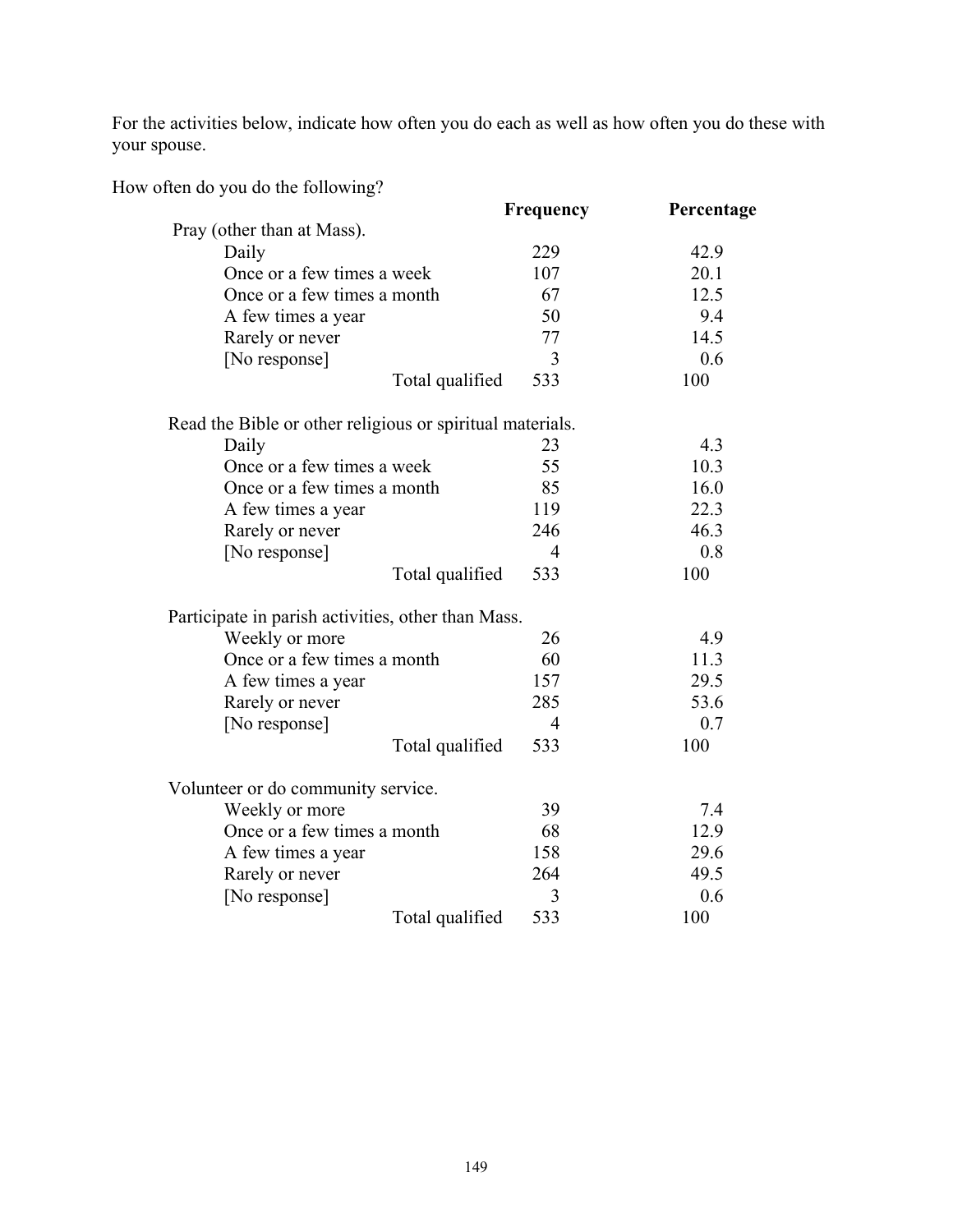How often do you do this with your spouse?

| Frequency                                                 | Percentage |
|-----------------------------------------------------------|------------|
|                                                           |            |
| 86                                                        | 16.1       |
| 52                                                        | 9.8        |
| 41                                                        | 7.7        |
| 63                                                        | 11.9       |
| 282                                                       | 53.0       |
| 8                                                         | 1.5        |
| 533<br>Total qualified                                    | 100        |
| Read the Bible or other religious or spiritual materials. |            |
| 9                                                         | 1.7        |
| 24                                                        | 4.6        |
| 56                                                        | 10.5       |
| 80                                                        | 15.0       |
| 355                                                       | 66.7       |
| 8                                                         | 1.5        |
| 533<br>Total qualified                                    | 100        |
| Participate in parish activities, other than Mass.        |            |
| 13                                                        | 2.4        |
| 43                                                        | 8.1        |
| 159                                                       | 29.8       |
| 311                                                       | 58.3       |
| 8                                                         | 1.4        |
| Total qualified<br>533                                    | 100        |
|                                                           |            |
| 16                                                        | 2.9        |
| 46                                                        | 8.6        |
| 139                                                       | 26.1       |
| 324                                                       | 60.9       |
| 8                                                         | 1.5        |
| 533<br>Total qualified                                    | 100        |
|                                                           |            |

How often does your spouse attend Mass with you?

|               |                 | <b>Frequency</b> | Percentage |
|---------------|-----------------|------------------|------------|
| Never         |                 | 111              | 20.9       |
| Seldom        |                 | 103              | 19.3       |
| Sometimes     |                 | 75               | 14.0       |
| Frequently    |                 | 49               | 9.3        |
| Always        |                 | 194              | 36.4       |
| [No response] |                 |                  | 0.2        |
|               | Total qualified | 533              | 100        |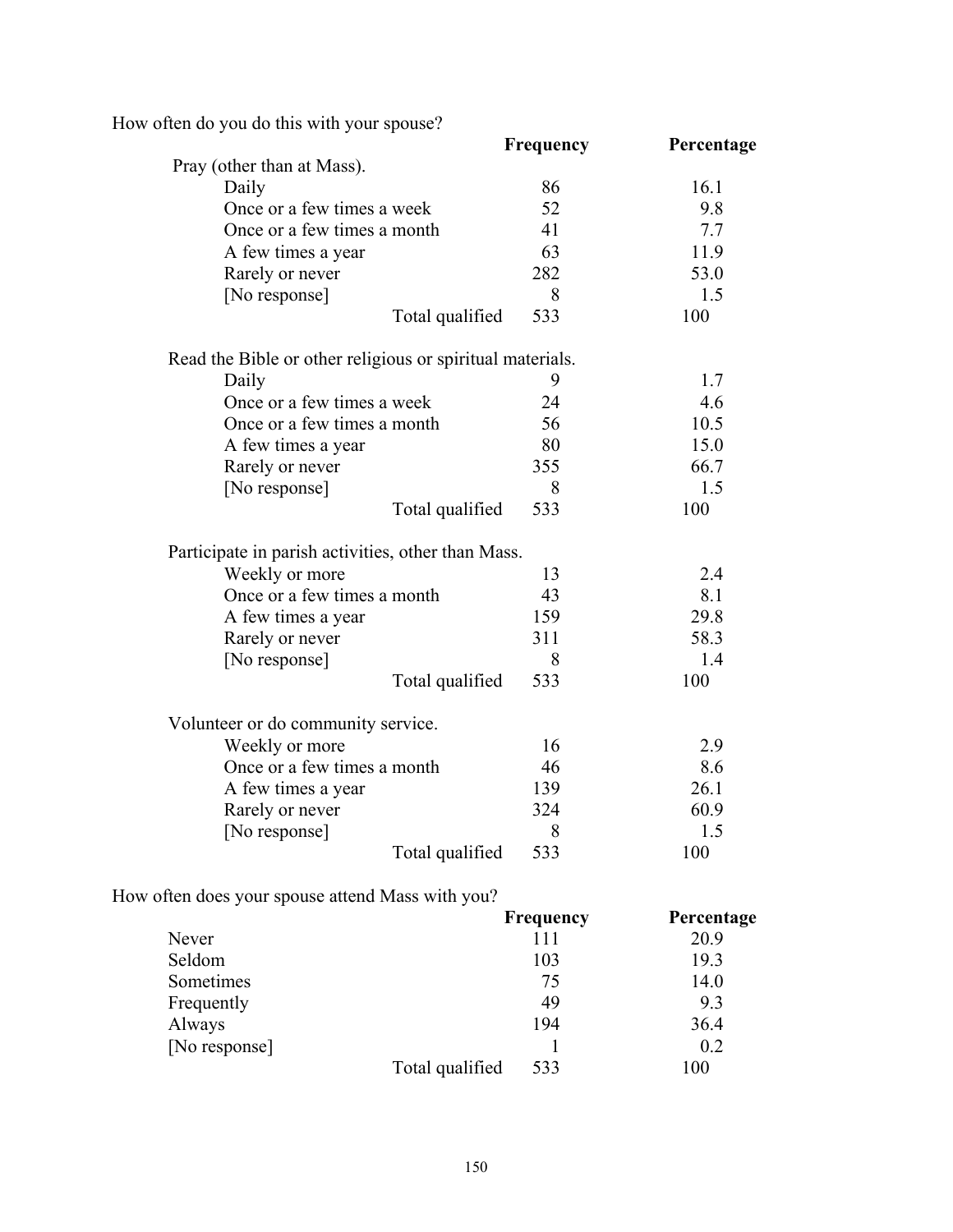|               |                 | <b>Frequency</b> | Percentage |
|---------------|-----------------|------------------|------------|
| Never         |                 | 62               | 11.7       |
| Seldom        |                 | 142              | 26.7       |
| Sometimes     |                 | 230              | 43.1       |
| Frequently    |                 | 68               | 12.7       |
| Very often    |                 | 24               | 4.5        |
| [No response] |                 |                  | 1.3        |
|               | Total qualified | 533              | 100        |

How often do you and your spouse discuss religion and faith?

How challenging, if at all, have the following been to your relationship with your spouse?

|                                  | Frequency | Percentage |
|----------------------------------|-----------|------------|
| Finances.                        |           |            |
| Not challenging                  | 147       | 27.6       |
| A little challenging             | 168       | 31.6       |
| Somewhat challenging             | 136       | 25.6       |
| Very challenging                 | 75        | 14.1       |
| [No response]                    | 6         | 1.2        |
| Total qualified                  | 533       | 100        |
| Decisions about having children. |           |            |
| Not challenging                  | 369       | 69.2       |
| A little challenging             | 102       | 19.1       |
| Somewhat challenging             | 45        | 8.4        |
| Very challenging                 | 11        | 2.1        |
| [No response]                    | 6         | 1.1        |
| Total qualified                  | 533       | 100        |
| Parenting.                       |           |            |
| Not challenging                  | 237       | 44.5       |
| A little challenging             | 169       | 31.8       |
| Somewhat challenging             | 86        | 16.1       |
| Very challenging                 | 35        | 6.5        |
| [No response]                    | 7         | 1.2        |
| Total qualified                  | 533       | 100        |
| Communication issues.            |           |            |
| Not challenging                  | 158       | 29.7       |
| A little challenging             | 197       | 37.0       |
| Somewhat challenging             | 103       | 19.3       |
| Very challenging                 | 64        | 12.1       |
| [No response]                    | 10        | 1.9        |
| Total qualified                  | 533       | 100        |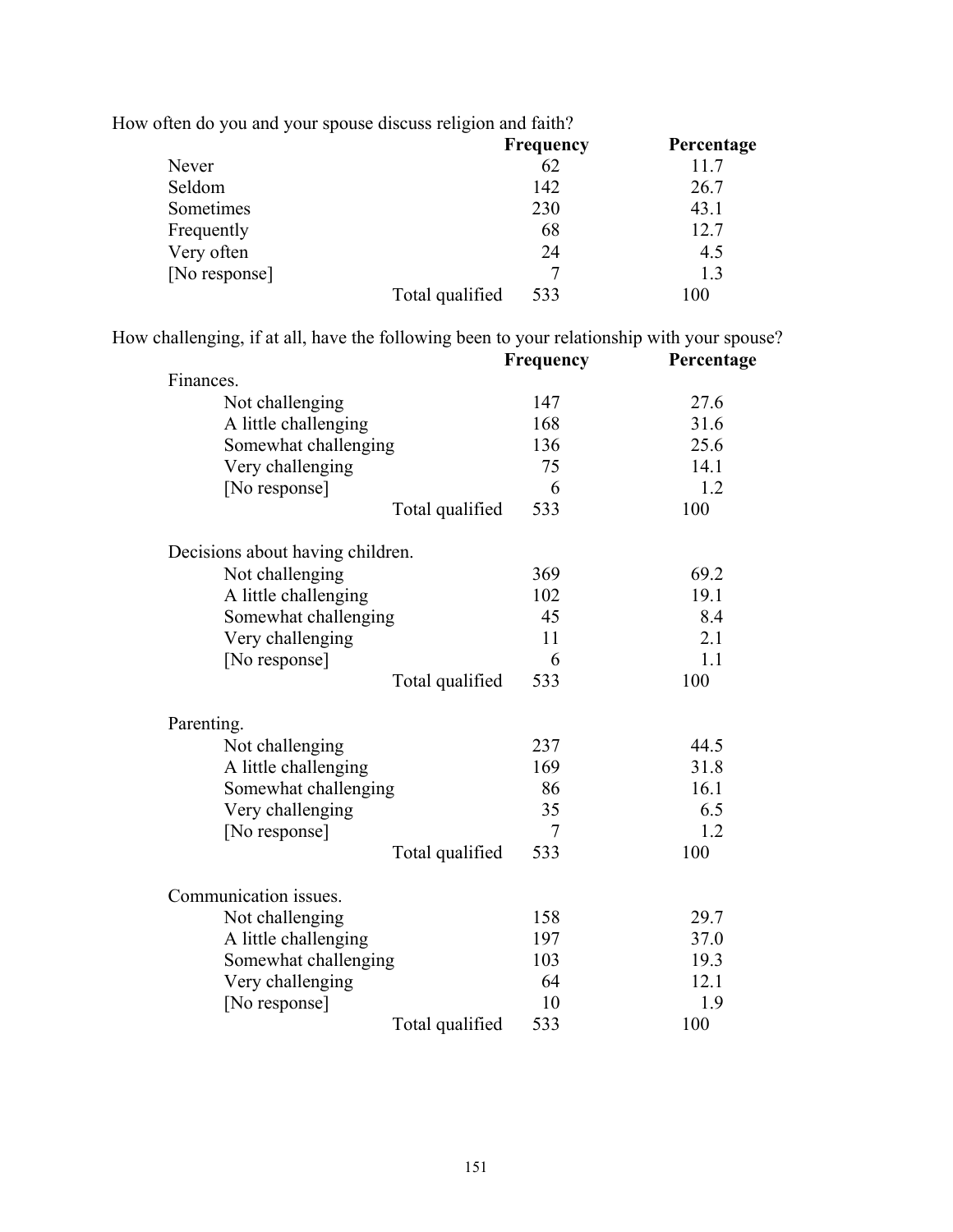|                                            | Frequency | Percentage |
|--------------------------------------------|-----------|------------|
| Finding quality time together as a couple. |           |            |
| Not challenging                            | 180       | 33.8       |
| A little challenging                       | 171       | 32.1       |
| Somewhat challenging                       | 107       | 20.0       |
| Very challenging                           | 69        | 13.0       |
| [No response]                              | 6         | 1.1        |
| Total qualified                            | 533       | 100        |
| Differences in approaches to parenting.    |           |            |
| Not challenging                            | 227       | 42.6       |
| A little challenging                       | 182       | 34.2       |
| Somewhat challenging                       | 82        | 15.5       |
| Very challenging                           | 34        | 6.4        |
| [No response]                              | 7         | 1.4        |
| Total qualified                            | 533       | 100        |
| Issues related to intimacy or sexuality.   |           |            |
| Not challenging                            | 235       | 44.0       |
| A little challenging                       | 160       | 30.0       |
| Somewhat challenging                       | 85        | 16.0       |
| Very challenging                           | 47        | 8.8        |
| [No response]                              | 6         | 1.1        |
| Total qualified                            | 533       | 100        |
| Trust and commitment issues.               |           |            |
| Not challenging                            | 333       | 62.5       |
| A little challenging                       | 102       | 19.2       |
| Somewhat challenging                       | 65        | 12.1       |
| Very challenging                           | 26        | 4.8        |
| [No response]                              | 7         | 1.3        |
| Total qualified                            | 533       | 100        |
| Religious issues.                          |           |            |
| Not challenging                            | 350       | 65.8       |
| A little challenging                       | 119       | 22.4       |
| Somewhat challenging                       | 47        | 8.9        |
| Very challenging                           | 10        | 1.8        |
| [No response]                              | 6         | 1.2        |
| Total qualified                            | 533       | 100        |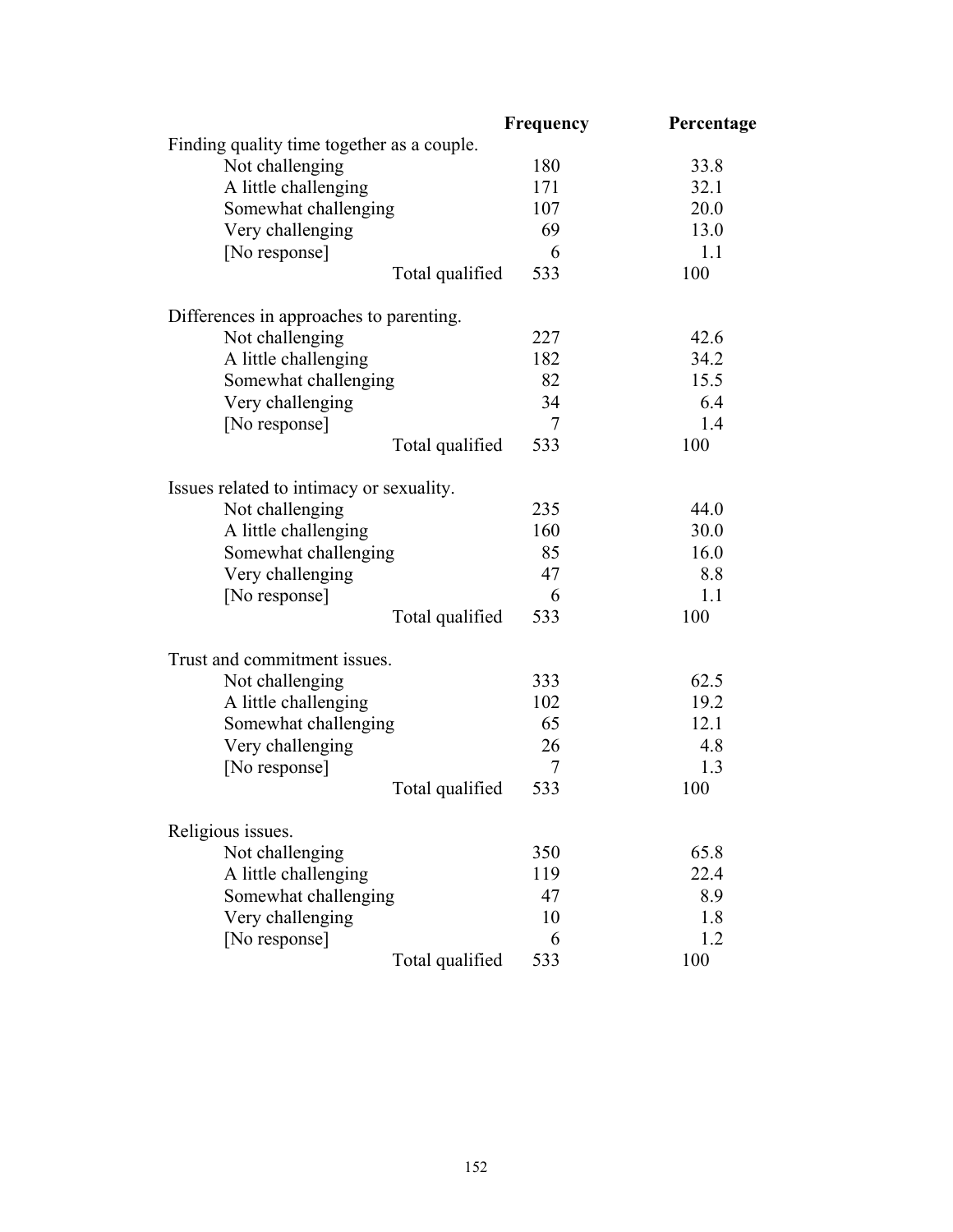|                      | <b>Frequency</b> | Percentage |
|----------------------|------------------|------------|
| In-laws.             |                  |            |
| Not challenging      | 231              | 43.4       |
| A little challenging | 153              | 28.8       |
| Somewhat challenging | 85               | 16.0       |
| Very challenging     | 56               | 10.5       |
| [No response]        |                  | 1.3        |
| Total qualified      | 533              | 100        |

How likely are you to ask for help if you have marital troubles?

|                   |                 | <b>Frequency</b> | Percentage |
|-------------------|-----------------|------------------|------------|
| Not at all likely |                 | 182              | 34.1       |
| A little likely   |                 | 162              | 30.5       |
| Somewhat likely   |                 | 113              | 21.3       |
| Very likely       |                 | 74               | 13.9       |
| [No response]     |                 |                  | 0.3        |
|                   | Total qualified | 533              | 100        |

# **If likely to ask for help:**

Which of the following would you to turn to if you had marital troubles? Check all that apply

|                                 |                 | Frequency | Percentage |
|---------------------------------|-----------------|-----------|------------|
| Family members.                 |                 |           |            |
| Checked                         |                 | 176       | 50.4       |
| Not checked                     |                 | 170       | 48.8       |
| [No response]                   |                 | 3         | 0.8        |
|                                 | Total qualified | 350       | 100        |
| Friends.                        |                 |           |            |
| Checked                         |                 | 166       | 47.4       |
| Not checked                     |                 | 181       | 51.7       |
| [No response]                   |                 | 3         | 0.8        |
|                                 | Total qualified | 350       | 100        |
| Fellow parishioners.            |                 |           |            |
| Checked                         |                 | 13        | 3.7        |
| Not checked                     |                 | 334       | 95.5       |
| [No response]                   |                 | 3         | 0.8        |
|                                 | Total qualified | 350       | 100        |
| A priest/pastor at your parish. |                 |           |            |
| Checked                         |                 | 113       | 32.4       |
| Not checked                     |                 | 233       | 66.7       |
| [No response]                   |                 | 3         | 0.8        |
| Total qualified                 |                 | 350       | 100        |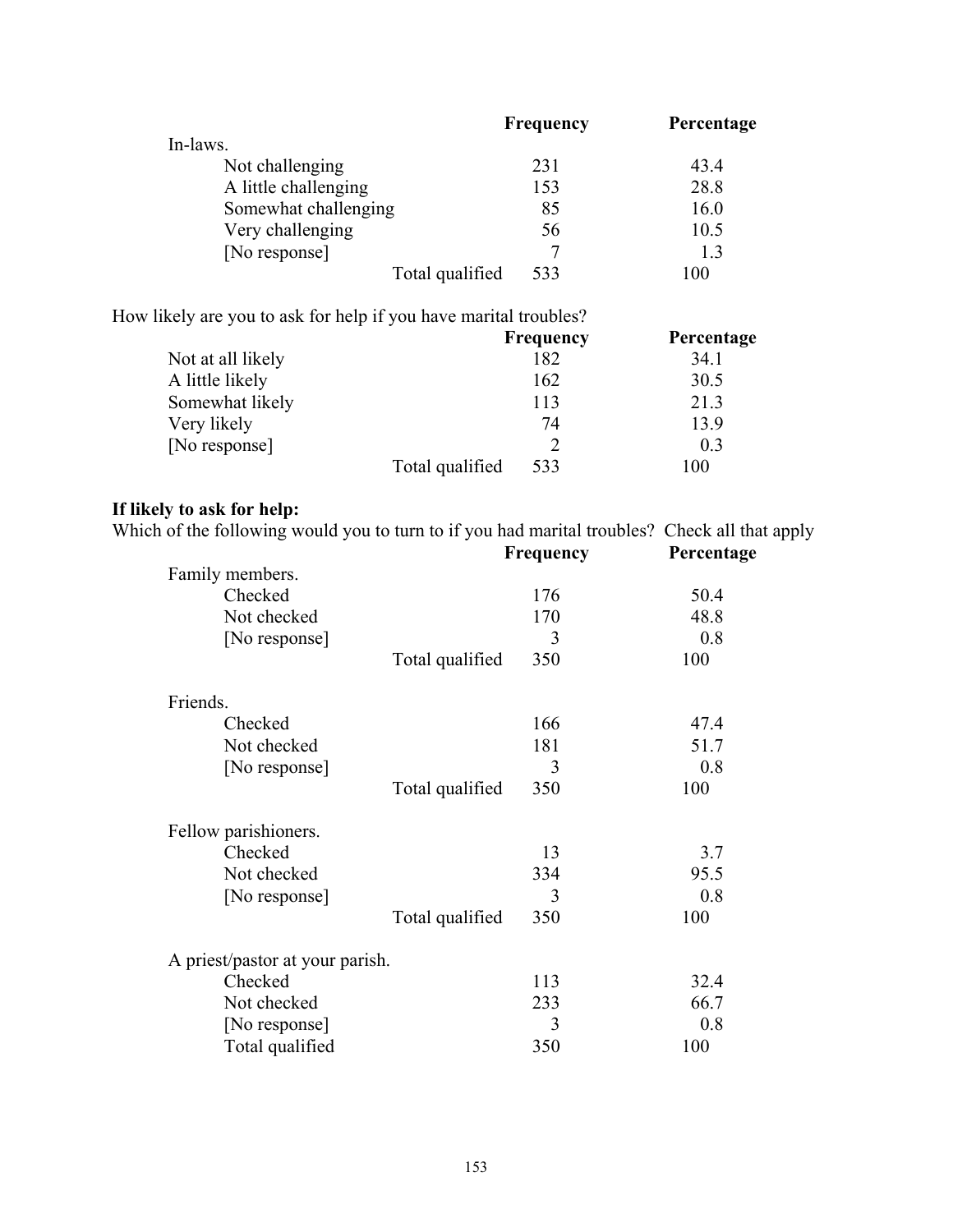|                                                  | Frequency              | Percentage |
|--------------------------------------------------|------------------------|------------|
| A deacon at your parish.                         |                        |            |
| Checked                                          | 26                     | 7.4        |
| Not checked                                      | 321                    | 91.8       |
| [No response]                                    | 3                      | 0.8        |
|                                                  | Total qualified<br>350 | 100        |
| A lay minister at your parish.                   |                        |            |
| Checked                                          | 15                     | 4.2        |
| Not checked                                      | 332                    | 95.0       |
| [No response]                                    | 3                      | 0.8        |
|                                                  | Total qualified<br>350 | 100        |
| A marital counselor referred by your parish.     |                        |            |
| Checked                                          | 94                     | 26.8       |
| Not checked                                      | 253                    | 72.3       |
| [No response]                                    | 3                      | 0.8        |
|                                                  | Total qualified<br>350 | 100        |
| A marital counselor not referred by your parish. |                        |            |
| Checked                                          | 143                    | 40.8       |
| Not checked                                      | 204                    | 58.3       |
| [No response]                                    | 3                      | 0.8        |
|                                                  | Total qualified<br>350 | 100        |
| God, prayer life.                                |                        |            |
| Checked                                          | 175                    | 50.0       |
| Not checked                                      | 172                    | 49.1       |
| [No response]                                    | 3                      | 0.8        |
|                                                  | Total qualified<br>350 | 100        |
| Self-help literature.                            |                        |            |
| Checked                                          | 74                     | 21.1       |
| Not checked                                      | 273                    | 78.0       |
| [No response]                                    | 3                      | 0.8        |
|                                                  | Total qualified<br>350 | 100        |
| The Internet.                                    |                        |            |
| Checked                                          | 21                     | 6.1        |
| Not checked                                      | 325                    | 93.1       |
| [No response]                                    | 3                      | 0.8        |
|                                                  | Total qualified<br>350 | 100        |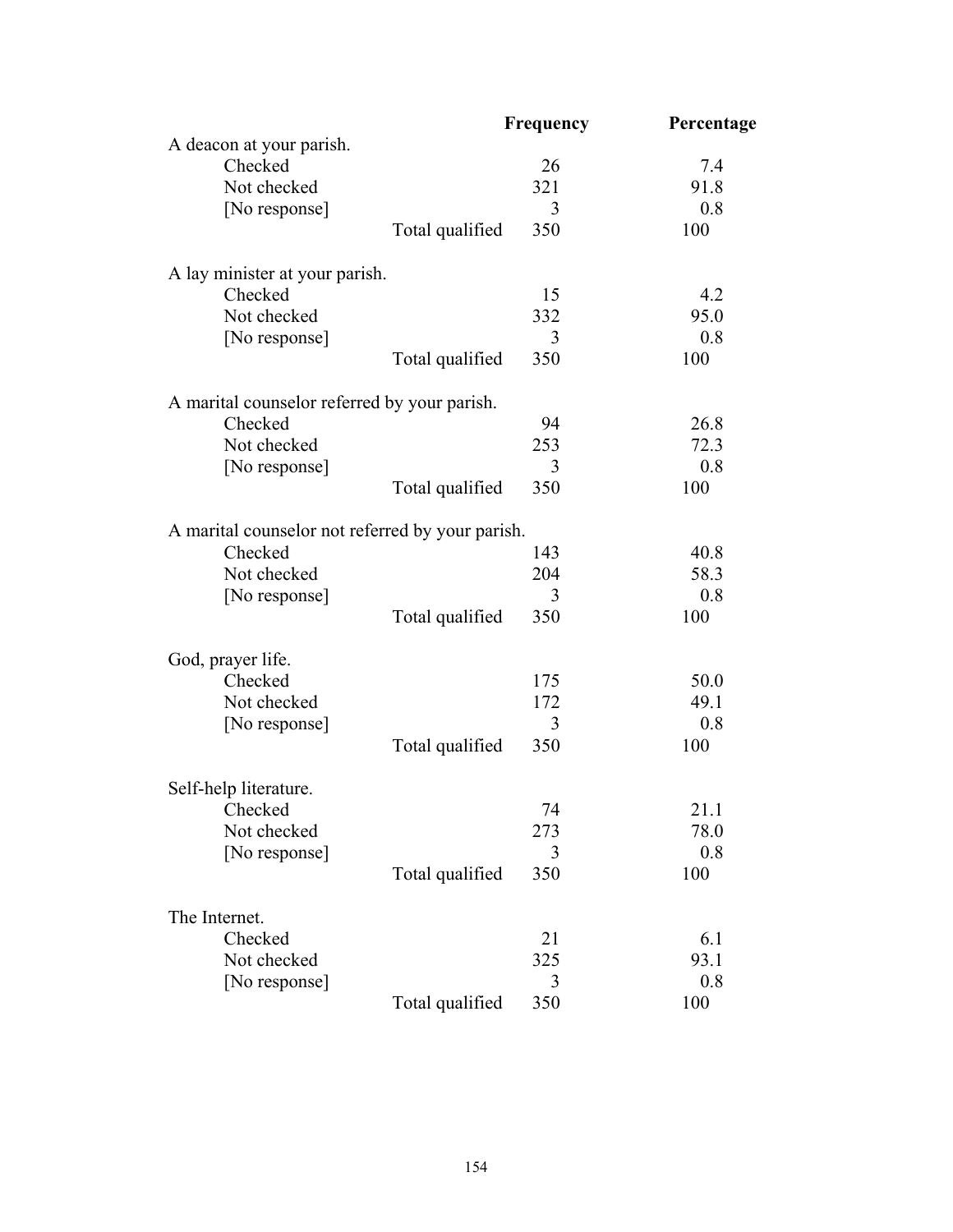|                 |                                                                                                                                                                      | Percentage                                     |
|-----------------|----------------------------------------------------------------------------------------------------------------------------------------------------------------------|------------------------------------------------|
|                 |                                                                                                                                                                      |                                                |
|                 |                                                                                                                                                                      | 69.4                                           |
|                 |                                                                                                                                                                      | 14.3                                           |
|                 |                                                                                                                                                                      | 11.3                                           |
|                 |                                                                                                                                                                      | 3.9                                            |
|                 |                                                                                                                                                                      | 1.1                                            |
|                 |                                                                                                                                                                      | 100                                            |
|                 |                                                                                                                                                                      |                                                |
|                 | 315                                                                                                                                                                  | 59.1                                           |
|                 | 105                                                                                                                                                                  | 19.8                                           |
|                 | 72                                                                                                                                                                   | 13.6                                           |
|                 | 33                                                                                                                                                                   | 6.2                                            |
|                 | 7                                                                                                                                                                    | 1.4                                            |
| Total qualified | 533                                                                                                                                                                  | 100                                            |
|                 |                                                                                                                                                                      |                                                |
|                 | 357                                                                                                                                                                  | 67.0                                           |
|                 | 88                                                                                                                                                                   | 16.5                                           |
|                 | 44                                                                                                                                                                   | 8.3                                            |
|                 | 35                                                                                                                                                                   | 6.6                                            |
|                 | 9                                                                                                                                                                    | 1.7                                            |
| Total qualified | 533                                                                                                                                                                  | 100                                            |
|                 |                                                                                                                                                                      |                                                |
|                 | 432                                                                                                                                                                  | 81.2                                           |
|                 | 51                                                                                                                                                                   | 9.6                                            |
|                 | 17                                                                                                                                                                   | 3.2                                            |
|                 | 26                                                                                                                                                                   | 4.8                                            |
|                 | 7                                                                                                                                                                    | 1.3                                            |
| Total qualified | 533                                                                                                                                                                  | 100                                            |
|                 |                                                                                                                                                                      |                                                |
|                 | 375                                                                                                                                                                  | 70.4                                           |
|                 | 76                                                                                                                                                                   | 14.3                                           |
|                 | 49                                                                                                                                                                   | 9.1                                            |
|                 | 27                                                                                                                                                                   | 5.0                                            |
|                 | 6                                                                                                                                                                    | 1.2                                            |
| Total qualified | 533                                                                                                                                                                  | 100                                            |
|                 | Somewhat interested<br>Total qualified<br>Somewhat interested<br>Somewhat interested<br>Natural Family Planning (NFP).<br>Somewhat interested<br>Somewhat interested | Frequency<br>370<br>76<br>60<br>21<br>6<br>533 |

How interested would you be in participating in Church-sponsored sessions for married couples on the following topics?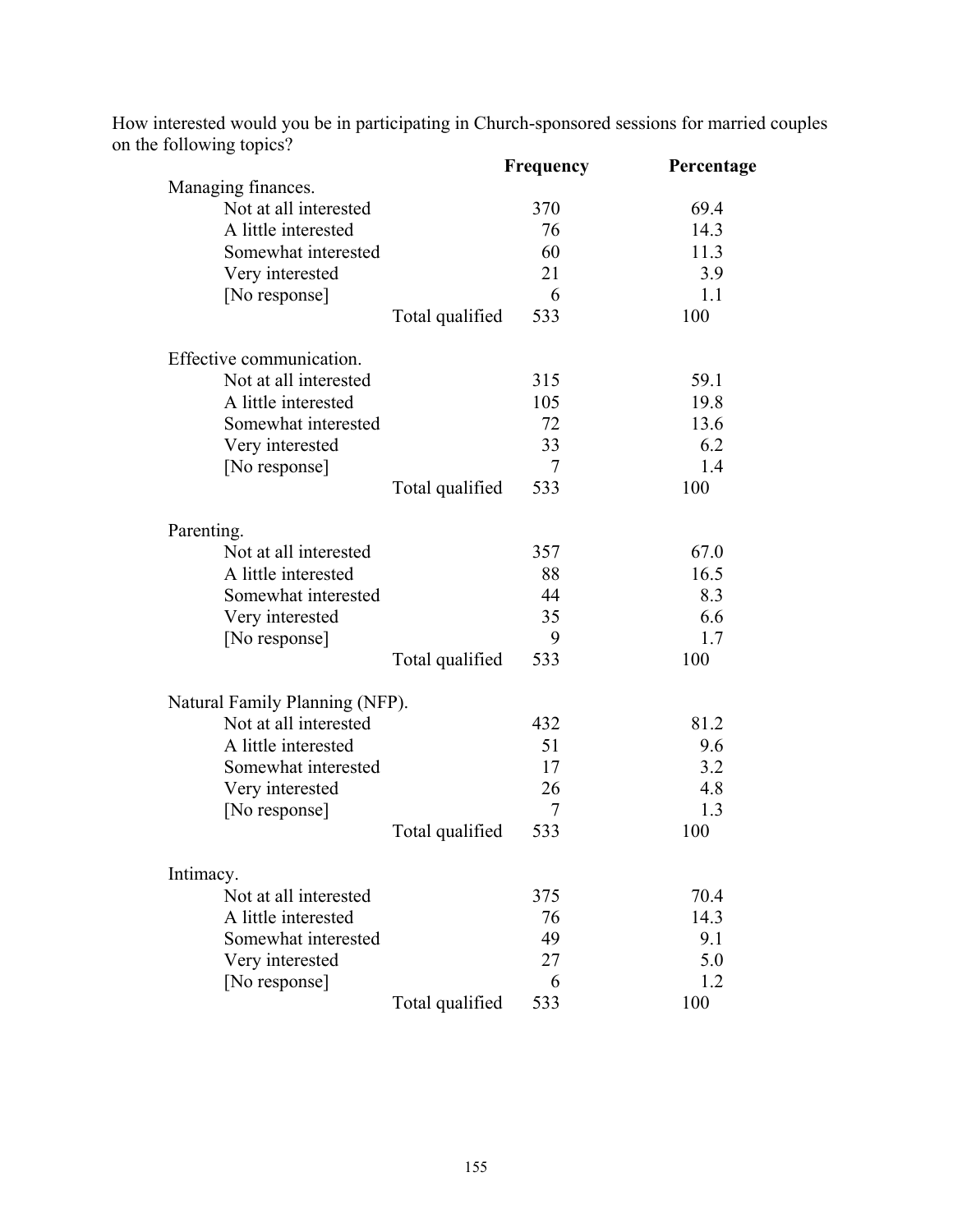|                              |                 | <b>Frequency</b> | Percentage |
|------------------------------|-----------------|------------------|------------|
| Spiritual life.              |                 |                  |            |
| Not at all interested        |                 | 298              | 56.0       |
| A little interested          |                 | 105              | 19.8       |
| Somewhat interested          |                 | 80               | 15.0       |
| Very interested              |                 | 42               | 8.0        |
| [No response]                |                 | 6                | 1.2        |
|                              | Total qualified | 533              | 100        |
| Balancing family and career. |                 |                  |            |
| Not at all interested        |                 | 344              | 64.5       |
| A little interested          |                 | 91               | 17.1       |
| Somewhat interested          |                 | 60               | 11.3       |
| Very interested              |                 | 31               | 5.8        |
| [No response]                |                 | 7                | 1.3        |
|                              | Total qualified | 533              | 100        |
| Something else.              |                 |                  |            |
| Not at all interested        |                 | 421              | 79.1       |
| A little interested          |                 | 42               | 7.9        |
| Somewhat interested          |                 | 31               | 5.8        |
| Very interested              |                 | 23               | 4.3        |
| [No response]                |                 | 15               | 12.9       |
|                              | Total qualified | 533              | 100        |

What three or four values have helped most in sustaining your marriage? [OPEN ENDED]:

# **Section for Separated Respondents**

How many years have you been married?

|               | Range= $2-35$   |  |
|---------------|-----------------|--|
|               | Mean= $22.8$    |  |
| [No response] |                 |  |
|               | Total qualified |  |

Were you married in the Catholic Church?

|               |                 | <b>Frequency</b> | Percentage |
|---------------|-----------------|------------------|------------|
| Yes           |                 |                  | 31.0       |
| No            |                 |                  | 69.0       |
| [No response] |                 |                  |            |
|               | Total qualified |                  | l 00       |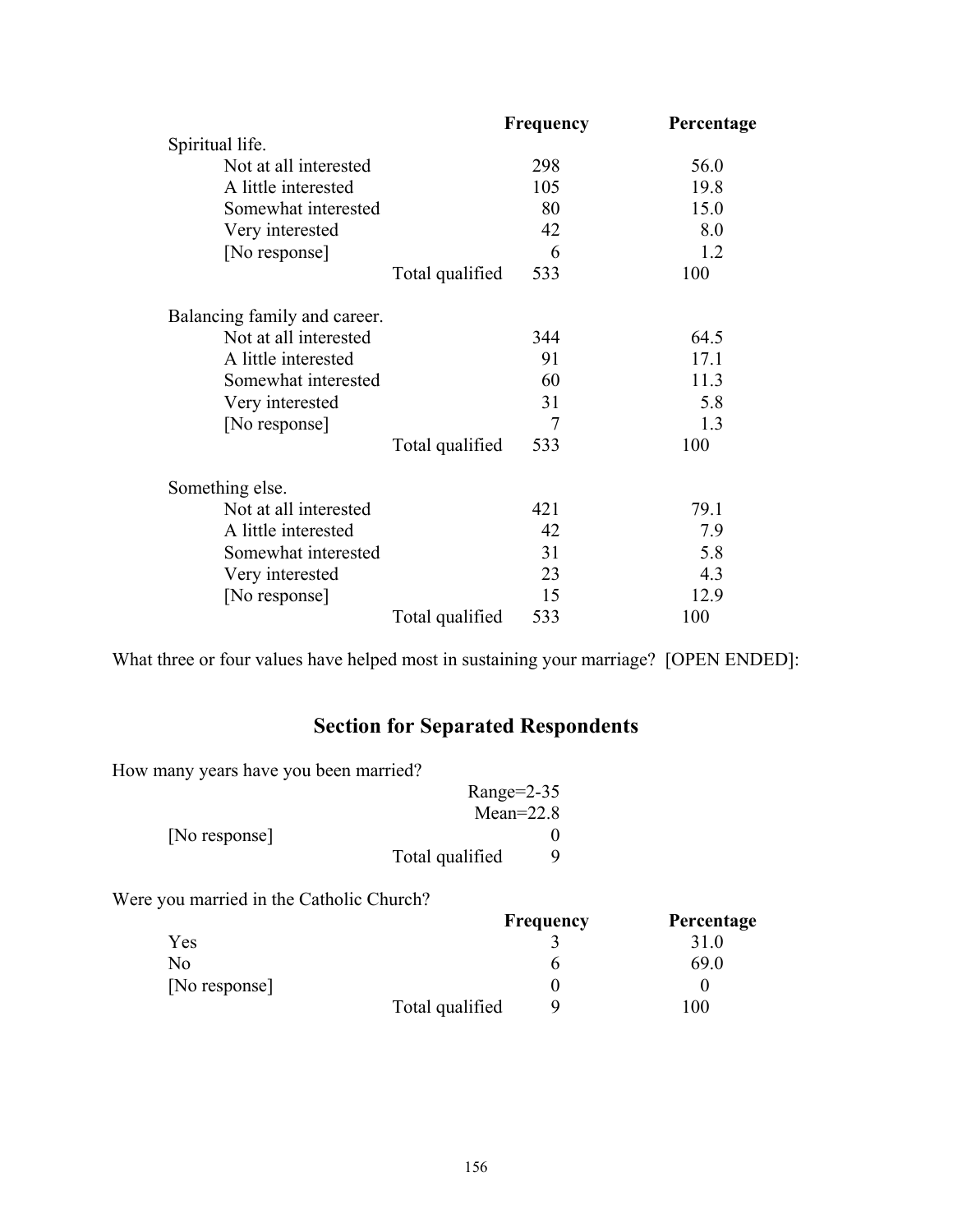# **If married in the Church:**

Did you and your spouse meet with a Catholic priest to discuss the sacrament of marriage prior to getting married?

|                |                 | <b>Frequency</b> | Percentage |
|----------------|-----------------|------------------|------------|
| Yes            |                 |                  | 66.1       |
| N <sub>o</sub> |                 |                  | 33.9       |
| [No response]  |                 |                  |            |
|                | Total qualified |                  | l 00       |

# **If married in the Church and recalls meeting with a priest:**

| In addition to meeting with a priest, did you do any of the following prior to getting married? |                  |                  |
|-------------------------------------------------------------------------------------------------|------------------|------------------|
|                                                                                                 | Frequency        | Percentage       |
| A pre-marriage assessment inventory (e.g. FOCCUS, Prepare, etc.) where you and your             |                  |                  |
| fiancé filled out questionnaires and discussed results with a priest.                           |                  |                  |
| Yes                                                                                             |                  | 39.3             |
| N <sub>0</sub>                                                                                  | 1                | 60.7             |
| [No response]                                                                                   | $\overline{0}$   | $\theta$         |
| Total qualified                                                                                 | $\overline{2}$   | 100              |
| A weekend marriage preparation program for engaged couples (e.g. Engaged Encounter).            |                  |                  |
| Yes                                                                                             |                  | 39.3             |
| N <sub>0</sub>                                                                                  | 1                | 60.7             |
| [No response]                                                                                   | $\overline{0}$   | $\theta$         |
| Total qualified                                                                                 | $\overline{2}$   | 100              |
| A marriage preparation class occurring over several nights (e.g. Evenings for the<br>Engaged).  |                  |                  |
| Yes                                                                                             | 1                | 39.3             |
| N <sub>o</sub>                                                                                  | 1                | 60.7             |
| [No response]                                                                                   | $\overline{0}$   | $\theta$         |
| Total qualified                                                                                 | $\overline{2}$   | 100              |
| A one-day marriage preparation program (e.g. The Day for the Engaged).                          |                  |                  |
| Yes                                                                                             |                  | 39.3             |
| N <sub>o</sub>                                                                                  | 1                | 60.7             |
| [No response]                                                                                   | $\boldsymbol{0}$ | $\theta$         |
| Total qualified                                                                                 | $\overline{2}$   | 100              |
| Read books or brochures for marriage preparation provided by the Church.                        |                  |                  |
| Yes                                                                                             |                  | 39.3             |
| N <sub>o</sub>                                                                                  | 1                | 60.7             |
| [No response]                                                                                   | $\boldsymbol{0}$ | $\boldsymbol{0}$ |
| Total qualified                                                                                 | $\overline{2}$   | 100              |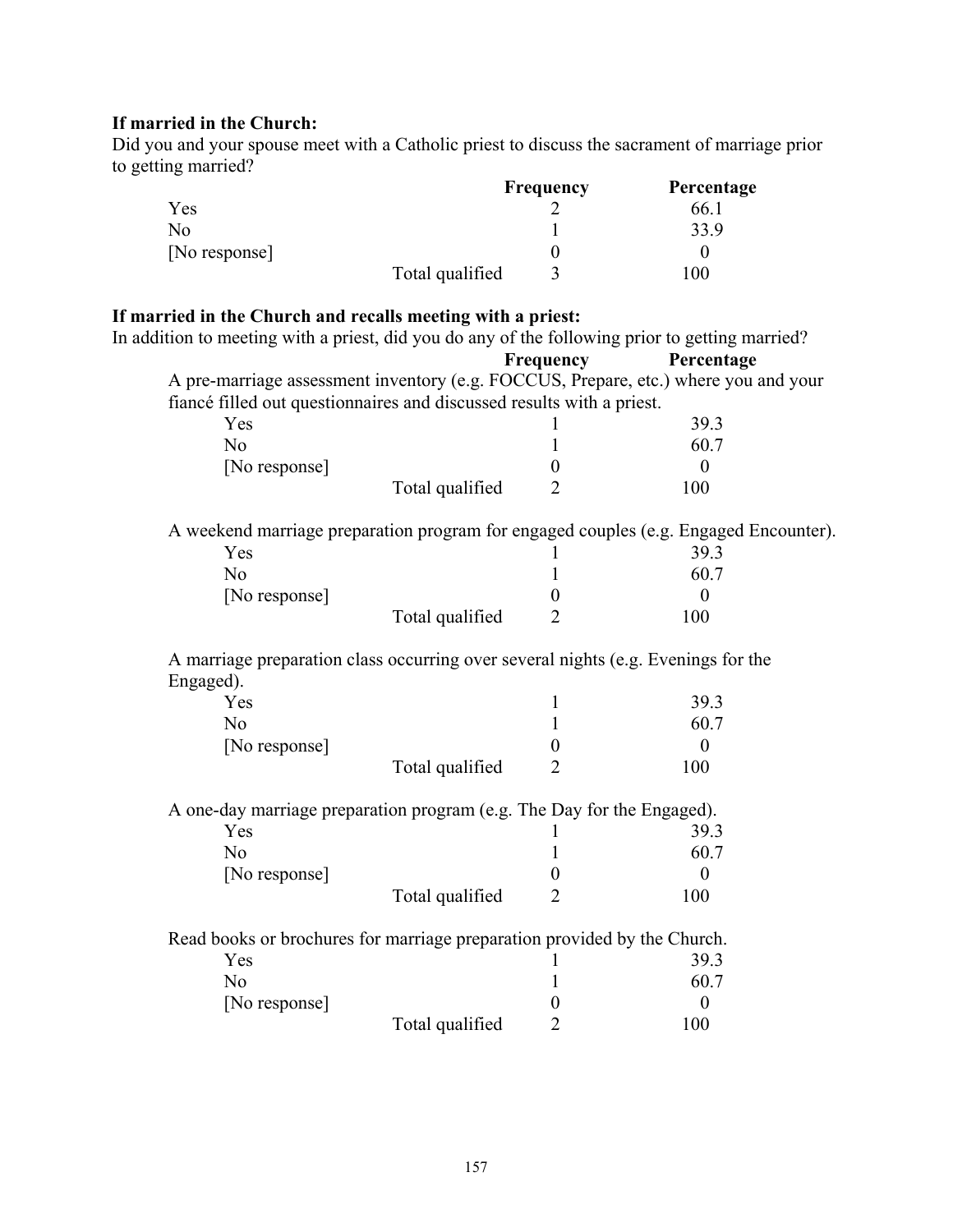#### **Frequency** Percentage

 Meet with a Catholic mentor couple (a couple that assists another couple in reflecting on Catholic married life).

| Yes             | 39.3 |
|-----------------|------|
| No              | 60.7 |
| [No response]   |      |
| Total qualified | 100  |

# **If respondent participated in each marriage preparation activity:**

How helpful was this to your marriage?

|                                                                                      | Frequency           | Percentage       |
|--------------------------------------------------------------------------------------|---------------------|------------------|
| A pre-marriage assessment inventory (e.g. FOCCUS, Prepare, etc.) where you and your  |                     |                  |
| fiancé filled out questionnaires and discussed results with a priest.                |                     |                  |
| Not at all helpful                                                                   | $\leq$ 1            | 58.7             |
| A little helpful                                                                     | $\leq$ 1            | 41.3             |
| Somewhat helpful                                                                     | $\boldsymbol{0}$    | $\boldsymbol{0}$ |
| Very helpful                                                                         | $\boldsymbol{0}$    | $\boldsymbol{0}$ |
| [No response]                                                                        | $\boldsymbol{0}$    | $\theta$         |
| Total qualified                                                                      | 1                   | 100              |
| A weekend marriage preparation program for engaged couples (e.g. Engaged Encounter). |                     |                  |
| Not at all helpful                                                                   | $\theta$            | $\theta$         |
| A little helpful                                                                     | $\boldsymbol{0}$    | $\boldsymbol{0}$ |
| Somewhat helpful                                                                     | $\boldsymbol{0}$    | $\theta$         |
| Very helpful                                                                         | $\leq$ 1            | 100              |
| [No response]                                                                        | $\boldsymbol{0}$    | $\theta$         |
| Total qualified                                                                      | $\leq$ 1            | 100              |
| A marriage preparation class occurring over several nights (e.g. Evenings for the    |                     |                  |
| Engaged).<br>Not at all helpful                                                      | $\leq$ 1            | 27.5             |
|                                                                                      |                     | $\boldsymbol{0}$ |
| A little helpful                                                                     | $\boldsymbol{0}$    | 72.5             |
| Somewhat helpful<br>Very helpful                                                     | 1<br>$\overline{0}$ | $\boldsymbol{0}$ |
| [No response]                                                                        | $\boldsymbol{0}$    | $\overline{0}$   |
| Total qualified                                                                      | $\overline{2}$      | 100              |
|                                                                                      |                     |                  |
| A one-day marriage preparation program (e.g. The Day for the Engaged).               |                     |                  |
| Not at all helpful                                                                   | $\theta$            | O                |
| A little helpful                                                                     | $\boldsymbol{0}$    | $\boldsymbol{0}$ |
| Somewhat helpful                                                                     | $\theta$            | $\theta$         |
| Very helpful                                                                         | $\boldsymbol{0}$    | $\boldsymbol{0}$ |
| [No response]                                                                        | $\overline{0}$      | $\boldsymbol{0}$ |

| [No response] |                 |     |
|---------------|-----------------|-----|
|               | Total qualified | 100 |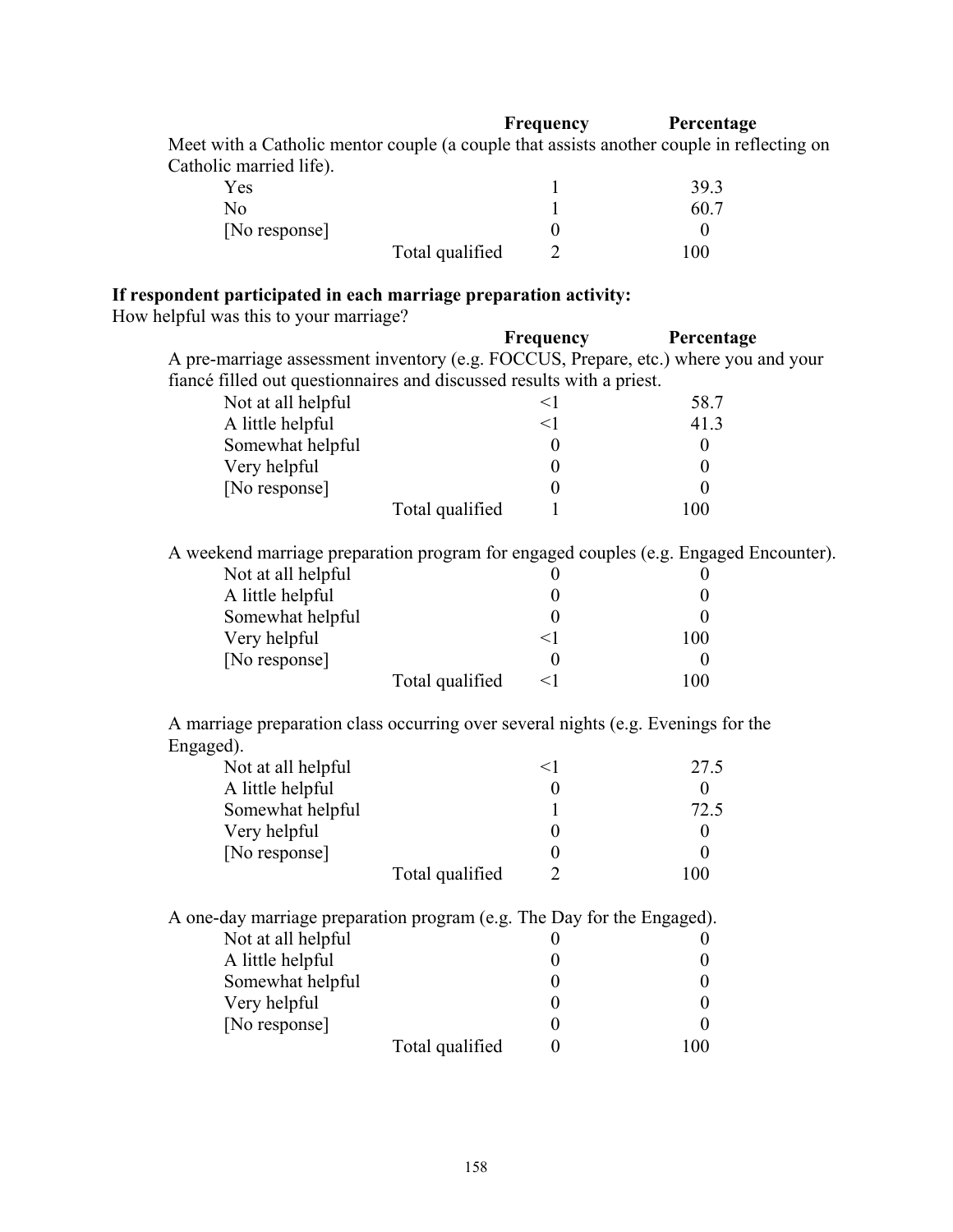|                                                                          | Frequency | Percentage |
|--------------------------------------------------------------------------|-----------|------------|
| Read books or brochures for marriage preparation provided by the Church. |           |            |
| Not at all helpful                                                       |           | 58.7       |
| A little helpful                                                         |           |            |
| Somewhat helpful                                                         | $\leq$ 1  | 41.3       |
| Very helpful                                                             |           |            |
| [No response]                                                            |           |            |
| Total qualified                                                          |           | ۱۵۵        |

 Meet with a Catholic mentor couple (a couple that assists another couple in reflecting on Catholic married life).

| Not at all helpful |                 |       | 58.7 |
|--------------------|-----------------|-------|------|
| A little helpful   |                 | $<$ 1 | 41.3 |
| Somewhat helpful   |                 |       |      |
| Very helpful       |                 |       |      |
| [No response]      |                 |       |      |
|                    | Total qualified |       | 100  |
|                    |                 |       |      |

# **If not married in the Church:**

Has your marriage been blessed (i.e., convalidated) by the Catholic Church?

| -<br>-<br>Yes | ___<br>.        |   | 23.6 |
|---------------|-----------------|---|------|
| No            |                 |   | 76.4 |
| [No response] |                 |   |      |
|               | Total qualified | h | 100  |
|               |                 |   |      |

For the activities below, indicate how often you did each and how often you did these with your spouse before you were separated.

How often did you do the following?

|                             | <b>Frequency</b> | Percentage |
|-----------------------------|------------------|------------|
| Pray (other than at Mass).  |                  |            |
| Daily                       |                  | 28.4       |
| Once or a few times a week  |                  | 20.6       |
| Once or a few times a month |                  | 22.4       |
| A few times a year          | $\leq$ 1         | 4.7        |
| Rarely or never             |                  | 23.8       |
| [No response]               |                  |            |
| Total qualified             |                  | 00         |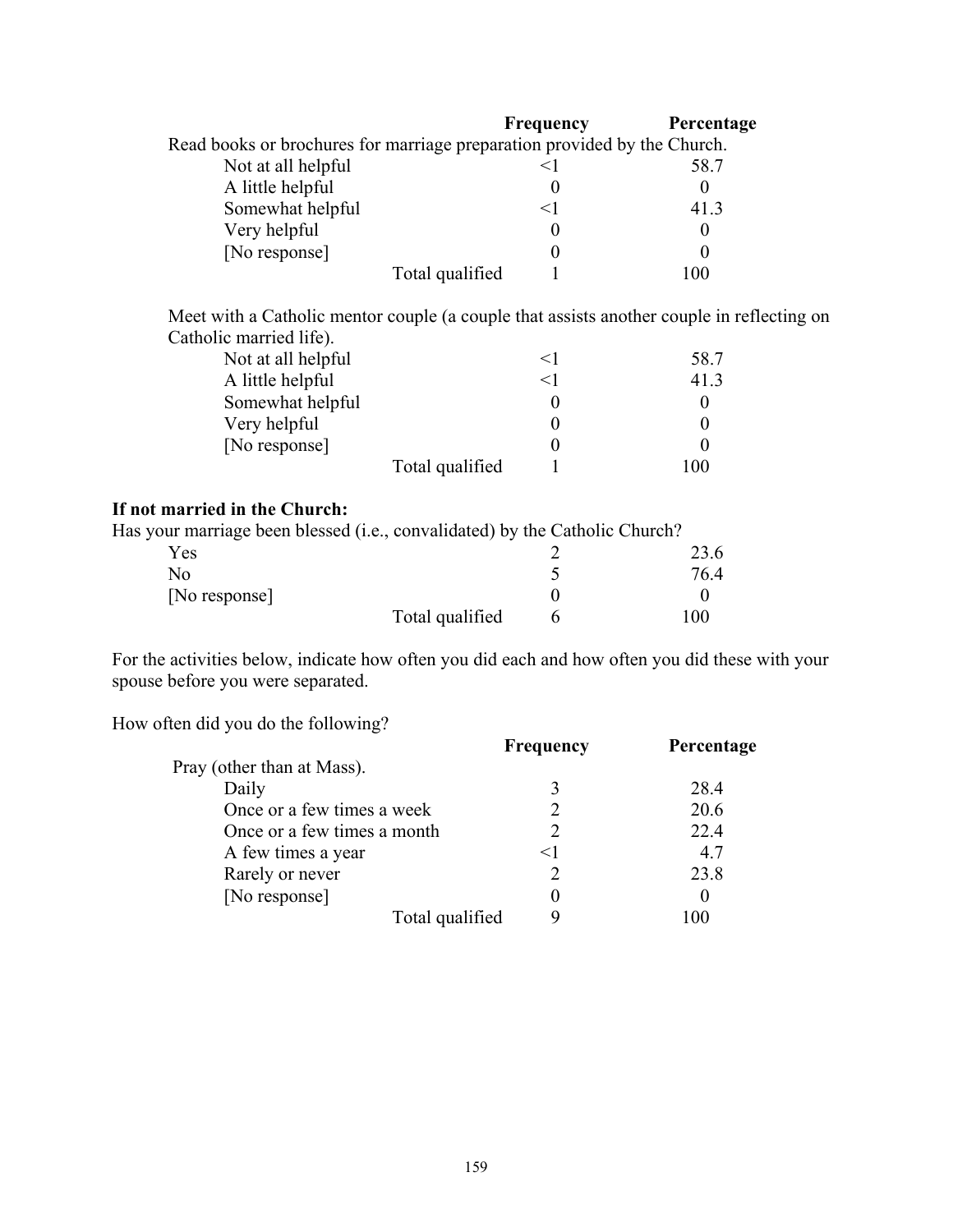|                                                           | Frequency        | Percentage       |
|-----------------------------------------------------------|------------------|------------------|
| Read the Bible or other religious or spiritual materials. |                  |                  |
| Daily                                                     |                  | $\boldsymbol{0}$ |
| Once or a few times a week                                | 0                | $\overline{0}$   |
| Once or a few times a month                               | 3                | 28.8             |
| A few times a year                                        | 1                | 9.2              |
| Rarely or never                                           | 6                | 62.0             |
| [No response]                                             | 0                | $\theta$         |
| Total qualified                                           | 9                | 100              |
| Participate in parish activities, other than Mass.        |                  |                  |
| Weekly or more                                            | $\boldsymbol{0}$ | $\theta$         |
| Once or a few times a month                               | 1                | 13.2             |
| A few times a year                                        | $\overline{2}$   | 23.9             |
| Rarely or never                                           | 6                | 62.9             |
| [No response]                                             | 0                | $\theta$         |
| Total qualified                                           | 9                | 100              |
| Volunteer or do community service.                        |                  |                  |
| Weekly or more                                            | $\overline{2}$   | 16.3             |
| Once or a few times a month                               | $\overline{2}$   | 16.4             |
| A few times a year                                        | 1                | 12.4             |
| Rarely or never                                           | 5                | 54.8             |
| [No response]                                             | $\boldsymbol{0}$ | $\theta$         |
| Total qualified                                           | 9                | 100              |
| How often did you do this with your spouse?               |                  |                  |
|                                                           | Frequency        | Percentage       |
| Pray (other than at Mass).                                |                  |                  |

| Tray (Other than at iviass).                              |   |      |
|-----------------------------------------------------------|---|------|
| Daily                                                     |   | 10.1 |
| Once or a few times a week                                |   | 15.1 |
| Once or a few times a month                               |   |      |
| A few times a year                                        |   | 15.2 |
| Rarely or never                                           | 6 | 59.5 |
| [No response]                                             |   |      |
| Total qualified                                           | 9 | 100  |
| Read the Bible or other religious or spiritual materials. |   |      |
| Daily                                                     |   |      |
| Once or a few times a week                                |   |      |
| Once or a few times a month                               |   | 12.8 |
| A few times a year                                        |   | 10.5 |
| Rarely or never                                           |   | 76.7 |
| [No response]                                             |   |      |
| Total qualified                                           | 9 | 100  |
|                                                           |   |      |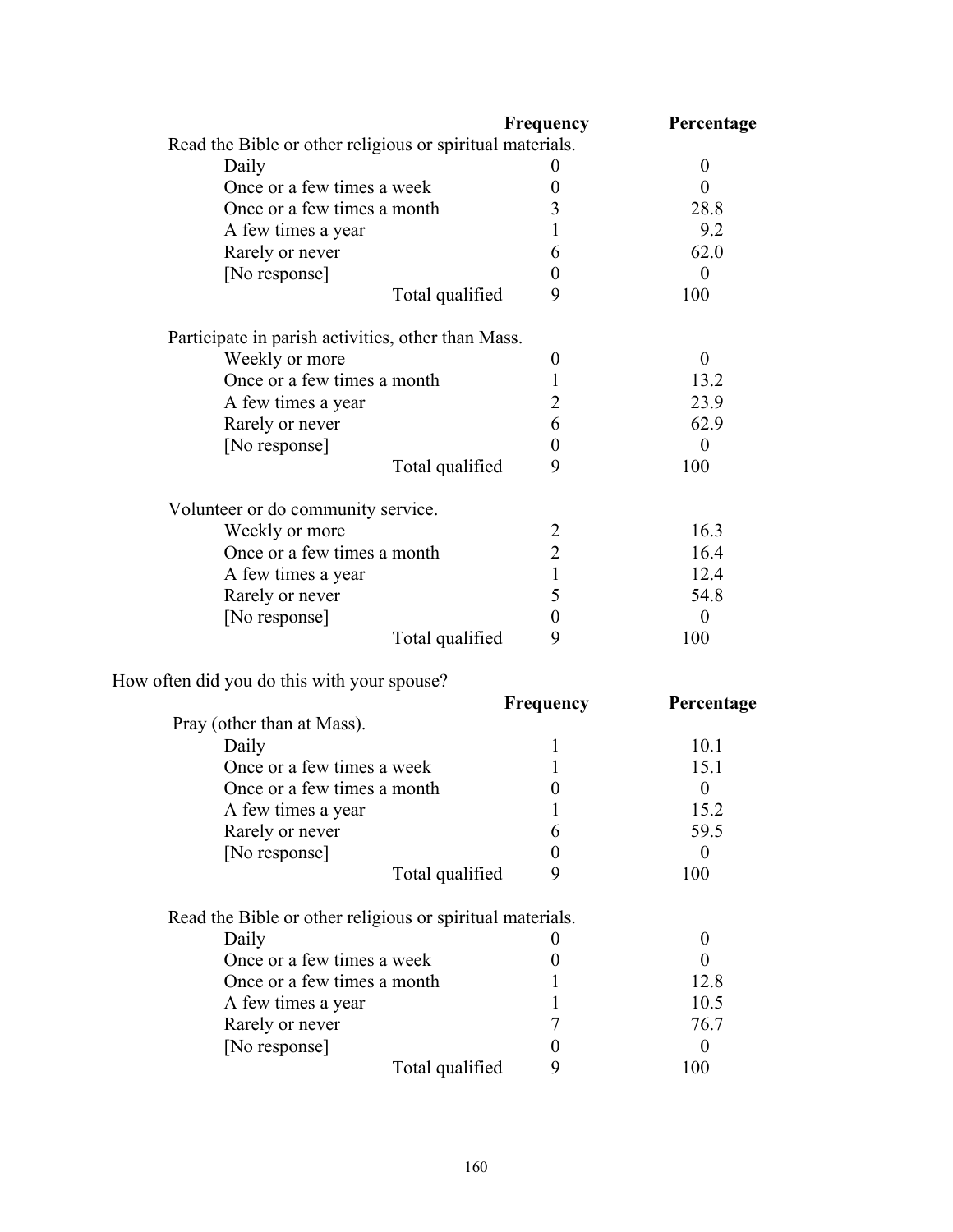|                                                    | <b>Frequency</b> | Percentage |
|----------------------------------------------------|------------------|------------|
| Participate in parish activities, other than Mass. |                  |            |
| Weekly or more                                     |                  | 0          |
| Once or a few times a month                        | $\leq$ 1         | 2.7        |
| A few times a year                                 |                  | 23.0       |
| Rarely or never                                    |                  | 74.4       |
| [No response]                                      |                  | 0          |
| Total qualified                                    | 9                | 100        |
| Volunteer or do community service.                 |                  |            |
| Weekly or more                                     | 2                | 16.3       |
| Once or a few times a month                        |                  | $\theta$   |
| A few times a year                                 |                  | 23.0       |
| Rarely or never                                    | n                | 60.7       |
| [No response]                                      |                  | $\theta$   |
| Total qualified                                    | 9                | 100        |

Before you were married, how much did you discuss the following with your fiancé?<br>Frequency Percentage

|                              | <b>Frequency</b>     | Percentage     |
|------------------------------|----------------------|----------------|
| Finances.                    |                      |                |
| Not at all                   | $\overline{2}$       | 24.1           |
| A little                     | $\overline{2}$       | 25.9           |
| Somewhat                     | $\overline{4}$       | 46.7           |
| Very Much                    | $<$ l                | 3.3            |
| [No response]                | $\boldsymbol{0}$     | $\overline{0}$ |
|                              | 9<br>Total qualified | 100            |
| Openness to having children. |                      |                |
| Not at all                   | $\overline{2}$       | 24.2           |
| A little                     | $\mathbf{1}$         | 8.2            |
| Somewhat                     | 3                    | 28.1           |
| Very Much                    | $\overline{4}$       | 39.5           |
| [No response]                | $\boldsymbol{0}$     | $\theta$       |
|                              | 9<br>Total qualified | 100            |
| Parenting approaches.        |                      |                |
| Not at all                   | $<$ 1                | 5.9            |
| A little                     | 3                    | 34.7           |
| Somewhat                     | $\overline{4}$       | 37.8           |
| Very Much                    | $\overline{2}$       | 21.7           |
| [No response]                | $\overline{0}$       | $\overline{0}$ |
|                              | 9<br>Total qualified | 100            |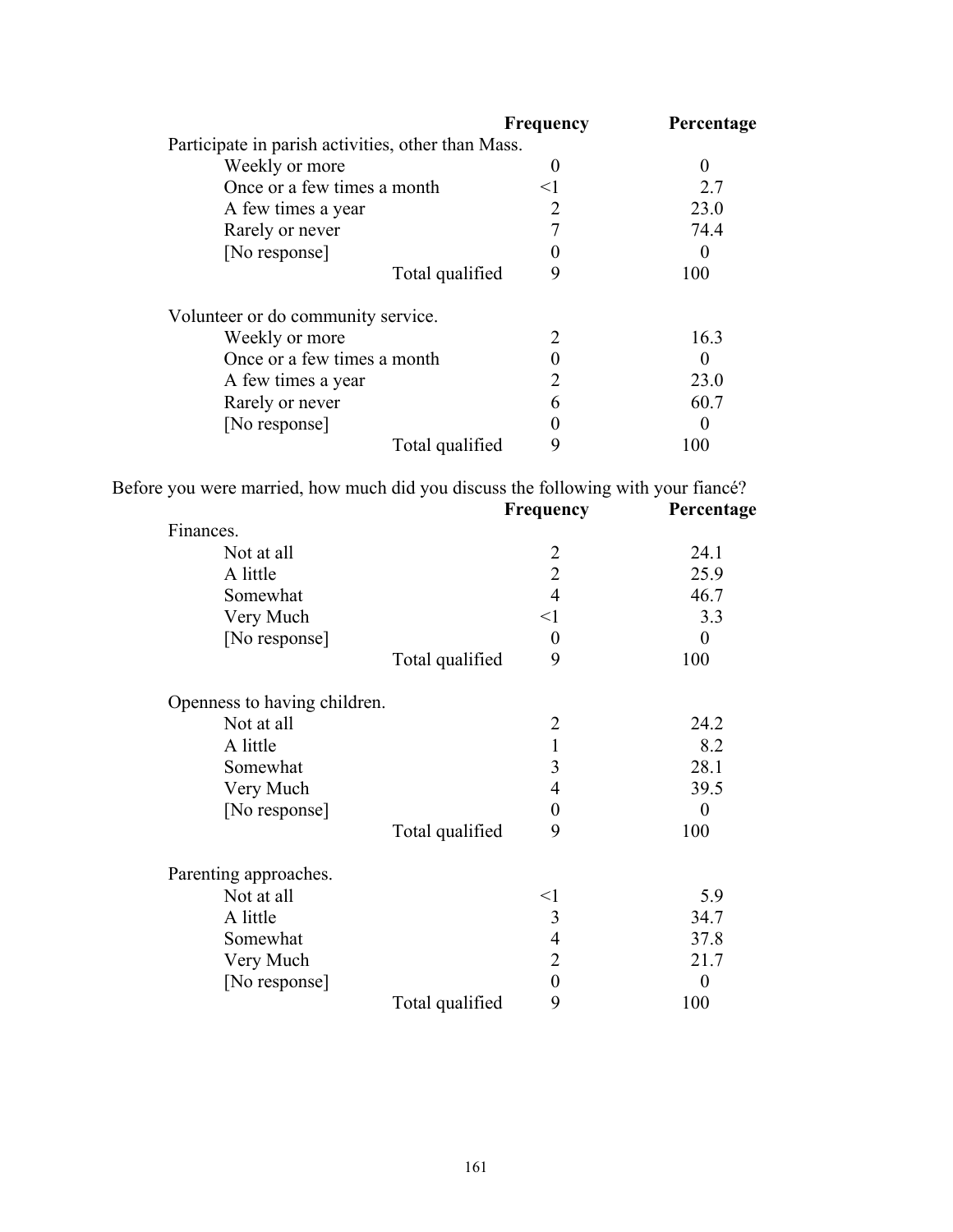| 34.4<br>29.2<br>33.0<br>3.3<br>8.2 |
|------------------------------------|
|                                    |
|                                    |
|                                    |
|                                    |
|                                    |
|                                    |
|                                    |
|                                    |
|                                    |
|                                    |
| 42.3                               |
| 49.6                               |
|                                    |
|                                    |
|                                    |
|                                    |
| 8.2                                |
| 63.3                               |
| 28.5                               |
|                                    |
|                                    |
|                                    |
| 16.3                               |
| 10.8                               |
| 62.0                               |
| 10.8                               |
|                                    |
|                                    |
|                                    |

How challenging, if at all, have the following been to your relationship with your spouse?

|           |                      | <b>Frequency</b> | Percentage |
|-----------|----------------------|------------------|------------|
| Finances. |                      |                  |            |
|           | Not challenging      |                  | 31.7       |
|           | A little challenging |                  | 20.0       |
|           | Somewhat challenging |                  | 26.8       |
|           | Very challenging     |                  | 21.6       |
|           | [No response]        |                  |            |
|           | Total qualified      |                  | 100        |
|           |                      |                  |            |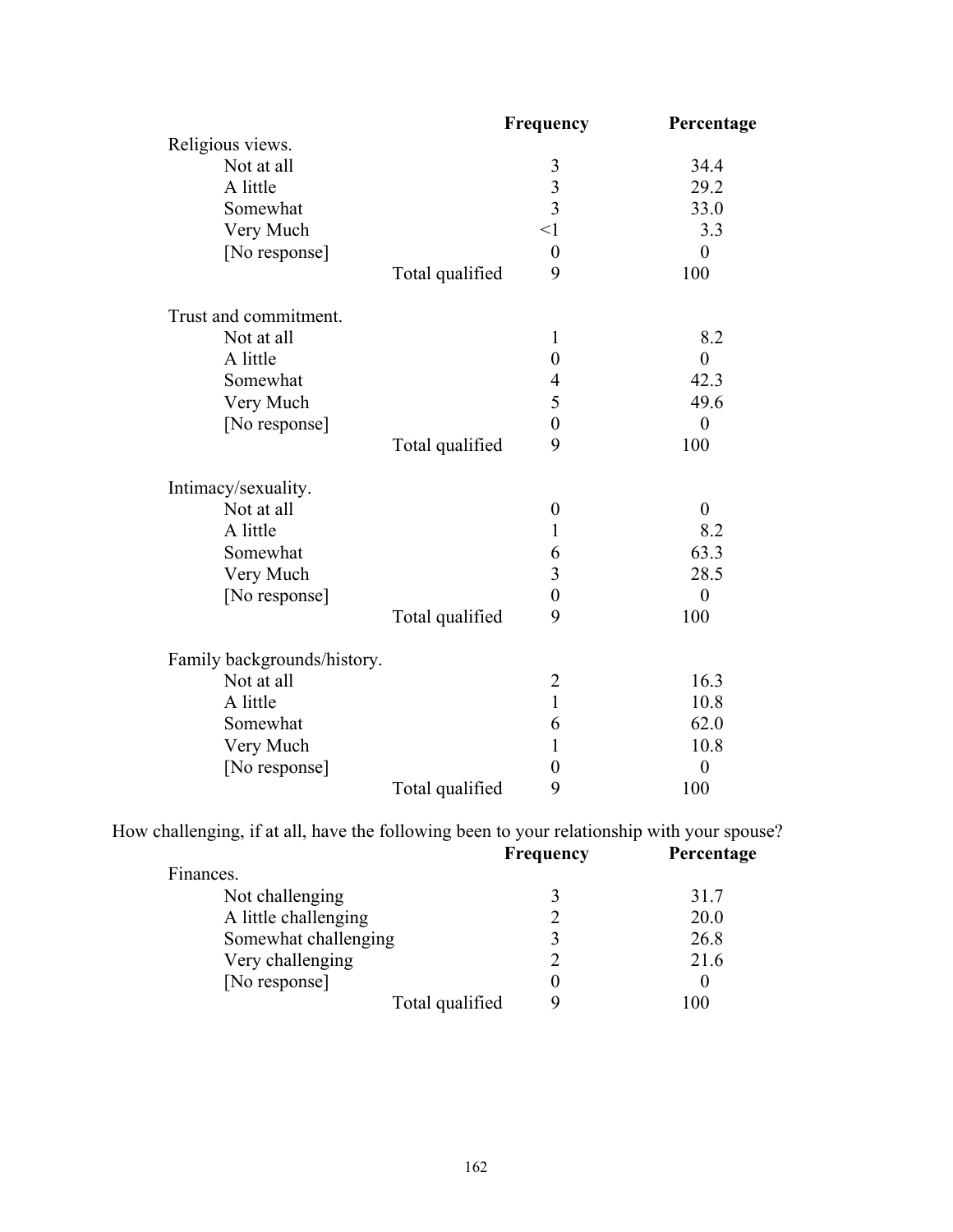|                                            | Frequency               | Percentage       |
|--------------------------------------------|-------------------------|------------------|
| Decisions about having children.           |                         |                  |
| Not challenging                            | 7                       | 78.0             |
| A little challenging                       | $\boldsymbol{0}$        | $\boldsymbol{0}$ |
| Somewhat challenging                       | 1                       | 10.5             |
| Very challenging                           | 1                       | 11.5             |
| [No response]                              | $\boldsymbol{0}$        | $\boldsymbol{0}$ |
| Total qualified                            | 9                       | 100              |
| Parenting.                                 |                         |                  |
| Not challenging                            | 4                       | 39.1             |
| A little challenging                       | $\overline{2}$          | 22.6             |
| Somewhat challenging                       | $\overline{\mathbf{3}}$ | 30.2             |
| Very challenging                           | $\mathbf{1}$            | 8.2              |
| [No response]                              | $\boldsymbol{0}$        | $\theta$         |
| Total qualified                            | 9                       | 100              |
| Communication issues.                      |                         |                  |
| Not challenging                            | $\overline{2}$          | 23.1             |
| A little challenging                       | $\mathbf{1}$            | 7.5              |
| Somewhat challenging                       | $\overline{c}$          | 19.1             |
| Very challenging                           | 5                       | 50.3             |
| [No response]                              | $\boldsymbol{0}$        | $\boldsymbol{0}$ |
| Total qualified                            | 9                       | 100              |
| Finding quality time together as a couple. |                         |                  |
| Not challenging                            | $\overline{2}$          | 23.1             |
| A little challenging                       | $\overline{2}$          | 23.3             |
| Somewhat challenging                       | $\overline{2}$          | 16.4             |
| Very challenging                           | $\overline{3}$          | 37.2             |
| [No response]                              | $\boldsymbol{0}$        | $\boldsymbol{0}$ |
| Total qualified                            | 9                       | 100              |
| Differences in approaches to parenting.    |                         |                  |
| Not challenging                            | 3                       | 33.2             |
| A little challenging                       | $\overline{4}$          | 42.2             |
| Somewhat challenging                       | $\overline{2}$          | 16.5             |
| Very challenging                           | 1                       | 8.2              |
| [No response]                              | $\boldsymbol{0}$        | $\theta$         |
| Total qualified                            | 9                       | 100              |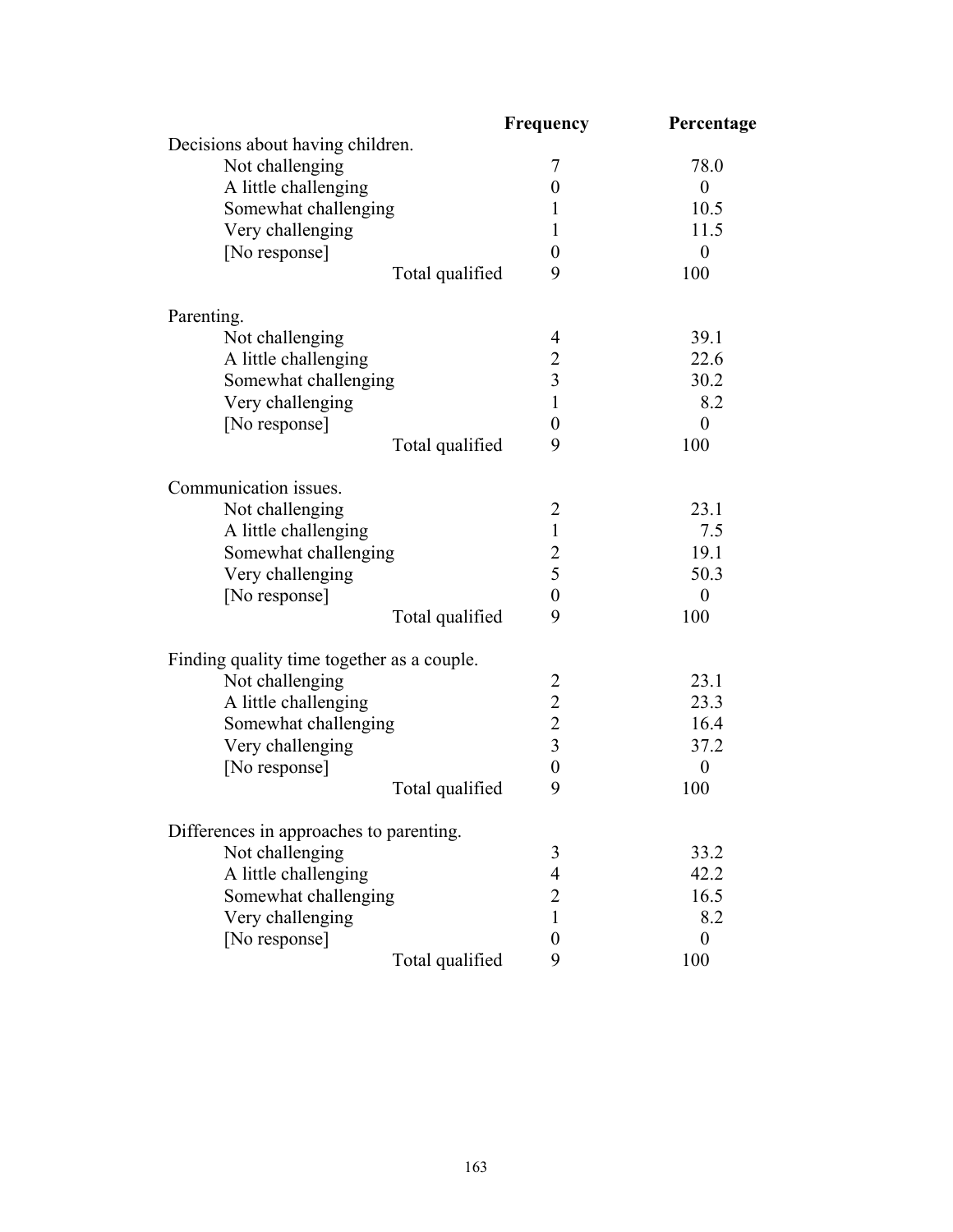|                                          | Frequency               | Percentage       |
|------------------------------------------|-------------------------|------------------|
| Issues related to intimacy or sexuality. |                         |                  |
| Not challenging                          | 3                       | 29.1             |
| A little challenging                     | $\mathbf{1}$            | 13.4             |
| Somewhat challenging                     | $\mathbf{1}$            | 10.5             |
| Very challenging                         | $\overline{4}$          | 47.0             |
| [No response]                            | $\boldsymbol{0}$        | $\boldsymbol{0}$ |
| Total qualified                          | 9                       | 100              |
| Trust and commitment issues.             |                         |                  |
| Not challenging                          | 3                       | 29.0             |
| A little challenging                     | $\mathbf{1}$            | 10.8             |
| Somewhat challenging                     | $\overline{2}$          | 25.6             |
| Very challenging                         | $\overline{3}$          | 34.5             |
| [No response]                            | $\overline{0}$          | $\boldsymbol{0}$ |
| Total qualified                          | 9                       | 100              |
| Religious issues.                        |                         |                  |
| Not challenging                          | 6                       | 67.9             |
| A little challenging                     | $<$ l                   | 3.3              |
| Somewhat challenging                     | $\mathbf{1}$            | 10.5             |
| Very challenging                         | $\overline{2}$          | 18.2             |
| [No response]                            | $\boldsymbol{0}$        | $\boldsymbol{0}$ |
| Total qualified                          | 9                       | 100              |
| In-laws.                                 |                         |                  |
| Not challenging                          | 3                       | 33.3             |
| A little challenging                     | $\overline{\mathbf{3}}$ | 33.7             |
| Somewhat challenging                     | $\overline{2}$          | 23.0             |
| Very challenging                         | $\mathbf{1}$            | 10.1             |
| [No response]                            | $\boldsymbol{0}$        | $\boldsymbol{0}$ |
| Total qualified                          | 9                       | 100              |

|  | Have you and your spouse asked for help with marital troubles? |
|--|----------------------------------------------------------------|
|--|----------------------------------------------------------------|

|               |                 | <b>Frequency</b> | Percentage |
|---------------|-----------------|------------------|------------|
| Yes           |                 |                  | 36.9       |
| No            |                 |                  | 63.1       |
| [No response] |                 |                  |            |
|               | Total qualified |                  | 00         |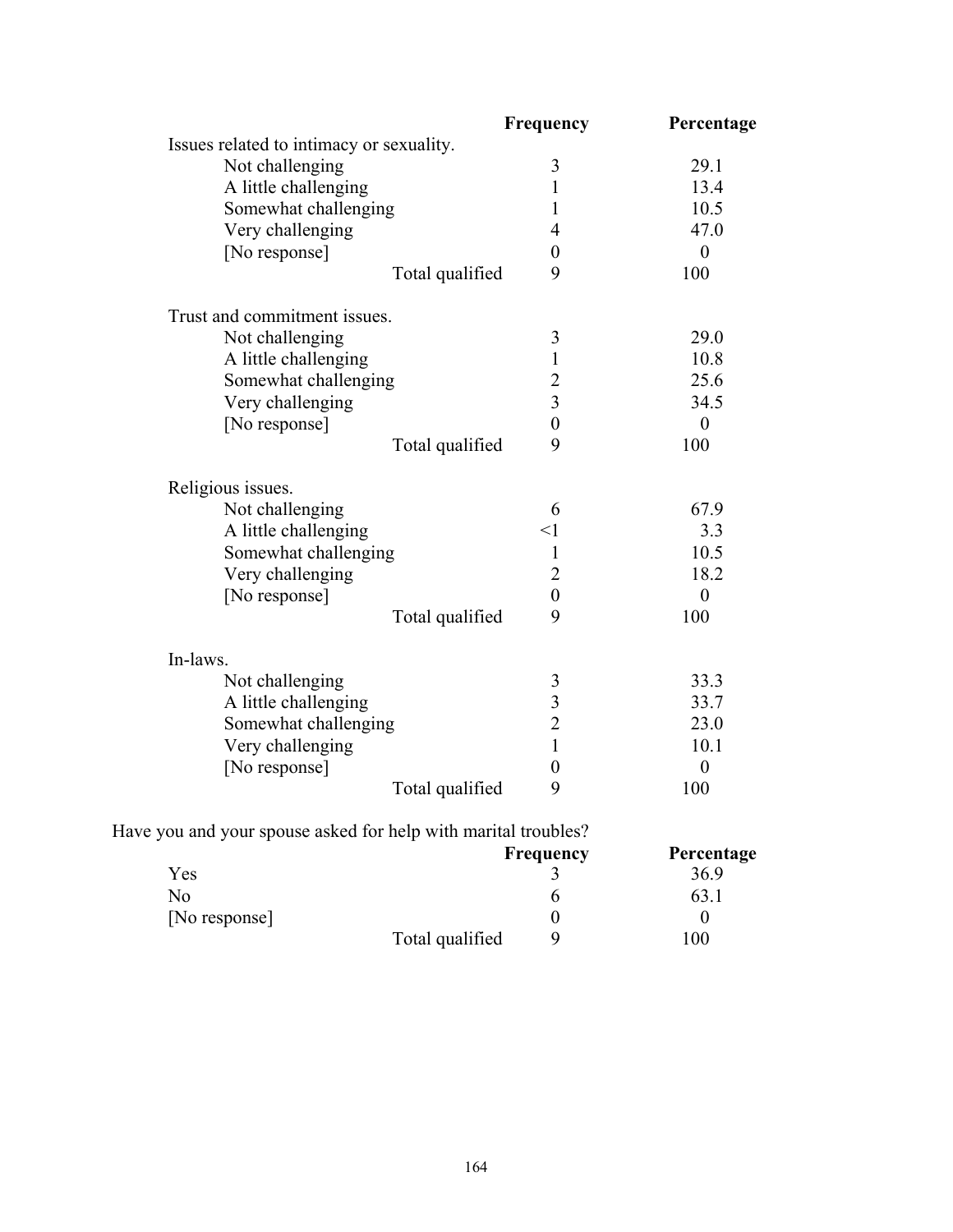# **If asked for help:**

Which of the following did you and your spouse turn to for help dealing with marital troubles? Check all that apply

|                                              |                 | Frequency        | Percentage       |
|----------------------------------------------|-----------------|------------------|------------------|
| Family members.                              |                 |                  |                  |
| Checked                                      |                 | $\boldsymbol{0}$ | $\boldsymbol{0}$ |
| Not checked                                  |                 | $\mathfrak{Z}$   | 100              |
| [No response]                                |                 | $\boldsymbol{0}$ | $\boldsymbol{0}$ |
|                                              | Total qualified | 3                | 100              |
| Friends.                                     |                 |                  |                  |
| Checked                                      |                 | $\boldsymbol{0}$ | $\overline{0}$   |
| Not checked                                  |                 | $\mathfrak{Z}$   | 100              |
| [No response]                                |                 | $\boldsymbol{0}$ | $\boldsymbol{0}$ |
|                                              | Total qualified | $\overline{3}$   | 100              |
| Fellow parishioners.                         |                 |                  |                  |
| Checked                                      |                 | $\boldsymbol{0}$ | $\theta$         |
| Not checked                                  |                 | $\mathfrak{Z}$   | 100              |
| [No response]                                |                 | $\boldsymbol{0}$ | $\boldsymbol{0}$ |
|                                              | Total qualified | $\overline{3}$   | 100              |
| A priest/pastor at your parish.              |                 |                  |                  |
| Checked                                      |                 | $\boldsymbol{0}$ | $\boldsymbol{0}$ |
| Not checked                                  |                 | $\mathfrak{Z}$   | 100              |
| [No response]                                |                 | $\boldsymbol{0}$ | $\boldsymbol{0}$ |
|                                              | Total qualified | 3                | 100              |
| A deacon at your parish.                     |                 |                  |                  |
| Checked                                      |                 | $\boldsymbol{0}$ | $\theta$         |
| Not checked                                  |                 | 3                | 100              |
| [No response]                                |                 | $\boldsymbol{0}$ | $\boldsymbol{0}$ |
|                                              | Total qualified | $\overline{3}$   | 100              |
| A lay minister at your parish.               |                 |                  |                  |
| Checked                                      |                 | $\boldsymbol{0}$ | $\boldsymbol{0}$ |
| Not checked                                  |                 | 3                | 100              |
| [No response]                                |                 | $\boldsymbol{0}$ | $\boldsymbol{0}$ |
|                                              | Total qualified | 3                | 100              |
| A marital counselor referred by your parish. |                 |                  |                  |
| Checked                                      |                 | $\leq$ 1         | 22.1             |
| Not checked                                  |                 | $\mathfrak{Z}$   | 77.9             |
| [No response]                                |                 | $\boldsymbol{0}$ | $\boldsymbol{0}$ |
|                                              | Total qualified | $\overline{3}$   | 100              |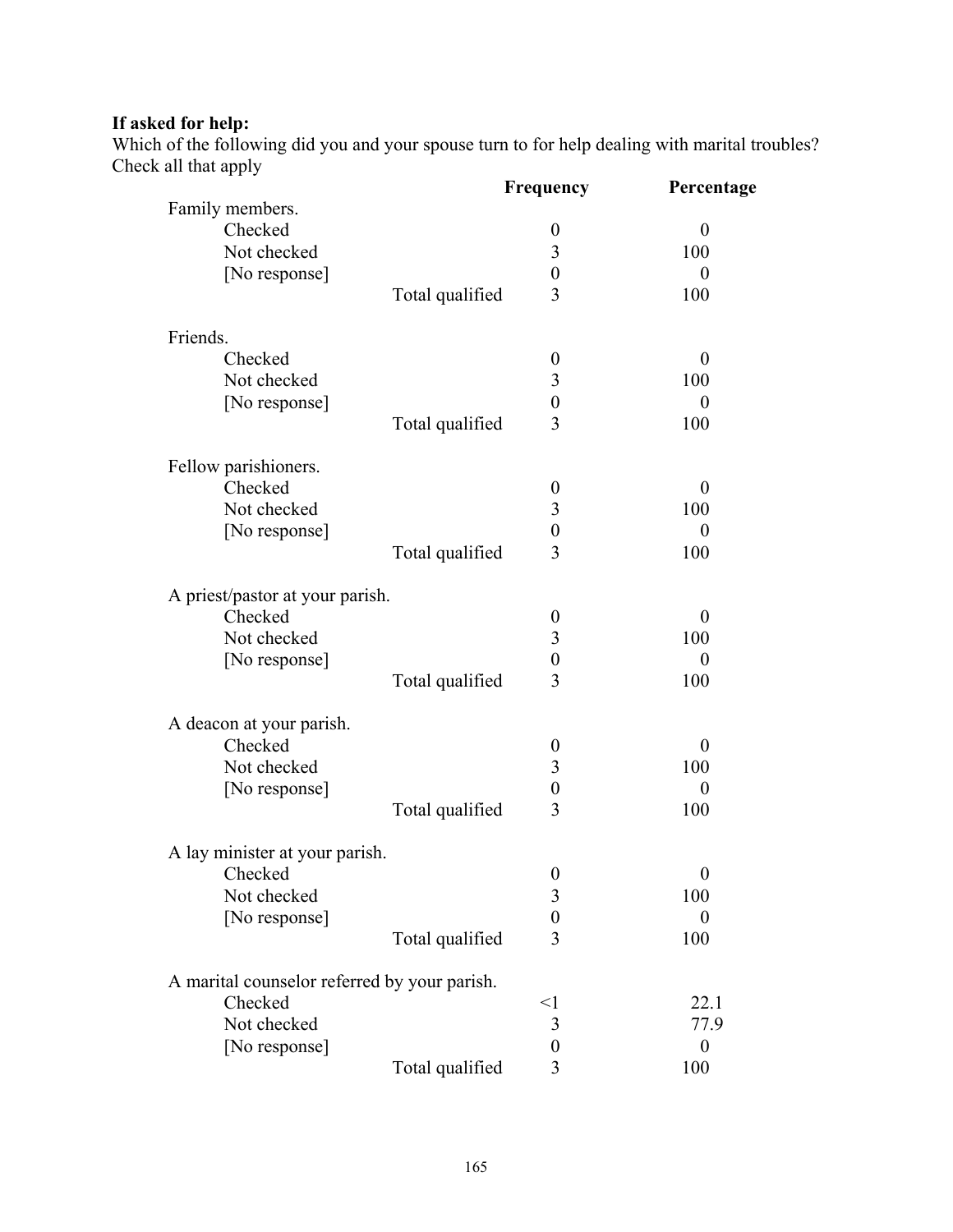|                                                  |                 | Frequency        | Percentage       |
|--------------------------------------------------|-----------------|------------------|------------------|
| A marital counselor not referred by your parish. |                 |                  |                  |
| Checked                                          |                 | 3                | 77.9             |
| Not checked                                      |                 | $\leq$ 1         | 22.1             |
| [No response]                                    |                 | $\boldsymbol{0}$ | $\overline{0}$   |
|                                                  | Total qualified | 3                | 100              |
| God, prayer life.                                |                 |                  |                  |
| Checked                                          |                 | $\boldsymbol{0}$ | $\overline{0}$   |
| Not checked                                      |                 | 3                | 100              |
| [No response]                                    |                 | $\boldsymbol{0}$ | $\theta$         |
|                                                  | Total qualified | 3                | 100              |
| Self-help literature.                            |                 |                  |                  |
| Checked                                          |                 | $\boldsymbol{0}$ | 0                |
| Not checked                                      |                 | 3                | 100              |
| [No response]                                    |                 | 0                | $\theta$         |
|                                                  | Total qualified | 3                | 100              |
| The Internet.                                    |                 |                  |                  |
| Checked                                          |                 | $\boldsymbol{0}$ | $\boldsymbol{0}$ |
| Not checked                                      |                 | 3                | 100              |
| [No response]                                    |                 | 0                | 0                |
|                                                  | Total qualified | 3                | 100              |

How much might have Church-sponsored sessions for married couples on the following topics helped you and your spouse avoid or better deal with marital troubles?

|                          |                 | <b>Frequency</b> | Percentage |
|--------------------------|-----------------|------------------|------------|
| Managing finances.       |                 |                  |            |
| Not at all               |                 | 9                | 95.3       |
| A little                 |                 | $<$ 1            | 4.7        |
| Somewhat                 |                 |                  | $\theta$   |
| Very much                |                 |                  | 0          |
| [No response]            |                 |                  |            |
|                          | Total qualified | 9                | 100        |
| Effective communication. |                 |                  |            |
| Not at all               |                 | 5                | 54.6       |
| A little                 |                 | 3                | 32.9       |
| Somewhat                 |                 |                  | 12.4       |
| Very much                |                 |                  |            |
| [No response]            |                 |                  | 0          |
|                          | Total qualified | 9                | 100        |
|                          |                 |                  |            |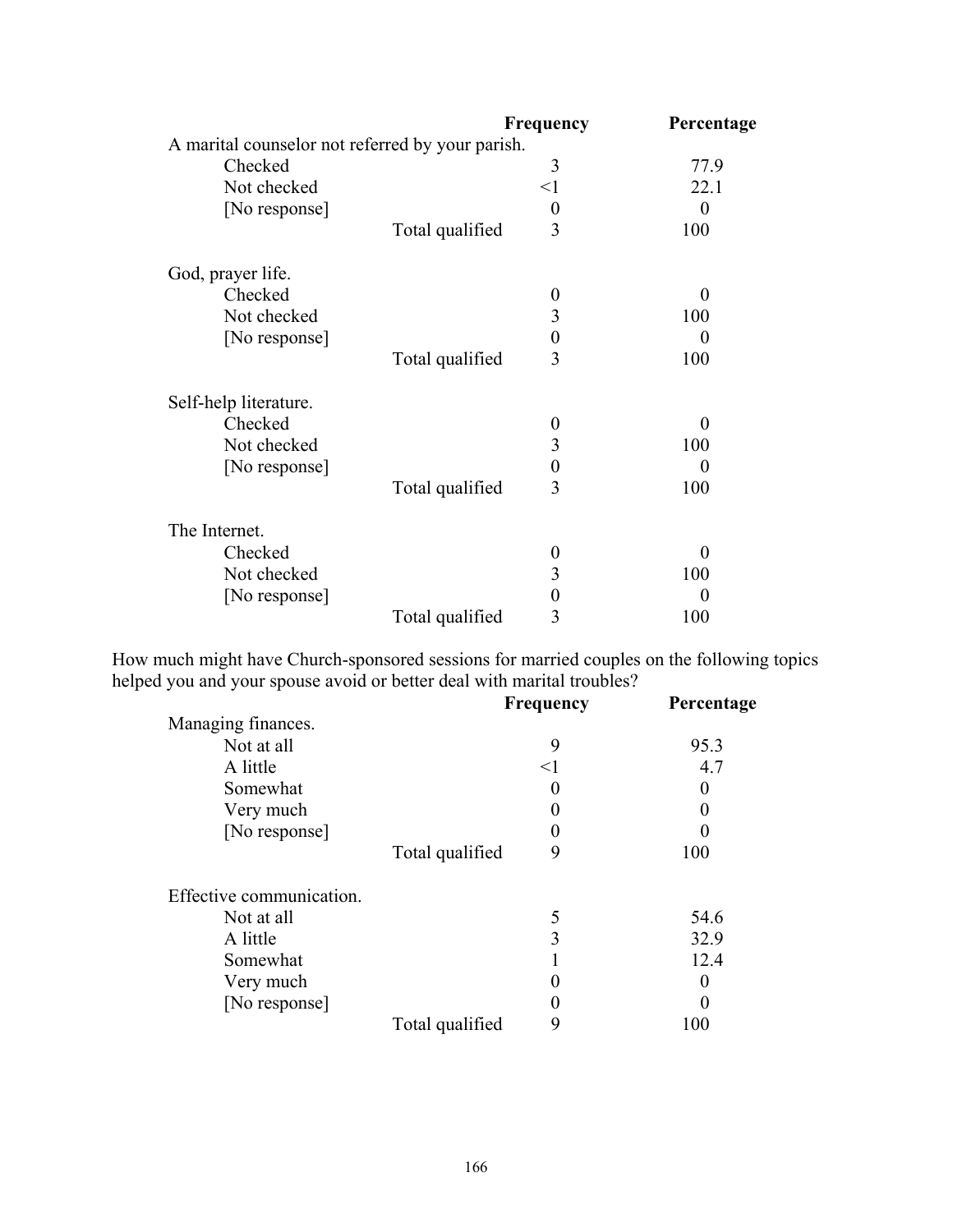|                                | Frequency            | Percentage       |
|--------------------------------|----------------------|------------------|
| Parenting.                     |                      |                  |
| Not at all                     | 6                    | 67.1             |
| A little                       | 3                    | 26.9             |
| Somewhat                       | $\leq$ 1             | 6.0              |
| Very much                      | $\boldsymbol{0}$     | $\boldsymbol{0}$ |
| [No response]                  | $\boldsymbol{0}$     | $\boldsymbol{0}$ |
|                                | 9<br>Total qualified | 100              |
| Natural Family Planning (NFP). |                      |                  |
| Not at all                     | 8                    | 89.3             |
| A little                       | $\leq$ 1             | 4.7              |
| Somewhat                       | $\boldsymbol{0}$     | $\boldsymbol{0}$ |
| Very much                      | $\leq$ 1             | 6.0              |
| [No response]                  | $\boldsymbol{0}$     | $\boldsymbol{0}$ |
|                                | 9<br>Total qualified | 100              |
| Intimacy.                      |                      |                  |
| Not at all                     | 5                    | 57.9             |
| A little                       | $\mathbf{1}$         | 10.6             |
| Somewhat                       | 3                    | 28.8             |
| Very much                      | $\leq$ 1             | 2.7              |
| [No response]                  | $\boldsymbol{0}$     | $\boldsymbol{0}$ |
|                                | Total qualified<br>9 | 100              |
| Spiritual life.                |                      |                  |
| Not at all                     | 6                    | 60.8             |
| A little                       | 1                    | 7.4              |
| Somewhat                       | 1                    | 16.0             |
| Very much                      | $\mathbf{1}$         | 15.8             |
| [No response]                  | $\boldsymbol{0}$     | $\boldsymbol{0}$ |
|                                | Total qualified<br>9 | 100              |
| Balancing family and career.   |                      |                  |
| Not at all                     | 7                    | 76.3             |
| A little                       | $\leq$ 1             | 4.7              |
| Somewhat                       | $\overline{2}$       | 19.0             |
| Very much                      | $\boldsymbol{0}$     | $\boldsymbol{0}$ |
| [No response]                  | $\overline{0}$       | $\theta$         |
|                                | Total qualified<br>9 | 100              |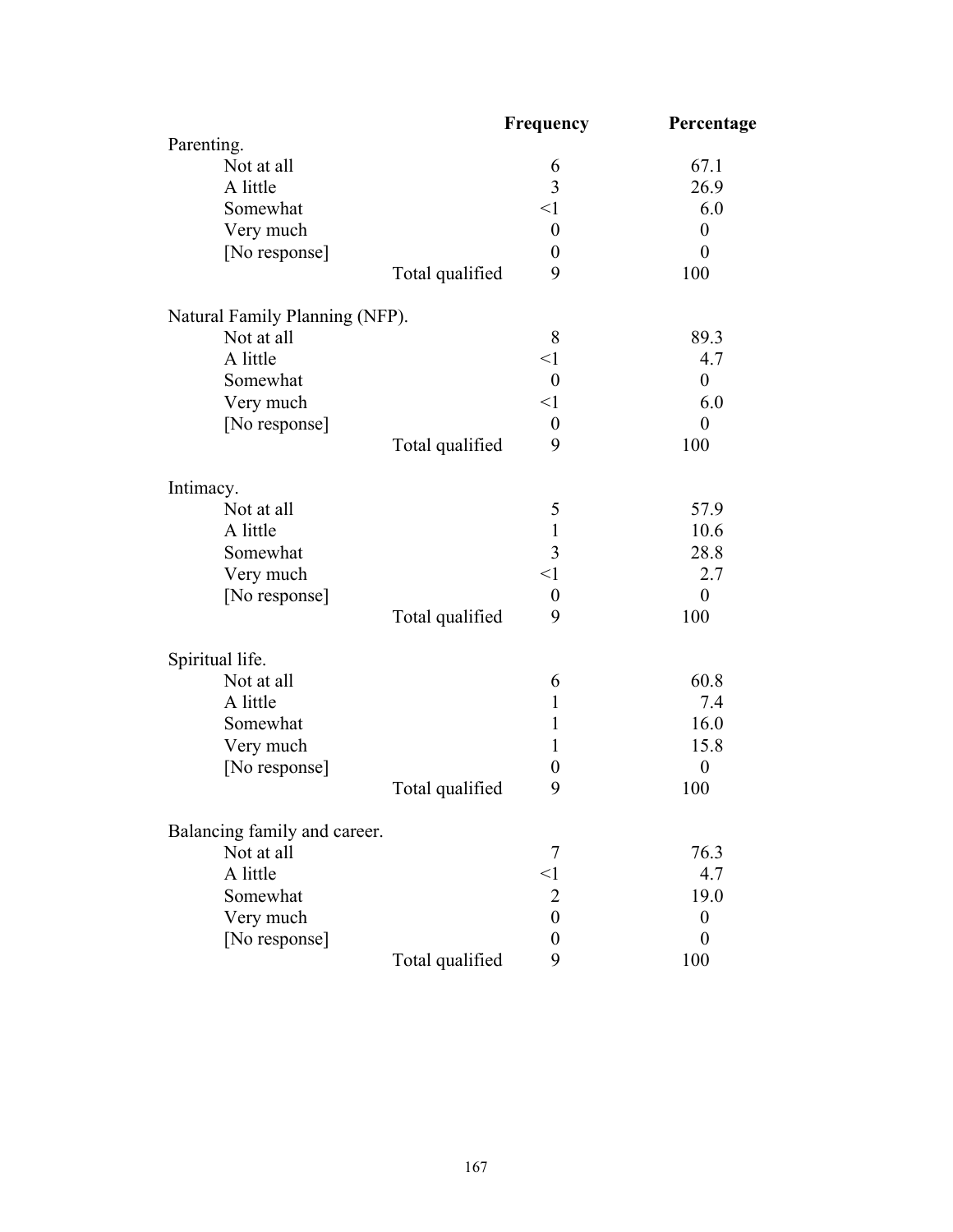|                 |                 | Frequency | Percentage |
|-----------------|-----------------|-----------|------------|
| Something else. |                 |           |            |
| Not at all      |                 |           | 73.0       |
| A little        |                 |           | 8.0        |
| Somewhat        |                 | $\leq$ 1  | 2.7        |
| Very much       |                 |           | 16.3       |
| [No response]   |                 |           | $\theta$   |
|                 | Total qualified | Q         | 100        |
|                 |                 |           |            |

# **Section for Respondents who are Currently Divorced and Those Living with a Partner who were Previously Divorced**

You indicated that you are divorced. Many of the following questions relate to your previous or most recent marriage.

How many years were you married before your divorce?

|               | Range= $0-36$   |     |
|---------------|-----------------|-----|
|               | $Mean=11.9$     |     |
| [No response] |                 |     |
|               | Total qualified | 119 |

Were you married in the Catholic Church?

|               |                 | Frequency | Percentage     |
|---------------|-----------------|-----------|----------------|
| Yes           |                 |           |                |
| No            |                 | 62        | 51.8           |
| [No response] |                 |           | 0.5            |
|               | Total qualified | 119       | 0 <sup>0</sup> |

#### **If not married in the Church:**

Was your marriage blessed (i.e., convalidated) by the Catholic Church?

|               |                 | <b>Frequency</b> | Percentage |
|---------------|-----------------|------------------|------------|
| Yes           |                 |                  | 4.4        |
| No.           |                 | 59               | 95.6       |
| [No response] |                 |                  |            |
|               | Total qualified | 62               | 00         |

### **If married in the Church or marriage convalidated:**

Did you or are you seeking an annulment?

|               |                 | Frequency      | Percentage |
|---------------|-----------------|----------------|------------|
| Yes           |                 |                | 14.4       |
| No            |                 | $\mathsf{S}$ l | 85.6       |
| [No response] |                 |                |            |
|               | Total qualified | 60             | $_{00}$    |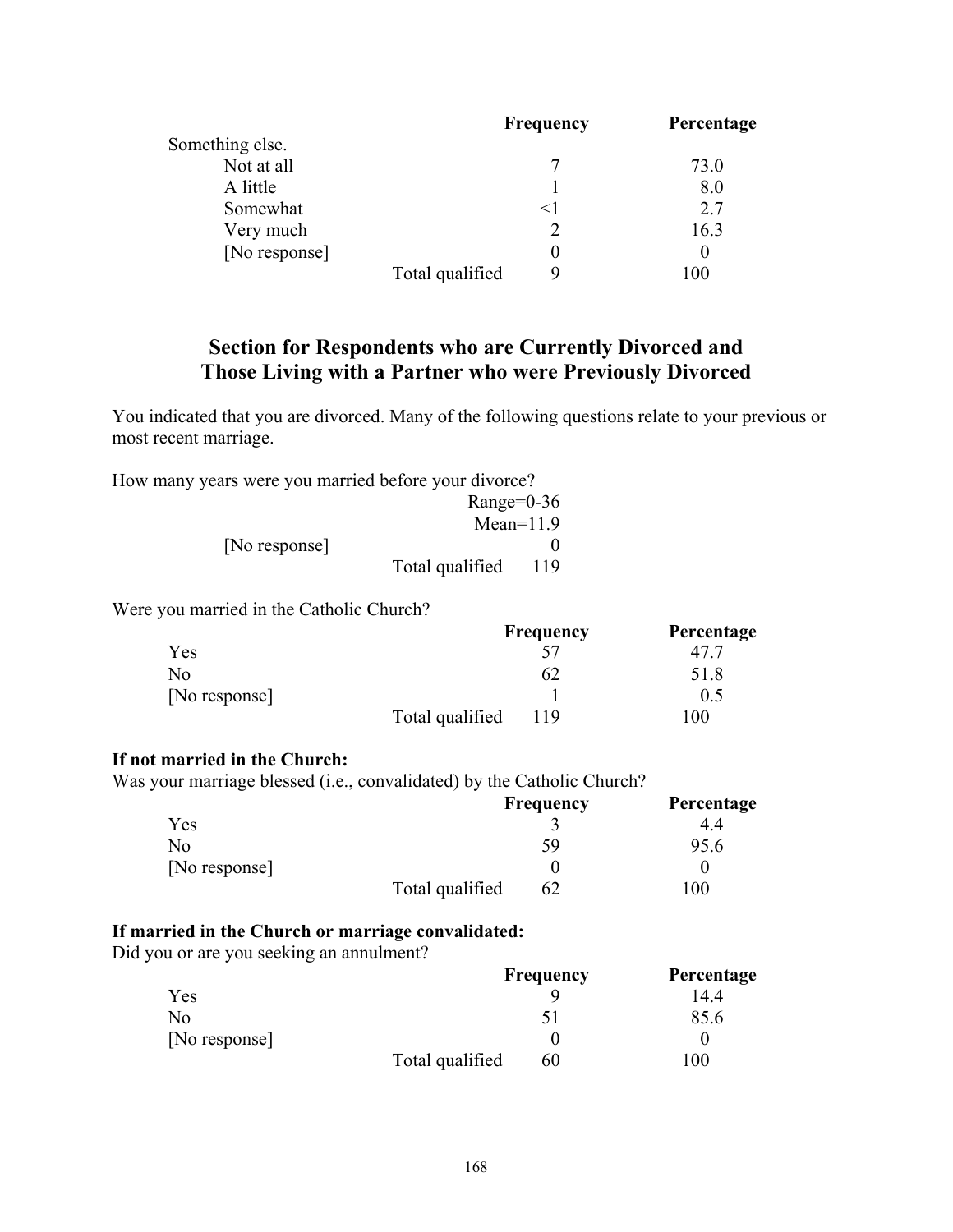# **If sought annulment:**

Has the annulment been granted?

|               |                 | <b>Frequency</b> | Percentage |
|---------------|-----------------|------------------|------------|
| Yes           |                 |                  |            |
| Nο            |                 |                  | 57.3       |
| [No response] |                 |                  |            |
|               | Total qualified |                  | 00         |

### **If married in the Church:**

Did you and your spouse meet with a Catholic priest to discuss the sacrament of marriage prior to getting married?

|               |                 | <b>Frequency</b> | Percentage |
|---------------|-----------------|------------------|------------|
| Yes           |                 |                  | 89.1       |
| No            |                 |                  | 10.9       |
| [No response] |                 |                  |            |
|               | Total qualified | 57               | 100        |

#### **If married in the Church, recalls meeting priest:**

| In addition to meeting with a priest, did you do any of the following prior to getting married? |           |            |
|-------------------------------------------------------------------------------------------------|-----------|------------|
|                                                                                                 | Frequency | Percentage |
| A pre-marriage assessment inventory (e.g. FOCCUS, Prepare, etc.) where you and your             |           |            |
| fiancé filled out questionnaires and discussed results with a priest.                           |           |            |
| Yes                                                                                             | 25        | 49.0       |
| N <sub>o</sub>                                                                                  | 26        | 51.0       |
| [No response]                                                                                   | $\theta$  | $\theta$   |
| Total qualified                                                                                 | 51        | 100        |
| A weekend marriage preparation program for engaged couples (e.g. Engaged Encounter).            |           |            |
| Yes                                                                                             | 12        | 24.5       |
| N <sub>0</sub>                                                                                  | 38        | 74.9       |
| [No response]                                                                                   | $\leq$ 1  | 0.6        |
| Total qualified                                                                                 | 51        | 100        |
| A marriage preparation class occurring over several nights (e.g. Evenings for the               |           |            |
| Engaged).                                                                                       |           |            |
| Yes                                                                                             | 18        | 35.0       |
| N <sub>0</sub>                                                                                  | 33        | 64.4       |
| [No response]                                                                                   | $\leq$ 1  | 0.6        |
| Total qualified                                                                                 | 51        | 100        |
| A one-day marriage preparation program (e.g. The Day for the Engaged).                          |           |            |
| Yes                                                                                             | 15        | 30.0       |
| N <sub>0</sub>                                                                                  | 35        | 69.4       |
| [No response]                                                                                   | $\leq$ 1  | 0.6        |
| Total qualified                                                                                 | 51        | 100        |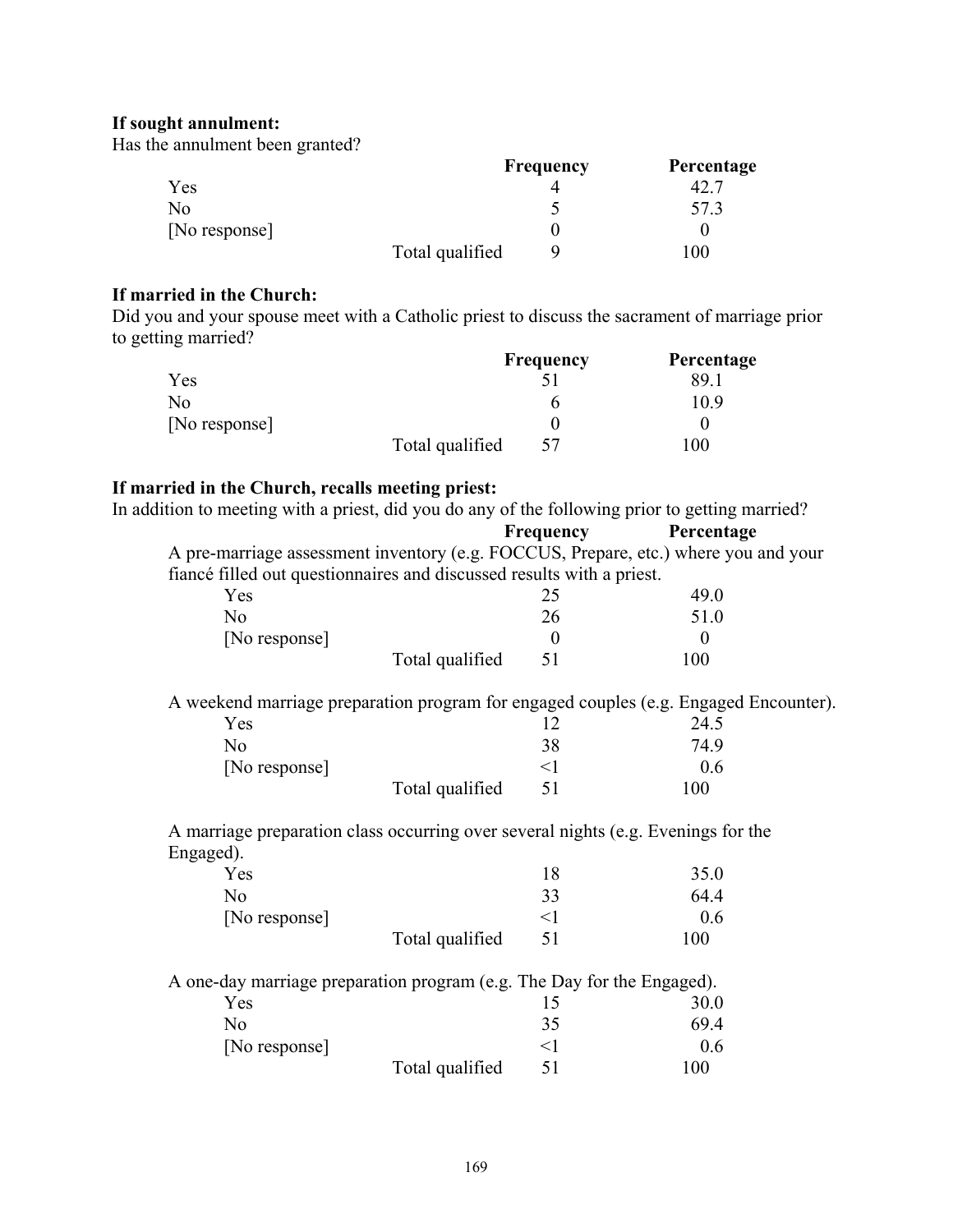|                                                                          | <b>Frequency</b> | Percentage |
|--------------------------------------------------------------------------|------------------|------------|
| Read books or brochures for marriage preparation provided by the Church. |                  |            |
| Yes                                                                      |                  | 52.3       |
| No                                                                       | 24               | 47 1       |
| [No response]                                                            | $\leq$ 1         | 0.6        |
| Total qualified                                                          | 51               | 100        |

 Meet with a Catholic mentor couple (a couple that assists another couple in reflecting on Catholic married life).

| Yes           |                 |     | 16.7 |
|---------------|-----------------|-----|------|
| No.           |                 |     | 82.3 |
| [No response] |                 |     |      |
|               | Total qualified | -51 | 100  |

# **If respondent participated in each marriage preparation activity:**

How helpful was this to your marriage?

|                                                                                     | Frequency | Percentage                      |
|-------------------------------------------------------------------------------------|-----------|---------------------------------|
| A pre-marriage assessment inventory (e.g. FOCCUS, Prepare, etc.) where you and your |           |                                 |
| fiancé filled out questionnaires and discussed results with a priest.               |           |                                 |
| Not at all helpful                                                                  | 10        | 38.8                            |
| A little helpful                                                                    | 4         | 16.0                            |
| Somewhat helpful                                                                    |           | 27.3                            |
| Very helpful                                                                        | C         | 17.9                            |
| [No response]                                                                       |           | $\Omega$                        |
| Total qualified                                                                     | 26        | 100                             |
| Not at all helpful                                                                  |           | 36.3                            |
| A little helpful<br>Somewhat helpful<br>Very helpful<br>[No response]               | 4         | 7.5<br>22.1<br>34.2<br>$\Omega$ |

| Lingagea).         |                 |    |      |
|--------------------|-----------------|----|------|
| Not at all helpful |                 | 4  | 21.0 |
| A little helpful   |                 |    | 39.7 |
| Somewhat helpful   |                 |    | 14.8 |
| Very helpful       |                 |    | 24.4 |
| [No response]      |                 |    |      |
|                    | Total qualified | 19 | 100  |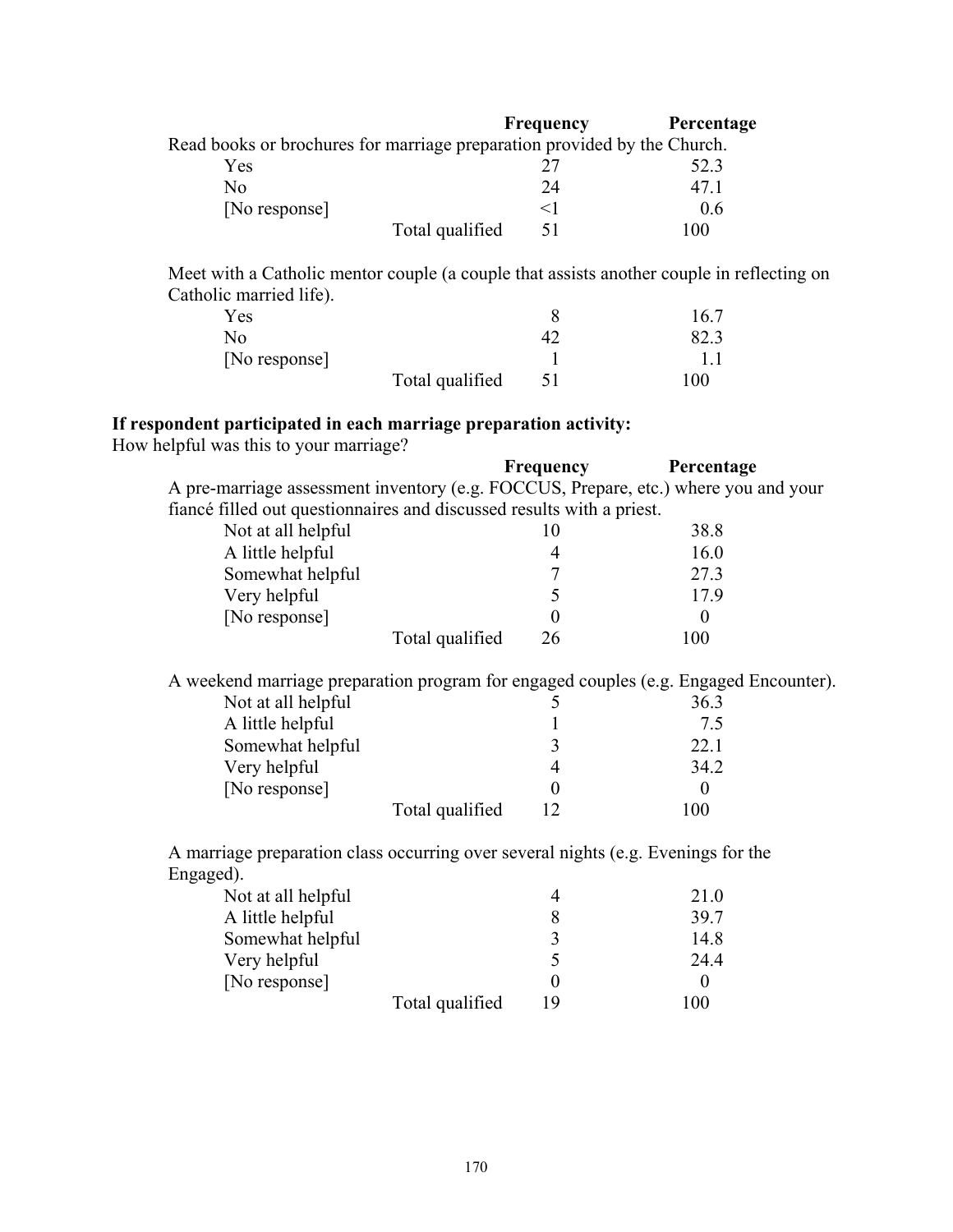|                                                                                           | <b>Frequency</b> | Percentage |  |
|-------------------------------------------------------------------------------------------|------------------|------------|--|
| A one-day marriage preparation program (e.g. The Day for the Engaged).                    |                  |            |  |
| Not at all helpful                                                                        | 2                | 14.5       |  |
| A little helpful                                                                          | 6                | 41.8       |  |
| Somewhat helpful                                                                          |                  | 9.0        |  |
| Very helpful                                                                              | 4                | 26.9       |  |
| [No response]                                                                             |                  | 7.8        |  |
| Total qualified                                                                           | 15               | 100        |  |
| Read books or brochures for marriage preparation provided by the Church.                  |                  |            |  |
| Not at all helpful                                                                        | 4                | 14.5       |  |
| A little helpful                                                                          | 11               | 42.1       |  |
| Somewhat helpful                                                                          |                  | 26.9       |  |
| Very helpful                                                                              | 4                | 16.5       |  |
| [No response]                                                                             | 0                | $\Omega$   |  |
| Total qualified                                                                           | 27               | 100        |  |
| Meet with a Catholic mentor couple (a couple that assists another couple in reflecting on |                  |            |  |
| Catholic married life).                                                                   |                  |            |  |
| Not at all helpful                                                                        | $\mathbf 1$      | 5.5        |  |
| A little helpful                                                                          | 3                | 33.8       |  |
| Somewhat helpful                                                                          | $\overline{c}$   | 17.8       |  |
| Very helpful                                                                              | 4                | 43.0       |  |

Before you were married, how much did you discuss the following with your fiancé?

Total qualified 9 100

[No response] 0 0

|                              | <b>Frequency</b>       | Percentage     |
|------------------------------|------------------------|----------------|
| Finances.                    |                        |                |
| Not at all                   | 38                     | 32.1           |
| A little                     | 41                     | 34.3           |
| Somewhat                     | 21                     | 17.7           |
| Very Much                    | 19                     | 15.9           |
| [No response]                | $\theta$               | $\overline{0}$ |
|                              | 119<br>Total qualified | 100            |
| Openness to having children. |                        |                |
| Not at all                   | 22                     | 18.0           |
| A little                     | 31                     | 25.6           |
| Somewhat                     | 28                     | 23.4           |
| Very Much                    | 39                     | 32.9           |
| [No response]                | $\theta$               | $\theta$       |
|                              | Total qualified<br>119 | 100            |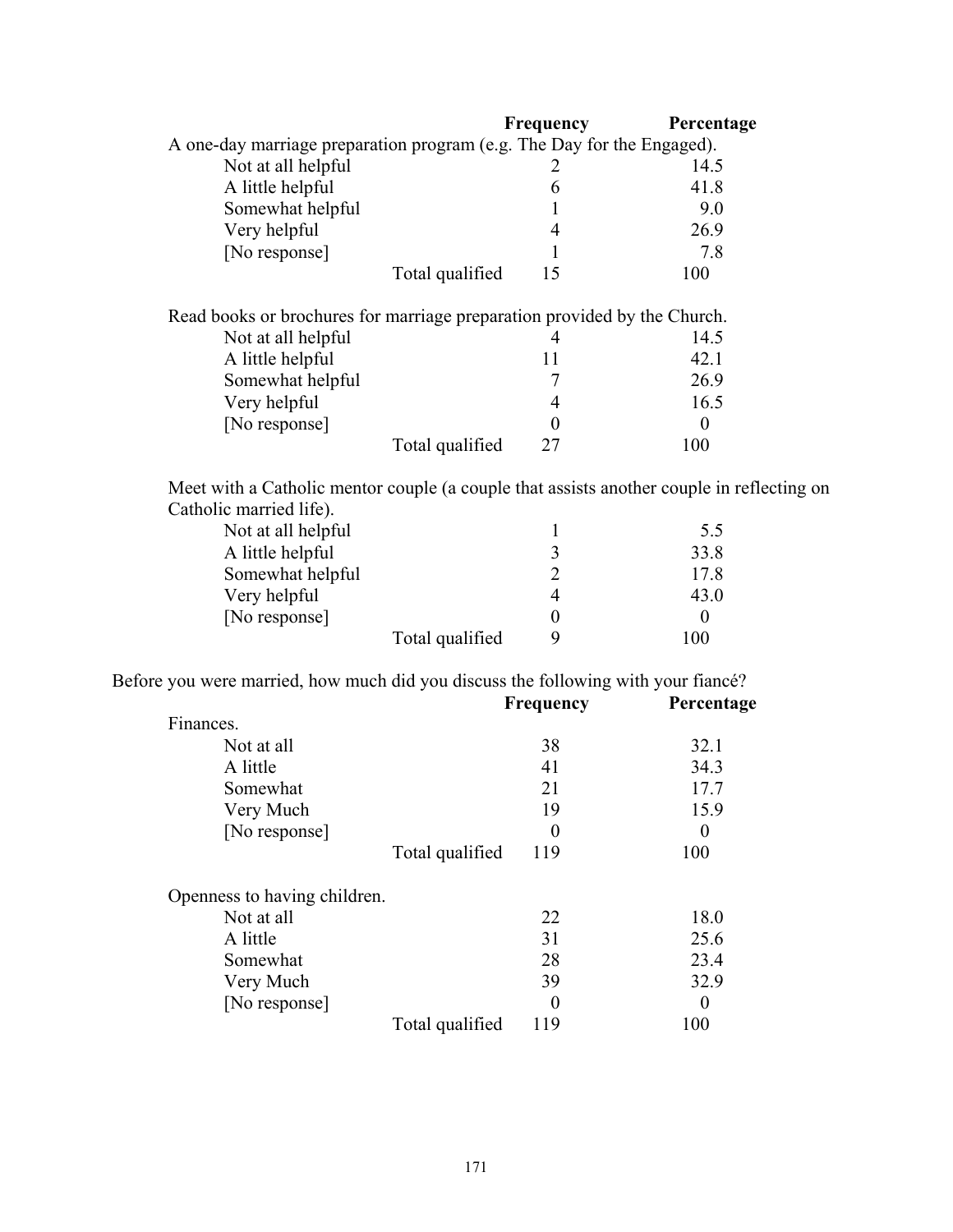|                             |                 | Frequency        | Percentage       |
|-----------------------------|-----------------|------------------|------------------|
| Parenting approaches.       |                 |                  |                  |
| Not at all                  |                 | 49               | 40.9             |
| A little                    |                 | 26               | 21.7             |
| Somewhat                    |                 | 23               | 19.5             |
| Very Much                   |                 | 21               | 17.5             |
| [No response]               |                 | $\mathbf{1}$     | 0.5              |
|                             | Total qualified | 119              | 100              |
| Religious views.            |                 |                  |                  |
| Not at all                  |                 | 41               | 34.0             |
| A little                    |                 | 29               | 24.7             |
| Somewhat                    |                 | 30               | 24.8             |
| Very Much                   |                 | 20               | 16.6             |
| [No response]               |                 | $\boldsymbol{0}$ | $\boldsymbol{0}$ |
|                             | Total qualified | 119              | 100              |
| Trust and commitment.       |                 |                  |                  |
| Not at all                  |                 | 22               | 18.7             |
| A little                    |                 | 28               | 23.5             |
| Somewhat                    |                 | 30               | 25.5             |
| Very Much                   |                 | 38               | 32.2             |
| [No response]               |                 | $\boldsymbol{0}$ | $\boldsymbol{0}$ |
|                             | Total qualified | 119              | 100              |
| Intimacy/sexuality.         |                 |                  |                  |
| Not at all                  |                 | 29               | 24.3             |
| A little                    |                 | 30               | 25.1             |
| Somewhat                    |                 | 37               | 30.6             |
| Very Much                   |                 | 24               | 20.1             |
| [No response]               |                 | $\boldsymbol{0}$ | $\boldsymbol{0}$ |
|                             | Total qualified | 119              | 100              |
| Family backgrounds/history. |                 |                  |                  |
| Not at all                  |                 | 21               | 17.6             |
| A little                    |                 | 28               | 23.5             |
| Somewhat                    |                 | 32               | 27.0             |
| Very Much                   |                 | 38               | 31.9             |
| [No response]               |                 | $\theta$         | $\boldsymbol{0}$ |
|                             | Total qualified | 119              | 100              |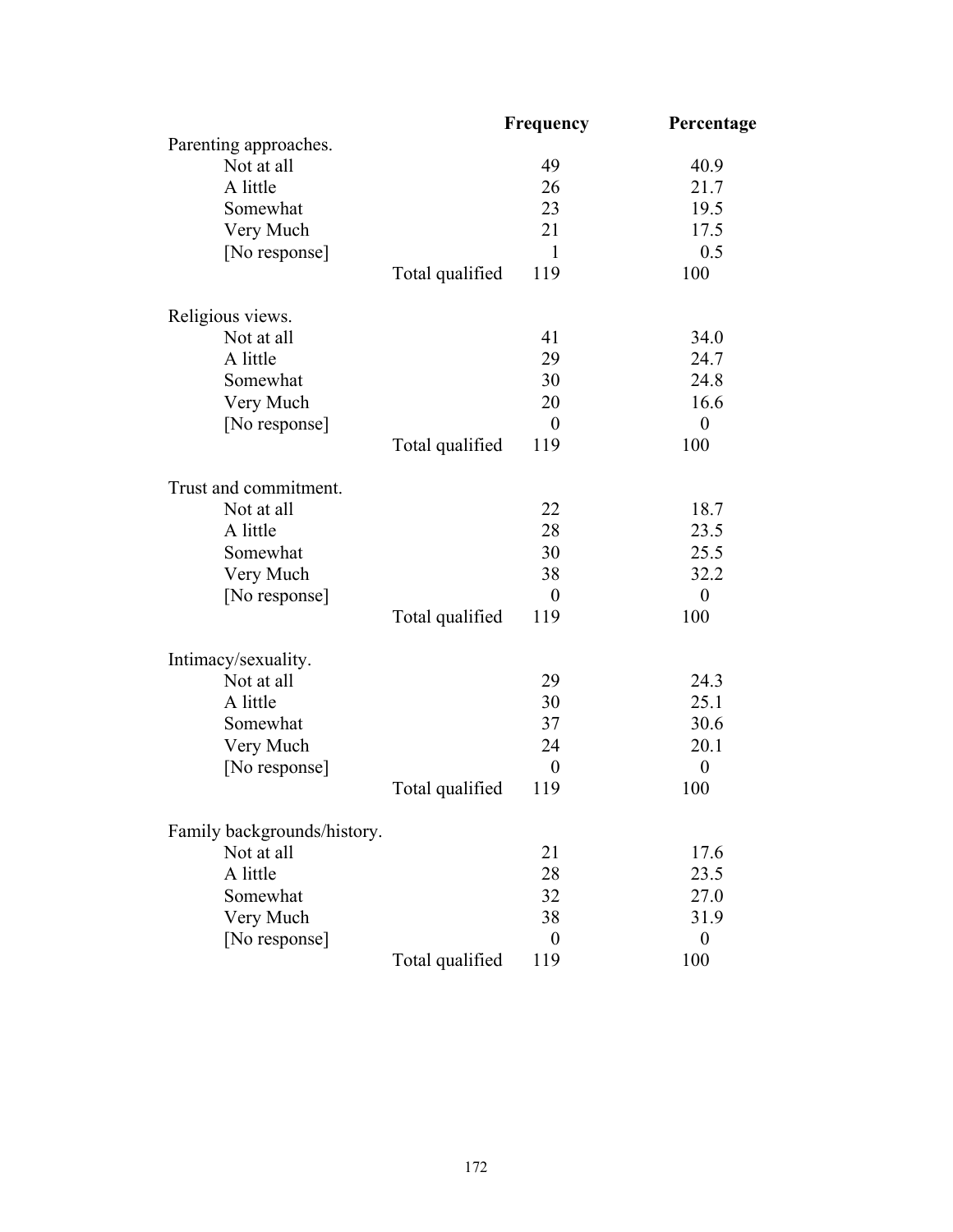|                                            |                 | Frequency        | Percentage       |
|--------------------------------------------|-----------------|------------------|------------------|
| Finances<br>Not challenging                |                 | 40               | 33.6             |
| A little challenging                       |                 | 19               | 16.1             |
| Somewhat challenging                       |                 | 23               | 19.1             |
| Very challenging                           |                 | 37               | 31.1             |
| [No response]                              |                 | $\boldsymbol{0}$ | $\boldsymbol{0}$ |
|                                            | Total qualified | 119              | 100              |
| Decisions about having children.           |                 |                  |                  |
| Not challenging                            |                 | 75               | 63.2             |
| A little challenging                       |                 | 27               | 22.6             |
| Somewhat challenging                       |                 | 11               | 9.5              |
| Very challenging                           |                 | 6                | 4.8              |
| [No response]                              |                 | $\theta$         | $\boldsymbol{0}$ |
|                                            | Total qualified | 119              | 100              |
| Parenting.                                 |                 |                  |                  |
| Not challenging                            |                 | 48               | 40.4             |
| A little challenging                       |                 | 36               | 29.8             |
| Somewhat challenging                       |                 | 16               | 13.7             |
| Very challenging                           |                 | 18               | 15.3             |
| [No response]                              |                 | $\mathbf{1}$     | 0.9              |
|                                            | Total qualified | 119              | 100              |
| Communication issues.                      |                 |                  |                  |
| Not challenging                            |                 | 29               | 24.0             |
| A little challenging                       |                 | 24               | 19.9             |
| Somewhat challenging                       |                 | 31               | 25.8             |
| Very challenging                           |                 | 35               | 29.3             |
| [No response]                              |                 | 1                | 0.9              |
|                                            | Total qualified | 119              | 100              |
| Finding quality time together as a couple. |                 |                  |                  |
| Not challenging                            |                 | 36               | 30.0             |
| A little challenging                       |                 | 33               | 27.9             |
| Somewhat challenging                       |                 | 23               | 19.4             |
| Very challenging                           |                 | 27               | 22.4             |
| [No response]                              |                 | $\leq$ 1         | 0.4              |
|                                            | Total qualified | 119              | 100              |

How challenging, if at all, were the following to your relationship with your former spouse?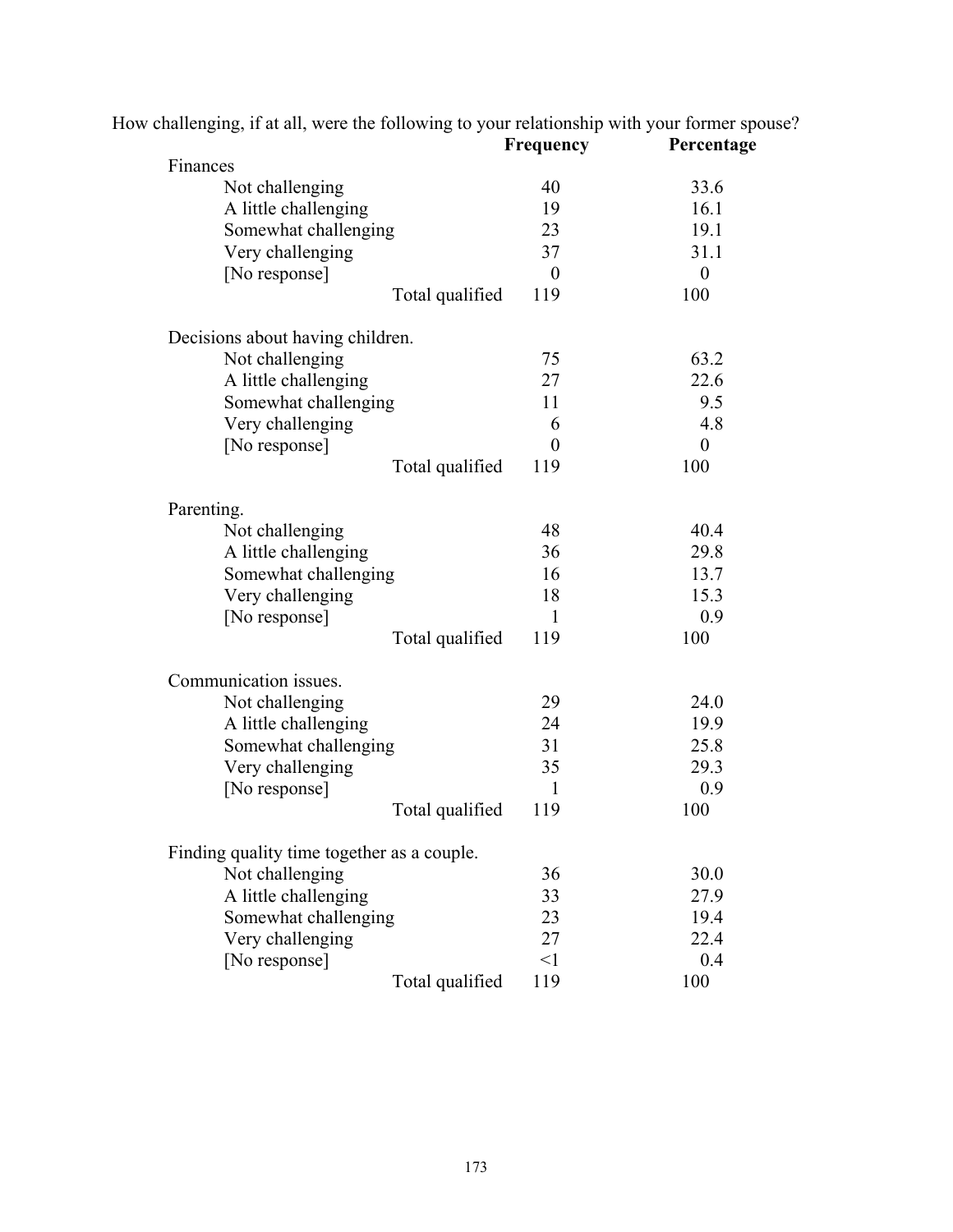|                                          | Frequency        | Percentage       |
|------------------------------------------|------------------|------------------|
| Differences in approaches to parenting.  |                  |                  |
| Not challenging                          | 44               | 36.9             |
| A little challenging                     | 40               | 33.4             |
| Somewhat challenging                     | 11               | 9.6              |
| Very challenging                         | 24               | 20.0             |
| [No response]                            | $\boldsymbol{0}$ | $\boldsymbol{0}$ |
| Total qualified                          | 119              | 100              |
| Issues related to intimacy or sexuality. |                  |                  |
| Not challenging                          | 42               | 35.1             |
| A little challenging                     | 26               | 21.7             |
| Somewhat challenging                     | 35               | 28.9             |
| Very challenging                         | 16               | 13.8             |
| [No response]                            | $\leq$ 1         | 0.4              |
| Total qualified                          | 119              | 100              |
| Trust and commitment issues.             |                  |                  |
| Not challenging                          | 32               | 26.5             |
| A little challenging                     | 28               | 23.2             |
| Somewhat challenging                     | 30               | 25.3             |
| Very challenging                         | 29               | 24.6             |
| [No response]                            | $\leq$ 1         | 0.5              |
| Total qualified                          | 119              | 100              |
| Religious issues.                        |                  |                  |
| Not challenging                          | 64               | 53.3             |
| A little challenging                     | 22               | 18.1             |
| Somewhat challenging                     | 21               | 17.2             |
| Very challenging                         | 14               | 11.4             |
| [No response]                            | $\boldsymbol{0}$ | $\boldsymbol{0}$ |
| Total qualified                          | 119              | 100              |
| In-laws.                                 |                  |                  |
| Not challenging                          | 46               | 38.7             |
| A little challenging                     | 27               | 22.7             |
| Somewhat challenging                     | 20               | 16.4             |
| Very challenging                         | 27               | 22.2             |
| [No response]                            | $\theta$         | $\boldsymbol{0}$ |
| Total qualified                          | 119              | 100              |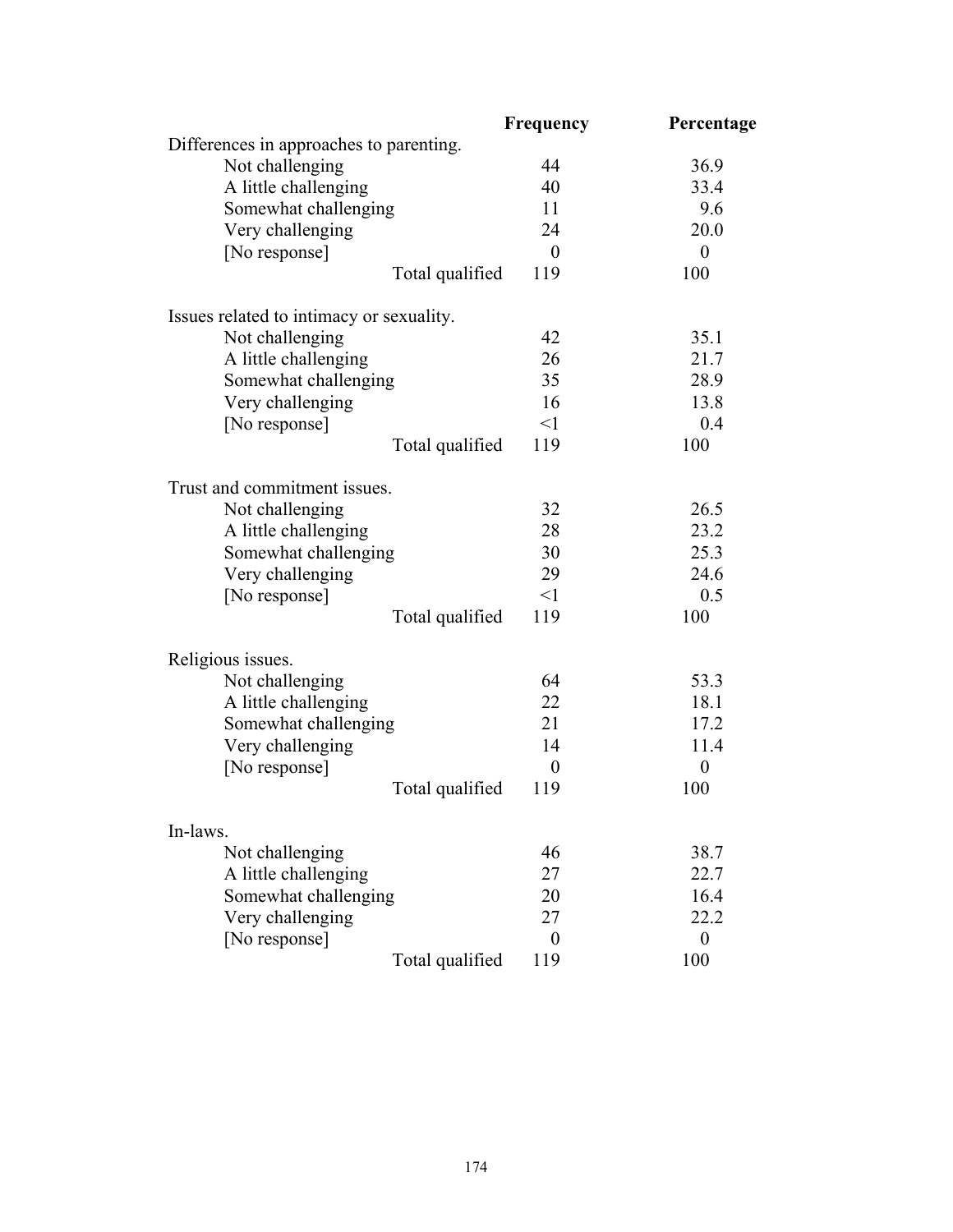Did you and your spouse seek help with marital troubles before the divorce?

|               |                 | <b>Frequency</b> | Percentage |
|---------------|-----------------|------------------|------------|
| Yes           |                 |                  | 35.1       |
| No            |                 | 78               | 64.9       |
| [No response] |                 |                  |            |
|               | Total qualified | 119              | 100        |

#### **If sought help with marital troubles:**

Which of the following did you and your spouse turn to for help dealing with marital troubles? Check all that apply.

|                                 |                 | Frequency        | Percentage       |
|---------------------------------|-----------------|------------------|------------------|
| Family members.                 |                 |                  |                  |
| Checked                         |                 | 20               | 48.7             |
| Not checked                     |                 | 22               | 51.3             |
| [No response]                   |                 | $\mathbf{0}$     | $\boldsymbol{0}$ |
|                                 | Total qualified | 42               | 100              |
| Friends.                        |                 |                  |                  |
| Checked                         |                 | 14               | 33.7             |
| Not checked                     |                 | 28               | 66.3             |
| [No response]                   |                 | $\overline{0}$   | $\boldsymbol{0}$ |
|                                 | Total qualified | 42               | 100              |
| Fellow parishioners.            |                 |                  |                  |
| Checked                         |                 | $\mathbf{1}$     | 1.5              |
| Not checked                     |                 | 41               | 98.5             |
| [No response]                   |                 | $\boldsymbol{0}$ | $\boldsymbol{0}$ |
|                                 | Total qualified | 42               | 100              |
| A priest/pastor at your parish. |                 |                  |                  |
| Checked                         |                 | 12               | 27.8             |
| Not checked                     |                 | 30               | 72.2             |
| [No response]                   |                 | $\boldsymbol{0}$ | $\boldsymbol{0}$ |
|                                 | Total qualified | 42               | 100              |
| A deacon at your parish.        |                 |                  |                  |
| Checked                         |                 | $\overline{4}$   | 10.4             |
| Not checked                     |                 | 38               | 89.6             |
| [No response]                   |                 | $\boldsymbol{0}$ | $\boldsymbol{0}$ |
|                                 | Total qualified | 42               | 100              |
| A lay minister at your parish.  |                 |                  |                  |
| Checked                         |                 | $\boldsymbol{0}$ | $\boldsymbol{0}$ |
| Not checked                     |                 | 42               | 100              |
| [No response]                   |                 | $\boldsymbol{0}$ | $\boldsymbol{0}$ |
|                                 | Total qualified | 42               | 100              |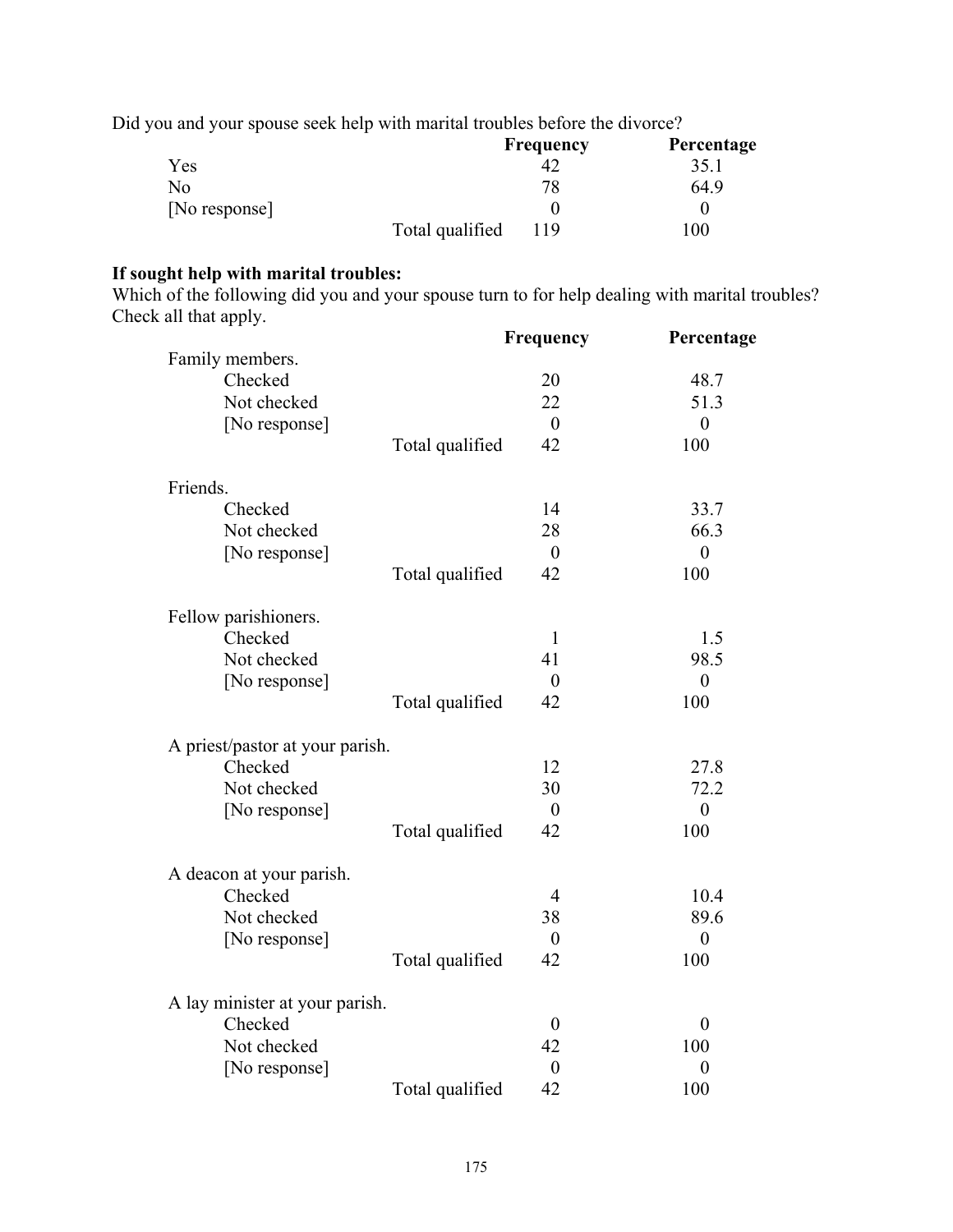|                                                  |                 | <b>Frequency</b> | Percentage       |
|--------------------------------------------------|-----------------|------------------|------------------|
| A marital counselor referred by your parish.     |                 |                  |                  |
| Checked                                          |                 | 7                | 15.6             |
| Not checked                                      |                 | 35               | 84.4             |
| [No response]                                    |                 | $\overline{0}$   | $\overline{0}$   |
|                                                  | Total qualified | 42               | 100              |
| A marital counselor not referred by your parish. |                 |                  |                  |
| Checked                                          |                 | 29               | 69.7             |
| Not checked                                      |                 | 13               | 30.3             |
| [No response]                                    |                 | $\theta$         | $\boldsymbol{0}$ |
|                                                  | Total qualified | 42               | 100              |
| God, prayer life.                                |                 |                  |                  |
| Checked                                          |                 | 23               | 55.5             |
| Not checked                                      |                 | 19               | 44.5             |
| [No response]                                    |                 | $\boldsymbol{0}$ | $\theta$         |
|                                                  | Total qualified | 42               | 100              |
| Self-help literature.                            |                 |                  |                  |
| Checked                                          |                 | $\mathbf{1}$     | 2.5              |
| Not checked                                      |                 | 41               | 97.5             |
| [No response]                                    |                 | $\boldsymbol{0}$ | $\boldsymbol{0}$ |
|                                                  | Total qualified | 42               | 100              |
| The Internet.                                    |                 |                  |                  |
| Checked                                          |                 | $\theta$         | $\boldsymbol{0}$ |
| Not checked                                      |                 | 42               | 100              |
| [No response]                                    |                 | $\overline{0}$   | $\theta$         |
|                                                  | Total qualified | 42               | 100              |

How much might have Church-sponsored sessions for married couples on the following topics helped you and your spouse avoid or better deal with marital troubles?

| $\sim$             | <b>Frequency</b> | Percentage |
|--------------------|------------------|------------|
| Managing finances. |                  |            |
| Not at all         | 83               | 69.7       |
| A little           | 17               | 14.6       |
| Somewhat           | 14               | 11.8       |
| Very much          | 2                | 2.6        |
| [No response]      |                  | 1.3        |
| Total qualified    | 119              | 100        |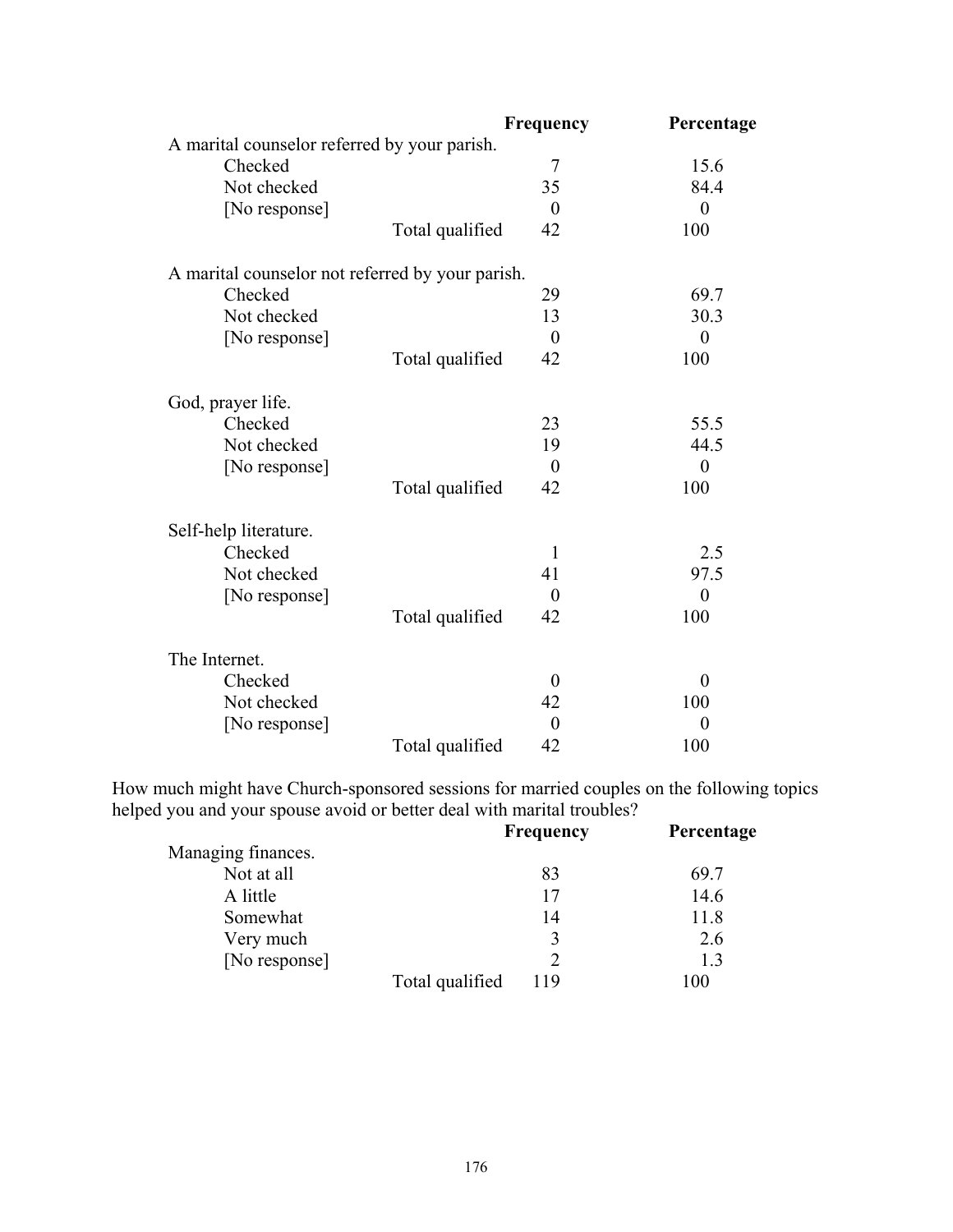|                                |                 | Frequency        | Percentage       |
|--------------------------------|-----------------|------------------|------------------|
| Effective communication.       |                 |                  |                  |
| Not at all                     |                 | 63               | 53.1             |
| A little                       |                 | 22               | 18.2             |
| Somewhat                       |                 | 21               | 17.5             |
| Very much                      |                 | 13               | 11.2             |
| [No response]                  |                 | $\boldsymbol{0}$ | $\boldsymbol{0}$ |
|                                | Total qualified | 119              | 100              |
| Parenting.                     |                 |                  |                  |
| Not at all                     |                 | 78               | 65.0             |
| A little                       |                 | 19               | 16.0             |
| Somewhat                       |                 | 17               | 14.4             |
| Very much                      |                 | 6                | 4.6              |
| [No response]                  |                 | $\theta$         | $\boldsymbol{0}$ |
|                                | Total qualified | 119              | 100              |
| Natural Family Planning (NFP). |                 |                  |                  |
| Not at all                     |                 | 90               | 75.6             |
| A little                       |                 | 12               | 10.0             |
| Somewhat                       |                 | 12               | 10.1             |
| Very much                      |                 | $\overline{4}$   | 3.1              |
| [No response]                  |                 | 1                | 1.2              |
|                                | Total qualified | 119              | 100              |
| Intimacy.                      |                 |                  |                  |
| Not at all                     |                 | 77               | 64.7             |
| A little                       |                 | 23               | 19.0             |
| Somewhat                       |                 | 15               | 12.4             |
| Very much                      |                 | 5                | 4.0              |
| [No response]                  |                 | $\boldsymbol{0}$ | $\boldsymbol{0}$ |
|                                | Total qualified | 119              | 100              |
| Spiritual life.                |                 |                  |                  |
| Not at all                     |                 | 73               | 60.7             |
| A little                       |                 | 19               | 16.2             |
| Somewhat                       |                 | 17               | 14.3             |
| Very much                      |                 | 8                | 6.6              |
| [No response]                  |                 | 3                | 2.2              |
|                                | Total qualified | 119              | 100              |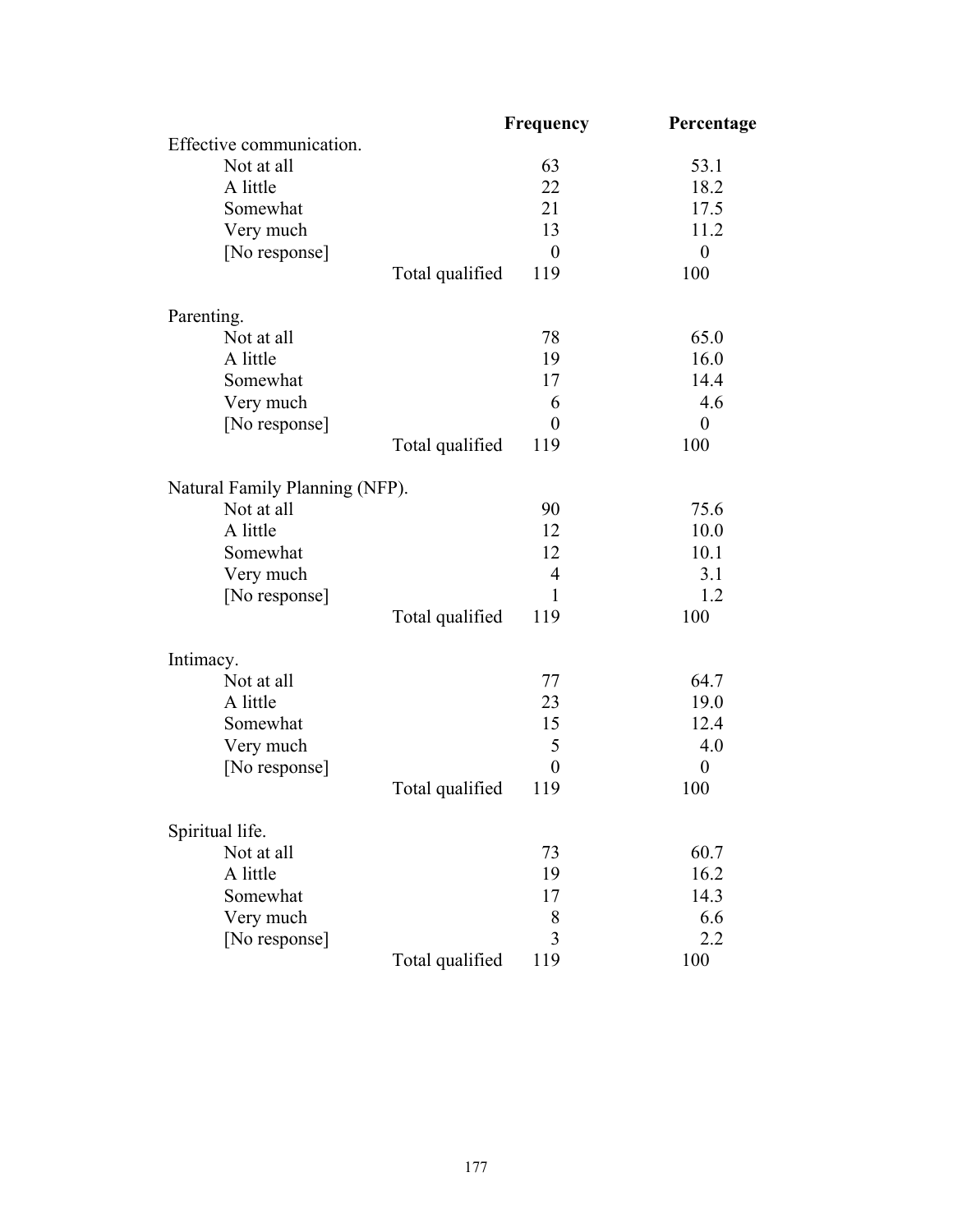|                              |                 | Frequency | Percentage |
|------------------------------|-----------------|-----------|------------|
| Balancing family and career. |                 |           |            |
| Not at all                   |                 | 74        | 62.0       |
| A little                     |                 | 14        | 11.7       |
| Somewhat                     |                 | 19        | 16.1       |
| Very much                    |                 | 12        | 9.9        |
| [No response]                |                 | $\leq$ 1  | 0.3        |
|                              | Total qualified | 119       | 100        |
| Something else.              |                 |           |            |
| Not at all                   |                 | 85        | 71.2       |
| A little                     |                 | 10        | 8.1        |
| Somewhat                     |                 | 17        | 14.3       |
| Very much                    |                 | 7         | 6.2        |
| [No response]                |                 | $<$ 1     | 0.2        |
|                              | Total qualified | 119       | 100        |

## **Section for Those who have Never Married or who are Living with a Partner and Have Never Divorced**

How likely do you think it is that you will get married at some point in your life?

|                   |                 | <b>Frequency</b> | Percentage |
|-------------------|-----------------|------------------|------------|
| Not at all likely |                 | 69               | 24.4       |
| A little likely   |                 | 59               | 20.7       |
| Somewhat likely   |                 | 72               | 25.4       |
| Very likely       |                 | 84               | 29.5       |
| [No response]     |                 |                  |            |
|                   | Total qualified | 283              | 00         |

#### **If not at all likely to be married:**

Why don't you think you will ever be married? [OPEN ENDED]

#### **If at least a little likely to be married:**

Which of the following statements describe reasons why you have not married? Check all that apply.

|                                 | Frequency | Percentage |
|---------------------------------|-----------|------------|
| I haven't met the right person. |           |            |
| Checked                         | 129       | 60.1       |
| Not checked                     | 79        | 36.7       |
| [No response]                   |           | 31         |
| Total qualified                 | 214       | 100        |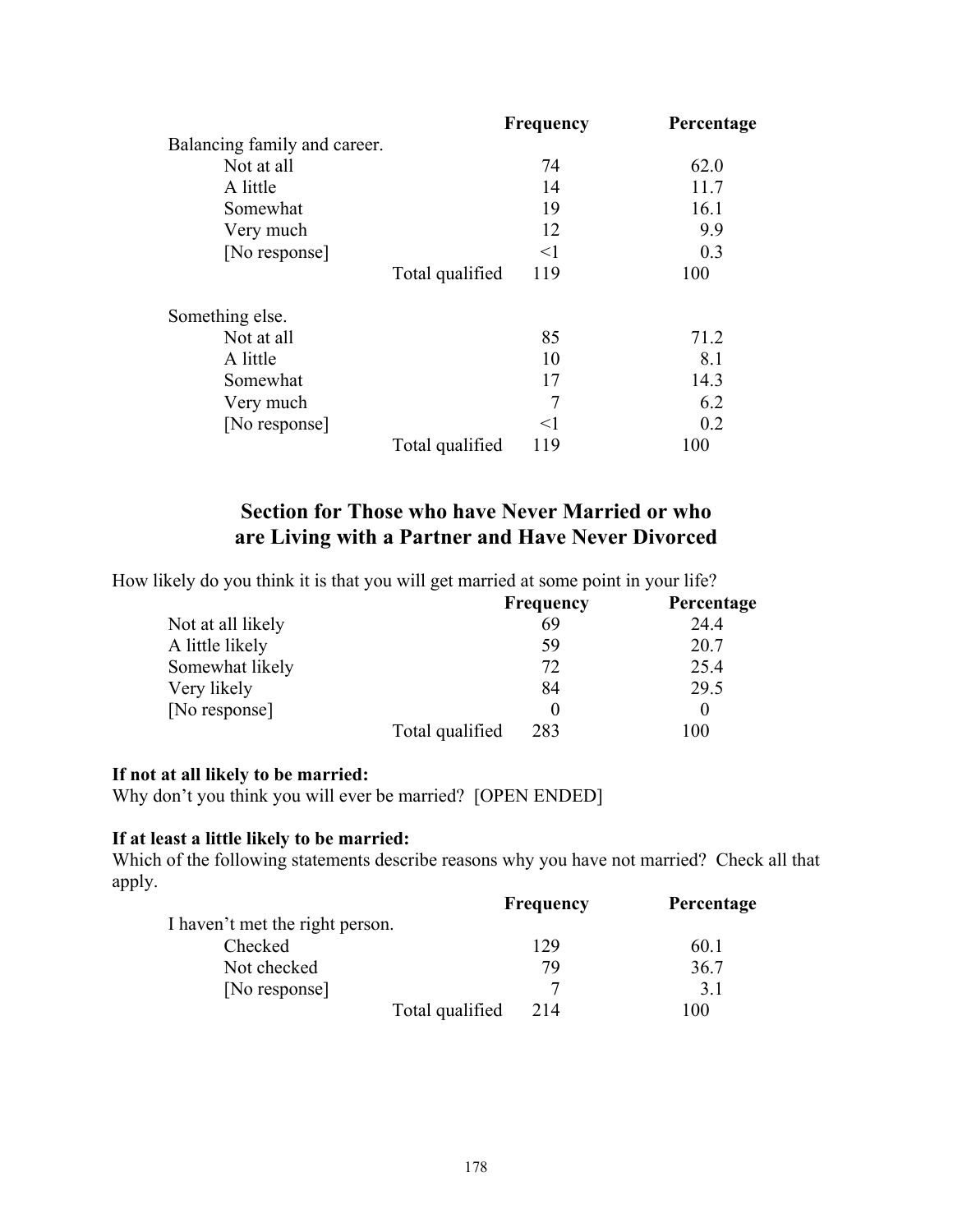|                                                                                        |                 | Frequency      | Percentage |
|----------------------------------------------------------------------------------------|-----------------|----------------|------------|
| I am focused on other aspects of my life (e.g., education, career).                    |                 |                |            |
| Checked                                                                                |                 | 97             | 47.1       |
| Not checked                                                                            |                 | 111            | 51.7       |
| [No response]                                                                          |                 | 7              | 3.1        |
|                                                                                        | Total qualified | 214            | 100        |
| I am not personally ready to marry.                                                    |                 |                |            |
| Checked                                                                                |                 | 77             | 36.0       |
| Not checked                                                                            |                 | 130            | 60.8       |
| [No response]                                                                          |                 | 7              | 3.1        |
|                                                                                        | Total qualified | 214            | 100        |
| I am in a relationship and my partner is not ready to marry.                           |                 |                |            |
| Checked                                                                                |                 | 25             | 11.9       |
| Not checked                                                                            |                 | 182            | 85.0       |
| [No response]                                                                          |                 | 7              | 3.1        |
|                                                                                        | Total qualified | 214            | 100        |
| I have had negative experiences in my relationships.                                   |                 |                |            |
| Checked                                                                                |                 | 34             | 16.1       |
| Not checked                                                                            |                 | 173            | 80.8       |
| [No response]                                                                          |                 | 7              | 3.1        |
|                                                                                        | Total qualified | 214            | 100        |
| I have witnessed a parent, other family member, or close friend in a troubled marriage |                 |                |            |
| and it has made me hesitant to marry.                                                  |                 |                |            |
| Checked                                                                                |                 | 30             | 13.9       |
| Not checked                                                                            |                 | 178            | 82.9       |
| [No response]                                                                          |                 | 7              | 3.1        |
|                                                                                        | Total qualified | 214            | 100        |
| I am a caretaker for a parent or grandparent.                                          |                 |                |            |
| Checked                                                                                |                 | $\overline{4}$ | 1.7        |
| Not checked                                                                            |                 | 204            | 95.2       |
| [No response]                                                                          |                 | 7              | 3.1        |
|                                                                                        | Total qualified | 214            | 100        |
| I value my independence too much.                                                      |                 |                |            |
| Checked                                                                                |                 | 38             | 17.8       |
| Not checked                                                                            |                 | 169            | 79.0       |
| [No response]                                                                          |                 |                |            |
|                                                                                        |                 | 7              | 3.1        |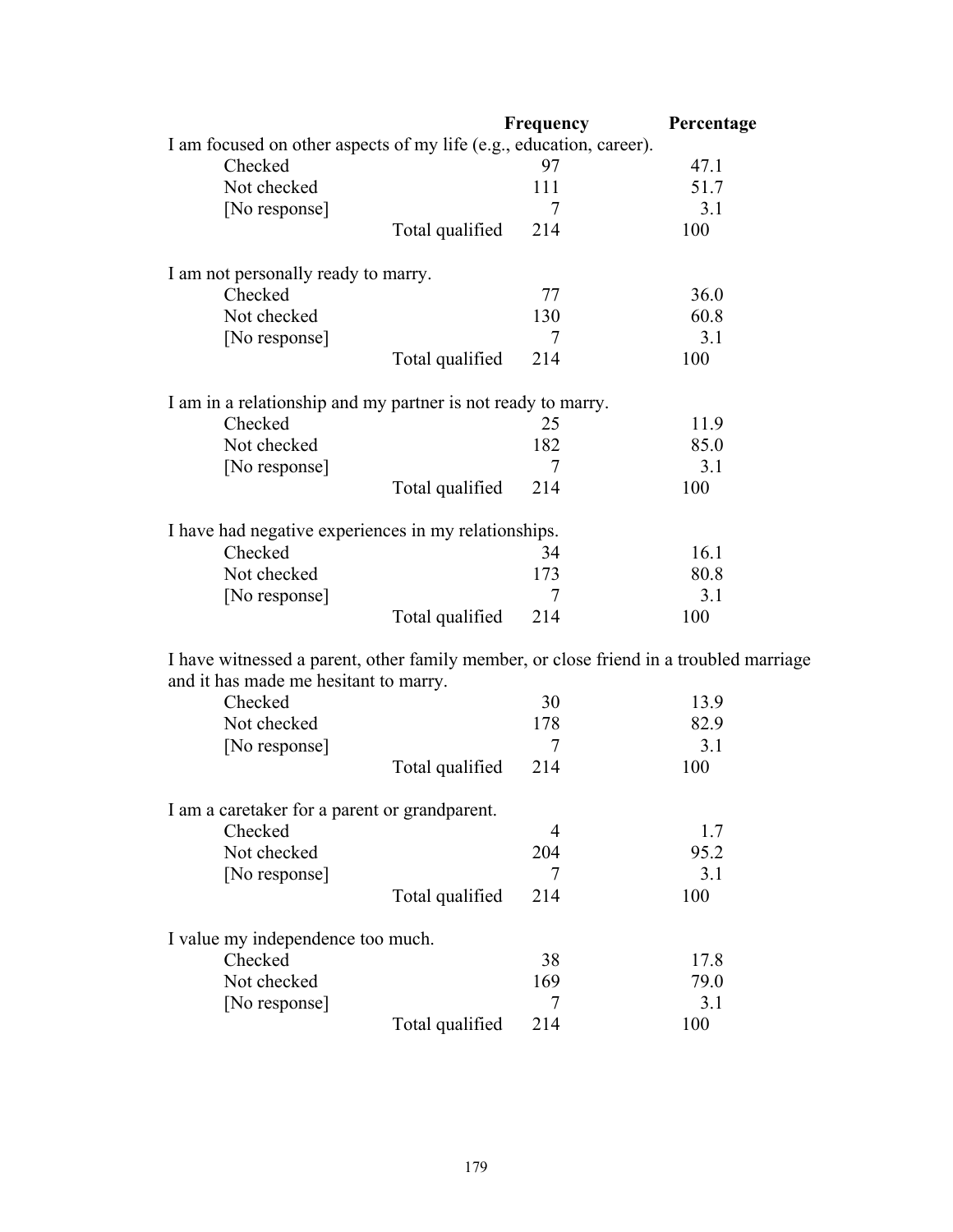#### **If at least a little likely to be married:**

How important is it to you for your spouse to be Catholic?

|                      |                 | <b>Frequency</b> | Percentage |
|----------------------|-----------------|------------------|------------|
| Not at all important |                 | 92               | 43.1       |
| A little important   |                 | 57               | 26.4       |
| Somewhat important   |                 | 51               | 24.0       |
| Very important       |                 | 14               | 6.6        |
| [No response]        |                 |                  |            |
|                      | Total qualified | 214              | 100        |

#### **If at least a little likely to be married:**

How important would it be for you to be married in the Catholic Church?

|                      |                 | <b>Frequency</b> | Percentage |
|----------------------|-----------------|------------------|------------|
| Not at all important |                 | 60               | 28.2       |
| A little important   |                 | 56               | 26.1       |
| Somewhat important   |                 | 42               | 19.6       |
| Very important       |                 | 56               | 25.9       |
| [No response]        |                 | $<$ 1            | 0.2        |
|                      | Total qualified | 214              | 100        |

#### **If at least a little likely to be married:**

How important is it for you and your spouse to agree on the number of children you will have together?

|                      |                 | <b>Frequency</b> | Percentage |
|----------------------|-----------------|------------------|------------|
| Not at all important |                 | 23               | 10.6       |
| A little important   |                 | 31               | 14.4       |
| Somewhat important   |                 | 45               | 20.9       |
| Very important       |                 | 115              | 53.6       |
| [No response]        |                 |                  | 0.6        |
|                      | Total qualified | 214              | 100        |

### **Final Section for All Respondents**

There are many things that may influence a person's view of marriage. How much have each of the items listed below informed your view of marriage?

|                      | <b>Frequency</b>      | Percentage |
|----------------------|-----------------------|------------|
| Your Catholic faith. |                       |            |
| Not at all           | 221                   | 21.9       |
| A little             | 227                   | 22.5       |
| Somewhat             | 254                   | 25.2       |
| Very Much            | 286                   | 28.3       |
| [No response]        | 21                    | 2.1        |
|                      | Total qualified 1,008 | 100        |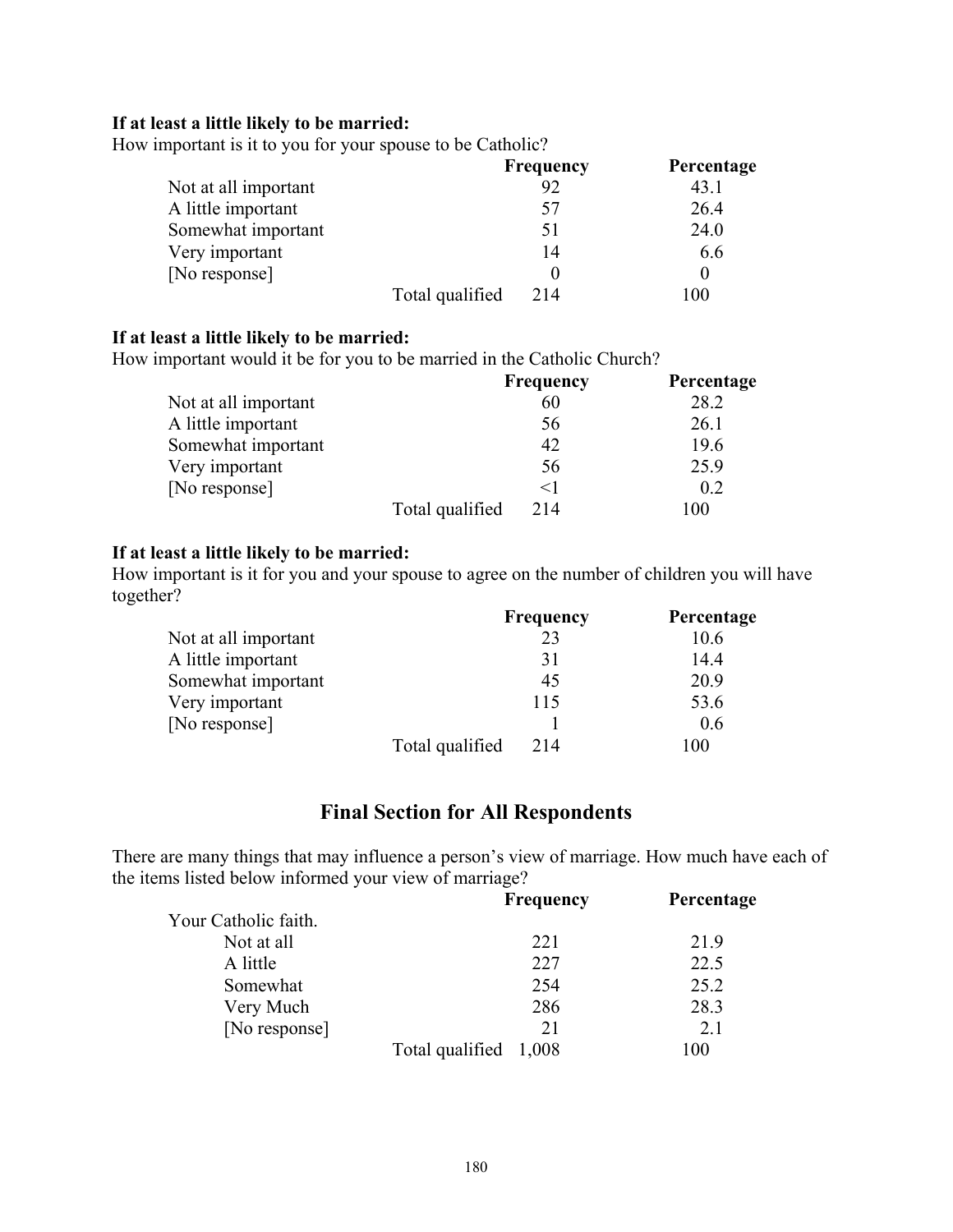|                                                 | Frequency                                                        | Percentage |
|-------------------------------------------------|------------------------------------------------------------------|------------|
|                                                 | Civil law (legal requirements of marriage in the United States). |            |
| Not at all                                      | 424                                                              | 42.1       |
| A little                                        | 282                                                              | 27.9       |
| Somewhat                                        | 196                                                              | 19.5       |
| Very Much                                       | 90                                                               | 8.9        |
| [No response]                                   | 16                                                               | 1.6        |
|                                                 | Total qualified<br>1,008                                         | 100        |
| Representations of marriage in popular culture. |                                                                  |            |
| Not at all                                      | 402                                                              | 39.9       |
| A little                                        | 265                                                              | 26.3       |
| Somewhat                                        | 249                                                              | 24.7       |
| Very Much                                       | 73                                                               | 7.3        |
| [No response]                                   | 18                                                               | 1.8        |
|                                                 | Total qualified<br>1,008                                         | 100        |
| A faith tradition other than Catholicism.       |                                                                  |            |
| Not at all                                      | 574                                                              | 54.2       |
| A little                                        | 221                                                              | 21.9       |
| Somewhat                                        | 164                                                              | 16.2       |
| Very Much                                       | 58                                                               | 5.8        |
| [No response]                                   | 19                                                               | 1.9        |
|                                                 | Total qualified<br>1,008                                         | 100        |
| Family experience or background.                |                                                                  |            |
| Not at all                                      | 135                                                              | 13.4       |
| A little                                        | 192                                                              | 19.0       |
| Somewhat                                        | 294                                                              | 29.2       |
| Very Much                                       | 369                                                              | 36.6       |
| [No response]                                   | 18                                                               | 1.8        |
|                                                 | Total qualified<br>1,008                                         | 100        |

In your opinion, how is marriage in the Catholic Church distinctive or different from the concepts of marriage in civil law, secular society, or other faith traditions? [OPEN ENDED]

| How many children do you have? (Including stepchildren.) |                       |              |
|----------------------------------------------------------|-----------------------|--------------|
|                                                          |                       | $Range=0-24$ |
|                                                          |                       | $Mean=2.0$   |
| [No response]                                            |                       |              |
|                                                          | Total qualified 1,008 |              |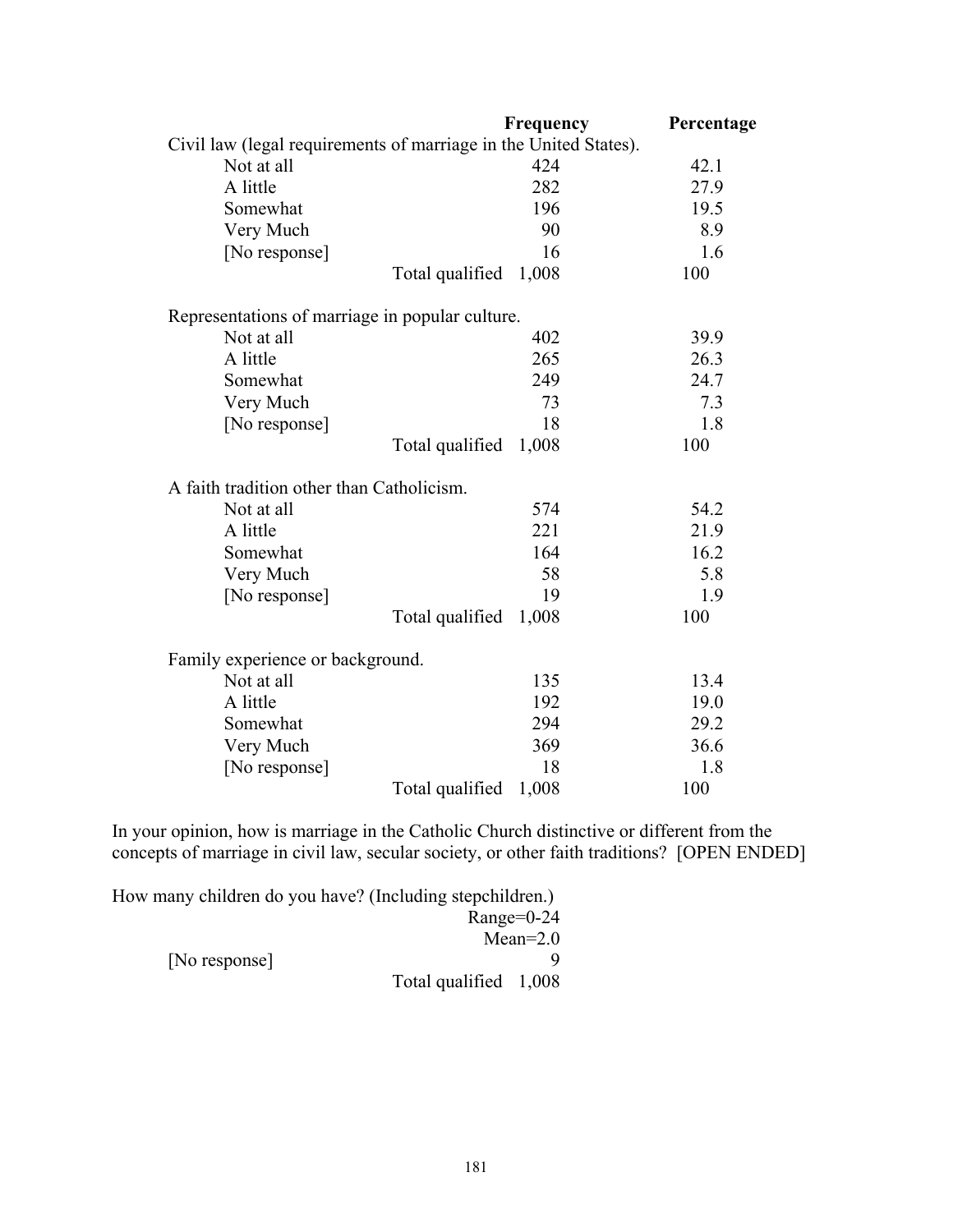# **If at least one child:**

| How many of your children/stepchildren are under age 18? |             |
|----------------------------------------------------------|-------------|
| Range= $0-16$                                            |             |
|                                                          | Mean= $0.9$ |
| [No response]                                            |             |
| Total qualified                                          | 674         |

#### **If children under 18:**

| How many of your children/stepchildren under age 18 are Catholic? |                           |
|-------------------------------------------------------------------|---------------------------|
|                                                                   | $Range=0-7$               |
|                                                                   | $\mathbf{M} = \mathbf{1}$ |

|               |                 | $Mean=1.5$ |
|---------------|-----------------|------------|
| [No response] |                 |            |
|               | Total qualified | 302        |

Did you ever attend. . . Check all that apply

|                                         | <b>Frequency</b>      | Percentage |
|-----------------------------------------|-----------------------|------------|
| A Catholic elementary or middle school. |                       |            |
| Checked                                 | 470                   | 46.6       |
| Not checked                             | 536                   | 53.1       |
| [No response]                           | 2                     | 0.2        |
|                                         | Total qualified 1,008 | 100        |
| A Catholic high school.                 |                       |            |
| Checked                                 | 261                   | 25.8       |
| Not checked                             | 745                   | 73.9       |
| [No response]                           | 2                     | 0.2        |
|                                         | Total qualified 1,008 | 100        |
| A Catholic college or university.       |                       |            |
| Checked                                 | 68                    | 6.7        |
| Not checked                             | 938                   | 93.1       |
| [No response]                           | 2                     | 0.2        |
|                                         | Total qualified 1,008 | 100        |

Which of the following best describes your parents' current marital status, or if deceased, what was their marital status prior to death?

|                               | <b>Frequency</b>      | Percentage |
|-------------------------------|-----------------------|------------|
| They never married each other | 30                    | 29         |
| Married to each other         | 764                   | 75.8       |
| Separated from each other     | 30                    | 3.0        |
| Divorced from each other      | 180                   | 179        |
| [No response]                 |                       | 04         |
|                               | Total qualified 1,008 | 100        |